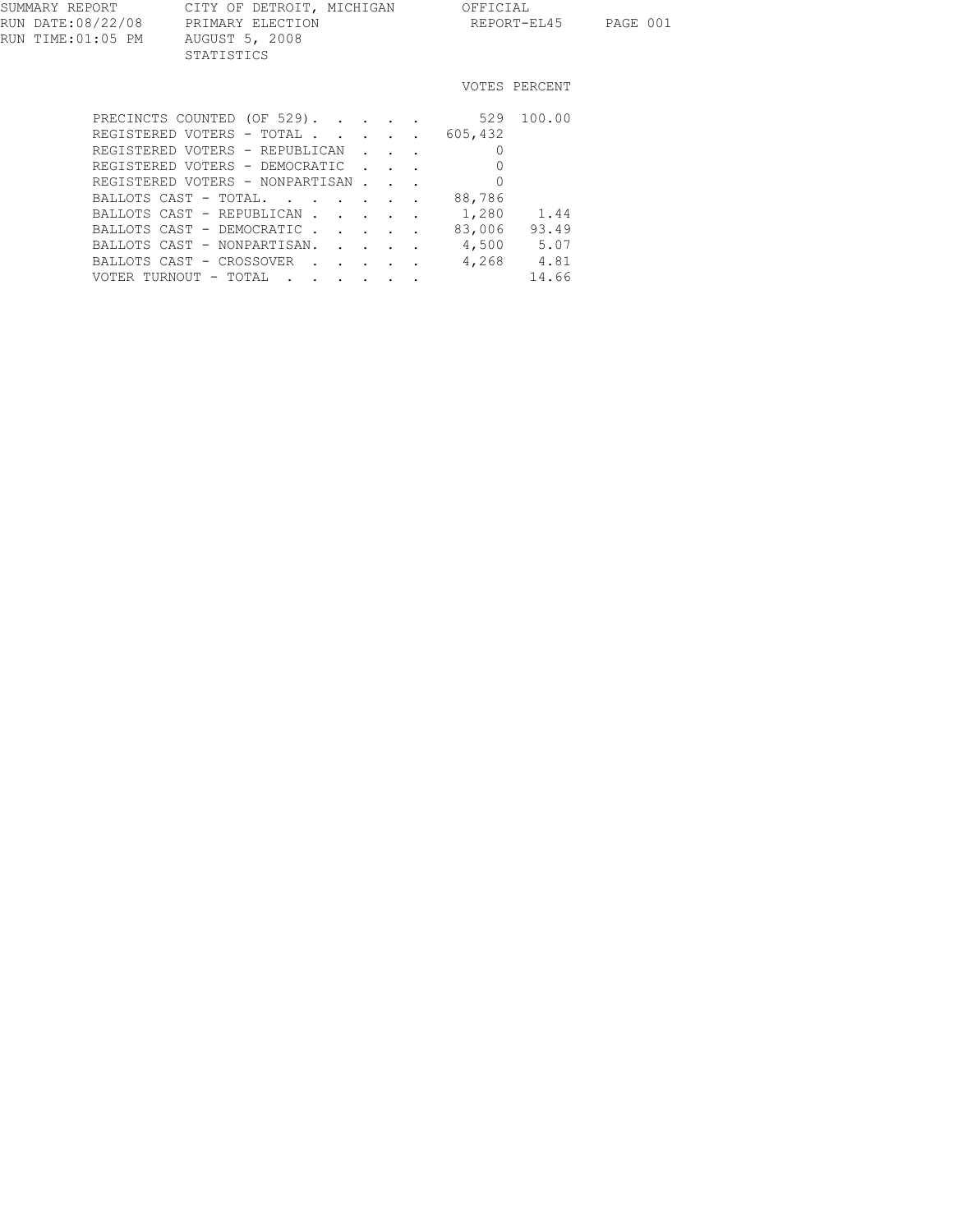| RUN TIME:01:05 PM AUGUST 5, 2008 | REPUBLICAN                                                                                                                                                                                                                                                          |                          |                |                      | REPORT-EL45 PAGE 002 |
|----------------------------------|---------------------------------------------------------------------------------------------------------------------------------------------------------------------------------------------------------------------------------------------------------------------|--------------------------|----------------|----------------------|----------------------|
|                                  |                                                                                                                                                                                                                                                                     |                          |                | VOTES PERCENT        |                      |
|                                  | UNITED STATES SENATOR<br>Vote for not more than 1<br>(WITH 529 OF 529 PRECINCTS COUNTED)                                                                                                                                                                            |                          |                |                      |                      |
|                                  | Jack Hoogendyk, Jr. 1,149 98.46<br>WRTTE-IN 1.54                                                                                                                                                                                                                    |                          |                |                      |                      |
|                                  |                                                                                                                                                                                                                                                                     |                          |                |                      |                      |
|                                  | Total 1,167                                                                                                                                                                                                                                                         |                          |                |                      |                      |
|                                  | REP IN CONGRESS DIST 13<br>Vote for not more than 1<br>(WITH 271 OF 271 PRECINCTS COUNTED)                                                                                                                                                                          |                          |                |                      |                      |
|                                  | Edward J. Gubics 606 98.22                                                                                                                                                                                                                                          |                          |                |                      |                      |
|                                  | WRITE-IN.<br>Total                                                                                                                                                                                                                                                  |                          | 617            | 11 1.78              |                      |
|                                  | REP IN CONGRESS DIST 14<br>Vote for not more than 1<br>(WITH 258 OF 258 PRECINCTS COUNTED)<br>WRITE-IN.<br>Total                                                                                                                                                    |                          | 77             | 77 100.00            |                      |
|                                  | STATE LEGISLATURE DIST 1<br>Vote for not more than 1<br>(WITH 14 OF 14 PRECINCTS COUNTED)<br>Pete Waldmeir<br>John Stempfle<br>John Simon 23 16.55<br>Mary Treder Lang 21 15.11<br>Daniel Corrigan Grano 5 3.60<br>Therese Joseph. 2 1.44<br>WRITE-IN.<br>Total 139 |                          | $\overline{0}$ | 50 35.97<br>38 27.34 |                      |
|                                  | STATE LEGISLATURE DIST 2<br>Vote for not more than 1<br>(WITH 39 OF 39 PRECINCTS COUNTED)<br>Edith Floyd.<br>WRITE-IN.<br>Total $\cdots$                                                                                                                            | $\sim$ $-$<br>$\sim$ $-$ | 2<br>79        | 77 97.47<br>2.53     |                      |
|                                  | STATE LEGISLATURE DIST 3<br>Vote for not more than 1<br>(WITH 45 OF 45 PRECINCTS COUNTED)<br>WRITE-IN.<br>Total                                                                                                                                                     |                          | 12             | 12 100.00            |                      |
|                                  | STATE LEGISLATURE DIST 4<br>Vote for not more than 1<br>(WITH 54 OF 54 PRECINCTS COUNTED)<br>WRITE-IN.<br>Total                                                                                                                                                     |                          | 20             | 20 100.00            |                      |
|                                  |                                                                                                                                                                                                                                                                     |                          |                |                      |                      |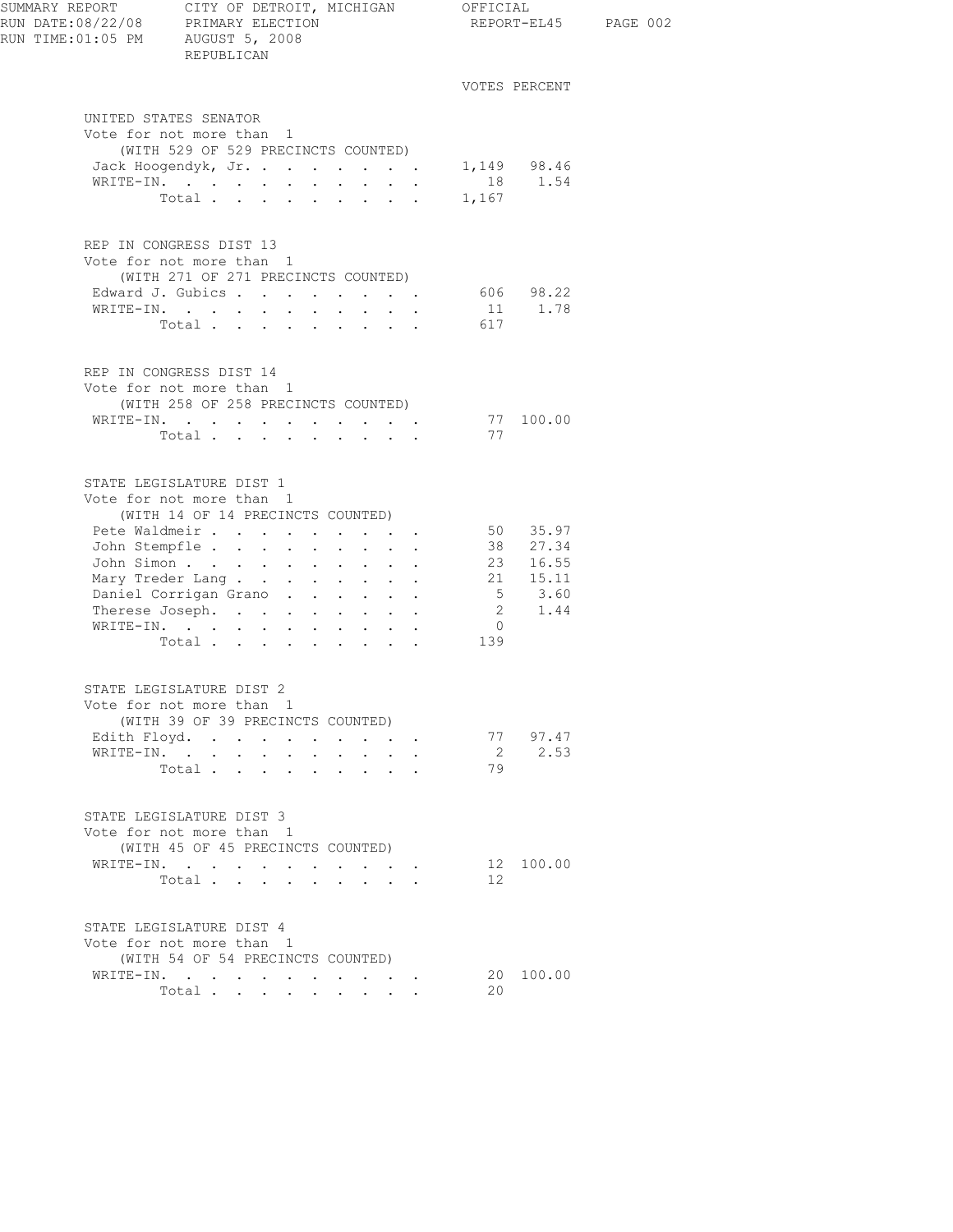| SUMMARY REPORT CITY OF DETROIT, MICHIGAN OFFICIAL<br>RUN DATE:08/22/08 PRIMARY ELECTION<br>RUN TIME: 01:05 PM AUGUST 5, 2008 | REPUBLICAN                                                                                 |                       |                      | REPORT-EL45 PAGE 003        |  |
|------------------------------------------------------------------------------------------------------------------------------|--------------------------------------------------------------------------------------------|-----------------------|----------------------|-----------------------------|--|
|                                                                                                                              |                                                                                            |                       |                      | VOTES PERCENT               |  |
|                                                                                                                              | STATE LEGISLATURE DIST 5<br>Vote for not more than 1<br>(WITH 29 OF 29 PRECINCTS COUNTED)  |                       |                      |                             |  |
|                                                                                                                              | WRITE-IN.<br>Total                                                                         |                       | 7                    | 7 100.00                    |  |
|                                                                                                                              | STATE LEGISLATURE DIST 6<br>Vote for not more than 1<br>(WITH 59 OF 59 PRECINCTS COUNTED)  |                       |                      |                             |  |
|                                                                                                                              | WRITE-IN.<br>Total                                                                         |                       | 13                   | 13 100.00                   |  |
|                                                                                                                              | STATE LEGISLATURE DIST 7<br>Vote for not more than 1<br>(WITH 56 OF 56 PRECINCTS COUNTED)  |                       |                      |                             |  |
|                                                                                                                              | WRITE-IN.<br>Total                                                                         |                       | 17                   | 17 100.00                   |  |
|                                                                                                                              | STATE LEGISLATURE DIST 8<br>Vote for not more than 1<br>(WITH 62 OF 62 PRECINCTS COUNTED)  |                       |                      |                             |  |
|                                                                                                                              | WRITE-IN.<br>Total                                                                         |                       | 7                    | 7 100.00                    |  |
|                                                                                                                              | STATE LEGISLATURE DIST 9<br>Vote for not more than 1<br>(WITH 52 OF 52 PRECINCTS COUNTED)  |                       |                      |                             |  |
|                                                                                                                              | WRITE-IN.<br>Total $\cdots$                                                                |                       | 19                   | 19 100.00                   |  |
|                                                                                                                              | STATE LEGISLATURE DIST 10<br>Vote for not more than 1<br>(WITH 41 OF 41 PRECINCTS COUNTED) |                       |                      |                             |  |
|                                                                                                                              | WRITE-IN.<br>Total                                                                         |                       | 21                   | 21 100.00                   |  |
|                                                                                                                              | STATE LEGISLATURE DIST 11<br>Vote for not more than 1                                      |                       |                      |                             |  |
|                                                                                                                              | (WITH 44 OF 44 PRECINCTS COUNTED)<br>Leonard A. Mier, Jr<br>WRITE-IN.<br>Total             |                       | $\overline{0}$<br>46 | 46 100,00                   |  |
|                                                                                                                              | STATE LEGISLATURE DIST 12<br>Vote for not more than 1                                      |                       |                      |                             |  |
|                                                                                                                              | (WITH 34 OF 34 PRECINCTS COUNTED)<br>Darrin D. Daigle<br>WRITE-IN.<br>Total                | and a strategic state | 125                  | 124 99.20<br>$1 \qquad .80$ |  |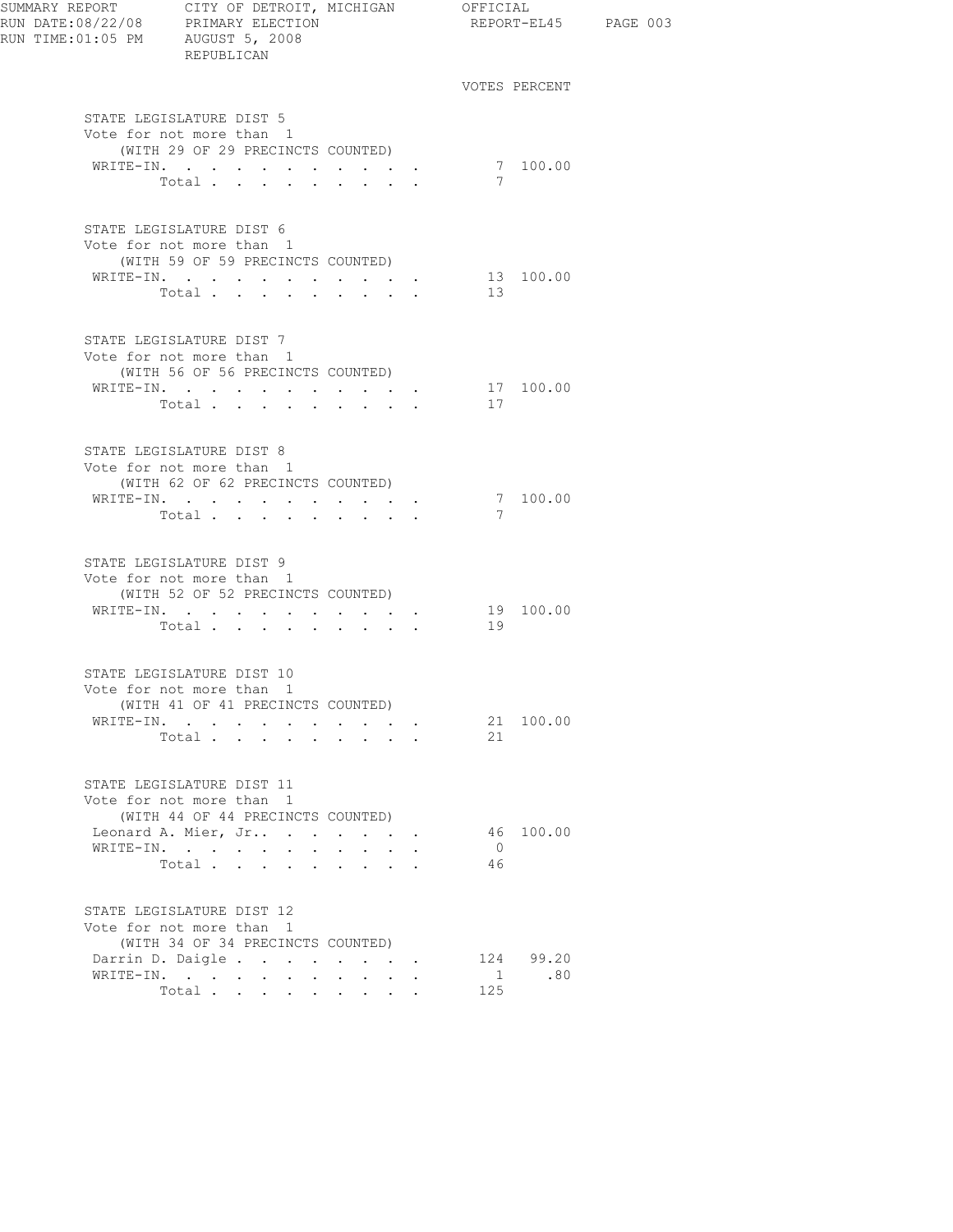| RUN DATE:08/22/08 PRIMARY ELECTION<br>RUN TIME: 01:05 PM AUGUST 5, 2008 | SUMMARY REPORT CITY OF DETROIT, MICHIGAN OFFICIAL<br>REPUBLICAN                                      |        |                 |                        | REPORT-EL45 PAGE 004 |
|-------------------------------------------------------------------------|------------------------------------------------------------------------------------------------------|--------|-----------------|------------------------|----------------------|
|                                                                         |                                                                                                      |        |                 | VOTES PERCENT          |                      |
|                                                                         | PROSECUTING ATTORNEY                                                                                 |        |                 |                        |                      |
|                                                                         | Vote for not more than 1                                                                             |        |                 |                        |                      |
|                                                                         | (WITH 529 OF 529 PRECINCTS COUNTED)                                                                  |        |                 |                        |                      |
|                                                                         | WRITE-IN.                                                                                            |        |                 | 117 100.00             |                      |
|                                                                         | Total                                                                                                |        | 117             |                        |                      |
| <b>SHERIFF</b>                                                          |                                                                                                      |        |                 |                        |                      |
|                                                                         | Vote for not more than 1                                                                             |        |                 |                        |                      |
|                                                                         | (WITH 529 OF 529 PRECINCTS COUNTED)                                                                  |        |                 |                        |                      |
|                                                                         | Taras P. Nykoriak.                                                                                   |        |                 | 961 98.97<br>10 1.03   |                      |
|                                                                         | WRITE-IN.<br>Total                                                                                   |        | 971             |                        |                      |
|                                                                         |                                                                                                      |        |                 |                        |                      |
| COUNTY CLERK                                                            |                                                                                                      |        |                 |                        |                      |
|                                                                         | Vote for not more than 1                                                                             |        |                 |                        |                      |
|                                                                         | (WITH 529 OF 529 PRECINCTS COUNTED)                                                                  |        |                 |                        |                      |
|                                                                         | Lanell Buffington.                                                                                   |        |                 | 925 98.09              |                      |
|                                                                         |                                                                                                      |        | 943             | 18 1.91                |                      |
|                                                                         | Total                                                                                                |        |                 |                        |                      |
| COUNTY TREASURER                                                        |                                                                                                      |        |                 |                        |                      |
|                                                                         | Vote for not more than 1                                                                             |        |                 |                        |                      |
|                                                                         | (WITH 529 OF 529 PRECINCTS COUNTED)                                                                  |        |                 |                        |                      |
|                                                                         | Brendan G. Dunleavy                                                                                  |        |                 | 682 64.04<br>373 35.02 |                      |
|                                                                         | Timberly R. Robinson.                                                                                |        |                 |                        |                      |
|                                                                         | WRITE-IN.<br>Total 1,065                                                                             |        |                 | 10 .94                 |                      |
|                                                                         |                                                                                                      |        |                 |                        |                      |
| REGISTER OF DEEDS                                                       |                                                                                                      |        |                 |                        |                      |
|                                                                         | Vote for not more than 1                                                                             |        |                 |                        |                      |
|                                                                         | (WITH 529 OF 529 PRECINCTS COUNTED)                                                                  |        |                 |                        |                      |
|                                                                         | WRITE-IN. 122 100.00                                                                                 |        |                 |                        |                      |
|                                                                         | Total                                                                                                |        | 122             |                        |                      |
|                                                                         | COUNTY COMMISSIONER DIST 1                                                                           |        |                 |                        |                      |
|                                                                         | Vote for not more than 1                                                                             |        |                 |                        |                      |
|                                                                         | (WITH 31 OF 31 PRECINCTS COUNTED)                                                                    |        |                 |                        |                      |
|                                                                         | Eric M. Turin                                                                                        |        |                 | 60 96.77               |                      |
|                                                                         | WRITE-IN.<br>$\ddot{\phantom{0}}$<br>$\sim 10^{-11}$<br>$\ddot{\phantom{a}}$<br>$\ddot{\phantom{0}}$ | $\sim$ | 2               | 3.23                   |                      |
|                                                                         | Total<br>$\sim$ $\sim$ $\sim$ $\sim$ $\sim$                                                          |        | 62              |                        |                      |
|                                                                         | COUNTY COMMISSIONER DIST 2                                                                           |        |                 |                        |                      |
|                                                                         | Vote for not more than 1                                                                             |        |                 |                        |                      |
|                                                                         | (WITH 70 OF 70 PRECINCTS COUNTED)                                                                    |        |                 |                        |                      |
|                                                                         | WRITE-IN.                                                                                            |        |                 | 16 100.00              |                      |
|                                                                         | Total $\cdots$                                                                                       |        | 16              |                        |                      |
|                                                                         | COUNTY COMMISSIONER DIST 3                                                                           |        |                 |                        |                      |
|                                                                         | Vote for not more than 1                                                                             |        |                 |                        |                      |
|                                                                         | (WITH 58 OF 58 PRECINCTS COUNTED)                                                                    |        |                 |                        |                      |
|                                                                         | WRITE-IN.                                                                                            |        |                 | 13 100.00              |                      |
|                                                                         | Total                                                                                                |        | 13 <sup>°</sup> |                        |                      |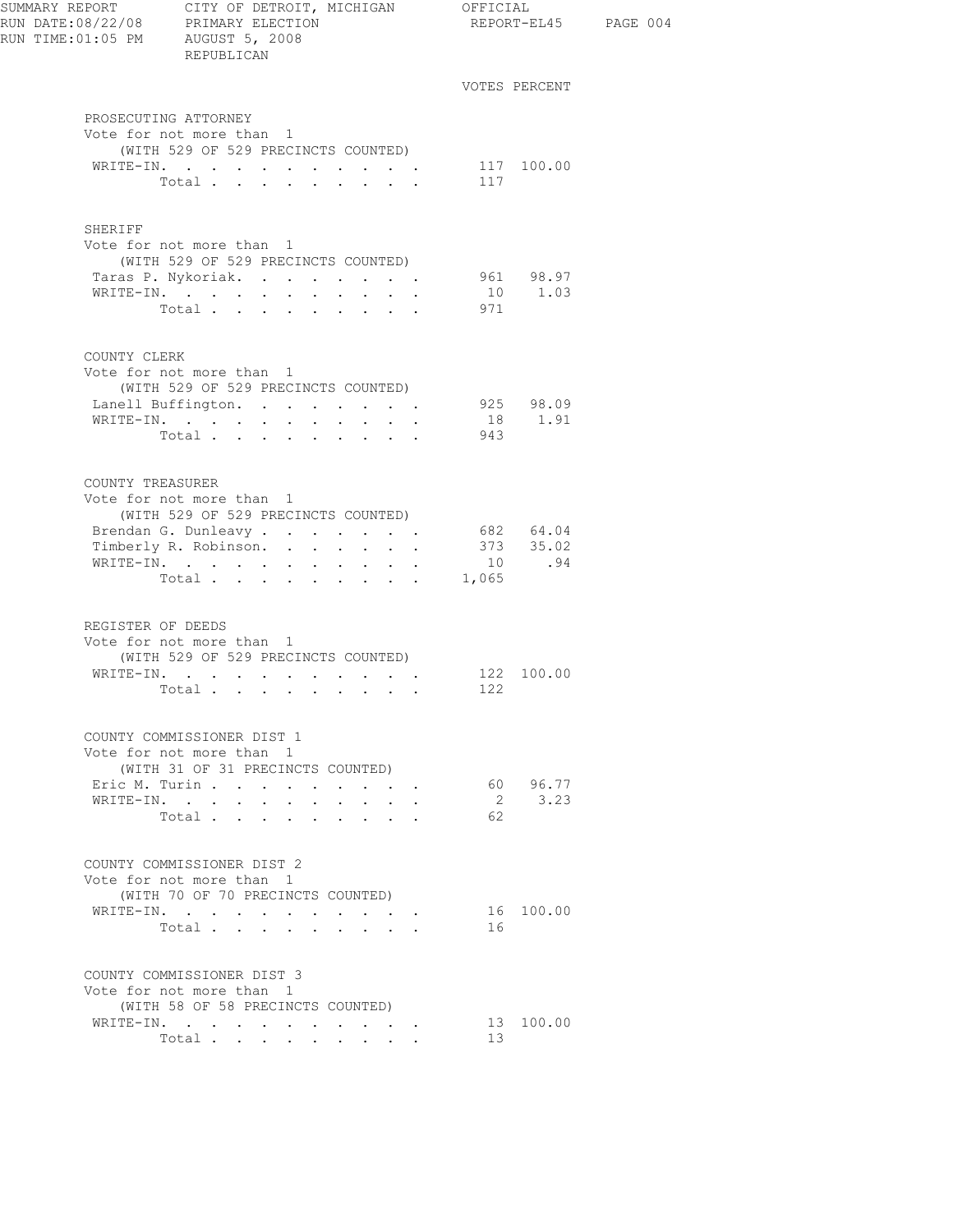| SUMMARY REPORT CITY OF DETROIT, MICHIGAN OFFICIAL<br>RUN DATE:08/22/08 PRIMARY ELECTION<br>RUN TIME:01:05 PM AUGUST 5, 2008 | REPUBLICAN                                                                                  |                                                                    |                |               | REPORT-EL45 PAGE 005 |
|-----------------------------------------------------------------------------------------------------------------------------|---------------------------------------------------------------------------------------------|--------------------------------------------------------------------|----------------|---------------|----------------------|
|                                                                                                                             |                                                                                             |                                                                    |                | VOTES PERCENT |                      |
|                                                                                                                             | COUNTY COMMISSIONER DIST 4<br>Vote for not more than 1<br>(WITH 83 OF 83 PRECINCTS COUNTED) |                                                                    |                |               |                      |
|                                                                                                                             | WRITE-IN.                                                                                   |                                                                    |                | 27 100.00     |                      |
|                                                                                                                             | Total                                                                                       |                                                                    | 27             |               |                      |
|                                                                                                                             | COUNTY COMMISSIONER DIST 5<br>Vote for not more than 1<br>(WITH 43 OF 43 PRECINCTS COUNTED) |                                                                    |                |               |                      |
|                                                                                                                             | WRITE-IN.                                                                                   |                                                                    |                | 17 100.00     |                      |
|                                                                                                                             | Total $\cdot$                                                                               |                                                                    | 17             |               |                      |
|                                                                                                                             | COUNTY COMMISSIONER DIST 6<br>Vote for not more than 1                                      |                                                                    |                |               |                      |
|                                                                                                                             | (WITH 90 OF 90 PRECINCTS COUNTED)                                                           |                                                                    |                |               |                      |
|                                                                                                                             | WRITE-IN.                                                                                   |                                                                    |                | 19 100.00     |                      |
|                                                                                                                             | Total                                                                                       |                                                                    | 19             |               |                      |
|                                                                                                                             | COUNTY COMMISSIONER DIST 7<br>Vote for not more than 1                                      |                                                                    |                |               |                      |
|                                                                                                                             | (WITH 84 OF 84 PRECINCTS COUNTED)                                                           |                                                                    |                |               |                      |
|                                                                                                                             | WRITE-IN.                                                                                   |                                                                    | 18             | 18 100.00     |                      |
|                                                                                                                             | Total $\cdots$                                                                              |                                                                    |                |               |                      |
|                                                                                                                             | COUNTY COMMISSIONER DIST 8<br>Vote for not more than 1<br>(WITH 70 OF 70 PRECINCTS COUNTED) |                                                                    |                |               |                      |
|                                                                                                                             | WRITE-IN.                                                                                   |                                                                    |                | 16 100.00     |                      |
|                                                                                                                             | Total                                                                                       |                                                                    | 16             |               |                      |
|                                                                                                                             | CONV DELEGATE DET DIST 03 PCT 01<br>Vote for not more than 1                                |                                                                    |                |               |                      |
|                                                                                                                             | (WITH 1 OF 1 PRECINCTS COUNTED)                                                             |                                                                    |                |               |                      |
|                                                                                                                             | WRITE-IN.                                                                                   |                                                                    | $\Omega$       |               |                      |
|                                                                                                                             | CONV DELEGATE DET DIST 03 PCT 02                                                            |                                                                    |                |               |                      |
|                                                                                                                             | Vote for not more than 1<br>(WITH 1 OF 1 PRECINCTS COUNTED)                                 |                                                                    |                |               |                      |
|                                                                                                                             | WRITE-IN.                                                                                   | $\mathbf{r} = \mathbf{r} + \mathbf{r} + \mathbf{r} + \mathbf{r}$ . |                | 1 100.00      |                      |
|                                                                                                                             | Total $\cdots$ $\cdots$                                                                     | and a strategic and                                                | $\overline{1}$ |               |                      |
|                                                                                                                             | CONV DELEGATE DET DIST 03 PCT 03                                                            |                                                                    |                |               |                      |
|                                                                                                                             | Vote for not more than 1<br>(WITH 1 OF 1 PRECINCTS COUNTED)                                 |                                                                    |                |               |                      |
|                                                                                                                             | WRITE-IN.                                                                                   |                                                                    | $\Omega$       |               |                      |
|                                                                                                                             | CONV DELEGATE DET DIST 03 PCT 06                                                            |                                                                    |                |               |                      |
|                                                                                                                             | Vote for not more than 1                                                                    |                                                                    |                |               |                      |
|                                                                                                                             | (WITH 1 OF 1 PRECINCTS COUNTED)                                                             |                                                                    |                |               |                      |
|                                                                                                                             | WRITE-IN.                                                                                   |                                                                    | $\Omega$       |               |                      |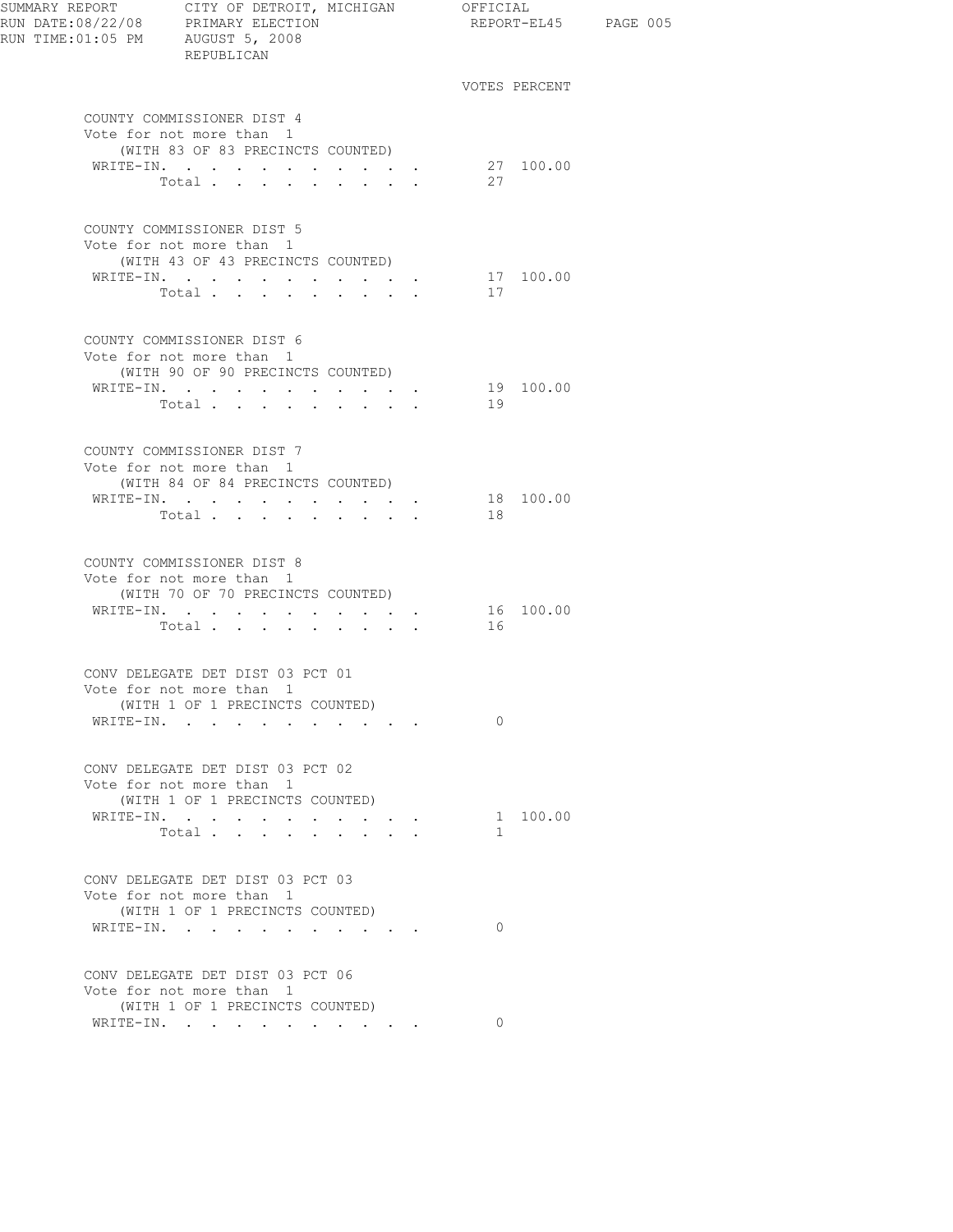| RUN TIME: 01:05 PM AUGUST 5, 2008 | REPUBLICAN                                                                                                                                        |                                   |                      |               | REPORT-EL45 PAGE 006 |
|-----------------------------------|---------------------------------------------------------------------------------------------------------------------------------------------------|-----------------------------------|----------------------|---------------|----------------------|
|                                   |                                                                                                                                                   |                                   |                      | VOTES PERCENT |                      |
|                                   | CONV DELEGATE DET DIST 03 PCT 13<br>Vote for not more than 1<br>(WITH 1 OF 1 PRECINCTS COUNTED)                                                   |                                   | $\bigcirc$           |               |                      |
|                                   | WRITE-IN.                                                                                                                                         |                                   |                      |               |                      |
|                                   | CONV DELEGATE DET DIST 03 PCT 23<br>Vote for not more than 1<br>(WITH 1 OF 1 PRECINCTS COUNTED)<br>Michael F. Embry 1 50.00<br>Martha S. Williams |                                   |                      | 1 50.00       |                      |
|                                   | WRITE-IN.<br>Total                                                                                                                                |                                   | $\overline{0}$<br>2  |               |                      |
|                                   | CONV DELEGATE DET DIST 03 PCT 27<br>Vote for not more than 1                                                                                      |                                   |                      |               |                      |
|                                   | (WITH 1 OF 1 PRECINCTS COUNTED)<br>WRITE-IN.                                                                                                      |                                   | $\bigcirc$           |               |                      |
|                                   | CONV DELEGATE DET DIST 03 PCT 29<br>Vote for not more than 1<br>(WITH 1 OF 1 PRECINCTS COUNTED)                                                   |                                   |                      |               |                      |
|                                   | WRITE-IN.<br>Total                                                                                                                                |                                   | $\overline{1}$       | 1 100.00      |                      |
|                                   | CONV DELEGATE DET DIST 03 PCT 30<br>Vote for not more than 2<br>(WITH 1 OF 1 PRECINCTS COUNTED)                                                   |                                   |                      |               |                      |
|                                   | Daniel J. Lamar                                                                                                                                   |                                   |                      | 9 47.37       |                      |
|                                   | Shirley A. Lamar                                                                                                                                  |                                   |                      | 6 31.58       |                      |
|                                   | Rosemary McLeod                                                                                                                                   |                                   |                      | 4 21.05       |                      |
|                                   | WRITE-IN.<br>Total $\cdots$                                                                                                                       |                                   | $\overline{0}$<br>19 |               |                      |
|                                   | CONV DELEGATE DET DIST 03 PCT 42<br>Vote for not more than 1<br>(WITH 1 OF 1 PRECINCTS COUNTED)                                                   |                                   |                      |               |                      |
|                                   | WRITE-IN.                                                                                                                                         |                                   | $\Omega$             |               |                      |
|                                   | CONV DELEGATE DET DIST 04 PCT 01<br>Vote for not more than 1                                                                                      |                                   |                      |               |                      |
|                                   | (WITH 1 OF 1 PRECINCTS COUNTED)<br>WRITE-IN.<br>$\cdot$                                                                                           | <b>Contract Contract Contract</b> | $\Omega$             |               |                      |
|                                   | CONV DELEGATE DET DIST 04 PCT 04<br>Vote for not more than 1<br>(WITH 1 OF 1 PRECINCTS COUNTED)                                                   |                                   |                      |               |                      |
|                                   | WRITE-IN.                                                                                                                                         |                                   | $\Omega$             |               |                      |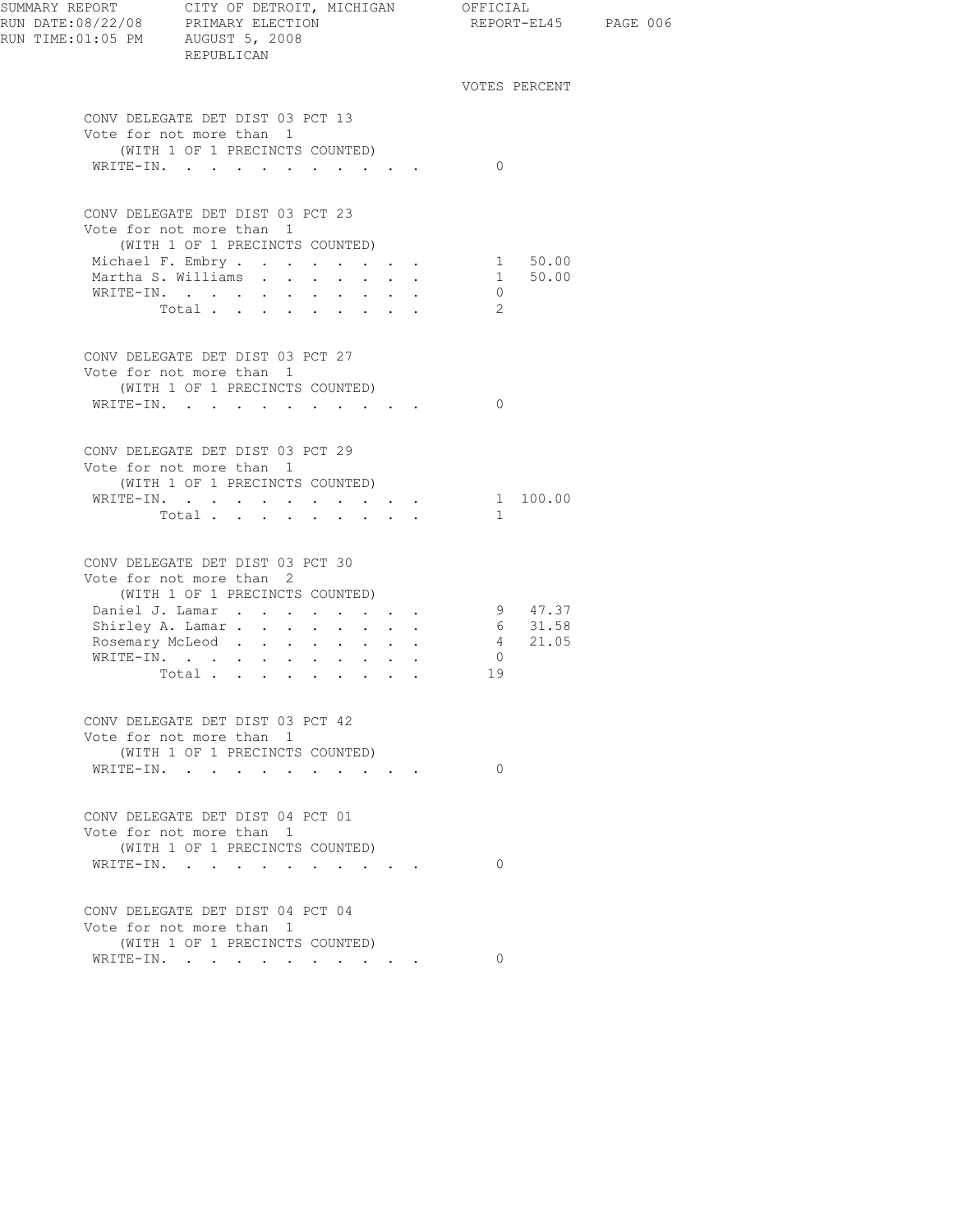| SUMMARY REPORT CITY OF DETROIT, MICHIGAN OFFICIAL | REPUBLICAN                                                   |                                                             |  |               | REPORT-EL45 PAGE 007 |  |
|---------------------------------------------------|--------------------------------------------------------------|-------------------------------------------------------------|--|---------------|----------------------|--|
|                                                   |                                                              |                                                             |  | VOTES PERCENT |                      |  |
|                                                   | CONV DELEGATE DET DIST 04 PCT 06<br>Vote for not more than 1 |                                                             |  |               |                      |  |
|                                                   | (WITH 1 OF 1 PRECINCTS COUNTED)<br>WRITE-IN.                 |                                                             |  | $\Omega$      |                      |  |
|                                                   | CONV DELEGATE DET DIST 04 PCT 07                             |                                                             |  |               |                      |  |
|                                                   | Vote for not more than 1<br>(WITH 1 OF 1 PRECINCTS COUNTED)  |                                                             |  |               |                      |  |
|                                                   | WRITE-IN.                                                    |                                                             |  | $\bigcirc$    |                      |  |
|                                                   | CONV DELEGATE DET DIST 04 PCT 08<br>Vote for not more than 1 |                                                             |  |               |                      |  |
|                                                   | (WITH 1 OF 1 PRECINCTS COUNTED)<br>WRITE-IN.                 |                                                             |  | $\Omega$      |                      |  |
|                                                   |                                                              |                                                             |  |               |                      |  |
|                                                   | CONV DELEGATE DET DIST 04 PCT 12<br>Vote for not more than 1 |                                                             |  |               |                      |  |
|                                                   | (WITH 1 OF 1 PRECINCTS COUNTED)<br>WRITE-IN.                 |                                                             |  | $\bigcirc$    |                      |  |
|                                                   | CONV DELEGATE DET DIST 04 PCT 13                             |                                                             |  |               |                      |  |
|                                                   | Vote for not more than 1<br>(WITH 1 OF 1 PRECINCTS COUNTED)  |                                                             |  | $\Omega$      |                      |  |
|                                                   | WRITE-IN.                                                    |                                                             |  |               |                      |  |
|                                                   | CONV DELEGATE DET DIST 04 PCT 17<br>Vote for not more than 1 |                                                             |  |               |                      |  |
|                                                   | (WITH 1 OF 1 PRECINCTS COUNTED)<br>Norma Laskey              |                                                             |  |               | 7 100.00             |  |
|                                                   | WRITE-IN.                                                    |                                                             |  | $\circ$       |                      |  |
|                                                   | Total                                                        |                                                             |  | 7             |                      |  |
|                                                   | CONV DELEGATE DET DIST 04 PCT 20<br>Vote for not more than 1 |                                                             |  |               |                      |  |
|                                                   | (WITH 1 OF 1 PRECINCTS COUNTED)                              |                                                             |  |               |                      |  |
|                                                   | WRITE-IN.<br>Total                                           | and a strategic control of                                  |  | 1.            | 1 100.00             |  |
|                                                   |                                                              |                                                             |  |               |                      |  |
|                                                   | CONV DELEGATE DET DIST 04 PCT 21<br>Vote for not more than 1 |                                                             |  |               |                      |  |
|                                                   | (WITH 1 OF 1 PRECINCTS COUNTED)<br>WRITE-IN.                 | <b>Contract Contract</b><br>the contract of the contract of |  | $\Omega$      |                      |  |
|                                                   | CONV DELEGATE DET DIST 04 PCT 22                             |                                                             |  |               |                      |  |
|                                                   | Vote for not more than 1<br>(WITH 1 OF 1 PRECINCTS COUNTED)  |                                                             |  |               |                      |  |
|                                                   | Barry Berk                                                   |                                                             |  |               | 15 100.00            |  |
|                                                   | WRITE-IN.                                                    |                                                             |  | $\Omega$      |                      |  |
|                                                   | Total                                                        |                                                             |  | 15            |                      |  |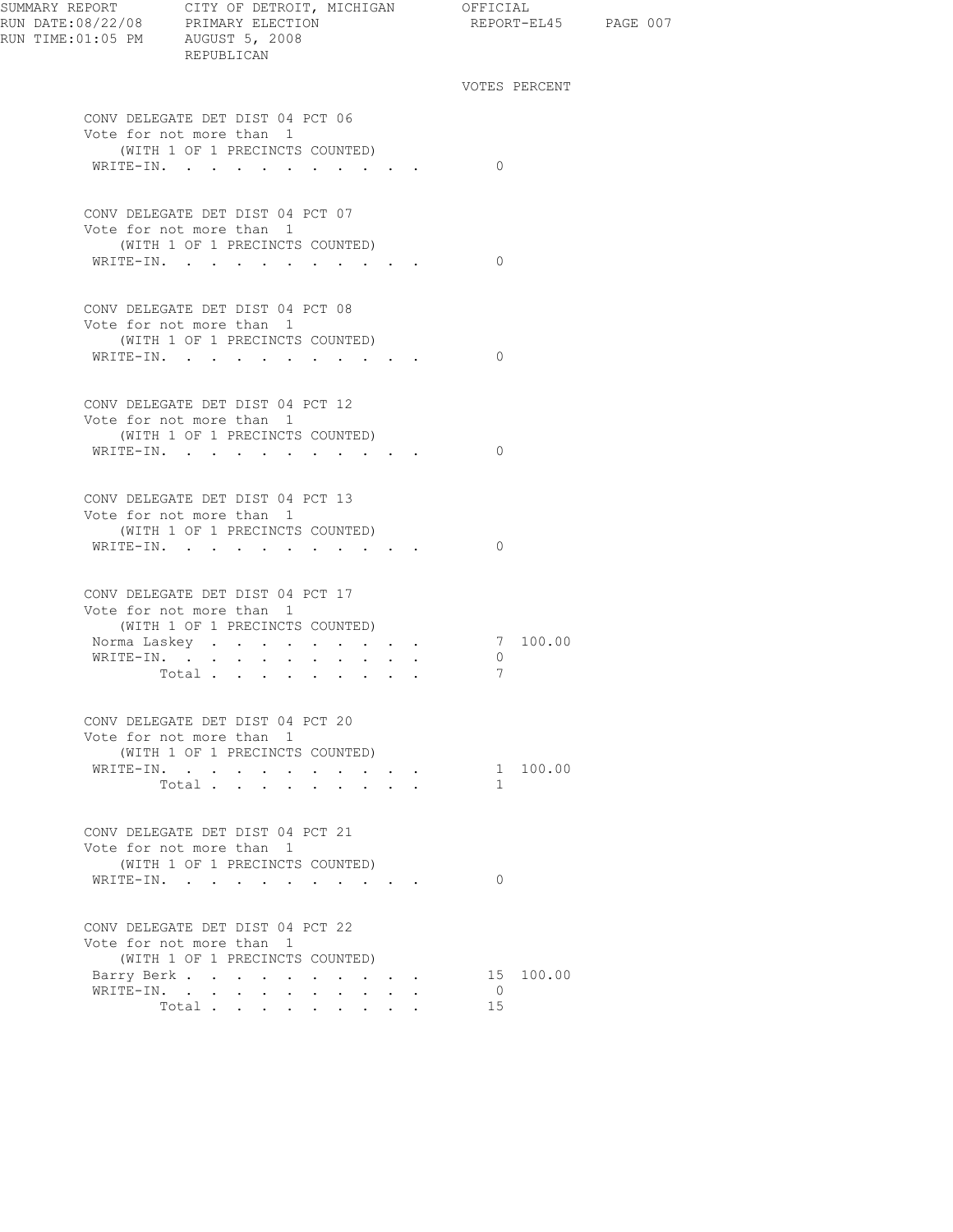| RUN TIME:01:05 PM AUGUST 5, 2008 | REPUBLICAN                                                                                                                   |                                     | REPORT-EL45 PAGE 008     |  |
|----------------------------------|------------------------------------------------------------------------------------------------------------------------------|-------------------------------------|--------------------------|--|
|                                  |                                                                                                                              |                                     | VOTES PERCENT            |  |
|                                  | CONV DELEGATE DET DIST 04 PCT 23<br>Vote for not more than 1<br>(WITH 1 OF 1 PRECINCTS COUNTED)<br>WRITE-IN.                 | the contract of the contract of the | 3 100.00                 |  |
|                                  | Total                                                                                                                        |                                     | 3                        |  |
|                                  | CONV DELEGATE DET DIST 04 PCT 31<br>Vote for not more than 1<br>(WITH 1 OF 1 PRECINCTS COUNTED)                              |                                     |                          |  |
|                                  | WRITE-IN.<br>the contract of the contract of the contract of the contract of the contract of the contract of the contract of |                                     | $\Omega$                 |  |
|                                  | CONV DELEGATE DET DIST 04 PCT 32<br>Vote for not more than 1<br>(WITH 1 OF 1 PRECINCTS COUNTED)                              |                                     |                          |  |
|                                  | WRITE-IN.                                                                                                                    |                                     | $\Omega$                 |  |
|                                  | CONV DELEGATE DET DIST 04 PCT 33<br>Vote for not more than 1<br>(WITH 1 OF 1 PRECINCTS COUNTED)                              |                                     |                          |  |
|                                  | Scotty Boman<br>WRITE-IN.<br>Total                                                                                           | and a strategic control of the      | 3 100.00<br>$\circ$<br>3 |  |
|                                  | CONV DELEGATE DET DIST 04 PCT 38<br>Vote for not more than 1<br>(WITH 1 OF 1 PRECINCTS COUNTED)                              |                                     |                          |  |
| WRITE-IN.                        | the contract of the contract of the                                                                                          |                                     | $\Omega$                 |  |
|                                  | CONV DELEGATE DET DIST 04 PCT 40<br>Vote for not more than 1<br>(WITH 1 OF 1 PRECINCTS COUNTED)                              |                                     |                          |  |
|                                  | WRITE-IN.                                                                                                                    |                                     | $\Omega$                 |  |
|                                  | CONV DELEGATE DET DIST 04 PCT 42<br>Vote for not more than 1<br>(WITH 1 OF 1 PRECINCTS COUNTED)                              |                                     |                          |  |
|                                  | WRITE-IN.                                                                                                                    |                                     | $\Omega$                 |  |
|                                  | CONV DELEGATE DET DIST 04 PCT 43<br>Vote for not more than 1<br>(WITH 1 OF 1 PRECINCTS COUNTED)                              |                                     |                          |  |
|                                  | WRITE-IN.                                                                                                                    |                                     | $\Omega$                 |  |
|                                  | CONV DELEGATE DET DIST 04 PCT 46<br>Vote for not more than 1<br>(WITH 1 OF 1 PRECINCTS COUNTED)                              |                                     |                          |  |
|                                  | WRITE-IN.                                                                                                                    |                                     | $\Omega$                 |  |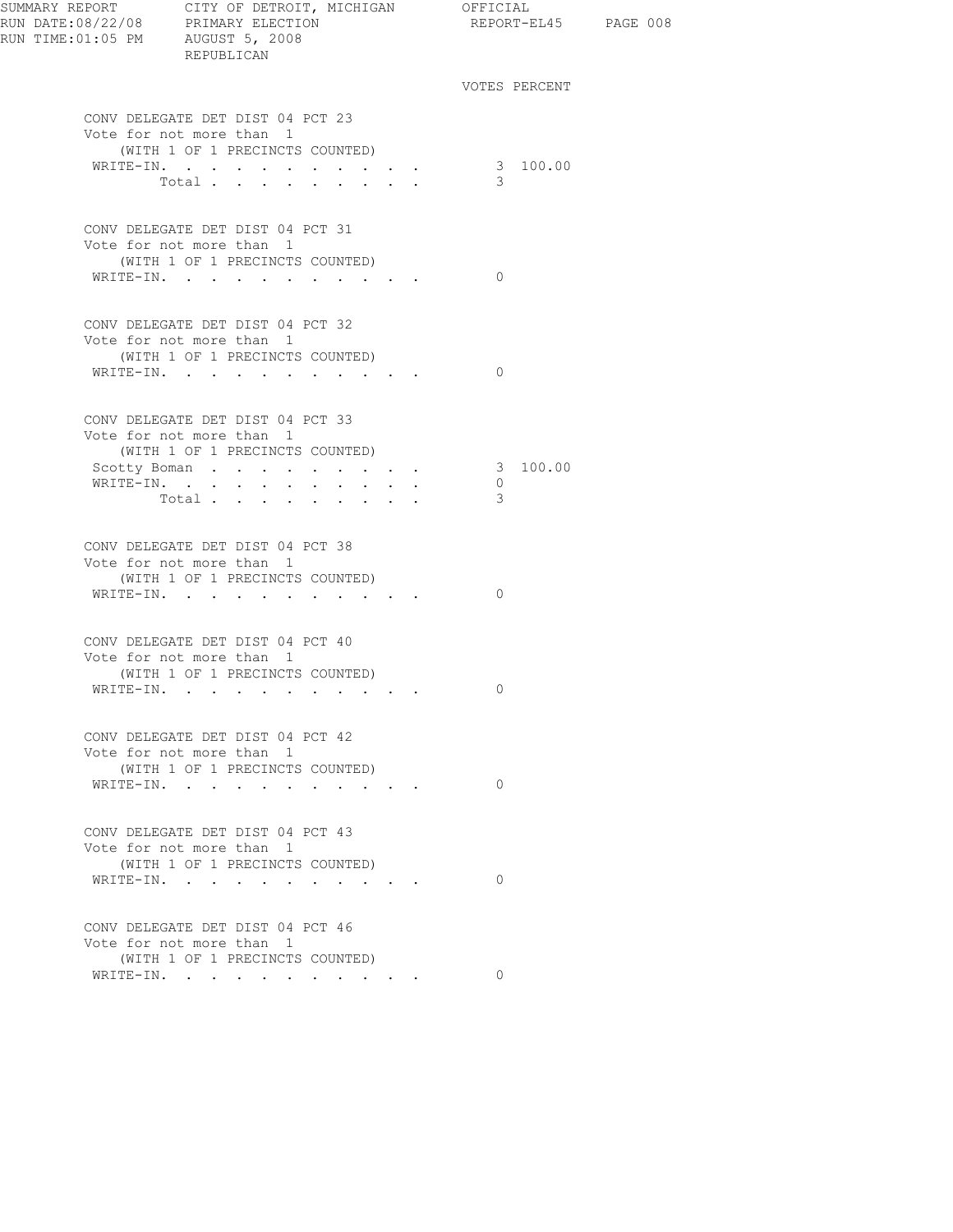| SUMMARY REPORT CITY OF DETROIT, MICHIGAN OFFICIAL<br>RUN DATE:08/22/08 PRIMARY ELECTION<br>RUN TIME: 01:05 PM AUGUST 5, 2008 | REPUBLICAN                                                                                      |                                                                  |                 |                       |                      | REPORT-EL45 PAGE 009 |  |
|------------------------------------------------------------------------------------------------------------------------------|-------------------------------------------------------------------------------------------------|------------------------------------------------------------------|-----------------|-----------------------|----------------------|----------------------|--|
|                                                                                                                              |                                                                                                 |                                                                  |                 |                       |                      | VOTES PERCENT        |  |
|                                                                                                                              | CONV DELEGATE DET DIST 04 PCT 48<br>Vote for not more than 1<br>(WITH 1 OF 1 PRECINCTS COUNTED) |                                                                  |                 |                       |                      |                      |  |
|                                                                                                                              | WRITE-IN.                                                                                       |                                                                  |                 |                       | $\Omega$             |                      |  |
|                                                                                                                              | CONV DELEGATE DET DIST 04 PCT 71<br>Vote for not more than 1<br>(WITH 1 OF 1 PRECINCTS COUNTED) |                                                                  |                 |                       |                      |                      |  |
|                                                                                                                              | WRITE-IN.                                                                                       |                                                                  |                 |                       | $\Omega$             |                      |  |
|                                                                                                                              | CONV DELEGATE DET DIST 04 PCT 72<br>Vote for not more than 2<br>(WITH 1 OF 1 PRECINCTS COUNTED) |                                                                  |                 |                       |                      |                      |  |
|                                                                                                                              | Cynthia Cassell 10 100.00                                                                       |                                                                  |                 |                       |                      |                      |  |
|                                                                                                                              | WRITE-IN.<br>Total                                                                              |                                                                  |                 |                       | $\overline{0}$<br>10 |                      |  |
|                                                                                                                              |                                                                                                 |                                                                  |                 |                       |                      |                      |  |
|                                                                                                                              | CONV DELEGATE DET DIST 04 PCT 73<br>Vote for not more than 1<br>(WITH 1 OF 1 PRECINCTS COUNTED) |                                                                  |                 |                       |                      |                      |  |
|                                                                                                                              | WRITE-IN.                                                                                       |                                                                  |                 |                       |                      | 1 100.00             |  |
|                                                                                                                              | Total.                                                                                          |                                                                  |                 |                       | $\mathbf{1}$         |                      |  |
|                                                                                                                              | CONV DELEGATE DET DIST 04 PCT 74<br>Vote for not more than 1<br>(WITH 1 OF 1 PRECINCTS COUNTED) |                                                                  |                 |                       |                      |                      |  |
|                                                                                                                              | WRITE-IN.<br>Total                                                                              | $\mathbf{r} = \mathbf{r} + \mathbf{r} + \mathbf{r} + \mathbf{r}$ |                 |                       | 3                    | 3 100.00             |  |
|                                                                                                                              | CONV DELEGATE DET DIST 05 PCT 01<br>Vote for not more than 1                                    |                                                                  |                 |                       |                      |                      |  |
|                                                                                                                              | (WITH 1 OF 1 PRECINCTS COUNTED)                                                                 |                                                                  |                 |                       |                      |                      |  |
|                                                                                                                              | WRITE-IN.                                                                                       |                                                                  |                 |                       | $\Omega$             |                      |  |
|                                                                                                                              | CONV DELEGATE DET DIST 05 PCT 04<br>Vote for not more than 1<br>(WITH 1 OF 1 PRECINCTS COUNTED) |                                                                  |                 |                       |                      |                      |  |
|                                                                                                                              | WRITE-IN.                                                                                       |                                                                  |                 |                       |                      | 1 100.00             |  |
|                                                                                                                              | Total                                                                                           | $\mathbf{r} = \mathbf{r} + \mathbf{r}$                           |                 |                       | 1                    |                      |  |
|                                                                                                                              | CONV DELEGATE DET DIST 05 PCT 08<br>Vote for not more than 1                                    |                                                                  |                 |                       |                      |                      |  |
|                                                                                                                              | (WITH 1 OF 1 PRECINCTS COUNTED)<br>Walter F. Koppy                                              |                                                                  |                 | and a strategic state |                      | 4 100.00             |  |
|                                                                                                                              | WRITE-IN.                                                                                       |                                                                  | $\cdot$ $\cdot$ |                       | $\Omega$             |                      |  |
|                                                                                                                              | Total                                                                                           |                                                                  |                 |                       | $\overline{4}$       |                      |  |
|                                                                                                                              | CONV DELEGATE DET DIST 05 PCT 11<br>Vote for not more than 1                                    |                                                                  |                 |                       |                      |                      |  |
|                                                                                                                              | (WITH 1 OF 1 PRECINCTS COUNTED)<br>WRITE-IN.                                                    |                                                                  |                 |                       |                      | 3 100.00             |  |
|                                                                                                                              | Total                                                                                           |                                                                  |                 |                       | 3                    |                      |  |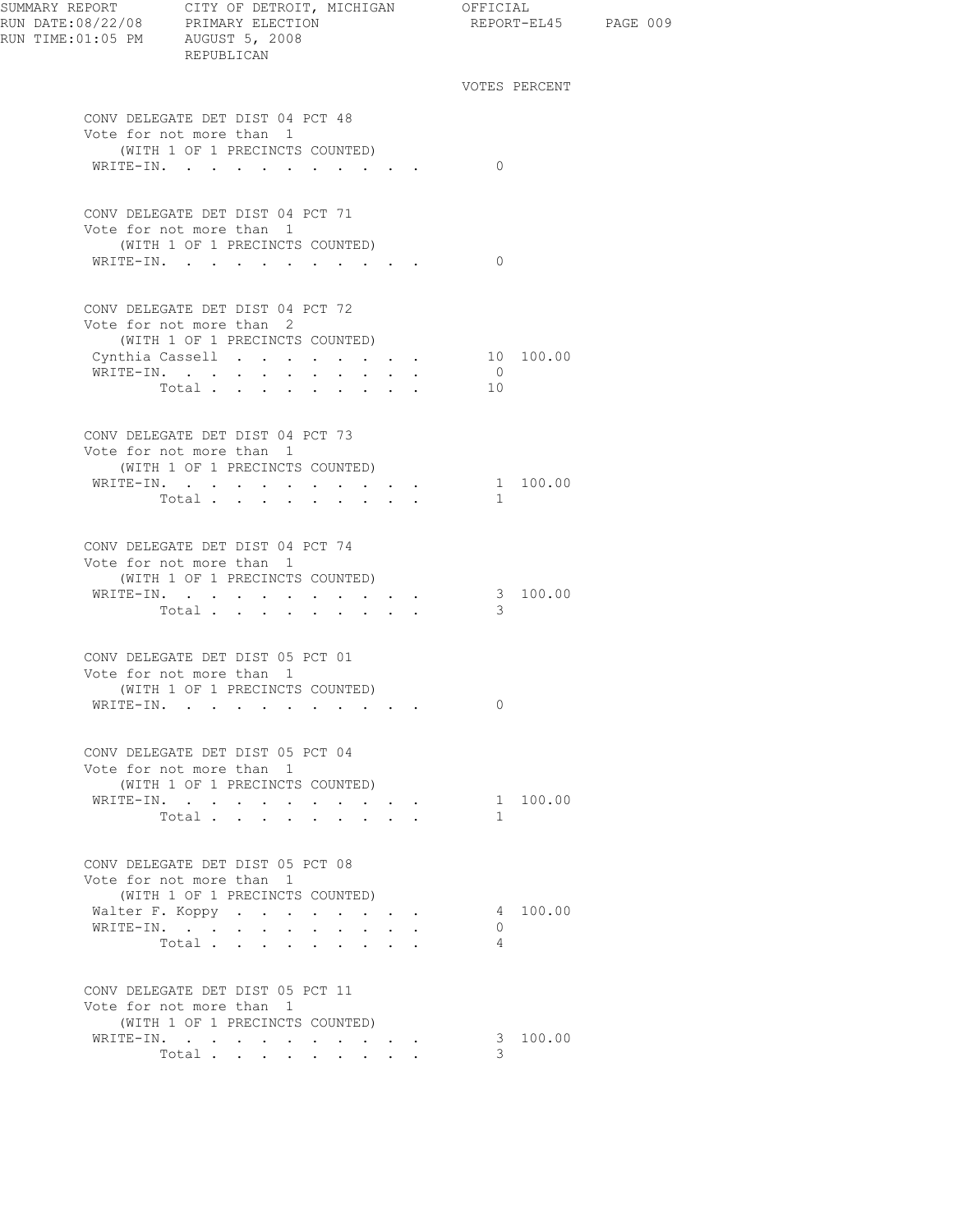| RUN TIME: 01:05 PM AUGUST 5, 2008 | REPUBLICAN                                                                                                   | REPORT-EL45 PAGE 010     |  |
|-----------------------------------|--------------------------------------------------------------------------------------------------------------|--------------------------|--|
|                                   |                                                                                                              | VOTES PERCENT            |  |
|                                   | CONV DELEGATE DET DIST 05 PCT 13<br>Vote for not more than 2<br>(WITH 1 OF 1 PRECINCTS COUNTED)<br>WRITE-IN. | $\Omega$                 |  |
|                                   |                                                                                                              |                          |  |
|                                   | CONV DELEGATE DET DIST 05 PCT 15<br>Vote for not more than 1<br>(WITH 1 OF 1 PRECINCTS COUNTED)<br>WRITE-IN. | $\Omega$                 |  |
|                                   | CONV DELEGATE DET DIST 05 PCT 16<br>Vote for not more than 1                                                 |                          |  |
|                                   | (WITH 1 OF 1 PRECINCTS COUNTED)<br>WRITE-IN.                                                                 | $\bigcirc$               |  |
|                                   | CONV DELEGATE DET DIST 05 PCT 18<br>Vote for not more than 1<br>(WITH 1 OF 1 PRECINCTS COUNTED)              |                          |  |
|                                   | WRITE-IN.                                                                                                    | $\bigcirc$               |  |
|                                   | CONV DELEGATE DET DIST 05 PCT 20<br>Vote for not more than 1<br>(WITH 1 OF 1 PRECINCTS COUNTED)              |                          |  |
|                                   | WRITE-IN.<br>Total                                                                                           | 1 100.00<br>$\mathbf{1}$ |  |
|                                   | CONV DELEGATE DET DIST 05 PCT 22<br>Vote for not more than 1<br>(WITH 1 OF 1 PRECINCTS COUNTED)<br>WRITE-IN. | 0                        |  |
|                                   |                                                                                                              |                          |  |
|                                   | CONV DELEGATE DET DIST 05 PCT 23<br>Vote for not more than 1<br>(WITH 1 OF 1 PRECINCTS COUNTED)<br>WRITE-IN. | $\circ$                  |  |
|                                   | CONV DELEGATE DET DIST 05 PCT 25                                                                             |                          |  |
|                                   | Vote for not more than 1<br>(WITH 1 OF 1 PRECINCTS COUNTED)<br>WRITE-IN.                                     | $\Omega$                 |  |
|                                   | CONV DELEGATE DET DIST 05 PCT 26                                                                             |                          |  |
|                                   | Vote for not more than 1<br>(WITH 1 OF 1 PRECINCTS COUNTED)<br>WRITE-IN.                                     | $\Omega$                 |  |
|                                   | CONV DELEGATE DET DIST 05 PCT 29                                                                             |                          |  |
|                                   | Vote for not more than 1<br>(WITH 1 OF 1 PRECINCTS COUNTED)                                                  | $\Omega$                 |  |
|                                   | WRITE-IN.                                                                                                    |                          |  |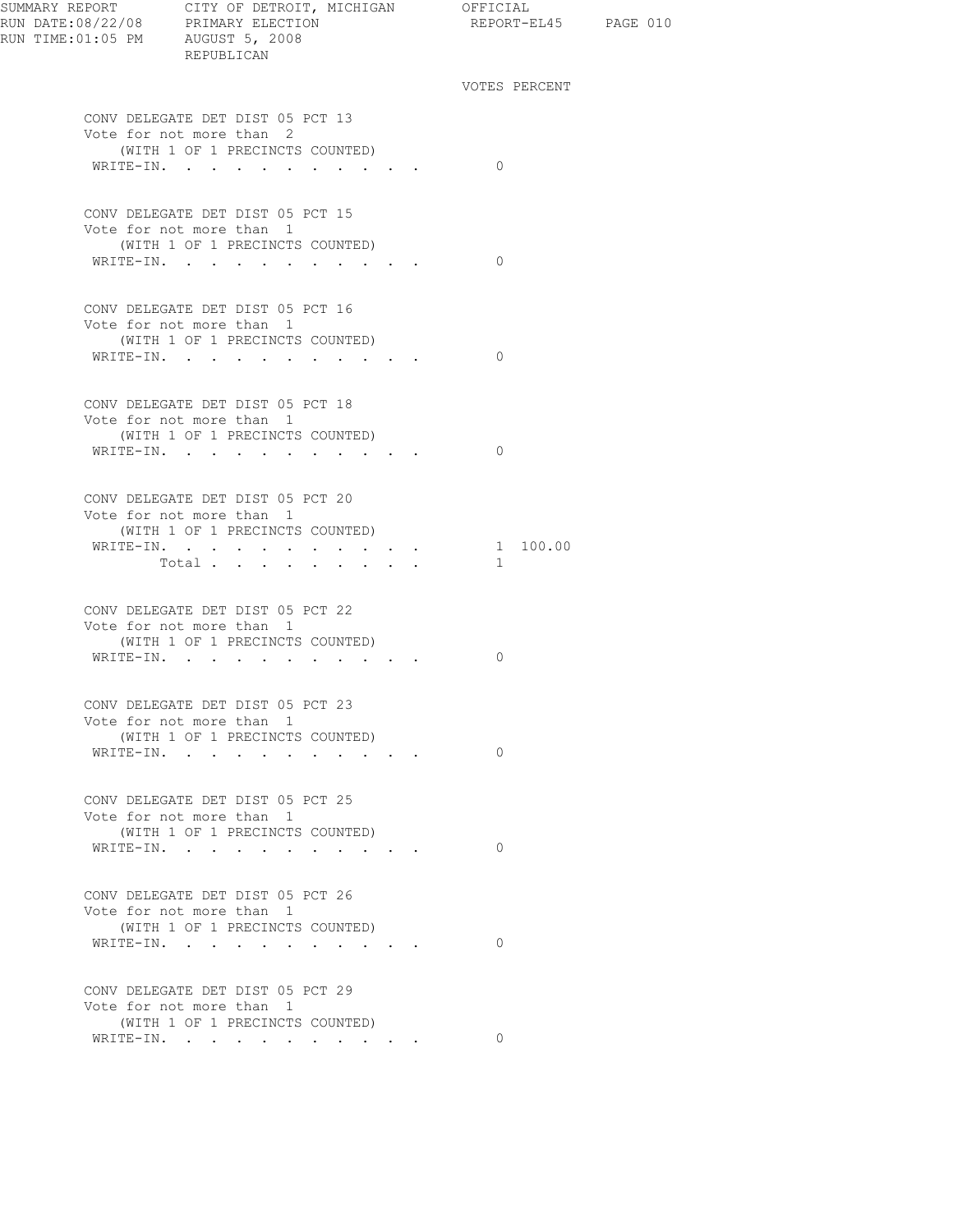| SUMMARY REPORT CITY OF DETROIT, MICHIGAN OFFICIAL<br>RUN DATE:08/22/08 PRIMARY ELECTION REPORT-E<br>RUN TIME:01:05 PM AUGUST 5, 2008<br>REPUBLICAN |                                                                  | REPORT-EL45 PAGE 011     |  |
|----------------------------------------------------------------------------------------------------------------------------------------------------|------------------------------------------------------------------|--------------------------|--|
|                                                                                                                                                    |                                                                  | VOTES PERCENT            |  |
| CONV DELEGATE DET DIST 05 PCT 32<br>Vote for not more than 1<br>(WITH 1 OF 1 PRECINCTS COUNTED)                                                    |                                                                  |                          |  |
| WRITE-IN.                                                                                                                                          |                                                                  | $\bigcirc$               |  |
| CONV DELEGATE DET DIST 05 PCT 33<br>Vote for not more than 1<br>(WITH 1 OF 1 PRECINCTS COUNTED)                                                    |                                                                  |                          |  |
| WRITE-IN.                                                                                                                                          |                                                                  | $\Omega$                 |  |
| CONV DELEGATE DET DIST 05 PCT 35<br>Vote for not more than 1<br>(WITH 1 OF 1 PRECINCTS COUNTED)                                                    |                                                                  |                          |  |
| WRITE-IN.                                                                                                                                          |                                                                  | $\Omega$                 |  |
| CONV DELEGATE DET DIST 05 PCT 37<br>Vote for not more than 1<br>(WITH 1 OF 1 PRECINCTS COUNTED)                                                    |                                                                  |                          |  |
| Daniel A. Dinverno<br>WRITE-IN.<br>Total                                                                                                           |                                                                  | 2 100.00<br>$\circ$<br>2 |  |
| CONV DELEGATE DET DIST 05 PCT 39<br>Vote for not more than 1<br>(WITH 1 OF 1 PRECINCTS COUNTED)<br>WRITE-IN.                                       |                                                                  | $\Omega$                 |  |
|                                                                                                                                                    |                                                                  |                          |  |
| CONV DELEGATE DET DIST 05 PCT 40<br>Vote for not more than 1<br>(WITH 1 OF 1 PRECINCTS COUNTED)                                                    |                                                                  |                          |  |
| WRITE-IN.                                                                                                                                          |                                                                  | $\Omega$                 |  |
| CONV DELEGATE DET DIST 05 PCT 45<br>Vote for not more than 1<br>(WITH 1 OF 1 PRECINCTS COUNTED)                                                    |                                                                  |                          |  |
| WRITE-IN.<br>$\ddot{\phantom{a}}$                                                                                                                  | $\sim$ $\sim$ $\sim$ $\sim$                                      | $\Omega$                 |  |
| CONV DELEGATE DET DIST 05 PCT 47<br>Vote for not more than 1<br>(WITH 1 OF 1 PRECINCTS COUNTED)                                                    |                                                                  |                          |  |
| WRITE-IN.<br>and the state of the state of                                                                                                         | $\mathbf{r} = \mathbf{r} + \mathbf{r} + \mathbf{r} + \mathbf{r}$ | $\Omega$                 |  |
| CONV DELEGATE DET DIST 05 PCT 48<br>Vote for not more than 1<br>(WITH 1 OF 1 PRECINCTS COUNTED)                                                    |                                                                  |                          |  |
| WRITE-IN.                                                                                                                                          |                                                                  | $\Omega$                 |  |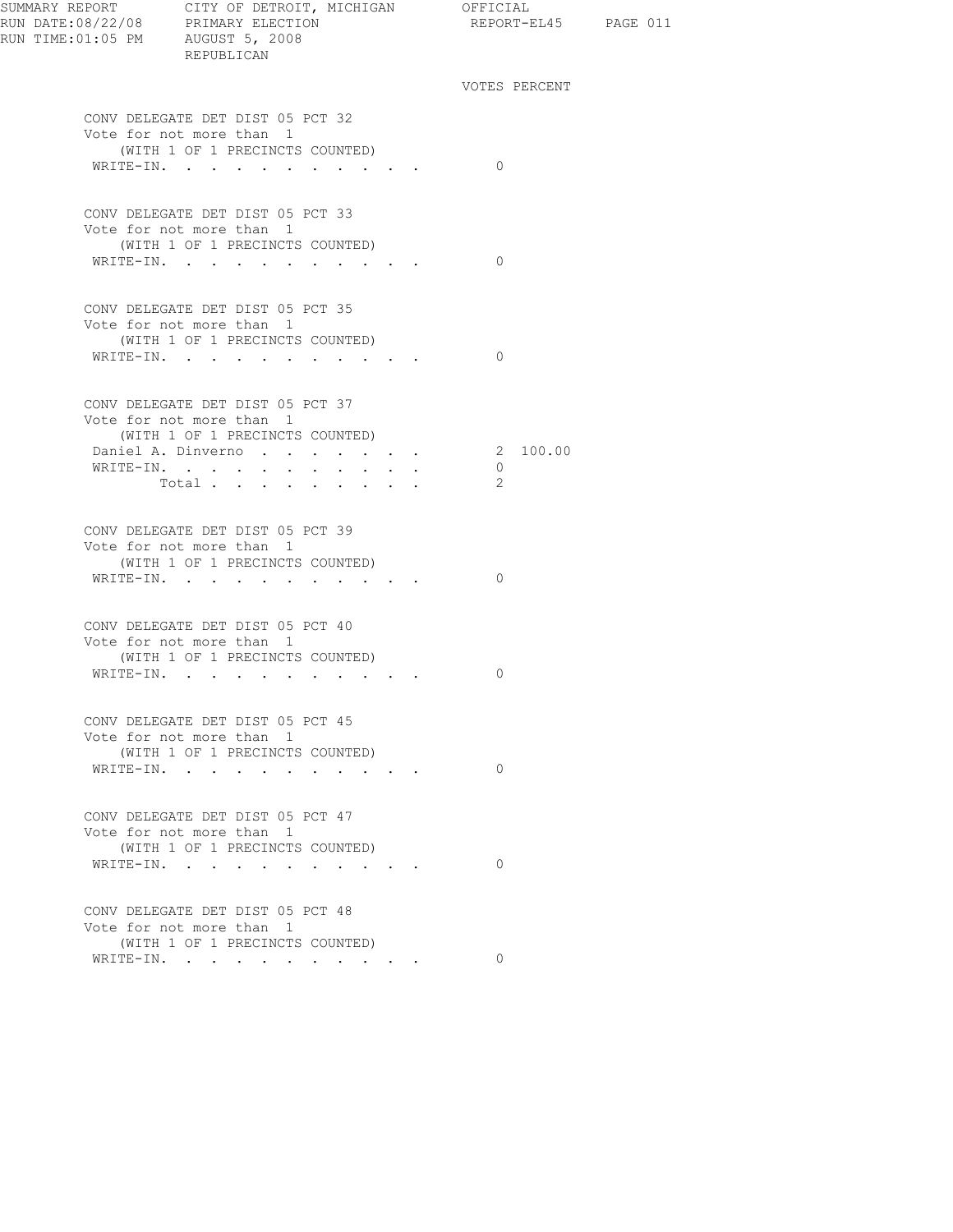| SUMMARY REPORT CITY OF DETROIT, MICHIGAN OFFICIAL | REPUBLICAN                                                                                      |                                                 |        |               |          | REPORT-EL45 PAGE 012 |
|---------------------------------------------------|-------------------------------------------------------------------------------------------------|-------------------------------------------------|--------|---------------|----------|----------------------|
|                                                   |                                                                                                 |                                                 |        | VOTES PERCENT |          |                      |
|                                                   | CONV DELEGATE DET DIST 05 PCT 71<br>Vote for not more than 1                                    |                                                 |        |               |          |                      |
|                                                   | (WITH 1 OF 1 PRECINCTS COUNTED)<br>WRITE-IN.                                                    |                                                 |        | $\Omega$      |          |                      |
|                                                   |                                                                                                 |                                                 |        |               |          |                      |
|                                                   | CONV DELEGATE DET DIST 05 PCT 72<br>Vote for not more than 1<br>(WITH 1 OF 1 PRECINCTS COUNTED) |                                                 |        |               |          |                      |
|                                                   | WRITE-IN.                                                                                       |                                                 |        | $\Omega$      |          |                      |
|                                                   | CONV DELEGATE DET DIST 05 PCT 81                                                                |                                                 |        |               |          |                      |
|                                                   | Vote for not more than 1<br>(WITH 1 OF 1 PRECINCTS COUNTED)                                     |                                                 |        |               |          |                      |
|                                                   | WRITE-IN.                                                                                       |                                                 |        | $\Omega$      |          |                      |
|                                                   | CONV DELEGATE DET DIST 05 PCT 82<br>Vote for not more than 1                                    |                                                 |        |               |          |                      |
|                                                   | (WITH 1 OF 1 PRECINCTS COUNTED)<br>WRITE-IN.                                                    |                                                 |        | $\Omega$      |          |                      |
|                                                   | CONV DELEGATE DET DIST 06 PCT 01                                                                |                                                 |        |               |          |                      |
|                                                   | Vote for not more than 1<br>(WITH 1 OF 1 PRECINCTS COUNTED)                                     |                                                 |        |               |          |                      |
|                                                   | WRITE-IN.                                                                                       |                                                 |        | $\Omega$      |          |                      |
|                                                   | CONV DELEGATE DET DIST 06 PCT 04<br>Vote for not more than 2                                    |                                                 |        |               |          |                      |
|                                                   | (WITH 1 OF 1 PRECINCTS COUNTED)<br>WRITE-IN.                                                    |                                                 |        |               | 1 100.00 |                      |
|                                                   | Total $\cdots$                                                                                  |                                                 |        | -1            |          |                      |
|                                                   | CONV DELEGATE DET DIST 06 PCT 06                                                                |                                                 |        |               |          |                      |
|                                                   | Vote for not more than 1<br>(WITH 1 OF 1 PRECINCTS COUNTED)                                     |                                                 |        |               | 1 100.00 |                      |
|                                                   | Jermain Lee Jones.<br>WRITE-IN.<br><b>All Carl Carl Co.</b>                                     | $\sim$<br>$\sim 10^{-11}$                       | $\sim$ | $\circ$       |          |                      |
|                                                   | Total                                                                                           | $\mathbf{r}$ and $\mathbf{r}$<br>$\mathbf{r}$   |        | 1             |          |                      |
|                                                   | CONV DELEGATE DET DIST 06 PCT 08<br>Vote for not more than 1                                    |                                                 |        |               |          |                      |
|                                                   | (WITH 1 OF 1 PRECINCTS COUNTED)                                                                 |                                                 |        |               |          |                      |
|                                                   | WRITE-IN.<br>Total.                                                                             | $\cdot$ $\cdot$ $\cdot$ $\cdot$ $\cdot$ $\cdot$ |        | $\mathbf{1}$  | 1 100.00 |                      |
|                                                   | CONV DELEGATE DET DIST 06 PCT 11                                                                |                                                 |        |               |          |                      |
|                                                   | Vote for not more than 1<br>(WITH 1 OF 1 PRECINCTS COUNTED)                                     |                                                 |        |               |          |                      |
|                                                   | WRITE-IN.                                                                                       | $\cdot$ $\cdot$ $\cdot$ $\cdot$ $\cdot$         |        | $\Omega$      |          |                      |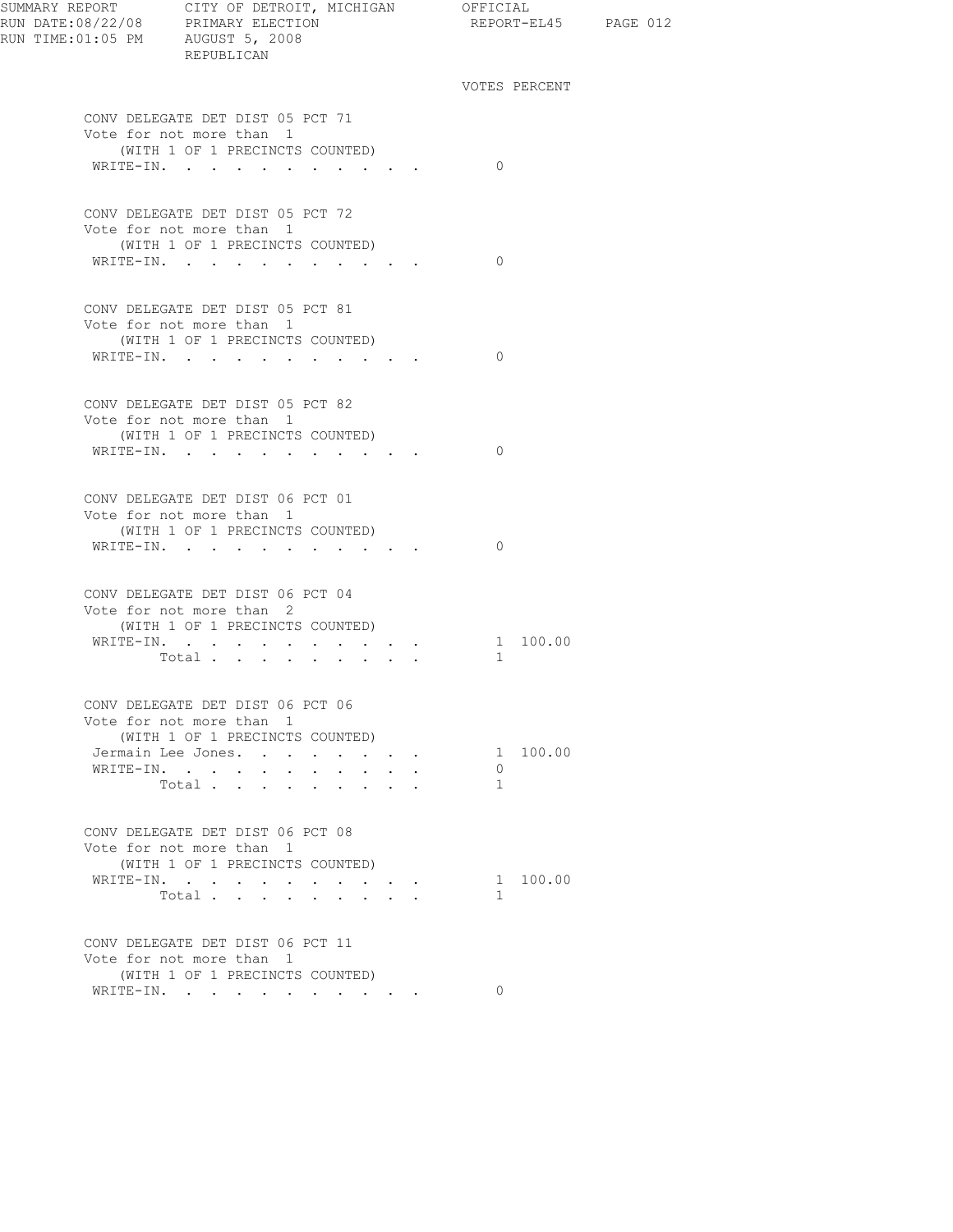| SUMMARY REPORT CITY OF DETROIT, MICHIGAN OFFICIAL<br>RUN DATE:08/22/08 PRIMARY ELECTION<br>RUN TIME:01:05 PM AUGUST 5, 2008<br>REPURLICAN | REPUBLICAN                                                                                      |                                                       |                | REPORT-EL45 PAGE 013 |  |
|-------------------------------------------------------------------------------------------------------------------------------------------|-------------------------------------------------------------------------------------------------|-------------------------------------------------------|----------------|----------------------|--|
|                                                                                                                                           |                                                                                                 |                                                       |                | VOTES PERCENT        |  |
|                                                                                                                                           | CONV DELEGATE DET DIST 06 PCT 12<br>Vote for not more than 1                                    |                                                       |                |                      |  |
|                                                                                                                                           | (WITH 1 OF 1 PRECINCTS COUNTED)<br>WRITE-IN. 1 100.00<br>Total                                  |                                                       | $\overline{1}$ |                      |  |
|                                                                                                                                           |                                                                                                 |                                                       |                |                      |  |
|                                                                                                                                           | CONV DELEGATE DET DIST 06 PCT 13<br>Vote for not more than 1                                    |                                                       |                |                      |  |
|                                                                                                                                           | (WITH 1 OF 1 PRECINCTS COUNTED)<br>WRITE-IN.                                                    |                                                       | $\bigcirc$     |                      |  |
|                                                                                                                                           | CONV DELEGATE DET DIST 06 PCT 14<br>Vote for not more than 1                                    |                                                       |                |                      |  |
|                                                                                                                                           | (WITH 1 OF 1 PRECINCTS COUNTED)                                                                 |                                                       |                |                      |  |
|                                                                                                                                           | WRITE-IN.                                                                                       |                                                       | $\bigcirc$     |                      |  |
|                                                                                                                                           | CONV DELEGATE DET DIST 06 PCT 18<br>Vote for not more than 1<br>(WITH 1 OF 1 PRECINCTS COUNTED) |                                                       |                |                      |  |
|                                                                                                                                           | WRITE-IN.                                                                                       |                                                       | $\bigcirc$     |                      |  |
|                                                                                                                                           | CONV DELEGATE DET DIST 06 PCT 19<br>Vote for not more than 1                                    |                                                       |                |                      |  |
|                                                                                                                                           | (WITH 1 OF 1 PRECINCTS COUNTED)<br>WRITE-IN.                                                    |                                                       | $\bigcirc$     |                      |  |
|                                                                                                                                           | CONV DELEGATE DET DIST 06 PCT 20<br>Vote for not more than 1<br>(WITH 1 OF 1 PRECINCTS COUNTED) |                                                       |                |                      |  |
|                                                                                                                                           | WRITE-IN.                                                                                       |                                                       | $\Omega$       |                      |  |
|                                                                                                                                           |                                                                                                 |                                                       |                |                      |  |
|                                                                                                                                           | CONV DELEGATE DET DIST 06 PCT 22<br>Vote for not more than 1<br>(WITH 1 OF 1 PRECINCTS COUNTED) |                                                       |                |                      |  |
|                                                                                                                                           | WRITE-IN.                                                                                       |                                                       | $\Omega$       |                      |  |
|                                                                                                                                           | CONV DELEGATE DET DIST 06 PCT 24<br>Vote for not more than 1                                    |                                                       |                |                      |  |
|                                                                                                                                           | (WITH 1 OF 1 PRECINCTS COUNTED)<br>Joe Haas.                                                    | $\mathbf{z} = \mathbf{z} + \mathbf{z} + \mathbf{z}$ . |                | 3 100.00             |  |
|                                                                                                                                           | WRITE-IN.<br>$\ddot{\phantom{a}}$                                                               |                                                       | $\Omega$       |                      |  |
|                                                                                                                                           | Total                                                                                           |                                                       | 3              |                      |  |
|                                                                                                                                           | CONV DELEGATE DET DIST 06 PCT 26<br>Vote for not more than 1                                    |                                                       |                |                      |  |
|                                                                                                                                           | (WITH 1 OF 1 PRECINCTS COUNTED)<br>WRITE-IN.                                                    |                                                       | $\Omega$       |                      |  |
|                                                                                                                                           |                                                                                                 |                                                       |                |                      |  |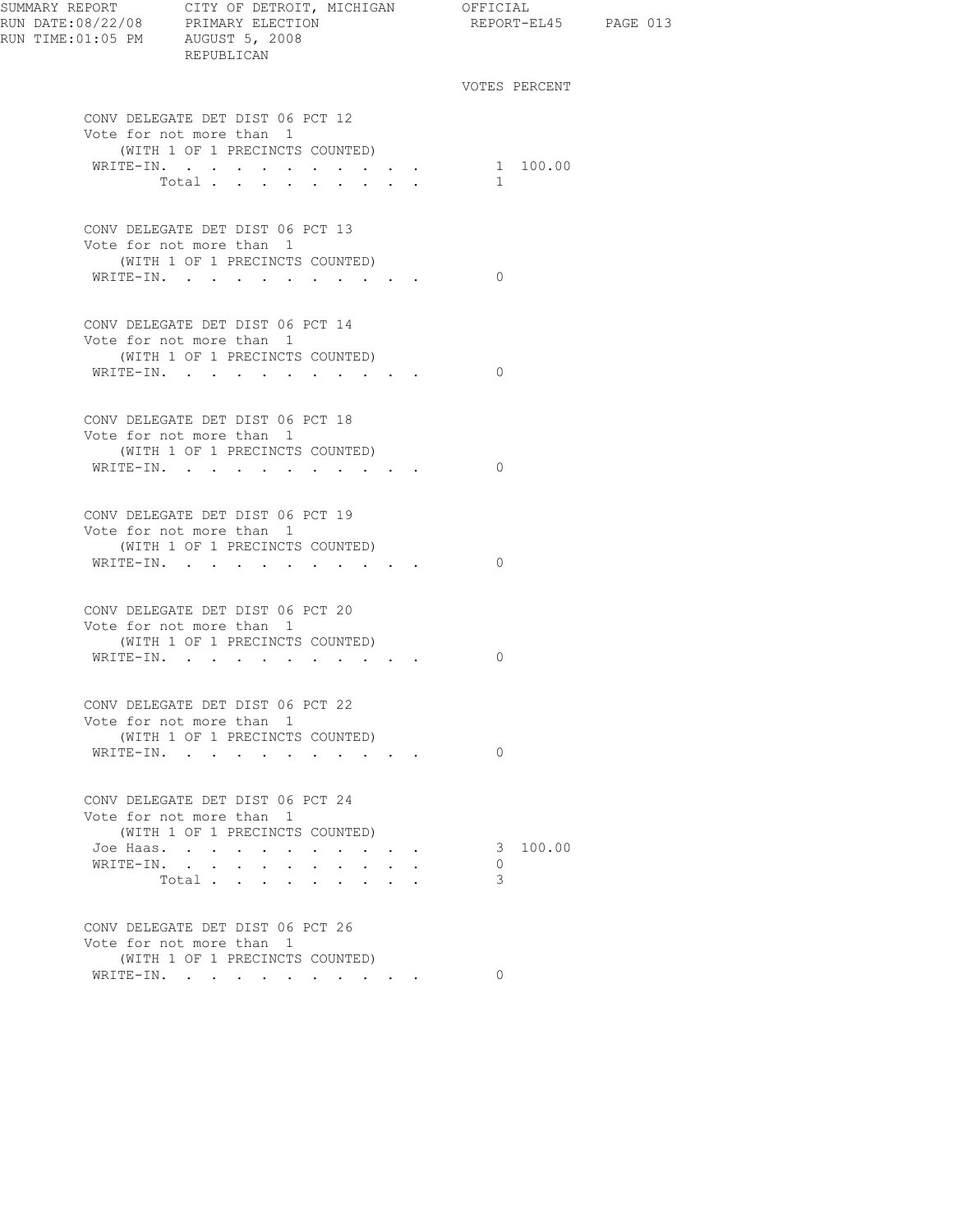| SUMMARY REPORT CITY OF DETROIT, MICHIGAN OFFICIAL<br>RUN DATE:08/22/08 PRIMARY ELECTION REPORT-E<br>RUN TIME:01:05 PM AUGUST 5, 2008<br>REPUBLICAN | REPORT-EL45 PAGE 014     |  |
|----------------------------------------------------------------------------------------------------------------------------------------------------|--------------------------|--|
|                                                                                                                                                    | VOTES PERCENT            |  |
| CONV DELEGATE DET DIST 06 PCT 28<br>Vote for not more than 1<br>(WITH 1 OF 1 PRECINCTS COUNTED)                                                    |                          |  |
| WRITE-IN.                                                                                                                                          | $\bigcirc$               |  |
| CONV DELEGATE DET DIST 06 PCT 31<br>Vote for not more than 1<br>(WITH 1 OF 1 PRECINCTS COUNTED)                                                    |                          |  |
| WRITE-IN. 1 100.00<br>Total                                                                                                                        | $\sim$                   |  |
| CONV DELEGATE DET DIST 06 PCT 32<br>Vote for not more than 1<br>(WITH 1 OF 1 PRECINCTS COUNTED)                                                    |                          |  |
| WRITE-IN.                                                                                                                                          | $\Omega$                 |  |
| CONV DELEGATE DET DIST 06 PCT 34<br>Vote for not more than 1<br>(WITH 1 OF 1 PRECINCTS COUNTED)                                                    |                          |  |
| WRITE-IN.                                                                                                                                          | $\Omega$                 |  |
| CONV DELEGATE DET DIST 06 PCT 35<br>Vote for not more than 1<br>(WITH 1 OF 1 PRECINCTS COUNTED)<br>WRITE-IN.                                       | $\Omega$                 |  |
| CONV DELEGATE DET DIST 06 PCT 36<br>Vote for not more than 1                                                                                       |                          |  |
| (WITH 1 OF 1 PRECINCTS COUNTED)<br>WRITE-IN.                                                                                                       | $\Omega$                 |  |
| CONV DELEGATE DET DIST 06 PCT 38<br>Vote for not more than 1<br>(WITH 1 OF 1 PRECINCTS COUNTED)                                                    |                          |  |
| WRITE-IN.                                                                                                                                          | $\Omega$                 |  |
| CONV DELEGATE DET DIST 06 PCT 40<br>Vote for not more than 1<br>(WITH 1 OF 1 PRECINCTS COUNTED)                                                    |                          |  |
| WRITE-IN.                                                                                                                                          | $\Omega$                 |  |
| CONV DELEGATE DET DIST 06 PCT 45<br>Vote for not more than 1<br>(WITH 1 OF 1 PRECINCTS COUNTED)                                                    |                          |  |
| WRITE-IN.<br>Total $\cdots$                                                                                                                        | 1 100.00<br>$\mathbf{1}$ |  |
|                                                                                                                                                    |                          |  |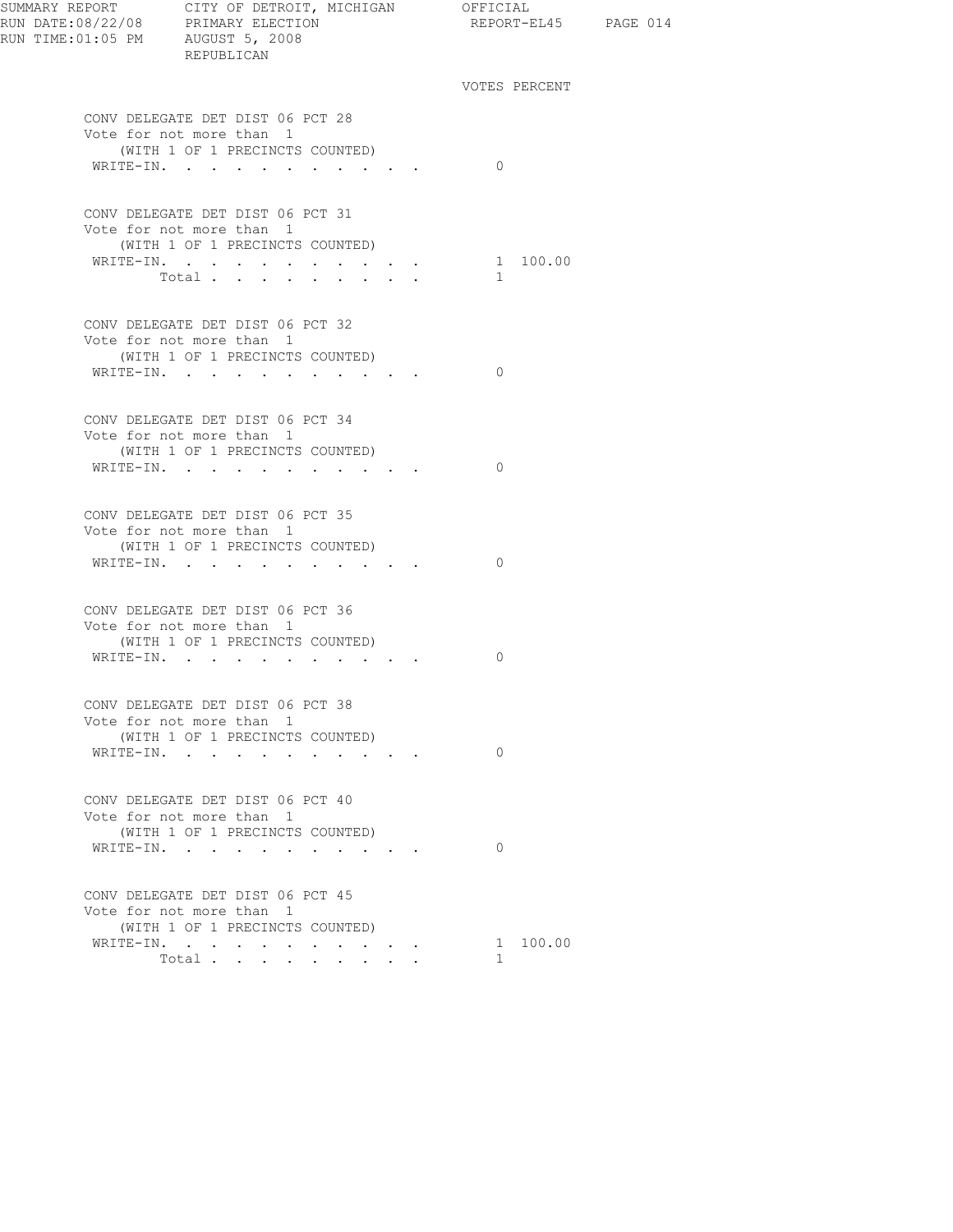| RUN TIME:01:05 PM AUGUST 5, 2008 | REPUBLICAN                                                                                      |  |              |               | REPORT-EL45 PAGE 015 |  |
|----------------------------------|-------------------------------------------------------------------------------------------------|--|--------------|---------------|----------------------|--|
|                                  |                                                                                                 |  |              | VOTES PERCENT |                      |  |
|                                  | CONV DELEGATE DET DIST 06 PCT 46<br>Vote for not more than 2                                    |  |              |               |                      |  |
|                                  | (WITH 1 OF 1 PRECINCTS COUNTED)<br>WRITE-IN.                                                    |  | $\Omega$     |               |                      |  |
|                                  |                                                                                                 |  |              |               |                      |  |
|                                  | CONV DELEGATE DET DIST 06 PCT 48<br>Vote for not more than 1<br>(WITH 1 OF 1 PRECINCTS COUNTED) |  |              |               |                      |  |
|                                  | WRITE-IN.                                                                                       |  |              | 1 100.00      |                      |  |
|                                  | Total                                                                                           |  | $\mathbf{1}$ |               |                      |  |
|                                  |                                                                                                 |  |              |               |                      |  |
|                                  | CONV DELEGATE DET DIST 06 PCT 71<br>Vote for not more than 1                                    |  |              |               |                      |  |
|                                  | (WITH 1 OF 1 PRECINCTS COUNTED)                                                                 |  |              |               |                      |  |
|                                  | WRITE-IN.                                                                                       |  | $\Omega$     |               |                      |  |
|                                  | CONV DELEGATE DET DIST 06 PCT 72<br>Vote for not more than 1                                    |  |              |               |                      |  |
|                                  | (WITH 1 OF 1 PRECINCTS COUNTED)                                                                 |  |              |               |                      |  |
|                                  | WRITE-IN.                                                                                       |  |              | 1 100.00      |                      |  |
|                                  | Total                                                                                           |  | $\mathbf{1}$ |               |                      |  |
|                                  | CONV DELEGATE DET DIST 07 PCT 01                                                                |  |              |               |                      |  |
|                                  | Vote for not more than 1<br>(WITH 1 OF 1 PRECINCTS COUNTED)                                     |  |              |               |                      |  |
|                                  | WRITE-IN.                                                                                       |  | $\Omega$     |               |                      |  |
|                                  |                                                                                                 |  |              |               |                      |  |
|                                  | CONV DELEGATE DET DIST 07 PCT 06<br>Vote for not more than 1                                    |  |              |               |                      |  |
|                                  | (WITH 1 OF 1 PRECINCTS COUNTED)                                                                 |  |              |               |                      |  |
|                                  | WRITE-IN.                                                                                       |  |              | 1 100.00      |                      |  |
|                                  | Total                                                                                           |  | $\mathbf{1}$ |               |                      |  |
|                                  | CONV DELEGATE DET DIST 07 PCT 07<br>Vote for not more than 1                                    |  |              |               |                      |  |
|                                  | (WITH 1 OF 1 PRECINCTS COUNTED)                                                                 |  |              |               |                      |  |
|                                  | WRITE-IN.                                                                                       |  |              | 2 100.00      |                      |  |
|                                  | Total                                                                                           |  | 2            |               |                      |  |
|                                  | CONV DELEGATE DET DIST 07 PCT 08<br>Vote for not more than 1                                    |  |              |               |                      |  |
|                                  | (WITH 1 OF 1 PRECINCTS COUNTED)                                                                 |  |              |               |                      |  |
|                                  | WRITE-IN.                                                                                       |  |              | 1 100.00      |                      |  |
|                                  | Total $\cdots$                                                                                  |  | $\mathbf{1}$ |               |                      |  |
|                                  | CONV DELEGATE DET DIST 07 PCT 11<br>Vote for not more than 1                                    |  |              |               |                      |  |
|                                  | (WITH 1 OF 1 PRECINCTS COUNTED)                                                                 |  |              |               |                      |  |
|                                  | WRITE-IN.                                                                                       |  | $\Omega$     |               |                      |  |
|                                  |                                                                                                 |  |              |               |                      |  |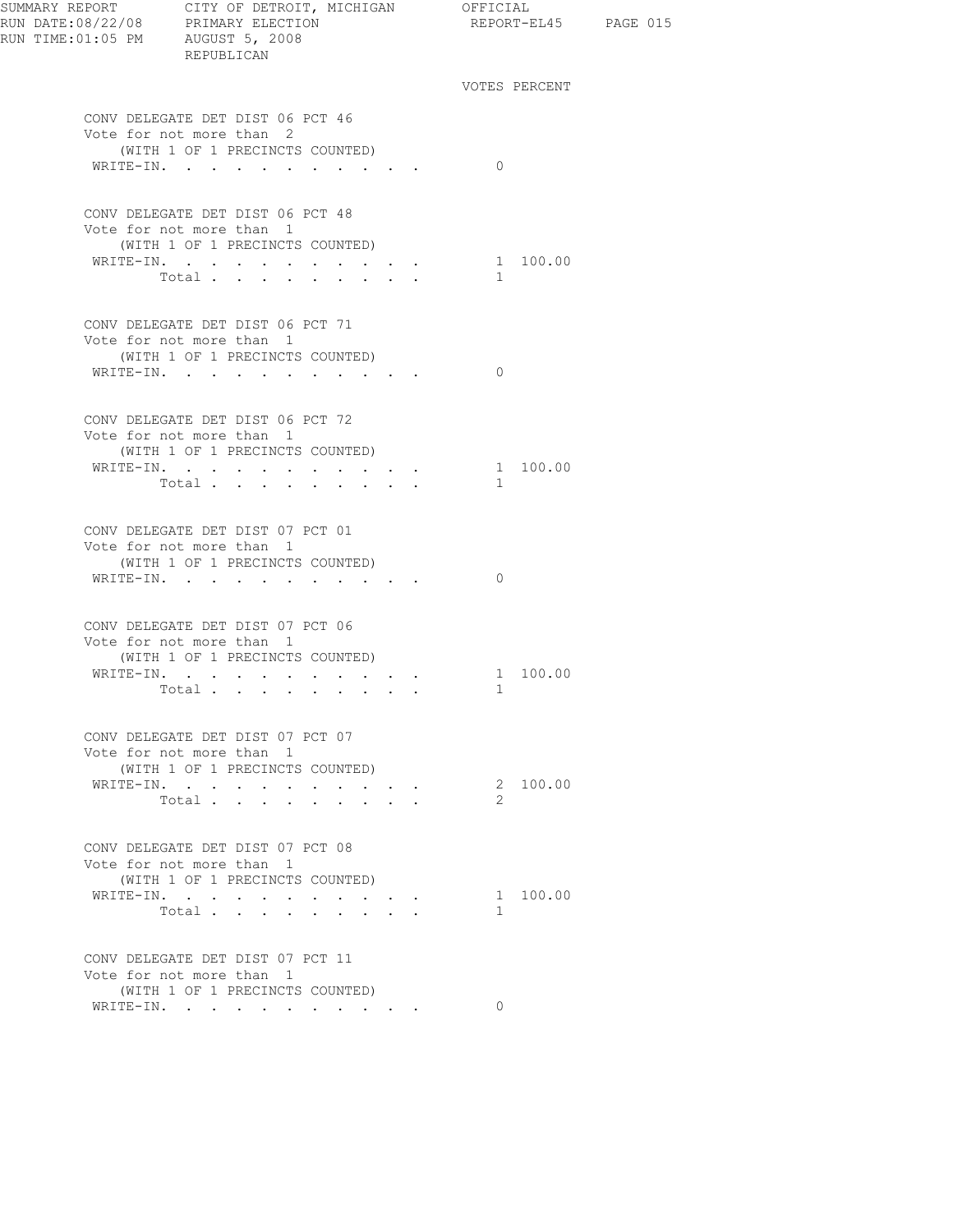| VOTES PERCENT<br>CONV DELEGATE DET DIST 07 PCT 13<br>Vote for not more than 1<br>(WITH 1 OF 1 PRECINCTS COUNTED)<br>WRITE-IN.<br>$\Omega$<br>CONV DELEGATE DET DIST 07 PCT 14<br>Vote for not more than 1<br>(WITH 1 OF 1 PRECINCTS COUNTED)<br>WRITE-IN.<br>$\Omega$<br>CONV DELEGATE DET DIST 07 PCT 18<br>Vote for not more than 1<br>(WITH 1 OF 1 PRECINCTS COUNTED)<br>WRITE-IN. 1 100.00<br>Total<br>$\mathbf{1}$<br>CONV DELEGATE DET DIST 07 PCT 22<br>Vote for not more than 1<br>(WITH 1 OF 1 PRECINCTS COUNTED)<br>WRITE-IN.<br>$\Omega$<br>CONV DELEGATE DET DIST 07 PCT 26<br>Vote for not more than 1<br>(WITH 1 OF 1 PRECINCTS COUNTED)<br>WRITE-IN.<br>$\Omega$<br>CONV DELEGATE DET DIST 07 PCT 28<br>Vote for not more than 1<br>(WITH 1 OF 1 PRECINCTS COUNTED)<br>WRITE-IN.<br>$\Omega$<br>CONV DELEGATE DET DIST 07 PCT 30<br>Vote for not more than 1<br>(WITH 1 OF 1 PRECINCTS COUNTED)<br>$\Omega$<br>WRITE-IN.<br>CONV DELEGATE DET DIST 07 PCT 35<br>Vote for not more than 1<br>(WITH 1 OF 1 PRECINCTS COUNTED)<br>WRITE-IN.<br>$\Omega$<br>the contract of the contract of<br>CONV DELEGATE DET DIST 07 PCT 37<br>Vote for not more than 1<br>(WITH 1 OF 1 PRECINCTS COUNTED)<br>WRITE-IN.<br>$\Omega$<br>CONV DELEGATE DET DIST 07 PCT 38<br>Vote for not more than 1<br>(WITH 1 OF 1 PRECINCTS COUNTED)<br>WRITE-IN. | RUN TIME: 01:05 PM AUGUST 5, 2008 | REPUBLICAN |  |          | REPORT-EL45 PAGE 016 |
|----------------------------------------------------------------------------------------------------------------------------------------------------------------------------------------------------------------------------------------------------------------------------------------------------------------------------------------------------------------------------------------------------------------------------------------------------------------------------------------------------------------------------------------------------------------------------------------------------------------------------------------------------------------------------------------------------------------------------------------------------------------------------------------------------------------------------------------------------------------------------------------------------------------------------------------------------------------------------------------------------------------------------------------------------------------------------------------------------------------------------------------------------------------------------------------------------------------------------------------------------------------------------------------------------------------------------------------------------|-----------------------------------|------------|--|----------|----------------------|
|                                                                                                                                                                                                                                                                                                                                                                                                                                                                                                                                                                                                                                                                                                                                                                                                                                                                                                                                                                                                                                                                                                                                                                                                                                                                                                                                                    |                                   |            |  |          |                      |
|                                                                                                                                                                                                                                                                                                                                                                                                                                                                                                                                                                                                                                                                                                                                                                                                                                                                                                                                                                                                                                                                                                                                                                                                                                                                                                                                                    |                                   |            |  |          |                      |
|                                                                                                                                                                                                                                                                                                                                                                                                                                                                                                                                                                                                                                                                                                                                                                                                                                                                                                                                                                                                                                                                                                                                                                                                                                                                                                                                                    |                                   |            |  |          |                      |
|                                                                                                                                                                                                                                                                                                                                                                                                                                                                                                                                                                                                                                                                                                                                                                                                                                                                                                                                                                                                                                                                                                                                                                                                                                                                                                                                                    |                                   |            |  |          |                      |
|                                                                                                                                                                                                                                                                                                                                                                                                                                                                                                                                                                                                                                                                                                                                                                                                                                                                                                                                                                                                                                                                                                                                                                                                                                                                                                                                                    |                                   |            |  |          |                      |
|                                                                                                                                                                                                                                                                                                                                                                                                                                                                                                                                                                                                                                                                                                                                                                                                                                                                                                                                                                                                                                                                                                                                                                                                                                                                                                                                                    |                                   |            |  |          |                      |
|                                                                                                                                                                                                                                                                                                                                                                                                                                                                                                                                                                                                                                                                                                                                                                                                                                                                                                                                                                                                                                                                                                                                                                                                                                                                                                                                                    |                                   |            |  |          |                      |
|                                                                                                                                                                                                                                                                                                                                                                                                                                                                                                                                                                                                                                                                                                                                                                                                                                                                                                                                                                                                                                                                                                                                                                                                                                                                                                                                                    |                                   |            |  |          |                      |
|                                                                                                                                                                                                                                                                                                                                                                                                                                                                                                                                                                                                                                                                                                                                                                                                                                                                                                                                                                                                                                                                                                                                                                                                                                                                                                                                                    |                                   |            |  |          |                      |
|                                                                                                                                                                                                                                                                                                                                                                                                                                                                                                                                                                                                                                                                                                                                                                                                                                                                                                                                                                                                                                                                                                                                                                                                                                                                                                                                                    |                                   |            |  |          |                      |
|                                                                                                                                                                                                                                                                                                                                                                                                                                                                                                                                                                                                                                                                                                                                                                                                                                                                                                                                                                                                                                                                                                                                                                                                                                                                                                                                                    |                                   |            |  |          |                      |
|                                                                                                                                                                                                                                                                                                                                                                                                                                                                                                                                                                                                                                                                                                                                                                                                                                                                                                                                                                                                                                                                                                                                                                                                                                                                                                                                                    |                                   |            |  |          |                      |
|                                                                                                                                                                                                                                                                                                                                                                                                                                                                                                                                                                                                                                                                                                                                                                                                                                                                                                                                                                                                                                                                                                                                                                                                                                                                                                                                                    |                                   |            |  |          |                      |
|                                                                                                                                                                                                                                                                                                                                                                                                                                                                                                                                                                                                                                                                                                                                                                                                                                                                                                                                                                                                                                                                                                                                                                                                                                                                                                                                                    |                                   |            |  |          |                      |
|                                                                                                                                                                                                                                                                                                                                                                                                                                                                                                                                                                                                                                                                                                                                                                                                                                                                                                                                                                                                                                                                                                                                                                                                                                                                                                                                                    |                                   |            |  |          |                      |
|                                                                                                                                                                                                                                                                                                                                                                                                                                                                                                                                                                                                                                                                                                                                                                                                                                                                                                                                                                                                                                                                                                                                                                                                                                                                                                                                                    |                                   |            |  |          |                      |
|                                                                                                                                                                                                                                                                                                                                                                                                                                                                                                                                                                                                                                                                                                                                                                                                                                                                                                                                                                                                                                                                                                                                                                                                                                                                                                                                                    |                                   |            |  |          |                      |
|                                                                                                                                                                                                                                                                                                                                                                                                                                                                                                                                                                                                                                                                                                                                                                                                                                                                                                                                                                                                                                                                                                                                                                                                                                                                                                                                                    |                                   |            |  |          |                      |
|                                                                                                                                                                                                                                                                                                                                                                                                                                                                                                                                                                                                                                                                                                                                                                                                                                                                                                                                                                                                                                                                                                                                                                                                                                                                                                                                                    |                                   |            |  |          |                      |
|                                                                                                                                                                                                                                                                                                                                                                                                                                                                                                                                                                                                                                                                                                                                                                                                                                                                                                                                                                                                                                                                                                                                                                                                                                                                                                                                                    |                                   |            |  |          |                      |
|                                                                                                                                                                                                                                                                                                                                                                                                                                                                                                                                                                                                                                                                                                                                                                                                                                                                                                                                                                                                                                                                                                                                                                                                                                                                                                                                                    |                                   |            |  |          |                      |
|                                                                                                                                                                                                                                                                                                                                                                                                                                                                                                                                                                                                                                                                                                                                                                                                                                                                                                                                                                                                                                                                                                                                                                                                                                                                                                                                                    |                                   |            |  |          |                      |
|                                                                                                                                                                                                                                                                                                                                                                                                                                                                                                                                                                                                                                                                                                                                                                                                                                                                                                                                                                                                                                                                                                                                                                                                                                                                                                                                                    |                                   |            |  | $\Omega$ |                      |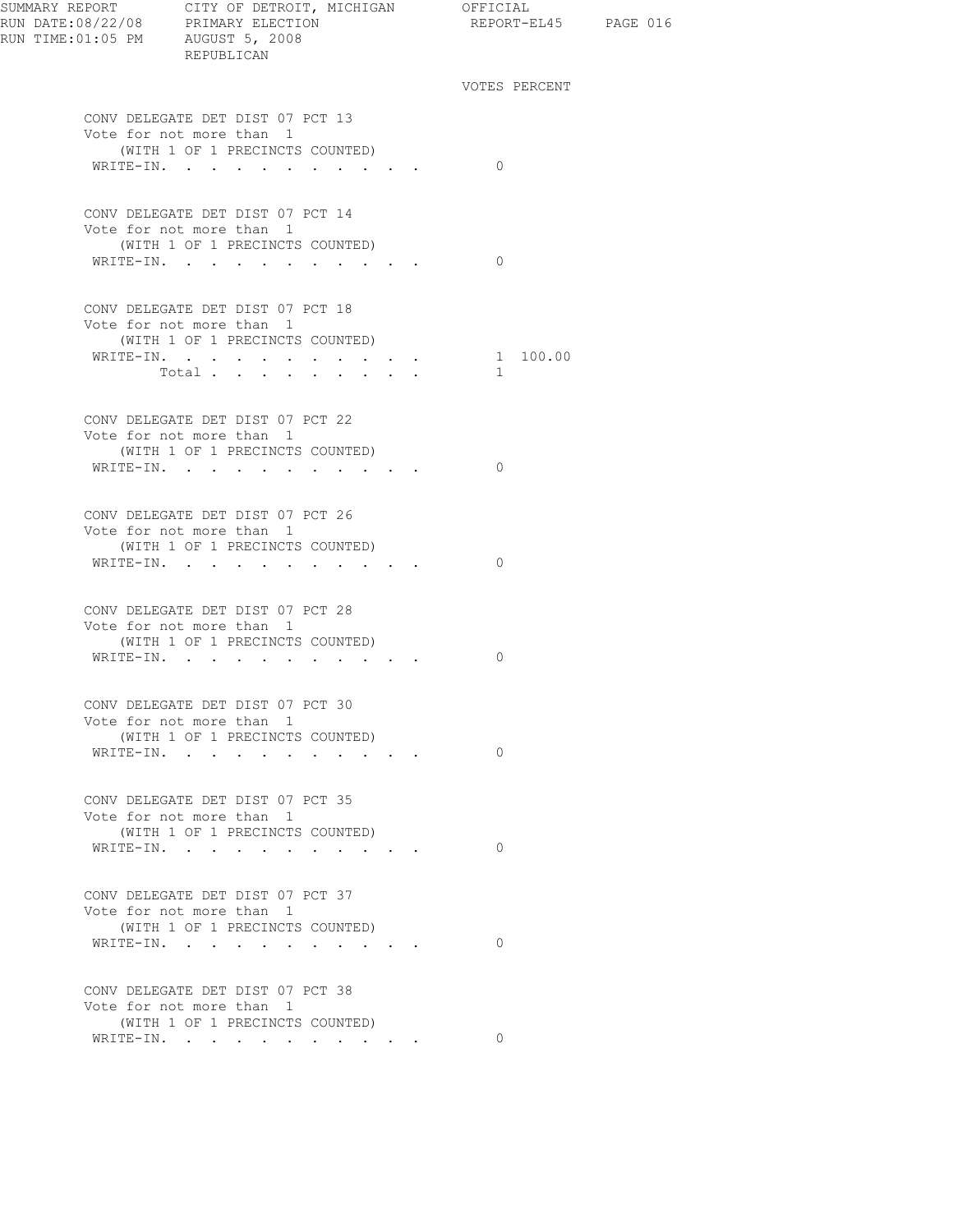| RUN TIME: 01:05 PM AUGUST 5, 2008 | REPUBLICAN                                                                                                   |                                 | REPORT-EL45 PAGE 017 |  |
|-----------------------------------|--------------------------------------------------------------------------------------------------------------|---------------------------------|----------------------|--|
|                                   |                                                                                                              |                                 | VOTES PERCENT        |  |
|                                   | CONV DELEGATE DET DIST 07 PCT 40<br>Vote for not more than 1<br>(WITH 1 OF 1 PRECINCTS COUNTED)<br>WRITE-IN. |                                 | $\Omega$             |  |
|                                   | CONV DELEGATE DET DIST 07 PCT 44                                                                             |                                 |                      |  |
|                                   | Vote for not more than 1<br>(WITH 1 OF 1 PRECINCTS COUNTED)<br>WRITE-IN.                                     |                                 | $\Omega$             |  |
|                                   | CONV DELEGATE DET DIST 07 PCT 71<br>Vote for not more than 1<br>(WITH 1 OF 1 PRECINCTS COUNTED)              |                                 |                      |  |
|                                   | WRITE-IN. 1 100.00                                                                                           |                                 |                      |  |
|                                   | Total                                                                                                        |                                 | $\mathbf{1}$         |  |
|                                   | CONV DELEGATE DET DIST 07 PCT 72<br>Vote for not more than 1<br>(WITH 1 OF 1 PRECINCTS COUNTED)              |                                 |                      |  |
|                                   | WRITE-IN.                                                                                                    |                                 | $\Omega$             |  |
|                                   | CONV DELEGATE DET DIST 07 PCT 81<br>Vote for not more than 1<br>(WITH 1 OF 1 PRECINCTS COUNTED)              |                                 |                      |  |
|                                   | WRITE-IN.<br>CONV DELEGATE DET DIST 07 PCT 82                                                                |                                 | $\Omega$             |  |
|                                   | Vote for not more than 1<br>(WITH 1 OF 1 PRECINCTS COUNTED)<br>WRITE-IN.                                     |                                 | $\Omega$             |  |
|                                   | CONV DELEGATE DET DIST 07 PCT 83                                                                             |                                 |                      |  |
|                                   | Vote for not more than 1<br>(WITH 1 OF 1 PRECINCTS COUNTED)<br>WRITE-IN.                                     |                                 | $\Omega$             |  |
|                                   | CONV DELEGATE DET DIST 07 PCT 84                                                                             |                                 |                      |  |
|                                   | Vote for not more than 1<br>(WITH 1 OF 1 PRECINCTS COUNTED)<br>WRITE-IN.                                     | the contract of the contract of | $\Omega$             |  |
|                                   | CONV DELEGATE DET DIST 08 PCT 06                                                                             |                                 |                      |  |
|                                   | Vote for not more than 1<br>(WITH 1 OF 1 PRECINCTS COUNTED)<br>WRITE-IN.                                     |                                 | $\Omega$             |  |
|                                   | CONV DELEGATE DET DIST 08 PCT 07                                                                             |                                 |                      |  |
|                                   | Vote for not more than 1<br>(WITH 1 OF 1 PRECINCTS COUNTED)                                                  |                                 | 1 100.00             |  |
|                                   | WRITE-IN.<br>Total $\cdots$                                                                                  |                                 | 1.                   |  |
|                                   |                                                                                                              |                                 |                      |  |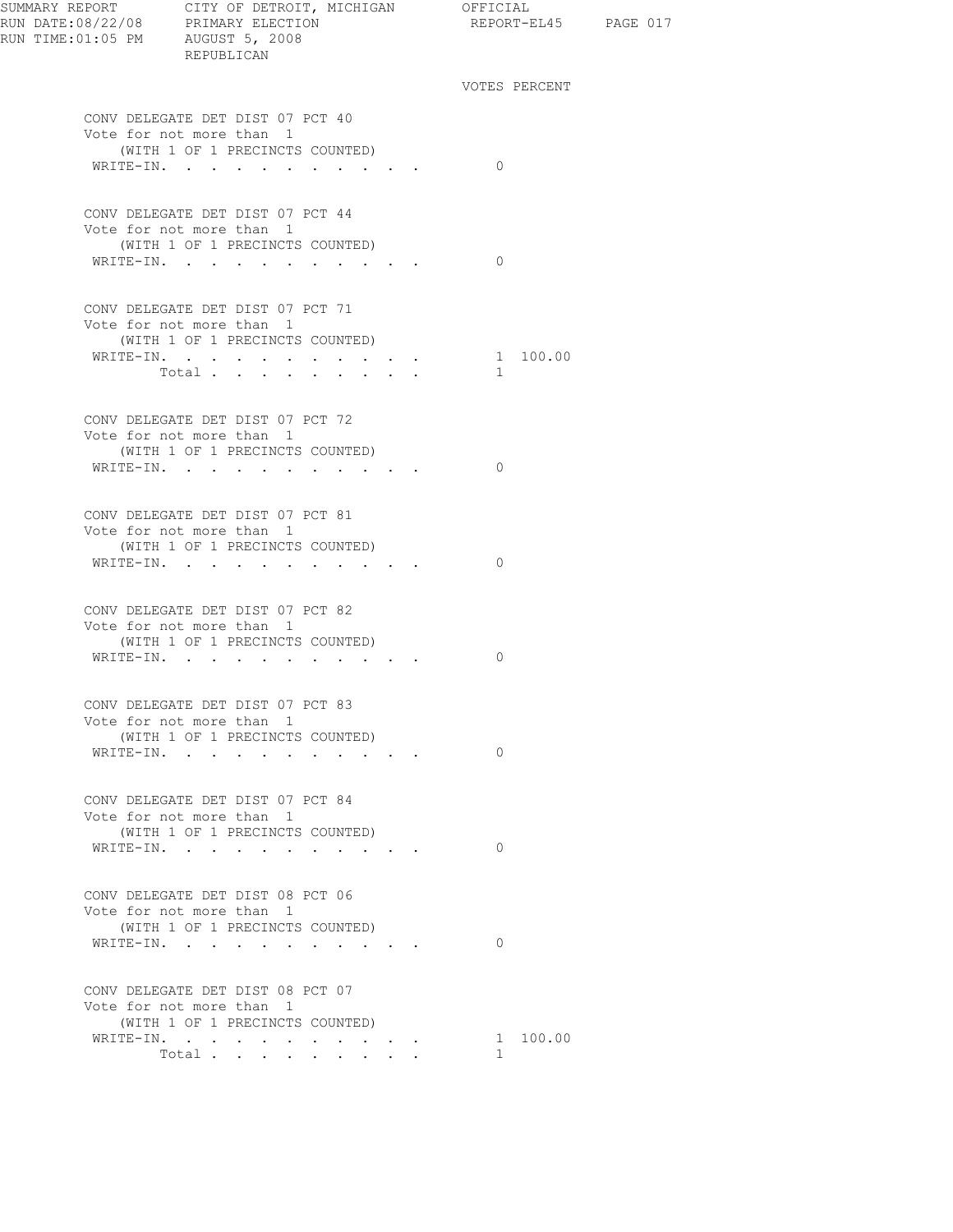| RUN DATE:08/22/08 PRIMARY ELECTION<br>RUN TIME:01:05 PM AUGUST 5, 2008 | SUMMARY REPORT CITY OF DETROIT, MICHIGAN OFFICIAL<br>REPUBLICAN | REPORT-EL45 PAGE 018 |  |
|------------------------------------------------------------------------|-----------------------------------------------------------------|----------------------|--|
|                                                                        |                                                                 | VOTES PERCENT        |  |
|                                                                        | CONV DELEGATE DET DIST 08 PCT 11<br>Vote for not more than 1    |                      |  |
|                                                                        | (WITH 1 OF 1 PRECINCTS COUNTED)                                 |                      |  |
|                                                                        | WRITE-IN.                                                       | $\bigcirc$           |  |
|                                                                        | CONV DELEGATE DET DIST 08 PCT 14                                |                      |  |
|                                                                        | Vote for not more than 1<br>(WITH 1 OF 1 PRECINCTS COUNTED)     |                      |  |
|                                                                        | WRITE-IN.                                                       | $\bigcirc$           |  |
|                                                                        | CONV DELEGATE DET DIST 08 PCT 16                                |                      |  |
|                                                                        | Vote for not more than 1                                        |                      |  |
|                                                                        | (WITH 1 OF 1 PRECINCTS COUNTED)<br>WRITE-IN.                    | $\bigcirc$           |  |
|                                                                        |                                                                 |                      |  |
|                                                                        | CONV DELEGATE DET DIST 08 PCT 19                                |                      |  |
|                                                                        | Vote for not more than 1<br>(WITH 1 OF 1 PRECINCTS COUNTED)     |                      |  |
|                                                                        | WRITE-IN.                                                       | $\bigcirc$           |  |
|                                                                        |                                                                 |                      |  |
|                                                                        | CONV DELEGATE DET DIST 08 PCT 23<br>Vote for not more than 1    |                      |  |
|                                                                        | (WITH 1 OF 1 PRECINCTS COUNTED)                                 |                      |  |
|                                                                        | WRITE-IN.                                                       | $\Omega$             |  |
|                                                                        | CONV DELEGATE DET DIST 08 PCT 24                                |                      |  |
|                                                                        | Vote for not more than 1<br>(WITH 1 OF 1 PRECINCTS COUNTED)     |                      |  |
|                                                                        | WRITE-IN.                                                       | $\Omega$             |  |
|                                                                        |                                                                 |                      |  |
|                                                                        | CONV DELEGATE DET DIST 08 PCT 27                                |                      |  |
|                                                                        | Vote for not more than 1<br>(WITH 1 OF 1 PRECINCTS COUNTED)     |                      |  |
|                                                                        | WRITE-IN.                                                       | $\bigcirc$           |  |
|                                                                        |                                                                 |                      |  |
|                                                                        | CONV DELEGATE DET DIST 08 PCT 30<br>Vote for not more than 1    |                      |  |
|                                                                        | (WITH 1 OF 1 PRECINCTS COUNTED)                                 |                      |  |
|                                                                        | WRITE-IN.                                                       | $\Omega$             |  |
|                                                                        | CONV DELEGATE DET DIST 08 PCT 33                                |                      |  |
|                                                                        | Vote for not more than 1                                        |                      |  |
|                                                                        | (WITH 1 OF 1 PRECINCTS COUNTED)<br>WRITE-IN.                    | $\Omega$             |  |
|                                                                        |                                                                 |                      |  |
|                                                                        | CONV DELEGATE DET DIST 08 PCT 36<br>Vote for not more than 1    |                      |  |
|                                                                        | (WITH 1 OF 1 PRECINCTS COUNTED)                                 |                      |  |
|                                                                        | WRITE-IN.                                                       | $\Omega$             |  |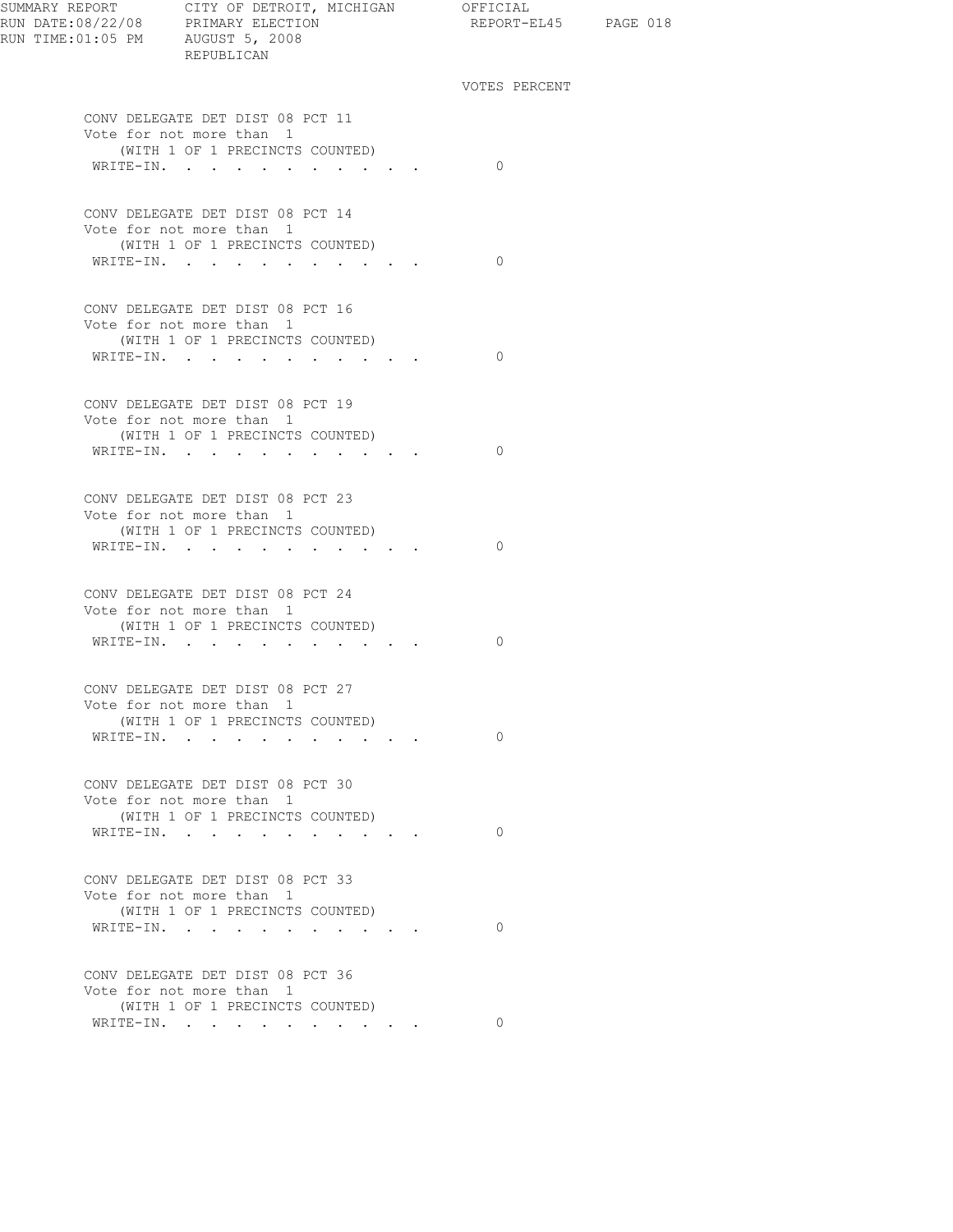| SUMMARY REPORT CITY OF DETROIT, MICHIGAN OFFICIAL<br>REPUBLICAN                                 |                                                    | REPORT-EL45 PAGE 019  |  |
|-------------------------------------------------------------------------------------------------|----------------------------------------------------|-----------------------|--|
|                                                                                                 |                                                    | VOTES PERCENT         |  |
| CONV DELEGATE DET DIST 08 PCT 41<br>Vote for not more than 1<br>(WITH 1 OF 1 PRECINCTS COUNTED) |                                                    |                       |  |
| WRITE-IN.                                                                                       |                                                    | $\bigcirc$            |  |
| CONV DELEGATE DET DIST 08 PCT 43<br>Vote for not more than 1<br>(WITH 1 OF 1 PRECINCTS COUNTED) |                                                    |                       |  |
| WRITE-IN.                                                                                       |                                                    | $\bigcirc$            |  |
| CONV DELEGATE DET DIST 08 PCT 81<br>Vote for not more than 1<br>(WITH 1 OF 1 PRECINCTS COUNTED) |                                                    |                       |  |
| WRITE-IN.                                                                                       |                                                    | $\bigcirc$            |  |
| CONV DELEGATE DET DIST 09 PCT 01<br>Vote for not more than 1<br>(WITH 1 OF 1 PRECINCTS COUNTED) |                                                    |                       |  |
| WRITE-IN.                                                                                       |                                                    | $\bigcirc$            |  |
| CONV DELEGATE DET DIST 09 PCT 02<br>Vote for not more than 1<br>(WITH 1 OF 1 PRECINCTS COUNTED) |                                                    |                       |  |
| Evelyn L. W. Crane 6 100.00<br>WRITE-IN.<br>Total $\cdots$                                      |                                                    | $\overline{0}$<br>- 6 |  |
| CONV DELEGATE DET DIST 09 PCT 04<br>Vote for not more than 1                                    |                                                    |                       |  |
| (WITH 1 OF 1 PRECINCTS COUNTED)<br>WRITE-IN.                                                    |                                                    | 0                     |  |
| CONV DELEGATE DET DIST 09 PCT 05<br>Vote for not more than 1                                    |                                                    |                       |  |
| (WITH 1 OF 1 PRECINCTS COUNTED)<br>WRITE-IN.                                                    | $\mathbf{r}$ , and $\mathbf{r}$ , and $\mathbf{r}$ | $\Omega$              |  |
| CONV DELEGATE DET DIST 09 PCT 11<br>Vote for not more than 1<br>(WITH 1 OF 1 PRECINCTS COUNTED) |                                                    |                       |  |
| WRITE-IN.                                                                                       |                                                    | $\Omega$              |  |
| CONV DELEGATE DET DIST 09 PCT 15<br>Vote for not more than 1<br>(WITH 1 OF 1 PRECINCTS COUNTED) |                                                    |                       |  |
| WRITE-IN.<br>Total<br>$\mathbf{r}$ , $\mathbf{r}$ , $\mathbf{r}$ , $\mathbf{r}$                 |                                                    | 1 100.00<br>1.        |  |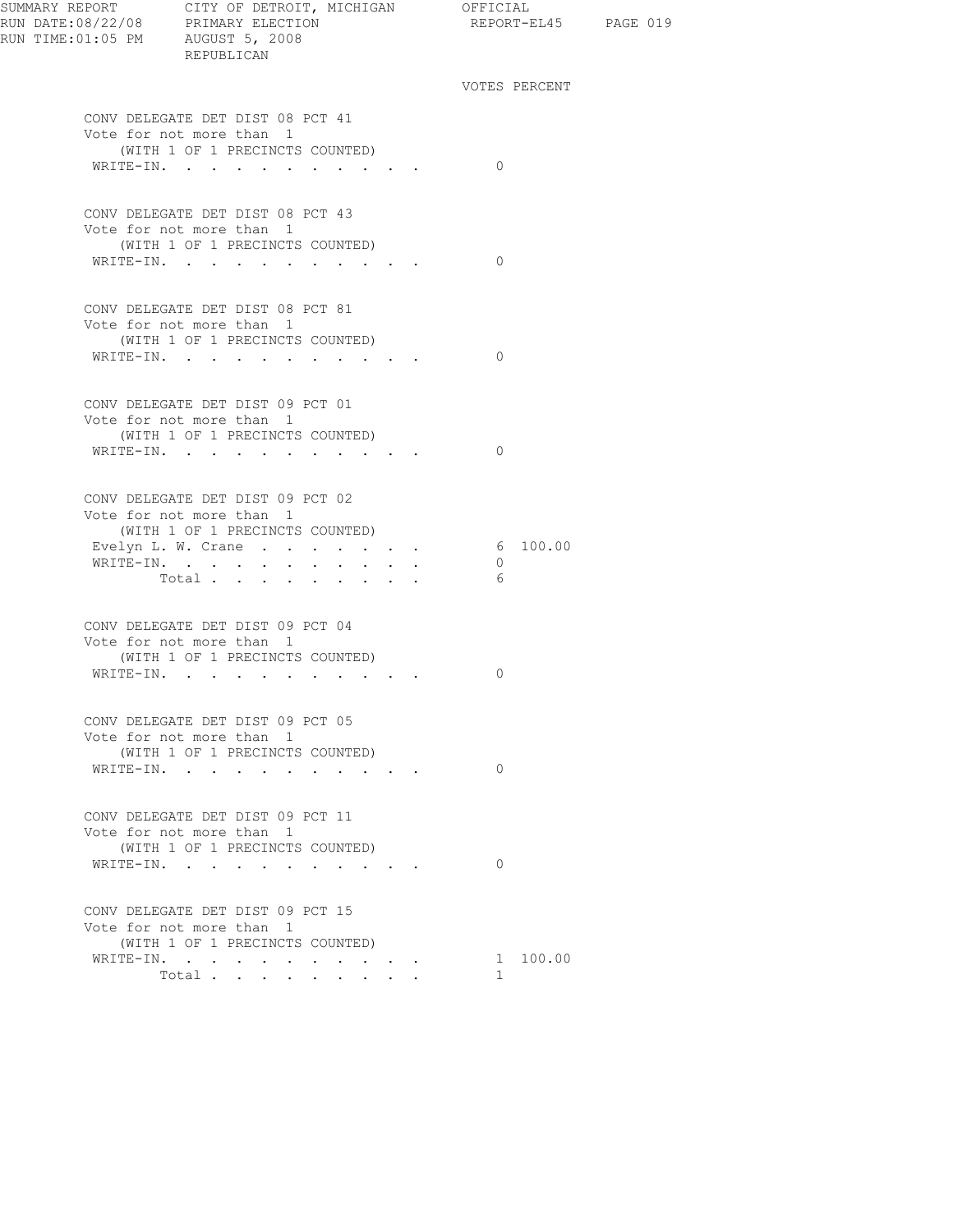| RUN TIME:01:05 PM AUGUST 5, 2008 | SUMMARY REPORT CITY OF DETROIT, MICHIGAN OFFICIAL<br>RUN DATE:08/22/08 PRIMARY ELECTION REPORT-F<br>REPUBLICAN |                                                     | REPORT-EL45 PAGE 020     |  |
|----------------------------------|----------------------------------------------------------------------------------------------------------------|-----------------------------------------------------|--------------------------|--|
|                                  |                                                                                                                |                                                     | VOTES PERCENT            |  |
|                                  | CONV DELEGATE DET DIST 09 PCT 16<br>Vote for not more than 1<br>(WITH 1 OF 1 PRECINCTS COUNTED)                |                                                     |                          |  |
|                                  | WRITE-IN.                                                                                                      |                                                     | $\Omega$                 |  |
|                                  | CONV DELEGATE DET DIST 09 PCT 21<br>Vote for not more than 1<br>(WITH 1 OF 1 PRECINCTS COUNTED)                |                                                     |                          |  |
|                                  | WRITE-IN.<br>Total                                                                                             |                                                     | 1 100.00<br>1            |  |
|                                  | CONV DELEGATE DET DIST 09 PCT 24<br>Vote for not more than 2<br>(WITH 1 OF 1 PRECINCTS COUNTED)                |                                                     |                          |  |
|                                  | WRITE-IN.                                                                                                      |                                                     | $\Omega$                 |  |
|                                  | CONV DELEGATE DET DIST 09 PCT 26<br>Vote for not more than 1<br>(WITH 1 OF 1 PRECINCTS COUNTED)                |                                                     |                          |  |
|                                  | WRITE-IN.<br>Total                                                                                             | $\mathbf{r} = \mathbf{r} + \mathbf{r} + \mathbf{r}$ | 1 100.00<br>$\mathbf{1}$ |  |
|                                  | CONV DELEGATE DET DIST 09 PCT 28<br>Vote for not more than 1<br>(WITH 1 OF 1 PRECINCTS COUNTED)                |                                                     |                          |  |
|                                  | WRITE-IN.<br>Total                                                                                             |                                                     | 1 100.00<br>$\mathbf{1}$ |  |
|                                  | CONV DELEGATE DET DIST 09 PCT 34<br>Vote for not more than 1<br>(WITH 1 OF 1 PRECINCTS COUNTED)                |                                                     |                          |  |
|                                  | WRITE-IN.<br>Total                                                                                             |                                                     | 1 100.00<br>1            |  |
|                                  | CONV DELEGATE DET DIST 09 PCT 35<br>Vote for not more than 2<br>(WITH 1 OF 1 PRECINCTS COUNTED)                |                                                     |                          |  |
|                                  | WRITE-IN.                                                                                                      |                                                     | $\Omega$                 |  |
|                                  | CONV DELEGATE DET DIST 09 PCT 36<br>Vote for not more than 1<br>(WITH 1 OF 1 PRECINCTS COUNTED)                |                                                     | $\Omega$                 |  |
|                                  | WRITE-IN.                                                                                                      |                                                     |                          |  |
|                                  | CONV DELEGATE DET DIST 09 PCT 42<br>Vote for not more than 2<br>(WITH 1 OF 1 PRECINCTS COUNTED)                |                                                     |                          |  |
|                                  | WRITE-IN.<br>Total                                                                                             |                                                     | 1 100.00<br>$\mathbf{1}$ |  |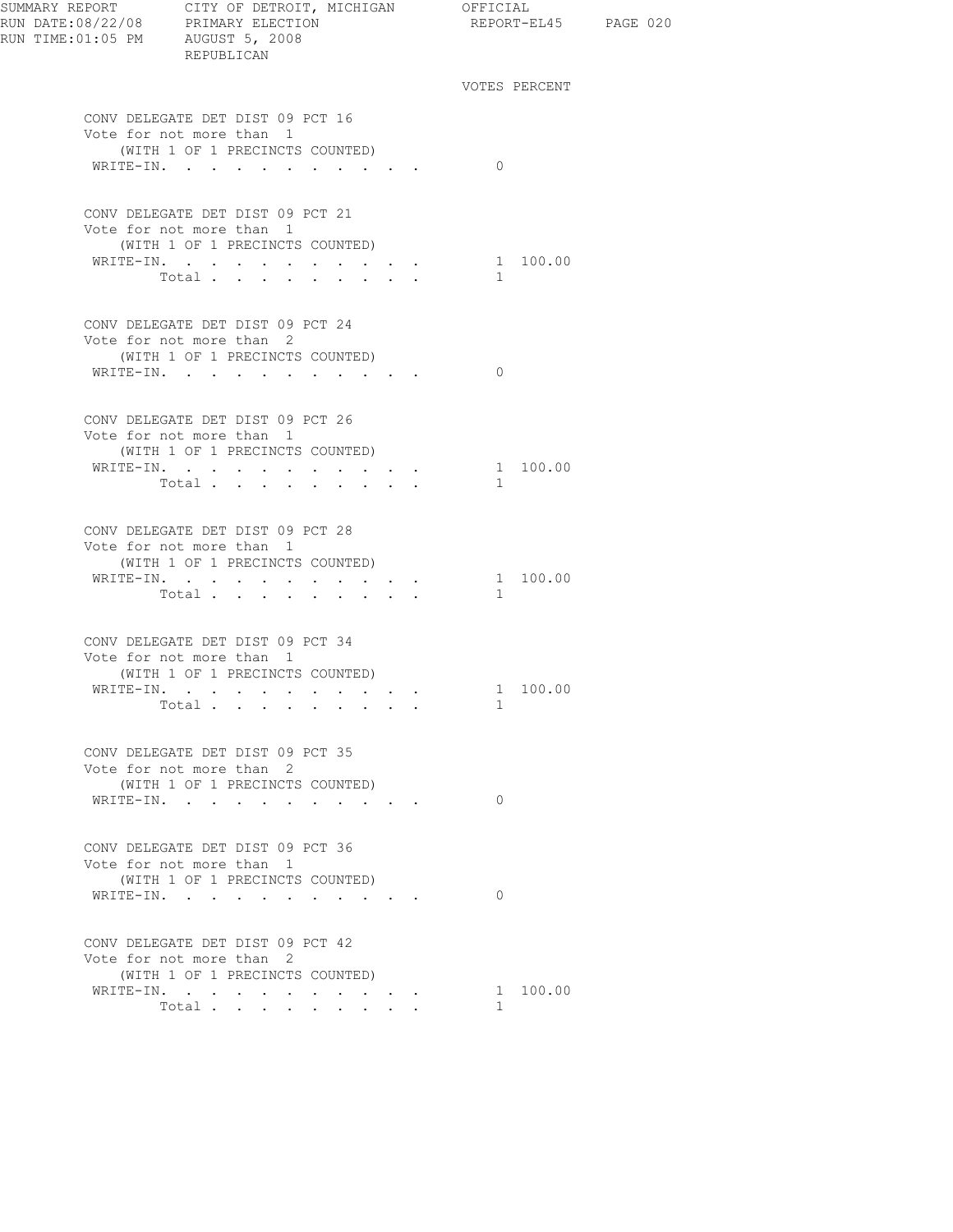| SUMMARY REPORT CITY OF DETROIT, MICHIGAN OFFICIAL<br>REPUBLICAN                                 | REPORT-EL45 PAGE 021 |  |
|-------------------------------------------------------------------------------------------------|----------------------|--|
|                                                                                                 | VOTES PERCENT        |  |
| CONV DELEGATE DET DIST 09 PCT 81<br>Vote for not more than 1                                    |                      |  |
| (WITH 1 OF 1 PRECINCTS COUNTED)<br>WRITE-IN.                                                    | $\bigcirc$           |  |
| CONV DELEGATE DET DIST 10 PCT 01                                                                |                      |  |
| Vote for not more than 1<br>(WITH 1 OF 1 PRECINCTS COUNTED)                                     |                      |  |
| WRITE-IN.                                                                                       | $\bigcirc$           |  |
| CONV DELEGATE DET DIST 10 PCT 04<br>Vote for not more than 1                                    |                      |  |
| (WITH 1 OF 1 PRECINCTS COUNTED)<br>WRITE-IN.                                                    | $\bigcirc$           |  |
|                                                                                                 |                      |  |
| CONV DELEGATE DET DIST 10 PCT 05<br>Vote for not more than 1<br>(WITH 1 OF 1 PRECINCTS COUNTED) |                      |  |
| WRITE-IN.                                                                                       | $\bigcirc$           |  |
| CONV DELEGATE DET DIST 10 PCT 11                                                                |                      |  |
| Vote for not more than 1<br>(WITH 1 OF 1 PRECINCTS COUNTED)<br>WRITE-IN.                        | $\Omega$             |  |
|                                                                                                 |                      |  |
| CONV DELEGATE DET DIST 10 PCT 15<br>Vote for not more than 1                                    |                      |  |
| (WITH 1 OF 1 PRECINCTS COUNTED)<br>WRITE-IN.                                                    | $\bigcirc$           |  |
| CONV DELEGATE DET DIST 10 PCT 21                                                                |                      |  |
| Vote for not more than 1<br>(WITH 1 OF 1 PRECINCTS COUNTED)                                     |                      |  |
| WRITE-IN.                                                                                       | $\Omega$             |  |
| CONV DELEGATE DET DIST 10 PCT 23<br>Vote for not more than 1                                    |                      |  |
| (WITH 1 OF 1 PRECINCTS COUNTED)<br>WRITE-IN.                                                    | $\Omega$             |  |
| CONV DELEGATE DET DIST 10 PCT 25                                                                |                      |  |
| Vote for not more than 1<br>(WITH 1 OF 1 PRECINCTS COUNTED)                                     |                      |  |
| WRITE-IN.                                                                                       | $\Omega$             |  |
| CONV DELEGATE DET DIST 11 PCT 01<br>Vote for not more than 1                                    |                      |  |
| (WITH 1 OF 1 PRECINCTS COUNTED)<br>WRITE-IN.                                                    | 0                    |  |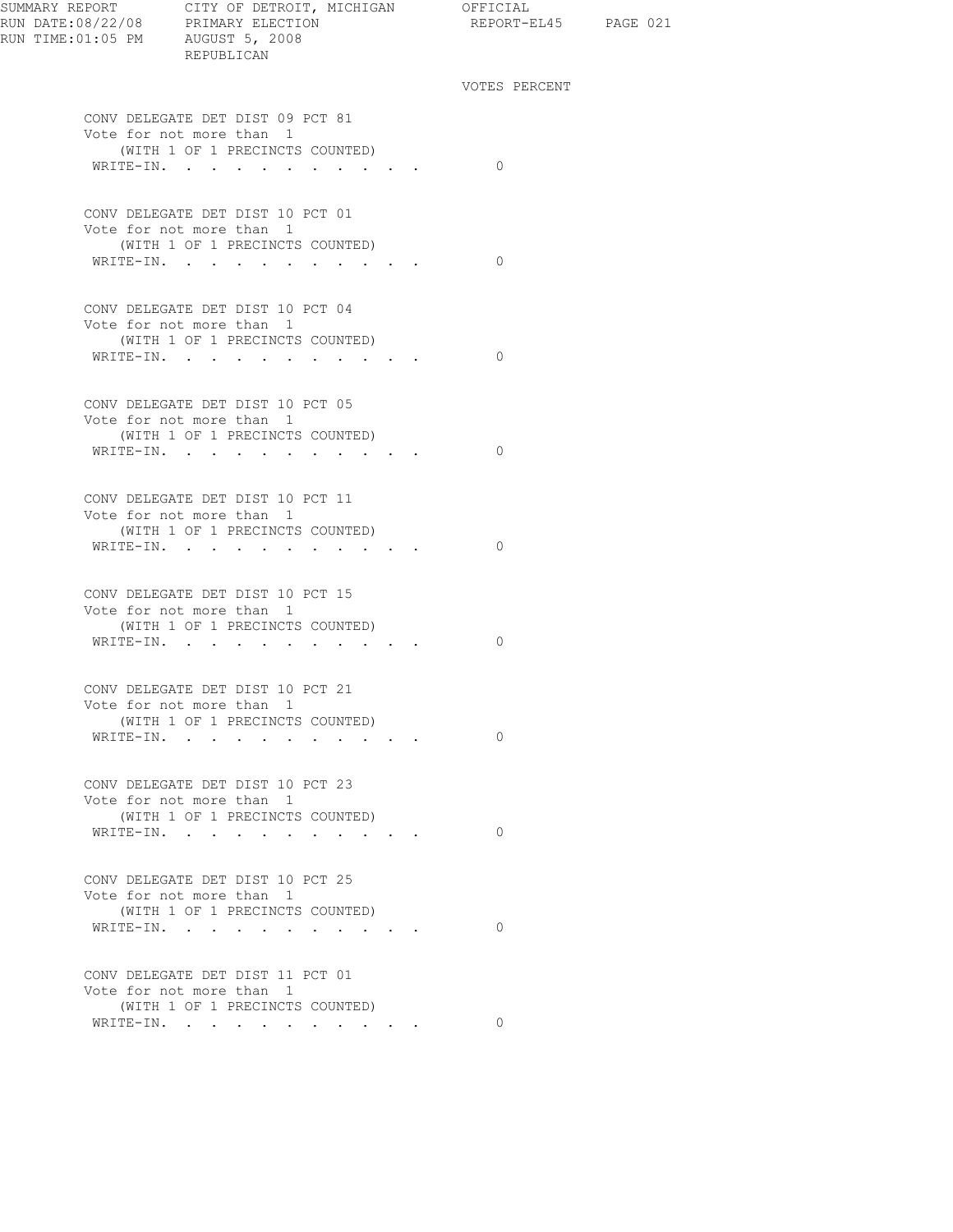| SUMMARY REPORT CITY OF DETROIT, MICHIGAN OFFICIAL<br>RUN DATE:08/22/08 PRIMARY ELECTION REPORT-E<br>RUN TIME:01:05 PM AUGUST 5, 2008<br>REPUBLICAN | REPORT-EL45 PAGE 022     |  |
|----------------------------------------------------------------------------------------------------------------------------------------------------|--------------------------|--|
|                                                                                                                                                    | VOTES PERCENT            |  |
| CONV DELEGATE DET DIST 11 PCT 02<br>Vote for not more than 1<br>(WITH 1 OF 1 PRECINCTS COUNTED)                                                    |                          |  |
| WRITE-IN.                                                                                                                                          | $\bigcirc$               |  |
| CONV DELEGATE DET DIST 11 PCT 06<br>Vote for not more than 1<br>(WITH 1 OF 1 PRECINCTS COUNTED)                                                    |                          |  |
| WRITE-IN. 3 100.00<br>Total $\ldots$                                                                                                               | -3-                      |  |
| CONV DELEGATE DET DIST 11 PCT 09<br>Vote for not more than 1                                                                                       |                          |  |
| (WITH 1 OF 1 PRECINCTS COUNTED)<br>WRITE-IN.                                                                                                       | $\bigcirc$               |  |
| CONV DELEGATE DET DIST 11 PCT 14<br>Vote for not more than 1<br>(WITH 1 OF 1 PRECINCTS COUNTED)<br>WRITE-IN.                                       | $\bigcirc$               |  |
| CONV DELEGATE DET DIST 11 PCT 18<br>Vote for not more than 1                                                                                       |                          |  |
| (WITH 1 OF 1 PRECINCTS COUNTED)<br>WRITE-IN.                                                                                                       | $\Omega$                 |  |
| CONV DELEGATE DET DIST 11 PCT 19<br>Vote for not more than 1<br>(WITH 1 OF 1 PRECINCTS COUNTED)                                                    |                          |  |
| WRITE-IN.                                                                                                                                          | 0                        |  |
| CONV DELEGATE DET DIST 11 PCT 20<br>Vote for not more than 1<br>(WITH 1 OF 1 PRECINCTS COUNTED)                                                    |                          |  |
| WRITE-IN.                                                                                                                                          | $\bigcirc$               |  |
| CONV DELEGATE DET DIST 11 PCT 23<br>Vote for not more than 1<br>(WITH 1 OF 1 PRECINCTS COUNTED)                                                    |                          |  |
| WRITE-IN.<br>Total                                                                                                                                 | 1 100.00<br>$\mathbf{1}$ |  |
| CONV DELEGATE DET DIST 11 PCT 30<br>Vote for not more than 1<br>(WITH 1 OF 1 PRECINCTS COUNTED)                                                    |                          |  |
| Robert O. Midgett.                                                                                                                                 | 4 100.00                 |  |
| WRITE-IN.<br>Total                                                                                                                                 | $\circ$<br>4             |  |
|                                                                                                                                                    |                          |  |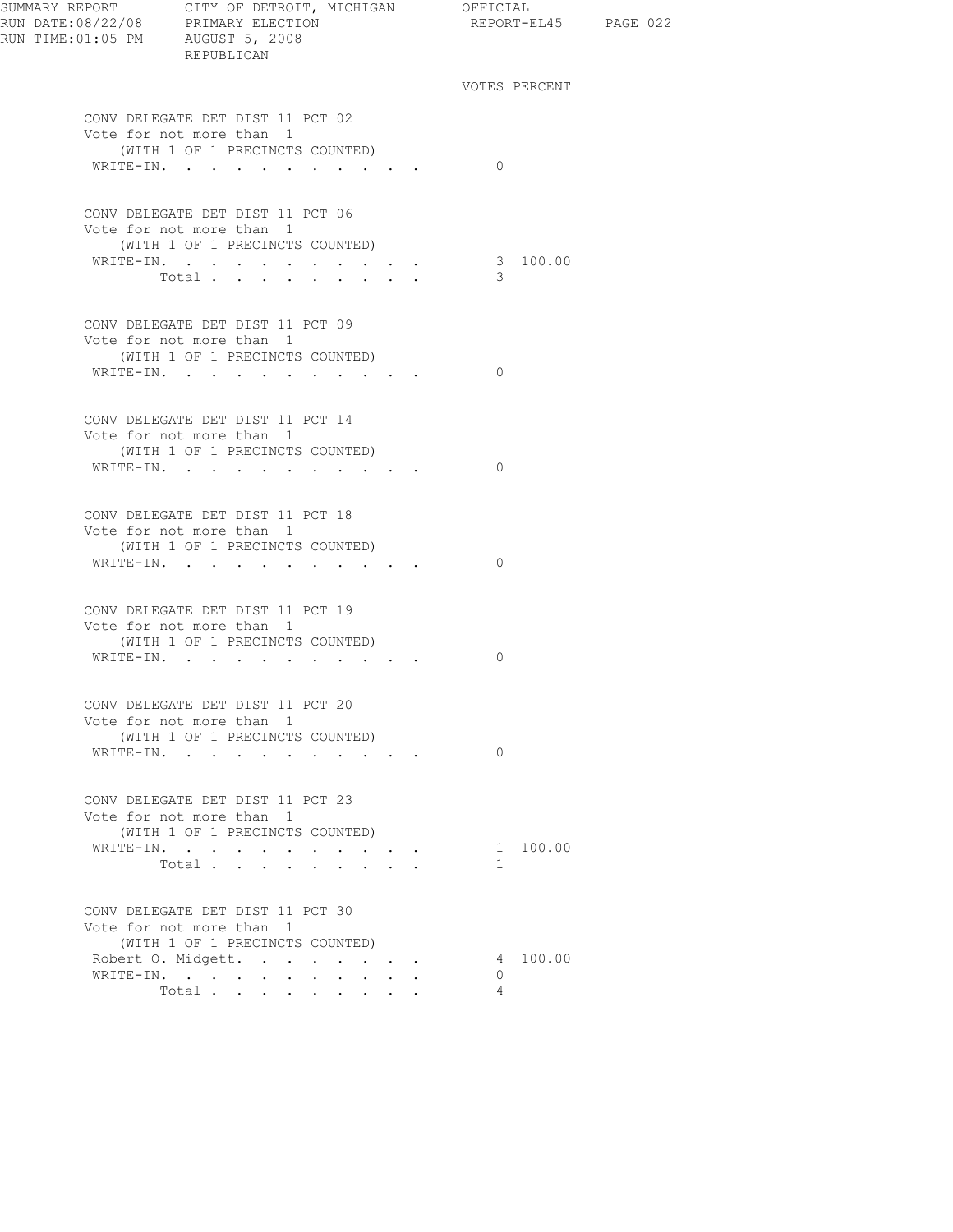| SUMMARY REPORT CITY OF DETROIT, MICHIGAN OFFICIAL<br>RUN DATE:08/22/08 PRIMARY ELECTION REPORT-E<br>RUN TIME:01:05 PM AUGUST 5, 2008 | REPUBLICAN                                                                                      |                                                                                                                                     |  |                |               | REPORT-EL45 PAGE 023 |  |
|--------------------------------------------------------------------------------------------------------------------------------------|-------------------------------------------------------------------------------------------------|-------------------------------------------------------------------------------------------------------------------------------------|--|----------------|---------------|----------------------|--|
|                                                                                                                                      |                                                                                                 |                                                                                                                                     |  |                | VOTES PERCENT |                      |  |
|                                                                                                                                      | CONV DELEGATE DET DIST 11 PCT 31<br>Vote for not more than 1                                    |                                                                                                                                     |  |                |               |                      |  |
|                                                                                                                                      | (WITH 1 OF 1 PRECINCTS COUNTED)<br>WRITE-IN.                                                    |                                                                                                                                     |  | $\Omega$       |               |                      |  |
|                                                                                                                                      | CONV DELEGATE DET DIST 11 PCT 37<br>Vote for not more than 1<br>(WITH 1 OF 1 PRECINCTS COUNTED) |                                                                                                                                     |  |                |               |                      |  |
|                                                                                                                                      | WRITE-IN.                                                                                       |                                                                                                                                     |  | $\Omega$       |               |                      |  |
|                                                                                                                                      | CONV DELEGATE DET DIST 11 PCT 38<br>Vote for not more than 3<br>(WITH 1 OF 1 PRECINCTS COUNTED) |                                                                                                                                     |  |                |               |                      |  |
|                                                                                                                                      | Lillian L. Smith                                                                                |                                                                                                                                     |  |                | 4 57.14       |                      |  |
|                                                                                                                                      | Curtis R. Jacobson                                                                              |                                                                                                                                     |  |                | 3 42.86       |                      |  |
|                                                                                                                                      | WRITE-IN.                                                                                       |                                                                                                                                     |  | $\overline{0}$ |               |                      |  |
|                                                                                                                                      | Total                                                                                           |                                                                                                                                     |  | 7              |               |                      |  |
|                                                                                                                                      | CONV DELEGATE DET DIST 11 PCT 39<br>Vote for not more than 1                                    |                                                                                                                                     |  |                |               |                      |  |
|                                                                                                                                      | (WITH 1 OF 1 PRECINCTS COUNTED)<br>WRITE-IN.                                                    |                                                                                                                                     |  | $\Omega$       |               |                      |  |
|                                                                                                                                      | CONV DELEGATE DET DIST 11 PCT 71<br>Vote for not more than 1<br>(WITH 1 OF 1 PRECINCTS COUNTED) |                                                                                                                                     |  |                |               |                      |  |
|                                                                                                                                      | WRITE-IN.                                                                                       |                                                                                                                                     |  |                | 1 100.00      |                      |  |
|                                                                                                                                      | Total                                                                                           |                                                                                                                                     |  | 1              |               |                      |  |
|                                                                                                                                      | CONV DELEGATE DET DIST 12 PCT 01<br>Vote for not more than 1                                    |                                                                                                                                     |  |                |               |                      |  |
|                                                                                                                                      | (WITH 1 OF 1 PRECINCTS COUNTED)                                                                 |                                                                                                                                     |  | $\Omega$       |               |                      |  |
|                                                                                                                                      | WRITE-IN.                                                                                       |                                                                                                                                     |  |                |               |                      |  |
|                                                                                                                                      | CONV DELEGATE DET DIST 12 PCT 04<br>Vote for not more than 1<br>(WITH 1 OF 1 PRECINCTS COUNTED) |                                                                                                                                     |  |                |               |                      |  |
|                                                                                                                                      | WRITE-IN.                                                                                       |                                                                                                                                     |  |                | 1 100.00      |                      |  |
|                                                                                                                                      | Total<br>$\ddot{\phantom{0}}$                                                                   | $\begin{array}{cccccccccccccc} \bullet & \bullet & \bullet & \bullet & \bullet & \bullet & \bullet & \bullet & \bullet \end{array}$ |  | $\mathbf{1}$   |               |                      |  |
|                                                                                                                                      |                                                                                                 |                                                                                                                                     |  |                |               |                      |  |
|                                                                                                                                      | CONV DELEGATE DET DIST 12 PCT 05<br>Vote for not more than 1<br>(WITH 1 OF 1 PRECINCTS COUNTED) |                                                                                                                                     |  |                |               |                      |  |
|                                                                                                                                      | WRITE-IN.                                                                                       |                                                                                                                                     |  | $\Omega$       |               |                      |  |
|                                                                                                                                      | CONV DELEGATE DET DIST 12 PCT 08<br>Vote for not more than 1                                    |                                                                                                                                     |  |                |               |                      |  |
|                                                                                                                                      | (WITH 1 OF 1 PRECINCTS COUNTED)                                                                 |                                                                                                                                     |  |                |               |                      |  |
|                                                                                                                                      | WRITE-IN.                                                                                       |                                                                                                                                     |  | $\Omega$       |               |                      |  |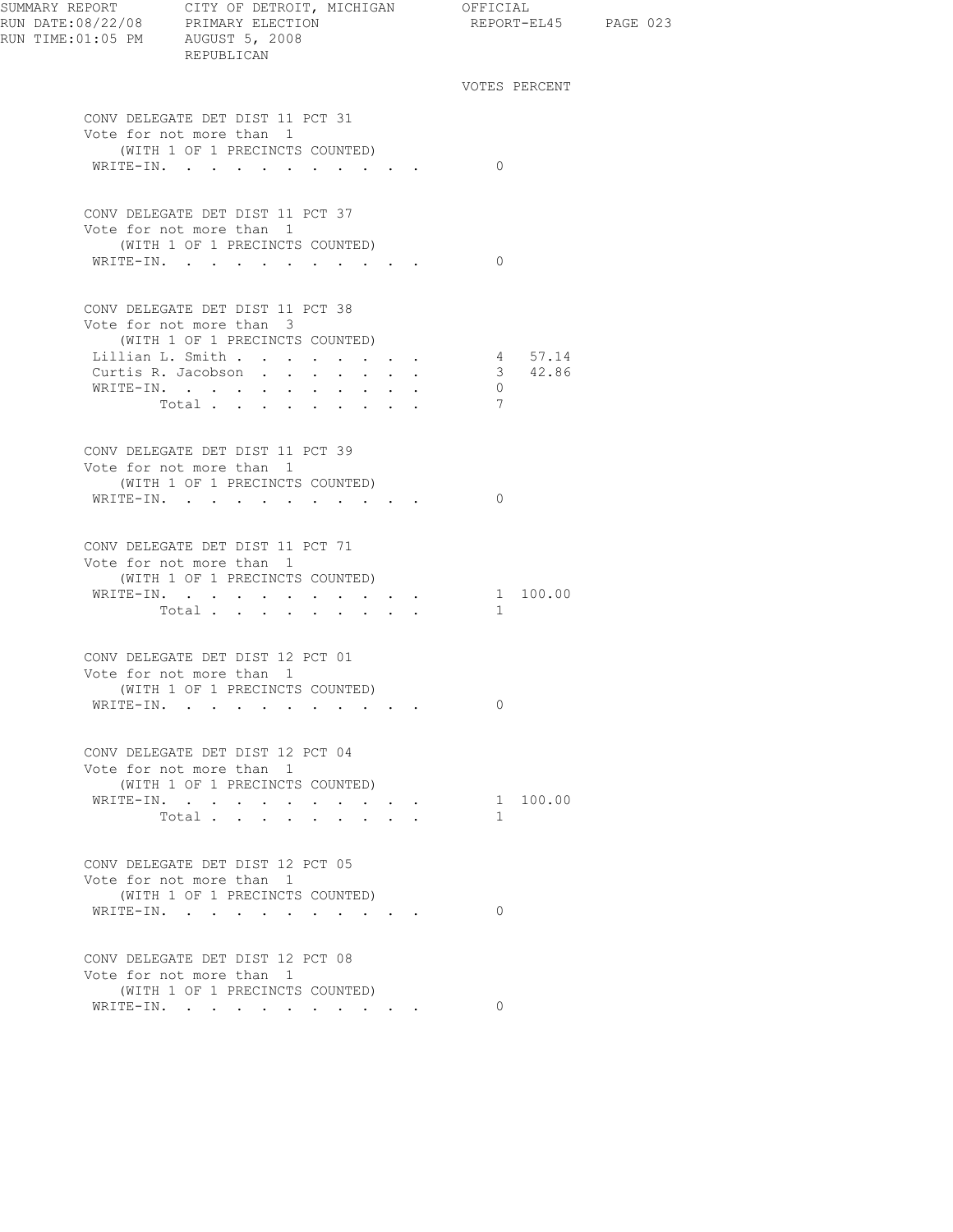| SUMMARY REPORT CITY OF DETROIT, MICHIGAN OFFICIAL<br>REPUBLICAN                                              |                                                               | REPORT-EL45 PAGE 024     |  |
|--------------------------------------------------------------------------------------------------------------|---------------------------------------------------------------|--------------------------|--|
|                                                                                                              |                                                               | VOTES PERCENT            |  |
| CONV DELEGATE DET DIST 12 PCT 09<br>Vote for not more than 1<br>(WITH 1 OF 1 PRECINCTS COUNTED)<br>WRITE-IN. |                                                               | $\bigcirc$               |  |
|                                                                                                              |                                                               |                          |  |
| CONV DELEGATE DET DIST 12 PCT 12<br>Vote for not more than 1<br>(WITH 1 OF 1 PRECINCTS COUNTED)<br>WRITE-IN. |                                                               | $\bigcirc$               |  |
| CONV DELEGATE DET DIST 12 PCT 15<br>Vote for not more than 1                                                 |                                                               |                          |  |
| (WITH 1 OF 1 PRECINCTS COUNTED)<br>WRITE-IN.                                                                 |                                                               | $\Omega$                 |  |
| CONV DELEGATE DET DIST 12 PCT 17<br>Vote for not more than 1<br>(WITH 1 OF 1 PRECINCTS COUNTED)              |                                                               |                          |  |
| WRITE-IN.<br>Total $\cdots$                                                                                  |                                                               | 1 100.00<br>$\mathbf{1}$ |  |
| CONV DELEGATE DET DIST 12 PCT 19<br>Vote for not more than 1<br>(WITH 1 OF 1 PRECINCTS COUNTED)<br>WRITE-IN. |                                                               | $\Omega$                 |  |
| CONV DELEGATE DET DIST 12 PCT 22                                                                             |                                                               |                          |  |
| Vote for not more than 1<br>(WITH 1 OF 1 PRECINCTS COUNTED)<br>WRITE-IN.                                     |                                                               | 0                        |  |
| CONV DELEGATE DET DIST 12 PCT 28<br>Vote for not more than 1<br>(WITH 1 OF 1 PRECINCTS COUNTED)              |                                                               |                          |  |
| Krista Haroutunian<br>WRITE-IN.<br><b>Service</b> State<br>$\ddot{\phantom{0}}$<br>$\sim$<br>Total           | $\mathbf{r} = \mathbf{r} \cdot \mathbf{r}$ . The $\mathbf{r}$ | 3 100.00<br>$\circ$<br>3 |  |
| CONV DELEGATE DET DIST 12 PCT 32<br>Vote for not more than 1<br>(WITH 1 OF 1 PRECINCTS COUNTED)              |                                                               |                          |  |
| WRITE-IN.<br>$\sim$ 100 $\sim$<br>Total $\cdots$                                                             | and a strong state of the state                               | 1 100.00<br>$\mathbf{1}$ |  |
| CONV DELEGATE DET DIST 12 PCT 36<br>Vote for not more than 1<br>(WITH 1 OF 1 PRECINCTS COUNTED)              |                                                               |                          |  |
| WRITE-IN.                                                                                                    |                                                               | $\Omega$                 |  |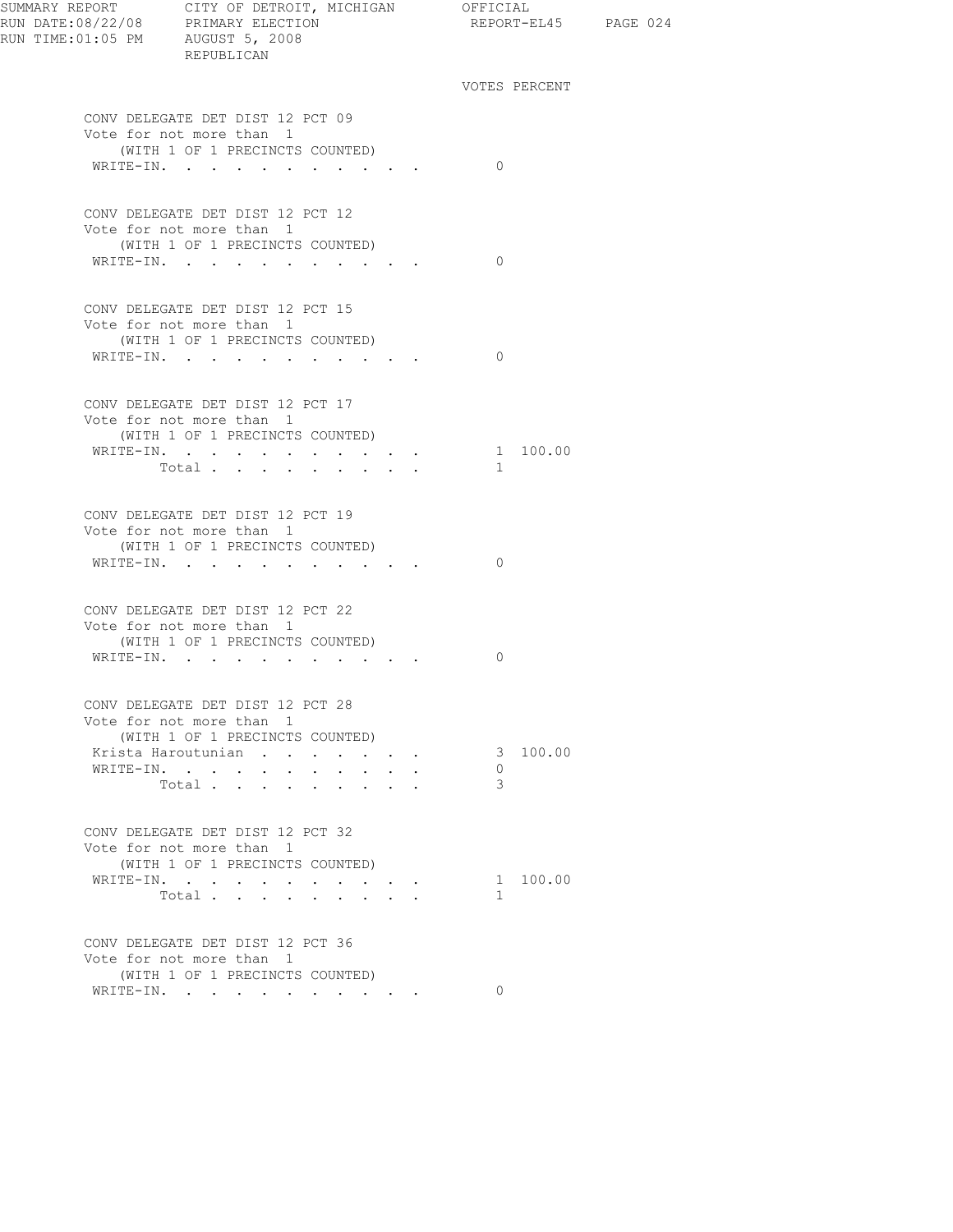| SUMMARY REPORT CITY OF DETROIT, MICHIGAN OFFICIAL<br>REPUBLICAN | REPORT-EL45 PAGE 025     |  |
|-----------------------------------------------------------------|--------------------------|--|
|                                                                 | VOTES PERCENT            |  |
| CONV DELEGATE DET DIST 12 PCT 38<br>Vote for not more than 1    |                          |  |
| (WITH 1 OF 1 PRECINCTS COUNTED)                                 |                          |  |
| WRITE-IN.                                                       | $\bigcirc$               |  |
| CONV DELEGATE DET DIST 12 PCT 39                                |                          |  |
| Vote for not more than 1                                        |                          |  |
| (WITH 1 OF 1 PRECINCTS COUNTED)                                 |                          |  |
| WRITE-IN.                                                       | $\bigcirc$               |  |
| CONV DELEGATE DET DIST 12 PCT 42                                |                          |  |
| Vote for not more than 1                                        |                          |  |
| (WITH 1 OF 1 PRECINCTS COUNTED)                                 |                          |  |
| WRITE-IN.                                                       | $\bigcirc$               |  |
| CONV DELEGATE DET DIST 12 PCT 43                                |                          |  |
| Vote for not more than 1                                        |                          |  |
| (WITH 1 OF 1 PRECINCTS COUNTED)                                 | $\bigcirc$               |  |
| WRITE-IN.                                                       |                          |  |
| CONV DELEGATE DET DIST 12 PCT 44                                |                          |  |
| Vote for not more than 1                                        |                          |  |
| (WITH 1 OF 1 PRECINCTS COUNTED)                                 |                          |  |
| WRITE-IN.                                                       | $\Omega$                 |  |
| CONV DELEGATE DET DIST 13 PCT 01                                |                          |  |
| Vote for not more than 1                                        |                          |  |
| (WITH 1 OF 1 PRECINCTS COUNTED)                                 |                          |  |
| WRITE-IN.                                                       | $\Omega$                 |  |
| CONV DELEGATE DET DIST 13 PCT 02                                |                          |  |
| Vote for not more than 1                                        |                          |  |
| (WITH 1 OF 1 PRECINCTS COUNTED)                                 |                          |  |
| WRITE-IN.                                                       | $\Omega$                 |  |
|                                                                 |                          |  |
| CONV DELEGATE DET DIST 13 PCT 08                                |                          |  |
| Vote for not more than 1<br>(WITH 1 OF 1 PRECINCTS COUNTED)     |                          |  |
| WRITE-IN.                                                       | $\Omega$                 |  |
|                                                                 |                          |  |
| CONV DELEGATE DET DIST 13 PCT 11                                |                          |  |
| Vote for not more than 1                                        |                          |  |
| (WITH 1 OF 1 PRECINCTS COUNTED)                                 | $\Omega$                 |  |
| WRITE-IN.                                                       |                          |  |
| CONV DELEGATE DET DIST 13 PCT 12                                |                          |  |
| Vote for not more than 1                                        |                          |  |
| (WITH 1 OF 1 PRECINCTS COUNTED)                                 |                          |  |
| WRITE-IN.<br>Total                                              | 1 100.00<br>$\mathbf{1}$ |  |
|                                                                 |                          |  |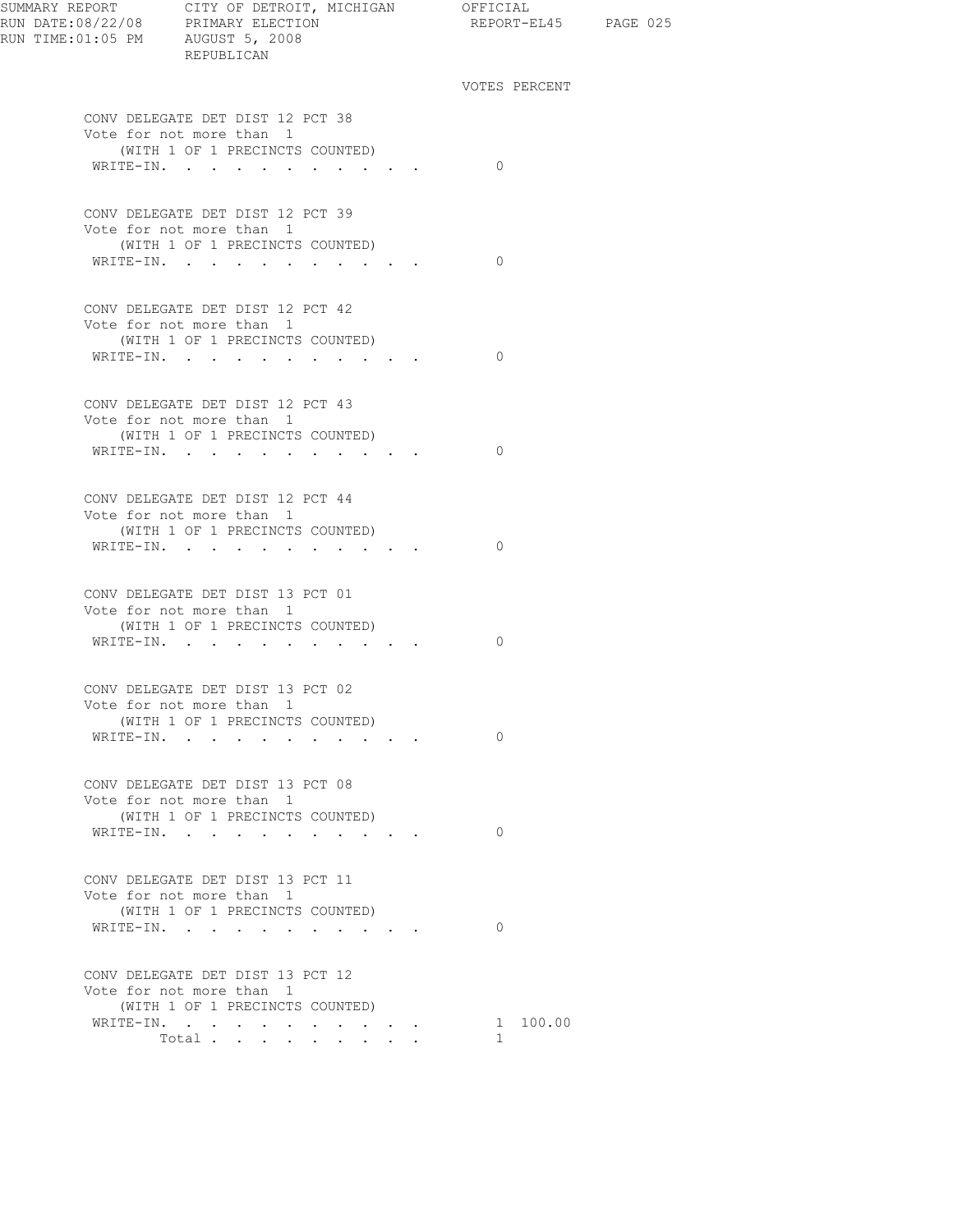| SUMMARY REPORT CITY OF DETROIT, MICHIGAN OFFICIAL                                    |                                                 |              |                      |  |
|--------------------------------------------------------------------------------------|-------------------------------------------------|--------------|----------------------|--|
| RUN DATE:08/22/08 PRIMARY ELECTION<br>RUN TIME:01:05 PM AUGUST 5, 2008<br>REPUBLICAN |                                                 |              | REPORT-EL45 PAGE 026 |  |
|                                                                                      |                                                 |              | VOTES PERCENT        |  |
| CONV DELEGATE DET DIST 13 PCT 13<br>Vote for not more than 1                         |                                                 |              |                      |  |
| (WITH 1 OF 1 PRECINCTS COUNTED)                                                      |                                                 |              | 1 100.00             |  |
| WRITE-IN.<br>Total.                                                                  | $\cdot$ $\cdot$ $\cdot$ $\cdot$ $\cdot$ $\cdot$ | $\mathbf{1}$ |                      |  |
|                                                                                      |                                                 |              |                      |  |
| CONV DELEGATE DET DIST 13 PCT 14                                                     |                                                 |              |                      |  |
| Vote for not more than 1                                                             |                                                 |              |                      |  |
| (WITH 1 OF 1 PRECINCTS COUNTED)<br>WRITE-IN.                                         |                                                 | $\Omega$     |                      |  |
|                                                                                      |                                                 |              |                      |  |
| CONV DELEGATE DET DIST 13 PCT 16                                                     |                                                 |              |                      |  |
| Vote for not more than 1                                                             |                                                 |              |                      |  |
| (WITH 1 OF 1 PRECINCTS COUNTED)<br>WRITE-IN.                                         |                                                 | $\Omega$     |                      |  |
|                                                                                      | the contract of the contract of                 |              |                      |  |
| CONV DELEGATE DET DIST 13 PCT 18                                                     |                                                 |              |                      |  |
| Vote for not more than 1                                                             |                                                 |              |                      |  |
| (WITH 1 OF 1 PRECINCTS COUNTED)                                                      |                                                 |              |                      |  |
| WRITE-IN.                                                                            |                                                 | $\Omega$     |                      |  |
| CONV DELEGATE DET DIST 13 PCT 20                                                     |                                                 |              |                      |  |
| Vote for not more than 1                                                             |                                                 |              |                      |  |
| (WITH 1 OF 1 PRECINCTS COUNTED)                                                      |                                                 |              |                      |  |
| WRITE-IN.                                                                            |                                                 | $\Omega$     |                      |  |
| CONV DELEGATE DET DIST 13 PCT 21                                                     |                                                 |              |                      |  |
| Vote for not more than 1                                                             |                                                 |              |                      |  |
| (WITH 1 OF 1 PRECINCTS COUNTED)                                                      |                                                 |              |                      |  |
| WRITE-IN.                                                                            |                                                 | $\Omega$     |                      |  |
| CONV DELEGATE DET DIST 13 PCT 22                                                     |                                                 |              |                      |  |
| Vote for not more than 1                                                             |                                                 |              |                      |  |
| (WITH 1 OF 1 PRECINCTS COUNTED)                                                      |                                                 |              |                      |  |
| WRITE-IN.                                                                            |                                                 | $\Omega$     |                      |  |
|                                                                                      |                                                 |              |                      |  |
| CONV DELEGATE DET DIST 13 PCT 23<br>Vote for not more than 1                         |                                                 |              |                      |  |
| (WITH 1 OF 1 PRECINCTS COUNTED)                                                      |                                                 |              |                      |  |
| WRITE-IN.                                                                            |                                                 | $\Omega$     |                      |  |
|                                                                                      |                                                 |              |                      |  |
| CONV DELEGATE DET DIST 13 PCT 24                                                     |                                                 |              |                      |  |
| Vote for not more than 1<br>(WITH 1 OF 1 PRECINCTS COUNTED)                          |                                                 |              |                      |  |
| WRITE-IN.                                                                            | and a strategic control of                      | $\Omega$     |                      |  |
|                                                                                      |                                                 |              |                      |  |
| CONV DELEGATE DET DIST 13 PCT 27                                                     |                                                 |              |                      |  |
| Vote for not more than 1                                                             |                                                 |              |                      |  |
| (WITH 1 OF 1 PRECINCTS COUNTED)                                                      |                                                 |              | 1 100.00             |  |
| WRITE-IN.<br>Total                                                                   |                                                 | $\mathbf{1}$ |                      |  |
|                                                                                      |                                                 |              |                      |  |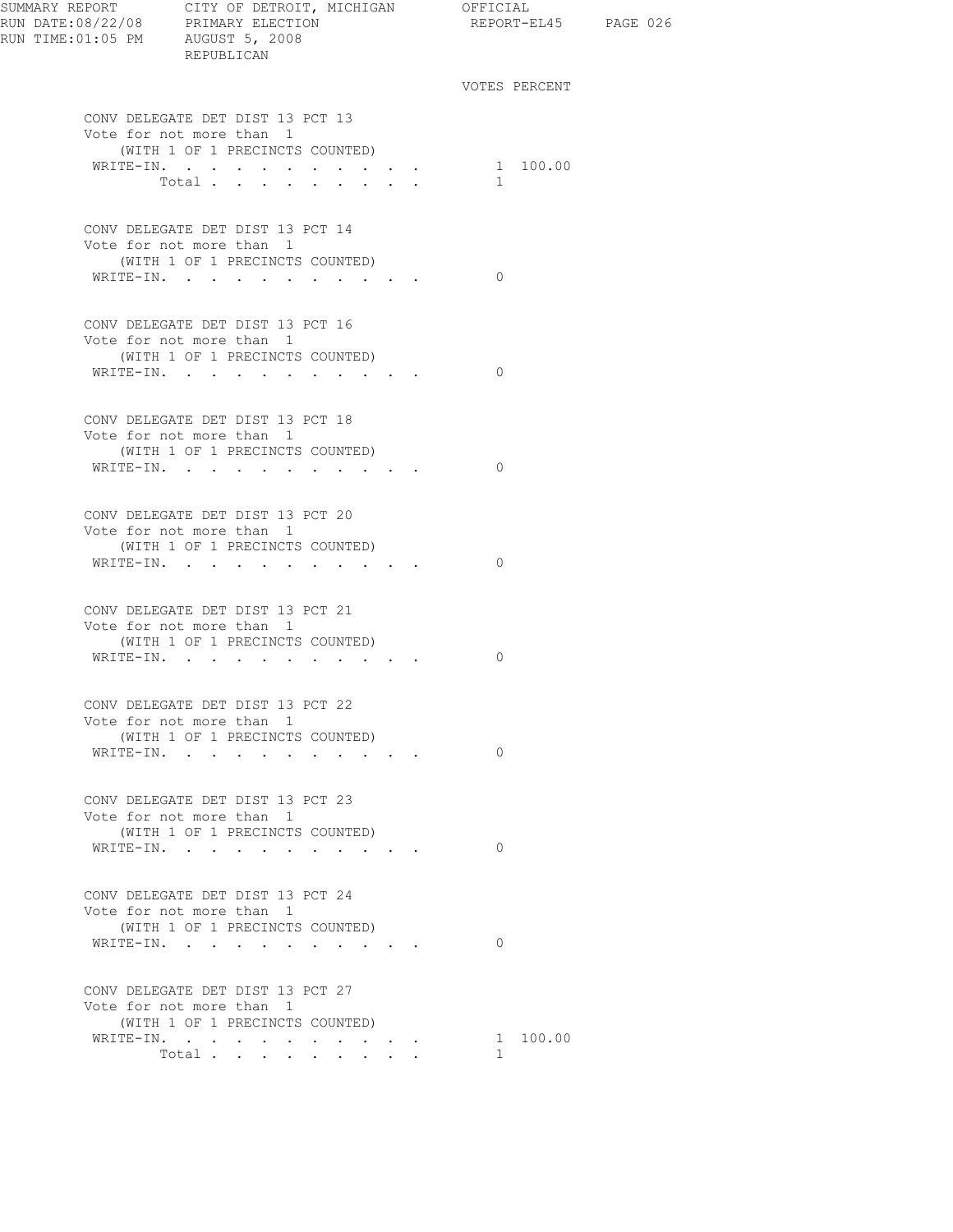| SUMMARY REPORT CITY OF DETROIT, MICHIGAN OFFICIAL | REPUBLICAN                                                  | REPORT-EL45 PAGE 027 |  |
|---------------------------------------------------|-------------------------------------------------------------|----------------------|--|
|                                                   |                                                             | VOTES PERCENT        |  |
|                                                   | CONV DELEGATE DET DIST 13 PCT 31                            |                      |  |
|                                                   | Vote for not more than 1<br>(WITH 1 OF 1 PRECINCTS COUNTED) |                      |  |
|                                                   | WRITE-IN.                                                   | $\bigcirc$           |  |
|                                                   | CONV DELEGATE DET DIST 13 PCT 33                            |                      |  |
|                                                   | Vote for not more than 1                                    |                      |  |
|                                                   | (WITH 1 OF 1 PRECINCTS COUNTED)<br>WRITE-IN.                | $\bigcirc$           |  |
|                                                   |                                                             |                      |  |
|                                                   | CONV DELEGATE DET DIST 13 PCT 34                            |                      |  |
|                                                   | Vote for not more than 1                                    |                      |  |
|                                                   | (WITH 1 OF 1 PRECINCTS COUNTED)<br>WRITE-IN.                | $\bigcirc$           |  |
|                                                   |                                                             |                      |  |
|                                                   | CONV DELEGATE DET DIST 13 PCT 36                            |                      |  |
|                                                   | Vote for not more than 1                                    |                      |  |
|                                                   | (WITH 1 OF 1 PRECINCTS COUNTED)<br>WRITE-IN.                | $\Omega$             |  |
|                                                   |                                                             |                      |  |
|                                                   | CONV DELEGATE DET DIST 13 PCT 37                            |                      |  |
|                                                   | Vote for not more than 1                                    |                      |  |
|                                                   | (WITH 1 OF 1 PRECINCTS COUNTED)<br>WRITE-IN.                | $\Omega$             |  |
|                                                   |                                                             |                      |  |
|                                                   | CONV DELEGATE DET DIST 13 PCT 38                            |                      |  |
|                                                   | Vote for not more than 1                                    |                      |  |
|                                                   | (WITH 1 OF 1 PRECINCTS COUNTED)<br>WRITE-IN.                | $\Omega$             |  |
|                                                   |                                                             |                      |  |
|                                                   | CONV DELEGATE DET DIST 13 PCT 40                            |                      |  |
|                                                   | Vote for not more than 1                                    |                      |  |
|                                                   | (WITH 1 OF 1 PRECINCTS COUNTED)                             | $\Omega$             |  |
|                                                   | WRITE-IN.                                                   |                      |  |
|                                                   | CONV DELEGATE DET DIST 13 PCT 42                            |                      |  |
|                                                   | Vote for not more than 1                                    |                      |  |
|                                                   | (WITH 1 OF 1 PRECINCTS COUNTED)<br>WRITE-IN.                | $\Omega$             |  |
|                                                   |                                                             |                      |  |
|                                                   | CONV DELEGATE DET DIST 13 PCT 43                            |                      |  |
|                                                   | Vote for not more than 1                                    |                      |  |
|                                                   | (WITH 1 OF 1 PRECINCTS COUNTED)<br>WRITE-IN.                | $\Omega$             |  |
|                                                   |                                                             |                      |  |
|                                                   | CONV DELEGATE DET DIST 13 PCT 44                            |                      |  |
|                                                   | Vote for not more than 1<br>(WITH 1 OF 1 PRECINCTS COUNTED) |                      |  |
|                                                   | WRITE-IN. 0                                                 |                      |  |
|                                                   |                                                             |                      |  |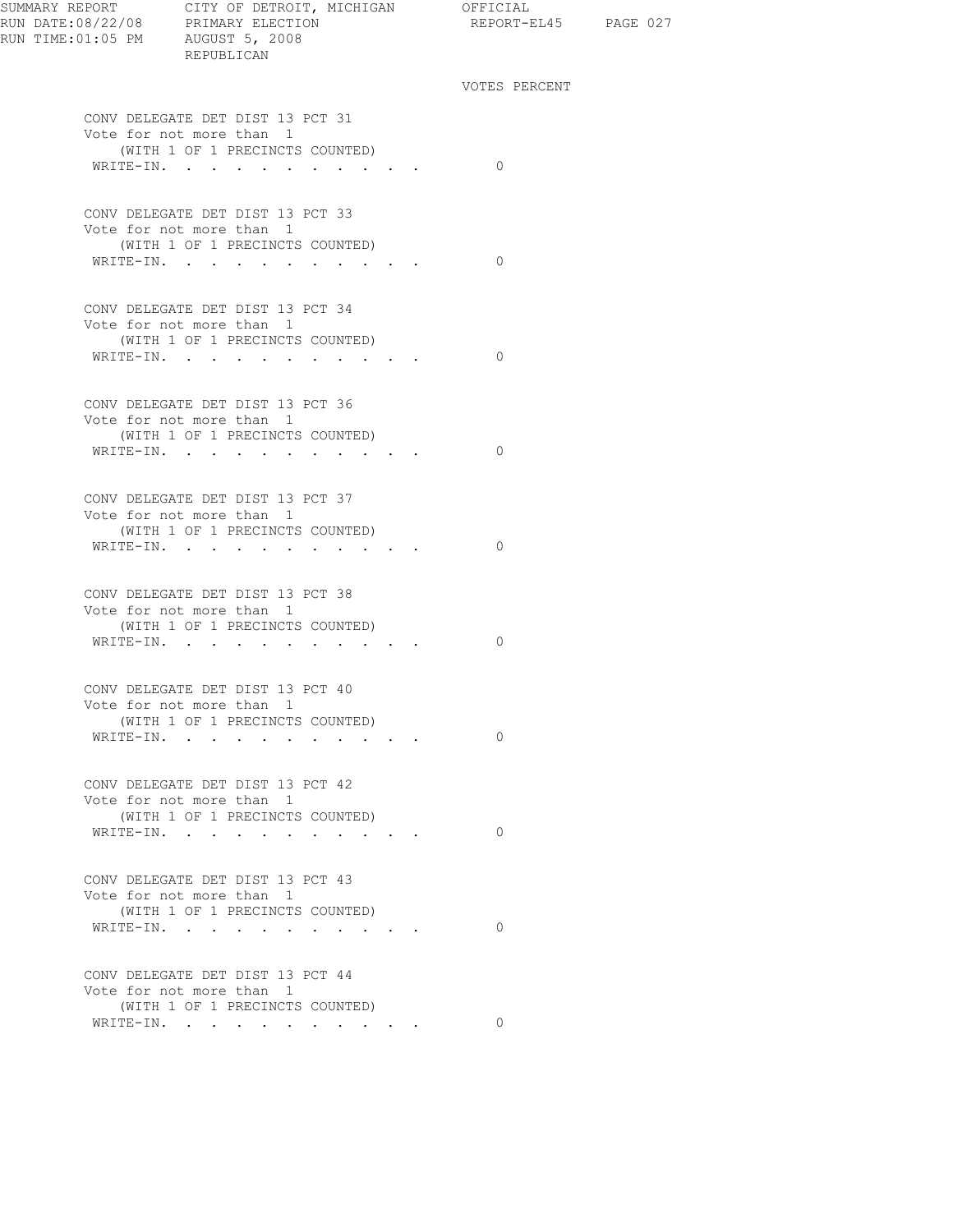| RUN TIME:01:05 PM AUGUST 5, 2008 | REPUBLICAN                                                                                      |  |              | REPORT-EL45 PAGE 028 |  |
|----------------------------------|-------------------------------------------------------------------------------------------------|--|--------------|----------------------|--|
|                                  |                                                                                                 |  |              | VOTES PERCENT        |  |
|                                  | CONV DELEGATE DET DIST 13 PCT 47<br>Vote for not more than 1                                    |  |              |                      |  |
|                                  | (WITH 1 OF 1 PRECINCTS COUNTED)<br>WRITE-IN.                                                    |  | $\Omega$     |                      |  |
|                                  |                                                                                                 |  |              |                      |  |
|                                  | CONV DELEGATE DET DIST 13 PCT 81<br>Vote for not more than 1<br>(WITH 1 OF 1 PRECINCTS COUNTED) |  |              |                      |  |
|                                  | WRITE-IN.                                                                                       |  | $\Omega$     |                      |  |
|                                  | CONV DELEGATE DET DIST 14 PCT 01<br>Vote for not more than 1                                    |  |              |                      |  |
|                                  | (WITH 1 OF 1 PRECINCTS COUNTED)                                                                 |  |              | 1 100.00             |  |
|                                  | WRITE-IN.<br>Total                                                                              |  | $\mathbf{1}$ |                      |  |
|                                  |                                                                                                 |  |              |                      |  |
|                                  | CONV DELEGATE DET DIST 14 PCT 02<br>Vote for not more than 1<br>(WITH 1 OF 1 PRECINCTS COUNTED) |  |              |                      |  |
|                                  | WRITE-IN.                                                                                       |  |              | 1 100.00             |  |
|                                  | Total                                                                                           |  | $\mathbf{1}$ |                      |  |
|                                  | CONV DELEGATE DET DIST 14 PCT 06<br>Vote for not more than 1                                    |  |              |                      |  |
|                                  | (WITH 1 OF 1 PRECINCTS COUNTED)                                                                 |  |              |                      |  |
|                                  | WRITE-IN.                                                                                       |  | $\Omega$     |                      |  |
|                                  | CONV DELEGATE DET DIST 14 PCT 08<br>Vote for not more than 1                                    |  |              |                      |  |
|                                  | (WITH 1 OF 1 PRECINCTS COUNTED)                                                                 |  |              |                      |  |
|                                  | WRITE-IN.                                                                                       |  | $\mathbf{1}$ | 1 100.00             |  |
|                                  | Total $\cdot$                                                                                   |  |              |                      |  |
|                                  | CONV DELEGATE DET DIST 14 PCT 09<br>Vote for not more than 1<br>(WITH 1 OF 1 PRECINCTS COUNTED) |  |              |                      |  |
|                                  | WRITE-IN.                                                                                       |  | $\Omega$     |                      |  |
|                                  | CONV DELEGATE DET DIST 14 PCT 10<br>Vote for not more than 1                                    |  |              |                      |  |
|                                  | (WITH 1 OF 1 PRECINCTS COUNTED)                                                                 |  |              |                      |  |
|                                  | Peter Ayala.                                                                                    |  |              | 3 100.00             |  |
|                                  | WRITE-IN.                                                                                       |  | $\Omega$     |                      |  |
|                                  | Total                                                                                           |  | 3            |                      |  |
|                                  | CONV DELEGATE DET DIST 14 PCT 11<br>Vote for not more than 1                                    |  |              |                      |  |
|                                  | (WITH 1 OF 1 PRECINCTS COUNTED)                                                                 |  |              |                      |  |
|                                  | WRITE-IN.                                                                                       |  | $\Omega$     |                      |  |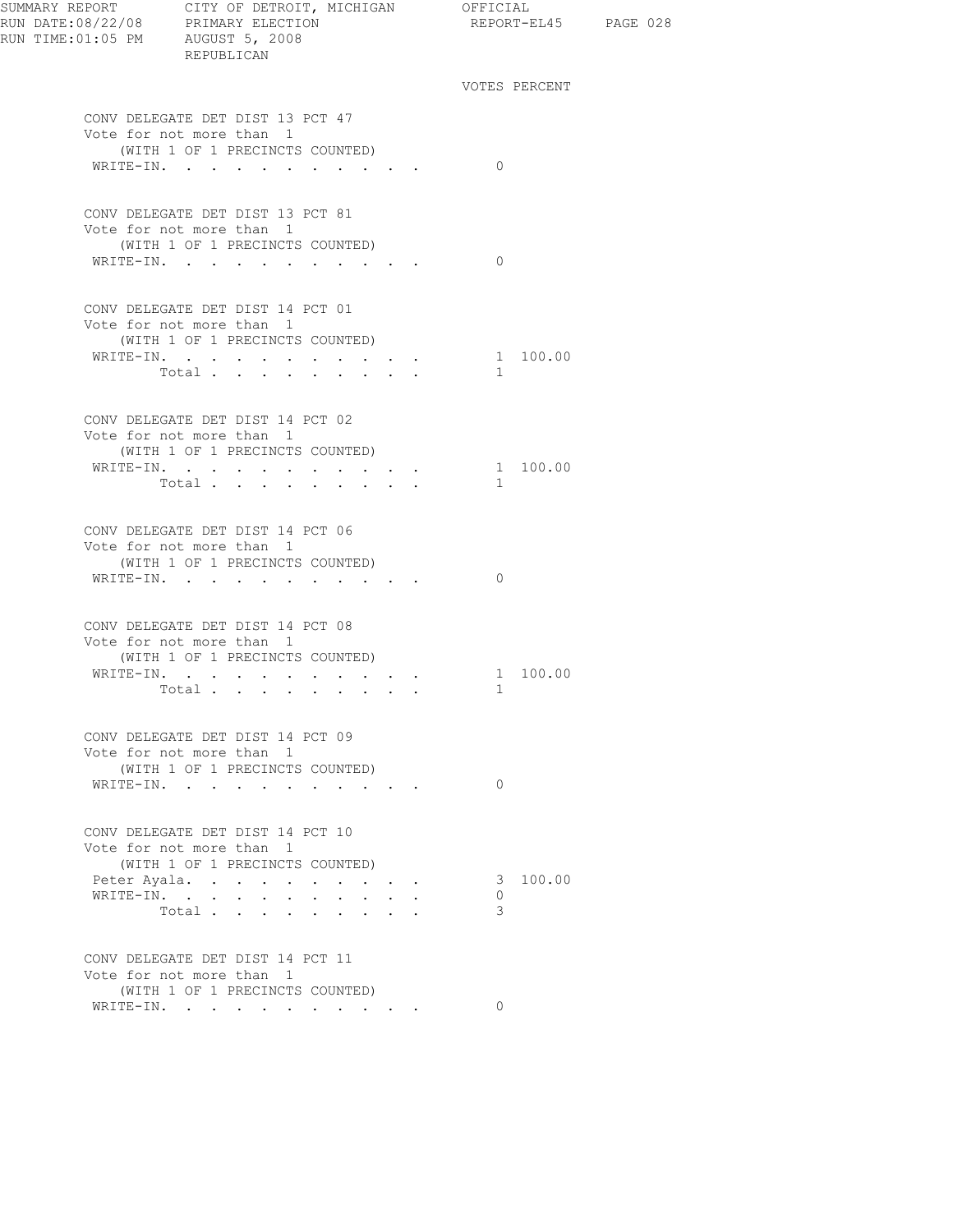| SUMMARY REPORT<br>RUN DATE:08/22/08 PRIMARY ELECTION<br>RUN TIME:01:05 PM AUGUST 5, 2008 | CITY OF DETROIT, MICHIGAN OFFICIAL<br>REPUBLICAN             |         | REPORT-EL45 PAGE 029 |  |
|------------------------------------------------------------------------------------------|--------------------------------------------------------------|---------|----------------------|--|
|                                                                                          |                                                              |         | VOTES PERCENT        |  |
|                                                                                          | CONV DELEGATE DET DIST 14 PCT 18<br>Vote for not more than 1 |         |                      |  |
|                                                                                          | (WITH 1 OF 1 PRECINCTS COUNTED)                              |         |                      |  |
|                                                                                          | WRITE-IN.<br>Total<br>$\sim$                                 |         | 2 100.00<br>2        |  |
|                                                                                          |                                                              |         |                      |  |
|                                                                                          | CONV DELEGATE DET DIST 14 PCT 19                             |         |                      |  |
|                                                                                          | Vote for not more than 1<br>(WITH 1 OF 1 PRECINCTS COUNTED)  |         |                      |  |
|                                                                                          | WRITE-IN.                                                    |         | $\Omega$             |  |
|                                                                                          |                                                              |         |                      |  |
|                                                                                          | CONV DELEGATE DET DIST 14 PCT 22                             |         |                      |  |
|                                                                                          | Vote for not more than 1<br>(WITH 1 OF 1 PRECINCTS COUNTED)  |         |                      |  |
|                                                                                          | WRITE-IN.                                                    |         | 1 100.00             |  |
|                                                                                          | Total                                                        |         | $\mathbf{1}$         |  |
|                                                                                          |                                                              |         |                      |  |
|                                                                                          | CONV DELEGATE DET DIST 14 PCT 24<br>Vote for not more than 1 |         |                      |  |
|                                                                                          | (WITH 1 OF 1 PRECINCTS COUNTED)                              |         |                      |  |
|                                                                                          | WRITE-IN.                                                    |         | $\Omega$             |  |
|                                                                                          |                                                              |         |                      |  |
|                                                                                          | CONV DELEGATE DET DIST 14 PCT 25                             |         |                      |  |
|                                                                                          | Vote for not more than 1<br>(WITH 1 OF 1 PRECINCTS COUNTED)  |         |                      |  |
|                                                                                          | WRITE-IN.                                                    |         | $\Omega$             |  |
|                                                                                          |                                                              |         |                      |  |
|                                                                                          | CONV DELEGATE DET DIST 14 PCT 26                             |         |                      |  |
|                                                                                          | Vote for not more than 1<br>(WITH 1 OF 1 PRECINCTS COUNTED)  |         |                      |  |
|                                                                                          | WRITE-IN.                                                    |         | 1 100.00             |  |
|                                                                                          | Total $\cdots$                                               |         | $\mathbf{1}$         |  |
|                                                                                          |                                                              |         |                      |  |
|                                                                                          | CONV DELEGATE DET DIST 14 PCT 28<br>Vote for not more than 1 |         |                      |  |
|                                                                                          | (WITH 1 OF 1 PRECINCTS COUNTED)                              |         |                      |  |
|                                                                                          | WRITE-IN.                                                    |         | $\Omega$             |  |
|                                                                                          |                                                              |         |                      |  |
|                                                                                          | CONV DELEGATE DET DIST 14 PCT 29<br>Vote for not more than 1 |         |                      |  |
|                                                                                          | (WITH 1 OF 1 PRECINCTS COUNTED)                              |         |                      |  |
|                                                                                          | WRITE-IN.<br>$\sim$                                          | $\cdot$ | $\Omega$             |  |
|                                                                                          |                                                              |         |                      |  |
|                                                                                          | CONV DELEGATE DET DIST 14 PCT 30<br>Vote for not more than 1 |         |                      |  |
|                                                                                          | (WITH 1 OF 1 PRECINCTS COUNTED)                              |         |                      |  |
|                                                                                          | WRITE-IN.                                                    |         | $\Omega$             |  |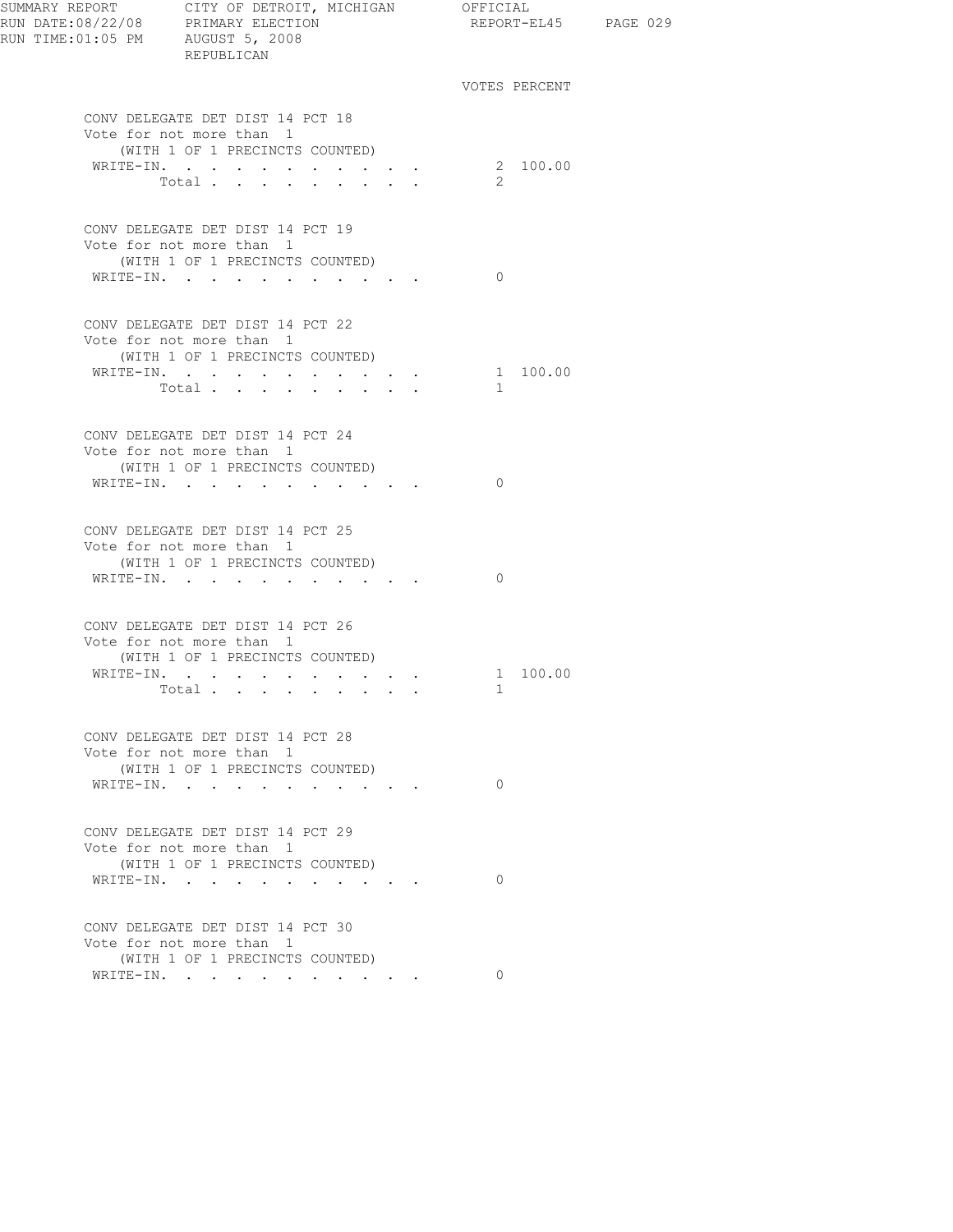| SUMMARY REPORT CITY OF DETROIT, MICHIGAN OFFICIAL<br>RUN DATE:08/22/08 PRIMARY ELECTION<br>RUN TIME: 01:05 PM AUGUST 5, 2008 | REPUBLICAN                                                                                                   |                                 |  | REPORT-EL45 PAGE 030 |  |  |
|------------------------------------------------------------------------------------------------------------------------------|--------------------------------------------------------------------------------------------------------------|---------------------------------|--|----------------------|--|--|
|                                                                                                                              |                                                                                                              |                                 |  | VOTES PERCENT        |  |  |
|                                                                                                                              | CONV DELEGATE DET DIST 14 PCT 31<br>Vote for not more than 1<br>(WITH 1 OF 1 PRECINCTS COUNTED)<br>WRITE-IN. |                                 |  | $\Omega$             |  |  |
|                                                                                                                              | CONV DELEGATE DET DIST 14 PCT 32                                                                             |                                 |  |                      |  |  |
|                                                                                                                              | Vote for not more than 1<br>(WITH 1 OF 1 PRECINCTS COUNTED)<br>WRITE-IN.                                     |                                 |  | $\Omega$             |  |  |
|                                                                                                                              | CONV DELEGATE DET DIST 14 PCT 35<br>Vote for not more than 1                                                 |                                 |  |                      |  |  |
|                                                                                                                              | (WITH 1 OF 1 PRECINCTS COUNTED)<br>WRITE-IN.                                                                 |                                 |  | 1 100.00             |  |  |
|                                                                                                                              | Total<br><b>Contractor</b>                                                                                   |                                 |  | $\mathbf{1}$         |  |  |
|                                                                                                                              | CONV DELEGATE DET DIST 14 PCT 36<br>Vote for not more than 1<br>(WITH 1 OF 1 PRECINCTS COUNTED)              |                                 |  |                      |  |  |
|                                                                                                                              | WRITE-IN.                                                                                                    |                                 |  | $\Omega$             |  |  |
|                                                                                                                              | CONV DELEGATE DET DIST 14 PCT 38<br>Vote for not more than 1<br>(WITH 1 OF 1 PRECINCTS COUNTED)<br>WRITE-IN. |                                 |  | $\Omega$             |  |  |
|                                                                                                                              | CONV DELEGATE DET DIST 14 PCT 39                                                                             |                                 |  |                      |  |  |
|                                                                                                                              | Vote for not more than 1<br>(WITH 1 OF 1 PRECINCTS COUNTED)<br>WRITE-IN.                                     |                                 |  | $\Omega$             |  |  |
|                                                                                                                              | CONV DELEGATE DET DIST 14 PCT 40<br>Vote for not more than 1                                                 |                                 |  |                      |  |  |
|                                                                                                                              | (WITH 1 OF 1 PRECINCTS COUNTED)<br>WRITE-IN.<br>$\sim$                                                       | $\cdot$ $\cdot$ $\cdot$ $\cdot$ |  | $\circ$              |  |  |
|                                                                                                                              | CONV DELEGATE DET DIST 14 PCT 41<br>Vote for not more than 1<br>(WITH 1 OF 1 PRECINCTS COUNTED)              |                                 |  |                      |  |  |
|                                                                                                                              | WRITE-IN.                                                                                                    | the contract of the contract of |  | $\Omega$             |  |  |
|                                                                                                                              | CONV DELEGATE DET DIST 14 PCT 42<br>Vote for not more than 1<br>(WITH 1 OF 1 PRECINCTS COUNTED)              |                                 |  |                      |  |  |
|                                                                                                                              | WRITE-IN.                                                                                                    |                                 |  | $\Omega$             |  |  |
|                                                                                                                              | CONV DELEGATE DET DIST 14 PCT 46<br>Vote for not more than 1<br>(WITH 1 OF 1 PRECINCTS COUNTED)              |                                 |  |                      |  |  |
|                                                                                                                              | WRITE-IN.                                                                                                    |                                 |  | $\Omega$             |  |  |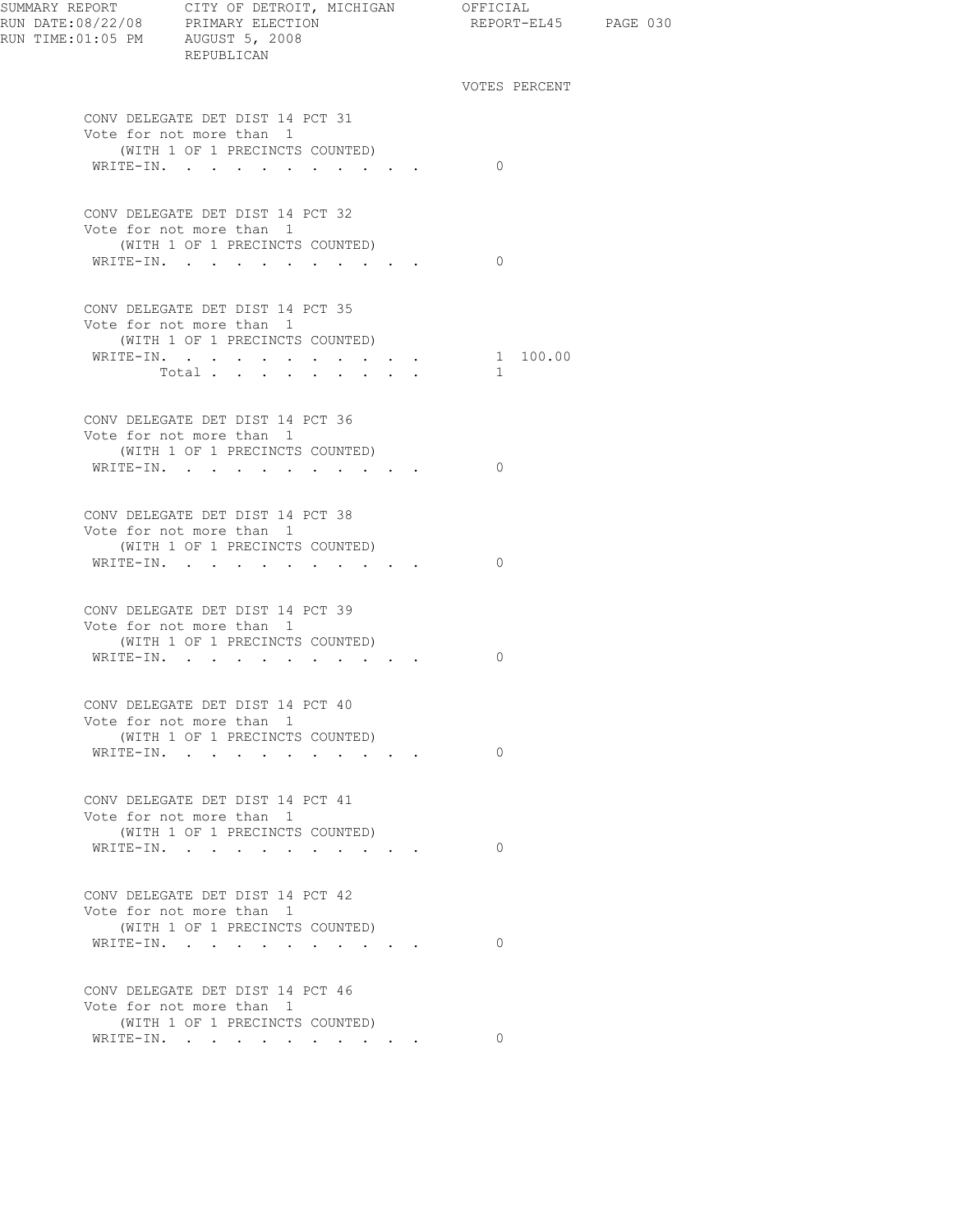| SUMMARY REPORT CITY OF DETROIT, MICHIGAN OFFICIAL | REPUBLICAN                                                                                      |                                                      | REPORT-EL45 PAGE 031     |  |
|---------------------------------------------------|-------------------------------------------------------------------------------------------------|------------------------------------------------------|--------------------------|--|
|                                                   |                                                                                                 |                                                      | VOTES PERCENT            |  |
|                                                   | CONV DELEGATE DET DIST 15 PCT 01<br>Vote for not more than 1                                    |                                                      |                          |  |
|                                                   | (WITH 1 OF 1 PRECINCTS COUNTED)<br>WRITE-IN.                                                    |                                                      | $\Omega$                 |  |
|                                                   | CONV DELEGATE DET DIST 15 PCT 02<br>Vote for not more than 1<br>(WITH 1 OF 1 PRECINCTS COUNTED) |                                                      |                          |  |
|                                                   | WRITE-IN.                                                                                       |                                                      | $\bigcirc$               |  |
|                                                   | CONV DELEGATE DET DIST 15 PCT 03<br>Vote for not more than 1                                    |                                                      |                          |  |
|                                                   | (WITH 1 OF 1 PRECINCTS COUNTED)<br>WRITE-IN.                                                    |                                                      | 1 100.00                 |  |
|                                                   | Total $\cdots$                                                                                  |                                                      | $\mathbf{1}$             |  |
|                                                   | CONV DELEGATE DET DIST 15 PCT 05<br>Vote for not more than 1<br>(WITH 1 OF 1 PRECINCTS COUNTED) |                                                      |                          |  |
|                                                   | WRITE-IN.                                                                                       |                                                      | $\Omega$                 |  |
|                                                   | CONV DELEGATE DET DIST 15 PCT 07<br>Vote for not more than 1<br>(WITH 1 OF 1 PRECINCTS COUNTED) |                                                      |                          |  |
|                                                   | WRITE-IN.<br>Total $\cdots$                                                                     |                                                      | 1 100.00<br>$\mathbf{1}$ |  |
|                                                   | CONV DELEGATE DET DIST 15 PCT 08                                                                |                                                      |                          |  |
|                                                   | Vote for not more than 1<br>(WITH 1 OF 1 PRECINCTS COUNTED)                                     |                                                      |                          |  |
|                                                   | WRITE-IN.                                                                                       |                                                      | $\Omega$                 |  |
|                                                   | CONV DELEGATE DET DIST 15 PCT 09<br>Vote for not more than 1                                    |                                                      |                          |  |
|                                                   | (WITH 1 OF 1 PRECINCTS COUNTED)                                                                 |                                                      |                          |  |
|                                                   | WRITE-IN.<br>Total.                                                                             | and the state of the state of                        | 1 100.00<br>1            |  |
|                                                   |                                                                                                 |                                                      |                          |  |
|                                                   | CONV DELEGATE DET DIST 15 PCT 10<br>Vote for not more than 1<br>(WITH 1 OF 1 PRECINCTS COUNTED) |                                                      |                          |  |
|                                                   | WRITE-IN.<br>$\sim$                                                                             | $\bullet$ . In the case of the case of the $\bullet$ | $\Omega$                 |  |
|                                                   | CONV DELEGATE DET DIST 15 PCT 12<br>Vote for not more than 1                                    |                                                      |                          |  |
|                                                   | (WITH 1 OF 1 PRECINCTS COUNTED)                                                                 |                                                      |                          |  |
|                                                   | WRITE-IN.                                                                                       |                                                      | $\Omega$                 |  |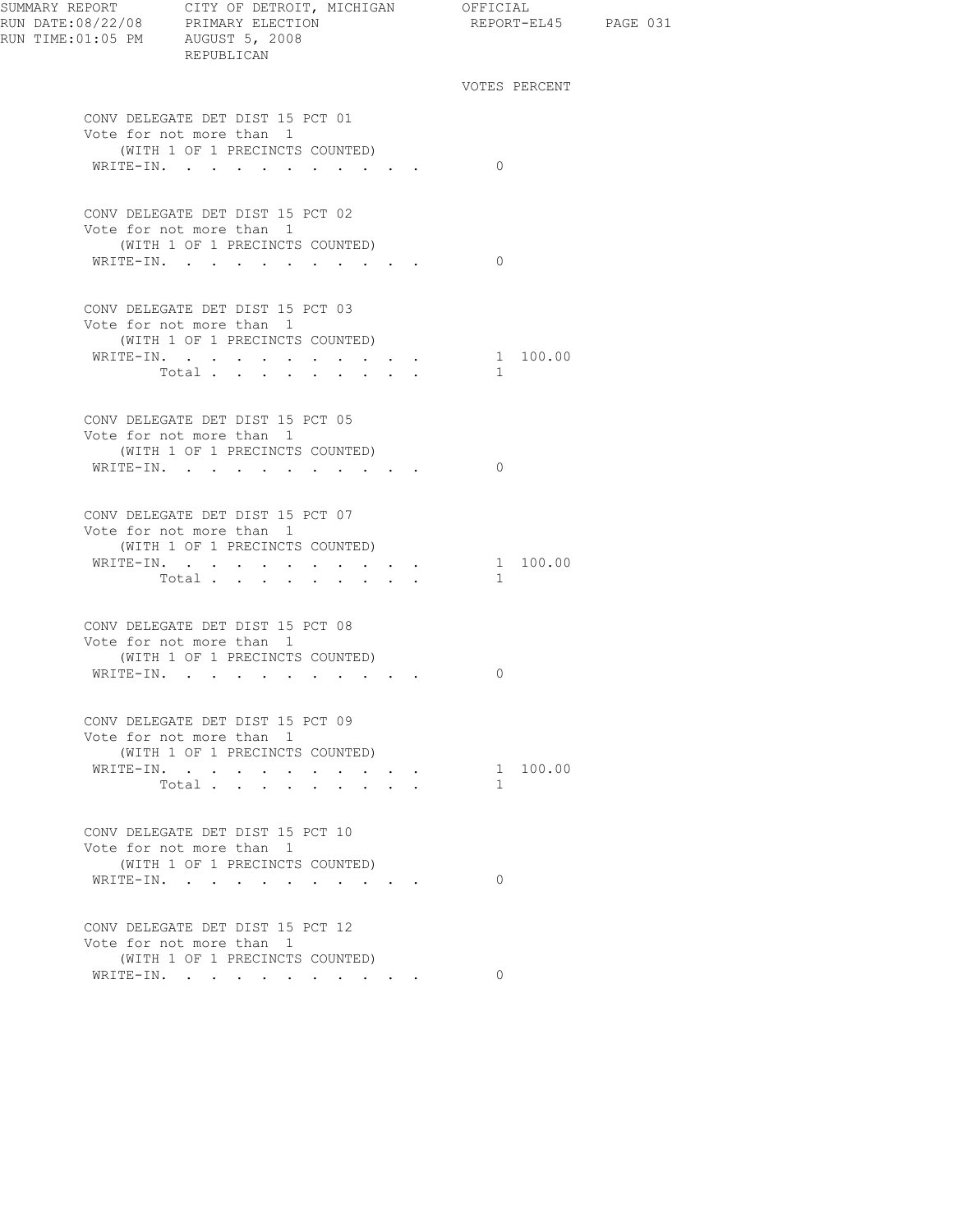| SUMMARY REPORT CITY OF DETROIT, MICHIGAN OFFICIAL<br>REPUBLICAN                                                                |                                                                          | REPORT-EL45 PAGE 032     |  |
|--------------------------------------------------------------------------------------------------------------------------------|--------------------------------------------------------------------------|--------------------------|--|
|                                                                                                                                |                                                                          | VOTES PERCENT            |  |
| CONV DELEGATE DET DIST 15 PCT 13<br>Vote for not more than 1<br>(WITH 1 OF 1 PRECINCTS COUNTED)<br>WRITE-IN. 1 100.00<br>Total |                                                                          | $\mathbf{1}$             |  |
| CONV DELEGATE DET DIST 15 PCT 14<br>Vote for not more than 1<br>(WITH 1 OF 1 PRECINCTS COUNTED)<br>WRITE-IN.                   |                                                                          | $\Omega$                 |  |
| CONV DELEGATE DET DIST 15 PCT 15<br>Vote for not more than 1<br>(WITH 1 OF 1 PRECINCTS COUNTED)<br>WRITE-IN.                   |                                                                          | $\Omega$                 |  |
| CONV DELEGATE DET DIST 15 PCT 17<br>Vote for not more than 1<br>(WITH 1 OF 1 PRECINCTS COUNTED)<br>WRITE-IN.                   |                                                                          | $\Omega$                 |  |
| CONV DELEGATE DET DIST 15 PCT 18<br>Vote for not more than 1<br>(WITH 1 OF 1 PRECINCTS COUNTED)<br>WRITE-IN.                   |                                                                          | $\Omega$                 |  |
| CONV DELEGATE DET DIST 15 PCT 19<br>Vote for not more than 1<br>(WITH 1 OF 1 PRECINCTS COUNTED)<br>WRITE-IN.                   |                                                                          | 0                        |  |
| CONV DELEGATE DET DIST 15 PCT 22<br>Vote for not more than 1<br>(WITH 1 OF 1 PRECINCTS COUNTED)<br>WRITE-IN.                   |                                                                          | $\Omega$                 |  |
| CONV DELEGATE DET DIST 15 PCT 24<br>Vote for not more than 1<br>(WITH 1 OF 1 PRECINCTS COUNTED)<br>WRITE-IN.                   |                                                                          | $\Omega$                 |  |
| CONV DELEGATE DET DIST 15 PCT 25<br>Vote for not more than 1<br>(WITH 1 OF 1 PRECINCTS COUNTED)<br>WRITE-IN.<br>Total          |                                                                          | 1 100.00<br>$\mathbf{1}$ |  |
|                                                                                                                                | $\mathbf{r} = \mathbf{r} + \mathbf{r}$ , where $\mathbf{r} = \mathbf{r}$ |                          |  |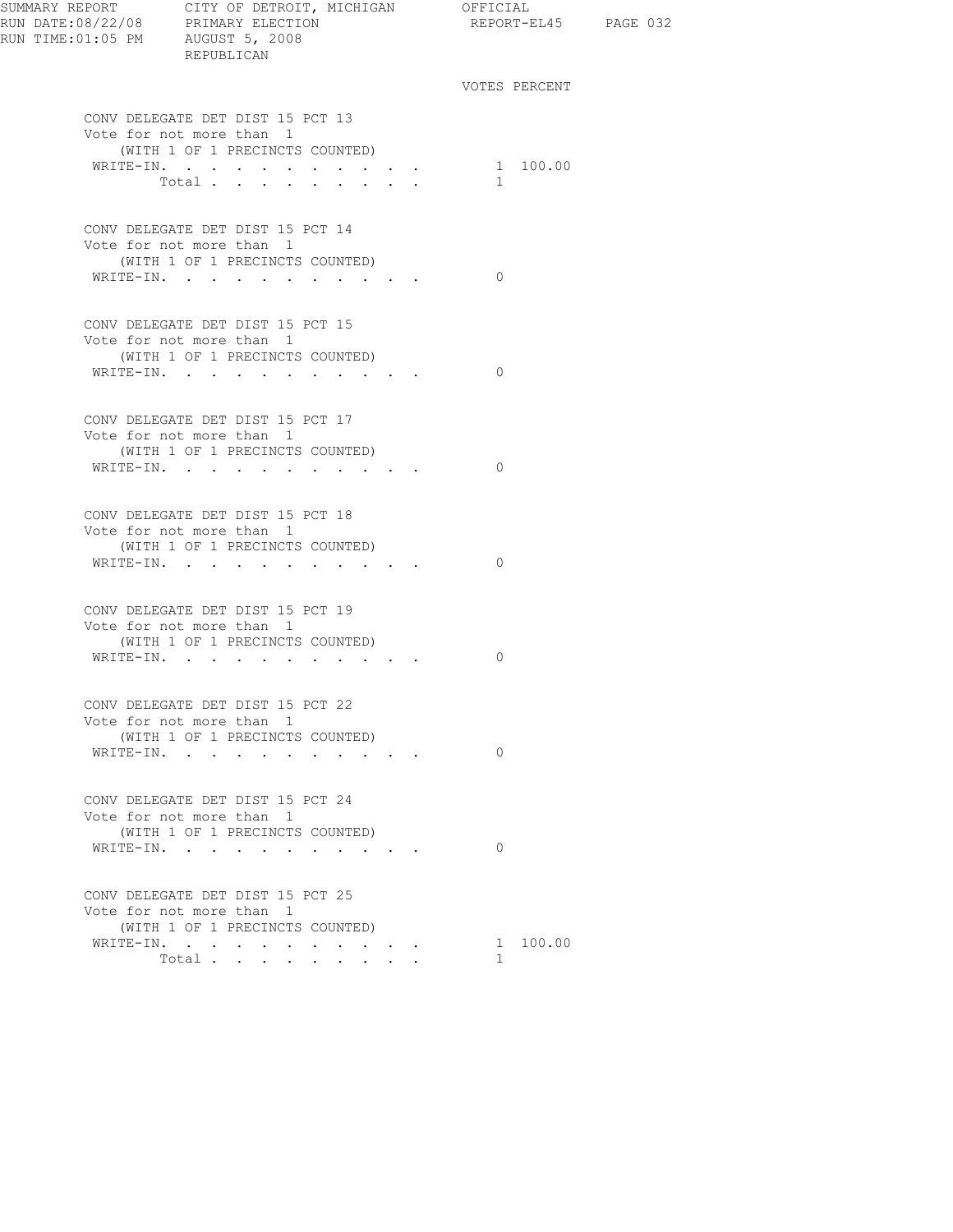| SUMMARY REPORT<br>RUN DATE:08/22/08 PRIMARY ELECTION<br>RUN TIME:01:05 PM AUGUST 5, 2008 | CITY OF DETROIT, MICHIGAN OFFICIAL<br>REPUBLICAN                                                                                         |                                                                               | REPORT-EL45 PAGE 033     |  |
|------------------------------------------------------------------------------------------|------------------------------------------------------------------------------------------------------------------------------------------|-------------------------------------------------------------------------------|--------------------------|--|
|                                                                                          |                                                                                                                                          |                                                                               | VOTES PERCENT            |  |
|                                                                                          | CONV DELEGATE DET DIST 15 PCT 26<br>Vote for not more than 1<br>(WITH 1 OF 1 PRECINCTS COUNTED)                                          |                                                                               |                          |  |
|                                                                                          | WRITE-IN.<br>Total                                                                                                                       |                                                                               | 1 100.00<br>1            |  |
|                                                                                          | CONV DELEGATE DET DIST 15 PCT 27<br>Vote for not more than 1<br>(WITH 1 OF 1 PRECINCTS COUNTED)                                          |                                                                               |                          |  |
|                                                                                          | WRITE-IN.                                                                                                                                |                                                                               | $\Omega$                 |  |
|                                                                                          | CONV DELEGATE DET DIST 15 PCT 28<br>Vote for not more than 1<br>(WITH 1 OF 1 PRECINCTS COUNTED)<br>Keith Franklin.<br>WRITE-IN.<br>Total | $\mathbf{r} = \mathbf{r} + \mathbf{r} + \mathbf{r} + \mathbf{r} + \mathbf{r}$ | 1 100.00<br>$\circ$<br>1 |  |
| WRITE-IN.                                                                                | CONV DELEGATE DET DIST 15 PCT 29<br>Vote for not more than 1<br>(WITH 1 OF 1 PRECINCTS COUNTED)                                          | the company of the company of the company of                                  | $\Omega$                 |  |
|                                                                                          | CONV DELEGATE DET DIST 15 PCT 32<br>Vote for not more than 1<br>(WITH 1 OF 1 PRECINCTS COUNTED)<br>WRITE-IN.                             |                                                                               | $\Omega$                 |  |
|                                                                                          | CONV DELEGATE DET DIST 15 PCT 37<br>Vote for not more than 1<br>(WITH 1 OF 1 PRECINCTS COUNTED)<br>WRITE-IN.                             |                                                                               | 0                        |  |
|                                                                                          | CONV DELEGATE DET DIST 15 PCT 38<br>Vote for not more than 1<br>(WITH 1 OF 1 PRECINCTS COUNTED)<br>WRITE-IN.<br>Total                    |                                                                               | 1 100.00<br>$\mathbf{1}$ |  |
|                                                                                          | CONV DELEGATE DET DIST 15 PCT 40<br>Vote for not more than 1<br>(WITH 1 OF 1 PRECINCTS COUNTED)<br>WRITE-IN.                             |                                                                               | $\Omega$                 |  |
|                                                                                          | CONV DELEGATE DET DIST 15 PCT 41<br>Vote for not more than 1<br>(WITH 1 OF 1 PRECINCTS COUNTED)                                          |                                                                               |                          |  |
|                                                                                          | WRITE-IN.                                                                                                                                |                                                                               | $\Omega$                 |  |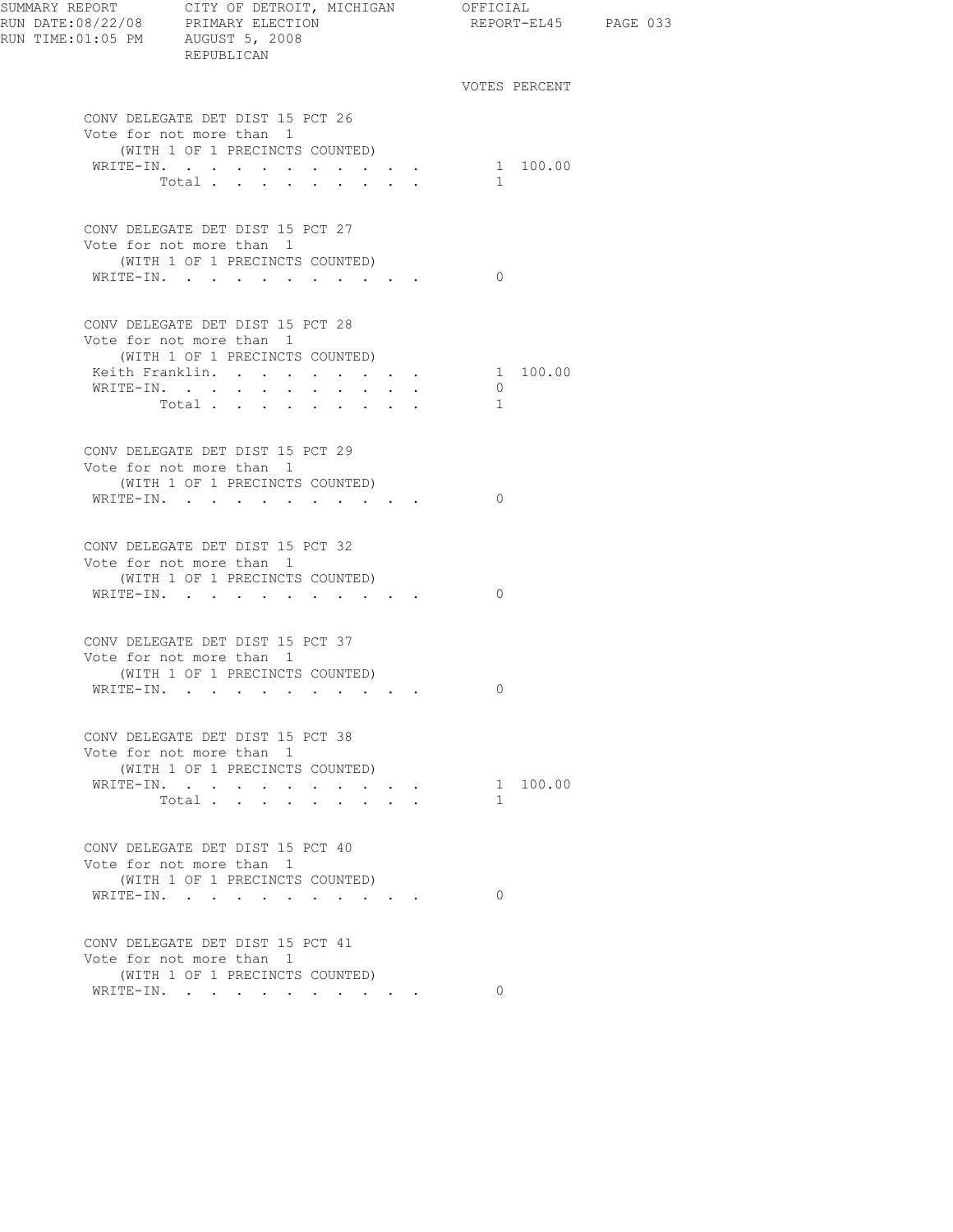| SUMMARY REPORT CITY OF DETROIT, MICHIGAN OFFICIAL<br>REPUBLICAN                                              | REPORT-EL45 PAGE 034 |  |
|--------------------------------------------------------------------------------------------------------------|----------------------|--|
|                                                                                                              | VOTES PERCENT        |  |
| CONV DELEGATE DET DIST 15 PCT 43<br>Vote for not more than 1                                                 |                      |  |
| (WITH 1 OF 1 PRECINCTS COUNTED)<br>WRITE-IN.                                                                 | $\bigcirc$           |  |
| CONV DELEGATE DET DIST 15 PCT 44<br>Vote for not more than 1<br>(WITH 1 OF 1 PRECINCTS COUNTED)<br>WRITE-IN. | $\bigcirc$           |  |
|                                                                                                              |                      |  |
| CONV DELEGATE DET DIST 15 PCT 45<br>Vote for not more than 1<br>(WITH 1 OF 1 PRECINCTS COUNTED)              |                      |  |
| WRITE-IN.                                                                                                    | $\bigcirc$           |  |
| CONV DELEGATE DET DIST 15 PCT 46<br>Vote for not more than 1<br>(WITH 1 OF 1 PRECINCTS COUNTED)<br>WRITE-IN. | $\bigcirc$           |  |
|                                                                                                              |                      |  |
| CONV DELEGATE DET DIST 15 PCT 48<br>Vote for not more than 1<br>(WITH 1 OF 1 PRECINCTS COUNTED)<br>WRITE-IN. | $\Omega$             |  |
| CONV DELEGATE DET DIST 15 PCT 49<br>Vote for not more than 1                                                 |                      |  |
| (WITH 1 OF 1 PRECINCTS COUNTED)<br>WRITE-IN.                                                                 | $\bigcirc$           |  |
| CONV DELEGATE DET DIST 15 PCT 50<br>Vote for not more than 1<br>(WITH 1 OF 1 PRECINCTS COUNTED)              |                      |  |
| WRITE-IN.                                                                                                    | $\Omega$             |  |
| CONV DELEGATE DET DIST 15 PCT 51<br>Vote for not more than 1<br>(WITH 1 OF 1 PRECINCTS COUNTED)              |                      |  |
| WRITE-IN.                                                                                                    | $\Omega$             |  |
| CONV DELEGATE DET DIST 15 PCT 52<br>Vote for not more than 1<br>(WITH 1 OF 1 PRECINCTS COUNTED)              |                      |  |
| WRITE-IN.                                                                                                    | $\Omega$             |  |
| CONV DELEGATE DET DIST 15 PCT 53<br>Vote for not more than 1<br>(WITH 1 OF 1 PRECINCTS COUNTED)              |                      |  |
| WRITE-IN.                                                                                                    | $\circ$              |  |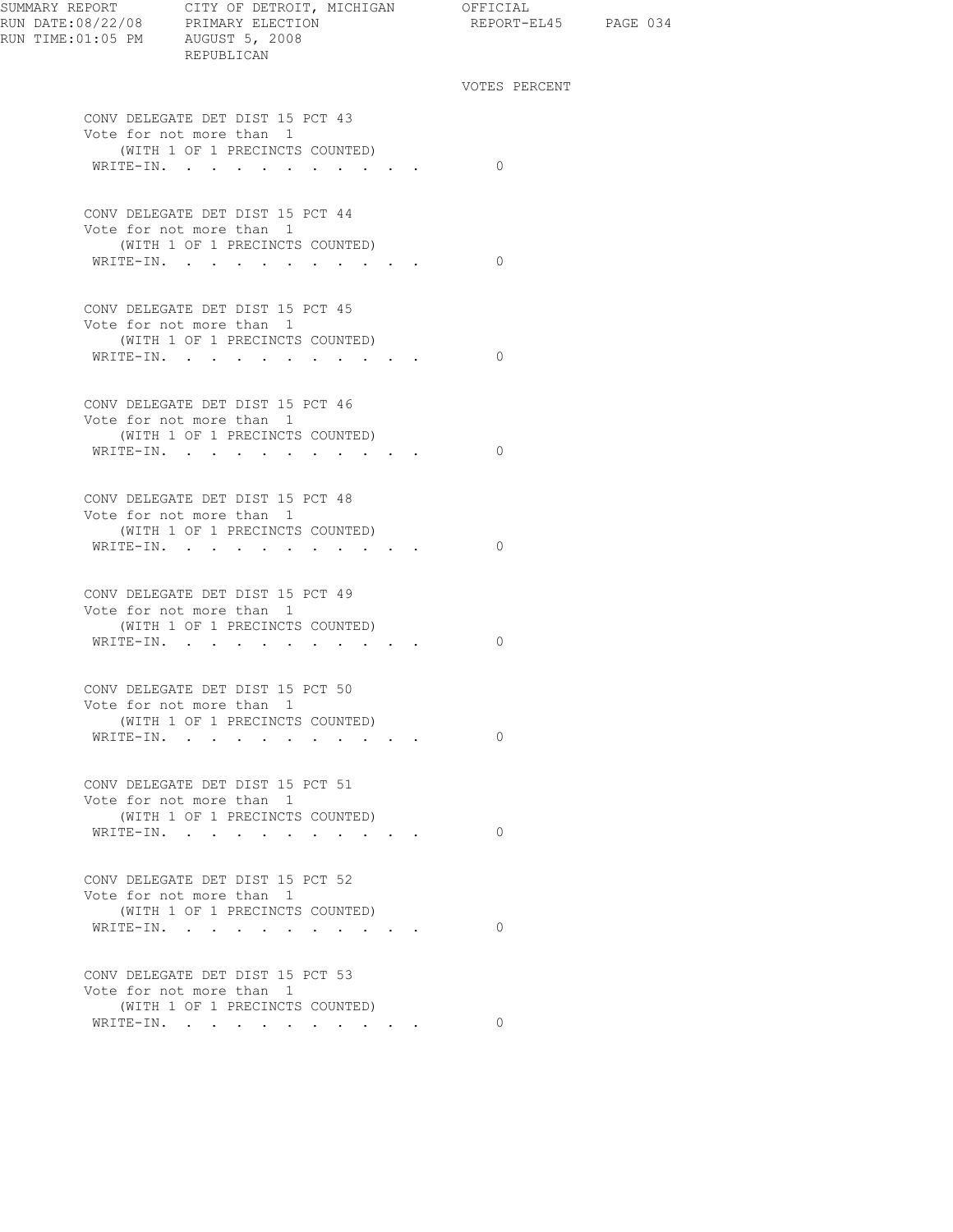| SUMMARY REPORT CITY OF DETROIT, MICHIGAN OFFICIAL<br>RUN DATE:08/22/08 PRIMARY ELECTION REPORT-E<br>RUN TIME:01:05 PM AUGUST 5, 2008 | REPUBLICAN                                                                                      |          |               | REPORT-EL45 PAGE 035 |  |
|--------------------------------------------------------------------------------------------------------------------------------------|-------------------------------------------------------------------------------------------------|----------|---------------|----------------------|--|
|                                                                                                                                      |                                                                                                 |          | VOTES PERCENT |                      |  |
|                                                                                                                                      | CONV DELEGATE DET DIST 15 PCT 54<br>Vote for not more than 1<br>(WITH 1 OF 1 PRECINCTS COUNTED) |          |               |                      |  |
|                                                                                                                                      | WRITE-IN.                                                                                       |          | $\bigcirc$    |                      |  |
|                                                                                                                                      | CONV DELEGATE DET DIST 15 PCT 55<br>Vote for not more than 1<br>(WITH 1 OF 1 PRECINCTS COUNTED) |          |               |                      |  |
|                                                                                                                                      | WRITE-IN.                                                                                       |          | $\Omega$      |                      |  |
|                                                                                                                                      | CONV DELEGATE DET DIST 15 PCT 56<br>Vote for not more than 1<br>(WITH 1 OF 1 PRECINCTS COUNTED) |          |               |                      |  |
|                                                                                                                                      | WRITE-IN.                                                                                       |          | $\bigcirc$    |                      |  |
|                                                                                                                                      | CONV DELEGATE DET DIST 15 PCT 71<br>Vote for not more than 1<br>(WITH 1 OF 1 PRECINCTS COUNTED) |          |               |                      |  |
|                                                                                                                                      | WRITE-IN.<br>Total                                                                              |          | $\mathbf{1}$  | 1 100.00             |  |
|                                                                                                                                      | CONV DELEGATE DET DIST 15 PCT 73<br>Vote for not more than 1<br>(WITH 1 OF 1 PRECINCTS COUNTED) |          |               |                      |  |
|                                                                                                                                      | WRITE-IN.<br>Total                                                                              |          | $\mathbf{1}$  | 1 100.00             |  |
|                                                                                                                                      | CONV DELEGATE DET DIST 15 PCT 74<br>Vote for not more than 1<br>(WITH 1 OF 1 PRECINCTS COUNTED) |          |               |                      |  |
|                                                                                                                                      | WRITE-IN.                                                                                       |          | $\Omega$      |                      |  |
|                                                                                                                                      | CONV DELEGATE DET DIST 15 PCT 75<br>Vote for not more than 1<br>(WITH 1 OF 1 PRECINCTS COUNTED) |          |               |                      |  |
|                                                                                                                                      | Torion J. Bridges.                                                                              |          |               | 3 100.00             |  |
|                                                                                                                                      | WRITE-IN.                                                                                       | $\cdots$ | $\Omega$      |                      |  |
|                                                                                                                                      | Total                                                                                           |          | 3             |                      |  |
|                                                                                                                                      | CONV DELEGATE DET DIST 16 PCT 01<br>Vote for not more than 1<br>(WITH 1 OF 1 PRECINCTS COUNTED) |          |               |                      |  |
|                                                                                                                                      | WRITE-IN.                                                                                       |          | $\Omega$      |                      |  |
|                                                                                                                                      | CONV DELEGATE DET DIST 16 PCT 02<br>Vote for not more than 1<br>(WITH 1 OF 1 PRECINCTS COUNTED) |          |               |                      |  |
|                                                                                                                                      | WRITE-IN.                                                                                       |          | $\Omega$      |                      |  |
|                                                                                                                                      |                                                                                                 |          |               |                      |  |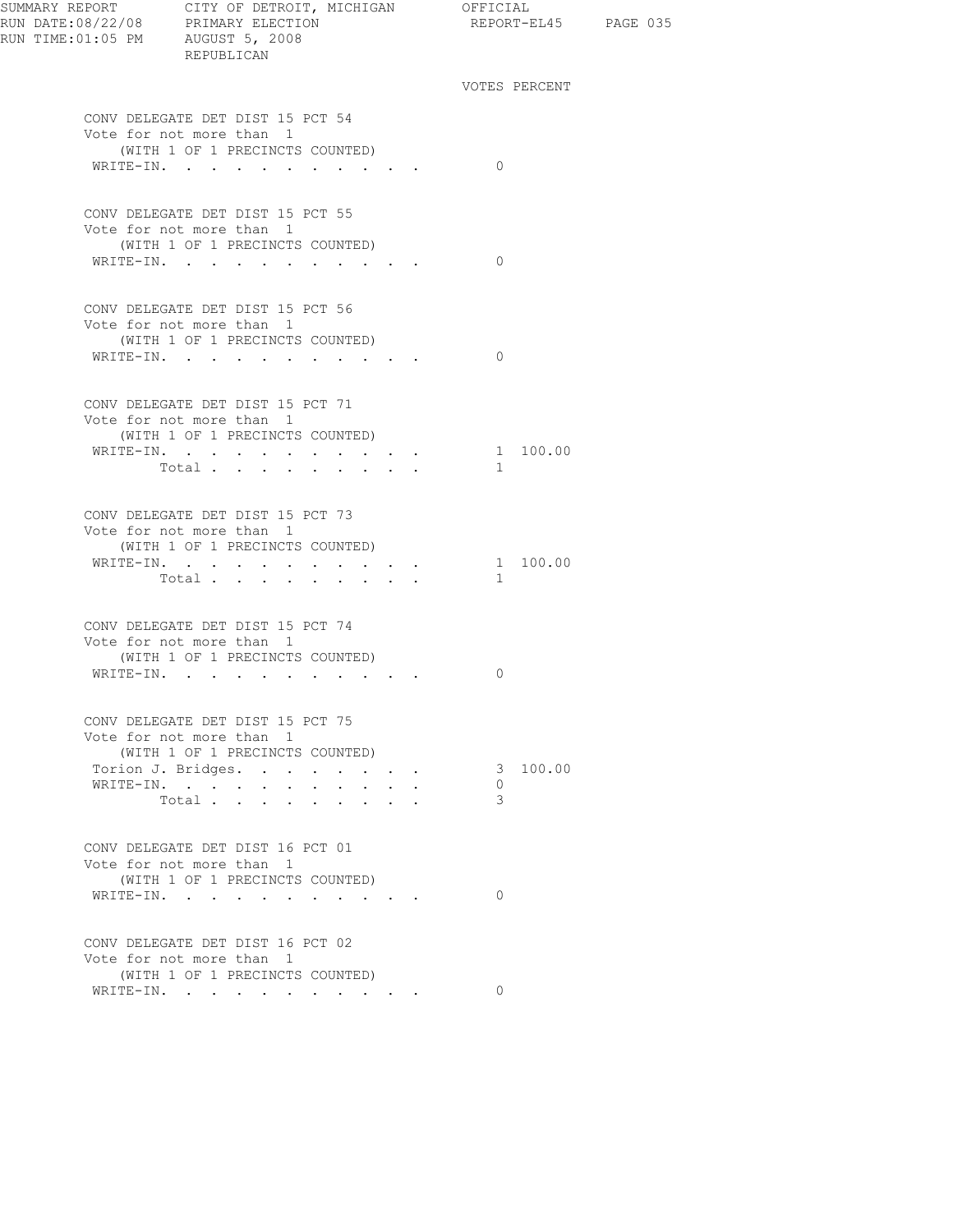| RUN TIME:01:05 PM AUGUST 5, 2008 | REPUBLICAN                                                                                                                                                                                                                                                                |                                                                  | REPORT-EL45 PAGE 036             |               |  |
|----------------------------------|---------------------------------------------------------------------------------------------------------------------------------------------------------------------------------------------------------------------------------------------------------------------------|------------------------------------------------------------------|----------------------------------|---------------|--|
|                                  |                                                                                                                                                                                                                                                                           |                                                                  |                                  | VOTES PERCENT |  |
|                                  | CONV DELEGATE DET DIST 16 PCT 03<br>Vote for not more than 1<br>(WITH 1 OF 1 PRECINCTS COUNTED)<br>WRITE-IN.                                                                                                                                                              |                                                                  | $\Omega$                         |               |  |
|                                  | CONV DELEGATE DET DIST 16 PCT 04<br>Vote for not more than 1<br>(WITH 1 OF 1 PRECINCTS COUNTED)<br>John Copeland<br>WRITE-IN.<br>Total                                                                                                                                    |                                                                  | $\overline{0}$<br>7              | 7 100.00      |  |
|                                  | CONV DELEGATE DET DIST 16 PCT 05<br>Vote for not more than 1<br>(WITH 1 OF 1 PRECINCTS COUNTED)<br>Matthew Porter.<br>$\mathtt{WRTTE}\text{-}\mathtt{IN.}\quad.\quad.\quad.\quad.\quad.\quad.\quad.\quad.\quad.\quad.\quad.\quad.\quad.\quad.\quad.\quad.\quad.$<br>Total | $\mathbf{r} = \mathbf{r} + \mathbf{r} + \mathbf{r} + \mathbf{r}$ | $\overline{0}$<br>$\overline{4}$ | 4 100.00      |  |
|                                  | CONV DELEGATE DET DIST 16 PCT 09<br>Vote for not more than 1<br>(WITH 1 OF 1 PRECINCTS COUNTED)<br>WRITE-IN.<br>Total                                                                                                                                                     |                                                                  | $\mathbf{1}$                     | 1 100.00      |  |
|                                  | CONV DELEGATE DET DIST 16 PCT 10<br>Vote for not more than 1<br>(WITH 1 OF 1 PRECINCTS COUNTED)<br>WRITE-IN.                                                                                                                                                              |                                                                  | $\Omega$                         |               |  |
|                                  | CONV DELEGATE DET DIST 16 PCT 11<br>Vote for not more than 1<br>(WITH 1 OF 1 PRECINCTS COUNTED)<br>WRITE-IN.                                                                                                                                                              |                                                                  | $\Omega$                         |               |  |
|                                  | CONV DELEGATE DET DIST 16 PCT 12<br>Vote for not more than 1<br>(WITH 1 OF 1 PRECINCTS COUNTED)<br>WRITE-IN.                                                                                                                                                              |                                                                  | $\Omega$                         |               |  |
|                                  | CONV DELEGATE DET DIST 16 PCT 14<br>Vote for not more than 1<br>(WITH 1 OF 1 PRECINCTS COUNTED)<br>WRITE-IN.<br>Total $\cdots$                                                                                                                                            |                                                                  | $\mathbf{1}$                     | 1 100.00      |  |
|                                  | CONV DELEGATE DET DIST 16 PCT 15<br>Vote for not more than 1<br>(WITH 1 OF 1 PRECINCTS COUNTED)<br>WRITE-IN.<br>Total                                                                                                                                                     |                                                                  | $\mathbf{1}$                     | 1 100.00      |  |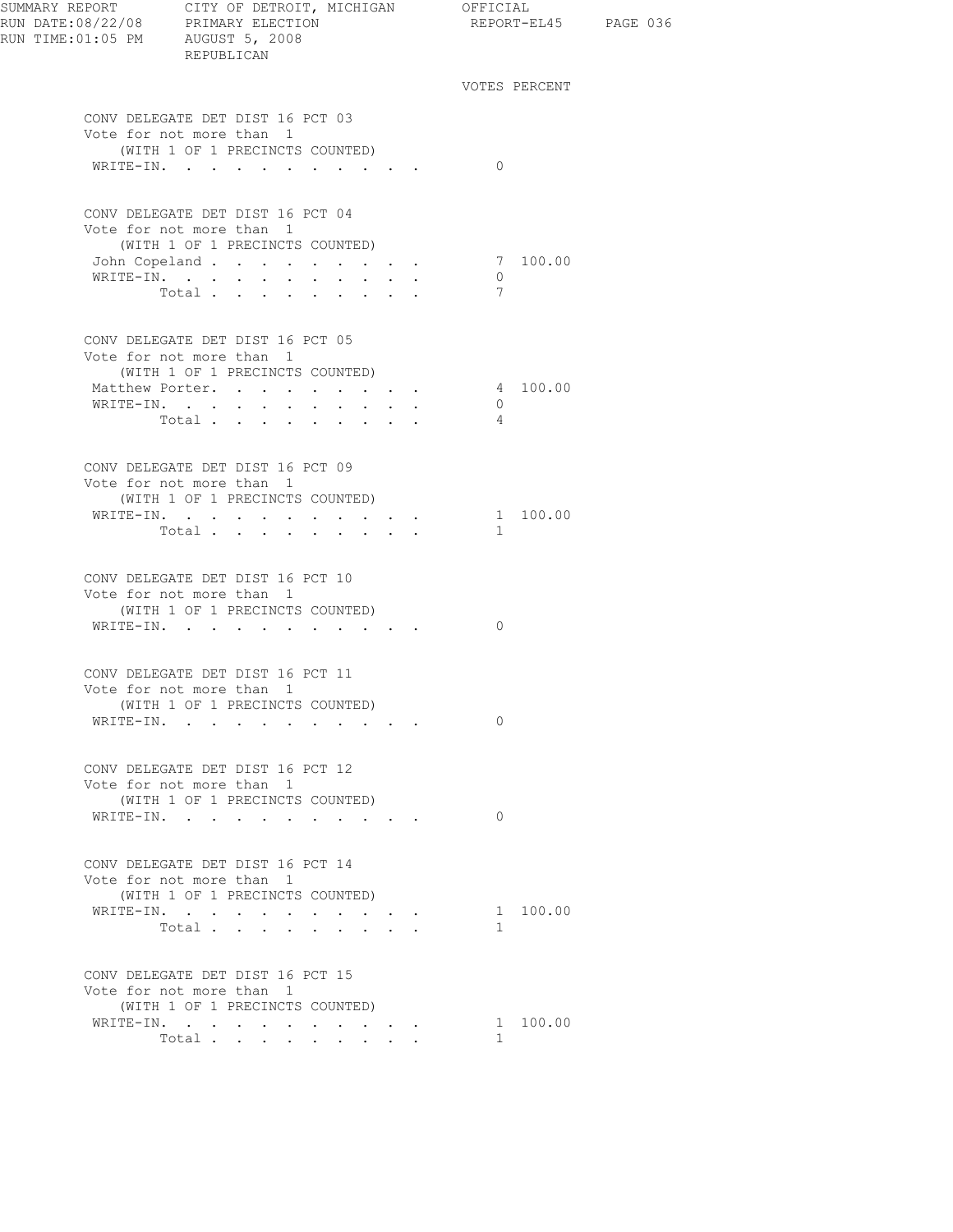| RUN DATE:08/22/08 PRIMARY ELECTION<br>RUN TIME:01:05 PM AUGUST 5, 2008 | SUMMARY REPORT CITY OF DETROIT, MICHIGAN OFFICIAL<br>REPUBLICAN                                 |              | REPORT-EL45 PAGE 037             |  |
|------------------------------------------------------------------------|-------------------------------------------------------------------------------------------------|--------------|----------------------------------|--|
|                                                                        |                                                                                                 |              | VOTES PERCENT                    |  |
|                                                                        | CONV DELEGATE DET DIST 16 PCT 16<br>Vote for not more than 1                                    |              |                                  |  |
|                                                                        | (WITH 1 OF 1 PRECINCTS COUNTED)<br>WRITE-IN.                                                    |              | $\bigcirc$                       |  |
|                                                                        | CONV DELEGATE DET DIST 16 PCT 18<br>Vote for not more than 1                                    |              |                                  |  |
|                                                                        | (WITH 1 OF 1 PRECINCTS COUNTED)<br>WRITE-IN.                                                    |              | $\bigcirc$                       |  |
|                                                                        | CONV DELEGATE DET DIST 16 PCT 21<br>Vote for not more than 1                                    |              |                                  |  |
|                                                                        | (WITH 1 OF 1 PRECINCTS COUNTED)<br>WRITE-IN.                                                    |              | $\bigcirc$                       |  |
|                                                                        | CONV DELEGATE DET DIST 16 PCT 22<br>Vote for not more than 1                                    |              |                                  |  |
|                                                                        | (WITH 1 OF 1 PRECINCTS COUNTED)<br>WRITE-IN.                                                    |              | $\bigcirc$                       |  |
|                                                                        | CONV DELEGATE DET DIST 16 PCT 25<br>Vote for not more than 1<br>(WITH 1 OF 1 PRECINCTS COUNTED) |              |                                  |  |
|                                                                        | Henry Dodge.<br>WRITE-IN.<br>Total $\cdots$                                                     | $\mathbf{L}$ | 8 100.00<br>$\overline{0}$<br>-8 |  |
|                                                                        | CONV DELEGATE DET DIST 16 PCT 26<br>Vote for not more than 1                                    |              |                                  |  |
|                                                                        | (WITH 1 OF 1 PRECINCTS COUNTED)<br>WRITE-IN.                                                    |              | 0                                |  |
|                                                                        | CONV DELEGATE DET DIST 16 PCT 28<br>Vote for not more than 1                                    |              |                                  |  |
|                                                                        | (WITH 1 OF 1 PRECINCTS COUNTED)<br>WRITE-IN.                                                    |              | $\Omega$                         |  |
|                                                                        | CONV DELEGATE DET DIST 16 PCT 29<br>Vote for not more than 1                                    |              |                                  |  |
|                                                                        | (WITH 1 OF 1 PRECINCTS COUNTED)<br>WRITE-IN.                                                    |              | $\Omega$                         |  |
|                                                                        | CONV DELEGATE DET DIST 16 PCT 30<br>Vote for not more than 1                                    |              |                                  |  |
|                                                                        | (WITH 1 OF 1 PRECINCTS COUNTED)<br>WRITE-IN.                                                    |              | $\Omega$                         |  |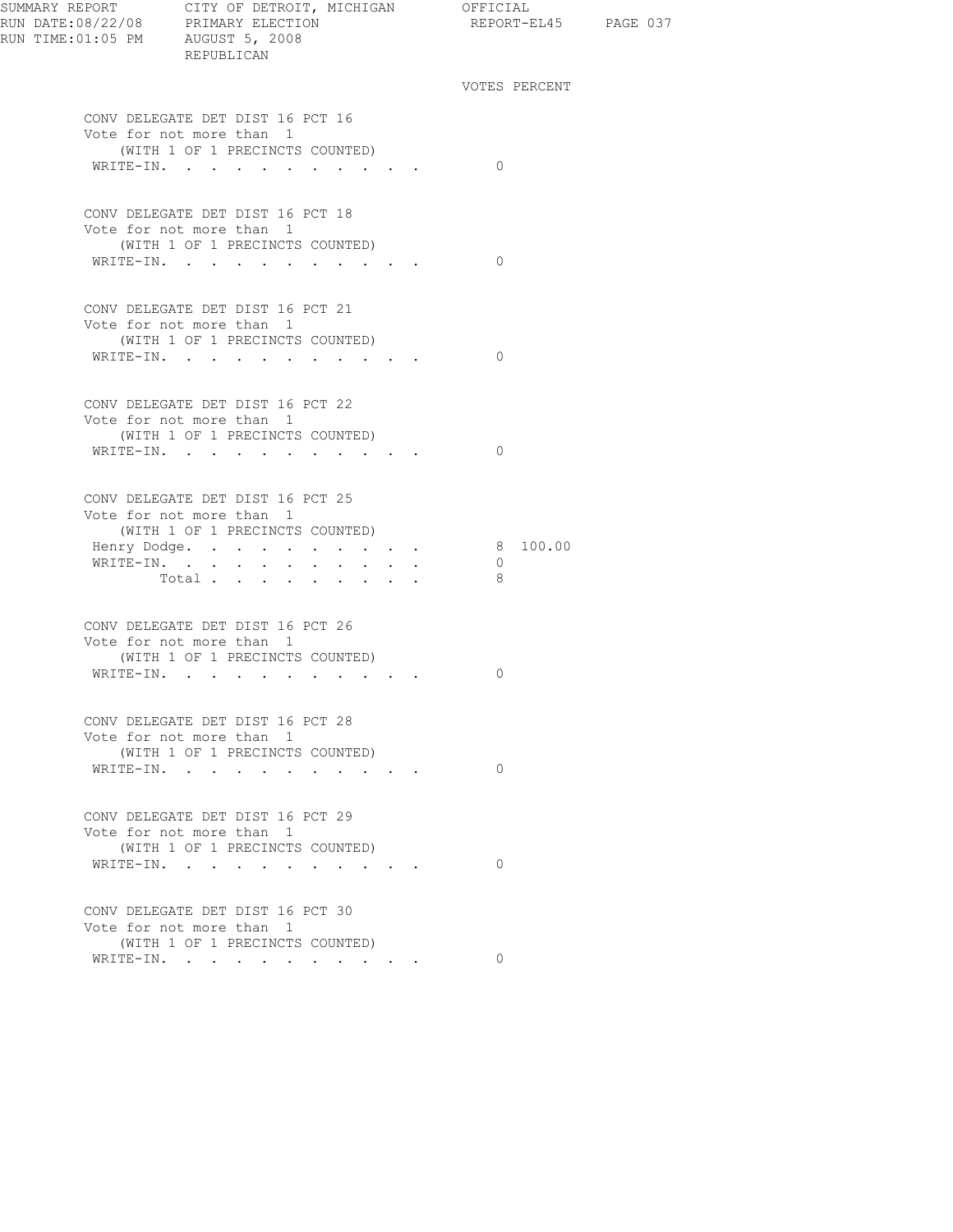| RUN TIME:01:05 PM AUGUST 5, 2008 | SUMMARY REPORT CITY OF DETROIT, MICHIGAN OFFICIAL<br>RUN DATE:08/22/08 PRIMARY ELECTION REPORT-EL<br>REPUBLICAN | REPORT-EL45 PAGE 038     |  |
|----------------------------------|-----------------------------------------------------------------------------------------------------------------|--------------------------|--|
|                                  |                                                                                                                 | VOTES PERCENT            |  |
|                                  | CONV DELEGATE DET DIST 16 PCT 31<br>Vote for not more than 1<br>(WITH 1 OF 1 PRECINCTS COUNTED)<br>WRITE-IN.    | $\Omega$                 |  |
|                                  |                                                                                                                 |                          |  |
|                                  | CONV DELEGATE DET DIST 16 PCT 33<br>Vote for not more than 1<br>(WITH 1 OF 1 PRECINCTS COUNTED)<br>WRITE-IN.    | $\Omega$                 |  |
|                                  |                                                                                                                 |                          |  |
|                                  | CONV DELEGATE DET DIST 16 PCT 35<br>Vote for not more than 1<br>(WITH 1 OF 1 PRECINCTS COUNTED)                 |                          |  |
|                                  | WRITE-IN.                                                                                                       | $\bigcirc$               |  |
|                                  | CONV DELEGATE DET DIST 16 PCT 37<br>Vote for not more than 1<br>(WITH 1 OF 1 PRECINCTS COUNTED)                 |                          |  |
|                                  | WRITE-IN.                                                                                                       | $\bigcirc$               |  |
|                                  | CONV DELEGATE DET DIST 16 PCT 38<br>Vote for not more than 1<br>(WITH 1 OF 1 PRECINCTS COUNTED)                 |                          |  |
|                                  | WRITE-IN.<br>Total $\cdots$                                                                                     | 1 100.00<br>$\mathbf{1}$ |  |
|                                  | CONV DELEGATE DET DIST 16 PCT 40<br>Vote for not more than 1<br>(WITH 1 OF 1 PRECINCTS COUNTED)<br>WRITE-IN.    | 0                        |  |
|                                  |                                                                                                                 |                          |  |
|                                  | CONV DELEGATE DET DIST 16 PCT 43<br>Vote for not more than 1<br>(WITH 1 OF 1 PRECINCTS COUNTED)                 |                          |  |
|                                  | WRITE-IN.                                                                                                       | $\circ$                  |  |
|                                  | CONV DELEGATE DET DIST 16 PCT 45<br>Vote for not more than 1<br>(WITH 1 OF 1 PRECINCTS COUNTED)                 |                          |  |
|                                  | WRITE-IN.                                                                                                       | $\Omega$                 |  |
|                                  | CONV DELEGATE DET DIST 16 PCT 46<br>Vote for not more than 1                                                    |                          |  |
|                                  | (WITH 1 OF 1 PRECINCTS COUNTED)<br>WRITE-IN.                                                                    | $\Omega$                 |  |
|                                  | CONV DELEGATE DET DIST 16 PCT 47<br>Vote for not more than 1<br>(WITH 1 OF 1 PRECINCTS COUNTED)                 |                          |  |
|                                  | WRITE-IN.                                                                                                       | $\Omega$                 |  |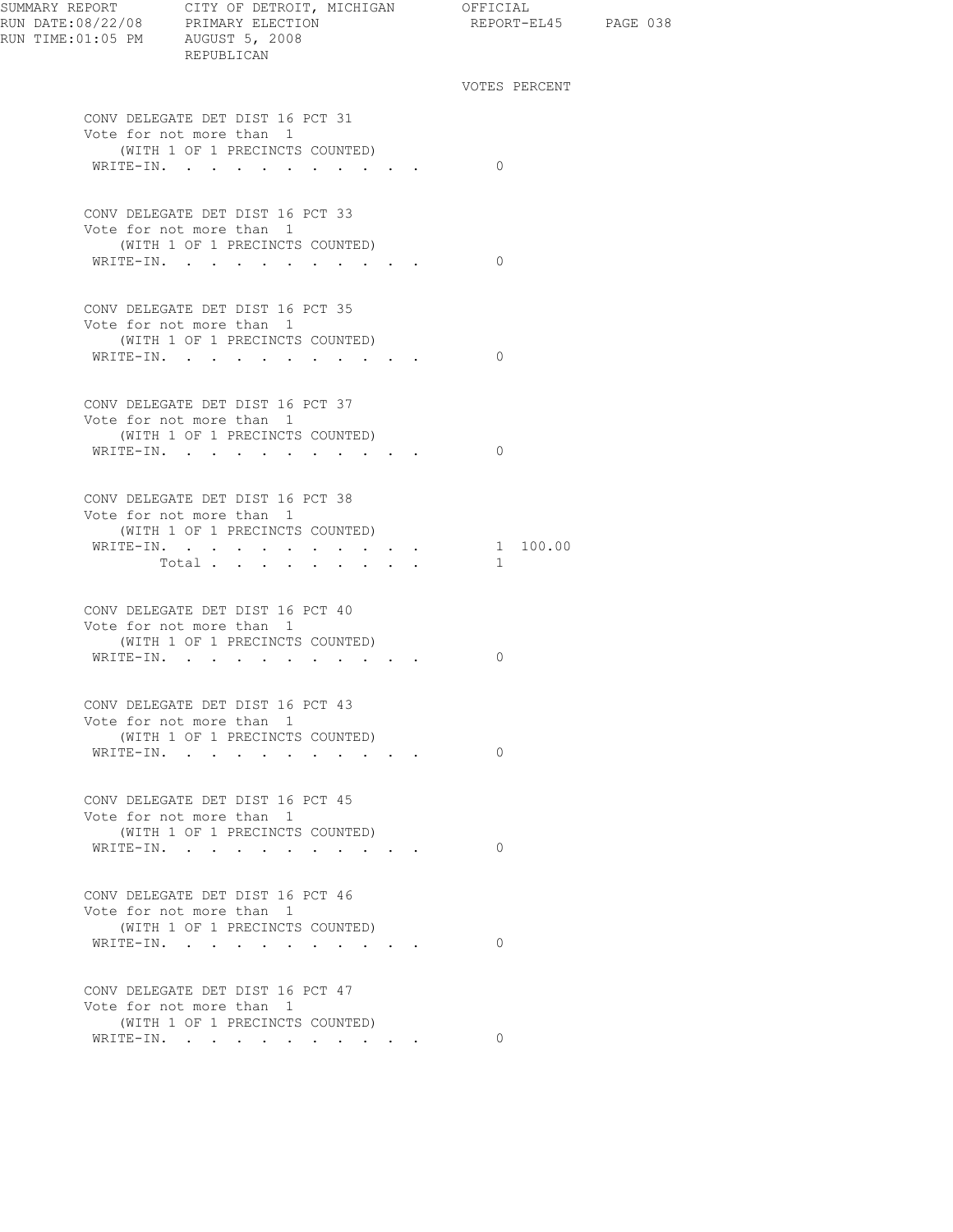| SUMMARY REPORT CITY OF DETROIT, MICHIGAN<br>RUN DATE:08/22/08 PRIMARY ELECTION<br>RUN TIME:01:05 PM AUGUST 5, 2008<br>REPUBLICAN                                                                                   |                                                                                                                           | OFFICIAL<br>REPORT-EL45 PAGE 039 |  |
|--------------------------------------------------------------------------------------------------------------------------------------------------------------------------------------------------------------------|---------------------------------------------------------------------------------------------------------------------------|----------------------------------|--|
|                                                                                                                                                                                                                    |                                                                                                                           | VOTES PERCENT                    |  |
| CONV DELEGATE DET DIST 16 PCT 48<br>Vote for not more than 1<br>(WITH 1 OF 1 PRECINCTS COUNTED)                                                                                                                    |                                                                                                                           |                                  |  |
| Lawrence A. Harper, Sr<br>WRITE-IN.<br>Total<br>$\mathbf{r}$ , $\mathbf{r}$ , $\mathbf{r}$ , $\mathbf{r}$ , $\mathbf{r}$ , $\mathbf{r}$                                                                            |                                                                                                                           | 2 100.00<br>$\circ$<br>2         |  |
| CONV DELEGATE DET DIST 16 PCT 71<br>Vote for not more than 1<br>(WITH 1 OF 1 PRECINCTS COUNTED)<br>WRITE-IN.                                                                                                       | $\mathbf{r}$ , $\mathbf{r}$ , $\mathbf{r}$ , $\mathbf{r}$                                                                 | $\Omega$                         |  |
| CONV DELEGATE DET DIST 16 PCT 72<br>Vote for not more than 1<br>(WITH 1 OF 1 PRECINCTS COUNTED)                                                                                                                    |                                                                                                                           |                                  |  |
| WRITE-IN.                                                                                                                                                                                                          |                                                                                                                           | $\Omega$                         |  |
| CONV DELEGATE DET DIST 16 PCT 73<br>Vote for not more than 1<br>(WITH 1 OF 1 PRECINCTS COUNTED)<br>WRITE-IN.                                                                                                       |                                                                                                                           | $\Omega$                         |  |
| CONV DELEGATE DET DIST 17 PCT 01<br>Vote for not more than 1<br>(WITH 1 OF 1 PRECINCTS COUNTED)                                                                                                                    |                                                                                                                           |                                  |  |
| $\mathtt{WRTTE}\text{-}\mathtt{IN},\quad\texttt{.}\quad\texttt{.}\quad\texttt{.}\quad\texttt{.}\quad\texttt{.}\quad\texttt{.}\quad\texttt{.}\quad\texttt{.}\quad\texttt{.}\quad\texttt{.}\quad\texttt{.}$<br>Total | $\mathbf{r} = \mathbf{r} + \mathbf{r} + \mathbf{r}$                                                                       | 1 100.00<br>$\mathbf{1}$         |  |
| CONV DELEGATE DET DIST 17 PCT 03<br>Vote for not more than 1<br>(WITH 1 OF 1 PRECINCTS COUNTED)                                                                                                                    |                                                                                                                           |                                  |  |
| WRITE-IN.<br>Total                                                                                                                                                                                                 |                                                                                                                           | 1 100.00<br>1                    |  |
| CONV DELEGATE DET DIST 17 PCT 05<br>Vote for not more than 1<br>(WITH 1 OF 1 PRECINCTS COUNTED)                                                                                                                    |                                                                                                                           |                                  |  |
| WRITE-IN.                                                                                                                                                                                                          |                                                                                                                           | $\Omega$                         |  |
| CONV DELEGATE DET DIST 17 PCT 06<br>Vote for not more than 1<br>(WITH 1 OF 1 PRECINCTS COUNTED)                                                                                                                    |                                                                                                                           |                                  |  |
| WRITE-IN.<br>Total                                                                                                                                                                                                 | $\begin{array}{cccccccccccccc} \bullet & \bullet & \bullet & \bullet & \bullet & \bullet & \bullet & \bullet \end{array}$ | 2 100.00<br>2                    |  |
| CONV DELEGATE DET DIST 17 PCT 08<br>Vote for not more than 1<br>(WITH 1 OF 1 PRECINCTS COUNTED)                                                                                                                    |                                                                                                                           |                                  |  |
| WRITE-IN.                                                                                                                                                                                                          |                                                                                                                           | 1 100.00                         |  |
| Total $\cdots$ $\cdots$                                                                                                                                                                                            | $\mathbf{r} = \mathbf{r} + \mathbf{r}$ , where $\mathbf{r} = \mathbf{r}$                                                  | $\mathbf{1}$                     |  |
|                                                                                                                                                                                                                    |                                                                                                                           |                                  |  |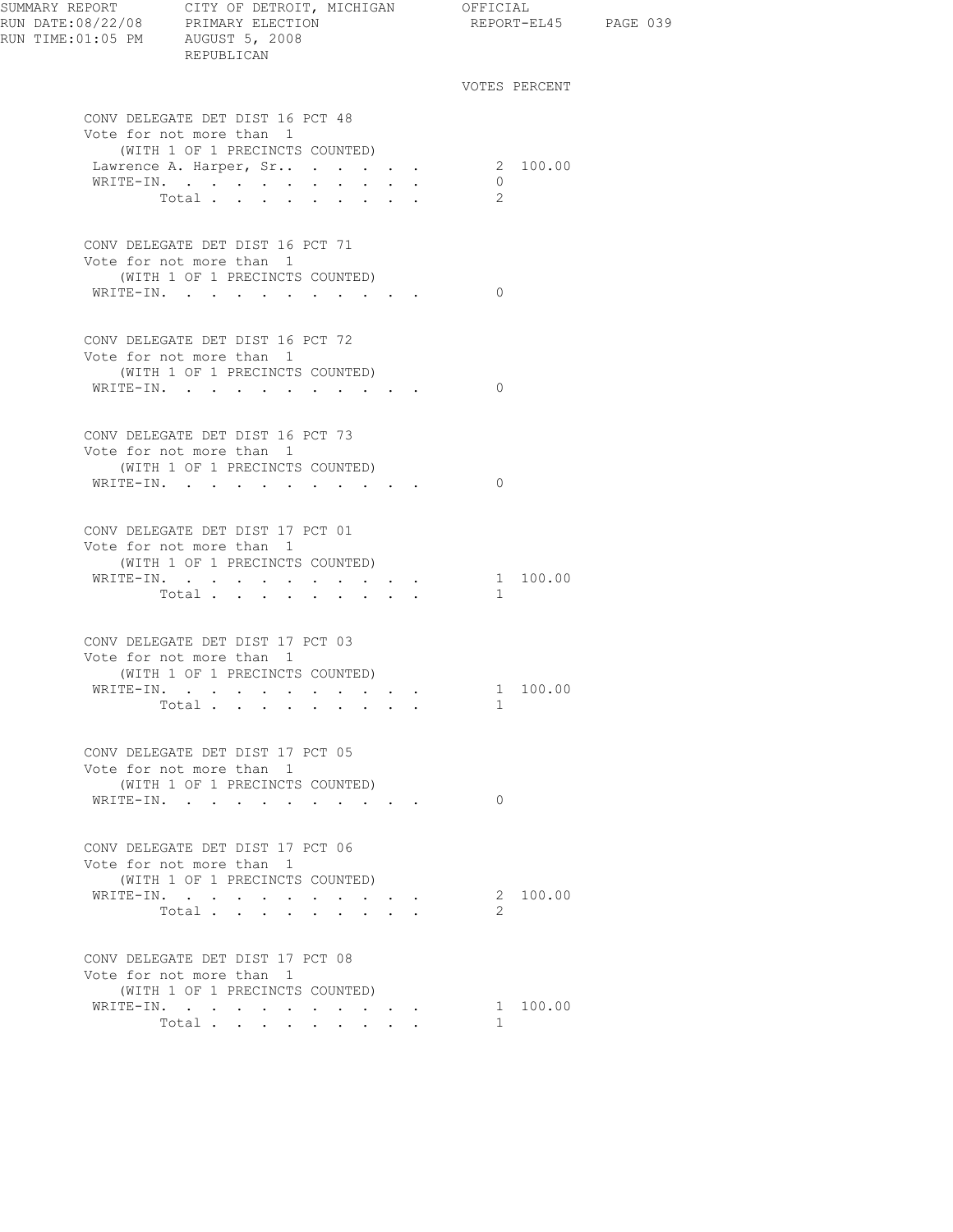| SUMMARY REPORT CITY OF DETROIT, MICHIGAN OFFICIAL<br>RUN DATE:08/22/08 PRIMARY ELECTION<br>RUN TIME:01:05 PM AUGUST 5, 2008 | REPUBLICAN                                                  |                                 |               |          | REPORT-EL45 PAGE 040 |  |
|-----------------------------------------------------------------------------------------------------------------------------|-------------------------------------------------------------|---------------------------------|---------------|----------|----------------------|--|
|                                                                                                                             |                                                             |                                 | VOTES PERCENT |          |                      |  |
|                                                                                                                             | CONV DELEGATE DET DIST 17 PCT 09                            |                                 |               |          |                      |  |
|                                                                                                                             | Vote for not more than 1<br>(WITH 1 OF 1 PRECINCTS COUNTED) |                                 |               |          |                      |  |
|                                                                                                                             | WRITE-IN.                                                   |                                 | $\Omega$      |          |                      |  |
|                                                                                                                             | CONV DELEGATE DET DIST 17 PCT 11                            |                                 |               |          |                      |  |
|                                                                                                                             | Vote for not more than 1<br>(WITH 1 OF 1 PRECINCTS COUNTED) |                                 |               |          |                      |  |
|                                                                                                                             | WRITE-IN.                                                   |                                 |               | 1 100.00 |                      |  |
|                                                                                                                             | Total                                                       |                                 | $\mathbf{1}$  |          |                      |  |
|                                                                                                                             | CONV DELEGATE DET DIST 17 PCT 12                            |                                 |               |          |                      |  |
|                                                                                                                             | Vote for not more than 1                                    |                                 |               |          |                      |  |
|                                                                                                                             | (WITH 1 OF 1 PRECINCTS COUNTED)<br>WRITE-IN.                |                                 |               | 1 100.00 |                      |  |
|                                                                                                                             | Total                                                       |                                 | $\mathbf{1}$  |          |                      |  |
|                                                                                                                             |                                                             |                                 |               |          |                      |  |
|                                                                                                                             | CONV DELEGATE DET DIST 17 PCT 13                            |                                 |               |          |                      |  |
|                                                                                                                             | Vote for not more than 1<br>(WITH 1 OF 1 PRECINCTS COUNTED) |                                 |               |          |                      |  |
|                                                                                                                             | WRITE-IN.                                                   |                                 | $\Omega$      |          |                      |  |
|                                                                                                                             |                                                             |                                 |               |          |                      |  |
|                                                                                                                             | CONV DELEGATE DET DIST 17 PCT 14                            |                                 |               |          |                      |  |
|                                                                                                                             | Vote for not more than 1                                    |                                 |               |          |                      |  |
|                                                                                                                             | (WITH 1 OF 1 PRECINCTS COUNTED)<br>WRITE-IN.                |                                 | $\Omega$      |          |                      |  |
|                                                                                                                             |                                                             |                                 |               |          |                      |  |
|                                                                                                                             | CONV DELEGATE DET DIST 17 PCT 15                            |                                 |               |          |                      |  |
|                                                                                                                             | Vote for not more than 1                                    |                                 |               |          |                      |  |
|                                                                                                                             | (WITH 1 OF 1 PRECINCTS COUNTED)<br>Richard Zeile            |                                 |               | 2 100.00 |                      |  |
|                                                                                                                             | WRITE-IN.                                                   |                                 | $\Omega$      |          |                      |  |
|                                                                                                                             | Total                                                       |                                 | 2.            |          |                      |  |
|                                                                                                                             |                                                             |                                 |               |          |                      |  |
|                                                                                                                             | CONV DELEGATE DET DIST 17 PCT 16                            |                                 |               |          |                      |  |
|                                                                                                                             | Vote for not more than 1<br>(WITH 1 OF 1 PRECINCTS COUNTED) |                                 |               |          |                      |  |
|                                                                                                                             | WRITE-IN.                                                   |                                 |               | 2 100.00 |                      |  |
|                                                                                                                             | Total<br>$\sim$                                             | $\cdot$ $\cdot$ $\cdot$ $\cdot$ | 2             |          |                      |  |
|                                                                                                                             | CONV DELEGATE DET DIST 17 PCT 18                            |                                 |               |          |                      |  |
|                                                                                                                             | Vote for not more than 1                                    |                                 |               |          |                      |  |
|                                                                                                                             | (WITH 1 OF 1 PRECINCTS COUNTED)                             |                                 |               |          |                      |  |
|                                                                                                                             | WRITE-IN.                                                   |                                 | $\Omega$      |          |                      |  |
|                                                                                                                             | CONV DELEGATE DET DIST 17 PCT 19                            |                                 |               |          |                      |  |
|                                                                                                                             | Vote for not more than 1                                    |                                 |               |          |                      |  |
|                                                                                                                             | (WITH 1 OF 1 PRECINCTS COUNTED)                             |                                 |               |          |                      |  |
|                                                                                                                             | WRITE-IN.                                                   |                                 | $\Omega$      |          |                      |  |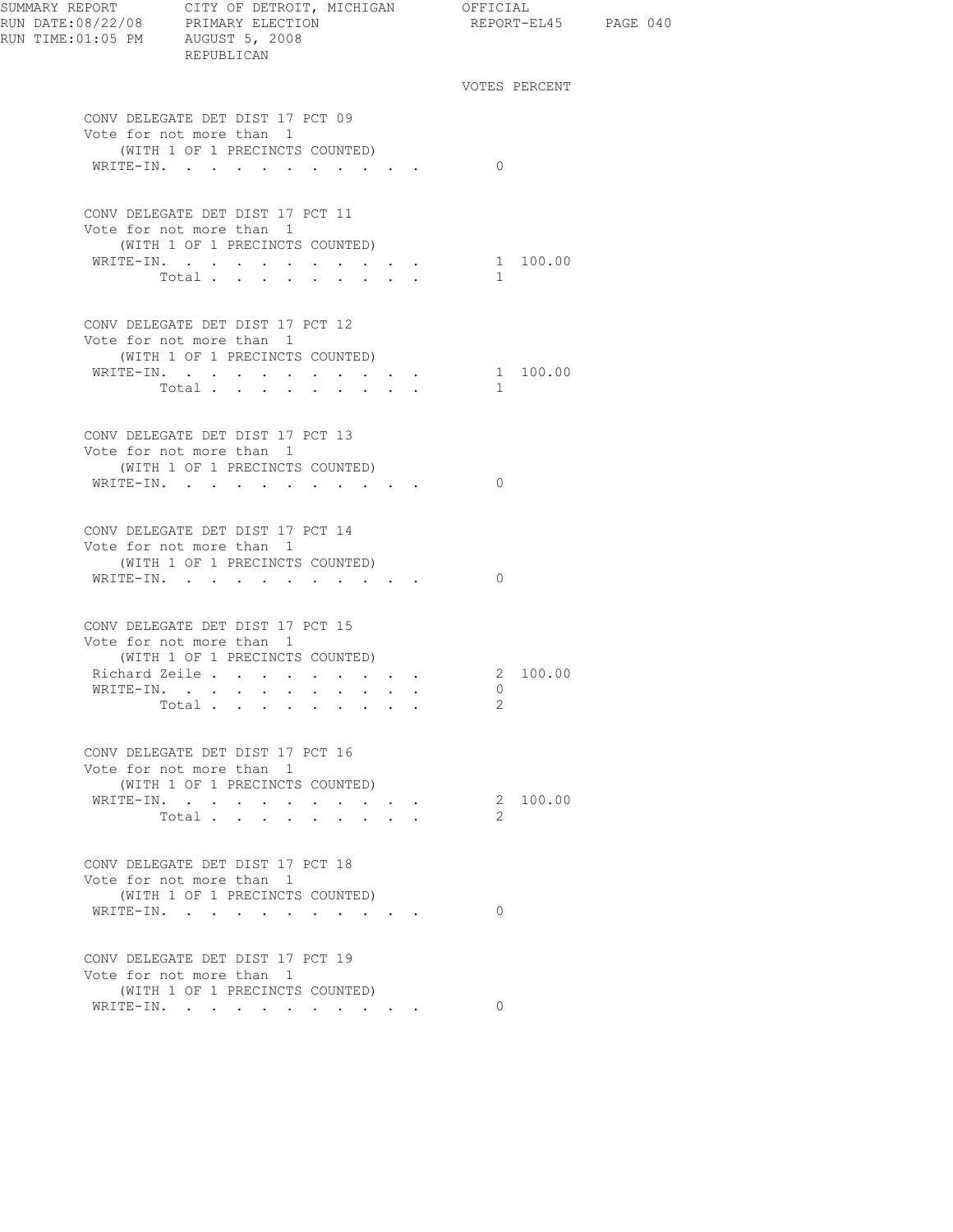| SUMMARY REPORT CITY OF DETROIT, MICHIGAN OFFICIAL<br>REPUBLICAN                                                                                                                                                                                                                                                                                                                                                                                                                                                                                                                                                                |                                                                                  | REPORT-EL45 PAGE 041 |  |
|--------------------------------------------------------------------------------------------------------------------------------------------------------------------------------------------------------------------------------------------------------------------------------------------------------------------------------------------------------------------------------------------------------------------------------------------------------------------------------------------------------------------------------------------------------------------------------------------------------------------------------|----------------------------------------------------------------------------------|----------------------|--|
|                                                                                                                                                                                                                                                                                                                                                                                                                                                                                                                                                                                                                                |                                                                                  | VOTES PERCENT        |  |
| CONV DELEGATE DET DIST 17 PCT 20<br>Vote for not more than 1<br>(WITH 1 OF 1 PRECINCTS COUNTED)<br>WRITE-IN.                                                                                                                                                                                                                                                                                                                                                                                                                                                                                                                   |                                                                                  | $\bigcirc$           |  |
| CONV DELEGATE DET DIST 17 PCT 21<br>Vote for not more than 1                                                                                                                                                                                                                                                                                                                                                                                                                                                                                                                                                                   |                                                                                  |                      |  |
| (WITH 1 OF 1 PRECINCTS COUNTED)<br>WRITE-IN.                                                                                                                                                                                                                                                                                                                                                                                                                                                                                                                                                                                   |                                                                                  | $\bigcirc$           |  |
| CONV DELEGATE DET DIST 17 PCT 23<br>Vote for not more than 1<br>(WITH 1 OF 1 PRECINCTS COUNTED)<br>WRITE-IN.                                                                                                                                                                                                                                                                                                                                                                                                                                                                                                                   |                                                                                  | $\bigcirc$           |  |
| CONV DELEGATE DET DIST 17 PCT 24<br>Vote for not more than 1<br>(WITH 1 OF 1 PRECINCTS COUNTED)                                                                                                                                                                                                                                                                                                                                                                                                                                                                                                                                |                                                                                  |                      |  |
| WRITE-IN.                                                                                                                                                                                                                                                                                                                                                                                                                                                                                                                                                                                                                      |                                                                                  | $\Omega$             |  |
| CONV DELEGATE DET DIST 17 PCT 25<br>Vote for not more than 1<br>(WITH 1 OF 1 PRECINCTS COUNTED)                                                                                                                                                                                                                                                                                                                                                                                                                                                                                                                                |                                                                                  |                      |  |
| WRITE-IN.<br>CONV DELEGATE DET DIST 17 PCT 27                                                                                                                                                                                                                                                                                                                                                                                                                                                                                                                                                                                  |                                                                                  | $\Omega$             |  |
| Vote for not more than 1<br>(WITH 1 OF 1 PRECINCTS COUNTED)<br>WRITE-IN.                                                                                                                                                                                                                                                                                                                                                                                                                                                                                                                                                       |                                                                                  | $\Omega$             |  |
| CONV DELEGATE DET DIST 17 PCT 28<br>Vote for not more than 1<br>(WITH 1 OF 1 PRECINCTS COUNTED)                                                                                                                                                                                                                                                                                                                                                                                                                                                                                                                                |                                                                                  |                      |  |
| WRITE-IN.<br>Total $\cdots$                                                                                                                                                                                                                                                                                                                                                                                                                                                                                                                                                                                                    | <b>Professional Contract Contract</b><br>$\cdot$ $\cdot$ $\cdot$ $\cdot$ $\cdot$ | 2 100.00<br>-2       |  |
| CONV DELEGATE DET DIST 17 PCT 29<br>Vote for not more than 1<br>(WITH 1 OF 1 PRECINCTS COUNTED)                                                                                                                                                                                                                                                                                                                                                                                                                                                                                                                                |                                                                                  |                      |  |
| WRITE-IN.                                                                                                                                                                                                                                                                                                                                                                                                                                                                                                                                                                                                                      |                                                                                  | $\Omega$             |  |
| CONV DELEGATE DET DIST 17 PCT 32<br>Vote for not more than 1<br>(WITH 1 OF 1 PRECINCTS COUNTED)                                                                                                                                                                                                                                                                                                                                                                                                                                                                                                                                |                                                                                  |                      |  |
| WRITE-IN.                                                                                                                                                                                                                                                                                                                                                                                                                                                                                                                                                                                                                      |                                                                                  | $\circ$              |  |
| CONV DELEGATE DET DIST 17 PCT 33<br>Vote for not more than 1<br>(WITH 1 OF 1 PRECINCTS COUNTED)<br>$\mathtt{WRTTE-IN.} \qquad \qquad \ldots \qquad \qquad \ldots \qquad \qquad \ldots \qquad \qquad \ldots \qquad \qquad \ldots \qquad \qquad \ldots \qquad \qquad \ldots \qquad \qquad \ldots \qquad \qquad \ldots \qquad \qquad \ldots \qquad \ldots \qquad \ldots \qquad \ldots \qquad \ldots \qquad \ldots \qquad \ldots \qquad \ldots \qquad \ldots \qquad \ldots \qquad \ldots \qquad \ldots \qquad \ldots \qquad \ldots \qquad \ldots \qquad \ldots \qquad \ldots \qquad \ldots \qquad \ldots \qquad \ldots \qquad \ld$ |                                                                                  |                      |  |
|                                                                                                                                                                                                                                                                                                                                                                                                                                                                                                                                                                                                                                |                                                                                  |                      |  |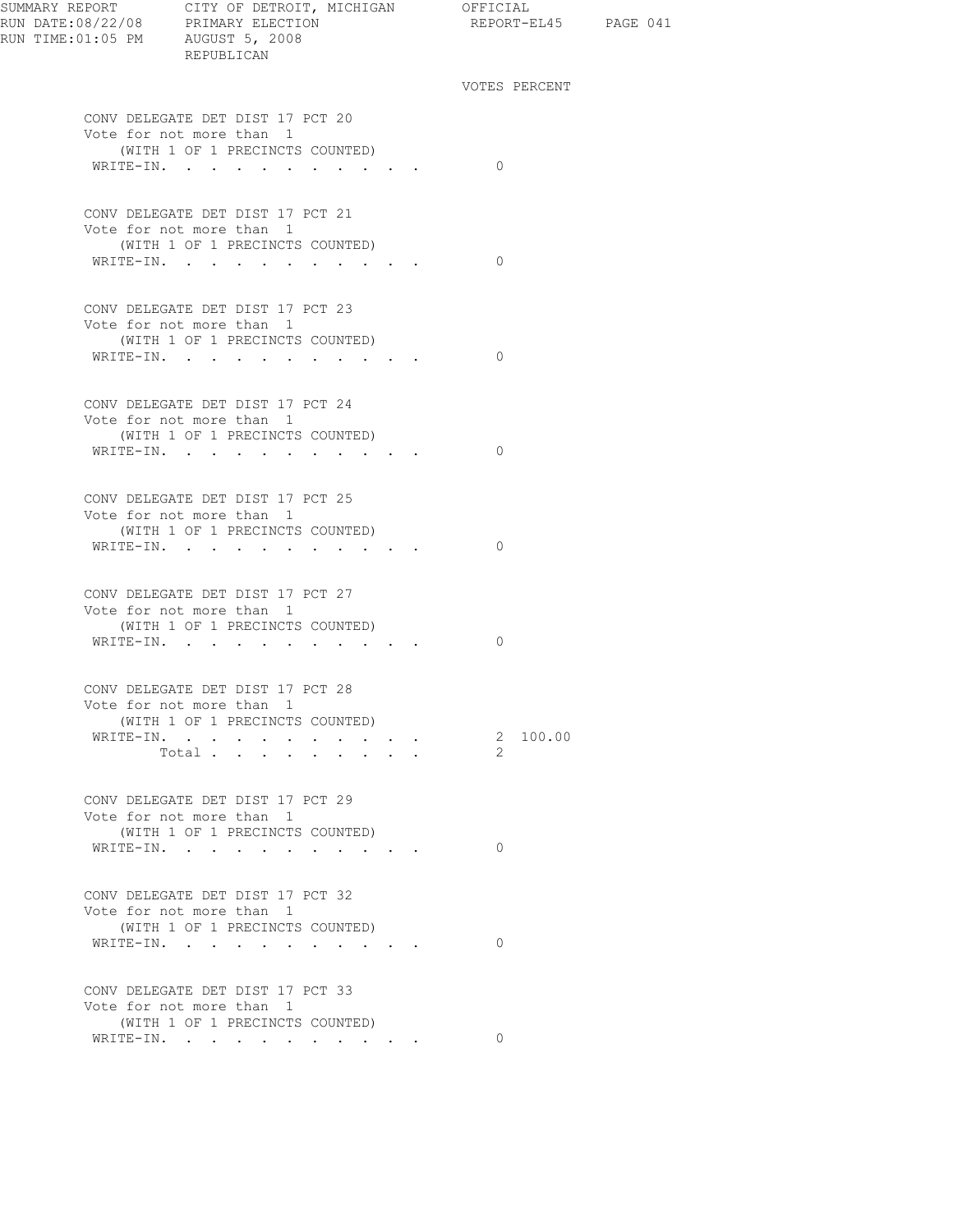| RUN TIME: 01:05 PM AUGUST 5, 2008 | REPUBLICAN                                                   |                                                                      |  |               | REPORT-EL45 PAGE 042 |  |
|-----------------------------------|--------------------------------------------------------------|----------------------------------------------------------------------|--|---------------|----------------------|--|
|                                   |                                                              |                                                                      |  | VOTES PERCENT |                      |  |
|                                   | CONV DELEGATE DET DIST 17 PCT 34                             |                                                                      |  |               |                      |  |
|                                   | Vote for not more than 1                                     |                                                                      |  |               |                      |  |
|                                   | (WITH 1 OF 1 PRECINCTS COUNTED)<br>WRITE-IN.                 |                                                                      |  | $\Omega$      |                      |  |
|                                   |                                                              |                                                                      |  |               |                      |  |
|                                   | CONV DELEGATE DET DIST 17 PCT 36                             |                                                                      |  |               |                      |  |
|                                   | Vote for not more than 1<br>(WITH 1 OF 1 PRECINCTS COUNTED)  |                                                                      |  |               |                      |  |
|                                   | WRITE-IN.                                                    |                                                                      |  | $\Omega$      |                      |  |
|                                   |                                                              |                                                                      |  |               |                      |  |
|                                   | CONV DELEGATE DET DIST 17 PCT 38                             |                                                                      |  |               |                      |  |
|                                   | Vote for not more than 1                                     |                                                                      |  |               |                      |  |
|                                   | (WITH 1 OF 1 PRECINCTS COUNTED)<br>WRITE-IN.                 |                                                                      |  |               | 1 100.00             |  |
|                                   | Total $\cdots$                                               |                                                                      |  | $\mathbf{1}$  |                      |  |
|                                   |                                                              |                                                                      |  |               |                      |  |
|                                   | CONV DELEGATE DET DIST 17 PCT 44                             |                                                                      |  |               |                      |  |
|                                   | Vote for not more than 1                                     |                                                                      |  |               |                      |  |
|                                   | (WITH 1 OF 1 PRECINCTS COUNTED)                              |                                                                      |  |               |                      |  |
|                                   | Edward L. Haroutunian<br>WRITE-IN.                           |                                                                      |  | $\circ$       | 7 100.00             |  |
|                                   | Total                                                        | $\bullet$                                                            |  | 7             |                      |  |
|                                   |                                                              |                                                                      |  |               |                      |  |
|                                   | CONV DELEGATE DET DIST 17 PCT 45<br>Vote for not more than 1 |                                                                      |  |               |                      |  |
|                                   | (WITH 1 OF 1 PRECINCTS COUNTED)                              |                                                                      |  |               |                      |  |
|                                   | WRITE-IN.                                                    |                                                                      |  |               | 1 100.00             |  |
|                                   | Total                                                        | $\mathbf{r} = \mathbf{r}$ , and the set of $\mathbf{r} = \mathbf{r}$ |  | $\mathbf{1}$  |                      |  |
|                                   |                                                              |                                                                      |  |               |                      |  |
|                                   | CONV DELEGATE DET DIST 17 PCT 48                             |                                                                      |  |               |                      |  |
|                                   | Vote for not more than 1<br>(WITH 1 OF 1 PRECINCTS COUNTED)  |                                                                      |  |               |                      |  |
|                                   | WRITE-IN.                                                    |                                                                      |  |               | 2 100.00             |  |
|                                   | Total                                                        |                                                                      |  | $\mathcal{P}$ |                      |  |
|                                   |                                                              |                                                                      |  |               |                      |  |
|                                   | CONV DELEGATE DET DIST 17 PCT 71                             |                                                                      |  |               |                      |  |
|                                   | Vote for not more than 1                                     |                                                                      |  |               |                      |  |
|                                   | (WITH 1 OF 1 PRECINCTS COUNTED)<br>WRITE-IN.                 |                                                                      |  | $\circ$       |                      |  |
|                                   |                                                              |                                                                      |  |               |                      |  |
|                                   | CONV DELEGATE DET DIST 17 PCT 72                             |                                                                      |  |               |                      |  |
|                                   | Vote for not more than 1                                     |                                                                      |  |               |                      |  |
|                                   | (WITH 1 OF 1 PRECINCTS COUNTED)                              |                                                                      |  |               |                      |  |
|                                   | WRITE-IN.                                                    |                                                                      |  | $\Omega$      |                      |  |
|                                   | CONV DELEGATE DET DIST 17 PCT 73                             |                                                                      |  |               |                      |  |
|                                   | Vote for not more than 1                                     |                                                                      |  |               |                      |  |
|                                   | (WITH 1 OF 1 PRECINCTS COUNTED)                              |                                                                      |  |               |                      |  |
|                                   | WRITE-IN.                                                    |                                                                      |  | $\Omega$      |                      |  |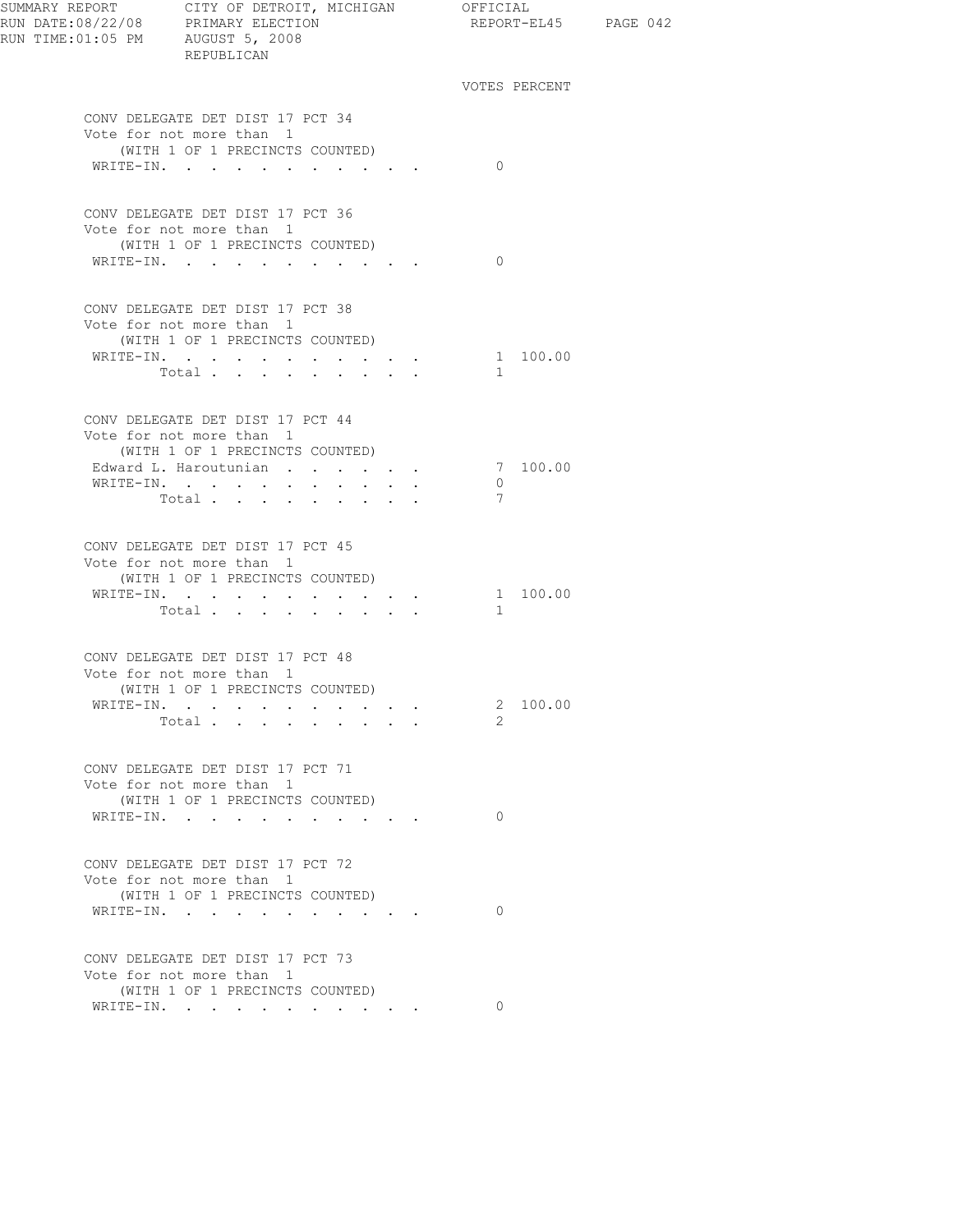| RUN DATE:08/22/08 PRIMARY ELECTION<br>RUN TIME:01:05 PM AUGUST 5, 2008 | SUMMARY REPORT CITY OF DETROIT, MICHIGAN OFFICIAL<br>REPUBLICAN                                 |                                         | REPORT-EL45 PAGE 043            |  |
|------------------------------------------------------------------------|-------------------------------------------------------------------------------------------------|-----------------------------------------|---------------------------------|--|
|                                                                        |                                                                                                 |                                         | VOTES PERCENT                   |  |
|                                                                        | CONV DELEGATE DET DIST 17 PCT 81<br>Vote for not more than 1<br>(WITH 1 OF 1 PRECINCTS COUNTED) |                                         |                                 |  |
|                                                                        | WRITE-IN.                                                                                       |                                         | $\bigcirc$                      |  |
|                                                                        | CONV DELEGATE DET DIST 17 PCT 82<br>Vote for not more than 1<br>(WITH 1 OF 1 PRECINCTS COUNTED) |                                         |                                 |  |
|                                                                        | WRITE-IN.                                                                                       |                                         | $\bigcirc$                      |  |
|                                                                        | CONV DELEGATE DET DIST 17 PCT 83<br>Vote for not more than 1                                    |                                         |                                 |  |
|                                                                        | (WITH 1 OF 1 PRECINCTS COUNTED)<br>WRITE-IN.                                                    |                                         | $\bigcirc$                      |  |
|                                                                        | CONV DELEGATE DET DIST 18 PCT 01<br>Vote for not more than 1<br>(WITH 1 OF 1 PRECINCTS COUNTED) |                                         |                                 |  |
|                                                                        | WRITE-IN.                                                                                       |                                         | $\bigcirc$                      |  |
|                                                                        | CONV DELEGATE DET DIST 18 PCT 02<br>Vote for not more than 1<br>(WITH 1 OF 1 PRECINCTS COUNTED) |                                         |                                 |  |
|                                                                        | Tony Spearman-Leach<br>WRITE-IN.<br>Total                                                       |                                         | 7 100.00<br>$\overline{0}$<br>7 |  |
|                                                                        | CONV DELEGATE DET DIST 18 PCT 04                                                                |                                         |                                 |  |
|                                                                        | Vote for not more than 1<br>(WITH 1 OF 1 PRECINCTS COUNTED)<br>WRITE-IN.                        |                                         | 0                               |  |
|                                                                        | CONV DELEGATE DET DIST 18 PCT 05                                                                |                                         |                                 |  |
|                                                                        | Vote for not more than 1<br>(WITH 1 OF 1 PRECINCTS COUNTED)                                     |                                         |                                 |  |
|                                                                        | WRITE-IN.                                                                                       | $\cdot$ $\cdot$ $\cdot$ $\cdot$ $\cdot$ | $\Omega$                        |  |
|                                                                        | CONV DELEGATE DET DIST 18 PCT 06<br>Vote for not more than 1<br>(WITH 1 OF 1 PRECINCTS COUNTED) |                                         |                                 |  |
|                                                                        | WRITE-IN.                                                                                       |                                         | $\Omega$                        |  |
|                                                                        | CONV DELEGATE DET DIST 18 PCT 07<br>Vote for not more than 1<br>(WITH 1 OF 1 PRECINCTS COUNTED) |                                         |                                 |  |
|                                                                        | WRITE-IN.                                                                                       |                                         | $\Omega$                        |  |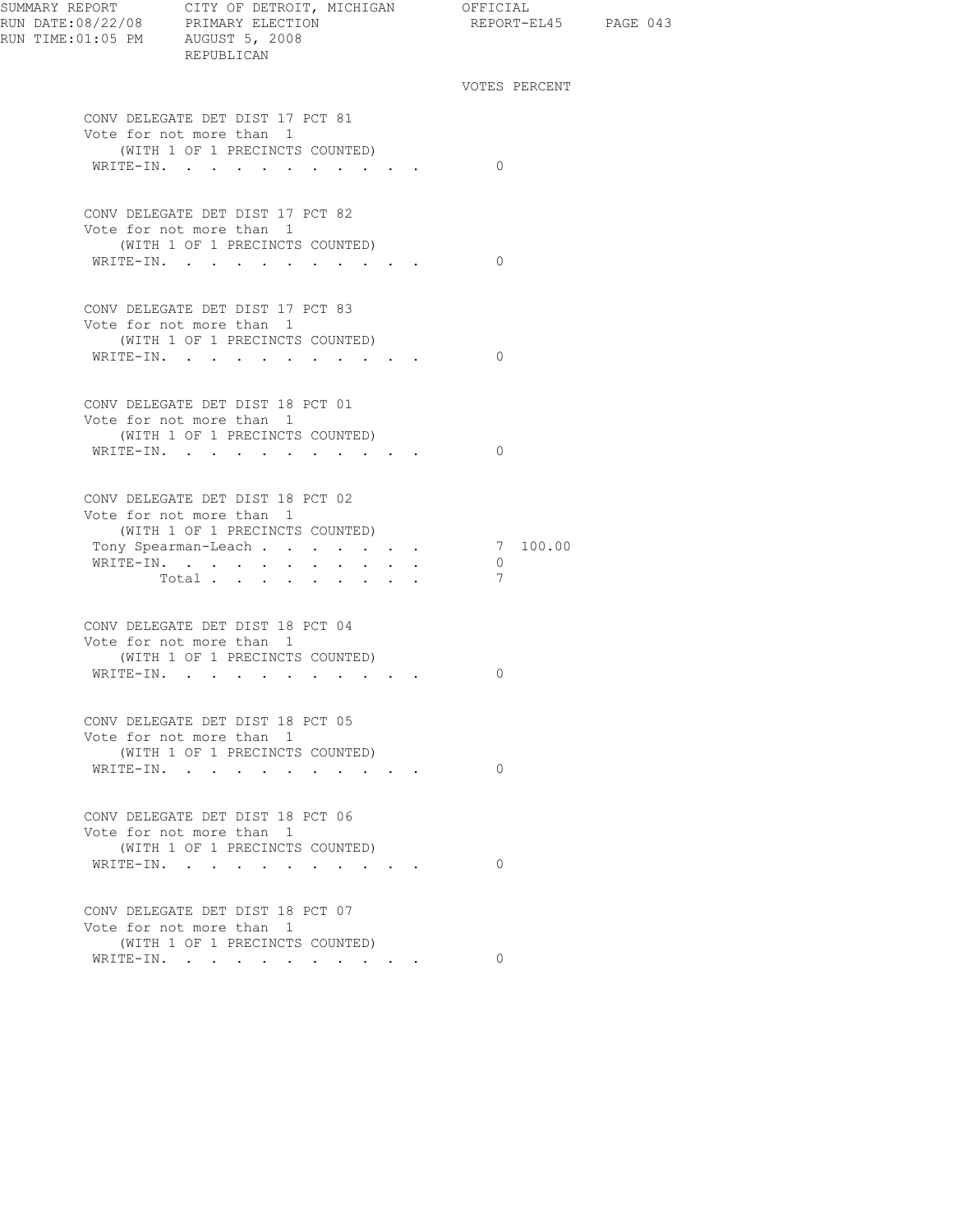| RUN DATE:08/22/08 PRIMARY ELECTION<br>RUN TIME:01:05 PM AUGUST 5, 2008 | SUMMARY REPORT CITY OF DETROIT, MICHIGAN OFFICIAL<br>REPUBLICAN | REPORT-EL45 PAGE 044 |  |
|------------------------------------------------------------------------|-----------------------------------------------------------------|----------------------|--|
|                                                                        |                                                                 | VOTES PERCENT        |  |
|                                                                        | CONV DELEGATE DET DIST 18 PCT 08<br>Vote for not more than 1    |                      |  |
|                                                                        | (WITH 1 OF 1 PRECINCTS COUNTED)<br>WRITE-IN.                    | $\Omega$             |  |
|                                                                        | CONV DELEGATE DET DIST 18 PCT 10                                |                      |  |
|                                                                        | Vote for not more than 1<br>(WITH 1 OF 1 PRECINCTS COUNTED)     |                      |  |
|                                                                        | WRITE-IN.                                                       | 1 100.00             |  |
|                                                                        | Total                                                           | $\mathbf{1}$         |  |
|                                                                        | CONV DELEGATE DET DIST 18 PCT 15                                |                      |  |
|                                                                        | Vote for not more than 1<br>(WITH 1 OF 1 PRECINCTS COUNTED)     |                      |  |
|                                                                        | WRITE-IN.                                                       | $\Omega$             |  |
|                                                                        |                                                                 |                      |  |
|                                                                        | CONV DELEGATE DET DIST 18 PCT 16                                |                      |  |
|                                                                        | Vote for not more than 1<br>(WITH 1 OF 1 PRECINCTS COUNTED)     |                      |  |
|                                                                        | WRITE-IN.                                                       | 1 100.00             |  |
|                                                                        | Total $\cdots$                                                  | $\mathbf{1}$         |  |
|                                                                        | CONV DELEGATE DET DIST 18 PCT 17                                |                      |  |
|                                                                        | Vote for not more than 1<br>(WITH 1 OF 1 PRECINCTS COUNTED)     |                      |  |
|                                                                        | WRITE-IN.                                                       | $\Omega$             |  |
|                                                                        |                                                                 |                      |  |
|                                                                        | CONV DELEGATE DET DIST 18 PCT 18<br>Vote for not more than 1    |                      |  |
|                                                                        | (WITH 1 OF 1 PRECINCTS COUNTED)                                 |                      |  |
|                                                                        | WRITE-IN.                                                       | 1 100.00             |  |
|                                                                        | Total $\cdots$                                                  | 1                    |  |
|                                                                        | CONV DELEGATE DET DIST 18 PCT 20<br>Vote for not more than 1    |                      |  |
|                                                                        | (WITH 1 OF 1 PRECINCTS COUNTED)                                 |                      |  |
|                                                                        | WRITE-IN.                                                       | 1 100.00             |  |
|                                                                        | Total                                                           | $\mathbb{1}$         |  |
|                                                                        | CONV DELEGATE DET DIST 18 PCT 24                                |                      |  |
|                                                                        | Vote for not more than 1<br>(WITH 1 OF 1 PRECINCTS COUNTED)     |                      |  |
|                                                                        | WRITE-IN.                                                       | $\Omega$             |  |
|                                                                        | CONV DELEGATE DET DIST 18 PCT 25                                |                      |  |
|                                                                        | Vote for not more than 1                                        |                      |  |
|                                                                        | (WITH 1 OF 1 PRECINCTS COUNTED)<br>WRITE-IN.                    | $\Omega$             |  |
|                                                                        |                                                                 |                      |  |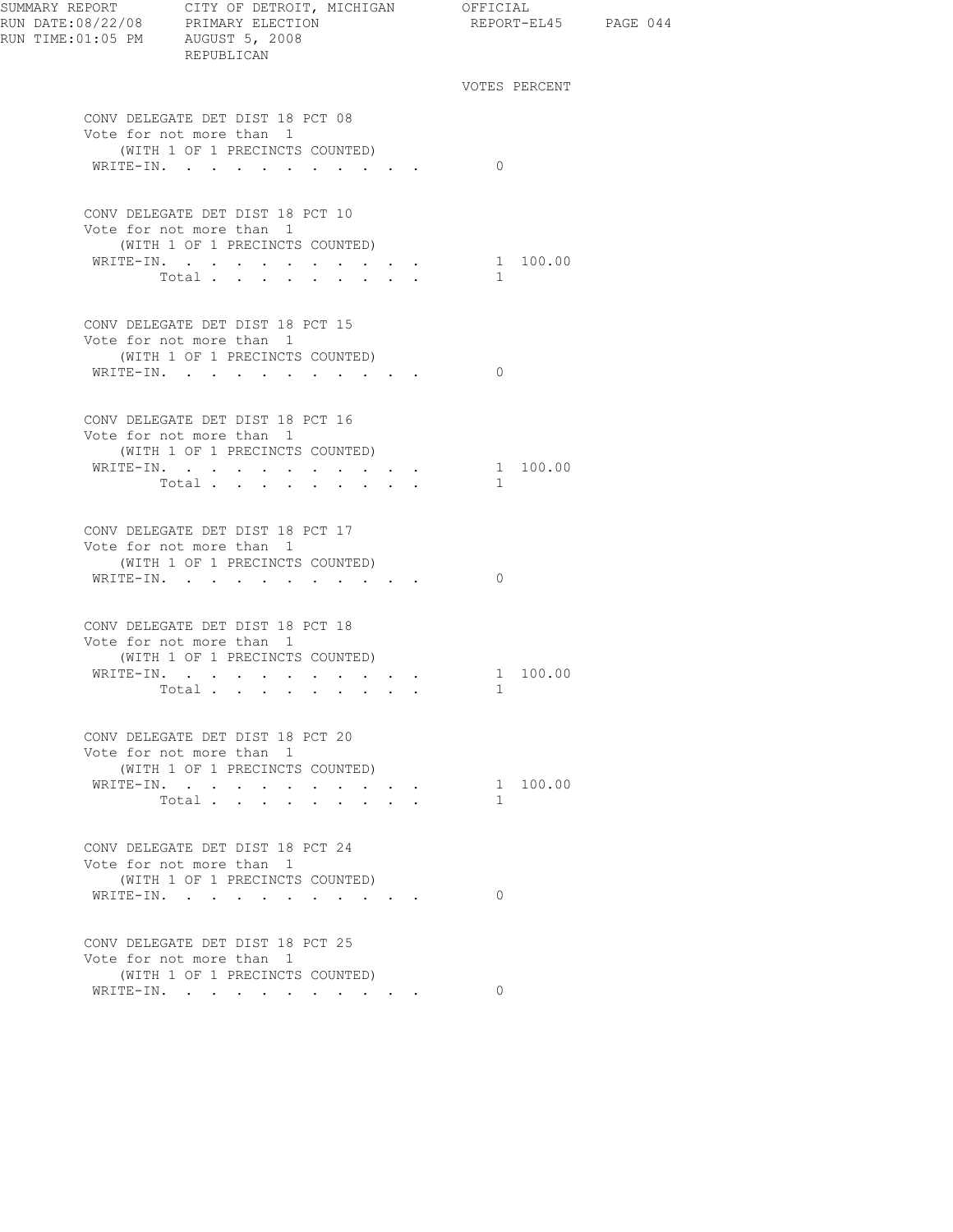| RUN TIME: 01:05 PM AUGUST 5, 2008 | REPUBLICAN                                                                                                   |                                                                                                                           | REPORT-EL45 PAGE 045     |  |
|-----------------------------------|--------------------------------------------------------------------------------------------------------------|---------------------------------------------------------------------------------------------------------------------------|--------------------------|--|
|                                   |                                                                                                              |                                                                                                                           | VOTES PERCENT            |  |
|                                   | CONV DELEGATE DET DIST 18 PCT 28<br>Vote for not more than 1<br>(WITH 1 OF 1 PRECINCTS COUNTED)<br>WRITE-IN. |                                                                                                                           | $\Omega$                 |  |
|                                   |                                                                                                              |                                                                                                                           |                          |  |
|                                   | CONV DELEGATE DET DIST 18 PCT 29<br>Vote for not more than 1<br>(WITH 1 OF 1 PRECINCTS COUNTED)<br>WRITE-IN. |                                                                                                                           | $\Omega$                 |  |
|                                   | CONV DELEGATE DET DIST 18 PCT 30<br>Vote for not more than 1<br>(WITH 1 OF 1 PRECINCTS COUNTED)<br>WRITE-IN. |                                                                                                                           | $\bigcirc$               |  |
|                                   | CONV DELEGATE DET DIST 18 PCT 31<br>Vote for not more than 1<br>(WITH 1 OF 1 PRECINCTS COUNTED)              |                                                                                                                           |                          |  |
|                                   | WRITE-IN.                                                                                                    |                                                                                                                           | $\bigcirc$               |  |
|                                   | CONV DELEGATE DET DIST 18 PCT 32<br>Vote for not more than 1<br>(WITH 1 OF 1 PRECINCTS COUNTED)              |                                                                                                                           |                          |  |
|                                   | WRITE-IN.<br>Total                                                                                           |                                                                                                                           | 1 100.00<br>$\mathbf{1}$ |  |
|                                   | CONV DELEGATE DET DIST 18 PCT 37<br>Vote for not more than 1<br>(WITH 1 OF 1 PRECINCTS COUNTED)              |                                                                                                                           |                          |  |
|                                   | WRITE-IN.<br>Total                                                                                           |                                                                                                                           | 1 100.00<br>$\mathbf{1}$ |  |
|                                   | CONV DELEGATE DET DIST 18 PCT 38<br>Vote for not more than 1<br>(WITH 1 OF 1 PRECINCTS COUNTED)              |                                                                                                                           |                          |  |
|                                   | WRITE-IN.                                                                                                    | $\begin{array}{cccccccccccccc} \bullet & \bullet & \bullet & \bullet & \bullet & \bullet & \bullet & \bullet \end{array}$ | $\Omega$                 |  |
|                                   | CONV DELEGATE DET DIST 18 PCT 41<br>Vote for not more than 1<br>(WITH 1 OF 1 PRECINCTS COUNTED)              |                                                                                                                           |                          |  |
|                                   | WRITE-IN.                                                                                                    | the contract of the contract of                                                                                           | $\Omega$                 |  |
|                                   | CONV DELEGATE DET DIST 18 PCT 43<br>Vote for not more than 1<br>(WITH 1 OF 1 PRECINCTS COUNTED)              |                                                                                                                           |                          |  |
|                                   | WRITE-IN.<br>Total<br>$\sim$                                                                                 | $\mathbf{L}$ and $\mathbf{L}$                                                                                             | 1 100.00<br>$\mathbf{1}$ |  |
|                                   |                                                                                                              |                                                                                                                           |                          |  |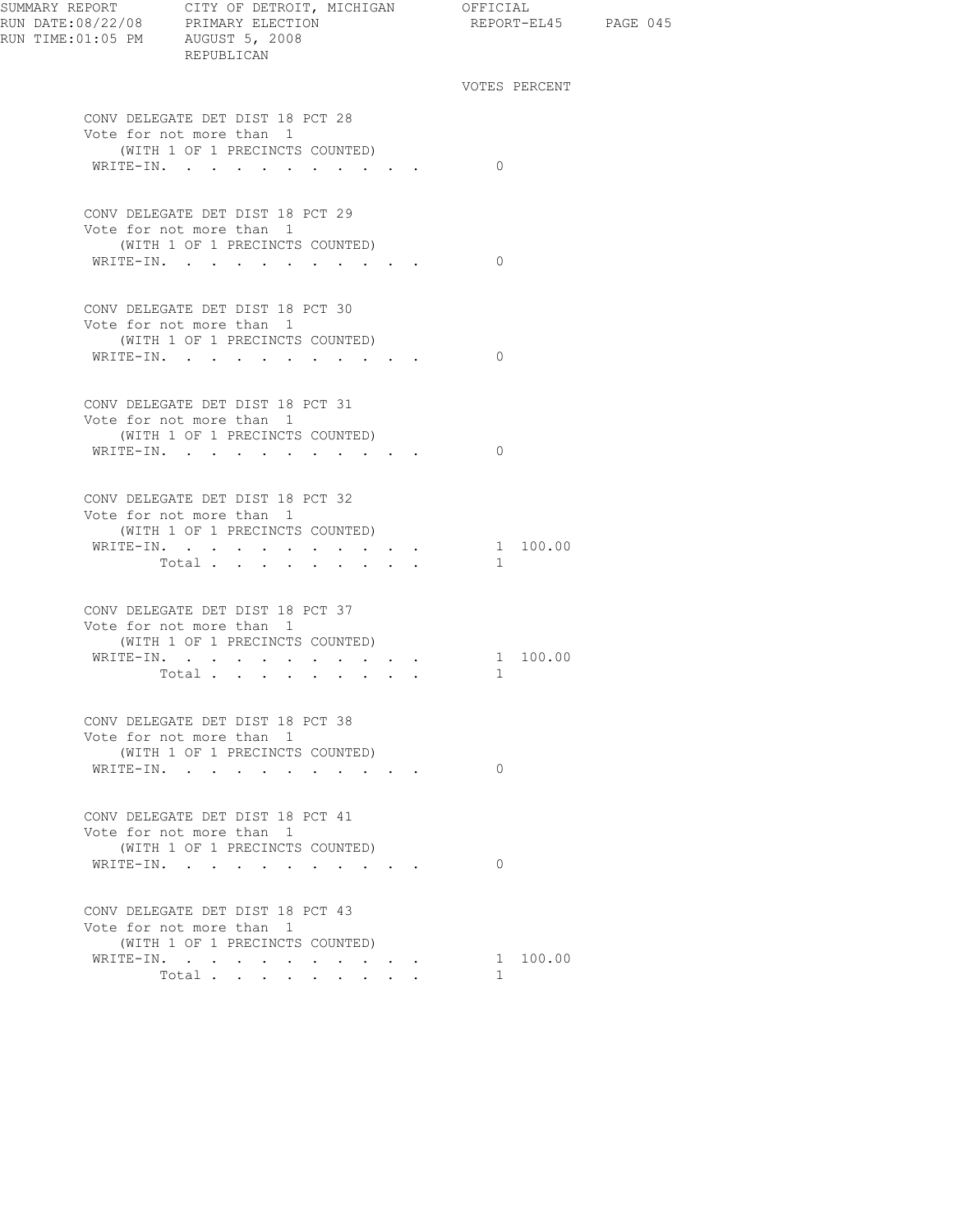| SUMMARY REPORT CITY OF DETROIT, MICHIGAN OFFICIAL<br>RUN DATE:08/22/08 PRIMARY ELECTION<br>RUN TIME:01:05 PM AUGUST 5, 2008<br>REPUBLICAN |                                                                                                              | REPORT-EL45 PAGE 046 |               |  |
|-------------------------------------------------------------------------------------------------------------------------------------------|--------------------------------------------------------------------------------------------------------------|----------------------|---------------|--|
|                                                                                                                                           |                                                                                                              |                      | VOTES PERCENT |  |
|                                                                                                                                           | CONV DELEGATE DET DIST 18 PCT 44<br>Vote for not more than 1<br>(WITH 1 OF 1 PRECINCTS COUNTED)              |                      |               |  |
|                                                                                                                                           | WRITE-IN.                                                                                                    | $\Omega$             |               |  |
|                                                                                                                                           | CONV DELEGATE DET DIST 18 PCT 71<br>Vote for not more than 1<br>(WITH 1 OF 1 PRECINCTS COUNTED)              |                      |               |  |
|                                                                                                                                           | WRITE-IN.                                                                                                    | $\Omega$             |               |  |
|                                                                                                                                           | CONV DELEGATE DET DIST 19 PCT 01<br>Vote for not more than 1<br>(WITH 1 OF 1 PRECINCTS COUNTED)              |                      |               |  |
|                                                                                                                                           | WRITE-IN.                                                                                                    | $\Omega$             |               |  |
|                                                                                                                                           | CONV DELEGATE DET DIST 19 PCT 05<br>Vote for not more than 1<br>(WITH 1 OF 1 PRECINCTS COUNTED)<br>WRITE-IN. | $\Omega$             |               |  |
|                                                                                                                                           | CONV DELEGATE DET DIST 19 PCT 07<br>Vote for not more than 1<br>(WITH 1 OF 1 PRECINCTS COUNTED)<br>WRITE-IN. | $\Omega$             |               |  |
|                                                                                                                                           | CONV DELEGATE DET DIST 19 PCT 09<br>Vote for not more than 1                                                 |                      |               |  |
|                                                                                                                                           | (WITH 1 OF 1 PRECINCTS COUNTED)<br>WRITE-IN.                                                                 | $\Omega$             |               |  |
|                                                                                                                                           | CONV DELEGATE DET DIST 19 PCT 14<br>Vote for not more than 1<br>(WITH 1 OF 1 PRECINCTS COUNTED)<br>WRITE-IN. | $\Omega$             |               |  |
|                                                                                                                                           |                                                                                                              |                      |               |  |
|                                                                                                                                           | CONV DELEGATE DET DIST 19 PCT 15<br>Vote for not more than 1<br>(WITH 1 OF 1 PRECINCTS COUNTED)              |                      |               |  |
|                                                                                                                                           | Akindele Akinyemi.<br>WRITE-IN.<br>Total                                                                     | 0<br>$\overline{4}$  | 4 100.00      |  |
|                                                                                                                                           | CONV DELEGATE DET DIST 19 PCT 18<br>Vote for not more than 1<br>(WITH 1 OF 1 PRECINCTS COUNTED)              |                      |               |  |
|                                                                                                                                           | WRITE-IN.                                                                                                    | $\Omega$             |               |  |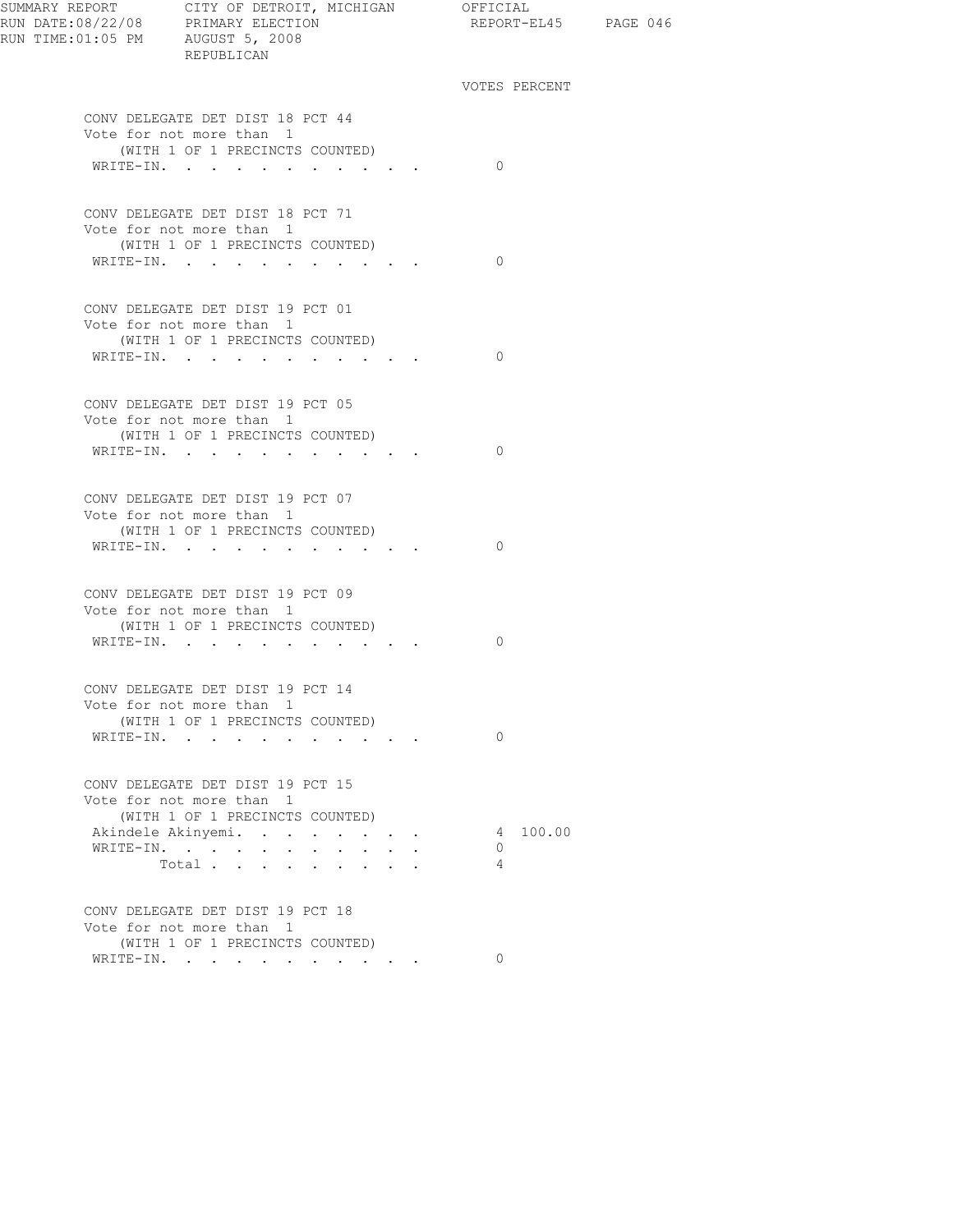| SUMMARY REPORT CITY OF DETROIT, MICHIGAN OFFICIAL<br>RUN DATE:08/22/08 PRIMARY ELECTION REPORT-E<br>RUN TIME:01:05 PM AUGUST 5, 2008<br>REPUBLICAN |                                         | REPORT-EL45 PAGE 047                                                                           |  |
|----------------------------------------------------------------------------------------------------------------------------------------------------|-----------------------------------------|------------------------------------------------------------------------------------------------|--|
|                                                                                                                                                    |                                         | VOTES PERCENT                                                                                  |  |
| CONV DELEGATE DET DIST 19 PCT 19<br>Vote for not more than 1<br>(WITH 1 OF 1 PRECINCTS COUNTED)<br>WRITE-IN.                                       |                                         | $\bigcirc$                                                                                     |  |
| CONV DELEGATE DET DIST 19 PCT 22<br>Vote for not more than 1<br>(WITH 1 OF 1 PRECINCTS COUNTED)<br>WRITE-IN.                                       |                                         | $\Omega$                                                                                       |  |
| CONV DELEGATE DET DIST 19 PCT 23<br>Vote for not more than 1<br>(WITH 1 OF 1 PRECINCTS COUNTED)<br>WRITE-IN.                                       |                                         | $\bigcirc$                                                                                     |  |
| CONV DELEGATE DET DIST 19 PCT 24<br>Vote for not more than 1<br>(WITH 1 OF 1 PRECINCTS COUNTED)<br>WRITE-IN.                                       |                                         | $\bigcirc$                                                                                     |  |
| CONV DELEGATE DET DIST 19 PCT 28<br>Vote for not more than 1<br>(WITH 1 OF 1 PRECINCTS COUNTED)<br>WRITE-IN.                                       |                                         | $\bigcirc$                                                                                     |  |
| CONV DELEGATE DET DIST 19 PCT 29<br>Vote for not more than 1<br>(WITH 1 OF 1 PRECINCTS COUNTED)<br>WRITE-IN.                                       |                                         | $\Omega$                                                                                       |  |
| CONV DELEGATE DET DIST 19 PCT 30<br>Vote for not more than 1<br>(WITH 1 OF 1 PRECINCTS COUNTED)<br>WRITE-IN.<br>Total                              | $\cdot$ $\cdot$ $\cdot$ $\cdot$ $\cdot$ | $\begin{array}{cccccccccccccc} . & . & . & . & . & . & 1 & 100.00 \end{array}$<br>$\mathbf{1}$ |  |
| CONV DELEGATE DET DIST 19 PCT 32<br>Vote for not more than 1<br>(WITH 1 OF 1 PRECINCTS COUNTED)<br>WRITE-IN.                                       |                                         | $\Omega$                                                                                       |  |
| CONV DELEGATE DET DIST 19 PCT 34<br>Vote for not more than 1<br>(WITH 1 OF 1 PRECINCTS COUNTED)<br>WRITE-IN.                                       |                                         | $\Omega$                                                                                       |  |
| CONV DELEGATE DET DIST 19 PCT 35<br>Vote for not more than 1<br>(WITH 1 OF 1 PRECINCTS COUNTED)                                                    |                                         | $\Omega$                                                                                       |  |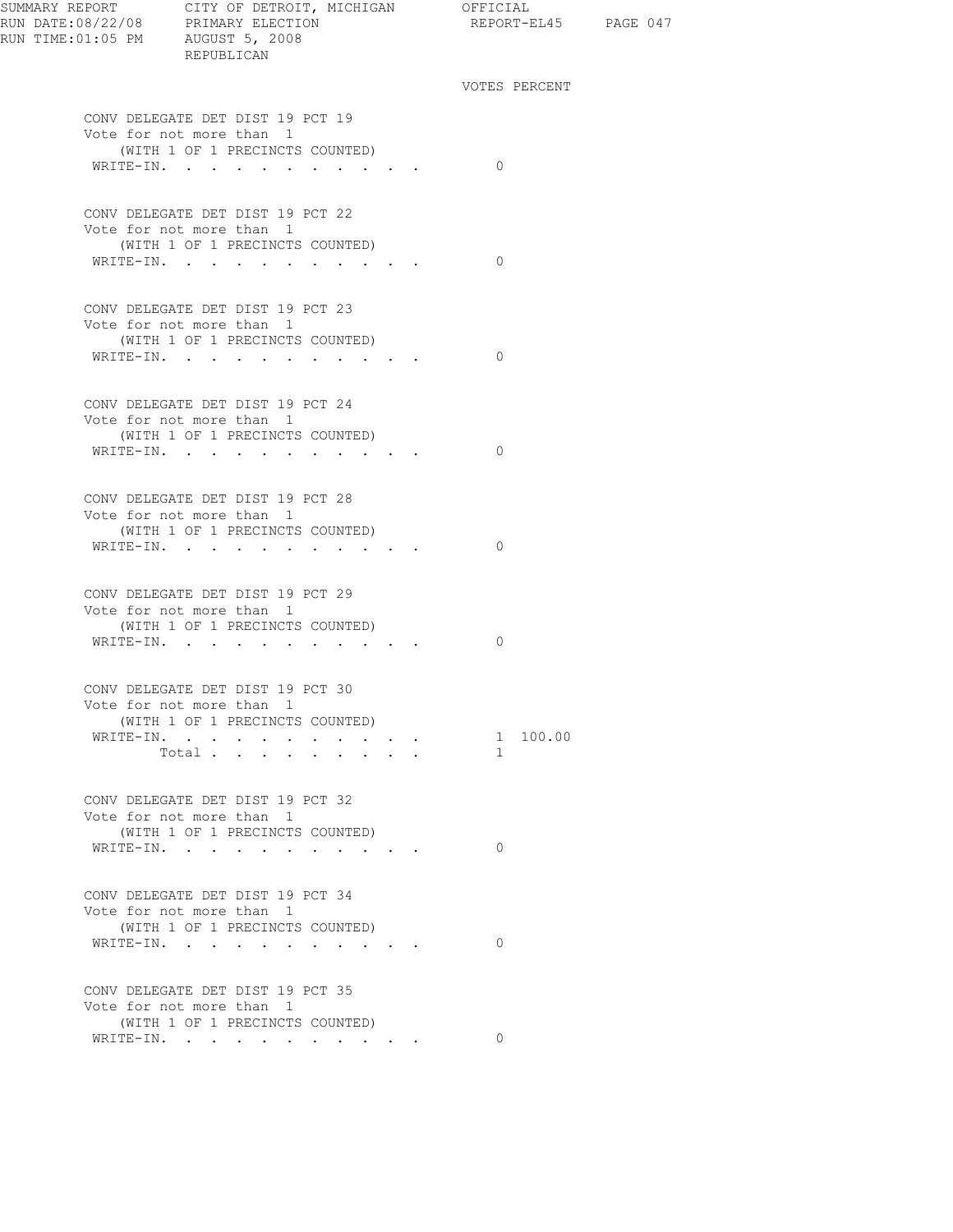| RUN TIME:01:05 PM AUGUST 5, 2008 | REPUBLICAN                                                   |                                                                                                                                                                                                                                                                                                                                                                                                                                                            |               |          | REPORT-EL45 PAGE 048 |
|----------------------------------|--------------------------------------------------------------|------------------------------------------------------------------------------------------------------------------------------------------------------------------------------------------------------------------------------------------------------------------------------------------------------------------------------------------------------------------------------------------------------------------------------------------------------------|---------------|----------|----------------------|
|                                  |                                                              |                                                                                                                                                                                                                                                                                                                                                                                                                                                            | VOTES PERCENT |          |                      |
|                                  | CONV DELEGATE DET DIST 19 PCT 36                             |                                                                                                                                                                                                                                                                                                                                                                                                                                                            |               |          |                      |
|                                  | Vote for not more than 1                                     |                                                                                                                                                                                                                                                                                                                                                                                                                                                            |               |          |                      |
|                                  | (WITH 1 OF 1 PRECINCTS COUNTED)                              |                                                                                                                                                                                                                                                                                                                                                                                                                                                            |               |          |                      |
|                                  | WRITE-IN.                                                    |                                                                                                                                                                                                                                                                                                                                                                                                                                                            | $\Omega$      |          |                      |
|                                  | CONV DELEGATE DET DIST 19 PCT 37                             |                                                                                                                                                                                                                                                                                                                                                                                                                                                            |               |          |                      |
|                                  | Vote for not more than 1                                     |                                                                                                                                                                                                                                                                                                                                                                                                                                                            |               |          |                      |
|                                  | (WITH 1 OF 1 PRECINCTS COUNTED)                              |                                                                                                                                                                                                                                                                                                                                                                                                                                                            |               |          |                      |
|                                  | Jasmine Ford                                                 |                                                                                                                                                                                                                                                                                                                                                                                                                                                            |               | 3 100.00 |                      |
|                                  |                                                              | $\bullet$ .<br><br><br><br><br><br><br><br><br><br><br><br>                                                                                                                                                                                                                                                                                                                                                                                                | 0             |          |                      |
|                                  | Total                                                        |                                                                                                                                                                                                                                                                                                                                                                                                                                                            | 3             |          |                      |
|                                  | CONV DELEGATE DET DIST 19 PCT 39                             |                                                                                                                                                                                                                                                                                                                                                                                                                                                            |               |          |                      |
|                                  | Vote for not more than 1                                     |                                                                                                                                                                                                                                                                                                                                                                                                                                                            |               |          |                      |
|                                  | (WITH 1 OF 1 PRECINCTS COUNTED)                              |                                                                                                                                                                                                                                                                                                                                                                                                                                                            |               |          |                      |
|                                  | WRITE-IN.                                                    |                                                                                                                                                                                                                                                                                                                                                                                                                                                            | $\Omega$      |          |                      |
|                                  |                                                              |                                                                                                                                                                                                                                                                                                                                                                                                                                                            |               |          |                      |
|                                  | CONV DELEGATE DET DIST 19 PCT 42                             |                                                                                                                                                                                                                                                                                                                                                                                                                                                            |               |          |                      |
|                                  | Vote for not more than 1                                     |                                                                                                                                                                                                                                                                                                                                                                                                                                                            |               |          |                      |
|                                  | (WITH 1 OF 1 PRECINCTS COUNTED)                              |                                                                                                                                                                                                                                                                                                                                                                                                                                                            |               |          |                      |
|                                  | WRITE-IN.                                                    |                                                                                                                                                                                                                                                                                                                                                                                                                                                            | $\Omega$      |          |                      |
|                                  |                                                              |                                                                                                                                                                                                                                                                                                                                                                                                                                                            |               |          |                      |
|                                  |                                                              |                                                                                                                                                                                                                                                                                                                                                                                                                                                            |               |          |                      |
|                                  | CONV DELEGATE DET DIST 19 PCT 43                             |                                                                                                                                                                                                                                                                                                                                                                                                                                                            |               |          |                      |
|                                  | Vote for not more than 1<br>(WITH 1 OF 1 PRECINCTS COUNTED)  |                                                                                                                                                                                                                                                                                                                                                                                                                                                            |               |          |                      |
|                                  | WRITE-IN.                                                    |                                                                                                                                                                                                                                                                                                                                                                                                                                                            |               | 1 100.00 |                      |
|                                  | Total<br><b>Contract Contract</b>                            |                                                                                                                                                                                                                                                                                                                                                                                                                                                            | $\mathbf{1}$  |          |                      |
|                                  |                                                              |                                                                                                                                                                                                                                                                                                                                                                                                                                                            |               |          |                      |
|                                  |                                                              |                                                                                                                                                                                                                                                                                                                                                                                                                                                            |               |          |                      |
|                                  | CONV DELEGATE DET DIST 19 PCT 45<br>Vote for not more than 1 |                                                                                                                                                                                                                                                                                                                                                                                                                                                            |               |          |                      |
|                                  | (WITH 1 OF 1 PRECINCTS COUNTED)                              |                                                                                                                                                                                                                                                                                                                                                                                                                                                            |               |          |                      |
|                                  | WRITE-IN.                                                    |                                                                                                                                                                                                                                                                                                                                                                                                                                                            |               | 1 100.00 |                      |
|                                  | Total                                                        |                                                                                                                                                                                                                                                                                                                                                                                                                                                            | 1             |          |                      |
|                                  |                                                              |                                                                                                                                                                                                                                                                                                                                                                                                                                                            |               |          |                      |
|                                  | CONV DELEGATE DET DIST 19 PCT 47                             |                                                                                                                                                                                                                                                                                                                                                                                                                                                            |               |          |                      |
|                                  | Vote for not more than 1                                     |                                                                                                                                                                                                                                                                                                                                                                                                                                                            |               |          |                      |
|                                  | (WITH 1 OF 1 PRECINCTS COUNTED)                              |                                                                                                                                                                                                                                                                                                                                                                                                                                                            |               |          |                      |
|                                  | WRITE-IN.                                                    |                                                                                                                                                                                                                                                                                                                                                                                                                                                            |               | 2 100.00 |                      |
|                                  | Total<br>$\mathbf{L}$<br>$\ddot{\phantom{a}}$                | $\mathbf{L}^{\text{max}}(\mathbf{L}^{\text{max}}(\mathbf{L}^{\text{max}}(\mathbf{L}^{\text{max}}(\mathbf{L}^{\text{max}}(\mathbf{L}^{\text{max}}(\mathbf{L}^{\text{max}}(\mathbf{L}^{\text{max}}(\mathbf{L}^{\text{max}}(\mathbf{L}^{\text{max}}(\mathbf{L}^{\text{max}}(\mathbf{L}^{\text{max}}(\mathbf{L}^{\text{max}}(\mathbf{L}^{\text{max}}(\mathbf{L}^{\text{max}}(\mathbf{L}^{\text{max}}(\mathbf{L}^{\text{max}}(\mathbf{L}^{\text{max}}(\mathbf{$ | 2             |          |                      |
|                                  |                                                              |                                                                                                                                                                                                                                                                                                                                                                                                                                                            |               |          |                      |
|                                  | CONV DELEGATE DET DIST 19 PCT 71                             |                                                                                                                                                                                                                                                                                                                                                                                                                                                            |               |          |                      |
|                                  | Vote for not more than 1                                     |                                                                                                                                                                                                                                                                                                                                                                                                                                                            |               |          |                      |
|                                  | (WITH 1 OF 1 PRECINCTS COUNTED)                              |                                                                                                                                                                                                                                                                                                                                                                                                                                                            |               |          |                      |
|                                  | WRITE-IN.                                                    |                                                                                                                                                                                                                                                                                                                                                                                                                                                            | $\Omega$      |          |                      |
|                                  |                                                              |                                                                                                                                                                                                                                                                                                                                                                                                                                                            |               |          |                      |
|                                  | CONV DELEGATE DET DIST 19 PCT 72                             |                                                                                                                                                                                                                                                                                                                                                                                                                                                            |               |          |                      |
|                                  | Vote for not more than 1                                     |                                                                                                                                                                                                                                                                                                                                                                                                                                                            |               |          |                      |
|                                  | (WITH 1 OF 1 PRECINCTS COUNTED)                              |                                                                                                                                                                                                                                                                                                                                                                                                                                                            |               |          |                      |
|                                  | WRITE-IN.                                                    |                                                                                                                                                                                                                                                                                                                                                                                                                                                            | $\Omega$      |          |                      |
|                                  |                                                              |                                                                                                                                                                                                                                                                                                                                                                                                                                                            |               |          |                      |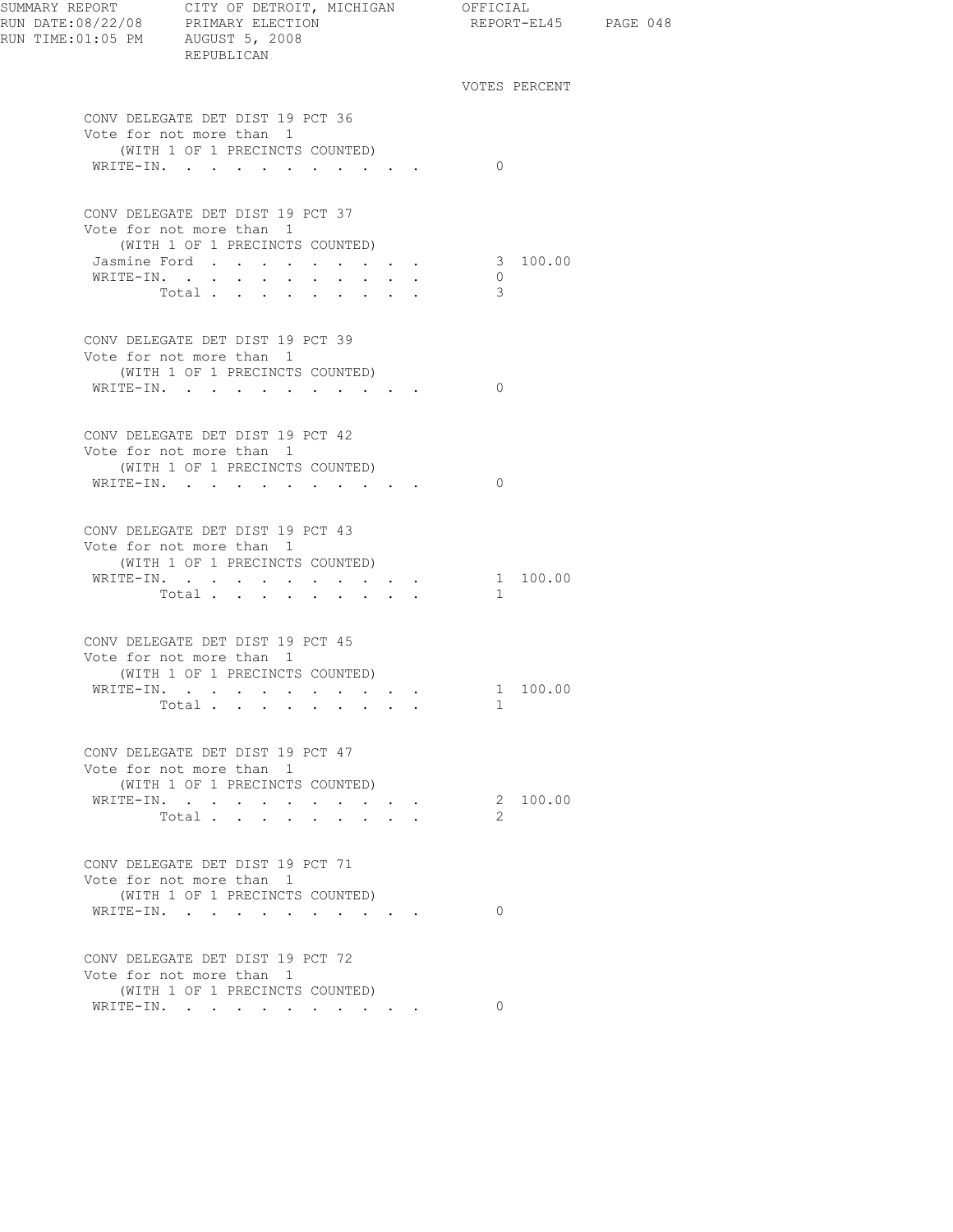| SUMMARY REPORT CITY OF DETROIT, MICHIGAN OFFICIAL | REPUBLICAN                                                                                                            |                                         |          | REPORT-EL45 PAGE 049 |  |
|---------------------------------------------------|-----------------------------------------------------------------------------------------------------------------------|-----------------------------------------|----------|----------------------|--|
|                                                   |                                                                                                                       |                                         |          | VOTES PERCENT        |  |
|                                                   | CONV DELEGATE DET DIST 19 PCT 81<br>Vote for not more than 1<br>(WITH 1 OF 1 PRECINCTS COUNTED)                       |                                         | $\Omega$ |                      |  |
|                                                   | WRITE-IN.                                                                                                             |                                         |          |                      |  |
|                                                   | CONV DELEGATE DET DIST 20 PCT 01<br>Vote for not more than 1<br>(WITH 1 OF 1 PRECINCTS COUNTED)<br>WRITE-IN. 1 100.00 |                                         |          |                      |  |
|                                                   | Total                                                                                                                 |                                         | $\sim$   |                      |  |
|                                                   | CONV DELEGATE DET DIST 20 PCT 02<br>Vote for not more than 1<br>(WITH 1 OF 1 PRECINCTS COUNTED)                       |                                         |          |                      |  |
|                                                   | WRITE-IN.                                                                                                             |                                         | $\Omega$ |                      |  |
|                                                   | CONV DELEGATE DET DIST 20 PCT 03<br>Vote for not more than 1<br>(WITH 1 OF 1 PRECINCTS COUNTED)<br>WRITE-IN.          |                                         | $\Omega$ |                      |  |
|                                                   | CONV DELEGATE DET DIST 20 PCT 04<br>Vote for not more than 1<br>(WITH 1 OF 1 PRECINCTS COUNTED)<br>WRITE-IN.          |                                         | $\Omega$ |                      |  |
|                                                   | CONV DELEGATE DET DIST 20 PCT 05<br>Vote for not more than 1<br>(WITH 1 OF 1 PRECINCTS COUNTED)<br>WRITE-IN.          |                                         | 0        |                      |  |
|                                                   | CONV DELEGATE DET DIST 20 PCT 07<br>Vote for not more than 1                                                          |                                         |          |                      |  |
|                                                   | (WITH 1 OF 1 PRECINCTS COUNTED)<br>WRITE-IN.                                                                          |                                         | $\Omega$ |                      |  |
|                                                   | CONV DELEGATE DET DIST 20 PCT 09<br>Vote for not more than 1<br>(WITH 1 OF 1 PRECINCTS COUNTED)                       |                                         |          |                      |  |
|                                                   | WRITE-IN.                                                                                                             |                                         | $\Omega$ |                      |  |
|                                                   | CONV DELEGATE DET DIST 20 PCT 12<br>Vote for not more than 1<br>(WITH 1 OF 1 PRECINCTS COUNTED)                       |                                         |          |                      |  |
|                                                   | Vivian Wren.                                                                                                          |                                         |          | 3 100.00             |  |
|                                                   | WRITE-IN.<br>$\bullet$ .<br><br><br><br><br><br><br>$\sim 10^{-11}$                                                   | $\cdot$ $\cdot$ $\cdot$ $\cdot$ $\cdot$ | $\circ$  |                      |  |
|                                                   | Total                                                                                                                 |                                         | 3        |                      |  |
|                                                   |                                                                                                                       |                                         |          |                      |  |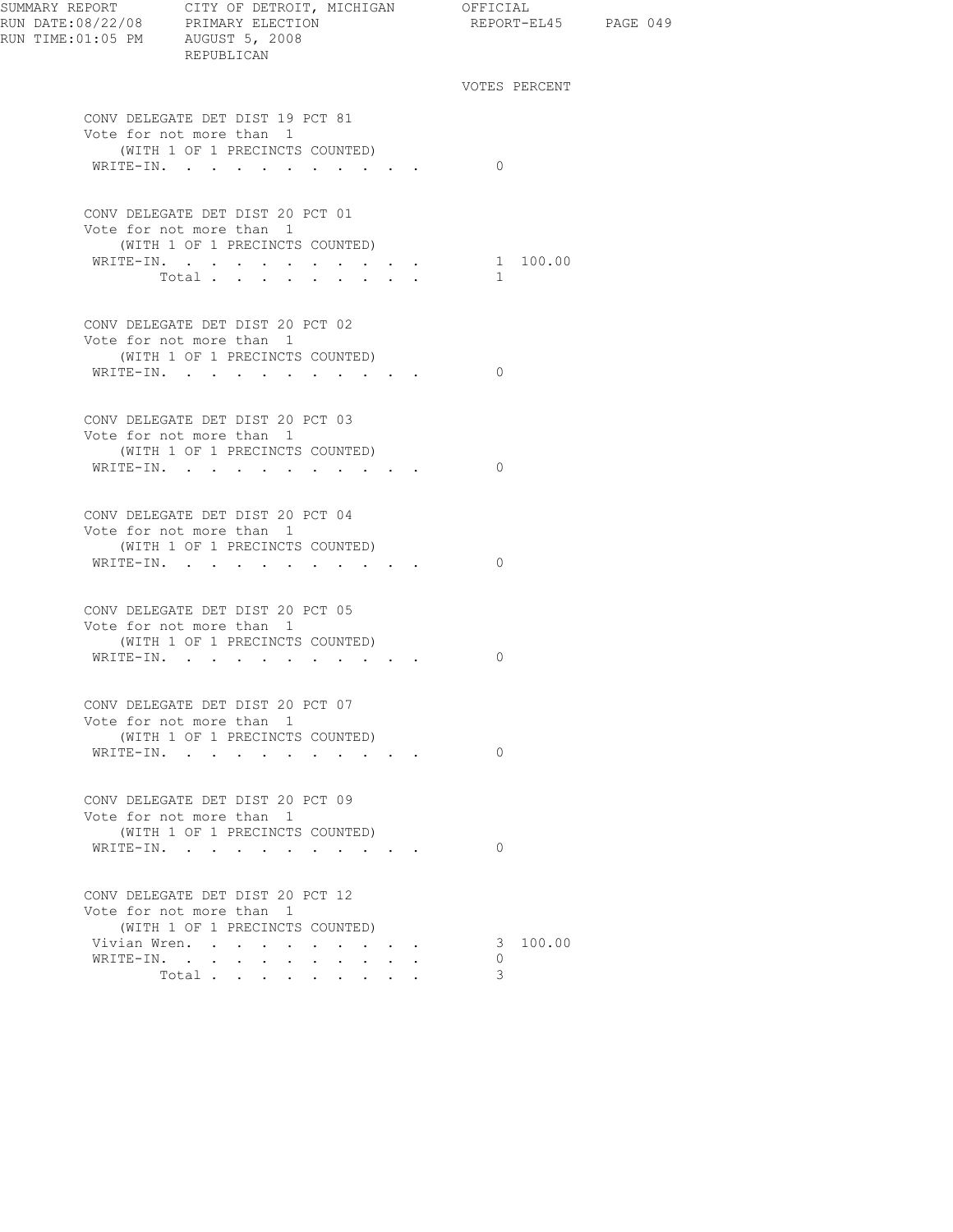| SUMMARY REPORT CITY OF DETROIT, MICHIGAN OFFICIAL<br>REPUBLICAN                                              | REPORT-EL45 PAGE 050     |  |
|--------------------------------------------------------------------------------------------------------------|--------------------------|--|
|                                                                                                              | VOTES PERCENT            |  |
| CONV DELEGATE DET DIST 20 PCT 15<br>Vote for not more than 1                                                 |                          |  |
| (WITH 1 OF 1 PRECINCTS COUNTED)<br>WRITE-IN.                                                                 | $\bigcirc$               |  |
| CONV DELEGATE DET DIST 20 PCT 17<br>Vote for not more than 1<br>(WITH 1 OF 1 PRECINCTS COUNTED)              |                          |  |
| WRITE-IN.                                                                                                    | $\bigcirc$               |  |
| CONV DELEGATE DET DIST 20 PCT 19<br>Vote for not more than 1<br>(WITH 1 OF 1 PRECINCTS COUNTED)              |                          |  |
| WRITE-IN.                                                                                                    | $\circ$ 0                |  |
| CONV DELEGATE DET DIST 20 PCT 22<br>Vote for not more than 1<br>(WITH 1 OF 1 PRECINCTS COUNTED)<br>WRITE-IN. | $\bigcirc$               |  |
| CONV DELEGATE DET DIST 20 PCT 24                                                                             |                          |  |
| Vote for not more than 1<br>(WITH 1 OF 1 PRECINCTS COUNTED)<br>WRITE-IN.                                     | $\Omega$                 |  |
| CONV DELEGATE DET DIST 20 PCT 29<br>Vote for not more than 1                                                 |                          |  |
| (WITH 1 OF 1 PRECINCTS COUNTED)<br>WRITE-IN.                                                                 | $\Omega$                 |  |
| CONV DELEGATE DET DIST 20 PCT 33<br>Vote for not more than 1                                                 |                          |  |
| (WITH 1 OF 1 PRECINCTS COUNTED)<br>WRITE-IN.                                                                 | $\Omega$                 |  |
| CONV DELEGATE DET DIST 20 PCT 36<br>Vote for not more than 1<br>(WITH 1 OF 1 PRECINCTS COUNTED)              |                          |  |
| WRITE-IN.                                                                                                    | $\Omega$                 |  |
| CONV DELEGATE DET DIST 20 PCT 37<br>Vote for not more than 1<br>(WITH 1 OF 1 PRECINCTS COUNTED)              |                          |  |
| WRITE-IN.                                                                                                    | $\Omega$                 |  |
| CONV DELEGATE DET DIST 20 PCT 38<br>Vote for not more than 1<br>(WITH 1 OF 1 PRECINCTS COUNTED)              |                          |  |
| WRITE-IN.<br>Total                                                                                           | 1 100.00<br>$\mathbf{1}$ |  |
|                                                                                                              |                          |  |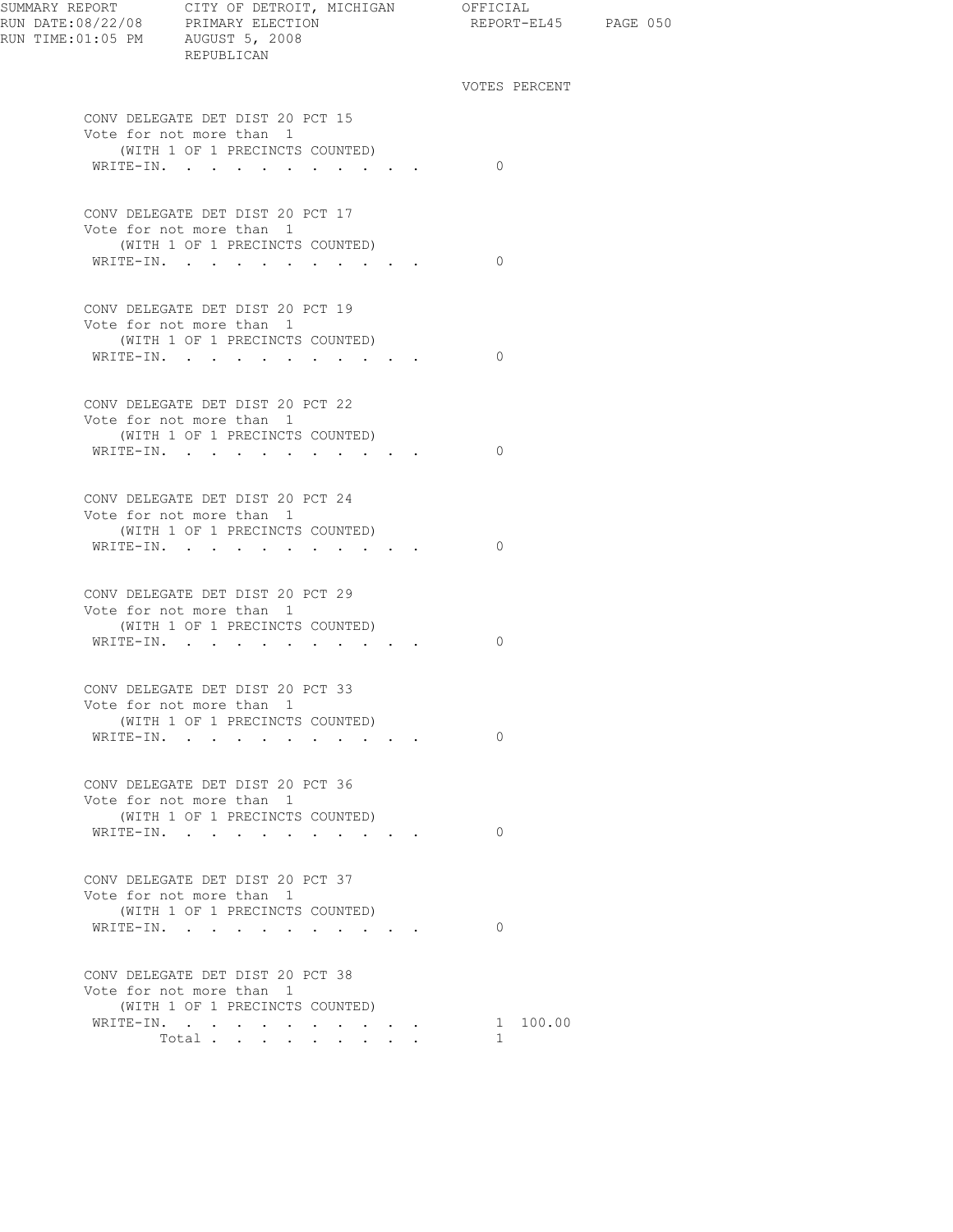| RUN TIME:01:05 PM AUGUST 5, 2008 | REPUBLICAN                                                                                                   |                                                                  | REPORT-EL45 PAGE 051     |  |
|----------------------------------|--------------------------------------------------------------------------------------------------------------|------------------------------------------------------------------|--------------------------|--|
|                                  |                                                                                                              |                                                                  | VOTES PERCENT            |  |
|                                  | CONV DELEGATE DET DIST 20 PCT 40<br>Vote for not more than 1<br>(WITH 1 OF 1 PRECINCTS COUNTED)              |                                                                  |                          |  |
|                                  | WRITE-IN.<br>Total                                                                                           | $\mathbf{r} = \mathbf{r} + \mathbf{r} + \mathbf{r} + \mathbf{r}$ | 1 100.00<br>1            |  |
|                                  | CONV DELEGATE DET DIST 20 PCT 41<br>Vote for not more than 1<br>(WITH 1 OF 1 PRECINCTS COUNTED)              |                                                                  |                          |  |
|                                  | WRITE-IN.<br>Total $\cdots$                                                                                  |                                                                  | 1 100.00<br>$\mathbf{1}$ |  |
|                                  | CONV DELEGATE DET DIST 20 PCT 42<br>Vote for not more than 1<br>(WITH 1 OF 1 PRECINCTS COUNTED)              |                                                                  |                          |  |
|                                  | WRITE-IN.<br>Total                                                                                           |                                                                  | 1 100.00<br>$\mathbf{1}$ |  |
|                                  | CONV DELEGATE DET DIST 20 PCT 46<br>Vote for not more than 1<br>(WITH 1 OF 1 PRECINCTS COUNTED)              |                                                                  |                          |  |
|                                  | WRITE-IN.<br>Total                                                                                           | $\mathbf{r} = \mathbf{r} + \mathbf{r} + \mathbf{r} + \mathbf{r}$ | 1 100.00<br>1            |  |
|                                  | CONV DELEGATE DET DIST 20 PCT 48<br>Vote for not more than 1<br>(WITH 1 OF 1 PRECINCTS COUNTED)<br>WRITE-IN. |                                                                  | $\Omega$                 |  |
|                                  | CONV DELEGATE DET DIST 20 PCT 52<br>Vote for not more than 1<br>(WITH 1 OF 1 PRECINCTS COUNTED)              |                                                                  |                          |  |
|                                  | WRITE-IN.                                                                                                    |                                                                  | 0                        |  |
|                                  | CONV DELEGATE DET DIST 20 PCT 71<br>Vote for not more than 1<br>(WITH 1 OF 1 PRECINCTS COUNTED)<br>WRITE-IN. |                                                                  | $\Omega$                 |  |
|                                  | CONV DELEGATE DET DIST 20 PCT 72<br>Vote for not more than 1<br>(WITH 1 OF 1 PRECINCTS COUNTED)<br>WRITE-IN. |                                                                  | $\Omega$                 |  |
|                                  | CONV DELEGATE DET DIST 20 PCT 73<br>Vote for not more than 1                                                 |                                                                  |                          |  |
|                                  | (WITH 1 OF 1 PRECINCTS COUNTED)<br>WRITE-IN.                                                                 |                                                                  | $\Omega$                 |  |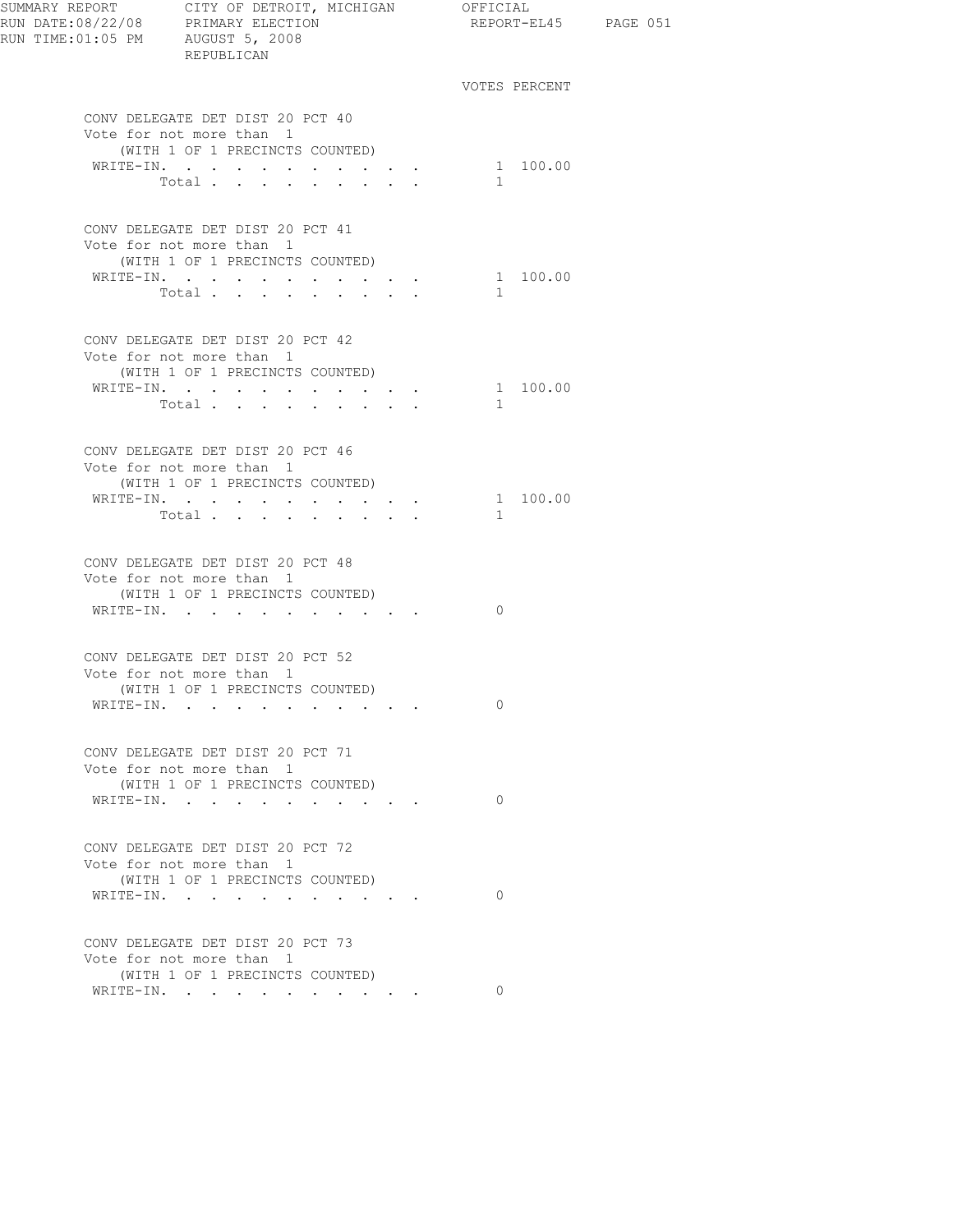| RUN DATE:08/22/08 PRIMARY ELECTION<br>RUN TIME:01:05 PM AUGUST 5, 2008<br>REPURLICAN | SUMMARY REPORT CITY OF DETROIT, MICHIGAN OFFICIAL<br>REPUBLICAN                                 |                                         | REPORT-EL45 PAGE 052 |  |
|--------------------------------------------------------------------------------------|-------------------------------------------------------------------------------------------------|-----------------------------------------|----------------------|--|
|                                                                                      |                                                                                                 |                                         | VOTES PERCENT        |  |
|                                                                                      | CONV DELEGATE DET DIST 21 PCT 01<br>Vote for not more than 1<br>(WITH 1 OF 1 PRECINCTS COUNTED) |                                         |                      |  |
|                                                                                      | WRITE-IN.                                                                                       |                                         | $\bigcirc$           |  |
|                                                                                      | CONV DELEGATE DET DIST 21 PCT 03<br>Vote for not more than 1<br>(WITH 1 OF 1 PRECINCTS COUNTED) |                                         |                      |  |
|                                                                                      | WRITE-IN.                                                                                       |                                         | 1 100.00             |  |
|                                                                                      | Total $\cdots$                                                                                  |                                         | 1                    |  |
|                                                                                      |                                                                                                 |                                         |                      |  |
|                                                                                      | CONV DELEGATE DET DIST 21 PCT 06<br>Vote for not more than 1                                    |                                         |                      |  |
|                                                                                      | (WITH 1 OF 1 PRECINCTS COUNTED)<br>WRITE-IN. 1 100.00                                           |                                         |                      |  |
|                                                                                      | Total                                                                                           |                                         | $\sim$               |  |
|                                                                                      |                                                                                                 |                                         |                      |  |
|                                                                                      | CONV DELEGATE DET DIST 21 PCT 08                                                                |                                         |                      |  |
|                                                                                      | Vote for not more than 1                                                                        |                                         |                      |  |
|                                                                                      | (WITH 1 OF 1 PRECINCTS COUNTED)                                                                 |                                         |                      |  |
|                                                                                      | WRITE-IN.                                                                                       |                                         | $\bigcirc$           |  |
|                                                                                      | CONV DELEGATE DET DIST 21 PCT 09                                                                |                                         |                      |  |
|                                                                                      | Vote for not more than 1<br>(WITH 1 OF 1 PRECINCTS COUNTED)                                     |                                         |                      |  |
|                                                                                      | WRITE-IN.                                                                                       |                                         | $\Omega$             |  |
|                                                                                      |                                                                                                 |                                         |                      |  |
|                                                                                      | CONV DELEGATE DET DIST 21 PCT 10                                                                |                                         |                      |  |
|                                                                                      | Vote for not more than 1                                                                        |                                         |                      |  |
|                                                                                      | (WITH 1 OF 1 PRECINCTS COUNTED)                                                                 |                                         |                      |  |
|                                                                                      | WRITE-IN.                                                                                       |                                         | $\Omega$             |  |
|                                                                                      | CONV DELEGATE DET DIST 21 PCT 11<br>Vote for not more than 1                                    |                                         |                      |  |
|                                                                                      | (WITH 1 OF 1 PRECINCTS COUNTED)                                                                 |                                         |                      |  |
|                                                                                      | Grace C. Ruffin                                                                                 | $\cdot$ $\cdot$ $\cdot$ $\cdot$ $\cdot$ | 5 100.00             |  |
|                                                                                      | WRITE-IN.<br>$\sim$                                                                             | $\mathbf{r} = \mathbf{r}$               | $\Omega$             |  |
|                                                                                      | Total                                                                                           |                                         | 5                    |  |
|                                                                                      |                                                                                                 |                                         |                      |  |
|                                                                                      | CONV DELEGATE DET DIST 21 PCT 13                                                                |                                         |                      |  |
|                                                                                      | Vote for not more than 1                                                                        |                                         |                      |  |
|                                                                                      | (WITH 1 OF 1 PRECINCTS COUNTED)<br>WRITE-IN.                                                    |                                         | $\Omega$             |  |
|                                                                                      |                                                                                                 |                                         |                      |  |
|                                                                                      | CONV DELEGATE DET DIST 21 PCT 14<br>Vote for not more than 1                                    |                                         |                      |  |
|                                                                                      | (WITH 1 OF 1 PRECINCTS COUNTED)                                                                 |                                         |                      |  |
|                                                                                      | WRITE-IN.                                                                                       |                                         | $\Omega$             |  |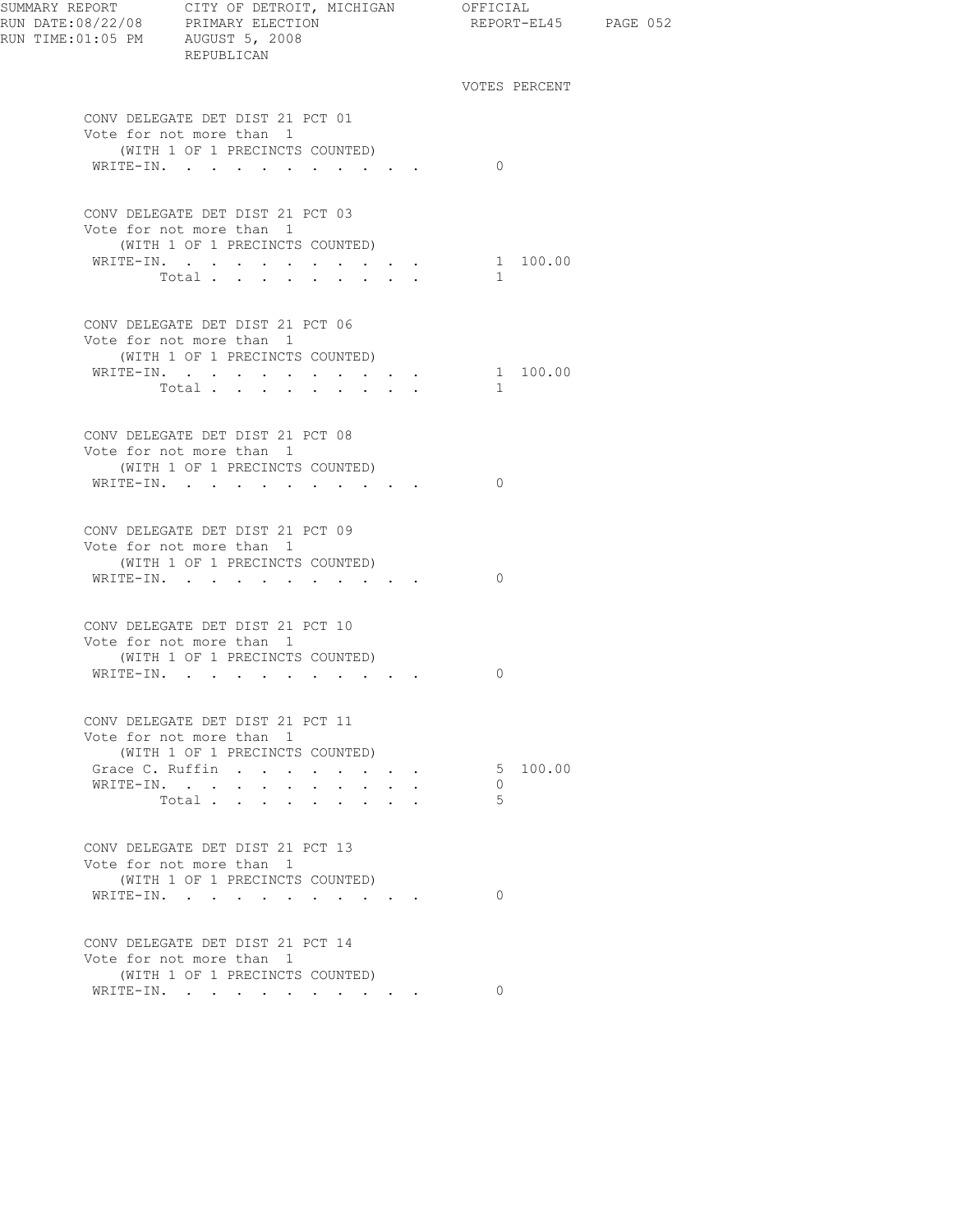| SUMMARY REPORT CITY OF DETROIT, MICHIGAN OFFICIAL<br>REPUBLICAN | REPORT-EL45 PAGE 053 |  |
|-----------------------------------------------------------------|----------------------|--|
|                                                                 | VOTES PERCENT        |  |
| CONV DELEGATE DET DIST 21 PCT 15<br>Vote for not more than 1    |                      |  |
| (WITH 1 OF 1 PRECINCTS COUNTED)                                 |                      |  |
| WRITE-IN.                                                       | $\bigcirc$           |  |
| CONV DELEGATE DET DIST 21 PCT 17                                |                      |  |
| Vote for not more than 1                                        |                      |  |
| (WITH 1 OF 1 PRECINCTS COUNTED)<br>WRITE-IN.                    | $\bigcirc$           |  |
|                                                                 |                      |  |
| CONV DELEGATE DET DIST 21 PCT 18                                |                      |  |
| Vote for not more than 1                                        |                      |  |
| (WITH 1 OF 1 PRECINCTS COUNTED)<br>WRITE-IN.                    | $\circ$ 0            |  |
|                                                                 |                      |  |
| CONV DELEGATE DET DIST 21 PCT 23                                |                      |  |
| Vote for not more than 1                                        |                      |  |
| (WITH 1 OF 1 PRECINCTS COUNTED)<br>WRITE-IN.                    | $\bigcirc$           |  |
|                                                                 |                      |  |
| CONV DELEGATE DET DIST 21 PCT 24                                |                      |  |
| Vote for not more than 1<br>(WITH 1 OF 1 PRECINCTS COUNTED)     |                      |  |
| WRITE-IN.                                                       | $\Omega$             |  |
|                                                                 |                      |  |
| CONV DELEGATE DET DIST 21 PCT 27                                |                      |  |
| Vote for not more than 1<br>(WITH 1 OF 1 PRECINCTS COUNTED)     |                      |  |
| WRITE-IN.                                                       | $\Omega$             |  |
|                                                                 |                      |  |
| CONV DELEGATE DET DIST 21 PCT 30                                |                      |  |
| Vote for not more than 1                                        |                      |  |
| (WITH 1 OF 1 PRECINCTS COUNTED)<br>WRITE-IN.                    | $\Omega$             |  |
|                                                                 |                      |  |
| CONV DELEGATE DET DIST 21 PCT 33                                |                      |  |
| Vote for not more than 1                                        |                      |  |
| (WITH 1 OF 1 PRECINCTS COUNTED)<br>WRITE-IN.                    | $\Omega$             |  |
|                                                                 |                      |  |
| CONV DELEGATE DET DIST 21 PCT 35                                |                      |  |
| Vote for not more than 1                                        |                      |  |
| (WITH 1 OF 1 PRECINCTS COUNTED)<br>WRITE-IN.                    | $\Omega$             |  |
|                                                                 |                      |  |
| CONV DELEGATE DET DIST 21 PCT 37                                |                      |  |
| Vote for not more than 1<br>(WITH 1 OF 1 PRECINCTS COUNTED)     |                      |  |
| WRITE-IN. 0                                                     |                      |  |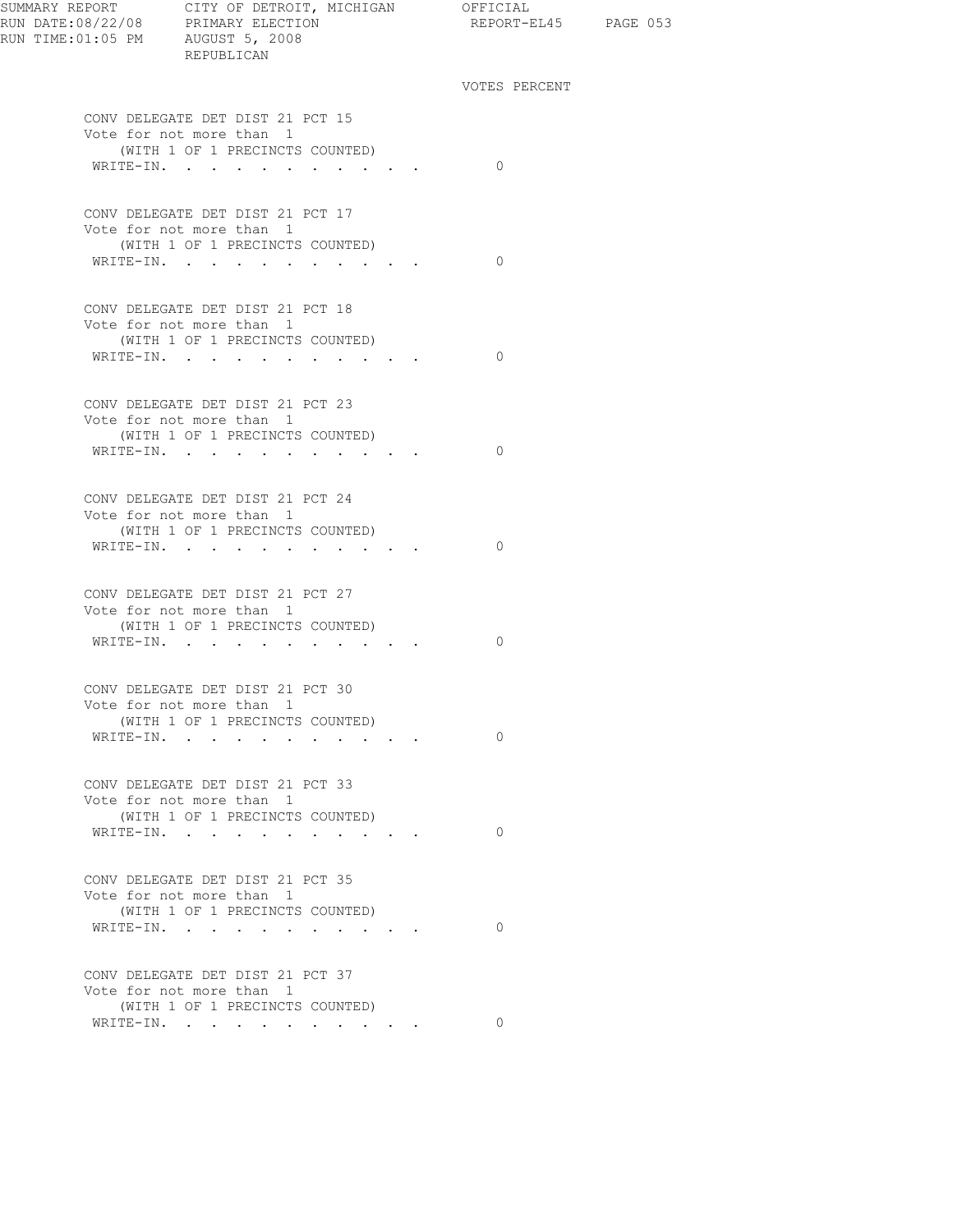| SUMMARY REPORT CITY OF DETROIT, MICHIGAN OFFICIAL | REPUBLICAN                                                                                                                                 |  | REPORT-EL45 PAGE 054 |  |
|---------------------------------------------------|--------------------------------------------------------------------------------------------------------------------------------------------|--|----------------------|--|
|                                                   |                                                                                                                                            |  | VOTES PERCENT        |  |
|                                                   | CONV DELEGATE DET DIST 21 PCT 39<br>Vote for not more than 1                                                                               |  |                      |  |
|                                                   | (WITH 1 OF 1 PRECINCTS COUNTED)<br>WRITE-IN.                                                                                               |  | $\bigcirc$           |  |
|                                                   | CONV DELEGATE DET DIST 21 PCT 42                                                                                                           |  |                      |  |
|                                                   | Vote for not more than 1<br>(WITH 1 OF 1 PRECINCTS COUNTED)                                                                                |  |                      |  |
|                                                   | WRITE-IN.                                                                                                                                  |  | $\overline{0}$       |  |
|                                                   | CONV DELEGATE DET DIST 21 PCT 45                                                                                                           |  |                      |  |
|                                                   | Vote for not more than 1<br>(WITH 1 OF 1 PRECINCTS COUNTED)                                                                                |  |                      |  |
|                                                   | WRITE-IN.                                                                                                                                  |  | $\bigcirc$           |  |
|                                                   | CONV DELEGATE DET DIST 21 PCT 48<br>Vote for not more than 1                                                                               |  |                      |  |
|                                                   | (WITH 1 OF 1 PRECINCTS COUNTED)                                                                                                            |  |                      |  |
|                                                   | WRITE-IN.                                                                                                                                  |  | $\Omega$             |  |
|                                                   | CONV DELEGATE DET DIST 21 PCT 71                                                                                                           |  |                      |  |
|                                                   | Vote for not more than 1                                                                                                                   |  |                      |  |
|                                                   | (WITH 1 OF 1 PRECINCTS COUNTED)                                                                                                            |  |                      |  |
|                                                   | $\mathtt{WRTTE-IN.} \qquad \qquad \ldots \qquad \qquad \ldots \qquad \qquad \ldots \qquad \qquad \ldots \qquad \ldots$                     |  | $\Omega$             |  |
|                                                   | CONV DELEGATE DET DIST 21 PCT 73                                                                                                           |  |                      |  |
|                                                   | Vote for not more than 1<br>(WITH 1 OF 1 PRECINCTS COUNTED)                                                                                |  |                      |  |
|                                                   | $\mathtt{WRTTE}\text{-}\mathtt{IN.}\quad.\quad.\quad.\quad.\quad.\quad.\quad.\quad.\quad.\quad.\quad.\quad.\quad.\quad.\quad.\quad.\quad.$ |  | 0                    |  |
|                                                   |                                                                                                                                            |  |                      |  |
|                                                   | CONV DELEGATE DET DIST 22 PCT 03<br>Vote for not more than 1                                                                               |  |                      |  |
|                                                   | (WITH 1 OF 1 PRECINCTS COUNTED)                                                                                                            |  |                      |  |
|                                                   | WRITE-IN.                                                                                                                                  |  | $\Omega$             |  |
|                                                   |                                                                                                                                            |  |                      |  |
|                                                   | CONV DELEGATE DET DIST 22 PCT 04                                                                                                           |  |                      |  |
|                                                   | Vote for not more than 1<br>(WITH 1 OF 1 PRECINCTS COUNTED)                                                                                |  |                      |  |
|                                                   | WRITE-IN.                                                                                                                                  |  | $\Omega$             |  |
|                                                   |                                                                                                                                            |  |                      |  |
|                                                   | CONV DELEGATE DET DIST 22 PCT 05                                                                                                           |  |                      |  |
|                                                   | Vote for not more than 1<br>(WITH 1 OF 1 PRECINCTS COUNTED)                                                                                |  |                      |  |
|                                                   | WRITE-IN.                                                                                                                                  |  | 1 100.00             |  |
|                                                   | Total                                                                                                                                      |  | 1                    |  |
|                                                   | CONV DELEGATE DET DIST 22 PCT 06                                                                                                           |  |                      |  |
|                                                   | Vote for not more than 1<br>(WITH 1 OF 1 PRECINCTS COUNTED)                                                                                |  |                      |  |
|                                                   | WRITE-IN.                                                                                                                                  |  | $\Omega$             |  |
|                                                   |                                                                                                                                            |  |                      |  |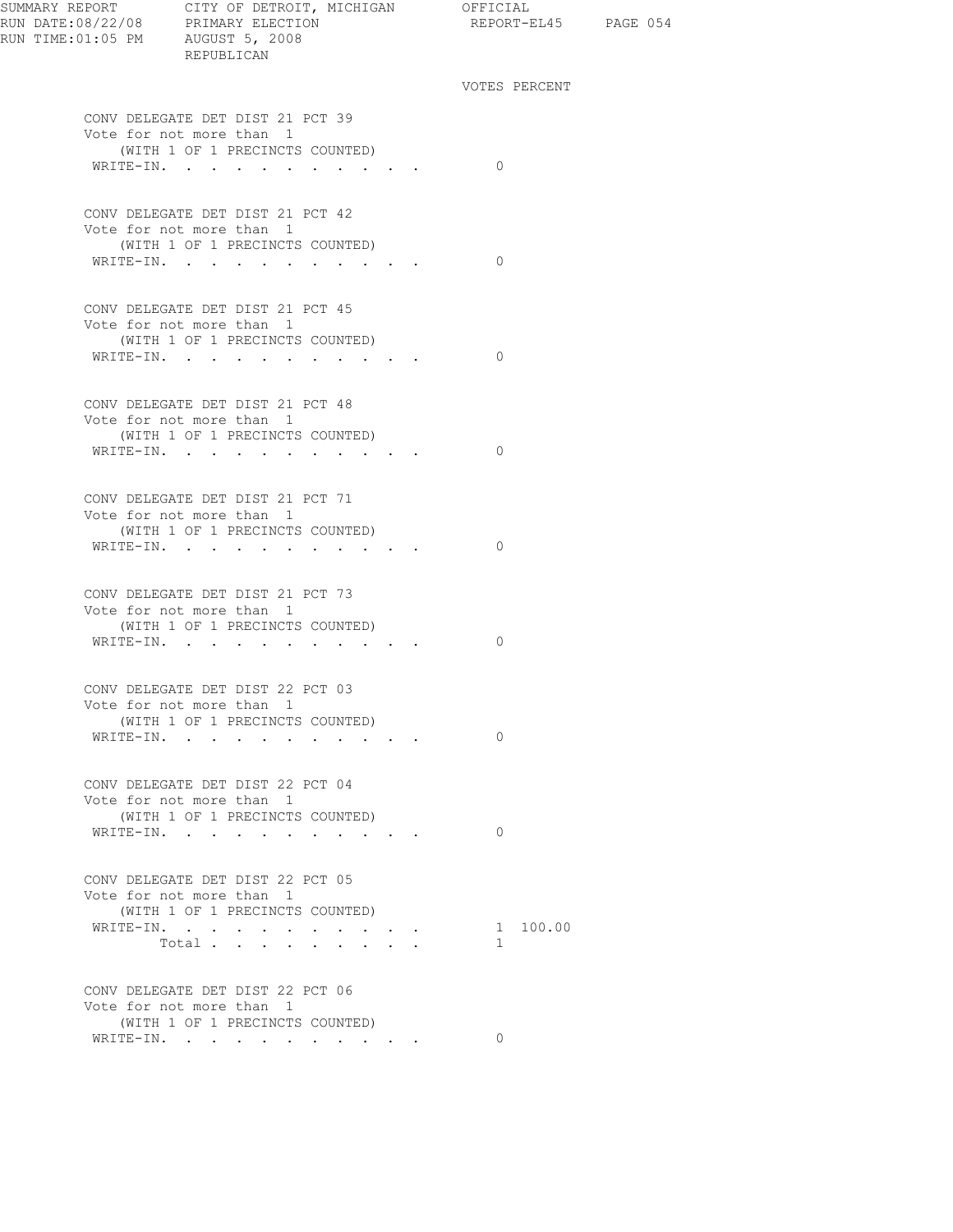| RUN DATE:08/22/08 PRIMARY ELECTION<br>RUN TIME:01:05 PM AUGUST 5, 2008 | SUMMARY REPORT CITY OF DETROIT, MICHIGAN OFFICIAL<br>REPUBLICAN                                                       | REPORT-EL45 PAGE 055                |  |
|------------------------------------------------------------------------|-----------------------------------------------------------------------------------------------------------------------|-------------------------------------|--|
|                                                                        |                                                                                                                       | VOTES PERCENT                       |  |
|                                                                        | CONV DELEGATE DET DIST 22 PCT 08<br>Vote for not more than 1<br>(WITH 1 OF 1 PRECINCTS COUNTED)                       |                                     |  |
|                                                                        | WRITE-IN.                                                                                                             | $\Omega$                            |  |
|                                                                        | CONV DELEGATE DET DIST 22 PCT 10<br>Vote for not more than 1<br>(WITH 1 OF 1 PRECINCTS COUNTED)<br>WRITE-IN.<br>Total | 1 100.00<br>$\sim$                  |  |
|                                                                        | CONV DELEGATE DET DIST 22 PCT 15<br>Vote for not more than 1<br>(WITH 1 OF 1 PRECINCTS COUNTED)                       |                                     |  |
|                                                                        | D. Paris Sims<br>WRITE-IN.<br>Total<br><b>Contract Contract</b>                                                       | 1 100.00<br>$\circ$<br>$\mathbf{1}$ |  |
|                                                                        | CONV DELEGATE DET DIST 22 PCT 17<br>Vote for not more than 1<br>(WITH 1 OF 1 PRECINCTS COUNTED)<br>WRITE-IN.          | $\Omega$                            |  |
|                                                                        | CONV DELEGATE DET DIST 22 PCT 22<br>Vote for not more than 1<br>(WITH 1 OF 1 PRECINCTS COUNTED)<br>WRITE-IN.          | $\Omega$                            |  |
|                                                                        | CONV DELEGATE DET DIST 22 PCT 23<br>Vote for not more than 1<br>(WITH 1 OF 1 PRECINCTS COUNTED)<br>WRITE-IN.          | $\overline{0}$                      |  |
|                                                                        | CONV DELEGATE DET DIST 22 PCT 26<br>Vote for not more than 1<br>(WITH 1 OF 1 PRECINCTS COUNTED)<br>WRITE-IN.          | $\Omega$                            |  |
|                                                                        | CONV DELEGATE DET DIST 22 PCT 27<br>Vote for not more than 1<br>(WITH 1 OF 1 PRECINCTS COUNTED)                       |                                     |  |
|                                                                        | WRITE-IN.<br>the contract of the contract of the<br>Total.                                                            | 2 100.00<br>2                       |  |
|                                                                        | CONV DELEGATE DET DIST 22 PCT 28<br>Vote for not more than 1<br>(WITH 1 OF 1 PRECINCTS COUNTED)                       |                                     |  |
|                                                                        | WRITE-IN.<br>$\sim$ $\sim$                                                                                            | $\Omega$                            |  |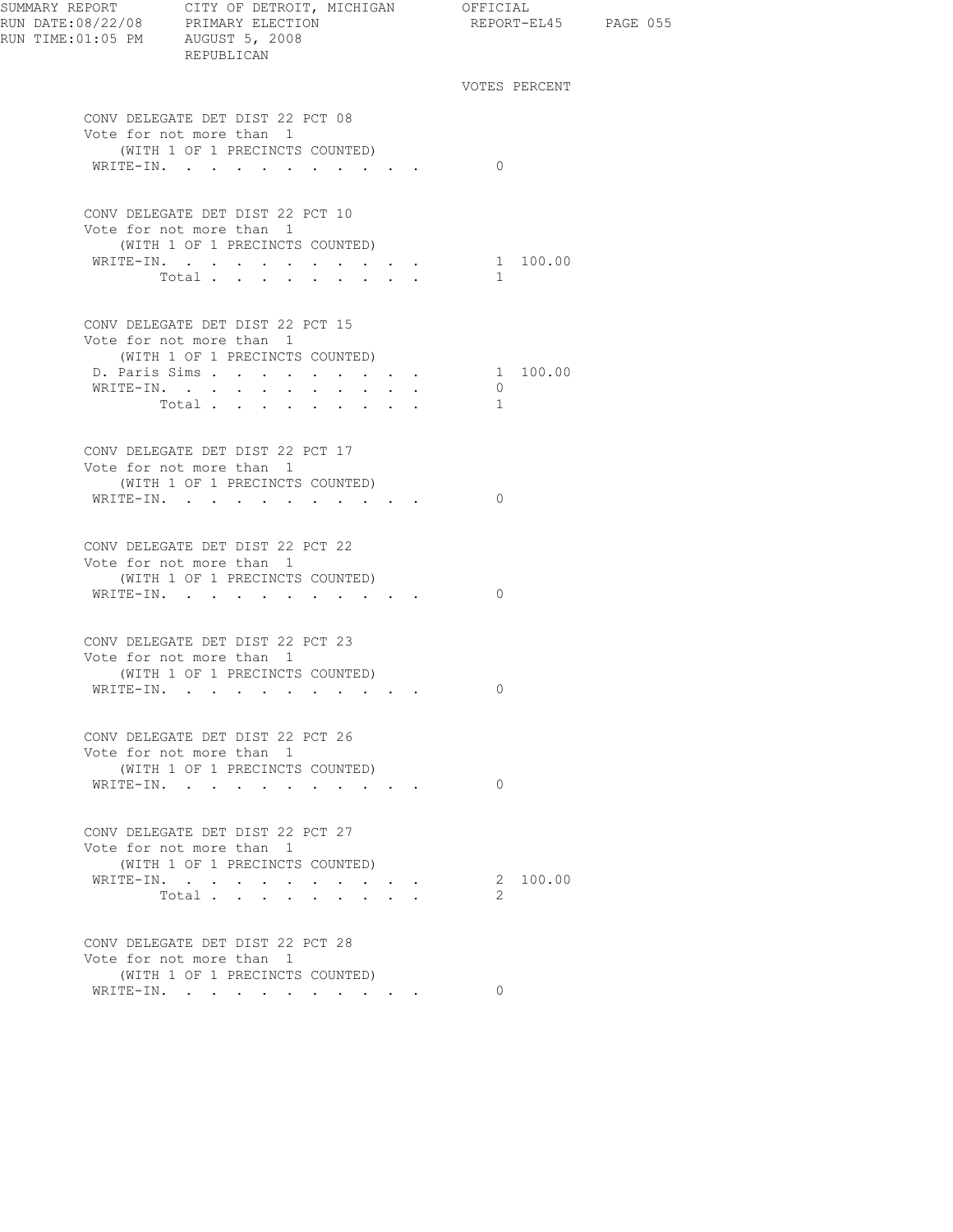| RUN TIME: 01:05 PM AUGUST 5, 2008 | REPUBLICAN                                                                                                   | REPORT-EL45 PAGE 056     |  |
|-----------------------------------|--------------------------------------------------------------------------------------------------------------|--------------------------|--|
|                                   |                                                                                                              | VOTES PERCENT            |  |
|                                   | CONV DELEGATE DET DIST 22 PCT 29<br>Vote for not more than 1<br>(WITH 1 OF 1 PRECINCTS COUNTED)              | $\Omega$                 |  |
|                                   | WRITE-IN.                                                                                                    |                          |  |
|                                   | CONV DELEGATE DET DIST 22 PCT 33<br>Vote for not more than 1<br>(WITH 1 OF 1 PRECINCTS COUNTED)              | $\Omega$                 |  |
|                                   | WRITE-IN.                                                                                                    |                          |  |
|                                   | CONV DELEGATE DET DIST 22 PCT 37<br>Vote for not more than 1<br>(WITH 1 OF 1 PRECINCTS COUNTED)              |                          |  |
|                                   | WRITE-IN.                                                                                                    | $\bigcirc$               |  |
|                                   | CONV DELEGATE DET DIST 22 PCT 40<br>Vote for not more than 1<br>(WITH 1 OF 1 PRECINCTS COUNTED)              |                          |  |
|                                   | WRITE-IN.                                                                                                    | $\bigcirc$               |  |
|                                   | CONV DELEGATE DET DIST 22 PCT 45<br>Vote for not more than 1<br>(WITH 1 OF 1 PRECINCTS COUNTED)              |                          |  |
|                                   | WRITE-IN.<br>Total $\cdots$                                                                                  | 1 100.00<br>$\mathbf{1}$ |  |
|                                   | CONV DELEGATE DET DIST 22 PCT 47<br>Vote for not more than 1<br>(WITH 1 OF 1 PRECINCTS COUNTED)<br>WRITE-IN. | 0                        |  |
|                                   |                                                                                                              |                          |  |
|                                   | CONV DELEGATE DET DIST 22 PCT 71<br>Vote for not more than 1<br>(WITH 1 OF 1 PRECINCTS COUNTED)              |                          |  |
|                                   | WRITE-IN.                                                                                                    | $\Omega$                 |  |
|                                   | CONV DELEGATE DET DIST 23 PCT 05<br>Vote for not more than 1<br>(WITH 1 OF 1 PRECINCTS COUNTED)              |                          |  |
|                                   | WRITE-IN.                                                                                                    | $\Omega$                 |  |
|                                   | CONV DELEGATE DET DIST 23 PCT 07<br>Vote for not more than 1<br>(WITH 1 OF 1 PRECINCTS COUNTED)              |                          |  |
|                                   | WRITE-IN.                                                                                                    | $\Omega$                 |  |
|                                   | CONV DELEGATE DET DIST 23 PCT 08<br>Vote for not more than 1<br>(WITH 1 OF 1 PRECINCTS COUNTED)              |                          |  |
|                                   | WRITE-IN.                                                                                                    | $\Omega$                 |  |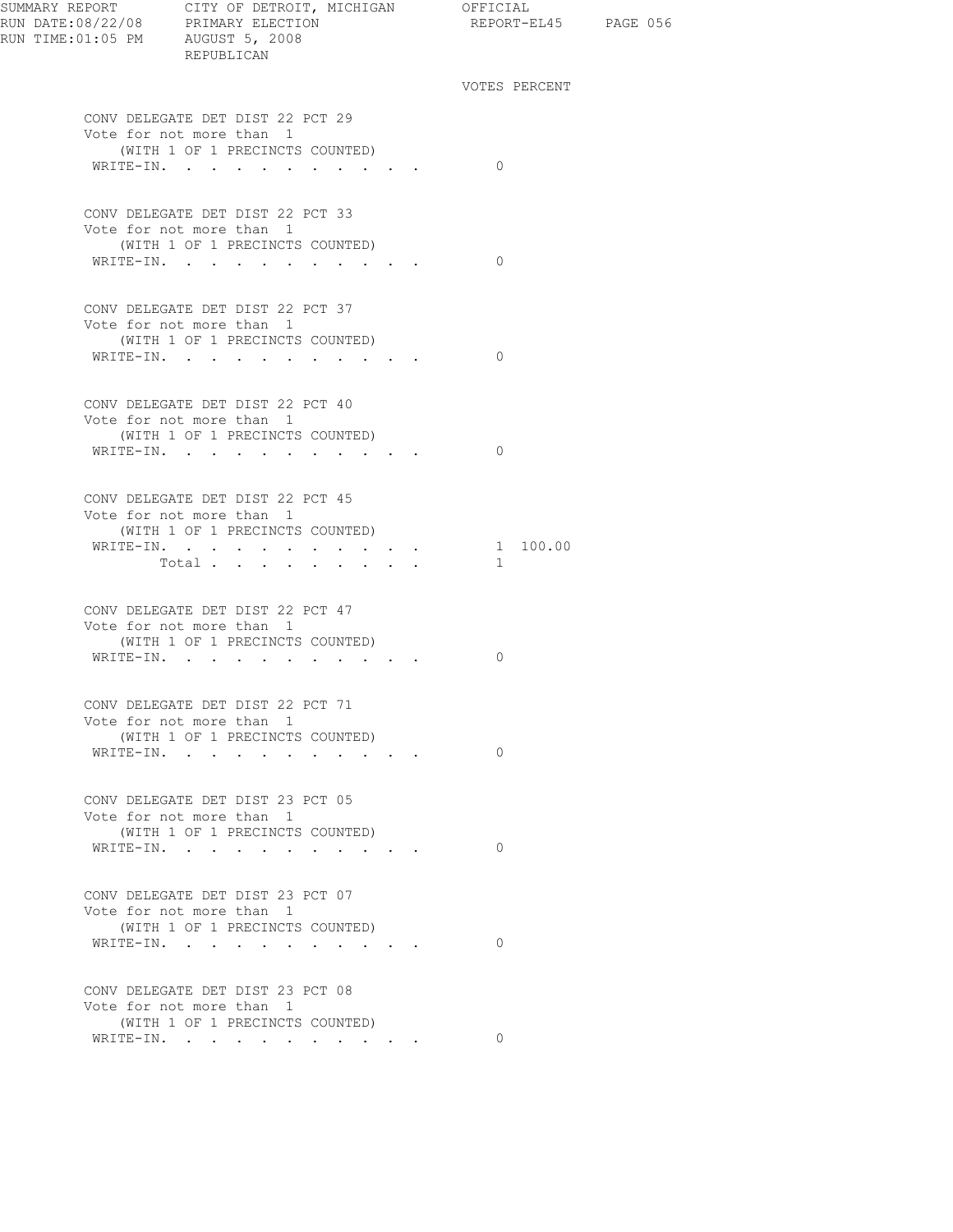| RUN TIME: 01:05 PM AUGUST 5, 2008 | REPUBLICAN                                                                                                                                                                                                                                          | REPORT-EL45 PAGE 057     |  |
|-----------------------------------|-----------------------------------------------------------------------------------------------------------------------------------------------------------------------------------------------------------------------------------------------------|--------------------------|--|
|                                   |                                                                                                                                                                                                                                                     | VOTES PERCENT            |  |
|                                   | CONV DELEGATE DET DIST 23 PCT 11<br>Vote for not more than 1<br>(WITH 1 OF 1 PRECINCTS COUNTED)<br>WRITE-IN.                                                                                                                                        | $\Omega$                 |  |
|                                   | CONV DELEGATE DET DIST 23 PCT 18<br>Vote for not more than 1<br>(WITH 1 OF 1 PRECINCTS COUNTED)<br>WRITE-IN.                                                                                                                                        | $\Omega$                 |  |
|                                   | CONV DELEGATE DET DIST 23 PCT 20<br>Vote for not more than 1<br>(WITH 1 OF 1 PRECINCTS COUNTED)<br>WRITE-IN.                                                                                                                                        | $\Omega$                 |  |
|                                   | CONV DELEGATE DET DIST 23 PCT 21<br>Vote for not more than 1<br>(WITH 1 OF 1 PRECINCTS COUNTED)<br>WRITE-IN.                                                                                                                                        | $\Omega$                 |  |
|                                   | CONV DELEGATE DET DIST 23 PCT 23<br>Vote for not more than 1<br>(WITH 1 OF 1 PRECINCTS COUNTED)<br>WRITE-IN.<br>Total $\cdots$                                                                                                                      | 1 100.00<br>$\mathbf{1}$ |  |
|                                   | CONV DELEGATE DET DIST 23 PCT 24<br>Vote for not more than 1<br>(WITH 1 OF 1 PRECINCTS COUNTED)<br>$\mathtt{WRTTE}\textnormal{-}\mathtt{IN.}\quad.\quad.\quad.\quad.\quad.\quad.\quad.\quad.\quad.\quad.\quad.\quad.\quad.\quad.\quad.\quad.\quad.$ | 0                        |  |
|                                   | CONV DELEGATE DET DIST 23 PCT 26<br>Vote for not more than 1<br>(WITH 1 OF 1 PRECINCTS COUNTED)<br>WRITE-IN.                                                                                                                                        | $\circ$                  |  |
|                                   | CONV DELEGATE DET DIST 23 PCT 27<br>Vote for not more than 1<br>(WITH 1 OF 1 PRECINCTS COUNTED)<br>WRITE-IN.                                                                                                                                        | $\Omega$                 |  |
|                                   | CONV DELEGATE DET DIST 23 PCT 29<br>Vote for not more than 1<br>(WITH 1 OF 1 PRECINCTS COUNTED)<br>WRITE-IN.                                                                                                                                        | $\Omega$                 |  |
|                                   | CONV DELEGATE DET DIST 23 PCT 30<br>Vote for not more than 1<br>(WITH 1 OF 1 PRECINCTS COUNTED)<br>WRITE-IN.                                                                                                                                        | $\Omega$                 |  |
|                                   |                                                                                                                                                                                                                                                     |                          |  |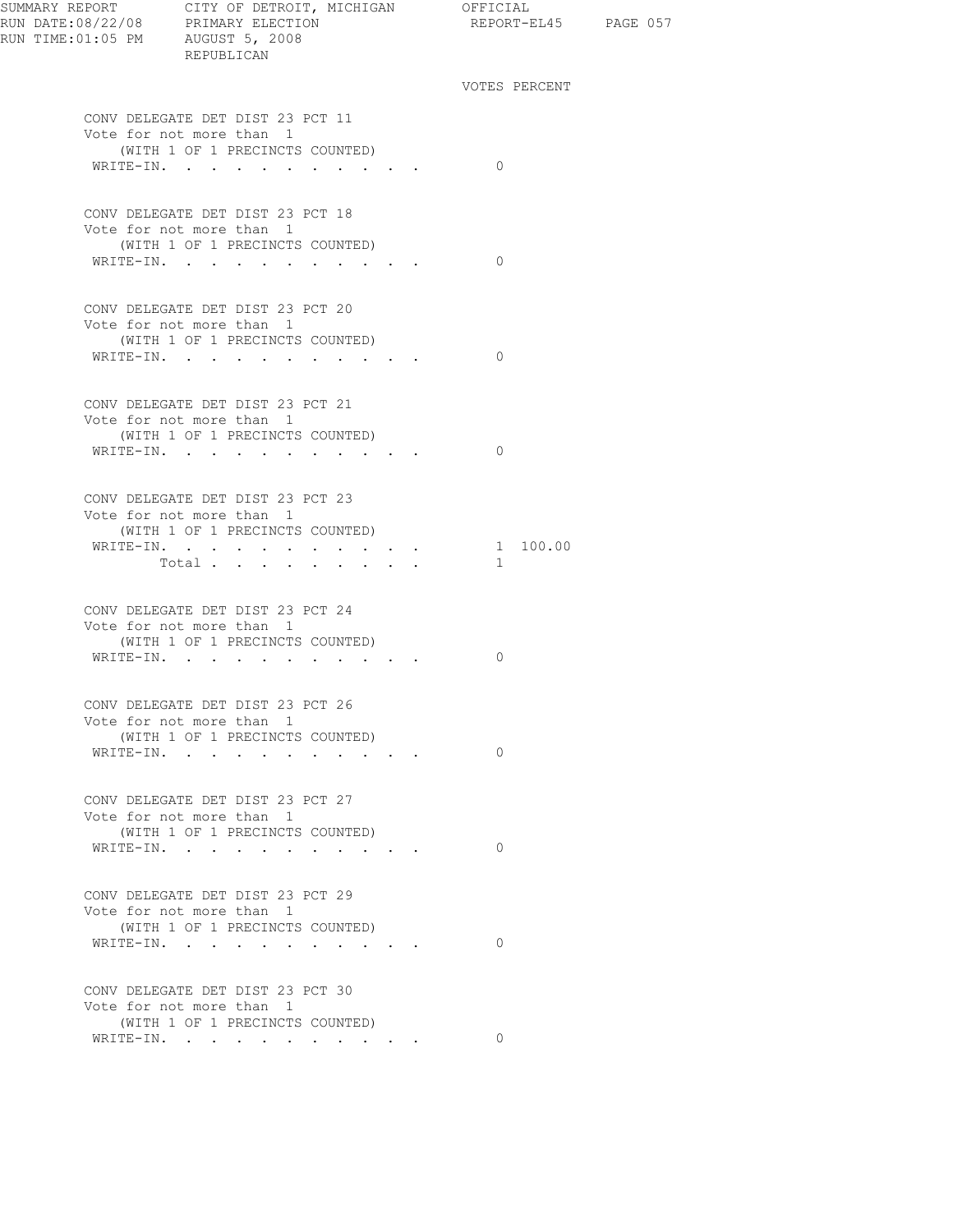| SUMMARY REPORT CITY OF DETROIT, MICHIGAN OFFICIAL | REPUBLICAN                                                                                      | REPORT-EL45 PAGE 058        |  |
|---------------------------------------------------|-------------------------------------------------------------------------------------------------|-----------------------------|--|
|                                                   |                                                                                                 | VOTES PERCENT               |  |
|                                                   | CONV DELEGATE DET DIST 23 PCT 32<br>Vote for not more than 1<br>(WITH 1 OF 1 PRECINCTS COUNTED) |                             |  |
|                                                   | WRITE-IN.                                                                                       | $\bigcirc$                  |  |
|                                                   | CONV DELEGATE DET DIST 23 PCT 40<br>Vote for not more than 1<br>(WITH 1 OF 1 PRECINCTS COUNTED) |                             |  |
|                                                   | WRITE-IN.                                                                                       | $\bigcirc$                  |  |
|                                                   | CONV DELEGATE DET DIST 23 PCT 45<br>Vote for not more than 1                                    |                             |  |
|                                                   | (WITH 1 OF 1 PRECINCTS COUNTED)<br>WRITE-IN.                                                    | $\circ$ 0                   |  |
|                                                   | CONV DELEGATE DET DIST 23 PCT 47<br>Vote for not more than 1                                    |                             |  |
|                                                   | (WITH 1 OF 1 PRECINCTS COUNTED)<br>WRITE-IN.                                                    | $\bigcirc$                  |  |
|                                                   | CONV DELEGATE DET DIST 23 PCT 48<br>Vote for not more than 1                                    |                             |  |
|                                                   | (WITH 1 OF 1 PRECINCTS COUNTED)<br>WRITE-IN.                                                    | $\Omega$                    |  |
|                                                   | CONV DELEGATE DET DIST 23 PCT 49<br>Vote for not more than 1<br>(WITH 1 OF 1 PRECINCTS COUNTED) |                             |  |
|                                                   | WRITE-IN.                                                                                       | $\Omega$                    |  |
|                                                   | CONV DELEGATE DET DIST 24 PCT 01<br>Vote for not more than 1<br>(WITH 1 OF 1 PRECINCTS COUNTED) |                             |  |
|                                                   | WRITE-IN.                                                                                       | $\Omega$                    |  |
|                                                   | CONV DELEGATE DET DIST 24 PCT 04<br>Vote for not more than 1<br>(WITH 1 OF 1 PRECINCTS COUNTED) |                             |  |
|                                                   | WRITE-IN.<br>Total                                                                              | 1 100.00<br>$\mathbf{1}$    |  |
|                                                   | CONV DELEGATE DET DIST 24 PCT 06<br>Vote for not more than 1                                    |                             |  |
|                                                   | (WITH 1 OF 1 PRECINCTS COUNTED)                                                                 |                             |  |
|                                                   | Darrin D. Daigle.                                                                               | 11 100.00<br>$\overline{0}$ |  |
|                                                   | WRITE-IN.<br>Total                                                                              | 11                          |  |
|                                                   |                                                                                                 |                             |  |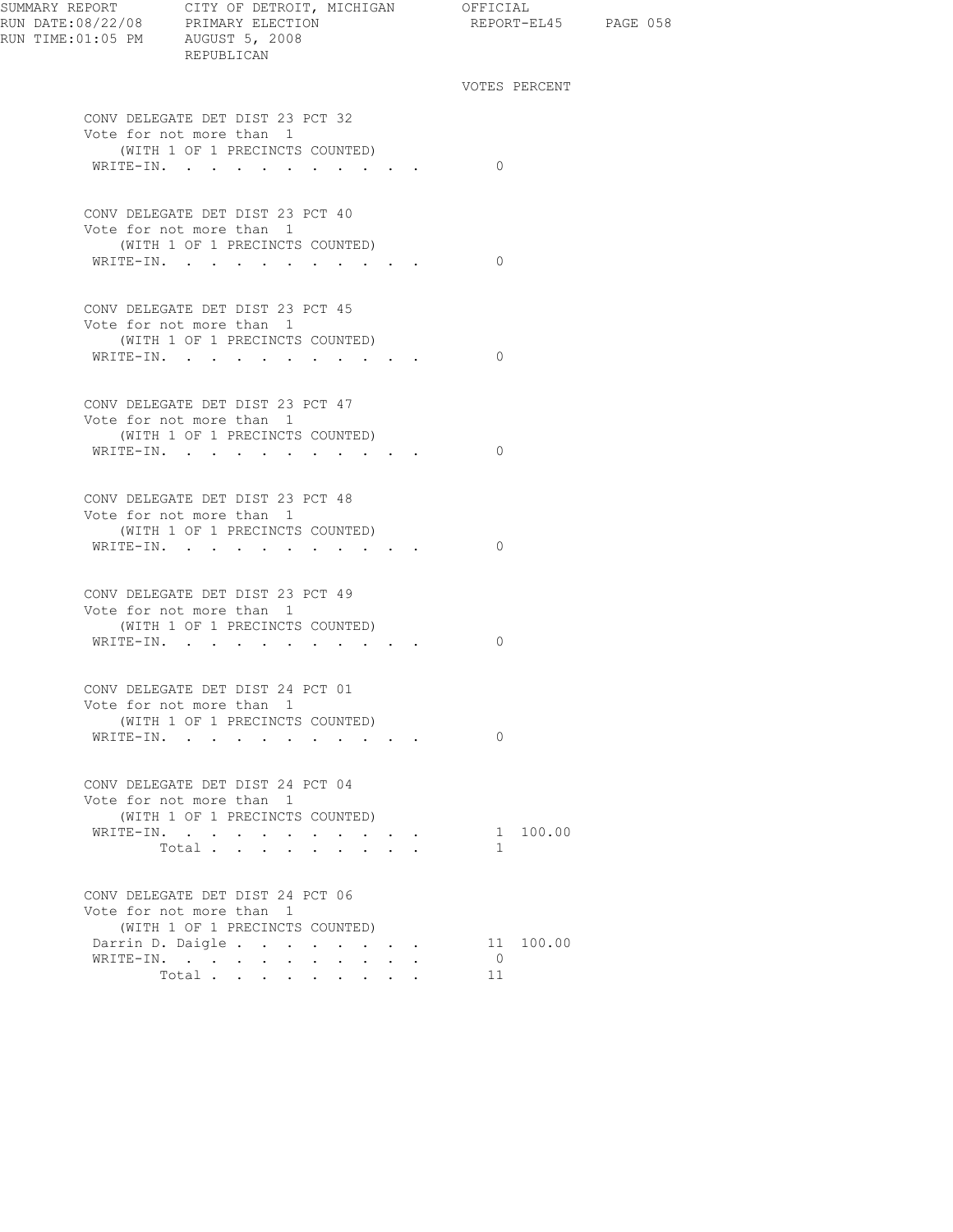| SUMMARY REPORT CITY OF DETROIT, MICHIGAN OFFICIAL<br>RUN DATE:08/22/08 PRIMARY ELECTION<br>RUN TIME: 01:05 PM AUGUST 5, 2008 | REPUBLICAN                                                                                                                       |                                     | REPORT-EL45 PAGE 059 |  |
|------------------------------------------------------------------------------------------------------------------------------|----------------------------------------------------------------------------------------------------------------------------------|-------------------------------------|----------------------|--|
|                                                                                                                              |                                                                                                                                  |                                     | VOTES PERCENT        |  |
|                                                                                                                              | CONV DELEGATE DET DIST 24 PCT 07<br>Vote for not more than 1<br>(WITH 1 OF 1 PRECINCTS COUNTED)<br>WRITE-IN.                     |                                     | $\Omega$             |  |
|                                                                                                                              | CONV DELEGATE DET DIST 24 PCT 15<br>Vote for not more than 1<br>(WITH 1 OF 1 PRECINCTS COUNTED)<br>WRITE-IN.                     |                                     | $\Omega$             |  |
|                                                                                                                              | CONV DELEGATE DET DIST 24 PCT 20<br>Vote for not more than 2<br>(WITH 1 OF 1 PRECINCTS COUNTED)<br>WRITE-IN.                     |                                     | $\Omega$             |  |
|                                                                                                                              | CONV DELEGATE DET DIST 24 PCT 28<br>Vote for not more than 1<br>(WITH 1 OF 1 PRECINCTS COUNTED)<br>WRITE-IN.<br>Total            |                                     | 1 100.00<br>$\sim$   |  |
|                                                                                                                              | CONV DELEGATE DET DIST 24 PCT 29<br>Vote for not more than 1<br>(WITH 1 OF 1 PRECINCTS COUNTED)<br>WRITE-IN.                     |                                     | $\Omega$             |  |
|                                                                                                                              | CONV DELEGATE DET DIST 24 PCT 31<br>Vote for not more than 1<br>(WITH 1 OF 1 PRECINCTS COUNTED)<br>WRITE-IN.                     |                                     | $\Omega$             |  |
|                                                                                                                              | CONV DELEGATE DET DIST 24 PCT 34<br>Vote for not more than 1<br>(WITH 1 OF 1 PRECINCTS COUNTED)<br>WRITE-IN.<br>$\sim$<br>$\sim$ | $\cdot$ $\cdot$ $\cdot$ $\cdot$     | $\circ$              |  |
|                                                                                                                              | CONV DELEGATE DET DIST 24 PCT 81<br>Vote for not more than 1<br>(WITH 1 OF 1 PRECINCTS COUNTED)<br>WRITE-IN.                     | the contract of the contract of the | $\Omega$             |  |
|                                                                                                                              | CONV DELEGATE DET DIST 25 PCT 04<br>Vote for not more than 1<br>(WITH 1 OF 1 PRECINCTS COUNTED)<br>WRITE-IN.                     |                                     | $\Omega$             |  |
|                                                                                                                              | CONV DELEGATE DET DIST 25 PCT 06<br>Vote for not more than 1<br>(WITH 1 OF 1 PRECINCTS COUNTED)<br>WRITE-IN.                     |                                     | 0                    |  |
|                                                                                                                              |                                                                                                                                  |                                     |                      |  |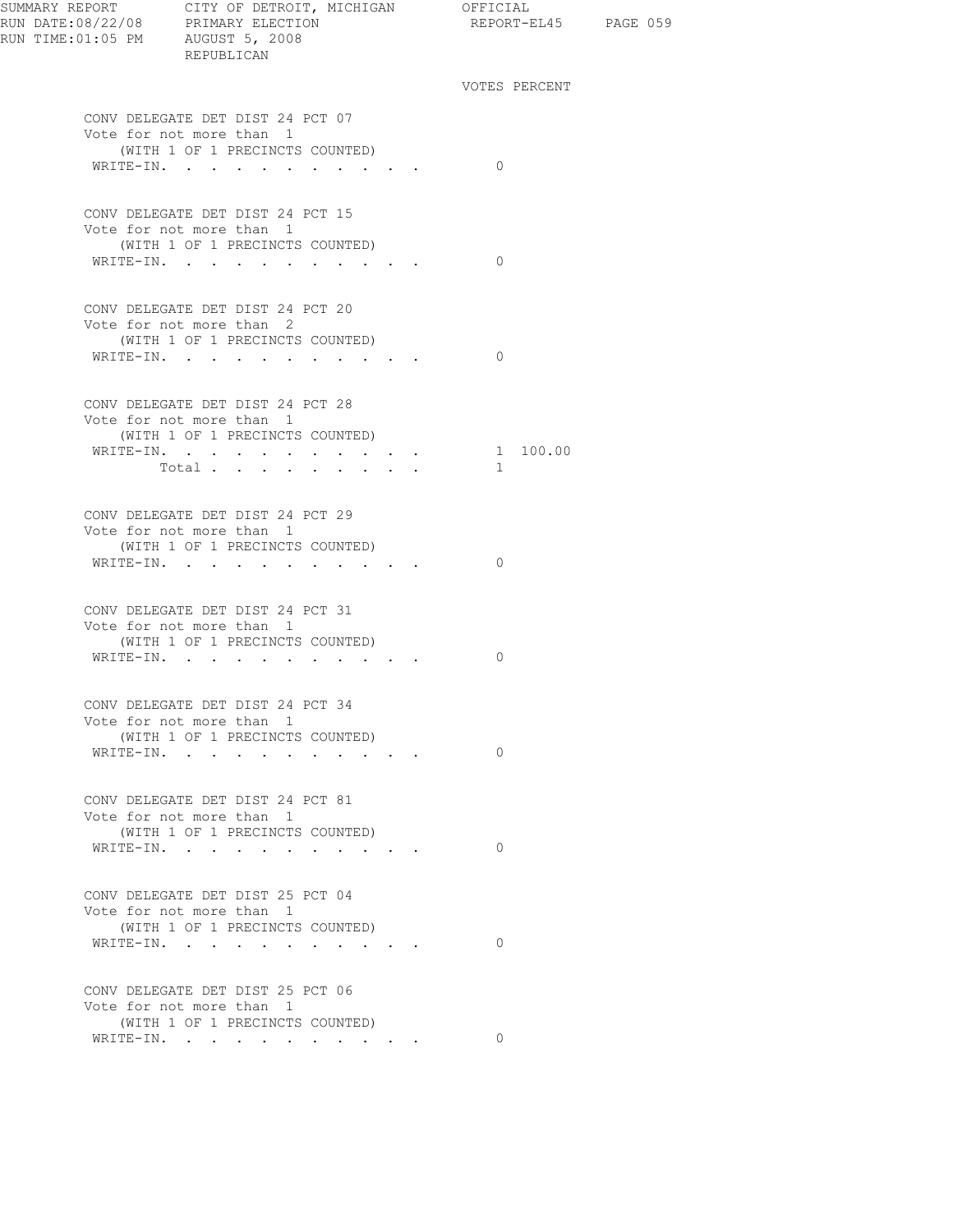| SUMMARY REPORT CITY OF DETROIT, MICHIGAN OFFICIAL<br>RUN DATE:08/22/08 PRIMARY ELECTION REPORT-EL<br>RUN TIME: 01:05 PM AUGUST 5, 2008 | REPUBLICAN                                                                                      |                                                                                             |  |              | REPORT-EL45 PAGE 060 |  |
|----------------------------------------------------------------------------------------------------------------------------------------|-------------------------------------------------------------------------------------------------|---------------------------------------------------------------------------------------------|--|--------------|----------------------|--|
|                                                                                                                                        |                                                                                                 |                                                                                             |  |              | VOTES PERCENT        |  |
|                                                                                                                                        | CONV DELEGATE DET DIST 25 PCT 08<br>Vote for not more than 1                                    |                                                                                             |  |              |                      |  |
|                                                                                                                                        | (WITH 1 OF 1 PRECINCTS COUNTED)<br>WRITE-IN.                                                    |                                                                                             |  | $\Omega$     |                      |  |
|                                                                                                                                        | CONV DELEGATE DET DIST 25 PCT 10<br>Vote for not more than 1<br>(WITH 1 OF 1 PRECINCTS COUNTED) |                                                                                             |  |              |                      |  |
|                                                                                                                                        | WRITE-IN.                                                                                       |                                                                                             |  | $\Omega$     |                      |  |
|                                                                                                                                        | CONV DELEGATE DET DIST 25 PCT 13<br>Vote for not more than 1<br>(WITH 1 OF 1 PRECINCTS COUNTED) |                                                                                             |  |              |                      |  |
|                                                                                                                                        | Jose J. Ramirez 2 100.00<br>WRITE-IN.                                                           |                                                                                             |  | $\circ$      |                      |  |
|                                                                                                                                        | Total                                                                                           |                                                                                             |  | 2            |                      |  |
|                                                                                                                                        | CONV DELEGATE DET DIST 25 PCT 14<br>Vote for not more than 1<br>(WITH 1 OF 1 PRECINCTS COUNTED) |                                                                                             |  |              |                      |  |
|                                                                                                                                        | WRITE-IN.<br>Total                                                                              | $\mathbf{r}$ and $\mathbf{r}$ and $\mathbf{r}$                                              |  | 1            | 1 100.00             |  |
|                                                                                                                                        | CONV DELEGATE DET DIST 25 PCT 20<br>Vote for not more than 1                                    |                                                                                             |  |              |                      |  |
|                                                                                                                                        | (WITH 1 OF 1 PRECINCTS COUNTED)<br>WRITE-IN.                                                    |                                                                                             |  |              | 2 100.00             |  |
|                                                                                                                                        | Total.                                                                                          | $\mathbf{u} = \mathbf{u} \cdot \mathbf{u}$ , and $\mathbf{u} = \mathbf{u} \cdot \mathbf{u}$ |  | 2            |                      |  |
|                                                                                                                                        | CONV DELEGATE DET DIST 25 PCT 31<br>Vote for not more than 1                                    |                                                                                             |  |              |                      |  |
|                                                                                                                                        | (WITH 1 OF 1 PRECINCTS COUNTED)<br>WRITE-IN.                                                    |                                                                                             |  | 0            |                      |  |
|                                                                                                                                        | CONV DELEGATE DET DIST 25 PCT 33<br>Vote for not more than 1                                    |                                                                                             |  |              |                      |  |
|                                                                                                                                        | (WITH 1 OF 1 PRECINCTS COUNTED)<br>WRITE-IN.                                                    |                                                                                             |  | $\Omega$     |                      |  |
|                                                                                                                                        | CONV DELEGATE DET DIST 25 PCT 35<br>Vote for not more than 1                                    |                                                                                             |  |              |                      |  |
|                                                                                                                                        | (WITH 1 OF 1 PRECINCTS COUNTED)                                                                 |                                                                                             |  |              |                      |  |
|                                                                                                                                        | WRITE-IN.<br>Total<br>$\sim 100$                                                                | $\mathbf{L} = \mathbf{L} \mathbf{L} + \mathbf{L} \mathbf{L} + \mathbf{L} \mathbf{L}$        |  | $\mathbf{1}$ | 1 100.00             |  |
|                                                                                                                                        | CONV DELEGATE DET DIST 25 PCT 38<br>Vote for not more than 1                                    |                                                                                             |  |              |                      |  |
|                                                                                                                                        | (WITH 1 OF 1 PRECINCTS COUNTED)                                                                 |                                                                                             |  |              |                      |  |
|                                                                                                                                        | WRITE-IN.<br>Total                                                                              | <b>Service</b>                                                                              |  | $\mathbf{1}$ | 1 100.00             |  |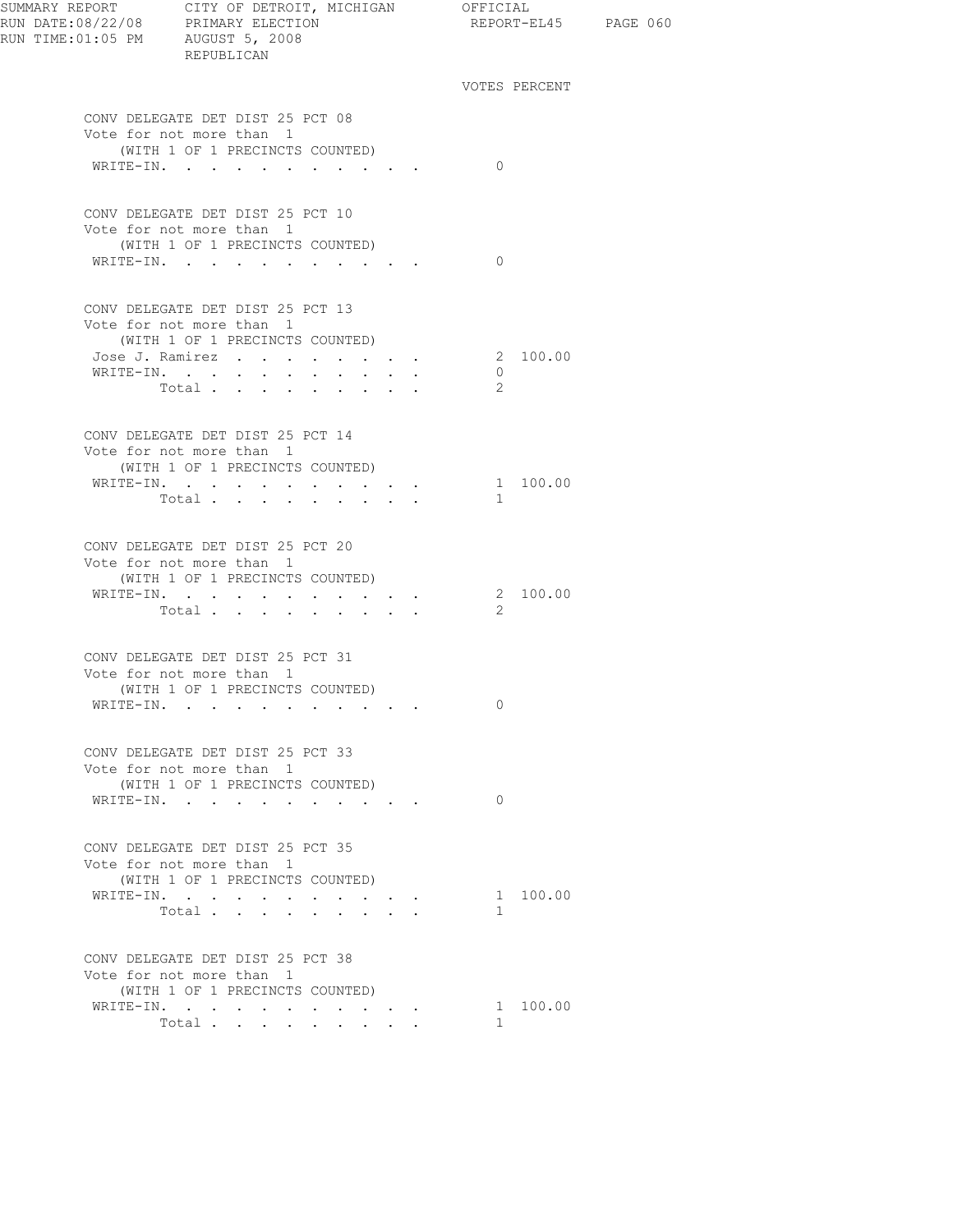| RUN DATE:08/22/08 PRIMARY ELECTION<br>RUN TIME:01:05 PM AUGUST 5, 2008 | SUMMARY REPORT CITY OF DETROIT, MICHIGAN OFFICIAL<br>REPUBLICAN                                                                                                                                      |               |          | REPORT-EL45 PAGE 061 |
|------------------------------------------------------------------------|------------------------------------------------------------------------------------------------------------------------------------------------------------------------------------------------------|---------------|----------|----------------------|
|                                                                        |                                                                                                                                                                                                      | VOTES PERCENT |          |                      |
|                                                                        | CONV DELEGATE DET DIST 25 PCT 41<br>Vote for not more than 1<br>(WITH 1 OF 1 PRECINCTS COUNTED)                                                                                                      |               |          |                      |
|                                                                        | WRITE-IN. 1 100.00<br>Total                                                                                                                                                                          | $\mathbf{1}$  |          |                      |
|                                                                        |                                                                                                                                                                                                      |               |          |                      |
|                                                                        | CONV DELEGATE DET DIST 26 PCT 01<br>Vote for not more than 1<br>(WITH 1 OF 1 PRECINCTS COUNTED)                                                                                                      |               |          |                      |
|                                                                        | WRITE-IN.                                                                                                                                                                                            | $\Omega$      |          |                      |
|                                                                        | CONV DELEGATE DET DIST 26 PCT 03                                                                                                                                                                     |               |          |                      |
|                                                                        | Vote for not more than 1<br>(WITH 1 OF 1 PRECINCTS COUNTED)<br>WRITE-IN.                                                                                                                             | $\bigcirc$    |          |                      |
|                                                                        |                                                                                                                                                                                                      |               |          |                      |
|                                                                        | CONV DELEGATE DET DIST 26 PCT 04<br>Vote for not more than 1<br>(WITH 1 OF 1 PRECINCTS COUNTED)                                                                                                      |               |          |                      |
|                                                                        | WRITE-IN.<br>Total $\cdots$                                                                                                                                                                          | $\mathbf{1}$  | 1 100.00 |                      |
|                                                                        | CONV DELEGATE DET DIST 26 PCT 06<br>Vote for not more than 1                                                                                                                                         |               |          |                      |
|                                                                        | (WITH 1 OF 1 PRECINCTS COUNTED)<br>WRITE-IN.                                                                                                                                                         | $\Omega$      |          |                      |
|                                                                        | CONV DELEGATE DET DIST 26 PCT 07<br>Vote for not more than 1                                                                                                                                         |               |          |                      |
|                                                                        | (WITH 1 OF 1 PRECINCTS COUNTED)<br>WRITE-IN.                                                                                                                                                         | 0             |          |                      |
|                                                                        | CONV DELEGATE DET DIST 26 PCT 08<br>Vote for not more than 1                                                                                                                                         |               |          |                      |
|                                                                        | (WITH 1 OF 1 PRECINCTS COUNTED)<br>WRITE-IN.<br>$\mathbf{r} = \mathbf{r} \cdot \mathbf{r}$ , where $\mathbf{r} = \mathbf{r} \cdot \mathbf{r}$<br>Total<br>$\mathbf{r}$ , $\mathbf{r}$ , $\mathbf{r}$ | $\mathbf{1}$  | 1 100.00 |                      |
|                                                                        | CONV DELEGATE DET DIST 26 PCT 09<br>Vote for not more than 1                                                                                                                                         |               |          |                      |
|                                                                        | (WITH 1 OF 1 PRECINCTS COUNTED)<br>WRITE-IN.<br>$\cdot$ $\cdot$ $\cdot$ $\cdot$ $\cdot$ $\cdot$                                                                                                      |               | 1 100.00 |                      |
|                                                                        | Total                                                                                                                                                                                                | $\mathbf{1}$  |          |                      |
|                                                                        | CONV DELEGATE DET DIST 26 PCT 15<br>Vote for not more than 1                                                                                                                                         |               |          |                      |
|                                                                        | (WITH 1 OF 1 PRECINCTS COUNTED)<br>WRITE-IN.                                                                                                                                                         | $\Omega$      |          |                      |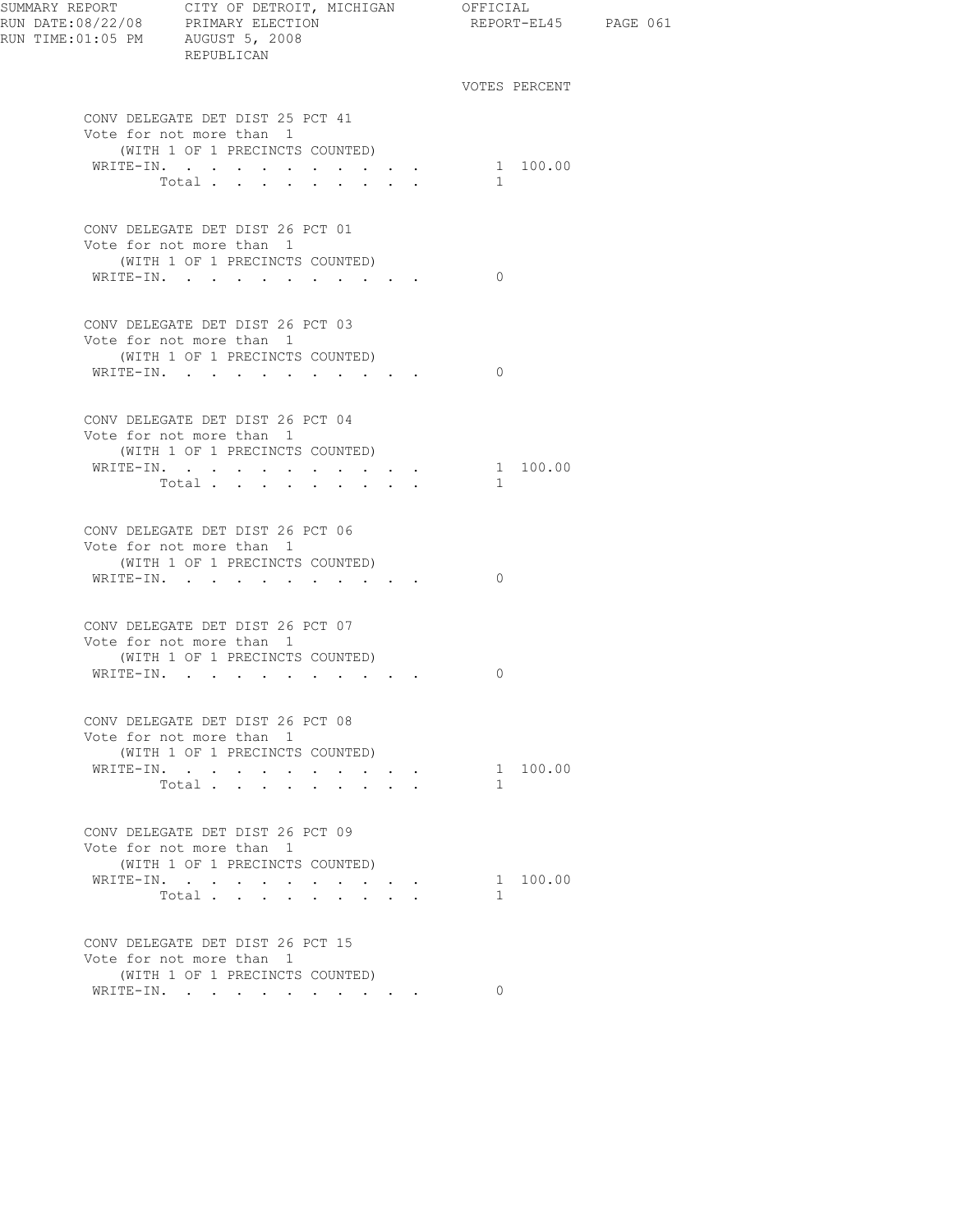| SUMMARY REPORT CITY OF DETROIT, MICHIGAN OFFICIAL<br>RUN DATE:08/22/08 PRIMARY ELECTION<br>RUN TIME: 01:05 PM AUGUST 5, 2008 | REPUBLICAN                                                                                                                                              |  | REPORT-EL45 PAGE 062                  |  |  |
|------------------------------------------------------------------------------------------------------------------------------|---------------------------------------------------------------------------------------------------------------------------------------------------------|--|---------------------------------------|--|--|
|                                                                                                                              |                                                                                                                                                         |  | VOTES PERCENT                         |  |  |
|                                                                                                                              | CONV DELEGATE DET DIST 26 PCT 16<br>Vote for not more than 1<br>(WITH 1 OF 1 PRECINCTS COUNTED)<br>David A. Dudenhoefer. 4 100.00<br>WRITE-IN.<br>Total |  | $\cap$<br>$\overline{4}$              |  |  |
|                                                                                                                              | CONV DELEGATE DET DIST 26 PCT 19<br>Vote for not more than 1<br>(WITH 1 OF 1 PRECINCTS COUNTED)<br>Gloria Rocha<br>WRITE-IN.<br>Total.                  |  | 2 100.00<br>$\Omega$<br>$\mathcal{L}$ |  |  |
|                                                                                                                              | CONV DELEGATE DET DIST 26 PCT 24<br>Vote for not more than 1<br>(WITH 1 OF 1 PRECINCTS COUNTED)<br>WRITE-IN.<br>Total                                   |  | 1 100.00<br>1.                        |  |  |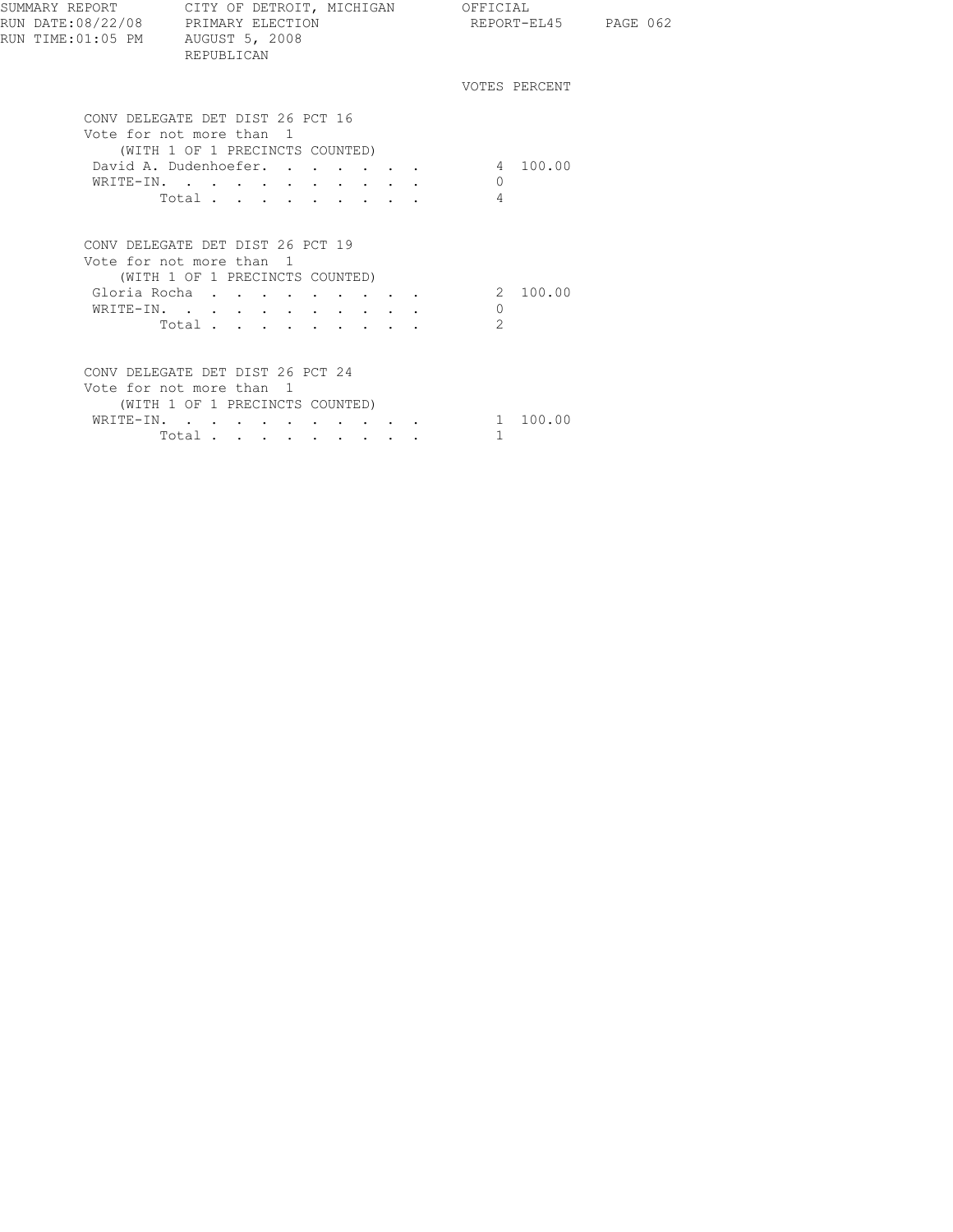| SUMMARY REPORT<br>RUN DATE:08/22/08 PRIMARY ELECTION |                                                   |                                                             |                                                           |                                      |                  |                                                                                            |                           | CITY OF DETROIT, MICHIGAN OFFICIAL | REPORT-EL45 PAGE 063       |  |
|------------------------------------------------------|---------------------------------------------------|-------------------------------------------------------------|-----------------------------------------------------------|--------------------------------------|------------------|--------------------------------------------------------------------------------------------|---------------------------|------------------------------------|----------------------------|--|
| RUN TIME: 01:05 PM AUGUST 5, 2008                    | DEMOCRATIC                                        |                                                             |                                                           |                                      |                  |                                                                                            |                           |                                    |                            |  |
|                                                      |                                                   |                                                             |                                                           |                                      |                  |                                                                                            |                           |                                    | VOTES PERCENT              |  |
| UNITED STATES SENATOR                                |                                                   |                                                             |                                                           |                                      |                  |                                                                                            |                           |                                    |                            |  |
| Vote for not more than 1                             |                                                   |                                                             |                                                           |                                      |                  |                                                                                            |                           |                                    |                            |  |
|                                                      | (WITH 529 OF 529 PRECINCTS COUNTED)<br>Carl Levin |                                                             |                                                           |                                      |                  |                                                                                            |                           | 75,315 99.36                       |                            |  |
|                                                      | WRITE-IN.                                         |                                                             |                                                           |                                      |                  |                                                                                            |                           | 485 .64                            |                            |  |
|                                                      | Total 75,800                                      |                                                             |                                                           |                                      |                  |                                                                                            |                           |                                    |                            |  |
|                                                      |                                                   |                                                             |                                                           |                                      |                  |                                                                                            |                           |                                    |                            |  |
| REP IN CONGRESS DIST 13                              |                                                   |                                                             |                                                           |                                      |                  |                                                                                            |                           |                                    |                            |  |
| Vote for not more than 1                             |                                                   |                                                             |                                                           |                                      |                  |                                                                                            |                           |                                    |                            |  |
|                                                      | (WITH 271 OF 271 PRECINCTS COUNTED)               |                                                             |                                                           |                                      |                  |                                                                                            |                           |                                    |                            |  |
|                                                      | Carolyn Cheeks Kilpatrick                         |                                                             |                                                           |                                      |                  |                                                                                            |                           | 17,486 46.41                       |                            |  |
|                                                      | Mary Waters.                                      |                                                             |                                                           |                                      |                  |                                                                                            |                           | 11,991 31.82<br>8,133 21.58        |                            |  |
|                                                      | Martha G. Scott                                   |                                                             |                                                           |                                      |                  |                                                                                            |                           | 70.19                              |                            |  |
|                                                      | WRITE-IN.<br>Total $\cdots$                       |                                                             |                                                           |                                      |                  |                                                                                            |                           | 37,680                             |                            |  |
|                                                      |                                                   |                                                             |                                                           |                                      |                  |                                                                                            |                           |                                    |                            |  |
| REP IN CONGRESS DIST 14                              |                                                   |                                                             |                                                           |                                      |                  |                                                                                            |                           |                                    |                            |  |
| Vote for not more than 1                             |                                                   |                                                             |                                                           |                                      |                  |                                                                                            |                           |                                    |                            |  |
|                                                      | (WITH 258 OF 258 PRECINCTS COUNTED)               |                                                             |                                                           |                                      |                  |                                                                                            |                           |                                    |                            |  |
|                                                      |                                                   |                                                             |                                                           |                                      |                  |                                                                                            |                           | John Conyers, Jr 39,225 99.06      |                            |  |
|                                                      | WRITE-IN.                                         |                                                             |                                                           |                                      |                  |                                                                                            |                           | 374                                | .94                        |  |
|                                                      | Total                                             |                                                             |                                                           |                                      |                  |                                                                                            |                           | 39,599                             |                            |  |
|                                                      |                                                   |                                                             |                                                           |                                      |                  |                                                                                            |                           |                                    |                            |  |
| STATE LEGISLATURE DIST 1                             |                                                   |                                                             |                                                           |                                      |                  |                                                                                            |                           |                                    |                            |  |
| Vote for not more than 1                             | (WITH 14 OF 14 PRECINCTS COUNTED)                 |                                                             |                                                           |                                      |                  |                                                                                            |                           |                                    |                            |  |
|                                                      | Timothy Bledsoe                                   |                                                             |                                                           |                                      |                  |                                                                                            |                           | 1,045 49.48                        |                            |  |
|                                                      | Kenneth A. Poynter                                |                                                             |                                                           |                                      |                  |                                                                                            |                           | 868 41.10                          |                            |  |
|                                                      | Ronald Diebel                                     |                                                             |                                                           |                                      |                  |                                                                                            |                           |                                    | 91 4.31                    |  |
|                                                      | Edward Ruedemann                                  |                                                             |                                                           |                                      |                  |                                                                                            |                           |                                    |                            |  |
|                                                      | WRITE-IN.                                         |                                                             |                                                           |                                      |                  |                                                                                            |                           |                                    | $84$ $3.98$<br>$24$ $1.14$ |  |
|                                                      |                                                   |                                                             |                                                           |                                      |                  |                                                                                            |                           | Total 2,112                        |                            |  |
|                                                      |                                                   |                                                             |                                                           |                                      |                  |                                                                                            |                           |                                    |                            |  |
| STATE LEGISLATURE DIST 2<br>Vote for not more than 1 |                                                   |                                                             |                                                           |                                      |                  |                                                                                            |                           |                                    |                            |  |
|                                                      | (WITH 39 OF 39 PRECINCTS COUNTED)                 |                                                             |                                                           |                                      |                  |                                                                                            |                           |                                    |                            |  |
|                                                      | LaMar Lemmons, Jr.                                |                                                             |                                                           |                                      |                  | $\mathbf{L} = \mathbf{L}$                                                                  |                           | 2,567                              | 56.33                      |  |
| Donnie K. Whitley.                                   |                                                   | $\ddot{\phantom{0}}$                                        | $\mathbf{L}^{\text{max}}$ , and $\mathbf{L}^{\text{max}}$ | $\ddot{\phantom{0}}$                 | $\sim 10^{-11}$  | $\ddot{\phantom{0}}$                                                                       | $\ddot{\phantom{a}}$      | 782                                | 17.16                      |  |
|                                                      | Keeth Williams. .                                 | $\ddot{\phantom{a}}$                                        | $\cdot$ $\cdot$                                           | $\sim$ 100 $\pm$                     | $\sim$ 100 $\pm$ | $\ddot{\phantom{0}}$                                                                       |                           | 511                                | 11.21                      |  |
|                                                      | Veronica Brown                                    | $\sim$                                                      | $\mathbf{r}$                                              | $\mathcal{L}^{\text{max}}$<br>$\sim$ | $\sim$           | $\mathbf{L}$                                                                               | $\mathbf{r}$              | 397                                | 8.71                       |  |
| Damian C. Mitchell                                   |                                                   | $\mathbf{L}$                                                | $\mathbf{L} = \mathbf{L}$                                 | $\sim$ $-$                           | $\sim$ 100 $\pm$ | $\sim$                                                                                     | $\ddot{\phantom{a}}$      | 145                                | 3.18                       |  |
|                                                      | Chris Catchings .                                 | $\bullet$ .<br><br><br><br><br><br><br><br><br><br><br><br> | $\mathbf{r}$ , $\mathbf{r}$ , $\mathbf{r}$ , $\mathbf{r}$ |                                      |                  | $\bullet$ .<br><br><br><br><br><br><br><br><br><br><br><br>                                |                           | 137                                | 3.01                       |  |
| WRITE-IN.                                            |                                                   | $\mathbf{L}$                                                | $\mathbf{L}^{\text{max}}$ , and $\mathbf{L}^{\text{max}}$ | $\sim$                               | $\sim$           | $\ddot{\phantom{0}}$                                                                       |                           | 18                                 | .39                        |  |
|                                                      | Total $\cdots$                                    |                                                             |                                                           |                                      |                  |                                                                                            |                           | 4,557                              |                            |  |
| STATE LEGISLATURE DIST 3                             |                                                   |                                                             |                                                           |                                      |                  |                                                                                            |                           |                                    |                            |  |
| Vote for not more than 1                             |                                                   |                                                             |                                                           |                                      |                  |                                                                                            |                           |                                    |                            |  |
|                                                      | (WITH 45 OF 45 PRECINCTS COUNTED)                 |                                                             |                                                           |                                      |                  |                                                                                            |                           |                                    |                            |  |
|                                                      | Bettie Cook Scott.                                |                                                             |                                                           | $\ddot{\phantom{a}}$                 |                  | $\cdot$ $\cdot$ $\cdot$                                                                    |                           | 3,456                              | 55.69                      |  |
|                                                      | Carol Banks.                                      |                                                             | $\mathcal{L}^{\text{max}}$                                | $\bullet$                            |                  | $\cdot$ $\cdot$                                                                            | $\ddot{\phantom{a}}$      | 1,811                              | 29.18                      |  |
|                                                      | Dale Foster.                                      |                                                             |                                                           |                                      |                  | $\mathbf{L}^{\text{max}}$                                                                  |                           | 547                                | 8.81                       |  |
|                                                      | Kirk Young                                        | $\sim$                                                      | $\ddot{\phantom{0}}$<br>$\mathbf{r}$                      | $\sim$                               | $\mathbf{L}$     | $\mathbf{L}$                                                                               |                           | 200                                | 3.22                       |  |
| Terrence Kimbrough                                   |                                                   | $\sim$ $\sim$                                               | $\mathbf{L}$ and $\mathbf{L}$                             |                                      |                  | $\mathbf{1}$ $\mathbf{1}$ $\mathbf{1}$ $\mathbf{1}$ $\mathbf{1}$ $\mathbf{1}$ $\mathbf{1}$ | $\ddot{\phantom{a}}$      | 171                                | 2.76                       |  |
|                                                      | WRITE-IN.                                         |                                                             |                                                           |                                      |                  |                                                                                            |                           | 21                                 | .34                        |  |
|                                                      | Total                                             |                                                             |                                                           |                                      |                  |                                                                                            | $\mathbf{L} = \mathbf{L}$ | 6,206                              |                            |  |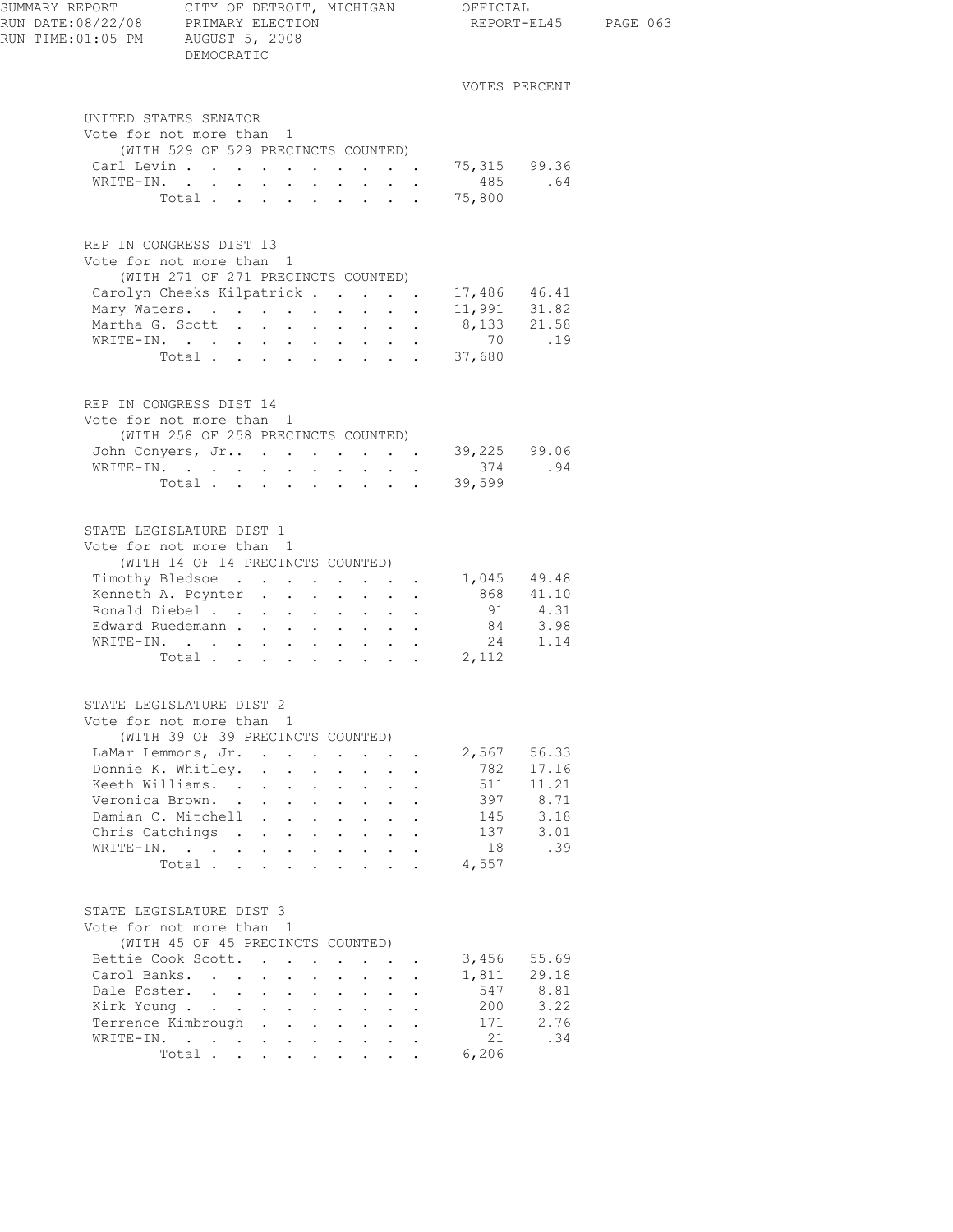| SUMMARY REPORT                         |                                                                                            |                      |                                              | CITY OF DETROIT, MICHIGAN OFFICIAL                  |                       |                 |                                                                  |                               |                       |  |  |
|----------------------------------------|--------------------------------------------------------------------------------------------|----------------------|----------------------------------------------|-----------------------------------------------------|-----------------------|-----------------|------------------------------------------------------------------|-------------------------------|-----------------------|--|--|
| RUN DATE:08/22/08<br>RUN TIME:01:05 PM | PRIMARY ELECTION<br>AUGUST 5, 2008                                                         |                      |                                              |                                                     |                       |                 |                                                                  |                               | REPORT-EL45 PAGE 064  |  |  |
|                                        | DEMOCRATIC                                                                                 |                      |                                              |                                                     |                       |                 |                                                                  |                               |                       |  |  |
|                                        |                                                                                            |                      |                                              |                                                     |                       |                 |                                                                  |                               | VOTES PERCENT         |  |  |
|                                        |                                                                                            |                      |                                              |                                                     |                       |                 |                                                                  |                               |                       |  |  |
|                                        | STATE LEGISLATURE DIST 4                                                                   |                      |                                              |                                                     |                       |                 |                                                                  |                               |                       |  |  |
|                                        | Vote for not more than 1                                                                   |                      |                                              |                                                     |                       |                 |                                                                  |                               |                       |  |  |
|                                        | (WITH 54 OF 54 PRECINCTS COUNTED)                                                          |                      |                                              |                                                     |                       |                 |                                                                  |                               |                       |  |  |
|                                        | Coleman A. Young                                                                           |                      |                                              |                                                     |                       |                 |                                                                  | 5,624 70.19                   |                       |  |  |
|                                        | Sheila Jackson. .                                                                          |                      |                                              | $\mathbf{r} = \mathbf{r} + \mathbf{r} + \mathbf{r}$ |                       |                 | $\mathbf{1}$ $\mathbf{1}$ $\mathbf{1}$ $\mathbf{1}$ $\mathbf{1}$ |                               | 919 11.47             |  |  |
|                                        | Rita L. Jordan.                                                                            |                      |                                              |                                                     |                       |                 |                                                                  |                               | 546 6.81              |  |  |
|                                        | Willie E. Burton                                                                           |                      |                                              |                                                     |                       |                 |                                                                  | 450 5.62                      |                       |  |  |
|                                        | Wanda Renee Canty.                                                                         |                      |                                              |                                                     |                       |                 |                                                                  |                               | $446$ 5.57<br>27 .34  |  |  |
|                                        | WRITE-IN.                                                                                  |                      |                                              |                                                     |                       |                 |                                                                  |                               |                       |  |  |
|                                        | Total 8,012                                                                                |                      |                                              |                                                     |                       |                 |                                                                  |                               |                       |  |  |
|                                        |                                                                                            |                      |                                              |                                                     |                       |                 |                                                                  |                               |                       |  |  |
|                                        | STATE LEGISLATURE DIST 5                                                                   |                      |                                              |                                                     |                       |                 |                                                                  |                               |                       |  |  |
|                                        | Vote for not more than 1                                                                   |                      |                                              |                                                     |                       |                 |                                                                  |                               |                       |  |  |
|                                        | (WITH 29 OF 29 PRECINCTS COUNTED)                                                          |                      |                                              |                                                     |                       |                 |                                                                  |                               |                       |  |  |
|                                        | Bert Johnson                                                                               |                      |                                              |                                                     |                       |                 |                                                                  | $\cdot$ , $\cdot$ 1,935 56.22 |                       |  |  |
|                                        | Olumba-John Olumba                                                                         |                      |                                              |                                                     |                       |                 |                                                                  |                               | 463 13.45             |  |  |
|                                        | Terry Catchings                                                                            |                      |                                              |                                                     |                       |                 |                                                                  |                               | 412 11.97             |  |  |
|                                        | April C. Archer                                                                            |                      |                                              |                                                     |                       |                 |                                                                  |                               | 272 7.90              |  |  |
|                                        | Abusayed Mahfuz 102 2.96                                                                   |                      |                                              |                                                     |                       |                 |                                                                  |                               |                       |  |  |
|                                        | Shahab Ahmed                                                                               |                      |                                              |                                                     |                       |                 |                                                                  |                               | 101 2.93<br>55 1.60   |  |  |
|                                        | Henry Wade III.                                                                            |                      |                                              |                                                     |                       |                 |                                                                  |                               |                       |  |  |
|                                        | William Phillips                                                                           |                      |                                              |                                                     |                       |                 |                                                                  |                               | 52 1.51               |  |  |
|                                        | Abdul A. Algazali.                                                                         |                      |                                              |                                                     |                       |                 |                                                                  |                               | 42 1.22               |  |  |
|                                        | WRITE-IN.                                                                                  |                      |                                              |                                                     |                       |                 |                                                                  | 8 <sup>1</sup>                | $\ldots$ 23           |  |  |
|                                        | Total 3,442                                                                                |                      |                                              |                                                     |                       |                 |                                                                  |                               |                       |  |  |
|                                        |                                                                                            |                      |                                              |                                                     |                       |                 |                                                                  |                               |                       |  |  |
|                                        | STATE LEGISLATURE DIST 6<br>Vote for not more than 1                                       |                      |                                              |                                                     |                       |                 |                                                                  |                               |                       |  |  |
|                                        |                                                                                            |                      |                                              |                                                     |                       |                 |                                                                  |                               |                       |  |  |
|                                        | (WITH 59 OF 59 PRECINCTS COUNTED)<br>Fred Durhal, Jr. 1,868 27.38                          |                      |                                              |                                                     |                       |                 |                                                                  |                               |                       |  |  |
|                                        | Brian White.                                                                               |                      |                                              |                                                     |                       |                 |                                                                  |                               | 1,252 18.35           |  |  |
|                                        |                                                                                            |                      |                                              |                                                     |                       |                 |                                                                  |                               |                       |  |  |
|                                        | Ajene C. Evans.<br>Reggie Fluker.                                                          |                      |                                              |                                                     |                       |                 |                                                                  |                               | 885 12.97<br>637 9.34 |  |  |
|                                        | Denise Rose Young.                                                                         |                      |                                              |                                                     |                       |                 |                                                                  | 629 9.22                      |                       |  |  |
|                                        |                                                                                            |                      |                                              |                                                     |                       |                 |                                                                  |                               |                       |  |  |
|                                        | Marvin David Crawford .                                                                    |                      |                                              |                                                     |                       |                 |                                                                  | 612<br>385                    | 8.97<br>5.64          |  |  |
|                                        | Che Peterson<br>Sheila Dapremont                                                           | $\ddot{\phantom{0}}$ |                                              |                                                     |                       |                 |                                                                  | 240                           | 3.52                  |  |  |
|                                        | Renard Berry, Sr                                                                           |                      | $\mathcal{L}$                                |                                                     |                       |                 |                                                                  | 129                           | 1.89                  |  |  |
|                                        | Sherman Gipson Daniels.                                                                    |                      | $\ddot{\phantom{0}}$<br>$\ddot{\phantom{a}}$ | $\ddot{\phantom{0}}$                                | $\ddot{\phantom{0}}$  | $\bullet$       |                                                                  | 83                            | 1.22                  |  |  |
| Ernest Madison II.                     | $\mathbf{r}$ , $\mathbf{r}$ , $\mathbf{r}$                                                 |                      | $\mathbf{r}$                                 | ÷.                                                  |                       |                 |                                                                  | 70                            | 1.03                  |  |  |
| WRITE-IN.                              |                                                                                            |                      |                                              |                                                     |                       |                 |                                                                  | 33                            | .48                   |  |  |
|                                        | $\mathbf{r} = \mathbf{r} + \mathbf{r} + \mathbf{r} + \mathbf{r} + \mathbf{r} + \mathbf{r}$ |                      |                                              | $\mathbf{L}^{\text{max}}$                           | $\ddot{\phantom{0}}$  | $\sim 10^{-10}$ |                                                                  |                               |                       |  |  |
|                                        | Total                                                                                      |                      |                                              |                                                     | and a strategic state |                 |                                                                  | 6,823                         |                       |  |  |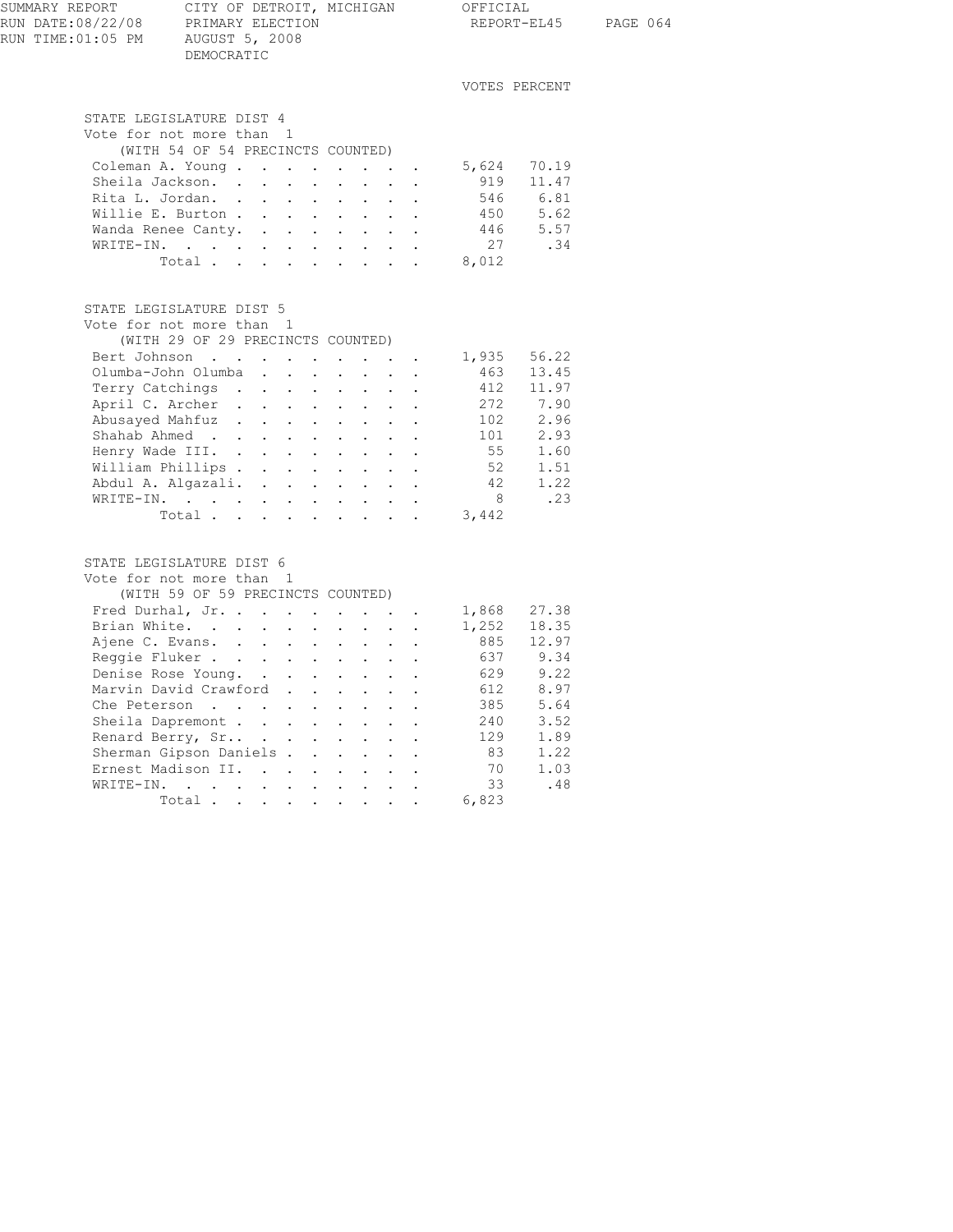| SUMMARY REPORT                         | CITY OF DETROIT, MICHIGAN                        | OFFICIAL      |          |
|----------------------------------------|--------------------------------------------------|---------------|----------|
| RUN DATE:08/22/08<br>RUN TIME:01:05 PM | PRIMARY ELECTION<br>AUGUST 5, 2008<br>DEMOCRATIC | REPORT-EL45   | PAGE 065 |
|                                        |                                                  | VOTES PERCENT |          |
|                                        | STATE LEGISLATURE DIST 7                         |               |          |

| Vote for not more than 1                                                                      |                                          |                                                       |                                                                      |                                              |                |                            |
|-----------------------------------------------------------------------------------------------|------------------------------------------|-------------------------------------------------------|----------------------------------------------------------------------|----------------------------------------------|----------------|----------------------------|
| (WITH 56 OF 56 PRECINCTS COUNTED)                                                             |                                          |                                                       |                                                                      |                                              |                |                            |
| Jimmy Womack                                                                                  |                                          |                                                       | $\mathbf{r} = \mathbf{r} \mathbf{r} + \mathbf{r} \mathbf{r}$ , where |                                              | 2,049          | 23.85                      |
| Al Williams.<br>$\ddot{\phantom{0}}$                                                          | $\sim$                                   | $\ddot{\phantom{a}}$                                  | $\mathbf{L}^{\text{max}}$                                            | $\mathbf{u} = \mathbf{u} \cdot \mathbf{u}$ . | 1,729          | 20.12                      |
| Carol Weaver<br>$\ddot{\phantom{a}}$<br>$\mathcal{L}^{\mathcal{A}}$<br>$\mathbf{L}$           | $\cdot$ $\cdot$                          | $\ddot{\phantom{a}}$                                  | $\sim$ $\sim$<br>$\sim$ 100 $\pm$                                    | $\mathbf{r}$                                 | 1,121          | 13.05                      |
| Brenda Goss Andrews .<br>$\ddot{\phantom{0}}$                                                 | $\sim$ $-$                               | $\mathbb{Z}^{(n)}$                                    | $\mathcal{L}_{\mathrm{max}}$<br>$\mathcal{L}^{\text{max}}$           | $\sim$ $-$                                   | 953            | 11.09                      |
| Lee Gaddies.                                                                                  | $\cdot$ $\cdot$                          | $\ddot{\phantom{a}}$                                  | $\mathbf{L}$                                                         |                                              | 369            | 4.29                       |
| Margaret L. Betts. .                                                                          |                                          | $\sim 100$ km s $^{-1}$                               |                                                                      |                                              | 366            | 4.26                       |
| $\ddot{\phantom{0}}$                                                                          | $\sim$ $-$                               | $\mathcal{L}^{\text{max}}$                            | $\mathcal{L}^{\text{max}}$<br>$\ddot{\phantom{0}}$                   | $\bullet$                                    |                |                            |
| Mary Sheffield.<br>$\ddot{\phantom{a}}$                                                       | $\mathbf{L}$                             | $\mathbf{L} = \mathbf{L}$                             | $\ddot{\phantom{0}}$                                                 |                                              | 287            | 3.34                       |
| Henry Edward Stallings.                                                                       | $\mathcal{L}^{\text{max}}$               | $\mathcal{L}^{(1)}$ .                                 | $\mathcal{L}^{\text{max}}$<br>$\ddot{\phantom{0}}$                   | $\ddot{\phantom{0}}$                         | 285            | 3.32                       |
| David S. Points                                                                               | $\sim$                                   | $\mathbf{L} = \mathbf{L} \mathbf{L}$                  | $\sim$ 100 $\pm$                                                     |                                              | 231            | 2.69                       |
| Earl Smith<br>$\mathcal{L}^{\text{max}}$                                                      | $\sim$                                   | $\mathcal{L}^{\text{max}}$                            | $\mathbf{L}^{\text{max}}$<br>$\mathbf{L}^{\text{max}}$               | $\ddot{\phantom{a}}$                         | 227            | 2.64                       |
| Terra DeFoe.<br>$\sim$<br>$\mathbf{L}$<br>$\sim$                                              | $\mathbf{L}$ and $\mathbf{L}$            | $\mathbf{r}$                                          | $\mathbf{L}$<br>$\mathbf{L}$                                         | $\ddot{\phantom{a}}$                         | 193            | 2.25                       |
| Bernard Thompson.<br>$\mathbf{L}^{(1)}$<br>$\mathcal{L}^{\mathcal{L}}$                        | $\Delta \sim 1$                          | $\mathbb{Z}^{\mathbb{Z}^2}$                           | $\mathcal{L}^{\text{max}}$<br>$\mathcal{L}^{\text{max}}$             | $\ddot{\phantom{0}}$                         | 169            | 1.97                       |
| Dennis Vaughn<br>$\mathbf{r}$                                                                 | $\mathbf{L} = \mathbf{L}$                | $\mathbf{L}$                                          | $\mathbf{L}$<br>$\mathbf{L}$                                         | $\ddot{\phantom{a}}$                         | 161            | 1.87                       |
| Steven E. Butler.<br>$\mathbf{L}$<br>$\ddot{\phantom{0}}$                                     | $\mathcal{L}^{\text{max}}$               | $\ddot{\phantom{a}}$                                  | $\sim$ $-$<br>$\mathbf{L}$                                           | $\ddot{\phantom{a}}$                         | 145            | 1.69                       |
| Michelle R. Gibson.<br>$\mathbf{L}$                                                           | $\sim$                                   | $\mathbf{L}$                                          | $\mathbf{L}$<br>$\mathbf{L}$                                         | $\ddot{\phantom{a}}$                         | 108            | 1.26                       |
| Sean C. Thomas.<br>$\mathcal{L}^{\text{max}}$                                                 | $\sim$ $-$                               | $\mathbf{L} = \mathbf{L}$                             | $\mathbf{L}^{\text{max}}$                                            | $\ddot{\phantom{a}}$                         | 91             | 1.06                       |
| Marilyn Drake Thompson                                                                        |                                          | $\mathbf{L}^{\text{max}}$                             | $\mathbf{L}^{\text{max}}$<br>$\mathcal{L}^{\text{max}}$              | $\ddot{\phantom{a}}$                         | 83             | .97                        |
| WRITE-IN.                                                                                     |                                          |                                                       |                                                                      |                                              | 25             | .29                        |
| $\mathcal{A}$ and $\mathcal{A}$ are all $\mathcal{A}$ and $\mathcal{A}$ are all $\mathcal{A}$ |                                          | $\mathbf{L}^{\text{max}}$ , $\mathbf{L}^{\text{max}}$ |                                                                      | $\mathcal{L}^{\text{max}}$                   |                |                            |
| Total                                                                                         |                                          | $\mathbf{L}^{\text{max}}$ , $\mathbf{L}^{\text{max}}$ |                                                                      | $\mathbf{L} = \mathbf{L}$                    | 8,592          |                            |
|                                                                                               |                                          |                                                       |                                                                      |                                              |                |                            |
|                                                                                               |                                          |                                                       |                                                                      |                                              |                |                            |
| STATE LEGISLATURE DIST 8                                                                      |                                          |                                                       |                                                                      |                                              |                |                            |
| Vote for not more than 1                                                                      |                                          |                                                       |                                                                      |                                              |                |                            |
| (WITH 62 OF 62 PRECINCTS COUNTED)                                                             |                                          |                                                       |                                                                      |                                              |                |                            |
| George Cushingberry, Jr.                                                                      |                                          |                                                       |                                                                      |                                              | 5,755<br>2,769 | 56.50                      |
| Leslie Love.                                                                                  |                                          |                                                       |                                                                      |                                              |                | 27.19                      |
| Daniel L. Martin                                                                              | $\sim$ $-$                               | <b>All Street</b>                                     |                                                                      | $\mathbf{L}^{\text{max}}$                    | 772            | 7.58                       |
| Gilbert O. Thompson                                                                           |                                          | $\ddot{\phantom{a}}$                                  | $\sim$ 100 $\sim$<br>$\sim$ 100 $\pm$                                |                                              | 513            | 5.04                       |
| Lloyd Edward Holton II                                                                        |                                          | <b>All Cards</b>                                      |                                                                      | $\mathbf{z} = \mathbf{z} + \mathbf{z}$       | 340            | 3.34                       |
| WRITE-IN.                                                                                     |                                          |                                                       | $\mathbf{r} = \mathbf{r} \cdot \mathbf{r}$                           |                                              | 36             | .35                        |
| Total 10,185                                                                                  |                                          |                                                       |                                                                      |                                              |                |                            |
|                                                                                               |                                          |                                                       |                                                                      |                                              |                |                            |
|                                                                                               |                                          |                                                       |                                                                      |                                              |                |                            |
| STATE LEGISLATURE DIST 9                                                                      |                                          |                                                       |                                                                      |                                              |                |                            |
|                                                                                               |                                          |                                                       |                                                                      |                                              |                |                            |
| Vote for not more than 1                                                                      |                                          |                                                       |                                                                      |                                              |                |                            |
| (WITH 52 OF 52 PRECINCTS COUNTED)                                                             |                                          |                                                       |                                                                      |                                              |                |                            |
| Shanelle Jackson                                                                              |                                          |                                                       |                                                                      |                                              | $6,327$ 80.87  |                            |
| John George.<br>$\sim 10^{-11}$                                                               | $\mathbf{L}$ and $\mathbf{L}$            | $\mathbf{L}$ and $\mathbf{L}$                         | $\mathcal{L}^{\text{max}}$                                           | $\ddot{\phantom{0}}$                         | 745            | 9.52                       |
| Anita E. Belle.                                                                               | $\mathbf{z} = \mathbf{z} + \mathbf{z}$ . | $\mathbf{z} = \mathbf{z} + \mathbf{z}$ .              |                                                                      | $\mathbf{L}^{\text{max}}$                    | 723            | 9.24                       |
| WRITE-IN.<br>$\mathbf{L}$ and $\mathbf{L}$                                                    | $\mathbf{L}$ $\mathbf{L}$                | $\mathbf{L}$ and $\mathbf{L}$                         | $\mathbf{L}^{\text{max}}$                                            | $\ddot{\phantom{0}}$                         | 29             | .37                        |
| Total                                                                                         |                                          |                                                       |                                                                      |                                              | 7,824          |                            |
|                                                                                               |                                          |                                                       |                                                                      |                                              |                |                            |
|                                                                                               |                                          |                                                       |                                                                      |                                              |                |                            |
| STATE LEGISLATURE DIST 10                                                                     |                                          |                                                       |                                                                      |                                              |                |                            |
| Vote for not more than 1                                                                      |                                          |                                                       |                                                                      |                                              |                |                            |
| (WITH 41 OF 41 PRECINCTS COUNTED)                                                             |                                          |                                                       |                                                                      |                                              |                |                            |
| Gabe Leland.                                                                                  |                                          |                                                       |                                                                      |                                              |                | 3,773 66.57                |
| TAMANIA CAMAALL                                                                               |                                          |                                                       |                                                                      |                                              | 1.510          | $\Omega$ $\Gamma$ $\Gamma$ |

| LaTanya Garrett 1,518 26.78<br>Brian Sylvester<br>361 |      |
|-------------------------------------------------------|------|
|                                                       |      |
|                                                       | 6.37 |
| 16<br>WRITE-IN.                                       | .28  |
| Total5,668                                            |      |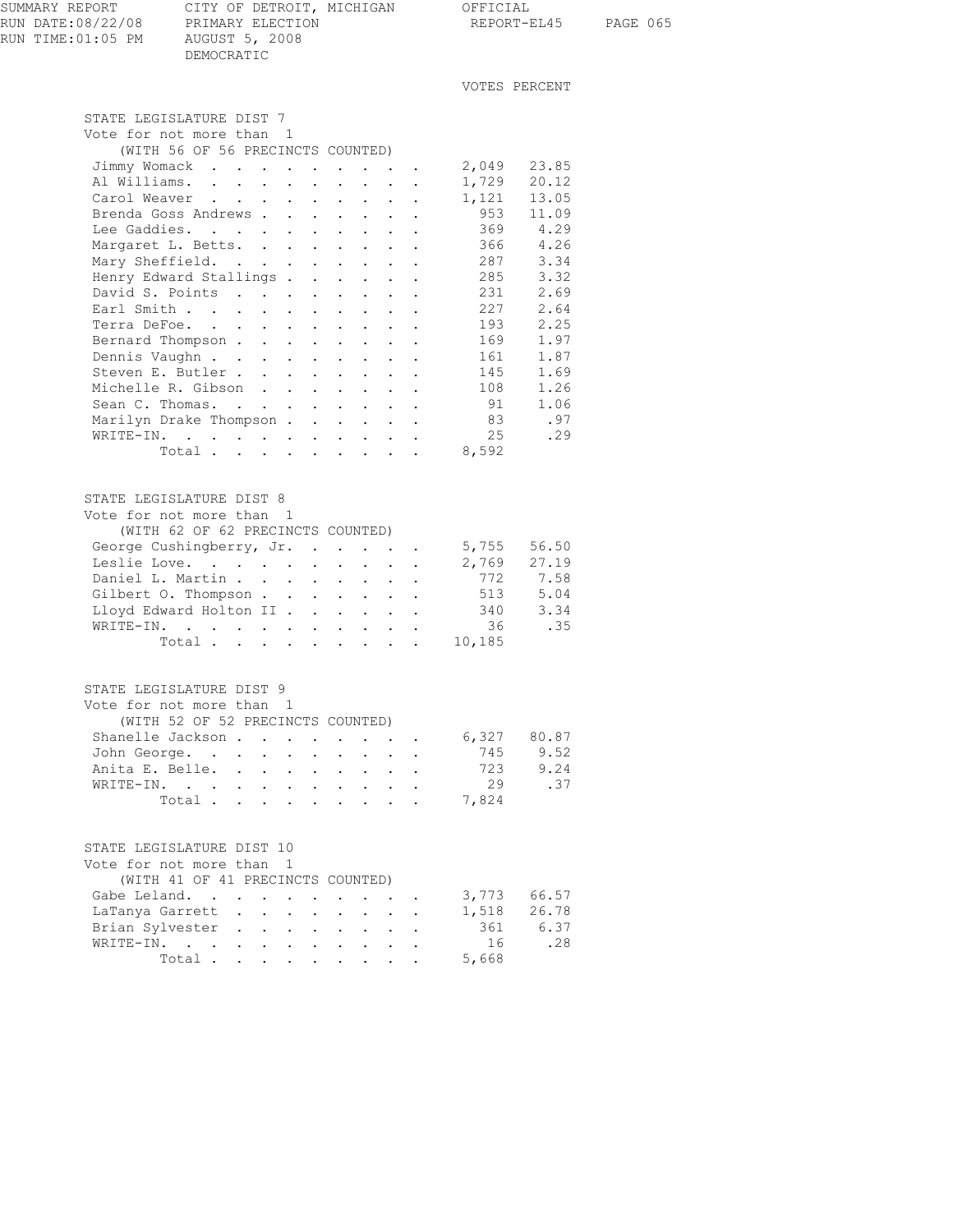| SUMMARY REPORT<br>RUN DATE:08/22/08<br>RUN TIME:01:05 PM | PRIMARY ELECTION<br>AUGUST 5, 2008<br>DEMOCRATIC |                                                                                                                           |        |                      |                        |                                                                    | CITY OF DETROIT, MICHIGAN OFFICIAL |                | REPORT-EL45 PAGE 066 |
|----------------------------------------------------------|--------------------------------------------------|---------------------------------------------------------------------------------------------------------------------------|--------|----------------------|------------------------|--------------------------------------------------------------------|------------------------------------|----------------|----------------------|
|                                                          |                                                  |                                                                                                                           |        |                      |                        |                                                                    | VOTES PERCENT                      |                |                      |
| STATE LEGISLATURE DIST 11                                |                                                  |                                                                                                                           |        |                      |                        |                                                                    |                                    |                |                      |
| Vote for not more than 1                                 |                                                  |                                                                                                                           |        |                      |                        |                                                                    |                                    |                |                      |
|                                                          | (WITH 44 OF 44 PRECINCTS COUNTED)                |                                                                                                                           |        |                      |                        |                                                                    |                                    |                |                      |
| David E. Nathan 1,628 23.13                              |                                                  |                                                                                                                           |        |                      |                        |                                                                    |                                    |                |                      |
| Gary S. Pollard 1,402 19.92                              |                                                  |                                                                                                                           |        |                      |                        |                                                                    | 1,072                              | 15.23          |                      |
| Mia Grillier<br>Kim Meeks                                |                                                  |                                                                                                                           |        |                      |                        |                                                                    | 974 13.84                          |                |                      |
| Darlene Dixon                                            |                                                  |                                                                                                                           |        |                      |                        |                                                                    | 496 7.05                           |                |                      |
| Jeanean M. Bryant.                                       |                                                  |                                                                                                                           |        |                      |                        |                                                                    |                                    | 6.21           |                      |
| Barry M. Blackwell                                       |                                                  |                                                                                                                           |        |                      |                        |                                                                    | 437 6.21<br>350 4.97               |                |                      |
| Annie Carter 269 3.82                                    |                                                  |                                                                                                                           |        |                      |                        |                                                                    |                                    |                |                      |
| Anthony Bradford                                         |                                                  |                                                                                                                           |        |                      |                        |                                                                    | 260 3.69<br>79 1.12                |                |                      |
| Anthony DeRamus                                          |                                                  |                                                                                                                           |        |                      |                        |                                                                    |                                    |                |                      |
| Dobey Gavin.                                             |                                                  |                                                                                                                           |        |                      |                        |                                                                    |                                    | 55 .78         |                      |
| WRITE-IN.                                                |                                                  |                                                                                                                           |        |                      |                        |                                                                    |                                    | 15 .21         |                      |
|                                                          | Total $\ldots$                                   |                                                                                                                           |        |                      |                        |                                                                    | 7,037                              |                |                      |
| STATE LEGISLATURE DIST 12<br>Vote for not more than 1    |                                                  |                                                                                                                           |        |                      |                        |                                                                    |                                    |                |                      |
|                                                          | (WITH 34 OF 34 PRECINCTS COUNTED)                |                                                                                                                           |        |                      |                        |                                                                    |                                    |                |                      |
| Rashida Tlaib. 1,872 43.88<br>Carl Ramsey.               |                                                  |                                                                                                                           |        |                      |                        |                                                                    | 1,102 25.83                        |                |                      |
| Belda Garza.                                             |                                                  |                                                                                                                           |        |                      |                        | $\mathbf{r} = \mathbf{r} + \mathbf{r} + \mathbf{r} + \mathbf{r}$ . | 383 8.98                           |                |                      |
| Daniel J. Solano                                         |                                                  |                                                                                                                           |        |                      |                        |                                                                    |                                    |                |                      |
| Lisa Marie Randon.                                       |                                                  |                                                                                                                           |        |                      |                        |                                                                    | 316 7.41<br>291 6.82               |                |                      |
| Denise Monroe Hearn                                      |                                                  |                                                                                                                           |        |                      |                        |                                                                    | $227$ 5.32                         |                |                      |
| Rochelle Smith.                                          |                                                  |                                                                                                                           |        |                      |                        |                                                                    |                                    | 46 1.08        |                      |
| Nellie Saenz                                             |                                                  |                                                                                                                           |        |                      |                        |                                                                    | 24                                 | .56            |                      |
| WRITE-IN.                                                |                                                  |                                                                                                                           |        |                      |                        |                                                                    | $5^{\circ}$                        | .12            |                      |
|                                                          | Total 4,266                                      |                                                                                                                           |        |                      |                        |                                                                    |                                    |                |                      |
| PROSECUTING ATTORNEY<br>Vote for not more than 1         | (WITH 529 OF 529 PRECINCTS COUNTED)              |                                                                                                                           |        |                      |                        |                                                                    | 69,476 98.06                       |                |                      |
| Kym L. Worthy<br>WRITE-IN.                               |                                                  |                                                                                                                           |        |                      |                        |                                                                    | 1,372                              | 1.94           |                      |
|                                                          | Total                                            |                                                                                                                           |        |                      |                        |                                                                    | 70,848                             |                |                      |
|                                                          |                                                  |                                                                                                                           |        |                      |                        |                                                                    |                                    |                |                      |
| SHERIFF<br>Vote for not more than 1<br>Warren C. Evans   | (WITH 529 OF 529 PRECINCTS COUNTED)              |                                                                                                                           |        |                      |                        |                                                                    | 64,060                             | 84.82          |                      |
| Darron McKinney                                          | $\ddot{\phantom{0}}$                             | $\sim$<br>$\bullet$                                                                                                       | $\sim$ | $\ddot{\phantom{0}}$ | $\Delta \sim 10^{-11}$ | $\ddot{\phantom{a}}$                                               | 11,199                             | 14.83          |                      |
| WRITE-IN.                                                |                                                  |                                                                                                                           |        |                      |                        |                                                                    | 263                                | .35            |                      |
|                                                          | Total                                            |                                                                                                                           |        |                      |                        |                                                                    | 75,522                             |                |                      |
| COUNTY CLERK<br>Vote for not more than 1                 | (WITH 529 OF 529 PRECINCTS COUNTED)              |                                                                                                                           |        |                      |                        |                                                                    |                                    |                |                      |
| Cathy M. Garrett                                         |                                                  |                                                                                                                           |        |                      |                        |                                                                    | 43,130                             | 61.85<br>12.04 |                      |
| Michael J. OBrien, Jr.<br>Coretta P. Strong.             |                                                  |                                                                                                                           |        |                      |                        |                                                                    | 8,398<br>7,877                     | 11.30          |                      |
| Margaret Jones.                                          |                                                  |                                                                                                                           |        | $\ddot{\phantom{0}}$ | $\sim$<br>$\mathbf{L}$ | $\ddot{\phantom{a}}$                                               | 6,121                              | 8.78           |                      |
| Diana Stanford.                                          |                                                  |                                                                                                                           |        | $\sim$ 100 $\pm$     | $\sim 10^{-10}$        |                                                                    | 3,845                              | 5.51           |                      |
| WRITE-IN.                                                |                                                  | $\begin{array}{cccccccccccccc} \bullet & \bullet & \bullet & \bullet & \bullet & \bullet & \bullet & \bullet \end{array}$ |        |                      |                        |                                                                    | 357                                | .51            |                      |
|                                                          | Total .<br>$\mathbf{L}$                          | $\mathbf{r} = \mathbf{r} + \mathbf{r} + \mathbf{r}$                                                                       |        | $\mathbf{L}$         | $\mathbf{r}$           |                                                                    | 69,728                             |                |                      |
|                                                          |                                                  |                                                                                                                           |        |                      |                        |                                                                    |                                    |                |                      |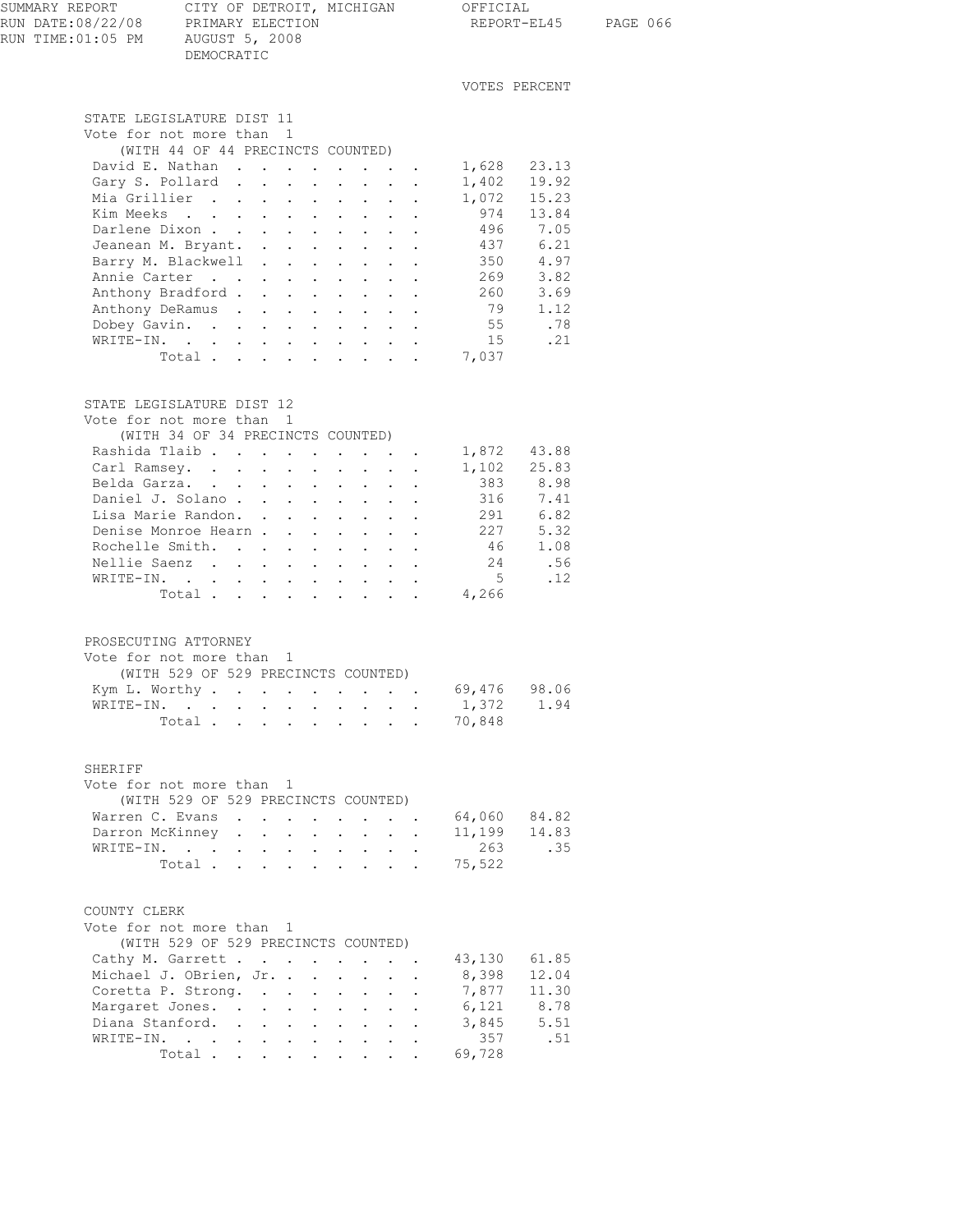| SUMMARY REPORT<br>RUN DATE:08/22/08<br>RUN TIME:01:05 PM | CITY OF DETROIT, MICHIGAN OFFICIAL<br>PRIMARY ELECTION<br>AUGUST 5, 2008<br>DEMOCRATIC                                                                                    |                                                    |                      |                                   |                      | REPORT-EL45 PAGE 067 |
|----------------------------------------------------------|---------------------------------------------------------------------------------------------------------------------------------------------------------------------------|----------------------------------------------------|----------------------|-----------------------------------|----------------------|----------------------|
|                                                          |                                                                                                                                                                           |                                                    |                      |                                   | VOTES PERCENT        |                      |
| COUNTY TREASURER                                         |                                                                                                                                                                           |                                                    |                      |                                   |                      |                      |
|                                                          | Vote for not more than 1                                                                                                                                                  |                                                    |                      |                                   |                      |                      |
|                                                          | (WITH 529 OF 529 PRECINCTS COUNTED)                                                                                                                                       |                                                    |                      |                                   |                      |                      |
|                                                          | Raymond J. Wojtowicz.                                                                                                                                                     |                                                    |                      | 30,998                            | 44.88                |                      |
|                                                          | Philip M. Cavanagh                                                                                                                                                        |                                                    |                      | 16,331 23.64                      |                      |                      |
|                                                          | Beverly Kindle-Walker                                                                                                                                                     |                                                    |                      | 9,782                             | 14.16                |                      |
|                                                          | Kevin M. Kelly.                                                                                                                                                           |                                                    |                      | 3,349 4.85<br>2,516 3.64<br>3,349 |                      |                      |
|                                                          | Catherine M. O'Meara.<br>Brian O'Donnell                                                                                                                                  |                                                    |                      | 1,774 2.57                        |                      |                      |
|                                                          | Keith Windham                                                                                                                                                             |                                                    | $\ddot{\phantom{0}}$ |                                   |                      |                      |
|                                                          | Linda Kay Zebrowski                                                                                                                                                       |                                                    |                      | 1,396 2.02<br>1,019 1.48<br>1,019 |                      |                      |
|                                                          | Sigmunt John Szczepkowski, Jr.                                                                                                                                            |                                                    |                      | 759 1.10                          |                      |                      |
|                                                          | Thomas A. Marciniak                                                                                                                                                       |                                                    |                      |                                   | 474 .69              |                      |
|                                                          | Robert John Nozicka                                                                                                                                                       |                                                    |                      | 388                               | .56                  |                      |
|                                                          | WRITE-IN.                                                                                                                                                                 |                                                    |                      | 290                               | .42                  |                      |
|                                                          | Total 69,076                                                                                                                                                              |                                                    |                      |                                   |                      |                      |
| REGISTER OF DEEDS                                        | Vote for not more than 1<br>(WITH 529 OF 529 PRECINCTS COUNTED)                                                                                                           |                                                    |                      |                                   |                      |                      |
|                                                          | Bernard J. Youngblood                                                                                                                                                     |                                                    |                      | 40,226 63.33                      |                      |                      |
|                                                          | Terrance Hood                                                                                                                                                             |                                                    |                      | 22,915 36.07                      |                      |                      |
|                                                          | WRITE-IN.                                                                                                                                                                 |                                                    |                      | 380                               | .60                  |                      |
|                                                          | Total 63,521                                                                                                                                                              |                                                    |                      |                                   |                      |                      |
|                                                          | COUNTY COMMISSIONER DIST 1<br>Vote for not more than 1<br>(WITH 31 OF 31 PRECINCTS COUNTED)<br>Tim Killeen.<br>Christopher F. Cavanagh. 1,603 47.69<br>WRITE-IN.<br>Total |                                                    |                      | 1,730 51.47<br>3,361              | 28 .83               |                      |
|                                                          | COUNTY COMMISSIONER DIST 2                                                                                                                                                |                                                    |                      |                                   |                      |                      |
|                                                          | Vote for not more than 1                                                                                                                                                  |                                                    |                      |                                   |                      |                      |
|                                                          | (WITH 70 OF 70 PRECINCTS COUNTED)                                                                                                                                         |                                                    |                      |                                   |                      |                      |
|                                                          | Bernard Parker.<br>William George Tinsley                                                                                                                                 | $\mathbf{L}$<br>$\sim$                             | $\sim$               | 5,464                             | 68.05<br>2,516 31.34 |                      |
|                                                          | WRITE-IN.                                                                                                                                                                 |                                                    |                      | 49                                | .61                  |                      |
|                                                          | Total $\cdots$                                                                                                                                                            |                                                    |                      | 8,029                             |                      |                      |
|                                                          | COUNTY COMMISSIONER DIST 3<br>Vote for not more than 1<br>(WITH 58 OF 58 PRECINCTS COUNTED)                                                                               |                                                    |                      |                                   |                      |                      |
|                                                          | Moe Blackwell                                                                                                                                                             |                                                    |                      | 4,245 67.66                       |                      |                      |
|                                                          | Anna Pawlak.                                                                                                                                                              |                                                    |                      | 1,985 31.64                       |                      |                      |
|                                                          | WRITE-IN.                                                                                                                                                                 |                                                    |                      | 44                                | .70                  |                      |
|                                                          | Total                                                                                                                                                                     |                                                    |                      | 6,274                             |                      |                      |
|                                                          | COUNTY COMMISSIONER DIST 4<br>Vote for not more than 1<br>(WITH 83 OF 83 PRECINCTS COUNTED)                                                                               |                                                    |                      |                                   |                      |                      |
|                                                          | Jewel Ware                                                                                                                                                                | $\cdot$ $\cdot$ $\cdot$                            |                      |                                   | 9,211 98.65          |                      |
|                                                          | WRITE-IN.                                                                                                                                                                 | <b>All All Andrew</b><br>$\mathbf{z} = \mathbf{z}$ |                      | 126                               | 1.35                 |                      |
|                                                          | Total                                                                                                                                                                     |                                                    |                      | 9,337                             |                      |                      |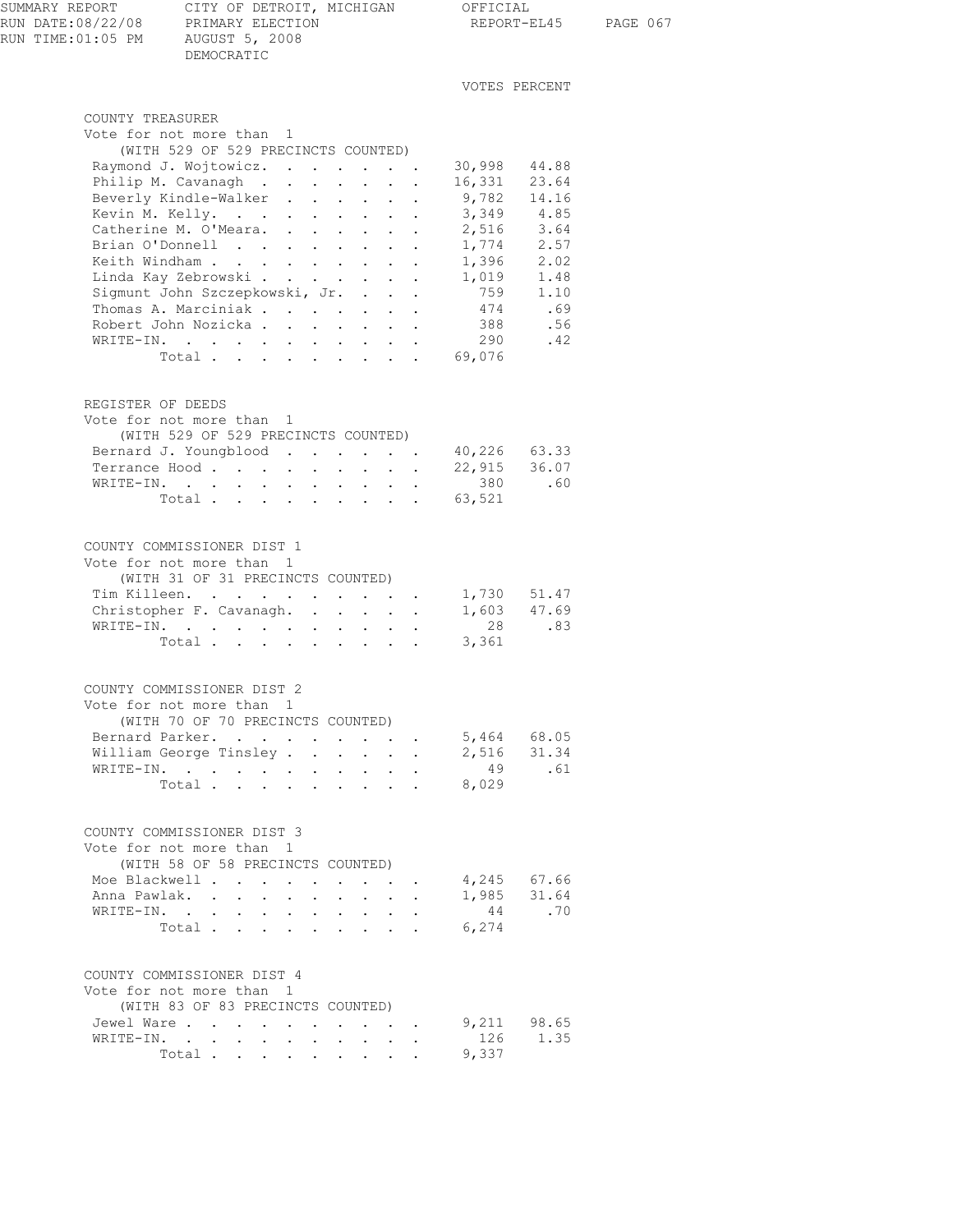| SUMMARY REPORT CITY OF DETROIT, MICHIGAN OFFICIAL<br>RUN DATE:08/22/08 PRIMARY ELECTION<br>RUN TIME: 01:05 PM AUGUST 5, 2008 | DEMOCRATIC                                                                                                              |                                                                       |        |                |               | REPORT-EL45 PAGE 068 |
|------------------------------------------------------------------------------------------------------------------------------|-------------------------------------------------------------------------------------------------------------------------|-----------------------------------------------------------------------|--------|----------------|---------------|----------------------|
|                                                                                                                              |                                                                                                                         |                                                                       |        |                | VOTES PERCENT |                      |
|                                                                                                                              | COUNTY COMMISSIONER DIST 5<br>Vote for not more than 1                                                                  |                                                                       |        |                |               |                      |
|                                                                                                                              | (WITH 43 OF 43 PRECINCTS COUNTED)                                                                                       |                                                                       |        |                |               |                      |
|                                                                                                                              | Ilona Varga.                                                                                                            |                                                                       |        | $3,138$ 77.20  |               |                      |
|                                                                                                                              | Valerie Brady                                                                                                           |                                                                       |        |                | 903 22.21     |                      |
|                                                                                                                              | WRITE-IN.<br>Total                                                                                                      |                                                                       |        | 4,065          | 24 .59        |                      |
|                                                                                                                              |                                                                                                                         |                                                                       |        |                |               |                      |
|                                                                                                                              | COUNTY COMMISSIONER DIST 6<br>Vote for not more than 1<br>(WITH 90 OF 90 PRECINCTS COUNTED)                             |                                                                       |        |                |               |                      |
|                                                                                                                              | Keith D. Williams. 10,878 98.76                                                                                         |                                                                       |        |                |               |                      |
|                                                                                                                              | WRITE-IN.                                                                                                               |                                                                       |        |                | 137 1.24      |                      |
|                                                                                                                              | Total 11,015                                                                                                            |                                                                       |        |                |               |                      |
|                                                                                                                              | COUNTY COMMISSIONER DIST 7<br>Vote for not more than 1<br>(WITH 84 OF 84 PRECINCTS COUNTED)                             |                                                                       |        |                |               |                      |
|                                                                                                                              | Burton Leland 7,811 62.67                                                                                               |                                                                       |        |                |               |                      |
|                                                                                                                              | Monique Baker McCormick. 2,822 22.64                                                                                    |                                                                       |        |                |               |                      |
|                                                                                                                              | Shannon C. Moody.                                                                                                       |                                                                       |        | 852 6.84       |               |                      |
|                                                                                                                              | Diane Crigler Washington                                                                                                |                                                                       |        | 527            | 4.23          |                      |
|                                                                                                                              | LaKyta Howell                                                                                                           |                                                                       |        |                | 417 3.35      |                      |
|                                                                                                                              | WRITE-IN.<br>Total 12,463                                                                                               |                                                                       |        |                | 34 .27        |                      |
|                                                                                                                              |                                                                                                                         |                                                                       |        |                |               |                      |
|                                                                                                                              | COUNTY COMMISSIONER DIST 8<br>Vote for not more than 1<br>(WITH 70 OF 70 PRECINCTS COUNTED)<br>Alisha Bell. 7,619 86.58 |                                                                       |        |                |               |                      |
|                                                                                                                              | Lucinda Miller.                                                                                                         |                                                                       |        |                | 1,124 12.77   |                      |
|                                                                                                                              | WRITE-IN.                                                                                                               |                                                                       |        |                | 57 .65        |                      |
|                                                                                                                              | Total 8,800                                                                                                             |                                                                       |        |                |               |                      |
|                                                                                                                              | CONV DELEGATE DET DIST 03 PCT 01                                                                                        |                                                                       |        |                |               |                      |
|                                                                                                                              | Vote for not more than 3<br>(WITH 1 OF 1 PRECINCTS COUNTED)                                                             |                                                                       |        |                |               |                      |
|                                                                                                                              | Jonathan Quarles                                                                                                        |                                                                       |        |                | 45 84.91      |                      |
|                                                                                                                              | WRITE-IN.                                                                                                               |                                                                       |        | 8 <sup>1</sup> | 15.09         |                      |
|                                                                                                                              | Total                                                                                                                   |                                                                       |        | 53             |               |                      |
|                                                                                                                              | CONV DELEGATE DET DIST 03 PCT 02<br>Vote for not more than 4<br>(WITH 1 OF 1 PRECINCTS COUNTED)                         |                                                                       |        |                |               |                      |
|                                                                                                                              | Alberta Tinsley Talabi.                                                                                                 |                                                                       |        | 117            | 22.08         |                      |
|                                                                                                                              | Dale Foster.                                                                                                            | $\cdot$ $\cdot$<br>$\sim$<br>$\mathbf{L}$                             |        | 92             | 17.36         |                      |
|                                                                                                                              | Sharon Bell.                                                                                                            | $\mathbf{L}$<br>$\mathcal{L}^{\text{max}}$<br>$\cdot$ $\cdot$ $\cdot$ |        | 82             | 15.47         |                      |
|                                                                                                                              | George L. Stanton.                                                                                                      |                                                                       |        | 56             | 10.57         |                      |
|                                                                                                                              | Angles Lisa Hunt<br>Addie Mae Weatherly                                                                                 |                                                                       |        | 53<br>48       | 10.00<br>9.06 |                      |
|                                                                                                                              | Mike Bembery                                                                                                            | $\mathbf{L}$                                                          | $\sim$ | 41             | 7.74          |                      |
|                                                                                                                              | Bevelyn C. Hilton.                                                                                                      |                                                                       |        | 38             | 7.17          |                      |
|                                                                                                                              | WRITE-IN.                                                                                                               |                                                                       |        | 3              | .57           |                      |
|                                                                                                                              | Total                                                                                                                   |                                                                       |        | 530            |               |                      |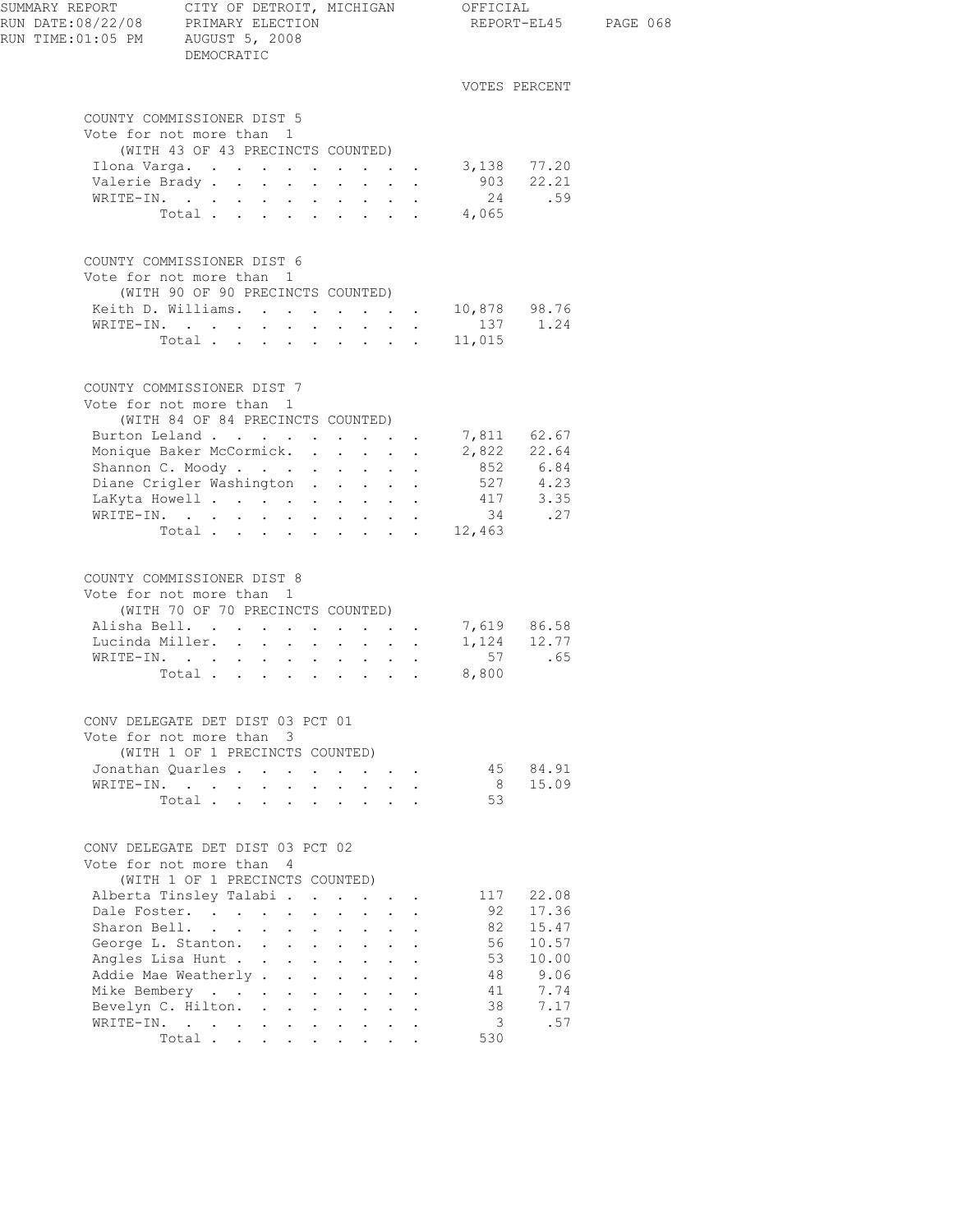| RUN TIME: 01:05 PM AUGUST 5, 2008 | DEMOCRATIC                                                                                                                                                                             |                                                                                                                                                    |                                                           |                                  |                                 |                                     | REPORT-EL45 PAGE 069 |
|-----------------------------------|----------------------------------------------------------------------------------------------------------------------------------------------------------------------------------------|----------------------------------------------------------------------------------------------------------------------------------------------------|-----------------------------------------------------------|----------------------------------|---------------------------------|-------------------------------------|----------------------|
|                                   |                                                                                                                                                                                        |                                                                                                                                                    |                                                           |                                  |                                 | VOTES PERCENT                       |                      |
|                                   | CONV DELEGATE DET DIST 03 PCT 03<br>Vote for not more than 1<br>(WITH 1 OF 1 PRECINCTS COUNTED)<br>Gloria J. Lowe.                                                                     |                                                                                                                                                    |                                                           |                                  |                                 | 64 100.00                           |                      |
| WRITE-IN.                         | Total                                                                                                                                                                                  | $\sim$                                                                                                                                             |                                                           | and a state of the               | $\overline{0}$<br>64            |                                     |                      |
|                                   | CONV DELEGATE DET DIST 03 PCT 06<br>Vote for not more than 3<br>(WITH 1 OF 1 PRECINCTS COUNTED)                                                                                        |                                                                                                                                                    |                                                           |                                  |                                 |                                     |                      |
|                                   | Kimberly Batchelor Davis<br>WRITE-IN.<br>Total                                                                                                                                         |                                                                                                                                                    |                                                           |                                  | 87                              | 82 94.25<br>5 5.75                  |                      |
|                                   | CONV DELEGATE DET DIST 03 PCT 13<br>Vote for not more than 3<br>(WITH 1 OF 1 PRECINCTS COUNTED)<br>Lester R. Payne 65 58.56<br>Ayana Rhodes-Ako.<br>WRITE-IN.<br>Total                 |                                                                                                                                                    | $\mathbf{L} = \mathbf{L}$                                 |                                  | 111                             | $41$ $36.94$<br>5 $4.50$            |                      |
|                                   | CONV DELEGATE DET DIST 03 PCT 23<br>Vote for not more than 3<br>(WITH 1 OF 1 PRECINCTS COUNTED)<br>Ernestine Dansby<br>WRITE-IN.<br>Total                                              |                                                                                                                                                    |                                                           |                                  | 91                              | 90 98.90<br>$1 \quad 1.10$          |                      |
|                                   | CONV DELEGATE DET DIST 03 PCT 27<br>Vote for not more than 5<br>(WITH 1 OF 1 PRECINCTS COUNTED)<br>Bernard Parker.<br>Sharon Y. Parker<br>Ovelma Shealy<br>WRITE-IN.<br>Total $\cdots$ | $\sim$                                                                                                                                             | $\ddot{\phantom{0}}$<br>$\mathbf{L}$                      | $\sim$<br>$\ddot{\phantom{a}}$   | 97<br>83<br>5<br>337            | 152 45.10<br>28.78<br>24.63<br>1.48 |                      |
|                                   | CONV DELEGATE DET DIST 03 PCT 29<br>Vote for not more than 6<br>(WITH 1 OF 1 PRECINCTS COUNTED)<br>Ludia Elizabeth Marrs<br>Curtis Burns<br>Berneda G. Earle<br>WRITE-IN.<br>Total     | $\ddot{\phantom{a}}$<br>$\ddot{\phantom{0}}$<br>$\ddot{\phantom{a}}$<br>$\bullet$ .<br><br><br><br><br><br><br><br><br><br><br><br><br>$\bullet$ . | $\mathbf{L}$<br>$\mathbf{L}$<br>$\mathbf{L}^{\text{max}}$ | $\mathbf{r}$<br>$\sim$ 100 $\pm$ | 148<br>140<br>128<br>- 9<br>425 | 34.82<br>32.94<br>30.12<br>2.12     |                      |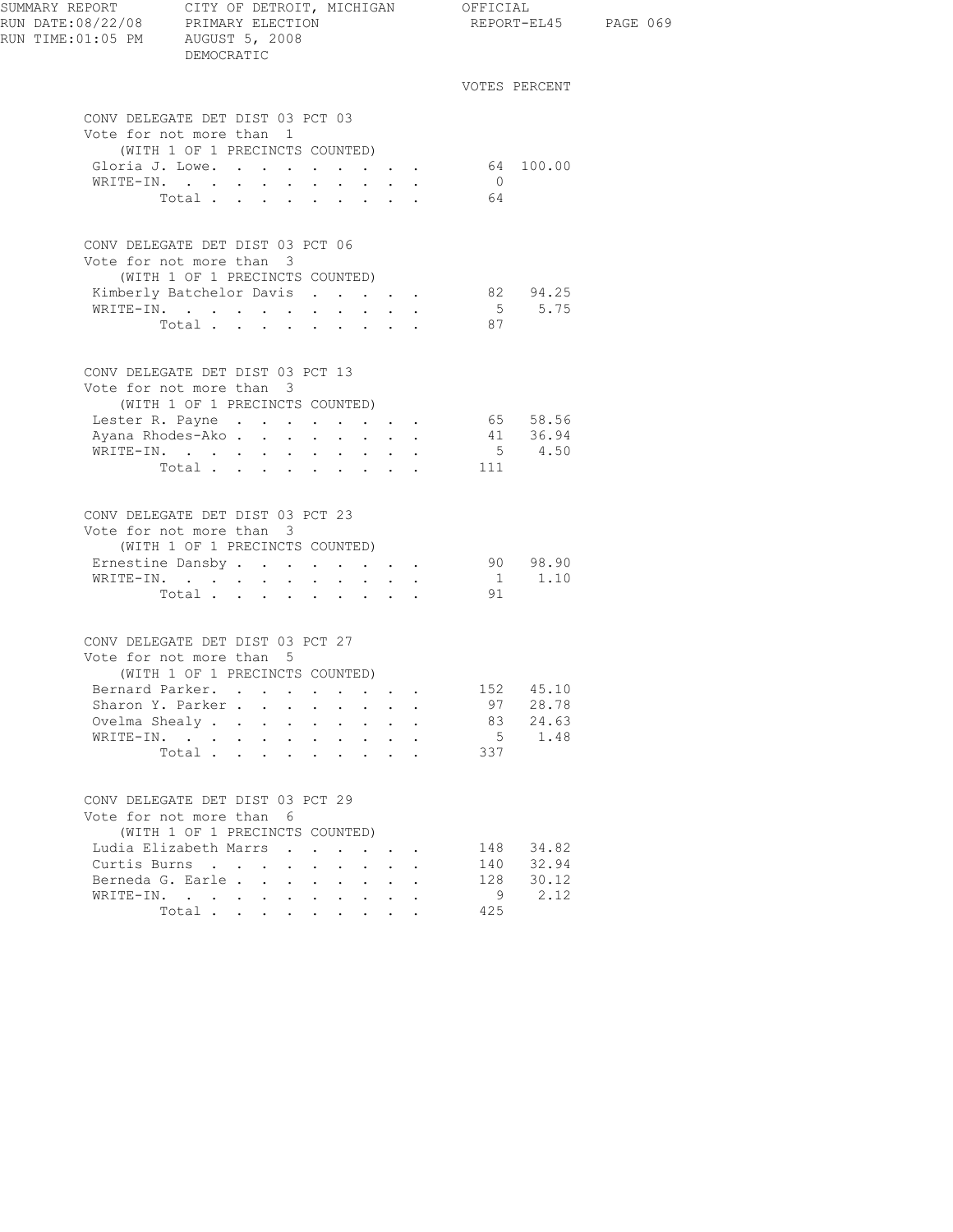| SUMMARY REPORT<br>RUN DATE:08/22/08 PRIMARY ELECTION<br>RUN TIME:01:05 PM AUGUST 5, 2008 | CITY OF DETROIT, MICHIGAN OFFICIAL<br>DEMOCRATIC                                           |                      | REPORT-EL45 PAGE 070    |                         |  |
|------------------------------------------------------------------------------------------|--------------------------------------------------------------------------------------------|----------------------|-------------------------|-------------------------|--|
|                                                                                          |                                                                                            |                      |                         | VOTES PERCENT           |  |
|                                                                                          | CONV DELEGATE DET DIST 03 PCT 30<br>Vote for not more than 6                               |                      |                         |                         |  |
|                                                                                          | (WITH 1 OF 1 PRECINCTS COUNTED)                                                            |                      |                         |                         |  |
|                                                                                          | Cassandra Tucker 113 19.42                                                                 |                      |                         |                         |  |
|                                                                                          | Glenda Morgan 108 18.56                                                                    |                      |                         |                         |  |
|                                                                                          | Sandra Long-Mercer<br>Robert Sisler                                                        |                      |                         | 97 16.67<br>91 15.64    |  |
|                                                                                          | Marloshawn Franklin 86 14.78                                                               |                      |                         |                         |  |
|                                                                                          |                                                                                            |                      |                         |                         |  |
|                                                                                          | Walter J. Ostafin. 80 13.75<br>WRITE-IN. 7 1.20<br>WRITE-IN.                               |                      |                         |                         |  |
|                                                                                          | $\begin{tabular}{ccccccccccc} Total & . & . & . & . & . & . & . & . & . & . \end{tabular}$ |                      | 582                     |                         |  |
|                                                                                          | CONV DELEGATE DET DIST 03 PCT 42                                                           |                      |                         |                         |  |
|                                                                                          | Vote for not more than 2                                                                   |                      |                         |                         |  |
|                                                                                          | (WITH 1 OF 1 PRECINCTS COUNTED)                                                            |                      |                         |                         |  |
|                                                                                          | Martha E. Marshall 55 52.88<br>Orelia E. Brown                                             |                      |                         | 47 45.19                |  |
|                                                                                          | WRITE-IN.                                                                                  |                      |                         | 2 1.92                  |  |
|                                                                                          | Total                                                                                      |                      | 104                     |                         |  |
|                                                                                          |                                                                                            |                      |                         |                         |  |
|                                                                                          | CONV DELEGATE DET DIST 04 PCT 01                                                           |                      |                         |                         |  |
|                                                                                          | Vote for not more than 4                                                                   |                      |                         |                         |  |
|                                                                                          | (WITH 1 OF 1 PRECINCTS COUNTED)                                                            |                      |                         |                         |  |
|                                                                                          | Rosalyn D. Parks<br>Gregory A. Parks                                                       |                      |                         | 57 28.50<br>48 24.00    |  |
|                                                                                          | Tamika Winfield                                                                            |                      |                         | 47 23.50                |  |
|                                                                                          | Marie Morris Cason 41 20.50                                                                |                      |                         |                         |  |
|                                                                                          | WRITE-IN.                                                                                  |                      |                         | 7 3.50                  |  |
|                                                                                          | Total $\cdots$                                                                             |                      | 200                     |                         |  |
|                                                                                          |                                                                                            |                      |                         |                         |  |
|                                                                                          | CONV DELEGATE DET DIST 04 PCT 04<br>Vote for not more than 4                               |                      |                         |                         |  |
|                                                                                          | (WITH 1 OF 1 PRECINCTS COUNTED)                                                            |                      |                         |                         |  |
|                                                                                          | Lanita Gaines                                                                              |                      |                         | 90 36.29                |  |
|                                                                                          | William O. Thompson                                                                        |                      | 80 -                    | 32.26                   |  |
|                                                                                          | Marjorie Purry.                                                                            |                      |                         | 75 30.24                |  |
|                                                                                          |                                                                                            |                      | $\overline{\mathbf{3}}$ | 1.21                    |  |
|                                                                                          | Total                                                                                      |                      | 248                     |                         |  |
|                                                                                          | CONV DELEGATE DET DIST 04 PCT 06                                                           |                      |                         |                         |  |
|                                                                                          | Vote for not more than 4                                                                   |                      |                         |                         |  |
|                                                                                          | (WITH 1 OF 1 PRECINCTS COUNTED)                                                            |                      |                         |                         |  |
|                                                                                          | Patrice Brown                                                                              |                      |                         | 71 58.68                |  |
|                                                                                          | Melvin Brabson.<br>WRITE-IN.                                                               | $\ddot{\phantom{a}}$ |                         | 47 38.84<br>$3 \t 2.48$ |  |
|                                                                                          | Total                                                                                      |                      | 121                     |                         |  |
|                                                                                          |                                                                                            |                      |                         |                         |  |
|                                                                                          | CONV DELEGATE DET DIST 04 PCT 07                                                           |                      |                         |                         |  |
|                                                                                          | Vote for not more than 4                                                                   |                      |                         |                         |  |
|                                                                                          | (WITH 1 OF 1 PRECINCTS COUNTED)                                                            |                      |                         |                         |  |
|                                                                                          | WRITE-IN.                                                                                  |                      |                         | 5 100.00                |  |
|                                                                                          | Total                                                                                      |                      | 5                       |                         |  |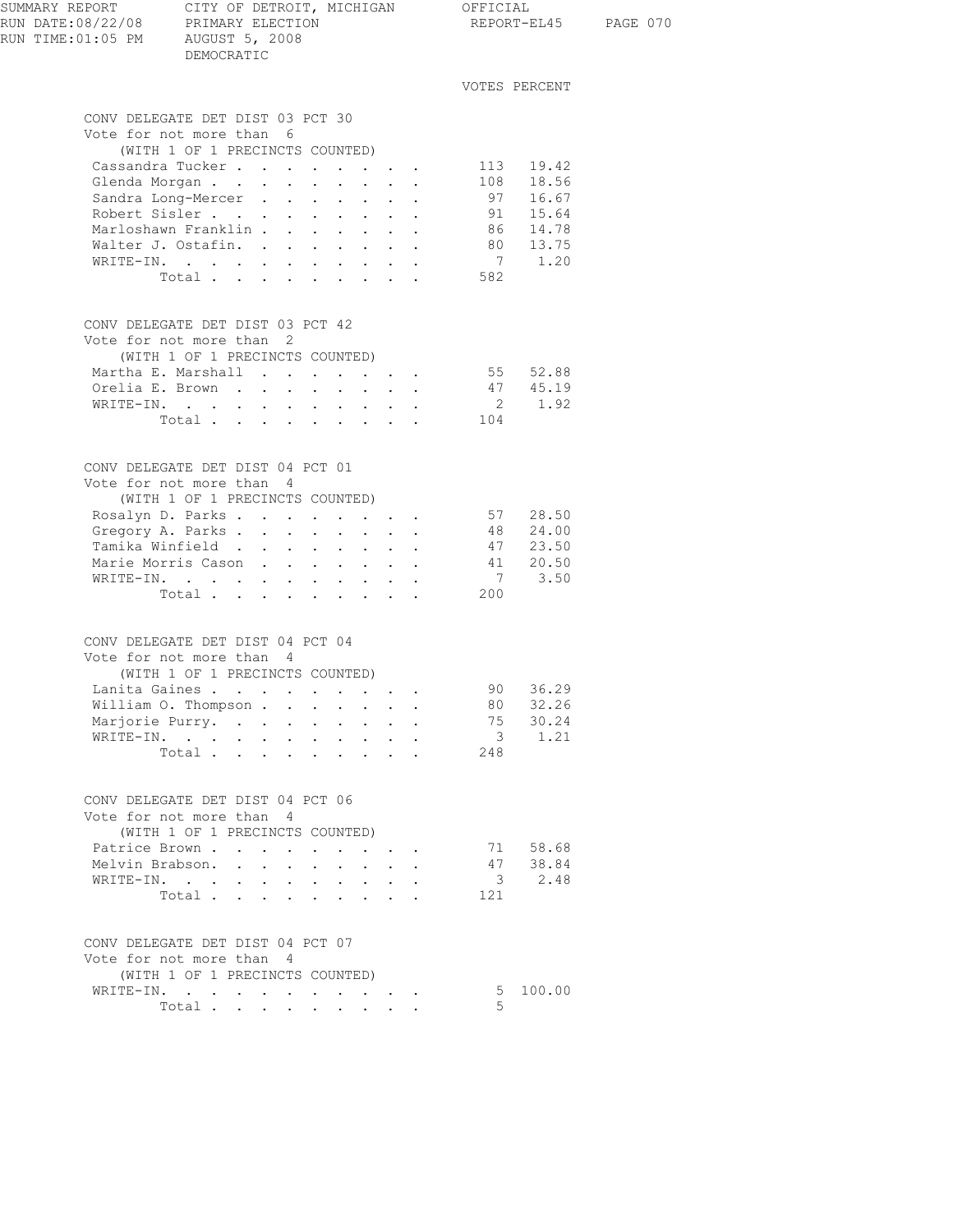| SUMMARY REPORT<br>SUMMARY REPORT        CITY OF DETROIT,<br>RUN DATE:08/22/08      PRIMARY ELECTION<br>RUN TIME:01:05 PM     AUGUST 5, 2008 | CITY OF DETROIT, MICHIGAN OFFICIAL<br>DEMOCRATIC                                                                          |            |                           |  |                      |                | REPORT-EL45 PAGE 071  |  |
|---------------------------------------------------------------------------------------------------------------------------------------------|---------------------------------------------------------------------------------------------------------------------------|------------|---------------------------|--|----------------------|----------------|-----------------------|--|
|                                                                                                                                             |                                                                                                                           |            |                           |  |                      |                | VOTES PERCENT         |  |
|                                                                                                                                             | CONV DELEGATE DET DIST 04 PCT 08<br>Vote for not more than 4<br>(WITH 1 OF 1 PRECINCTS COUNTED)                           |            |                           |  |                      |                |                       |  |
|                                                                                                                                             | WRITE-IN.<br>Total                                                                                                        |            |                           |  |                      | 3              | 3 100.00              |  |
|                                                                                                                                             | CONV DELEGATE DET DIST 04 PCT 12<br>Vote for not more than 4<br>(WITH 1 OF 1 PRECINCTS COUNTED)                           |            |                           |  |                      |                |                       |  |
|                                                                                                                                             | Cecilia Walker.                                                                                                           |            |                           |  |                      |                |                       |  |
|                                                                                                                                             | Jeffery Jerome Walker                                                                                                     |            | $\mathbf{r} = \mathbf{r}$ |  |                      |                | 82 58.99<br>56 40.29  |  |
|                                                                                                                                             | WRITE-IN.                                                                                                                 |            | <b>Allen Artists</b>      |  |                      |                | $1 \qquad \qquad .72$ |  |
|                                                                                                                                             | Total                                                                                                                     |            |                           |  |                      | 139            |                       |  |
|                                                                                                                                             | CONV DELEGATE DET DIST 04 PCT 13<br>Vote for not more than 3<br>(WITH 1 OF 1 PRECINCTS COUNTED)                           |            |                           |  |                      |                |                       |  |
|                                                                                                                                             | Christian Dorsey 66 48.53                                                                                                 |            |                           |  |                      |                |                       |  |
|                                                                                                                                             | Kenneth Hobbs                                                                                                             |            |                           |  |                      |                |                       |  |
| WRITE-IN.                                                                                                                                   | $\mathbf{r} = \mathbf{r} + \mathbf{r} + \mathbf{r} + \mathbf{r}$ .                                                        | $\sim 100$ | $\ddot{\phantom{0}}$      |  |                      |                | 63 46.32<br>7 5.15    |  |
|                                                                                                                                             | Total                                                                                                                     |            |                           |  |                      | 136            |                       |  |
|                                                                                                                                             | CONV DELEGATE DET DIST 04 PCT 17<br>Vote for not more than 6<br>(WITH 1 OF 1 PRECINCTS COUNTED)<br>Karlos L. Haneline, Sr |            |                           |  | $\ddot{\phantom{0}}$ |                | 79 82.29              |  |
|                                                                                                                                             | WRITE-IN.                                                                                                                 |            |                           |  |                      |                | 17 17.71              |  |
|                                                                                                                                             | Total                                                                                                                     |            |                           |  | $\ddot{\phantom{a}}$ | 96             |                       |  |
|                                                                                                                                             | CONV DELEGATE DET DIST 04 PCT 20<br>Vote for not more than 4<br>(WITH 1 OF 1 PRECINCTS COUNTED)                           |            |                           |  |                      |                |                       |  |
|                                                                                                                                             | Alanna L. Reyes-Ali.                                                                                                      |            |                           |  |                      |                | 76 93.83              |  |
|                                                                                                                                             | WRITE-IN.                                                                                                                 |            |                           |  |                      | 5 <sub>1</sub> | 6.17                  |  |
|                                                                                                                                             | Total<br>$\sim$                                                                                                           |            |                           |  |                      | 81             |                       |  |
|                                                                                                                                             | CONV DELEGATE DET DIST 04 PCT 21<br>Vote for not more than 5<br>(WITH 1 OF 1 PRECINCTS COUNTED)                           |            |                           |  |                      |                |                       |  |
|                                                                                                                                             | Claude Dickerson-Houilles                                                                                                 |            |                           |  |                      |                | 113 94.96             |  |
|                                                                                                                                             | WRITE-IN.                                                                                                                 |            |                           |  |                      | 6              | 5.04                  |  |
|                                                                                                                                             | Total                                                                                                                     |            |                           |  |                      | 119            |                       |  |
|                                                                                                                                             | CONV DELEGATE DET DIST 04 PCT 22<br>Vote for not more than 3<br>(WITH 1 OF 1 PRECINCTS COUNTED)                           |            |                           |  |                      |                |                       |  |
|                                                                                                                                             | WRITE-IN.                                                                                                                 |            |                           |  |                      |                | 16 100.00             |  |
|                                                                                                                                             | Total $\cdots$                                                                                                            |            |                           |  |                      | 16             |                       |  |
|                                                                                                                                             |                                                                                                                           |            |                           |  |                      |                |                       |  |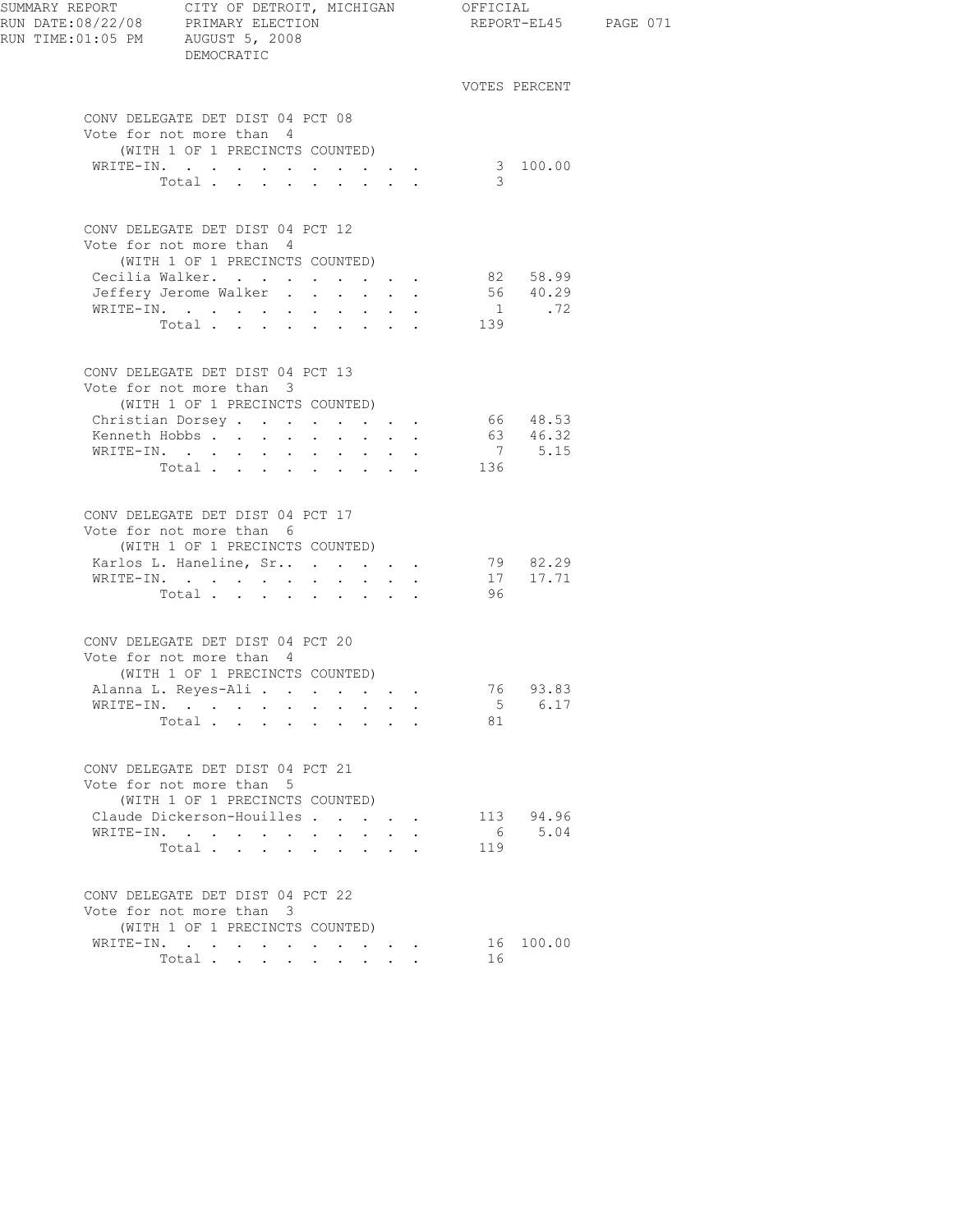| SUMMARY REPORT CITY OF DETROIT, I<br>RUN DATE:08/22/08 PRIMARY ELECTION<br>RUN TIME:01:05 PM AUGUST 5, 2008 | CITY OF DETROIT, MICHIGAN OFFICIAL<br>DEMOCRATIC                                                                                                                                                   |                                                                 |                                                                  | REPORT-EL45 PAGE 072            |                                              |  |
|-------------------------------------------------------------------------------------------------------------|----------------------------------------------------------------------------------------------------------------------------------------------------------------------------------------------------|-----------------------------------------------------------------|------------------------------------------------------------------|---------------------------------|----------------------------------------------|--|
|                                                                                                             |                                                                                                                                                                                                    |                                                                 |                                                                  |                                 | VOTES PERCENT                                |  |
|                                                                                                             | CONV DELEGATE DET DIST 04 PCT 23<br>Vote for not more than 3<br>(WITH 1 OF 1 PRECINCTS COUNTED)<br>Tim Gallagher 62 83.78<br>WRITE-IN.                                                             |                                                                 |                                                                  |                                 | 12 16.22                                     |  |
|                                                                                                             | Total                                                                                                                                                                                              |                                                                 |                                                                  | 74                              |                                              |  |
|                                                                                                             | CONV DELEGATE DET DIST 04 PCT 31<br>Vote for not more than 6<br>(WITH 1 OF 1 PRECINCTS COUNTED)<br>Denise L. Drane                                                                                 |                                                                 |                                                                  |                                 | 75 33.63                                     |  |
|                                                                                                             |                                                                                                                                                                                                    | Connie Austin-Gentris<br>Edward M. Tuggle<br>WRITE-IN.<br>Total | 223                                                              | 70 31.39<br>64 28.70<br>14 6.28 |                                              |  |
|                                                                                                             | CONV DELEGATE DET DIST 04 PCT 32<br>Vote for not more than 2<br>(WITH 1 OF 1 PRECINCTS COUNTED)<br>Mary Lou Parks.<br>James C. Clark.<br>Marcelus Brice.<br>Calleen D. Jones<br>WRITE-IN.<br>Total |                                                                 |                                                                  | $\overline{0}$<br>96            | 47 48.96<br>24 25.00<br>14 14.58<br>11 11.46 |  |
|                                                                                                             | CONV DELEGATE DET DIST 04 PCT 33<br>Vote for not more than 5<br>(WITH 1 OF 1 PRECINCTS COUNTED)<br>Charles P. Bolter. 120 88.89<br>WRITE-IN.<br>Total $\cdots$                                     |                                                                 |                                                                  | 135                             | 15 11.11                                     |  |
|                                                                                                             | CONV DELEGATE DET DIST 04 PCT 38<br>Vote for not more than 4<br>(WITH 1 OF 1 PRECINCTS COUNTED)<br>WRITE-IN.<br>Total                                                                              |                                                                 |                                                                  | 3                               | 3 100.00                                     |  |
|                                                                                                             | CONV DELEGATE DET DIST 04 PCT 40<br>Vote for not more than 2<br>(WITH 1 OF 1 PRECINCTS COUNTED)<br>WRITE-IN.<br>Total                                                                              |                                                                 | $\cdot$ $\cdot$ $\cdot$ $\cdot$ $\cdot$                          | $\mathbf{1}$                    | 1 100.00                                     |  |
|                                                                                                             | CONV DELEGATE DET DIST 04 PCT 42<br>Vote for not more than 2<br>(WITH 1 OF 1 PRECINCTS COUNTED)<br>WRITE-IN.<br>Total                                                                              |                                                                 | $\mathbf{r} = \mathbf{r} + \mathbf{r} + \mathbf{r} + \mathbf{r}$ | 14                              | 14 100.00                                    |  |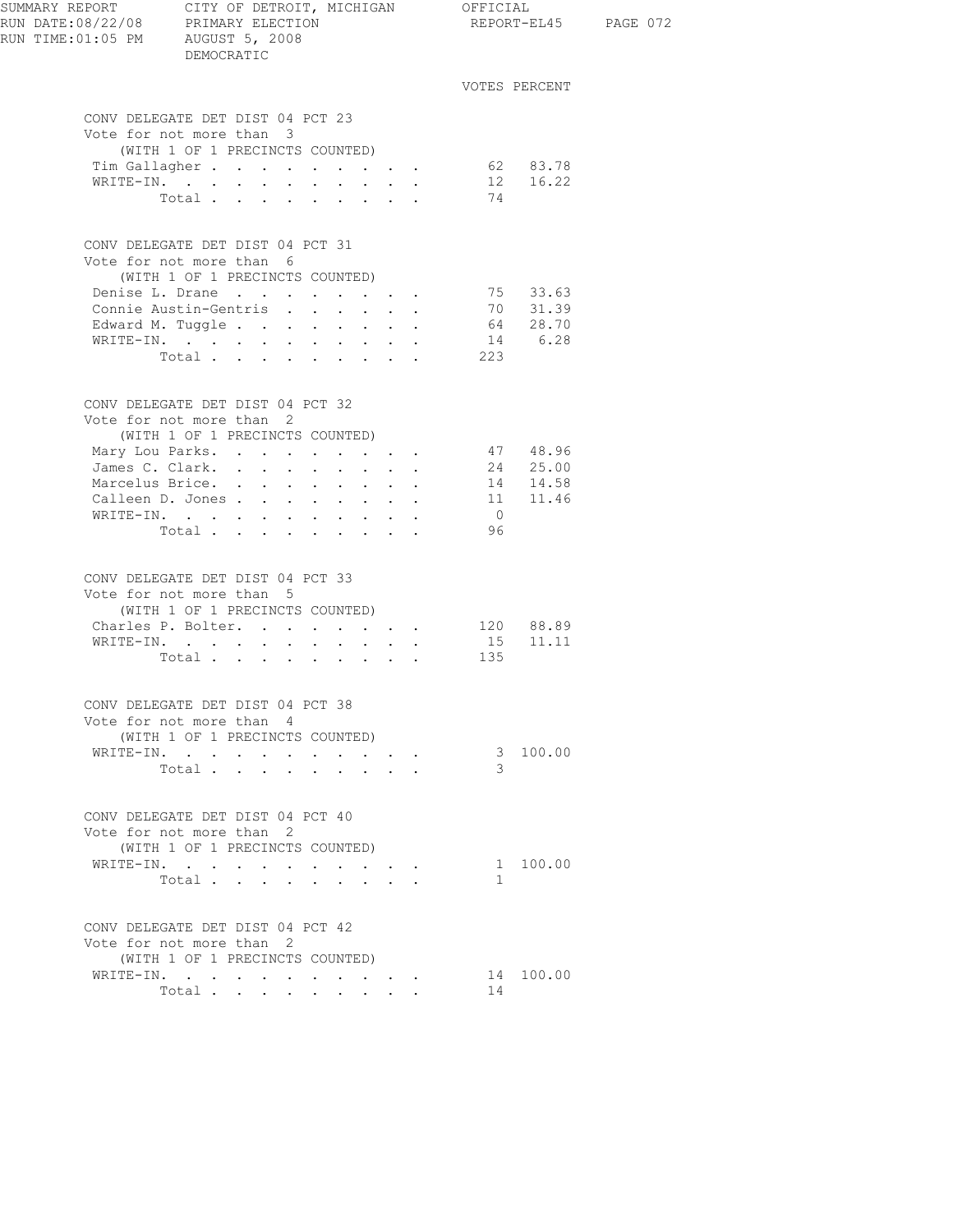|                 | SUMMARY REPORT CITY OF DETROIT, MICHIGAN OFFICIAL<br>RUN DATE:08/22/08 PRIMARY ELECTION<br>REPORT-EL45 PAGE 073<br>RUN TIME: 01:05 PM AUGUST 5, 2008<br>DEMOCRATIC<br>VOTES PERCENT<br>CONV DELEGATE DET DIST 04 PCT 43<br>Vote for not more than 1<br>(WITH 1 OF 1 PRECINCTS COUNTED)<br>Margaret E. Little<br>47 100.00<br>$\cdot$ $\cdot$ $\cdot$ $\cdot$ $\cdot$ $\cdot$<br>$\overline{0}$<br>Total<br>47<br>CONV DELEGATE DET DIST 04 PCT 46<br>Vote for not more than 3<br>(WITH 1 OF 1 PRECINCTS COUNTED)<br>2 100.00<br>WRITE-IN.<br>2<br>Total<br>CONV DELEGATE DET DIST 04 PCT 48<br>Vote for not more than 2<br>(WITH 1 OF 1 PRECINCTS COUNTED)<br>70 95.89<br>Ricardo Thomas.<br>$\mathbf{r} = \mathbf{r} + \mathbf{r}$<br>3 4.11<br>WRITE-IN.<br>$\sim$ 100 $\pm$<br>$\bullet$ .<br><br><br><br><br><br><br><br><br><br><br><br><br>73<br>Total<br>CONV DELEGATE DET DIST 04 PCT 71<br>Vote for not more than 6<br>(WITH 1 OF 1 PRECINCTS COUNTED)<br>128 51.41<br>109 43.78<br>Alberta Ogletree<br>Rhonda Kindle-McGigor<br>12 4.82<br>WRITE-IN.<br>249<br>Total<br>the contract of the contract of the<br>CONV DELEGATE DET DIST 04 PCT 72<br>Vote for not more than 6<br>(WITH 1 OF 1 PRECINCTS COUNTED)<br>Elijah Doss, Jr. 192 90.57<br>20<br>9.43<br>WRITE-IN.<br>Total<br>212<br>CONV DELEGATE DET DIST 04 PCT 73<br>Vote for not more than 5<br>(WITH 1 OF 1 PRECINCTS COUNTED)<br>Bettie C. Scott<br>146 97.99<br>$\overline{\mathbf{3}}$<br>2.01<br>WRITE-IN.<br>$\mathbf{r} = \mathbf{r} \cdot \mathbf{r}$<br>Total<br>149<br>CONV DELEGATE DET DIST 04 PCT 74<br>Vote for not more than 8<br>(WITH 1 OF 1 PRECINCTS COUNTED) |                                                                 |                           |                               |                                                    |                |           |  |
|-----------------|-------------------------------------------------------------------------------------------------------------------------------------------------------------------------------------------------------------------------------------------------------------------------------------------------------------------------------------------------------------------------------------------------------------------------------------------------------------------------------------------------------------------------------------------------------------------------------------------------------------------------------------------------------------------------------------------------------------------------------------------------------------------------------------------------------------------------------------------------------------------------------------------------------------------------------------------------------------------------------------------------------------------------------------------------------------------------------------------------------------------------------------------------------------------------------------------------------------------------------------------------------------------------------------------------------------------------------------------------------------------------------------------------------------------------------------------------------------------------------------------------------------------------------------------------------------------------------------------------------------------------------------------------------|-----------------------------------------------------------------|---------------------------|-------------------------------|----------------------------------------------------|----------------|-----------|--|
|                 |                                                                                                                                                                                                                                                                                                                                                                                                                                                                                                                                                                                                                                                                                                                                                                                                                                                                                                                                                                                                                                                                                                                                                                                                                                                                                                                                                                                                                                                                                                                                                                                                                                                       |                                                                 |                           |                               |                                                    |                |           |  |
|                 |                                                                                                                                                                                                                                                                                                                                                                                                                                                                                                                                                                                                                                                                                                                                                                                                                                                                                                                                                                                                                                                                                                                                                                                                                                                                                                                                                                                                                                                                                                                                                                                                                                                       |                                                                 |                           |                               |                                                    |                |           |  |
|                 |                                                                                                                                                                                                                                                                                                                                                                                                                                                                                                                                                                                                                                                                                                                                                                                                                                                                                                                                                                                                                                                                                                                                                                                                                                                                                                                                                                                                                                                                                                                                                                                                                                                       |                                                                 |                           |                               |                                                    |                |           |  |
|                 |                                                                                                                                                                                                                                                                                                                                                                                                                                                                                                                                                                                                                                                                                                                                                                                                                                                                                                                                                                                                                                                                                                                                                                                                                                                                                                                                                                                                                                                                                                                                                                                                                                                       |                                                                 |                           |                               |                                                    |                |           |  |
|                 |                                                                                                                                                                                                                                                                                                                                                                                                                                                                                                                                                                                                                                                                                                                                                                                                                                                                                                                                                                                                                                                                                                                                                                                                                                                                                                                                                                                                                                                                                                                                                                                                                                                       |                                                                 |                           |                               |                                                    |                |           |  |
|                 |                                                                                                                                                                                                                                                                                                                                                                                                                                                                                                                                                                                                                                                                                                                                                                                                                                                                                                                                                                                                                                                                                                                                                                                                                                                                                                                                                                                                                                                                                                                                                                                                                                                       |                                                                 |                           |                               |                                                    |                |           |  |
|                 |                                                                                                                                                                                                                                                                                                                                                                                                                                                                                                                                                                                                                                                                                                                                                                                                                                                                                                                                                                                                                                                                                                                                                                                                                                                                                                                                                                                                                                                                                                                                                                                                                                                       |                                                                 |                           |                               |                                                    |                |           |  |
|                 |                                                                                                                                                                                                                                                                                                                                                                                                                                                                                                                                                                                                                                                                                                                                                                                                                                                                                                                                                                                                                                                                                                                                                                                                                                                                                                                                                                                                                                                                                                                                                                                                                                                       |                                                                 |                           |                               |                                                    |                |           |  |
|                 |                                                                                                                                                                                                                                                                                                                                                                                                                                                                                                                                                                                                                                                                                                                                                                                                                                                                                                                                                                                                                                                                                                                                                                                                                                                                                                                                                                                                                                                                                                                                                                                                                                                       |                                                                 |                           |                               |                                                    |                |           |  |
|                 |                                                                                                                                                                                                                                                                                                                                                                                                                                                                                                                                                                                                                                                                                                                                                                                                                                                                                                                                                                                                                                                                                                                                                                                                                                                                                                                                                                                                                                                                                                                                                                                                                                                       |                                                                 |                           |                               |                                                    |                |           |  |
|                 |                                                                                                                                                                                                                                                                                                                                                                                                                                                                                                                                                                                                                                                                                                                                                                                                                                                                                                                                                                                                                                                                                                                                                                                                                                                                                                                                                                                                                                                                                                                                                                                                                                                       |                                                                 |                           |                               |                                                    |                |           |  |
|                 |                                                                                                                                                                                                                                                                                                                                                                                                                                                                                                                                                                                                                                                                                                                                                                                                                                                                                                                                                                                                                                                                                                                                                                                                                                                                                                                                                                                                                                                                                                                                                                                                                                                       |                                                                 |                           |                               |                                                    |                |           |  |
|                 |                                                                                                                                                                                                                                                                                                                                                                                                                                                                                                                                                                                                                                                                                                                                                                                                                                                                                                                                                                                                                                                                                                                                                                                                                                                                                                                                                                                                                                                                                                                                                                                                                                                       |                                                                 |                           |                               |                                                    |                |           |  |
|                 |                                                                                                                                                                                                                                                                                                                                                                                                                                                                                                                                                                                                                                                                                                                                                                                                                                                                                                                                                                                                                                                                                                                                                                                                                                                                                                                                                                                                                                                                                                                                                                                                                                                       |                                                                 |                           |                               |                                                    |                |           |  |
|                 |                                                                                                                                                                                                                                                                                                                                                                                                                                                                                                                                                                                                                                                                                                                                                                                                                                                                                                                                                                                                                                                                                                                                                                                                                                                                                                                                                                                                                                                                                                                                                                                                                                                       |                                                                 |                           |                               |                                                    |                |           |  |
|                 |                                                                                                                                                                                                                                                                                                                                                                                                                                                                                                                                                                                                                                                                                                                                                                                                                                                                                                                                                                                                                                                                                                                                                                                                                                                                                                                                                                                                                                                                                                                                                                                                                                                       |                                                                 |                           |                               |                                                    |                |           |  |
|                 |                                                                                                                                                                                                                                                                                                                                                                                                                                                                                                                                                                                                                                                                                                                                                                                                                                                                                                                                                                                                                                                                                                                                                                                                                                                                                                                                                                                                                                                                                                                                                                                                                                                       |                                                                 |                           |                               |                                                    |                |           |  |
|                 |                                                                                                                                                                                                                                                                                                                                                                                                                                                                                                                                                                                                                                                                                                                                                                                                                                                                                                                                                                                                                                                                                                                                                                                                                                                                                                                                                                                                                                                                                                                                                                                                                                                       |                                                                 |                           |                               |                                                    |                |           |  |
|                 |                                                                                                                                                                                                                                                                                                                                                                                                                                                                                                                                                                                                                                                                                                                                                                                                                                                                                                                                                                                                                                                                                                                                                                                                                                                                                                                                                                                                                                                                                                                                                                                                                                                       |                                                                 |                           |                               |                                                    |                |           |  |
|                 |                                                                                                                                                                                                                                                                                                                                                                                                                                                                                                                                                                                                                                                                                                                                                                                                                                                                                                                                                                                                                                                                                                                                                                                                                                                                                                                                                                                                                                                                                                                                                                                                                                                       |                                                                 |                           |                               |                                                    |                |           |  |
|                 |                                                                                                                                                                                                                                                                                                                                                                                                                                                                                                                                                                                                                                                                                                                                                                                                                                                                                                                                                                                                                                                                                                                                                                                                                                                                                                                                                                                                                                                                                                                                                                                                                                                       |                                                                 |                           |                               |                                                    |                |           |  |
|                 |                                                                                                                                                                                                                                                                                                                                                                                                                                                                                                                                                                                                                                                                                                                                                                                                                                                                                                                                                                                                                                                                                                                                                                                                                                                                                                                                                                                                                                                                                                                                                                                                                                                       |                                                                 |                           |                               |                                                    |                |           |  |
|                 |                                                                                                                                                                                                                                                                                                                                                                                                                                                                                                                                                                                                                                                                                                                                                                                                                                                                                                                                                                                                                                                                                                                                                                                                                                                                                                                                                                                                                                                                                                                                                                                                                                                       |                                                                 |                           |                               |                                                    |                |           |  |
|                 |                                                                                                                                                                                                                                                                                                                                                                                                                                                                                                                                                                                                                                                                                                                                                                                                                                                                                                                                                                                                                                                                                                                                                                                                                                                                                                                                                                                                                                                                                                                                                                                                                                                       |                                                                 |                           |                               |                                                    |                |           |  |
|                 |                                                                                                                                                                                                                                                                                                                                                                                                                                                                                                                                                                                                                                                                                                                                                                                                                                                                                                                                                                                                                                                                                                                                                                                                                                                                                                                                                                                                                                                                                                                                                                                                                                                       |                                                                 |                           |                               |                                                    |                |           |  |
|                 |                                                                                                                                                                                                                                                                                                                                                                                                                                                                                                                                                                                                                                                                                                                                                                                                                                                                                                                                                                                                                                                                                                                                                                                                                                                                                                                                                                                                                                                                                                                                                                                                                                                       |                                                                 |                           |                               |                                                    |                |           |  |
|                 |                                                                                                                                                                                                                                                                                                                                                                                                                                                                                                                                                                                                                                                                                                                                                                                                                                                                                                                                                                                                                                                                                                                                                                                                                                                                                                                                                                                                                                                                                                                                                                                                                                                       |                                                                 |                           |                               |                                                    |                |           |  |
|                 |                                                                                                                                                                                                                                                                                                                                                                                                                                                                                                                                                                                                                                                                                                                                                                                                                                                                                                                                                                                                                                                                                                                                                                                                                                                                                                                                                                                                                                                                                                                                                                                                                                                       |                                                                 |                           |                               |                                                    |                |           |  |
|                 |                                                                                                                                                                                                                                                                                                                                                                                                                                                                                                                                                                                                                                                                                                                                                                                                                                                                                                                                                                                                                                                                                                                                                                                                                                                                                                                                                                                                                                                                                                                                                                                                                                                       |                                                                 |                           |                               |                                                    |                |           |  |
|                 |                                                                                                                                                                                                                                                                                                                                                                                                                                                                                                                                                                                                                                                                                                                                                                                                                                                                                                                                                                                                                                                                                                                                                                                                                                                                                                                                                                                                                                                                                                                                                                                                                                                       |                                                                 |                           |                               |                                                    |                |           |  |
|                 |                                                                                                                                                                                                                                                                                                                                                                                                                                                                                                                                                                                                                                                                                                                                                                                                                                                                                                                                                                                                                                                                                                                                                                                                                                                                                                                                                                                                                                                                                                                                                                                                                                                       |                                                                 |                           |                               |                                                    |                |           |  |
|                 |                                                                                                                                                                                                                                                                                                                                                                                                                                                                                                                                                                                                                                                                                                                                                                                                                                                                                                                                                                                                                                                                                                                                                                                                                                                                                                                                                                                                                                                                                                                                                                                                                                                       |                                                                 |                           |                               |                                                    |                |           |  |
|                 |                                                                                                                                                                                                                                                                                                                                                                                                                                                                                                                                                                                                                                                                                                                                                                                                                                                                                                                                                                                                                                                                                                                                                                                                                                                                                                                                                                                                                                                                                                                                                                                                                                                       |                                                                 |                           |                               |                                                    |                |           |  |
|                 | Kandia Milton                                                                                                                                                                                                                                                                                                                                                                                                                                                                                                                                                                                                                                                                                                                                                                                                                                                                                                                                                                                                                                                                                                                                                                                                                                                                                                                                                                                                                                                                                                                                                                                                                                         |                                                                 |                           |                               | $\mathbf{r}$ , and $\mathbf{r}$ , and $\mathbf{r}$ |                | 122 22.14 |  |
| JoAnn Abdenour. | $\mathbf{r} = \mathbf{r} + \mathbf{r} + \mathbf{r} + \mathbf{r} + \mathbf{r} + \mathbf{r} + \mathbf{r}$                                                                                                                                                                                                                                                                                                                                                                                                                                                                                                                                                                                                                                                                                                                                                                                                                                                                                                                                                                                                                                                                                                                                                                                                                                                                                                                                                                                                                                                                                                                                               |                                                                 |                           |                               |                                                    | 120            | 21.78     |  |
| Gracy Lee Fox . | $\sim$                                                                                                                                                                                                                                                                                                                                                                                                                                                                                                                                                                                                                                                                                                                                                                                                                                                                                                                                                                                                                                                                                                                                                                                                                                                                                                                                                                                                                                                                                                                                                                                                                                                | and a strategic<br>$\sim$ 100 $\pm$                             | $\mathbf{L}^{\text{max}}$ |                               |                                                    | 106            | 19.24     |  |
| Mimi L. Forbes. | $\mathbf{L}^{\text{max}}$                                                                                                                                                                                                                                                                                                                                                                                                                                                                                                                                                                                                                                                                                                                                                                                                                                                                                                                                                                                                                                                                                                                                                                                                                                                                                                                                                                                                                                                                                                                                                                                                                             | $\mathbf{r}$ and $\mathbf{r}$ and $\mathbf{r}$ and $\mathbf{r}$ |                           | $\mathbf{r}$ and $\mathbf{r}$ |                                                    | 103            | 18.69     |  |
|                 | Lundrell Harris                                                                                                                                                                                                                                                                                                                                                                                                                                                                                                                                                                                                                                                                                                                                                                                                                                                                                                                                                                                                                                                                                                                                                                                                                                                                                                                                                                                                                                                                                                                                                                                                                                       |                                                                 |                           |                               |                                                    | 92             | 16.70     |  |
| WRITE-IN.       |                                                                                                                                                                                                                                                                                                                                                                                                                                                                                                                                                                                                                                                                                                                                                                                                                                                                                                                                                                                                                                                                                                                                                                                                                                                                                                                                                                                                                                                                                                                                                                                                                                                       | $\cdots$                                                        |                           |                               |                                                    | 8 <sup>8</sup> | 1.45      |  |
|                 | Total                                                                                                                                                                                                                                                                                                                                                                                                                                                                                                                                                                                                                                                                                                                                                                                                                                                                                                                                                                                                                                                                                                                                                                                                                                                                                                                                                                                                                                                                                                                                                                                                                                                 |                                                                 |                           |                               |                                                    | 551            |           |  |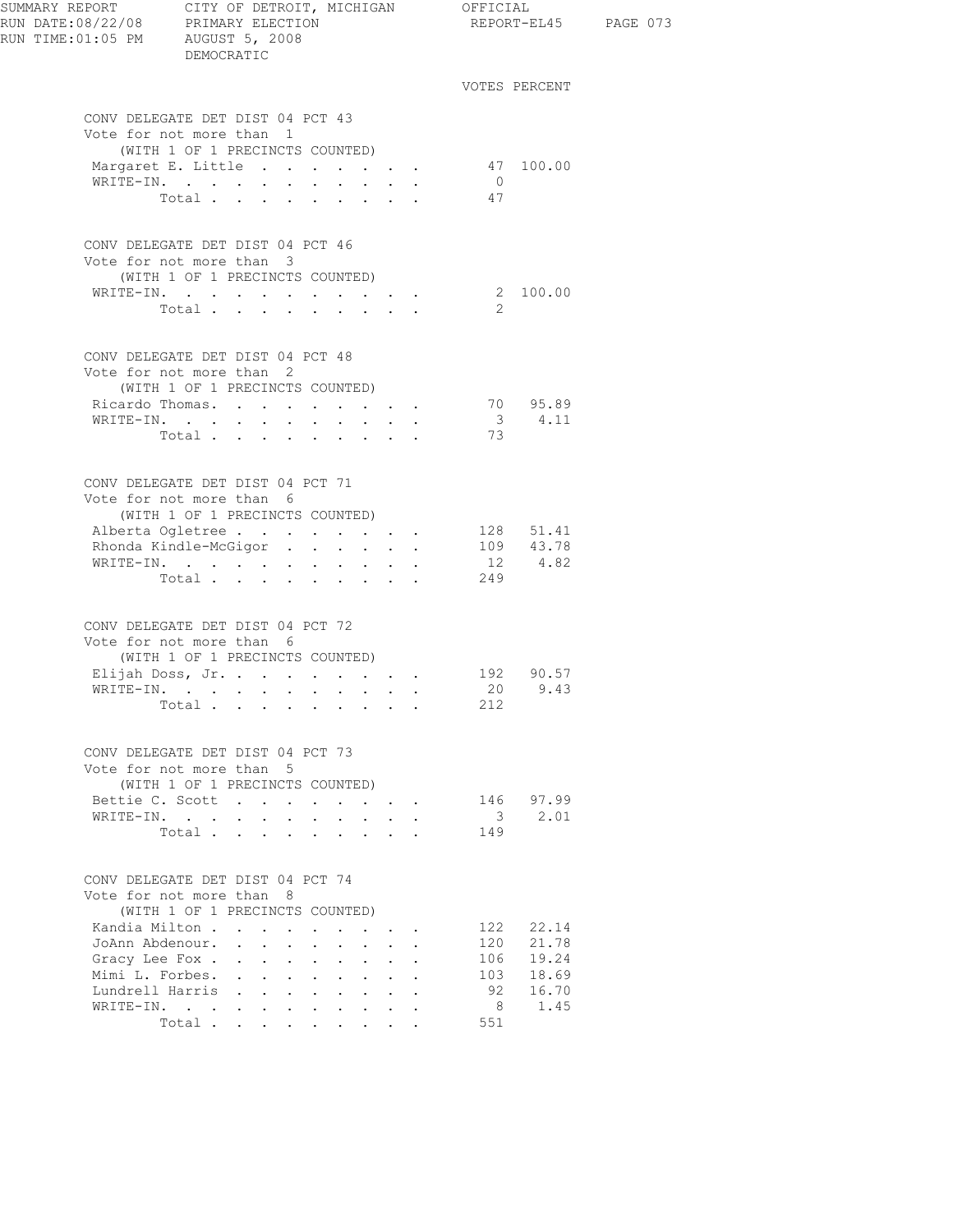| RUN TIME:01:05 PM AUGUST 5, 2008 | DEMOCRATIC                                                                                                                                                                  |                                                                                            |                                         |               | REPORT-EL45 PAGE 074                                   |  |
|----------------------------------|-----------------------------------------------------------------------------------------------------------------------------------------------------------------------------|--------------------------------------------------------------------------------------------|-----------------------------------------|---------------|--------------------------------------------------------|--|
|                                  |                                                                                                                                                                             |                                                                                            |                                         |               | VOTES PERCENT                                          |  |
|                                  | CONV DELEGATE DET DIST 05 PCT 01<br>Vote for not more than 3<br>(WITH 1 OF 1 PRECINCTS COUNTED)<br>Jean Pittman<br>WRITE-IN.<br>Total                                       |                                                                                            |                                         | 44            | $\begin{array}{cc} 41 & 93.18 \\ 3 & 6.82 \end{array}$ |  |
|                                  | CONV DELEGATE DET DIST 05 PCT 04<br>Vote for not more than 4<br>(WITH 1 OF 1 PRECINCTS COUNTED)<br>WRITE-IN.<br>Total                                                       |                                                                                            |                                         | 11            | 11 100.00                                              |  |
|                                  | CONV DELEGATE DET DIST 05 PCT 08<br>Vote for not more than 4<br>(WITH 1 OF 1 PRECINCTS COUNTED)<br>WRITE-IN.<br>Total                                                       |                                                                                            |                                         | $\mathcal{L}$ | 2 100.00                                               |  |
| WRITE-IN.                        | CONV DELEGATE DET DIST 05 PCT 11<br>Vote for not more than 5<br>(WITH 1 OF 1 PRECINCTS COUNTED)<br>Gwendolyn West. 75 58.14<br>David Gonzalez.<br>Total                     | $\mathbf{r} = \mathbf{r} + \mathbf{r} + \mathbf{r} + \mathbf{r} + \mathbf{r} + \mathbf{r}$ |                                         | 129           | 49 37.98<br>5 3.88                                     |  |
|                                  | CONV DELEGATE DET DIST 05 PCT 13<br>Vote for not more than 7<br>(WITH 1 OF 1 PRECINCTS COUNTED)<br>Loretta Walker. 127 95.49<br>WRITE-IN.<br>Total                          |                                                                                            |                                         | 133           | 6 4.51                                                 |  |
|                                  | CONV DELEGATE DET DIST 05 PCT 15<br>Vote for not more than 4<br>(WITH 1 OF 1 PRECINCTS COUNTED)<br>Lauren Royston.<br>WRITE-IN.<br>Total .<br>$\mathbf{L}$ and $\mathbf{L}$ | <b>Contract Contract</b><br>$\ddot{\phantom{a}}$                                           | $\cdot$ $\cdot$ $\cdot$ $\cdot$ $\cdot$ | 1<br>57       | 56 98.25<br>1.75                                       |  |
|                                  | CONV DELEGATE DET DIST 05 PCT 16<br>Vote for not more than 4<br>(WITH 1 OF 1 PRECINCTS COUNTED)<br>Joanne Wormley-Corley<br>LaWanda Hails Ruffin.<br>WRITE-IN.<br>Total     | $\mathbf{r} = \mathbf{r} \cdot \mathbf{r} = \mathbf{r} \cdot \mathbf{r}$                   |                                         | 4<br>87       | 43 49.43<br>40 45.98<br>4.60                           |  |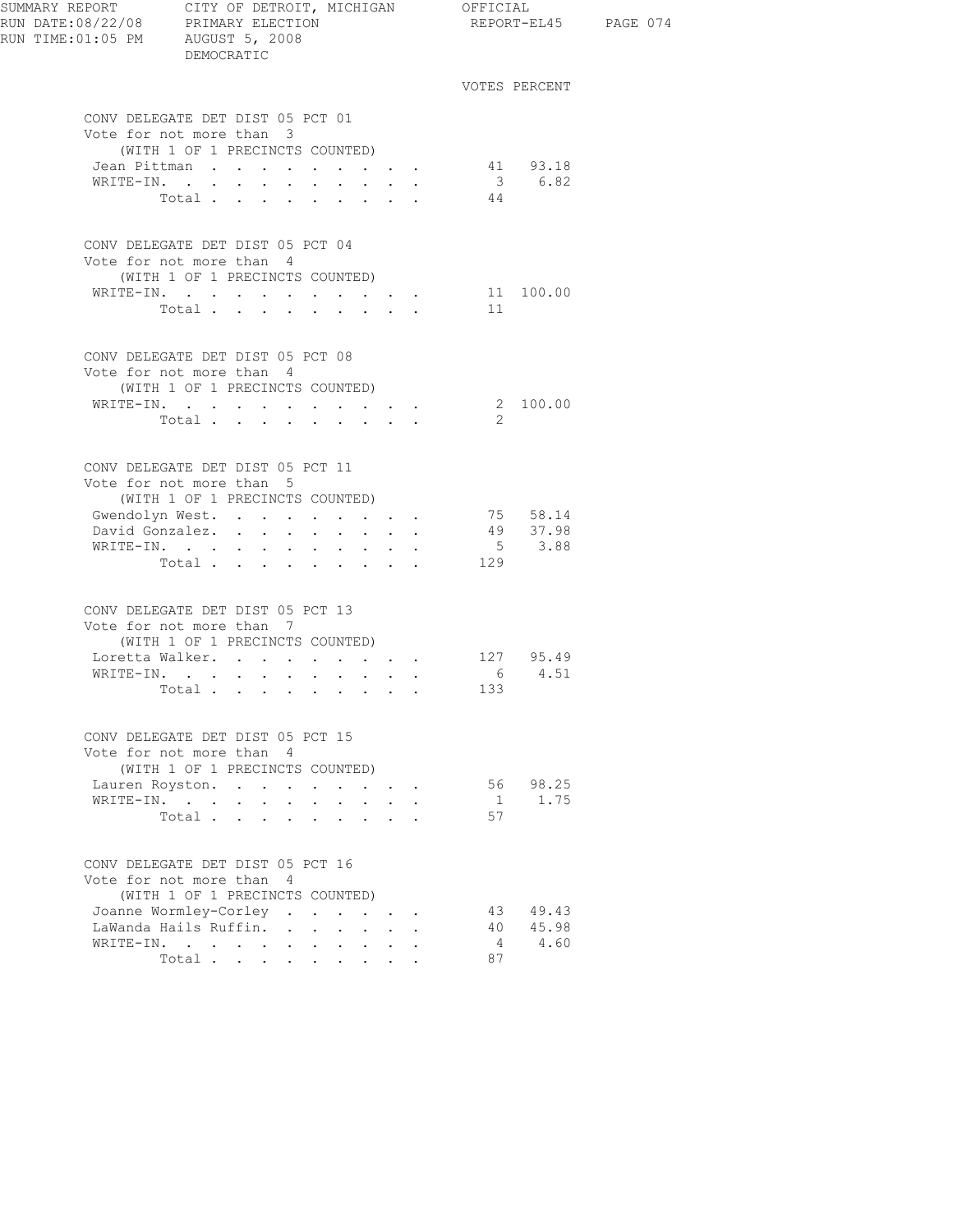| SUMMARY REPORT<br>SUMMARY REPORT        CITY OF DETROIT, N<br>RUN DATE:08/22/08      PRIMARY ELECTION<br>RUN TIME:01:05 PM     AUGUST 5, 2008 | CITY OF DETROIT, MICHIGAN<br>DEMOCRATIC                                                                                                                                                           |                                                                      |                                                                                                                                                                                                                                                                                                                                                                                                                        | OFFICIAL |                      | REPORT-EL45 PAGE 075 |
|-----------------------------------------------------------------------------------------------------------------------------------------------|---------------------------------------------------------------------------------------------------------------------------------------------------------------------------------------------------|----------------------------------------------------------------------|------------------------------------------------------------------------------------------------------------------------------------------------------------------------------------------------------------------------------------------------------------------------------------------------------------------------------------------------------------------------------------------------------------------------|----------|----------------------|----------------------|
|                                                                                                                                               |                                                                                                                                                                                                   |                                                                      |                                                                                                                                                                                                                                                                                                                                                                                                                        |          | VOTES PERCENT        |                      |
|                                                                                                                                               | CONV DELEGATE DET DIST 05 PCT 18<br>Vote for not more than 6<br>(WITH 1 OF 1 PRECINCTS COUNTED)<br>WRITE-IN.<br>Total                                                                             |                                                                      |                                                                                                                                                                                                                                                                                                                                                                                                                        | 15       | 15 100.00            |                      |
|                                                                                                                                               | CONV DELEGATE DET DIST 05 PCT 20<br>Vote for not more than 5<br>(WITH 1 OF 1 PRECINCTS COUNTED)<br>WRITE-IN.<br>Total                                                                             |                                                                      |                                                                                                                                                                                                                                                                                                                                                                                                                        | 14       | 14 100.00            |                      |
|                                                                                                                                               | CONV DELEGATE DET DIST 05 PCT 22<br>Vote for not more than 7<br>(WITH 1 OF 1 PRECINCTS COUNTED)<br>Margarette Taylor.<br>WRITE-IN.<br>Total                                                       |                                                                      | $\mathbf{1}=\mathbf{1}=\mathbf{1}=\mathbf{1}=\mathbf{1}=\mathbf{1}=\mathbf{1}=\mathbf{1}=\mathbf{1}=\mathbf{1}=\mathbf{1}=\mathbf{1}=\mathbf{1}=\mathbf{1}=\mathbf{1}=\mathbf{1}=\mathbf{1}=\mathbf{1}=\mathbf{1}=\mathbf{1}=\mathbf{1}=\mathbf{1}=\mathbf{1}=\mathbf{1}=\mathbf{1}=\mathbf{1}=\mathbf{1}=\mathbf{1}=\mathbf{1}=\mathbf{1}=\mathbf{1}=\mathbf{1}=\mathbf{1}=\mathbf{1}=\mathbf{1}=\mathbf{1}=\mathbf{$ | 128      | 116 90.63<br>12 9.38 |                      |
|                                                                                                                                               | CONV DELEGATE DET DIST 05 PCT 23<br>Vote for not more than 3<br>(WITH 1 OF 1 PRECINCTS COUNTED)<br>WRITE-IN.<br>Total                                                                             |                                                                      |                                                                                                                                                                                                                                                                                                                                                                                                                        | 7        | 7 100.00             |                      |
|                                                                                                                                               | CONV DELEGATE DET DIST 05 PCT 25<br>Vote for not more than 5<br>(WITH 1 OF 1 PRECINCTS COUNTED)<br>Loretta L. Burrell 98 92.45<br>WRITE-IN.<br>Total                                              |                                                                      |                                                                                                                                                                                                                                                                                                                                                                                                                        | 106      | 8 7.55               |                      |
| WRITE-IN.                                                                                                                                     | CONV DELEGATE DET DIST 05 PCT 26<br>Vote for not more than 1<br>(WITH 1 OF 1 PRECINCTS COUNTED)<br>Keeth Williams.<br>$\mathbf{r} = \mathbf{r} + \mathbf{r} + \mathbf{r} + \mathbf{r}$ .<br>Total | $\cdot$ $\cdot$ $\cdot$ $\cdot$                                      | $\mathbf{r}$ , $\mathbf{r}$ , $\mathbf{r}$ , $\mathbf{r}$ , $\mathbf{r}$                                                                                                                                                                                                                                                                                                                                               | 1<br>26  | 25 96.15<br>3.85     |                      |
|                                                                                                                                               | CONV DELEGATE DET DIST 05 PCT 29<br>Vote for not more than 3<br>(WITH 1 OF 1 PRECINCTS COUNTED)<br>Eugene Payne, Jr<br>WRITE-IN.<br>Total                                                         | $\mathbf{r} = \mathbf{r}$ , and the set of $\mathbf{r} = \mathbf{r}$ |                                                                                                                                                                                                                                                                                                                                                                                                                        | 1<br>77  | 76 98.70<br>1.30     |                      |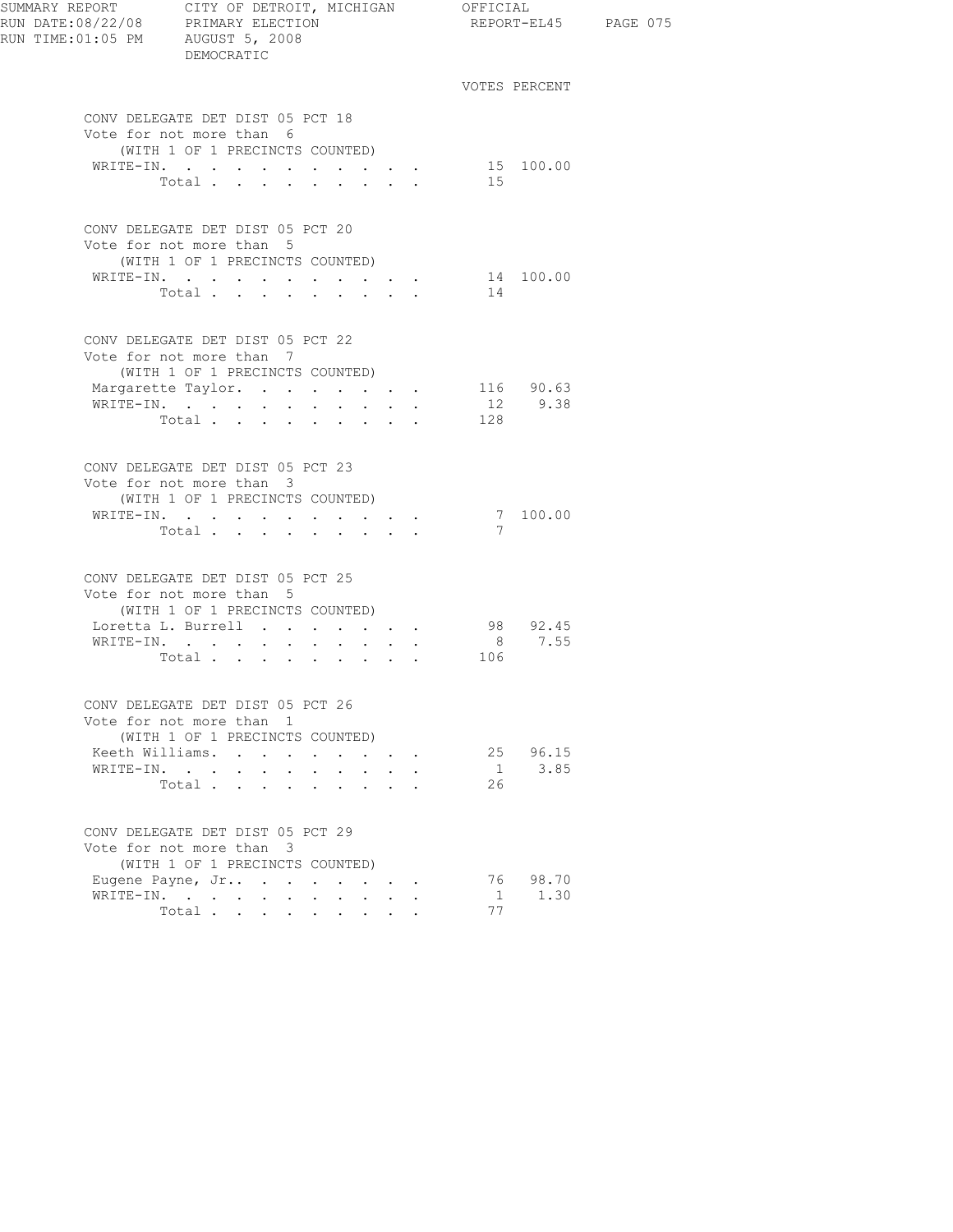| SUMMARY REPORT CITY OF DETROIT, MICHIGAN OFFICIAL<br>RUN DATE:08/22/08 PRIMARY ELECTION REPORT-E<br>RUN TIME:01:05 PM AUGUST 5, 2008 | DEMOCRATIC                                                                     |        |                                 |        |                                                                                               |                                     |                                  | REPORT-EL45 PAGE 076 |
|--------------------------------------------------------------------------------------------------------------------------------------|--------------------------------------------------------------------------------|--------|---------------------------------|--------|-----------------------------------------------------------------------------------------------|-------------------------------------|----------------------------------|----------------------|
|                                                                                                                                      |                                                                                |        |                                 |        |                                                                                               |                                     | VOTES PERCENT                    |                      |
|                                                                                                                                      | CONV DELEGATE DET DIST 05 PCT 32                                               |        |                                 |        |                                                                                               |                                     |                                  |                      |
|                                                                                                                                      | Vote for not more than 4                                                       |        |                                 |        |                                                                                               |                                     |                                  |                      |
|                                                                                                                                      | (WITH 1 OF 1 PRECINCTS COUNTED)                                                |        |                                 |        |                                                                                               |                                     |                                  |                      |
|                                                                                                                                      | Ron Cleveland                                                                  |        |                                 |        |                                                                                               |                                     | 66 30.56<br>57 26.39<br>49 22.69 |                      |
|                                                                                                                                      | Deborah J. Watts Jacqueline Perkins                                            |        |                                 |        |                                                                                               |                                     |                                  |                      |
|                                                                                                                                      |                                                                                |        |                                 |        |                                                                                               |                                     |                                  |                      |
|                                                                                                                                      | Martha Fentress 44 20.37                                                       |        |                                 |        |                                                                                               |                                     |                                  |                      |
|                                                                                                                                      | WRITE-IN.                                                                      |        |                                 |        |                                                                                               | $\begin{array}{c}0\\216\end{array}$ |                                  |                      |
|                                                                                                                                      | Total                                                                          |        |                                 |        |                                                                                               |                                     |                                  |                      |
|                                                                                                                                      | CONV DELEGATE DET DIST 05 PCT 33                                               |        |                                 |        |                                                                                               |                                     |                                  |                      |
|                                                                                                                                      | Vote for not more than 4                                                       |        |                                 |        |                                                                                               |                                     |                                  |                      |
|                                                                                                                                      | (WITH 1 OF 1 PRECINCTS COUNTED)                                                |        |                                 |        |                                                                                               |                                     |                                  |                      |
|                                                                                                                                      | Melvin J. McCree                                                               |        |                                 |        |                                                                                               |                                     | 75 97.40                         |                      |
|                                                                                                                                      | WRITE-IN.                                                                      |        |                                 |        |                                                                                               |                                     | $2 \t 2.60$                      |                      |
|                                                                                                                                      | Total                                                                          |        |                                 |        |                                                                                               | 77                                  |                                  |                      |
|                                                                                                                                      |                                                                                |        |                                 |        |                                                                                               |                                     |                                  |                      |
|                                                                                                                                      | CONV DELEGATE DET DIST 05 PCT 35                                               |        |                                 |        |                                                                                               |                                     |                                  |                      |
|                                                                                                                                      | Vote for not more than 4                                                       |        |                                 |        |                                                                                               |                                     |                                  |                      |
|                                                                                                                                      | (WITH 1 OF 1 PRECINCTS COUNTED)                                                |        |                                 |        |                                                                                               |                                     |                                  |                      |
|                                                                                                                                      | Alex Johnson 84 34.85                                                          |        |                                 |        |                                                                                               |                                     |                                  |                      |
|                                                                                                                                      | Gloria Webster-Hughes 80 33.20<br>Ina Johnson. 72 29.88                        |        |                                 |        |                                                                                               |                                     |                                  |                      |
|                                                                                                                                      | Ina Johnson.<br>WRITE-IN.                                                      |        |                                 |        |                                                                                               |                                     | $\frac{1}{5}$ 2.07               |                      |
|                                                                                                                                      | Total 241                                                                      |        |                                 |        |                                                                                               |                                     |                                  |                      |
|                                                                                                                                      |                                                                                |        |                                 |        |                                                                                               |                                     |                                  |                      |
|                                                                                                                                      | CONV DELEGATE DET DIST 05 PCT 37                                               |        |                                 |        |                                                                                               |                                     |                                  |                      |
|                                                                                                                                      | Vote for not more than 5                                                       |        |                                 |        |                                                                                               |                                     |                                  |                      |
|                                                                                                                                      | (WITH 1 OF 1 PRECINCTS COUNTED)                                                |        |                                 |        |                                                                                               |                                     |                                  |                      |
|                                                                                                                                      | Annie Franklin. 102 19.73                                                      |        |                                 |        |                                                                                               |                                     |                                  |                      |
|                                                                                                                                      | Stephanie L. Hobson 90 17.41<br>Eric Hobson 88 17.02<br>Julie Castone 79 15.28 |        |                                 |        |                                                                                               |                                     |                                  |                      |
|                                                                                                                                      | Eric Hobson.<br>Julie Castone                                                  |        |                                 |        |                                                                                               |                                     |                                  |                      |
|                                                                                                                                      | Lakeisha Wiseman                                                               |        |                                 |        |                                                                                               | 77                                  | 14.89                            |                      |
|                                                                                                                                      | James Wiseman, Jr.                                                             |        |                                 |        |                                                                                               | 76                                  | 14.70                            |                      |
|                                                                                                                                      | WRITE-IN.                                                                      | $\sim$ | $\sim$                          | $\sim$ |                                                                                               | 5                                   | .97                              |                      |
|                                                                                                                                      | Total                                                                          |        |                                 |        |                                                                                               | 517                                 |                                  |                      |
|                                                                                                                                      |                                                                                |        |                                 |        |                                                                                               |                                     |                                  |                      |
|                                                                                                                                      | CONV DELEGATE DET DIST 05 PCT 39                                               |        |                                 |        |                                                                                               |                                     |                                  |                      |
|                                                                                                                                      | Vote for not more than 2                                                       |        |                                 |        |                                                                                               |                                     |                                  |                      |
|                                                                                                                                      | (WITH 1 OF 1 PRECINCTS COUNTED)                                                |        |                                 |        |                                                                                               |                                     |                                  |                      |
|                                                                                                                                      | WRITE-IN.                                                                      |        |                                 |        | $\mathbf{r} = \mathbf{r} \cdot \mathbf{r}$ , where $\mathbf{r} = \mathbf{r} \cdot \mathbf{r}$ |                                     | 2 100.00                         |                      |
|                                                                                                                                      | Total                                                                          |        |                                 |        |                                                                                               | 2                                   |                                  |                      |
|                                                                                                                                      | CONV DELEGATE DET DIST 05 PCT 40                                               |        |                                 |        |                                                                                               |                                     |                                  |                      |
|                                                                                                                                      | Vote for not more than 5                                                       |        |                                 |        |                                                                                               |                                     |                                  |                      |
|                                                                                                                                      | (WITH 1 OF 1 PRECINCTS COUNTED)                                                |        |                                 |        |                                                                                               |                                     |                                  |                      |
|                                                                                                                                      | Betti Wiggins                                                                  |        | $\cdot$ $\cdot$ $\cdot$ $\cdot$ |        |                                                                                               |                                     | 112 89.60                        |                      |
|                                                                                                                                      | WRITE-IN.                                                                      |        |                                 |        |                                                                                               | 13                                  | 10.40                            |                      |
|                                                                                                                                      | Total $\cdots$                                                                 |        |                                 |        |                                                                                               | 125                                 |                                  |                      |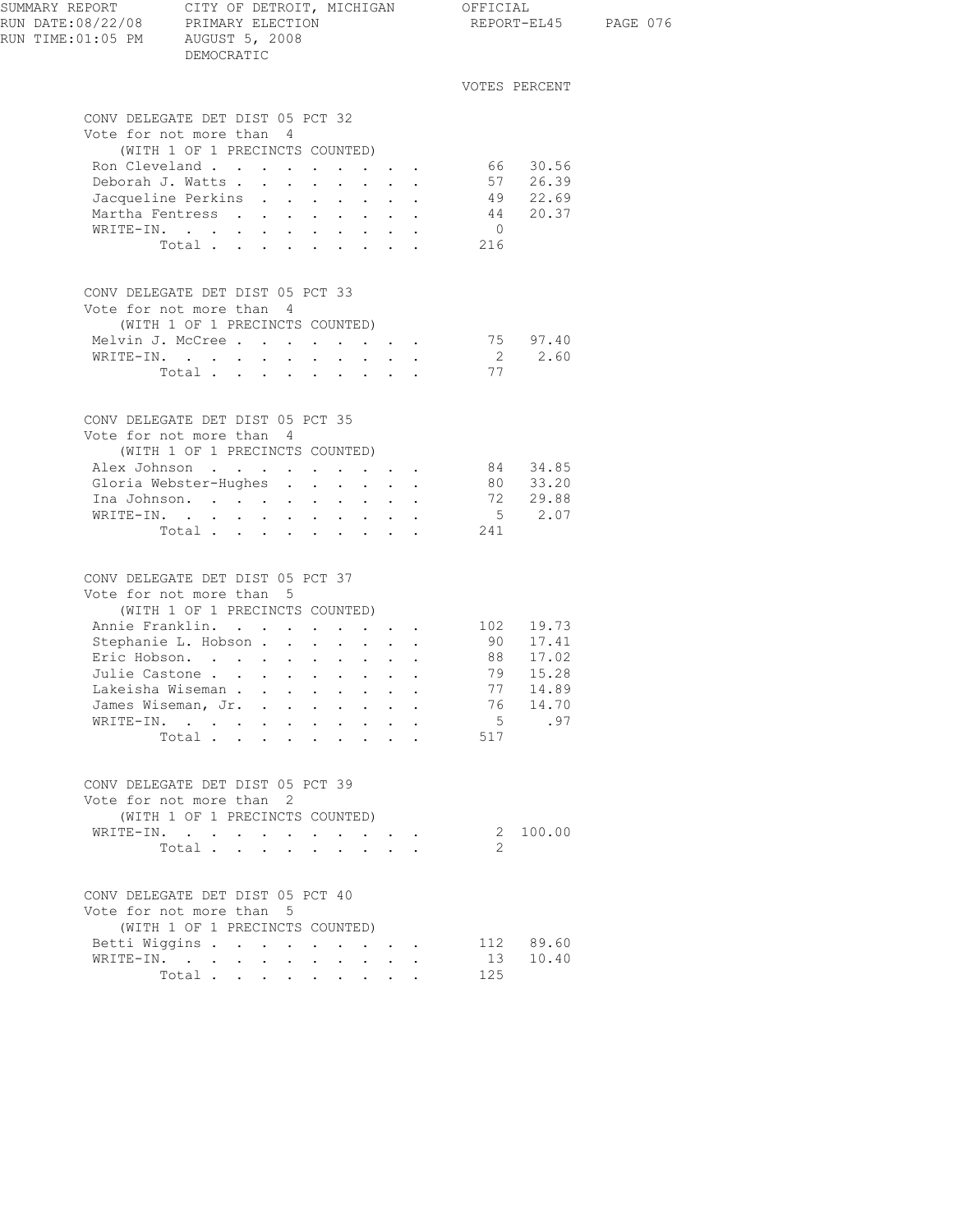| SUMMARY REPORT<br>RUN DATE:08/22/08 PRIMARY ELECTION<br>RUN TIME:01:05 PM AUGUST 5, 2008 | CITY OF DETROIT, MICHIGAN OFFICIAL<br>DEMOCRATIC             |                      |                                            |        |                               |                |                      | REPORT-EL45 PAGE 077 |
|------------------------------------------------------------------------------------------|--------------------------------------------------------------|----------------------|--------------------------------------------|--------|-------------------------------|----------------|----------------------|----------------------|
|                                                                                          |                                                              |                      |                                            |        |                               |                | VOTES PERCENT        |                      |
|                                                                                          | CONV DELEGATE DET DIST 05 PCT 45                             |                      |                                            |        |                               |                |                      |                      |
|                                                                                          | Vote for not more than 4                                     |                      |                                            |        |                               |                |                      |                      |
|                                                                                          | (WITH 1 OF 1 PRECINCTS COUNTED)                              |                      |                                            |        |                               |                |                      |                      |
|                                                                                          | Larry Craig.                                                 |                      |                                            |        |                               |                | 60 82.19             |                      |
|                                                                                          | WRITE-IN.                                                    |                      |                                            |        |                               |                | 13 17.81             |                      |
|                                                                                          | Total                                                        |                      |                                            |        |                               | 73             |                      |                      |
|                                                                                          | CONV DELEGATE DET DIST 05 PCT 47<br>Vote for not more than 5 |                      |                                            |        |                               |                |                      |                      |
|                                                                                          | (WITH 1 OF 1 PRECINCTS COUNTED)                              |                      |                                            |        |                               |                | 96 57.49             |                      |
|                                                                                          | Terrance Hood<br>Barry Pettway                               |                      |                                            |        |                               |                | 63 37.72             |                      |
|                                                                                          | WRITE-IN.                                                    |                      |                                            |        |                               |                | 8 4.79               |                      |
|                                                                                          | Total $\cdots$                                               |                      |                                            |        |                               | 167            |                      |                      |
|                                                                                          |                                                              |                      |                                            |        |                               |                |                      |                      |
|                                                                                          | CONV DELEGATE DET DIST 05 PCT 48                             |                      |                                            |        |                               |                |                      |                      |
|                                                                                          | Vote for not more than 3                                     |                      |                                            |        |                               |                |                      |                      |
|                                                                                          | (WITH 1 OF 1 PRECINCTS COUNTED)                              |                      |                                            |        |                               |                |                      |                      |
|                                                                                          | Anna Flowers<br>Raymond Flowers, Jr                          |                      | $\mathbf{L} = \mathbf{L}$                  |        | $\mathbf{r}$ and $\mathbf{r}$ |                | 44 52.38<br>40 47.62 |                      |
|                                                                                          | WRITE-IN.                                                    |                      |                                            |        |                               | $\overline{0}$ |                      |                      |
|                                                                                          | Total                                                        |                      |                                            |        |                               | 84             |                      |                      |
|                                                                                          |                                                              |                      |                                            |        |                               |                |                      |                      |
|                                                                                          | CONV DELEGATE DET DIST 05 PCT 71                             |                      |                                            |        |                               |                |                      |                      |
|                                                                                          | Vote for not more than 3                                     |                      |                                            |        |                               |                |                      |                      |
|                                                                                          | (WITH 1 OF 1 PRECINCTS COUNTED)                              |                      |                                            |        |                               |                |                      |                      |
|                                                                                          | Rhonda Wallingford 63 90.00                                  |                      |                                            |        |                               |                |                      |                      |
|                                                                                          | WRITE-IN.<br>Total $\cdots$                                  |                      |                                            |        |                               | 70             | 710.00               |                      |
|                                                                                          |                                                              |                      |                                            |        |                               |                |                      |                      |
|                                                                                          | CONV DELEGATE DET DIST 05 PCT 72                             |                      |                                            |        |                               |                |                      |                      |
|                                                                                          | Vote for not more than 5                                     |                      |                                            |        |                               |                |                      |                      |
|                                                                                          | (WITH 1 OF 1 PRECINCTS COUNTED)                              |                      |                                            |        |                               |                |                      |                      |
|                                                                                          | LaMar Lemmons                                                |                      |                                            |        |                               | 83             | 57.24                |                      |
| Carol Banks. .                                                                           | $\mathbf{L}$<br>$\mathbf{L}$                                 | $\sim$               |                                            |        |                               |                | 58 40.00<br>4 2.76   |                      |
|                                                                                          | WRITE-IN.                                                    |                      | $\sim$                                     | $\sim$ |                               | 145            |                      |                      |
|                                                                                          | Total                                                        |                      |                                            |        |                               |                |                      |                      |
|                                                                                          | CONV DELEGATE DET DIST 05 PCT 81<br>Vote for not more than 1 |                      |                                            |        |                               |                |                      |                      |
|                                                                                          | (WITH 1 OF 1 PRECINCTS COUNTED)                              |                      |                                            |        |                               |                |                      |                      |
|                                                                                          | Tamika Jackson Kennedy                                       |                      |                                            |        |                               |                | 33 100.00            |                      |
|                                                                                          | WRITE-IN.                                                    |                      |                                            |        |                               | $\circ$        |                      |                      |
|                                                                                          | Total                                                        | $\ddot{\phantom{0}}$ | $\mathbf{r} = \mathbf{r} \cdot \mathbf{r}$ |        |                               | 33             |                      |                      |
|                                                                                          |                                                              |                      |                                            |        |                               |                |                      |                      |
|                                                                                          | CONV DELEGATE DET DIST 05 PCT 82<br>Vote for not more than 1 |                      |                                            |        |                               |                |                      |                      |
|                                                                                          | (WITH 1 OF 1 PRECINCTS COUNTED)                              |                      |                                            |        |                               |                |                      |                      |
|                                                                                          | WRITE-IN.                                                    |                      |                                            |        |                               | $\circ$        |                      |                      |
|                                                                                          |                                                              |                      |                                            |        |                               |                |                      |                      |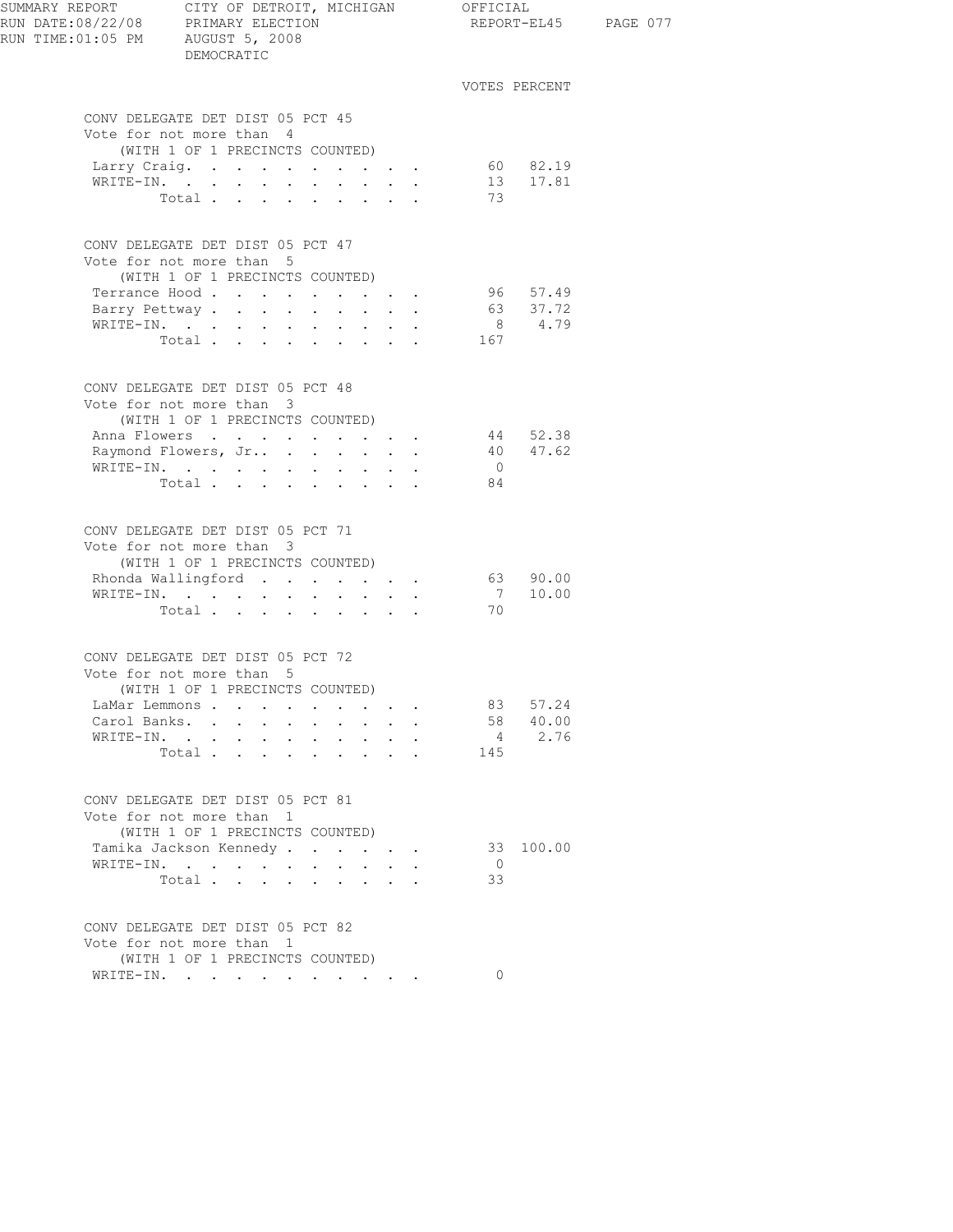| SUMMARY REPORT CITY OF DETROIT, MICHIGAN OFFICIAL<br>RUN DATE:08/22/08 PRIMARY ELECTION REPORT-EL45<br>RUN TIME:01:05 PM AUGUST 5, 2008 | DEMOCRATIC                                                                                      |                                                                                      |                                     |                                      |                |                       | REPORT-EL45 PAGE 078 |
|-----------------------------------------------------------------------------------------------------------------------------------------|-------------------------------------------------------------------------------------------------|--------------------------------------------------------------------------------------|-------------------------------------|--------------------------------------|----------------|-----------------------|----------------------|
|                                                                                                                                         |                                                                                                 |                                                                                      |                                     |                                      |                | VOTES PERCENT         |                      |
|                                                                                                                                         | CONV DELEGATE DET DIST 06 PCT 01<br>Vote for not more than 4                                    |                                                                                      |                                     |                                      |                |                       |                      |
|                                                                                                                                         | (WITH 1 OF 1 PRECINCTS COUNTED)                                                                 |                                                                                      |                                     |                                      |                |                       |                      |
|                                                                                                                                         | Sheila Bass.<br>Wanda L. Mayes.                                                                 |                                                                                      |                                     |                                      |                | 79 38.16<br>65 31.40  |                      |
|                                                                                                                                         | Danielle N. Jackson 62 29.95                                                                    |                                                                                      |                                     |                                      |                |                       |                      |
|                                                                                                                                         | WRITE-IN.                                                                                       |                                                                                      |                                     |                                      |                | $1 \qquad \qquad .48$ |                      |
|                                                                                                                                         | Total $\cdots$                                                                                  |                                                                                      |                                     |                                      | 207            |                       |                      |
|                                                                                                                                         | CONV DELEGATE DET DIST 06 PCT 04<br>Vote for not more than 1                                    |                                                                                      |                                     |                                      |                |                       |                      |
|                                                                                                                                         | (WITH 1 OF 1 PRECINCTS COUNTED)<br>Elmira Willis-Stuckey                                        |                                                                                      |                                     |                                      |                | 39 100.00             |                      |
|                                                                                                                                         | WRITE-IN.                                                                                       |                                                                                      |                                     |                                      | $\overline{0}$ |                       |                      |
|                                                                                                                                         | Total                                                                                           |                                                                                      |                                     |                                      | 39             |                       |                      |
|                                                                                                                                         | CONV DELEGATE DET DIST 06 PCT 06<br>Vote for not more than 6<br>(WITH 1 OF 1 PRECINCTS COUNTED) |                                                                                      |                                     |                                      |                |                       |                      |
|                                                                                                                                         | Annie Butler 102 23.18                                                                          |                                                                                      |                                     |                                      |                |                       |                      |
|                                                                                                                                         | Valerie Massey.                                                                                 |                                                                                      |                                     |                                      |                | 95 21.59              |                      |
|                                                                                                                                         | Monica W. L. McCullum<br>Carole A. McClellon                                                    |                                                                                      |                                     |                                      |                | 87 19.77<br>81 18.41  |                      |
|                                                                                                                                         |                                                                                                 |                                                                                      |                                     |                                      |                |                       |                      |
|                                                                                                                                         | Stephanie Carreker 72 16.36<br>WRITE-IN.                                                        |                                                                                      |                                     |                                      |                | 3 .68                 |                      |
|                                                                                                                                         | Total                                                                                           |                                                                                      |                                     |                                      | 440            |                       |                      |
|                                                                                                                                         | CONV DELEGATE DET DIST 06 PCT 08<br>Vote for not more than 4<br>(WITH 1 OF 1 PRECINCTS COUNTED) |                                                                                      |                                     |                                      |                |                       |                      |
|                                                                                                                                         | Julia Curry.<br>WRITE-IN.                                                                       |                                                                                      |                                     |                                      |                | 70 90.91<br>7 9.09    |                      |
|                                                                                                                                         | Total $\cdot$                                                                                   |                                                                                      |                                     |                                      | 77             |                       |                      |
|                                                                                                                                         | CONV DELEGATE DET DIST 06 PCT 11<br>Vote for not more than 4                                    |                                                                                      |                                     |                                      |                |                       |                      |
|                                                                                                                                         | (WITH 1 OF 1 PRECINCTS COUNTED)                                                                 |                                                                                      |                                     |                                      |                |                       |                      |
|                                                                                                                                         | Donnie K. Whitley.                                                                              |                                                                                      |                                     |                                      |                | 155 98.10             |                      |
|                                                                                                                                         | WRITE-IN.<br>Total $\cdots$                                                                     |                                                                                      | $\mathbf{L} = \mathbf{L}$           | $\sim$                               | 158            | 3 1.90                |                      |
|                                                                                                                                         | CONV DELEGATE DET DIST 06 PCT 12<br>Vote for not more than 5                                    |                                                                                      |                                     |                                      |                |                       |                      |
|                                                                                                                                         | (WITH 1 OF 1 PRECINCTS COUNTED)                                                                 |                                                                                      |                                     |                                      |                |                       |                      |
|                                                                                                                                         | E'True Bryant                                                                                   |                                                                                      |                                     |                                      |                | 82 93.18              |                      |
| WRITE-IN.                                                                                                                               | $\sim$ $-$<br>$\bullet$<br>Total.                                                               | $\ddot{\phantom{0}}$<br>$\mathbf{r}$<br>$\ddot{\phantom{a}}$<br>$\ddot{\phantom{a}}$ | $\sim$                              | $\mathbf{L} = \mathbf{L} \mathbf{L}$ | 88             | 6 6.82                |                      |
|                                                                                                                                         | CONV DELEGATE DET DIST 06 PCT 13<br>Vote for not more than 3                                    |                                                                                      |                                     |                                      |                |                       |                      |
|                                                                                                                                         | (WITH 1 OF 1 PRECINCTS COUNTED)                                                                 |                                                                                      |                                     |                                      |                |                       |                      |
|                                                                                                                                         | Veronica Brown.                                                                                 |                                                                                      |                                     |                                      |                | 89 93.68              |                      |
|                                                                                                                                         | WRITE-IN.<br>Total                                                                              | $\ddot{\phantom{0}}$                                                                 | $\mathbf{L}^{\text{max}}$<br>$\sim$ |                                      | 95             | 6 6.32                |                      |
|                                                                                                                                         |                                                                                                 |                                                                                      |                                     |                                      |                |                       |                      |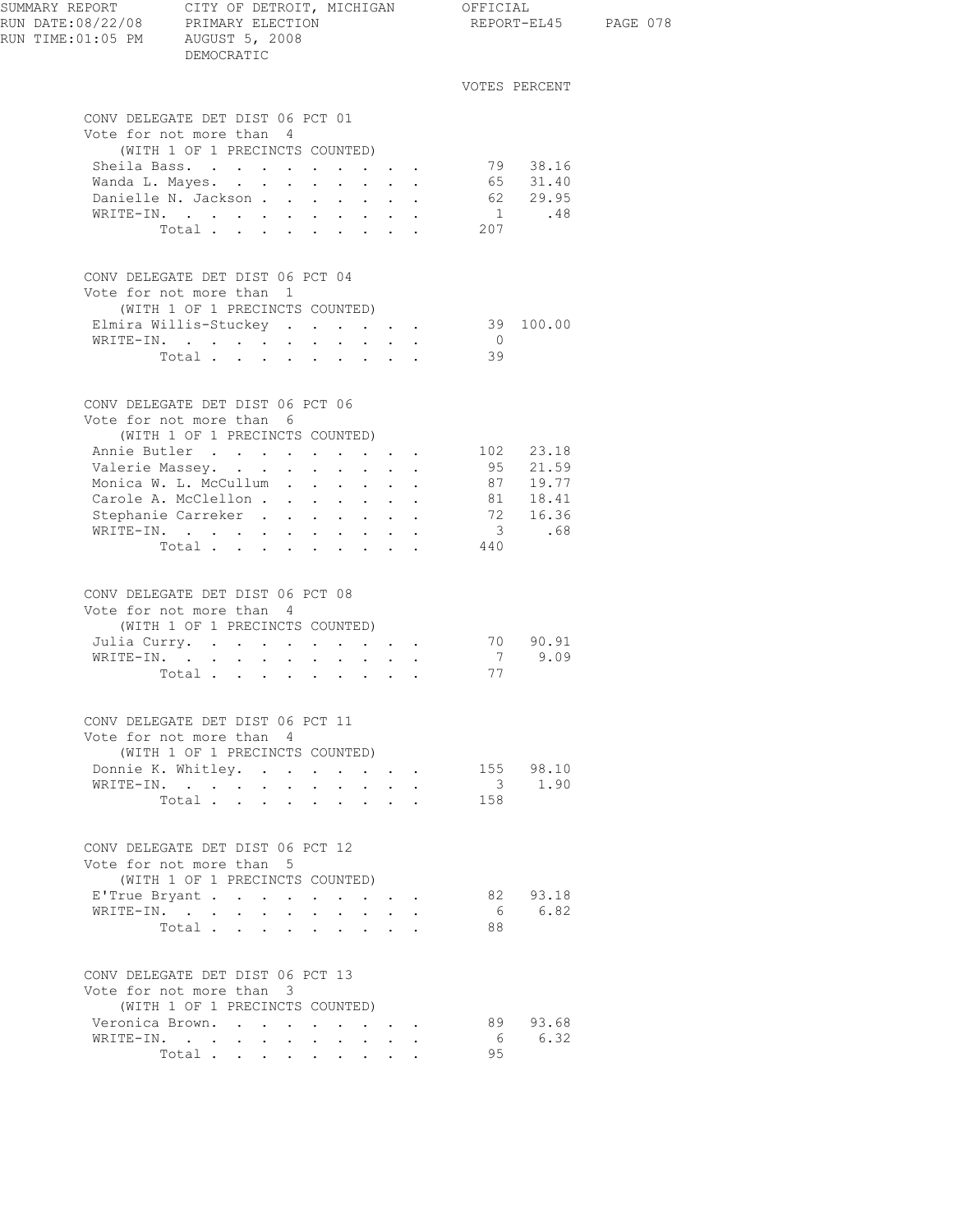| SUMMARY REPORT CITY OF DETROIT, MICHIGAN OFFICIAL<br>RUN DATE:08/22/08 PRIMARY ELECTION REPORT-E<br>RUN TIME:01:05 PM AUGUST 5, 2008<br>DEMOCRATIC |                                                              |                                                                               | REPORT-EL45 PAGE 079                                         |                |                      |  |
|----------------------------------------------------------------------------------------------------------------------------------------------------|--------------------------------------------------------------|-------------------------------------------------------------------------------|--------------------------------------------------------------|----------------|----------------------|--|
|                                                                                                                                                    |                                                              |                                                                               |                                                              |                | VOTES PERCENT        |  |
|                                                                                                                                                    | CONV DELEGATE DET DIST 06 PCT 14                             |                                                                               |                                                              |                |                      |  |
|                                                                                                                                                    | Vote for not more than 7                                     |                                                                               |                                                              |                |                      |  |
|                                                                                                                                                    | (WITH 1 OF 1 PRECINCTS COUNTED)                              |                                                                               |                                                              |                |                      |  |
|                                                                                                                                                    | Bernice Adams                                                |                                                                               |                                                              |                | 95 35.71<br>84 31.58 |  |
|                                                                                                                                                    | Regina Triplett<br>D. C. Toliver                             |                                                                               |                                                              |                | 81 30.45             |  |
|                                                                                                                                                    | WRITE-IN.                                                    |                                                                               |                                                              |                | 6 2.26               |  |
|                                                                                                                                                    | Total 266                                                    |                                                                               |                                                              |                |                      |  |
|                                                                                                                                                    |                                                              |                                                                               |                                                              |                |                      |  |
|                                                                                                                                                    | CONV DELEGATE DET DIST 06 PCT 18<br>Vote for not more than 5 |                                                                               |                                                              |                |                      |  |
|                                                                                                                                                    | (WITH 1 OF 1 PRECINCTS COUNTED)                              |                                                                               |                                                              |                |                      |  |
|                                                                                                                                                    | WRITE-IN.                                                    |                                                                               |                                                              |                | 5 100.00             |  |
|                                                                                                                                                    | Total                                                        |                                                                               |                                                              | $-5$           |                      |  |
|                                                                                                                                                    |                                                              |                                                                               |                                                              |                |                      |  |
|                                                                                                                                                    | CONV DELEGATE DET DIST 06 PCT 19                             |                                                                               |                                                              |                |                      |  |
|                                                                                                                                                    | Vote for not more than 3                                     |                                                                               |                                                              |                |                      |  |
|                                                                                                                                                    | (WITH 1 OF 1 PRECINCTS COUNTED)<br>WRITE-IN.                 |                                                                               |                                                              |                | 9 100.00             |  |
|                                                                                                                                                    | Total                                                        |                                                                               |                                                              | <sup>9</sup>   |                      |  |
|                                                                                                                                                    |                                                              |                                                                               |                                                              |                |                      |  |
|                                                                                                                                                    | CONV DELEGATE DET DIST 06 PCT 20                             |                                                                               |                                                              |                |                      |  |
|                                                                                                                                                    | Vote for not more than 5                                     |                                                                               |                                                              |                |                      |  |
|                                                                                                                                                    | (WITH 1 OF 1 PRECINCTS COUNTED)                              |                                                                               |                                                              |                |                      |  |
|                                                                                                                                                    | WRITE-IN.                                                    |                                                                               |                                                              |                | 4 100.00             |  |
|                                                                                                                                                    | Total                                                        |                                                                               |                                                              | $\overline{4}$ |                      |  |
|                                                                                                                                                    | CONV DELEGATE DET DIST 06 PCT 22                             |                                                                               |                                                              |                |                      |  |
|                                                                                                                                                    | Vote for not more than 4                                     |                                                                               |                                                              |                |                      |  |
|                                                                                                                                                    | (WITH 1 OF 1 PRECINCTS COUNTED)                              |                                                                               |                                                              |                |                      |  |
|                                                                                                                                                    | WRITE-IN.                                                    |                                                                               |                                                              |                | 6 100.00             |  |
|                                                                                                                                                    | Total.                                                       |                                                                               |                                                              | - 6            |                      |  |
|                                                                                                                                                    | CONV DELEGATE DET DIST 06 PCT 24                             |                                                                               |                                                              |                |                      |  |
|                                                                                                                                                    | Vote for not more than 5                                     |                                                                               |                                                              |                |                      |  |
|                                                                                                                                                    | (WITH 1 OF 1 PRECINCTS COUNTED)                              |                                                                               |                                                              |                | 47 36.72             |  |
|                                                                                                                                                    | Felicia Wiseman<br>John Williford.                           | $\sim$<br>$\sim$                                                              | $\mathbf{L}$                                                 |                | 39 30.47             |  |
|                                                                                                                                                    | Isadore Calvert                                              |                                                                               |                                                              |                | 35 27.34             |  |
| WRITE-IN.                                                                                                                                          | $\sim$                                                       | $\mathbf{r} = \mathbf{r} + \mathbf{r} + \mathbf{r} + \mathbf{r} + \mathbf{r}$ |                                                              |                | 7 5.47               |  |
|                                                                                                                                                    | Total                                                        |                                                                               | $\mathbf{r} = \mathbf{r} \cdot \mathbf{r}$                   | 128            |                      |  |
|                                                                                                                                                    | CONV DELEGATE DET DIST 06 PCT 26                             |                                                                               |                                                              |                |                      |  |
|                                                                                                                                                    | Vote for not more than 5                                     |                                                                               |                                                              |                |                      |  |
|                                                                                                                                                    | (WITH 1 OF 1 PRECINCTS COUNTED)                              |                                                                               |                                                              |                |                      |  |
|                                                                                                                                                    | Robert Jones                                                 |                                                                               |                                                              |                | 87 94.57             |  |
|                                                                                                                                                    | WRITE-IN.                                                    |                                                                               | $\mathbf{L} = \mathbf{L} \mathbf{L} = \mathbf{L} \mathbf{L}$ |                | 5 5.43               |  |
|                                                                                                                                                    | Total $\cdots$                                               |                                                                               |                                                              | 92             |                      |  |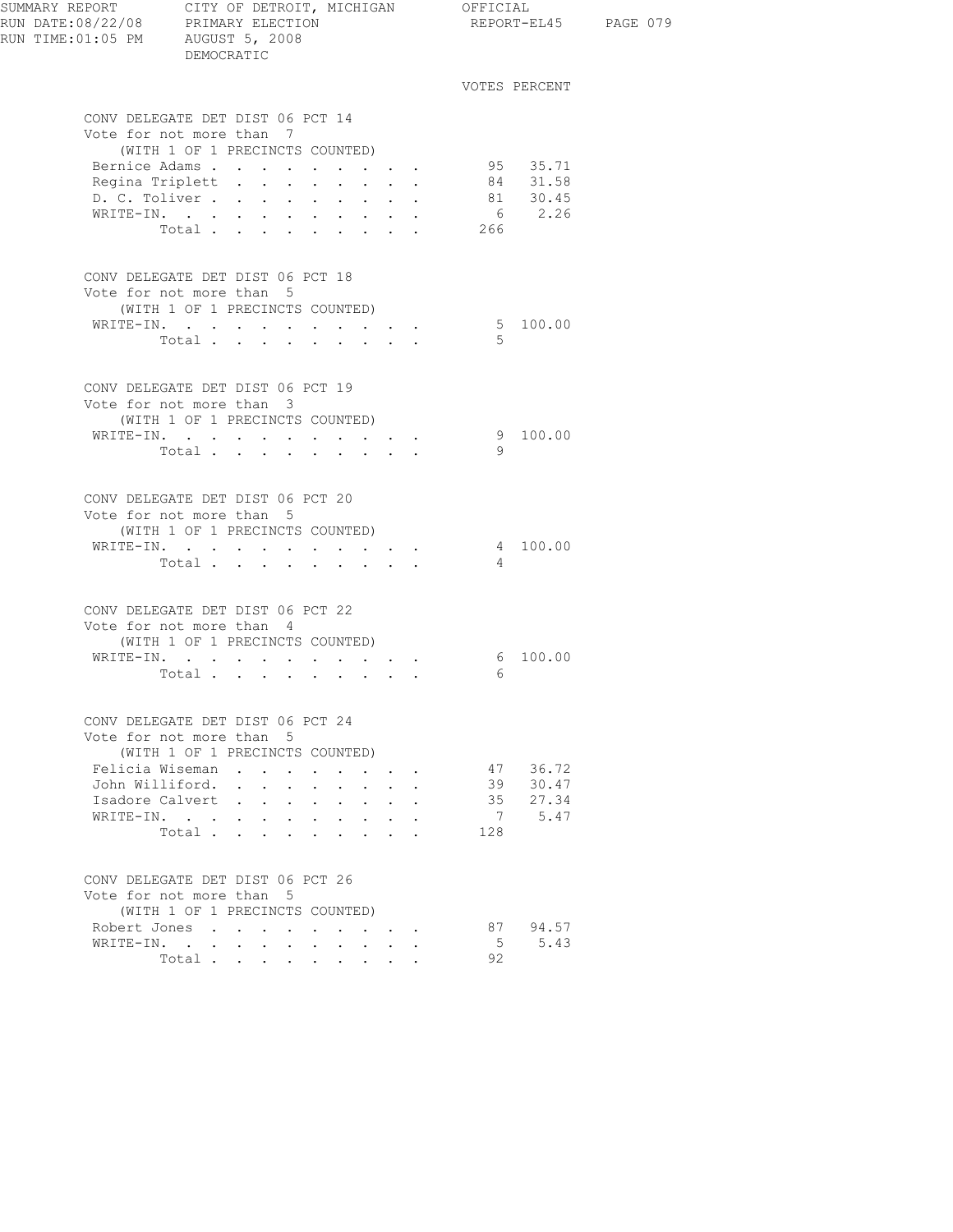| SUMMARY REPORT CITY OF DETROIT, MICHIGAN OFFICIAL<br>RUN DATE:08/22/08 PRIMARY ELECTION REPORT-EL<br>RUN TIME: 01:05 PM AUGUST 5, 2008 | DEMOCRATIC                                                                                                                                 |        |                           |                                    |      | REPORT-EL45 PAGE 080                                   |  |
|----------------------------------------------------------------------------------------------------------------------------------------|--------------------------------------------------------------------------------------------------------------------------------------------|--------|---------------------------|------------------------------------|------|--------------------------------------------------------|--|
|                                                                                                                                        |                                                                                                                                            |        |                           |                                    |      | VOTES PERCENT                                          |  |
|                                                                                                                                        | CONV DELEGATE DET DIST 06 PCT 28<br>Vote for not more than 6<br>(WITH 1 OF 1 PRECINCTS COUNTED)                                            |        |                           |                                    |      |                                                        |  |
|                                                                                                                                        | Minnie Pearce                                                                                                                              |        |                           |                                    |      |                                                        |  |
|                                                                                                                                        | Bertha Marsh                                                                                                                               |        |                           |                                    |      | 87 34.25<br>86 33.86                                   |  |
|                                                                                                                                        | Emmitt Earl Conner                                                                                                                         |        |                           |                                    |      | 79 31.10                                               |  |
|                                                                                                                                        | WRITE-IN.<br>Total                                                                                                                         |        |                           |                                    | 254  | 2 .79                                                  |  |
|                                                                                                                                        | CONV DELEGATE DET DIST 06 PCT 31<br>Vote for not more than 2                                                                               |        |                           |                                    |      |                                                        |  |
|                                                                                                                                        | (WITH 1 OF 1 PRECINCTS COUNTED)                                                                                                            |        |                           |                                    |      |                                                        |  |
| WRITE-IN.                                                                                                                              | Gregory Robinson                                                                                                                           |        |                           |                                    |      | $\begin{array}{cc} 41 & 95.35 \\ 2 & 4.65 \end{array}$ |  |
|                                                                                                                                        | Total                                                                                                                                      |        |                           |                                    | 43   |                                                        |  |
|                                                                                                                                        |                                                                                                                                            |        |                           |                                    |      |                                                        |  |
|                                                                                                                                        | CONV DELEGATE DET DIST 06 PCT 32<br>Vote for not more than 2                                                                               |        |                           |                                    |      |                                                        |  |
|                                                                                                                                        | (WITH 1 OF 1 PRECINCTS COUNTED)<br>WRITE-IN.                                                                                               |        |                           |                                    |      | 5 100.00                                               |  |
|                                                                                                                                        | Total                                                                                                                                      |        |                           |                                    | $-5$ |                                                        |  |
|                                                                                                                                        | CONV DELEGATE DET DIST 06 PCT 34<br>Vote for not more than 2<br>(WITH 1 OF 1 PRECINCTS COUNTED)                                            |        |                           |                                    |      |                                                        |  |
|                                                                                                                                        | Ernest D. Card. 32 34.41                                                                                                                   |        |                           |                                    |      |                                                        |  |
|                                                                                                                                        | Karneca Shawnte Jackson.<br>Dora Jean Jennings                                                                                             |        |                           |                                    |      | 30 32.26                                               |  |
|                                                                                                                                        | $\mathtt{WRTTE}\text{-}\mathtt{IN.}\quad.\quad.\quad.\quad.\quad.\quad.\quad.\quad.\quad.\quad.\quad.\quad.\quad.\quad.\quad.\quad.\quad.$ |        |                           |                                    |      | $30$ $32.26$<br>1 1.08                                 |  |
|                                                                                                                                        | Total                                                                                                                                      |        |                           |                                    | 93   |                                                        |  |
|                                                                                                                                        | CONV DELEGATE DET DIST 06 PCT 35<br>Vote for not more than 4                                                                               |        |                           |                                    |      |                                                        |  |
|                                                                                                                                        | (WITH 1 OF 1 PRECINCTS COUNTED)                                                                                                            |        |                           |                                    |      |                                                        |  |
|                                                                                                                                        | WRITE-IN.                                                                                                                                  |        |                           |                                    |      | 12 100.00                                              |  |
|                                                                                                                                        | Total                                                                                                                                      |        |                           |                                    | 12   |                                                        |  |
|                                                                                                                                        | CONV DELEGATE DET DIST 06 PCT 36<br>Vote for not more than 7                                                                               |        |                           |                                    |      |                                                        |  |
|                                                                                                                                        | (WITH 1 OF 1 PRECINCTS COUNTED)                                                                                                            |        |                           |                                    |      |                                                        |  |
|                                                                                                                                        | Martin Bonds<br>WRITE-IN.                                                                                                                  |        |                           | and a strong control of the strong |      | 117 88.64<br>15 11.36                                  |  |
|                                                                                                                                        | Total                                                                                                                                      | $\sim$ | $\cdot$ $\cdot$ $\cdot$   |                                    | 132  |                                                        |  |
|                                                                                                                                        | CONV DELEGATE DET DIST 06 PCT 38                                                                                                           |        |                           |                                    |      |                                                        |  |
|                                                                                                                                        | Vote for not more than 6<br>(WITH 1 OF 1 PRECINCTS COUNTED)                                                                                |        |                           |                                    |      |                                                        |  |
|                                                                                                                                        | Davida Young                                                                                                                               |        |                           |                                    | 99   | 94.29                                                  |  |
|                                                                                                                                        | WRITE-IN.                                                                                                                                  | $\sim$ | $\mathbf{r} = \mathbf{r}$ |                                    | 6    | 5.71                                                   |  |
|                                                                                                                                        | Total $\cdots$                                                                                                                             |        |                           |                                    | 105  |                                                        |  |
|                                                                                                                                        |                                                                                                                                            |        |                           |                                    |      |                                                        |  |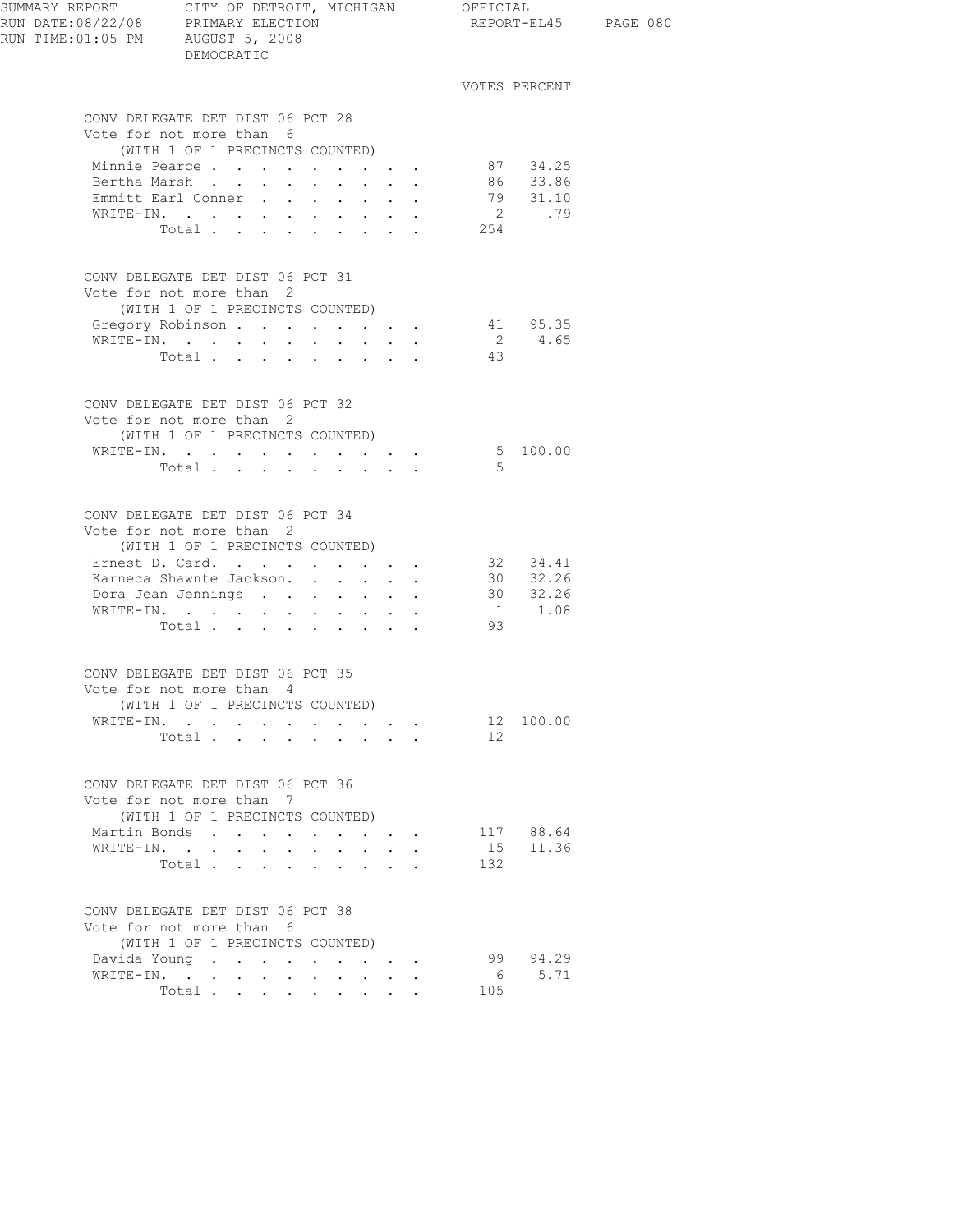| SUMMARY REPORT CITY OF DETROIT, MICHIGAN OFFICIAL<br>RUN DATE:08/22/08 PRIMARY ELECTION<br>RUN TIME: 01:05 PM AUGUST 5, 2008 | DEMOCRATIC                                                                                                                                                                                                  |                                                                                                                                          |                                                                                              |                       |                                 | REPORT-EL45 PAGE 081 |
|------------------------------------------------------------------------------------------------------------------------------|-------------------------------------------------------------------------------------------------------------------------------------------------------------------------------------------------------------|------------------------------------------------------------------------------------------------------------------------------------------|----------------------------------------------------------------------------------------------|-----------------------|---------------------------------|----------------------|
|                                                                                                                              |                                                                                                                                                                                                             |                                                                                                                                          |                                                                                              |                       | VOTES PERCENT                   |                      |
|                                                                                                                              | CONV DELEGATE DET DIST 06 PCT 40<br>Vote for not more than 5<br>(WITH 1 OF 1 PRECINCTS COUNTED)<br>Catherine Phillips<br>Wendell Stone<br>WRITE-IN.<br>Total                                                |                                                                                                                                          |                                                                                              | 152                   | 75 49.34<br>62 40.79<br>15 9.87 |                      |
|                                                                                                                              | CONV DELEGATE DET DIST 06 PCT 45<br>Vote for not more than 7<br>(WITH 1 OF 1 PRECINCTS COUNTED)<br>WRITE-IN.<br>Total                                                                                       | $\mathbf{r} = \mathbf{r} + \mathbf{r} + \mathbf{r} + \mathbf{r}$                                                                         |                                                                                              | 10                    | 10 100.00                       |                      |
|                                                                                                                              | CONV DELEGATE DET DIST 06 PCT 46<br>Vote for not more than 6<br>(WITH 1 OF 1 PRECINCTS COUNTED)<br>Adam Crawford<br>Raymond John Solomon II.<br>WRITE-IN.<br>Total 154                                      |                                                                                                                                          |                                                                                              |                       | 89 57.79<br>63 40.91<br>2 1.30  |                      |
|                                                                                                                              | CONV DELEGATE DET DIST 06 PCT 48<br>Vote for not more than 3<br>(WITH 1 OF 1 PRECINCTS COUNTED)<br>Tim Killeen. 72 97.30<br>WRITE-IN.<br>Total                                                              | $\bullet$ .<br><br><br><br><br><br><br><br><br><br><br><br>                                                                              |                                                                                              | 74                    | 2 2.70                          |                      |
|                                                                                                                              | CONV DELEGATE DET DIST 06 PCT 71<br>Vote for not more than 5<br>(WITH 1 OF 1 PRECINCTS COUNTED)<br>Regena Land. $\cdots$ $\cdots$ $\cdots$<br>WRITE-IN.<br>Total $\cdots$                                   |                                                                                                                                          |                                                                                              | 7<br>86               | 79 91.86<br>8.14                |                      |
|                                                                                                                              | CONV DELEGATE DET DIST 06 PCT 72<br>Vote for not more than 5<br>(WITH 1 OF 1 PRECINCTS COUNTED)<br>Damian C. Mitchell<br>WRITE-IN.<br>Total                                                                 | $\mathbf{r} = \mathbf{r} + \mathbf{r} = \mathbf{r} + \mathbf{r}$<br>$\mathbf{r} = \mathbf{r} + \mathbf{r}$<br>$\sim$                     | $\cdot$ $\cdot$                                                                              | $\overline{0}$<br>108 | 108 100.00                      |                      |
|                                                                                                                              | CONV DELEGATE DET DIST 07 PCT 01<br>Vote for not more than 3<br>(WITH 1 OF 1 PRECINCTS COUNTED)<br>Nora M. McClendon.<br>Hiram Little<br>$\ddot{\phantom{0}}$<br>$\ddot{\phantom{0}}$<br>WRITE-IN.<br>Total | $\ddot{\phantom{a}}$<br>$\ddot{\phantom{0}}$<br>$\ddot{\phantom{0}}$<br>$\ddot{\phantom{0}}$<br>$\bullet$ . In the case of the $\bullet$ | $\cdot$ $\cdot$ $\cdot$ $\cdot$<br>$\bullet$ , $\bullet$ , $\bullet$ , $\bullet$ , $\bullet$ | 44<br>3<br>105        | 58 55.24<br>41.90<br>2.86       |                      |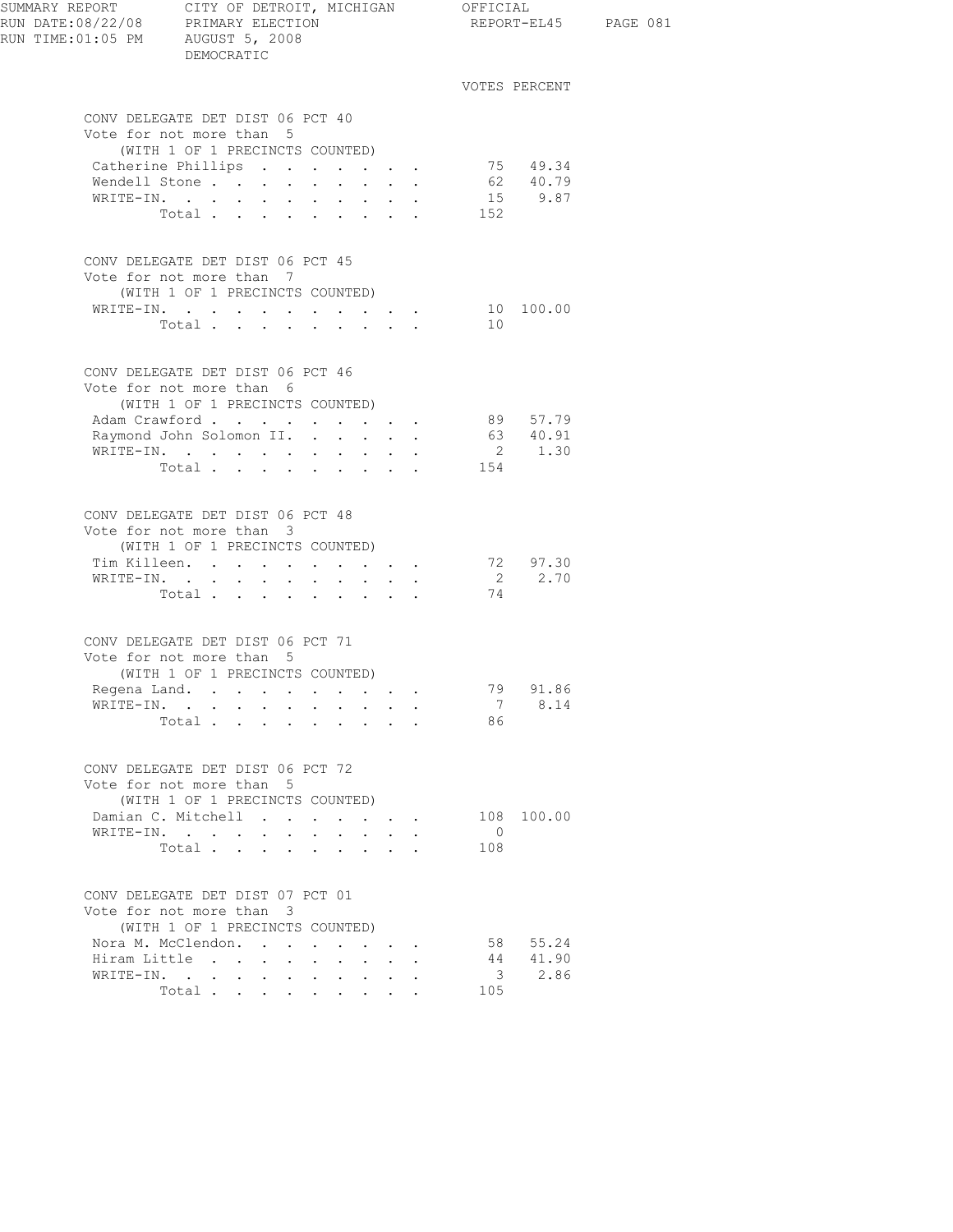| SUMMARY REPORT CITY OF DETROIT, MICHIGAN OFFICIAL<br>RUN DATE:08/22/08 PRIMARY ELECTION<br>RUN TIME: 01:05 PM AUGUST 5, 2008 | DEMOCRATIC                                                                                                     |                                                                                        |  |                |               | REPORT-EL45 PAGE 082 |
|------------------------------------------------------------------------------------------------------------------------------|----------------------------------------------------------------------------------------------------------------|----------------------------------------------------------------------------------------|--|----------------|---------------|----------------------|
|                                                                                                                              |                                                                                                                |                                                                                        |  |                | VOTES PERCENT |                      |
|                                                                                                                              | CONV DELEGATE DET DIST 07 PCT 06<br>Vote for not more than 3                                                   |                                                                                        |  |                |               |                      |
|                                                                                                                              | (WITH 1 OF 1 PRECINCTS COUNTED)                                                                                |                                                                                        |  |                |               |                      |
|                                                                                                                              | WRITE-IN.<br>Total.                                                                                            | $\cdot$ $\cdot$ $\cdot$ $\cdot$ $\cdot$ $\cdot$                                        |  | 15             | 15 100.00     |                      |
|                                                                                                                              |                                                                                                                |                                                                                        |  |                |               |                      |
|                                                                                                                              | CONV DELEGATE DET DIST 07 PCT 07<br>Vote for not more than 3<br>(WITH 1 OF 1 PRECINCTS COUNTED)                |                                                                                        |  |                |               |                      |
|                                                                                                                              |                                                                                                                |                                                                                        |  |                | 19 100.00     |                      |
|                                                                                                                              | WRITE-IN.<br>Total                                                                                             | $\mathbf{A}^{\text{in}}$ , and $\mathbf{A}^{\text{in}}$ , and $\mathbf{A}^{\text{in}}$ |  | 19             |               |                      |
|                                                                                                                              |                                                                                                                |                                                                                        |  |                |               |                      |
|                                                                                                                              | CONV DELEGATE DET DIST 07 PCT 08<br>Vote for not more than 1                                                   |                                                                                        |  |                |               |                      |
|                                                                                                                              | (WITH 1 OF 1 PRECINCTS COUNTED)                                                                                |                                                                                        |  |                |               |                      |
|                                                                                                                              | WRITE-IN.                                                                                                      |                                                                                        |  |                | 3 100.00      |                      |
|                                                                                                                              | Total                                                                                                          |                                                                                        |  | 3              |               |                      |
|                                                                                                                              | CONV DELEGATE DET DIST 07 PCT 11<br>Vote for not more than 2<br>(WITH 1 OF 1 PRECINCTS COUNTED)                |                                                                                        |  |                |               |                      |
|                                                                                                                              | WRITE-IN.                                                                                                      |                                                                                        |  |                | 4 100.00      |                      |
|                                                                                                                              | Total $\cdots$                                                                                                 |                                                                                        |  | 4              |               |                      |
|                                                                                                                              |                                                                                                                |                                                                                        |  |                |               |                      |
|                                                                                                                              | CONV DELEGATE DET DIST 07 PCT 13<br>Vote for not more than 1<br>(WITH 1 OF 1 PRECINCTS COUNTED)                |                                                                                        |  |                |               |                      |
|                                                                                                                              | Lorenzo Thomas. 19 54.29                                                                                       |                                                                                        |  |                |               |                      |
|                                                                                                                              | Jeanette Rimmer                                                                                                |                                                                                        |  |                | 16  45.71     |                      |
| WRITE-IN.                                                                                                                    | and a series of the series of the series of the series of the series of the series of the series of the series |                                                                                        |  | $\overline{0}$ |               |                      |
|                                                                                                                              | Total                                                                                                          |                                                                                        |  | 35             |               |                      |
|                                                                                                                              | CONV DELEGATE DET DIST 07 PCT 14                                                                               |                                                                                        |  |                |               |                      |
|                                                                                                                              | Vote for not more than 3                                                                                       |                                                                                        |  |                |               |                      |
|                                                                                                                              | (WITH 1 OF 1 PRECINCTS COUNTED)<br>WRITE-IN.                                                                   |                                                                                        |  |                | 8 100.00      |                      |
|                                                                                                                              | Total                                                                                                          | $\mathbf{r} = \mathbf{r} + \mathbf{r} + \mathbf{r} + \mathbf{r}$                       |  | 8              |               |                      |
|                                                                                                                              |                                                                                                                |                                                                                        |  |                |               |                      |
|                                                                                                                              | CONV DELEGATE DET DIST 07 PCT 18<br>Vote for not more than 2                                                   |                                                                                        |  |                |               |                      |
|                                                                                                                              | (WITH 1 OF 1 PRECINCTS COUNTED)                                                                                |                                                                                        |  |                |               |                      |
|                                                                                                                              | WRITE-IN.<br>Total                                                                                             |                                                                                        |  | 14             | 14 100.00     |                      |
|                                                                                                                              |                                                                                                                |                                                                                        |  |                |               |                      |
|                                                                                                                              | CONV DELEGATE DET DIST 07 PCT 22<br>Vote for not more than 3                                                   |                                                                                        |  |                |               |                      |
|                                                                                                                              | (WITH 1 OF 1 PRECINCTS COUNTED)                                                                                |                                                                                        |  |                |               |                      |
|                                                                                                                              | Precious A. Hailey                                                                                             |                                                                                        |  |                | 69 88.46      |                      |
|                                                                                                                              | WRITE-IN.                                                                                                      |                                                                                        |  | - 9            | 11.54         |                      |
|                                                                                                                              | Total $\cdots$                                                                                                 |                                                                                        |  | 78             |               |                      |
|                                                                                                                              |                                                                                                                |                                                                                        |  |                |               |                      |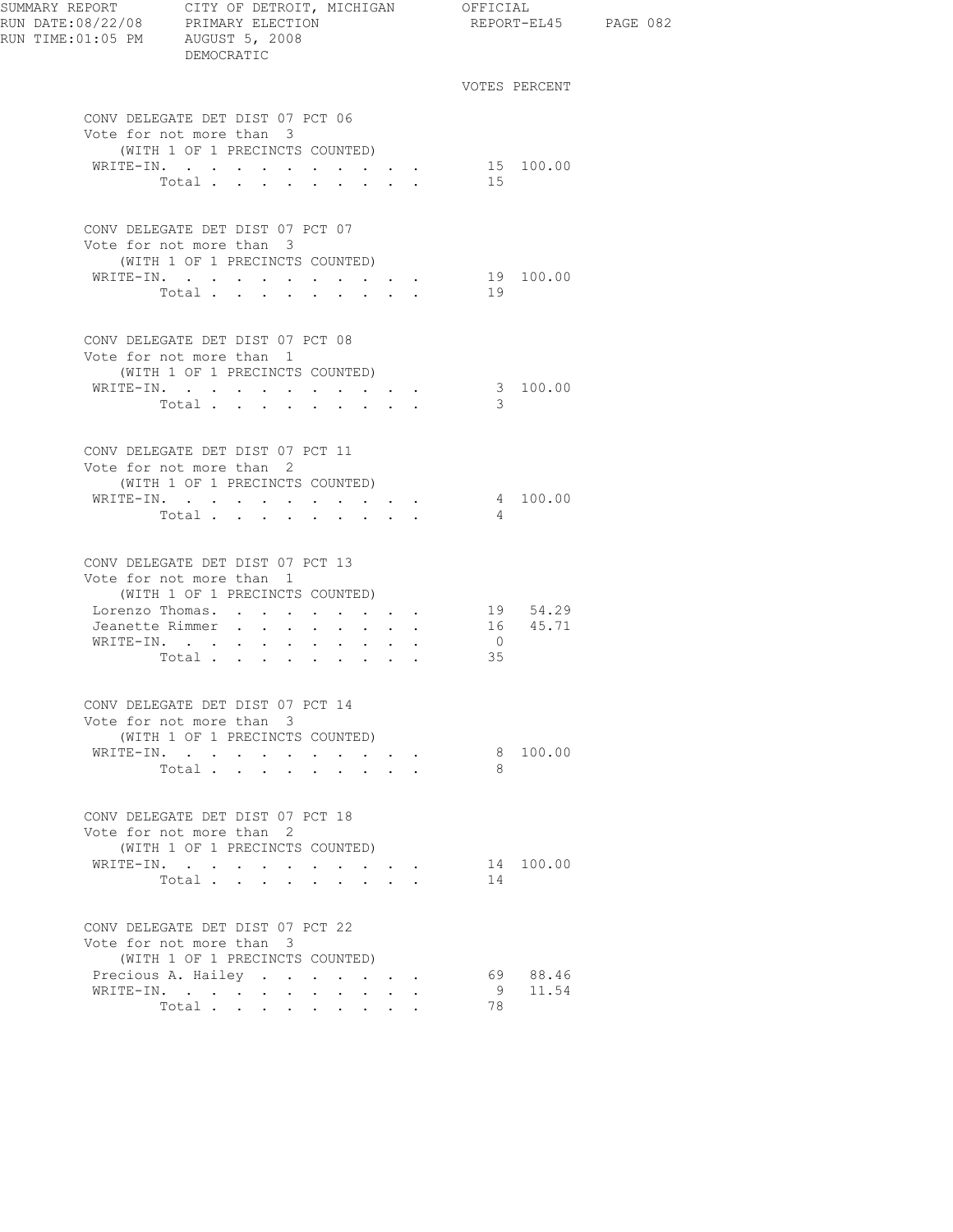| SUMMARY REPORT CITY OF DETROIT, MICHIGAN OFFICIAL<br>RUN DATE:08/22/08 PRIMARY ELECTION |                                  |                |  |  |                                                                                               |                | REPORT-EL45 PAGE 083 |  |
|-----------------------------------------------------------------------------------------|----------------------------------|----------------|--|--|-----------------------------------------------------------------------------------------------|----------------|----------------------|--|
| RUN TIME:01:05 PM AUGUST 5, 2008                                                        |                                  | DEMOCRATIC     |  |  |                                                                                               |                |                      |  |
|                                                                                         |                                  |                |  |  |                                                                                               |                | VOTES PERCENT        |  |
|                                                                                         | CONV DELEGATE DET DIST 07 PCT 26 |                |  |  |                                                                                               |                |                      |  |
|                                                                                         | Vote for not more than 2         |                |  |  |                                                                                               |                |                      |  |
|                                                                                         | (WITH 1 OF 1 PRECINCTS COUNTED)  |                |  |  |                                                                                               |                |                      |  |
|                                                                                         | Ralph Q. Milledge.<br>WRITE-IN.  |                |  |  | $\mathbf{r} = \mathbf{r} + \mathbf{r} + \mathbf{r} + \mathbf{r}$ .                            |                | 64 91.43<br>6 8.57   |  |
|                                                                                         |                                  | Total          |  |  |                                                                                               | 70             |                      |  |
|                                                                                         |                                  |                |  |  |                                                                                               |                |                      |  |
|                                                                                         | CONV DELEGATE DET DIST 07 PCT 28 |                |  |  |                                                                                               |                |                      |  |
|                                                                                         | Vote for not more than 1         |                |  |  |                                                                                               |                |                      |  |
|                                                                                         | (WITH 1 OF 1 PRECINCTS COUNTED)  |                |  |  |                                                                                               |                | 1 100.00             |  |
|                                                                                         | WRITE-IN.                        | Total $\cdots$ |  |  |                                                                                               | $\mathbf{1}$   |                      |  |
|                                                                                         |                                  |                |  |  |                                                                                               |                |                      |  |
|                                                                                         | CONV DELEGATE DET DIST 07 PCT 30 |                |  |  |                                                                                               |                |                      |  |
|                                                                                         | Vote for not more than 2         |                |  |  |                                                                                               |                |                      |  |
|                                                                                         | (WITH 1 OF 1 PRECINCTS COUNTED)  |                |  |  |                                                                                               |                |                      |  |
|                                                                                         | Wanda Canty.                     |                |  |  |                                                                                               |                | 71 95.95<br>3 4.05   |  |
|                                                                                         | WRITE-IN.                        | Total $\cdots$ |  |  |                                                                                               | 74             |                      |  |
|                                                                                         |                                  |                |  |  |                                                                                               |                |                      |  |
|                                                                                         | CONV DELEGATE DET DIST 07 PCT 35 |                |  |  |                                                                                               |                |                      |  |
|                                                                                         | Vote for not more than 3         |                |  |  |                                                                                               |                |                      |  |
|                                                                                         | (WITH 1 OF 1 PRECINCTS COUNTED)  |                |  |  |                                                                                               |                |                      |  |
|                                                                                         | WRITE-IN.                        |                |  |  |                                                                                               |                | 7 100.00             |  |
|                                                                                         |                                  | Total $\cdots$ |  |  |                                                                                               | 7              |                      |  |
|                                                                                         | CONV DELEGATE DET DIST 07 PCT 37 |                |  |  |                                                                                               |                |                      |  |
|                                                                                         | Vote for not more than 2         |                |  |  |                                                                                               |                |                      |  |
|                                                                                         | (WITH 1 OF 1 PRECINCTS COUNTED)  |                |  |  |                                                                                               |                |                      |  |
|                                                                                         | WRITE-IN.                        |                |  |  | $\mathbf{r} = \mathbf{r} \cdot \mathbf{r}$ , where $\mathbf{r} = \mathbf{r} \cdot \mathbf{r}$ |                | 4 100.00             |  |
|                                                                                         |                                  | Total          |  |  |                                                                                               | $\overline{4}$ |                      |  |
|                                                                                         | CONV DELEGATE DET DIST 07 PCT 38 |                |  |  |                                                                                               |                |                      |  |
|                                                                                         | Vote for not more than 2         |                |  |  |                                                                                               |                |                      |  |
|                                                                                         | (WITH 1 OF 1 PRECINCTS COUNTED)  |                |  |  |                                                                                               |                |                      |  |
|                                                                                         | WRITE-IN.                        |                |  |  |                                                                                               |                | 6 100.00             |  |
|                                                                                         |                                  | Total          |  |  |                                                                                               | -6             |                      |  |
|                                                                                         | CONV DELEGATE DET DIST 07 PCT 40 |                |  |  |                                                                                               |                |                      |  |
|                                                                                         | Vote for not more than 9         |                |  |  |                                                                                               |                |                      |  |
|                                                                                         | (WITH 1 OF 1 PRECINCTS COUNTED)  |                |  |  |                                                                                               |                |                      |  |
|                                                                                         | Cynthia E. Jackson               |                |  |  |                                                                                               |                | 210 60.00            |  |
|                                                                                         | Vala Tolbert                     |                |  |  |                                                                                               |                | 130 37.14            |  |
|                                                                                         | WRITE-IN.                        |                |  |  |                                                                                               |                | 10 2.86              |  |
|                                                                                         |                                  | Total          |  |  |                                                                                               | 350            |                      |  |
|                                                                                         | CONV DELEGATE DET DIST 07 PCT 44 |                |  |  |                                                                                               |                |                      |  |
|                                                                                         | Vote for not more than 1         |                |  |  |                                                                                               |                |                      |  |
|                                                                                         | (WITH 1 OF 1 PRECINCTS COUNTED)  |                |  |  |                                                                                               |                |                      |  |
|                                                                                         | Joyce Laura Holman               |                |  |  |                                                                                               |                | 17 100.00            |  |
|                                                                                         | WRITE-IN.                        |                |  |  |                                                                                               | $\overline{0}$ |                      |  |
|                                                                                         |                                  | Total          |  |  |                                                                                               | 17             |                      |  |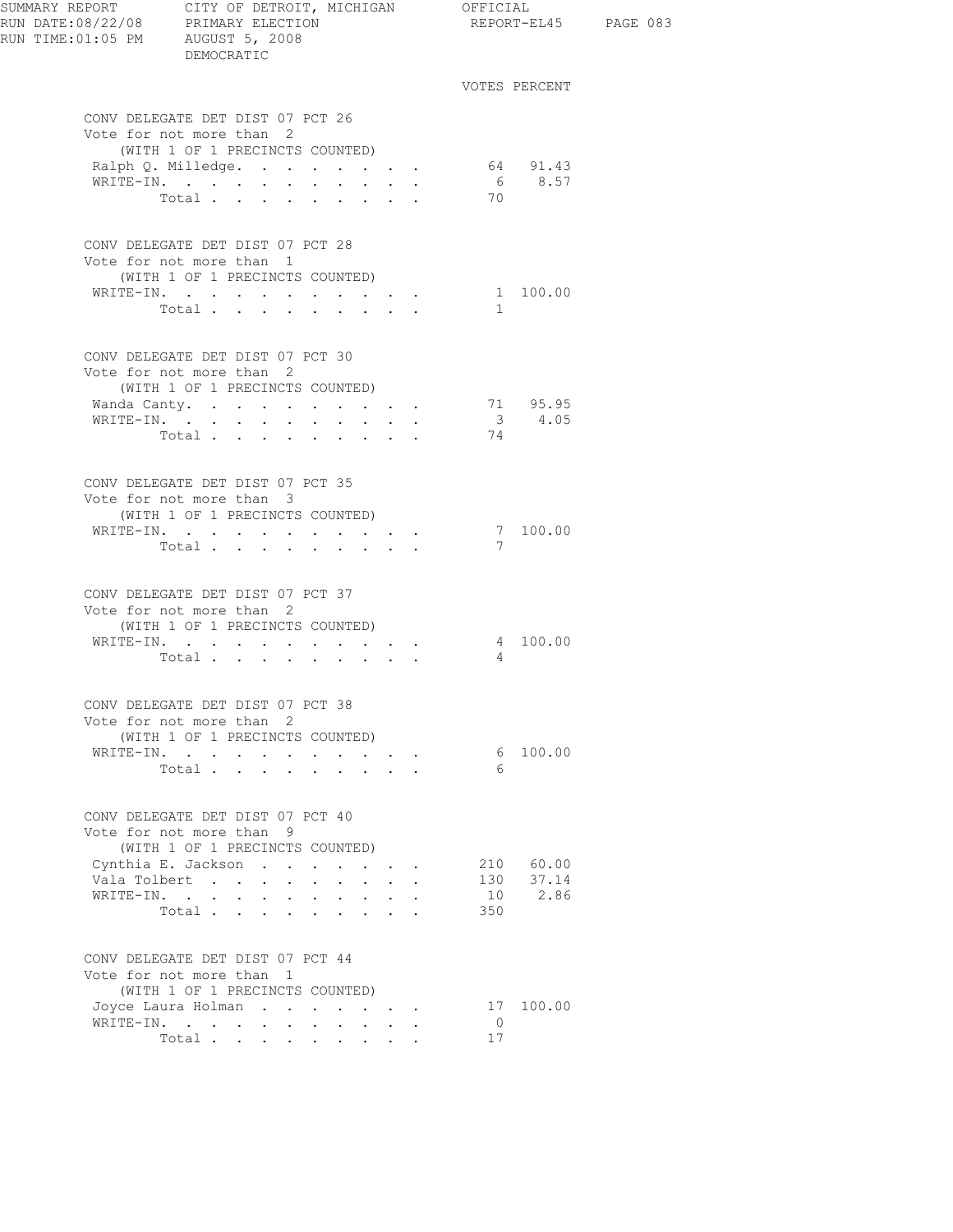| SUMMARY REPORT CITY OF DETROIT, MICHIGAN OFFICIAL<br>RUN DATE:08/22/08 PRIMARY ELECTION<br>RUN TIME:01:05 PM AUGUST 5, 2008 | DEMOCRATIC                                                                                      |                                                    |  |                | REPORT-EL45 PAGE 084 |  |
|-----------------------------------------------------------------------------------------------------------------------------|-------------------------------------------------------------------------------------------------|----------------------------------------------------|--|----------------|----------------------|--|
|                                                                                                                             |                                                                                                 |                                                    |  |                | VOTES PERCENT        |  |
|                                                                                                                             | CONV DELEGATE DET DIST 07 PCT 71<br>Vote for not more than 2                                    |                                                    |  |                |                      |  |
|                                                                                                                             | (WITH 1 OF 1 PRECINCTS COUNTED)<br>WRITE-IN.                                                    |                                                    |  |                | 9 100.00             |  |
|                                                                                                                             | Total                                                                                           |                                                    |  | - 9            |                      |  |
|                                                                                                                             | CONV DELEGATE DET DIST 07 PCT 72<br>Vote for not more than 4<br>(WITH 1 OF 1 PRECINCTS COUNTED) |                                                    |  |                |                      |  |
|                                                                                                                             | Rosalind R. Currie                                                                              |                                                    |  |                | 82 57.75             |  |
|                                                                                                                             | Theodore Gardner                                                                                | $\mathbf{r}$ , and $\mathbf{r}$ , and $\mathbf{r}$ |  |                | 60 42.25             |  |
|                                                                                                                             | WRITE-IN.                                                                                       |                                                    |  | $\overline{0}$ |                      |  |
|                                                                                                                             | Total                                                                                           |                                                    |  | 142            |                      |  |
|                                                                                                                             | CONV DELEGATE DET DIST 07 PCT 81<br>Vote for not more than 1                                    |                                                    |  |                |                      |  |
|                                                                                                                             | (WITH 1 OF 1 PRECINCTS COUNTED)<br>WRITE-IN.                                                    |                                                    |  | $\Omega$       |                      |  |
|                                                                                                                             |                                                                                                 |                                                    |  |                |                      |  |
|                                                                                                                             | CONV DELEGATE DET DIST 07 PCT 82<br>Vote for not more than 1                                    |                                                    |  |                |                      |  |
|                                                                                                                             | (WITH 1 OF 1 PRECINCTS COUNTED)                                                                 |                                                    |  |                |                      |  |
|                                                                                                                             | WRITE-IN.                                                                                       |                                                    |  |                | 1 100.00             |  |
|                                                                                                                             | Total                                                                                           |                                                    |  | $\mathbf{1}$   |                      |  |
|                                                                                                                             | CONV DELEGATE DET DIST 07 PCT 83<br>Vote for not more than 1                                    |                                                    |  |                |                      |  |
|                                                                                                                             | (WITH 1 OF 1 PRECINCTS COUNTED)                                                                 |                                                    |  |                |                      |  |
|                                                                                                                             | WRITE-IN.                                                                                       |                                                    |  | 6              | $6\quad 100.00$      |  |
|                                                                                                                             | Total $\cdot$                                                                                   |                                                    |  |                |                      |  |
|                                                                                                                             | CONV DELEGATE DET DIST 07 PCT 84<br>Vote for not more than 1                                    |                                                    |  |                |                      |  |
|                                                                                                                             | (WITH 1 OF 1 PRECINCTS COUNTED)                                                                 |                                                    |  |                |                      |  |
|                                                                                                                             | WRITE-IN.                                                                                       |                                                    |  | $\Omega$       |                      |  |
|                                                                                                                             | CONV DELEGATE DET DIST 08 PCT 06<br>Vote for not more than 4<br>(WITH 1 OF 1 PRECINCTS COUNTED) |                                                    |  |                |                      |  |
|                                                                                                                             | WRITE-IN.                                                                                       | $\mathbf{r}$ , and $\mathbf{r}$ , and $\mathbf{r}$ |  |                | 7 100.00             |  |
|                                                                                                                             | Total                                                                                           |                                                    |  | 7              |                      |  |
|                                                                                                                             | CONV DELEGATE DET DIST 08 PCT 07                                                                |                                                    |  |                |                      |  |
|                                                                                                                             | Vote for not more than 4<br>(WITH 1 OF 1 PRECINCTS COUNTED)                                     |                                                    |  |                |                      |  |
|                                                                                                                             | WRITE-IN.                                                                                       |                                                    |  |                | 26 100.00            |  |
|                                                                                                                             | Total                                                                                           |                                                    |  | 26             |                      |  |
|                                                                                                                             |                                                                                                 |                                                    |  |                |                      |  |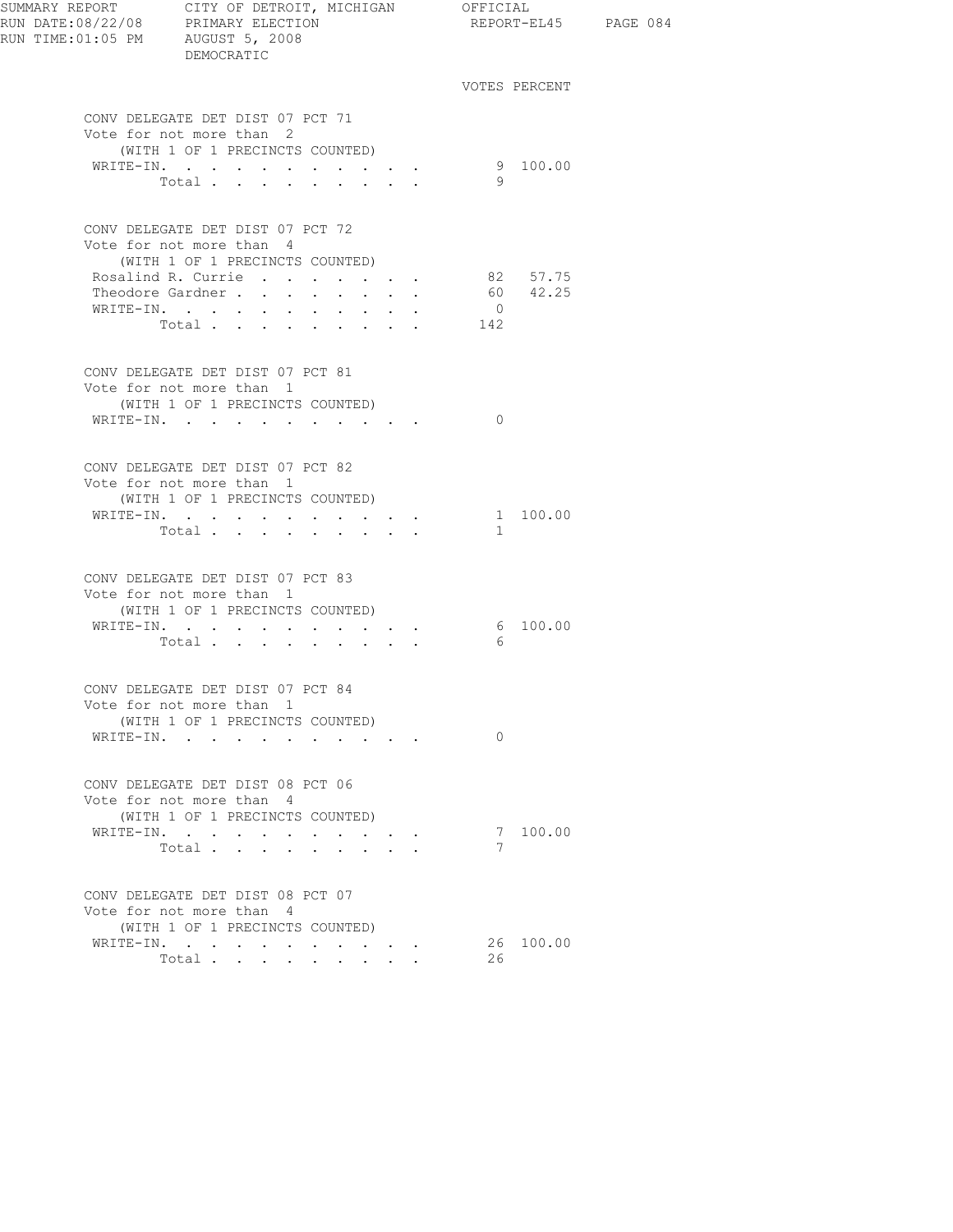| SUMMARY REPORT CITY OF DETROIT, MICHIGAN OFFICIAL<br>RUN DATE:08/22/08 PRIMARY ELECTION REPORT-EL<br>RUN TIME: 01:05 PM AUGUST 5, 2008 | DEMOCRATIC                                                                                      |                      |                                                           |                           |                | REPORT-EL45 PAGE 085                                    |  |
|----------------------------------------------------------------------------------------------------------------------------------------|-------------------------------------------------------------------------------------------------|----------------------|-----------------------------------------------------------|---------------------------|----------------|---------------------------------------------------------|--|
|                                                                                                                                        |                                                                                                 |                      |                                                           |                           |                | VOTES PERCENT                                           |  |
|                                                                                                                                        | CONV DELEGATE DET DIST 08 PCT 11<br>Vote for not more than 4                                    |                      |                                                           |                           |                |                                                         |  |
|                                                                                                                                        | (WITH 1 OF 1 PRECINCTS COUNTED)<br>Leontine Person                                              |                      |                                                           |                           |                | 82 100.00                                               |  |
|                                                                                                                                        | WRITE-IN.                                                                                       |                      |                                                           |                           | $\overline{0}$ |                                                         |  |
|                                                                                                                                        | Total                                                                                           |                      |                                                           |                           | 82             |                                                         |  |
|                                                                                                                                        | CONV DELEGATE DET DIST 08 PCT 14<br>Vote for not more than 2<br>(WITH 1 OF 1 PRECINCTS COUNTED) |                      |                                                           |                           |                |                                                         |  |
|                                                                                                                                        | WRITE-IN.                                                                                       |                      |                                                           |                           |                | 2 100.00                                                |  |
|                                                                                                                                        | Total                                                                                           |                      |                                                           |                           | -2             |                                                         |  |
|                                                                                                                                        | CONV DELEGATE DET DIST 08 PCT 16<br>Vote for not more than 4                                    |                      |                                                           |                           |                |                                                         |  |
|                                                                                                                                        | (WITH 1 OF 1 PRECINCTS COUNTED)                                                                 |                      |                                                           |                           |                |                                                         |  |
|                                                                                                                                        | WRITE-IN.                                                                                       |                      |                                                           |                           |                | 38 100.00                                               |  |
|                                                                                                                                        | Total $\cdots$                                                                                  |                      |                                                           |                           | 38             |                                                         |  |
|                                                                                                                                        | CONV DELEGATE DET DIST 08 PCT 19<br>Vote for not more than 5<br>(WITH 1 OF 1 PRECINCTS COUNTED) |                      |                                                           |                           |                |                                                         |  |
|                                                                                                                                        | Robert A. Simmons. 156 57.35                                                                    |                      |                                                           |                           |                |                                                         |  |
|                                                                                                                                        | Roosevelt Williams                                                                              |                      |                                                           |                           |                | $\begin{array}{cc} 113 & 41.54 \\ 3 & 1.10 \end{array}$ |  |
|                                                                                                                                        | WRITE-IN.<br>$\mathcal{L}^{\text{max}}$                                                         | <b>Service</b> State | $\sim 10^{-11}$<br>$\sim$                                 |                           |                |                                                         |  |
|                                                                                                                                        | Total                                                                                           |                      |                                                           |                           | 272            |                                                         |  |
|                                                                                                                                        | CONV DELEGATE DET DIST 08 PCT 23<br>Vote for not more than 2                                    |                      |                                                           |                           |                |                                                         |  |
|                                                                                                                                        | (WITH 1 OF 1 PRECINCTS COUNTED)<br>Tayarikondo K. Kuanda                                        |                      |                                                           |                           |                | 65 90.28                                                |  |
|                                                                                                                                        | WRITE-IN.                                                                                       |                      |                                                           |                           |                | 7 9.72                                                  |  |
|                                                                                                                                        | Total $\cdots$ $\cdots$ $\cdots$                                                                |                      |                                                           |                           | 72             |                                                         |  |
|                                                                                                                                        |                                                                                                 |                      |                                                           |                           |                |                                                         |  |
|                                                                                                                                        | CONV DELEGATE DET DIST 08 PCT 24<br>Vote for not more than 2                                    |                      |                                                           |                           |                |                                                         |  |
|                                                                                                                                        | (WITH 1 OF 1 PRECINCTS COUNTED)                                                                 |                      |                                                           |                           |                |                                                         |  |
|                                                                                                                                        | Willie Burton                                                                                   |                      |                                                           |                           |                | 74 52.86                                                |  |
|                                                                                                                                        | Mary E. Squirewell                                                                              | $\sim$ $\sim$        | $\mathbf{r}$ , $\mathbf{r}$ , $\mathbf{r}$ , $\mathbf{r}$ |                           |                | 66 47.14                                                |  |
|                                                                                                                                        | WRITE-IN.                                                                                       | $\mathbf{L}$         | $\mathbf{L}$                                              | $\mathbf{L} = \mathbf{L}$ | $\overline{0}$ |                                                         |  |
|                                                                                                                                        | Total                                                                                           |                      |                                                           |                           | 140            |                                                         |  |
|                                                                                                                                        | CONV DELEGATE DET DIST 08 PCT 27<br>Vote for not more than 3<br>(WITH 1 OF 1 PRECINCTS COUNTED) |                      |                                                           |                           |                |                                                         |  |
|                                                                                                                                        | Barbara Ann Magee                                                                               |                      |                                                           | $\cdot$ $\cdot$ $\cdot$   |                | 130 40.63                                               |  |
|                                                                                                                                        | Vera Cleo Magee                                                                                 |                      |                                                           |                           |                | 104 32.50                                               |  |
|                                                                                                                                        | Kim Y. Regains-Ali                                                                              |                      |                                                           |                           |                | 84 26.25                                                |  |
|                                                                                                                                        | WRITE-IN.                                                                                       |                      |                                                           |                           |                | 2 .63                                                   |  |
|                                                                                                                                        | Total                                                                                           |                      |                                                           |                           | 320            |                                                         |  |
|                                                                                                                                        |                                                                                                 |                      |                                                           |                           |                |                                                         |  |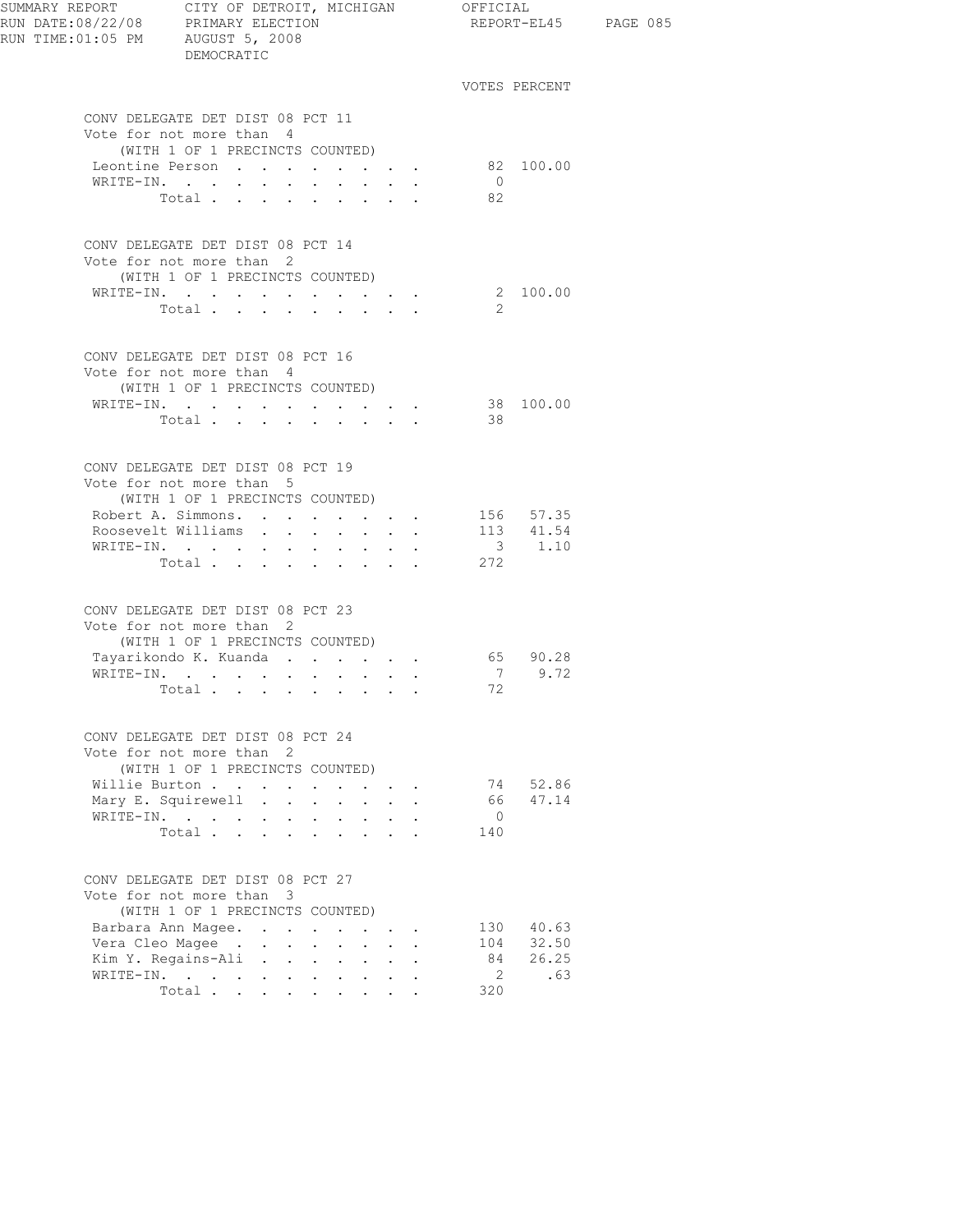| RUN TIME:01:05 PM AUGUST 5, 2008 | DEMOCRATIC                                                                                      |  |              |     |                      | REPORT-EL45 PAGE 086 |
|----------------------------------|-------------------------------------------------------------------------------------------------|--|--------------|-----|----------------------|----------------------|
|                                  |                                                                                                 |  |              |     | VOTES PERCENT        |                      |
|                                  | CONV DELEGATE DET DIST 08 PCT 30<br>Vote for not more than 3                                    |  |              |     |                      |                      |
|                                  | (WITH 1 OF 1 PRECINCTS COUNTED)                                                                 |  |              |     | 79 40.51             |                      |
|                                  | Annette Crawford<br>Richardo Brown.                                                             |  |              |     | 63 32.31             |                      |
|                                  | Marestella L. Layne                                                                             |  |              |     | 51 26.15             |                      |
|                                  | WRITE-IN.                                                                                       |  |              |     | 2 1.03               |                      |
|                                  | Total                                                                                           |  |              | 195 |                      |                      |
|                                  | CONV DELEGATE DET DIST 08 PCT 33<br>Vote for not more than 4<br>(WITH 1 OF 1 PRECINCTS COUNTED) |  |              |     |                      |                      |
|                                  | WRITE-IN.                                                                                       |  |              |     | $\frac{7}{7}$ 100.00 |                      |
|                                  | Total.                                                                                          |  |              |     |                      |                      |
|                                  | CONV DELEGATE DET DIST 08 PCT 36<br>Vote for not more than 2<br>(WITH 1 OF 1 PRECINCTS COUNTED) |  |              |     |                      |                      |
|                                  | Joyce A. Edwards                                                                                |  |              |     | 40 41.67             |                      |
|                                  | Ethel F. Banks.                                                                                 |  |              |     | 34 35.42             |                      |
|                                  | Georgia L. Edwards 21 21.88                                                                     |  |              |     |                      |                      |
|                                  | WRITE-IN.                                                                                       |  |              |     | $1 \t 1.04$          |                      |
|                                  | Total                                                                                           |  |              | 96  |                      |                      |
|                                  | CONV DELEGATE DET DIST 08 PCT 41<br>Vote for not more than 2<br>(WITH 1 OF 1 PRECINCTS COUNTED) |  |              |     |                      |                      |
|                                  | Robert Howard Canty                                                                             |  |              |     | 49 94.23             |                      |
|                                  | WRITE-IN.                                                                                       |  |              |     | 35.77                |                      |
|                                  | Total                                                                                           |  |              | 52  |                      |                      |
|                                  | CONV DELEGATE DET DIST 08 PCT 43<br>Vote for not more than 2<br>(WITH 1 OF 1 PRECINCTS COUNTED) |  |              |     |                      |                      |
|                                  | Geraldine Chatman.                                                                              |  |              |     | 64 96.97             |                      |
|                                  | WRITE-IN.                                                                                       |  |              | 66  | 2 3.03               |                      |
|                                  | Total                                                                                           |  |              |     |                      |                      |
|                                  | CONV DELEGATE DET DIST 08 PCT 81<br>Vote for not more than 1<br>(WITH 1 OF 1 PRECINCTS COUNTED) |  |              |     |                      |                      |
|                                  | WRITE-IN.                                                                                       |  |              |     | 5 100.00             |                      |
|                                  | Total                                                                                           |  |              | .5  |                      |                      |
|                                  | CONV DELEGATE DET DIST 09 PCT 01<br>Vote for not more than 2<br>(WITH 1 OF 1 PRECINCTS COUNTED) |  |              |     |                      |                      |
|                                  | Sandra M. Ramsey                                                                                |  |              |     | 46 38.66             |                      |
|                                  | Alyson Jones                                                                                    |  | $\mathbf{L}$ |     | 30 25.21             |                      |
|                                  | Janet Webster Jones                                                                             |  |              |     | 30 25.21             |                      |
|                                  | DeDan C. Milton                                                                                 |  |              |     | 12 10.08             |                      |
|                                  | WRITE-IN.                                                                                       |  |              | 119 | 1 .84                |                      |
|                                  | Total                                                                                           |  |              |     |                      |                      |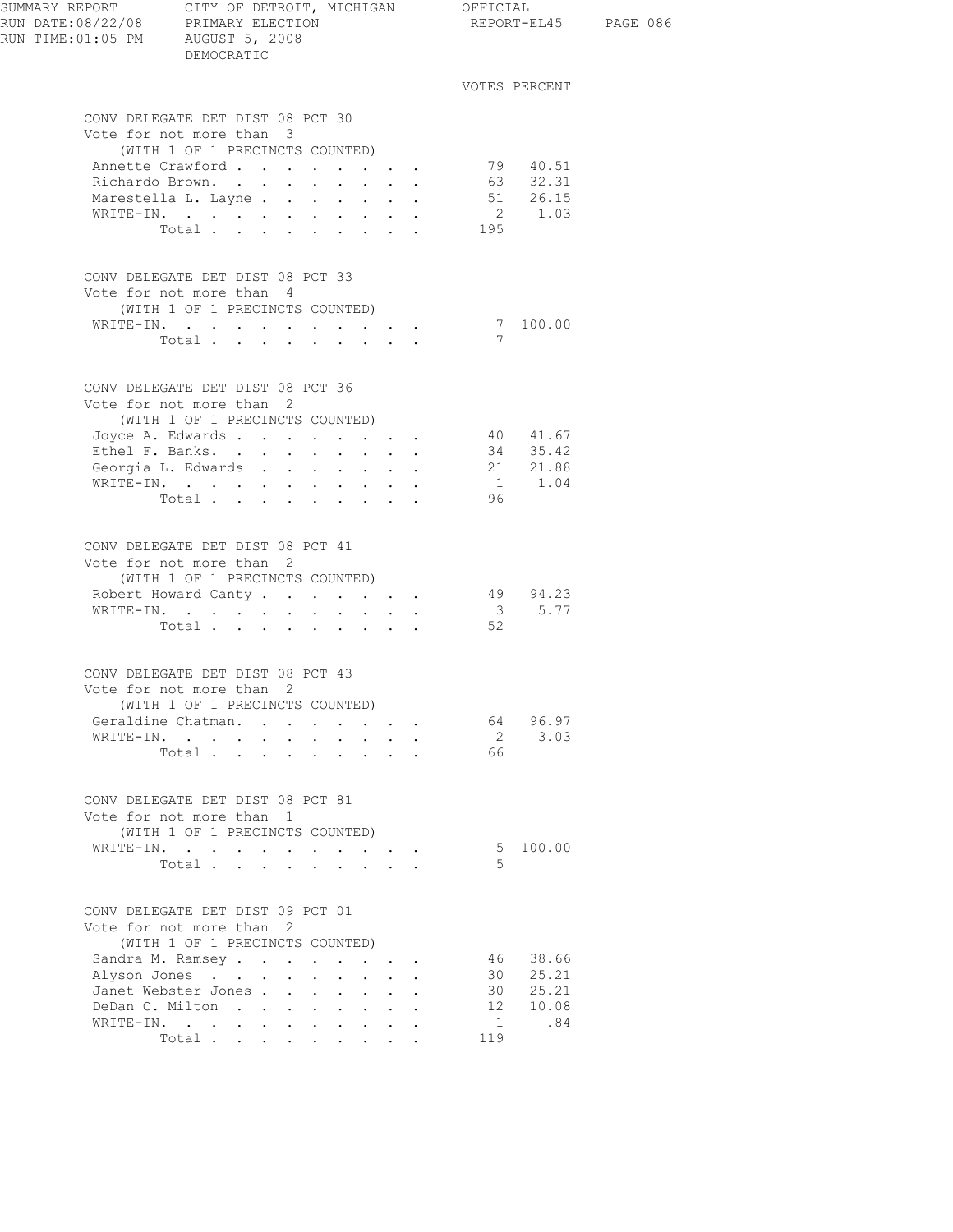| SUMMARY REPORT<br>RUN DATE:08/22/08 PRIMARY ELECTION<br>RUN TIME:01:05 PM AUGUST 5, 2008 | CITY OF DETROIT, MICHIGAN OFFICIAL<br>DEMOCRATIC                                                                                                                                 |                                               |                      |                                                                                   |                                                           |               |                      | REPORT-EL45 PAGE 087 |
|------------------------------------------------------------------------------------------|----------------------------------------------------------------------------------------------------------------------------------------------------------------------------------|-----------------------------------------------|----------------------|-----------------------------------------------------------------------------------|-----------------------------------------------------------|---------------|----------------------|----------------------|
|                                                                                          |                                                                                                                                                                                  |                                               |                      |                                                                                   |                                                           | VOTES PERCENT |                      |                      |
|                                                                                          | CONV DELEGATE DET DIST 09 PCT 02<br>Vote for not more than 5                                                                                                                     |                                               |                      |                                                                                   |                                                           |               |                      |                      |
|                                                                                          | (WITH 1 OF 1 PRECINCTS COUNTED)                                                                                                                                                  |                                               |                      |                                                                                   |                                                           |               |                      |                      |
|                                                                                          | Emma Bell 273 91.30                                                                                                                                                              |                                               |                      |                                                                                   |                                                           |               |                      |                      |
|                                                                                          | WRITE-IN.                                                                                                                                                                        |                                               |                      |                                                                                   |                                                           |               | 26 8.70              |                      |
|                                                                                          | Total $\cdots$                                                                                                                                                                   |                                               |                      |                                                                                   |                                                           | 299           |                      |                      |
|                                                                                          | CONV DELEGATE DET DIST 09 PCT 04<br>Vote for not more than 6<br>(WITH 1 OF 1 PRECINCTS COUNTED)                                                                                  |                                               |                      |                                                                                   |                                                           |               |                      |                      |
|                                                                                          | Samuel Antonius Black                                                                                                                                                            |                                               |                      |                                                                                   |                                                           |               | 223 26.52            |                      |
|                                                                                          | Carole P. Watson                                                                                                                                                                 |                                               |                      |                                                                                   |                                                           |               | 212 25.21            |                      |
|                                                                                          | Cheryl Anne Harvey                                                                                                                                                               |                                               |                      |                                                                                   |                                                           | 204 24.26     |                      |                      |
|                                                                                          | Elizabeth Germany.                                                                                                                                                               |                                               |                      |                                                                                   |                                                           |               | 170 20.21<br>32 3.80 |                      |
|                                                                                          | WRITE-IN.                                                                                                                                                                        |                                               |                      |                                                                                   |                                                           |               |                      |                      |
|                                                                                          | Total                                                                                                                                                                            |                                               |                      |                                                                                   |                                                           | 841           |                      |                      |
|                                                                                          | CONV DELEGATE DET DIST 09 PCT 05<br>Vote for not more than 1<br>(WITH 1 OF 1 PRECINCTS COUNTED)                                                                                  |                                               |                      |                                                                                   |                                                           |               |                      |                      |
|                                                                                          | John Henry Davis 75 98.68                                                                                                                                                        |                                               |                      |                                                                                   |                                                           |               |                      |                      |
|                                                                                          | WRITE-IN.                                                                                                                                                                        |                                               |                      |                                                                                   |                                                           |               | 1 1.32               |                      |
|                                                                                          | Total $\cdots$                                                                                                                                                                   |                                               |                      |                                                                                   |                                                           | 76            |                      |                      |
|                                                                                          | CONV DELEGATE DET DIST 09 PCT 11<br>Vote for not more than 4<br>(WITH 1 OF 1 PRECINCTS COUNTED)<br>Mary Ann Tate 141 59.00<br>Anne R. duConge 95 39.75<br>WRITE-IN.<br>Total 239 |                                               |                      |                                                                                   |                                                           |               | $3 \t 1.26$          |                      |
|                                                                                          | CONV DELEGATE DET DIST 09 PCT 15<br>Vote for not more than 8                                                                                                                     |                                               |                      |                                                                                   |                                                           |               |                      |                      |
|                                                                                          | (WITH 1 OF 1 PRECINCTS COUNTED)                                                                                                                                                  |                                               |                      |                                                                                   |                                                           |               |                      |                      |
|                                                                                          | Barbara J. Harris.                                                                                                                                                               |                                               |                      |                                                                                   | $\cdot$ $\cdot$ $\cdot$                                   | 195           | 16.32                |                      |
|                                                                                          | Yvette L. Pugh.                                                                                                                                                                  |                                               |                      |                                                                                   | $\mathbf{L}^{\text{max}}$ , and $\mathbf{L}^{\text{max}}$ | 183           | 15.31                |                      |
|                                                                                          | Willie Mae Cole                                                                                                                                                                  | $\sim$<br>$\sim$ $-$                          | $\mathbf{L}$         | $\mathbf{L}$                                                                      |                                                           | 180           | 15.06                |                      |
|                                                                                          | Gloria Ann White                                                                                                                                                                 | $\mathbf{L}$                                  | $\sim$ 100 $\pm$     | $\mathbf{L}$                                                                      | $\mathbf{L}$                                              | 164           | 13.72                |                      |
|                                                                                          | Verl Jean Pittman.                                                                                                                                                               | $\sim$                                        | $\sim$ $-$           | $\mathbf{L}$                                                                      | $\ddot{\phantom{0}}$                                      | 159           | 13.31                |                      |
|                                                                                          | Jacqueline Daugherty. .                                                                                                                                                          | $\sim 100$ km s $^{-1}$                       | $\ddot{\phantom{0}}$ | $\ddot{\phantom{0}}$                                                              |                                                           | 152           | 12.72                |                      |
|                                                                                          | Felicia Gail Kaigler.                                                                                                                                                            | $\ddot{\phantom{a}}$<br>$\sim$                | $\sim$ 100 $\pm$     | $\sim$                                                                            | $\sim$                                                    | 150           | 12.55                |                      |
|                                                                                          | WRITE-IN.<br>Total                                                                                                                                                               | $\mathbf{L}^{\text{max}}$<br>$\sim$ 100 $\pm$ |                      | $\mathbf{r} = \mathbf{r} + \mathbf{r}$<br>$\cdot$ $\cdot$ $\cdot$ $\cdot$ $\cdot$ |                                                           | 12<br>1,195   | 1.00                 |                      |
|                                                                                          |                                                                                                                                                                                  |                                               |                      |                                                                                   |                                                           |               |                      |                      |
|                                                                                          | CONV DELEGATE DET DIST 09 PCT 16<br>Vote for not more than 2                                                                                                                     |                                               |                      |                                                                                   |                                                           |               |                      |                      |
|                                                                                          | (WITH 1 OF 1 PRECINCTS COUNTED)                                                                                                                                                  |                                               |                      |                                                                                   |                                                           |               |                      |                      |
|                                                                                          | Maurice Badgett, Jr                                                                                                                                                              |                                               |                      |                                                                                   |                                                           | 65            | 97.01                |                      |
|                                                                                          | WRITE-IN.                                                                                                                                                                        |                                               | $\sim$               |                                                                                   | $\mathbf{r} = \mathbf{r}$                                 | 2             | 2.99                 |                      |
|                                                                                          | $\texttt{Total}$                                                                                                                                                                 |                                               |                      |                                                                                   |                                                           | 67            |                      |                      |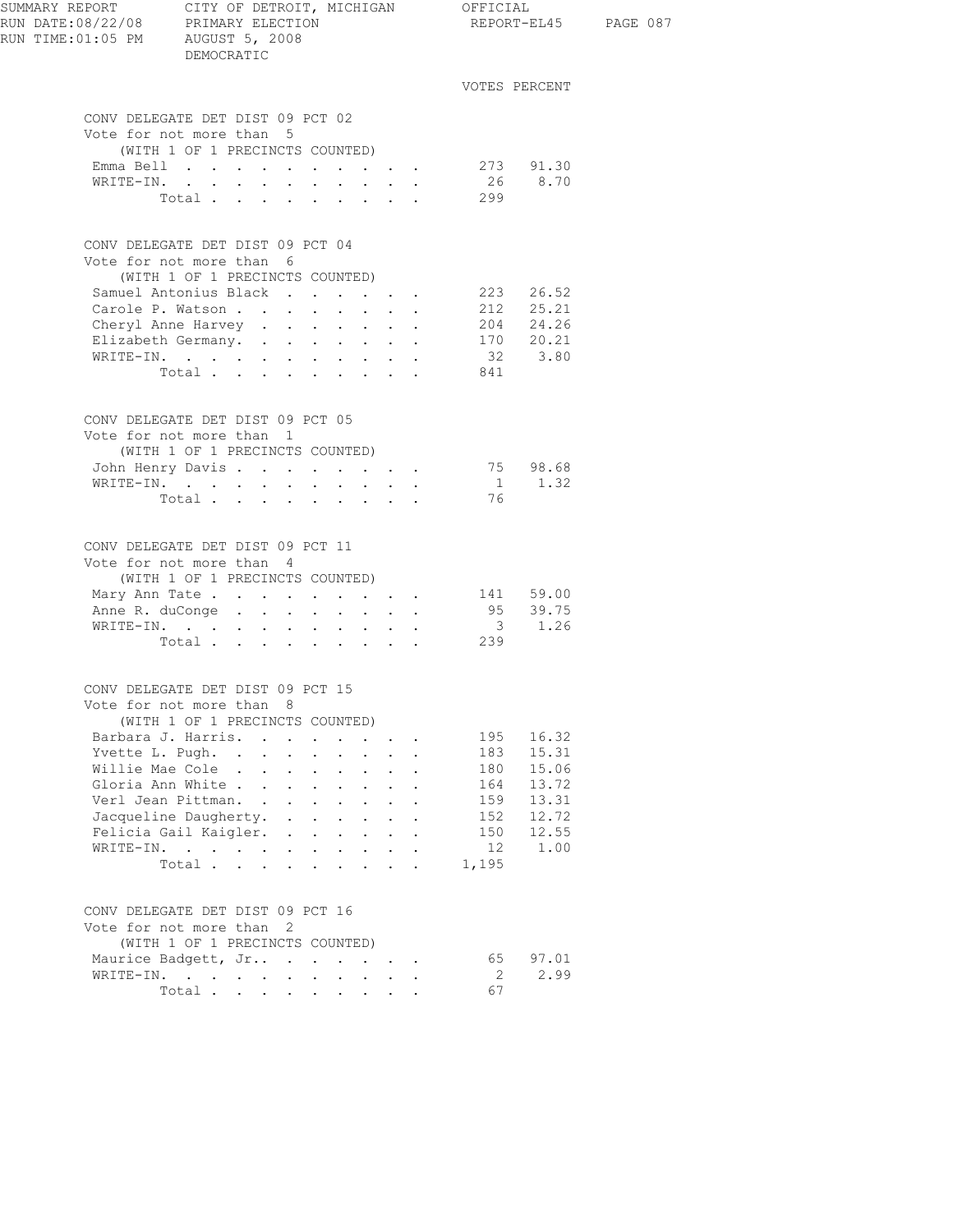| RUN TIME: 01:05 PM AUGUST 5, 2008 | DEMOCRATIC                                                                                                                                                                                                                       |                                                                                                              |                                                                                                                                                                                                            |                                |                                            | REPORT-EL45 PAGE 088 |
|-----------------------------------|----------------------------------------------------------------------------------------------------------------------------------------------------------------------------------------------------------------------------------|--------------------------------------------------------------------------------------------------------------|------------------------------------------------------------------------------------------------------------------------------------------------------------------------------------------------------------|--------------------------------|--------------------------------------------|----------------------|
|                                   |                                                                                                                                                                                                                                  |                                                                                                              |                                                                                                                                                                                                            |                                | VOTES PERCENT                              |                      |
|                                   | CONV DELEGATE DET DIST 09 PCT 21<br>Vote for not more than 2<br>(WITH 1 OF 1 PRECINCTS COUNTED)<br>Ronald Lockett.<br>Howard Dilworth<br>Ronald N. Lambert, Sr.<br>WRITE-IN.<br>Total $\cdots$                                   |                                                                                                              |                                                                                                                                                                                                            | 147                            | 63 42.86<br>44 29.93<br>36 24.49<br>4 2.72 |                      |
|                                   | CONV DELEGATE DET DIST 09 PCT 24<br>Vote for not more than 2<br>(WITH 1 OF 1 PRECINCTS COUNTED)<br>WRITE-IN. 15 100.00<br>Total                                                                                                  |                                                                                                              | $\mathbf{r} = \mathbf{r} + \mathbf{r} + \mathbf{r} + \mathbf{r}$                                                                                                                                           | 15                             |                                            |                      |
|                                   | CONV DELEGATE DET DIST 09 PCT 26<br>Vote for not more than 2<br>(WITH 1 OF 1 PRECINCTS COUNTED)<br>WRITE-IN.<br>Total                                                                                                            |                                                                                                              |                                                                                                                                                                                                            | - 6                            | 6 100.00                                   |                      |
|                                   | CONV DELEGATE DET DIST 09 PCT 28<br>Vote for not more than 5<br>(WITH 1 OF 1 PRECINCTS COUNTED)<br>Mary E. Metcalf<br>WRITE-IN.<br>Total                                                                                         |                                                                                                              |                                                                                                                                                                                                            | 142                            | 139 97.89<br>$3 \t 2.11$                   |                      |
|                                   | CONV DELEGATE DET DIST 09 PCT 34<br>Vote for not more than 4<br>(WITH 1 OF 1 PRECINCTS COUNTED)<br>Teola P. Hunter 294 46.37<br>Elaine Williams<br>Nathan Head.<br>WRITE-IN.<br>$\sim$<br>Total                                  | $\ddot{\phantom{a}}$                                                                                         |                                                                                                                                                                                                            | 150<br>6<br>634                | 184 29.02<br>23.66<br>.95                  |                      |
| WRITE-IN.                         | CONV DELEGATE DET DIST 09 PCT 35<br>Vote for not more than 5<br>(WITH 1 OF 1 PRECINCTS COUNTED)<br>Sheila Wade Kneeshaw.<br>Lila Lowe<br>Troy Jacobson<br>$\sim$ $-$<br>$\ddot{\phantom{a}}$<br>$\cdot$ $\cdot$ $\cdot$<br>Total | $\mathbf{L}$<br>$\ddot{\phantom{0}}$<br>$\ddot{\phantom{0}}$<br>$\ddot{\phantom{0}}$<br>$\ddot{\phantom{0}}$ | $\cdot$ $\cdot$ $\cdot$<br>$\mathbf{L}$<br>$\ddot{\phantom{a}}$<br>$\bullet$ .<br>$\mathbf{L}$<br>$\mathbf{r}$<br>$\mathbf{L}^{\text{max}}$<br>$\bullet$ .<br><br><br><br><br><br><br><br><br><br><br><br> | 165<br>104<br>101<br>12<br>382 | 43.19<br>27.23<br>26.44<br>3.14            |                      |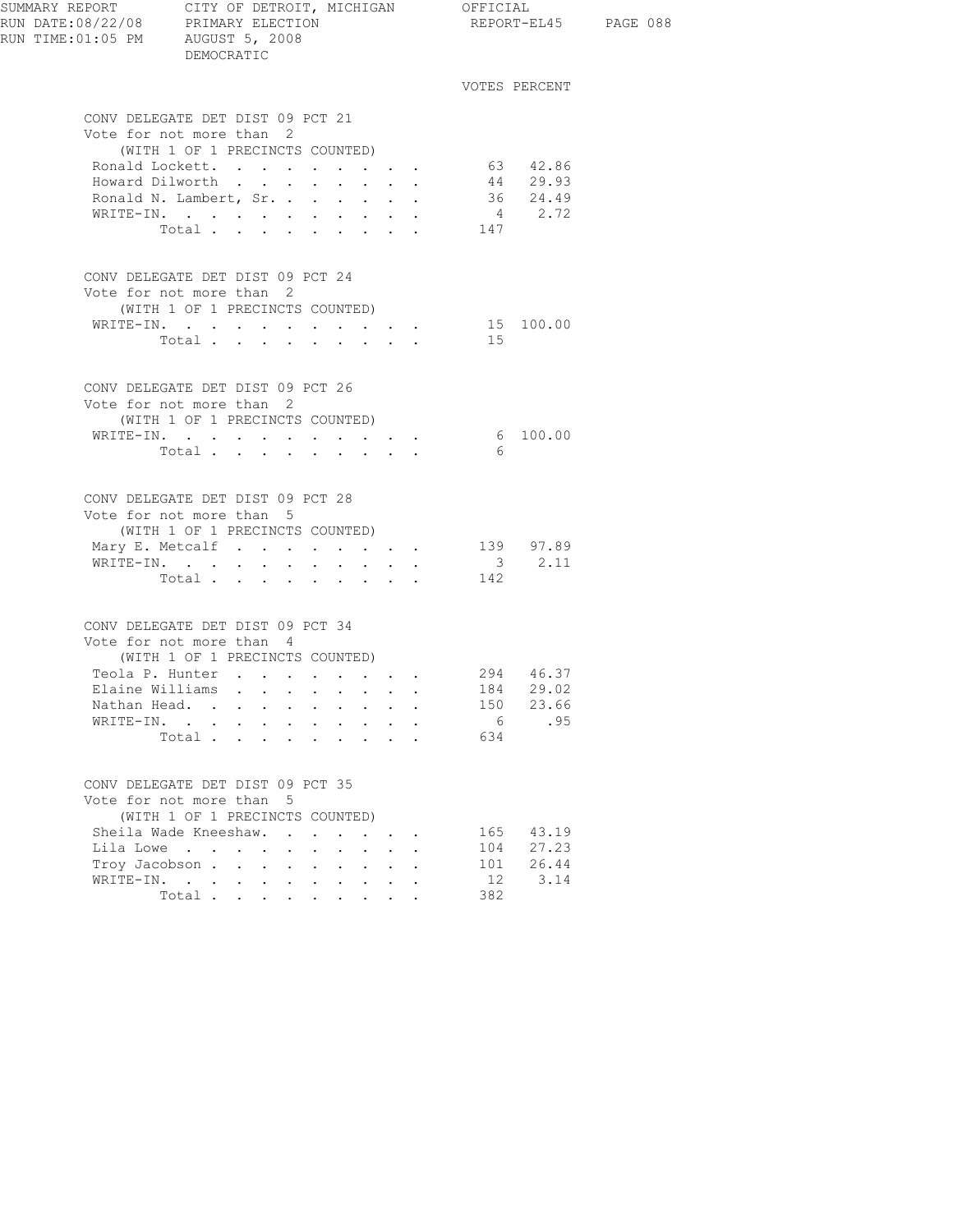| SUMMARY REPORT<br>RUN DATE:08/22/08 PRIMARY ELECTION<br>RUN TIME: 01:05 PM AUGUST 5, 2008 | CITY OF DETROIT, MICHIGAN OFFICIAL<br>DEMOCRATIC                                                                                                 |                                                                    |                |                              | REPORT-EL45 PAGE 089 |
|-------------------------------------------------------------------------------------------|--------------------------------------------------------------------------------------------------------------------------------------------------|--------------------------------------------------------------------|----------------|------------------------------|----------------------|
|                                                                                           |                                                                                                                                                  |                                                                    |                | VOTES PERCENT                |                      |
|                                                                                           | CONV DELEGATE DET DIST 09 PCT 36                                                                                                                 |                                                                    |                |                              |                      |
|                                                                                           | Vote for not more than 4<br>(WITH 1 OF 1 PRECINCTS COUNTED)                                                                                      |                                                                    |                |                              |                      |
|                                                                                           | Coleman A. Young                                                                                                                                 |                                                                    |                | 151 29.38<br>96 18.68        |                      |
|                                                                                           | Sheila Jackson.<br>$\mathbf{r}$ and $\mathbf{r}$ and $\mathbf{r}$                                                                                |                                                                    |                |                              |                      |
|                                                                                           | Beverly Kindle-Walker                                                                                                                            |                                                                    |                | 73 14.20                     |                      |
|                                                                                           | Annivory Calvert 52 10.12<br>James Wallace 51 9.92<br>Ernestine H. Smoot 44 8.56                                                                 |                                                                    |                |                              |                      |
|                                                                                           |                                                                                                                                                  |                                                                    |                |                              |                      |
|                                                                                           | Ernestine H. Smoot                                                                                                                               |                                                                    |                |                              |                      |
|                                                                                           | Justin B. Kimpson. 42 8.17                                                                                                                       |                                                                    |                |                              |                      |
|                                                                                           | $\mathtt{WRTTE}\text{-}\mathtt{IN.}\quad.\quad.\quad.\quad.\quad.\quad.\quad.\quad.\quad.\quad.\quad.\quad.\quad.\quad.\quad.\quad.\quad.\quad.$ |                                                                    |                | 5 .97                        |                      |
|                                                                                           | Total                                                                                                                                            |                                                                    | 514            |                              |                      |
|                                                                                           | CONV DELEGATE DET DIST 09 PCT 42<br>Vote for not more than 4                                                                                     |                                                                    |                |                              |                      |
|                                                                                           | (WITH 1 OF 1 PRECINCTS COUNTED)                                                                                                                  |                                                                    |                |                              |                      |
|                                                                                           | Lawrence L. Page                                                                                                                                 |                                                                    |                |                              |                      |
|                                                                                           | Kimberly R. Hill                                                                                                                                 |                                                                    |                | 156 30.59<br>126 24.71       |                      |
|                                                                                           |                                                                                                                                                  |                                                                    |                |                              |                      |
|                                                                                           | Claire Neal. 117 22.94<br>Jeremiah Weatherly                                                                                                     |                                                                    |                |                              |                      |
|                                                                                           | WRITE-IN.                                                                                                                                        |                                                                    |                | $100$ $19.61$<br>$11$ $2.16$ |                      |
|                                                                                           | Total                                                                                                                                            |                                                                    | 510            |                              |                      |
|                                                                                           |                                                                                                                                                  |                                                                    |                |                              |                      |
|                                                                                           | CONV DELEGATE DET DIST 09 PCT 81                                                                                                                 |                                                                    |                |                              |                      |
|                                                                                           | Vote for not more than 1                                                                                                                         |                                                                    |                |                              |                      |
|                                                                                           | (WITH 1 OF 1 PRECINCTS COUNTED)                                                                                                                  |                                                                    |                |                              |                      |
|                                                                                           | Thelma Wilson                                                                                                                                    |                                                                    |                | 17 100.00                    |                      |
|                                                                                           | WRITE-IN.                                                                                                                                        |                                                                    | $\overline{0}$ |                              |                      |
|                                                                                           | Total                                                                                                                                            |                                                                    | 17             |                              |                      |
|                                                                                           |                                                                                                                                                  |                                                                    |                |                              |                      |
|                                                                                           | CONV DELEGATE DET DIST 10 PCT 01                                                                                                                 |                                                                    |                |                              |                      |
|                                                                                           | Vote for not more than 4                                                                                                                         |                                                                    |                |                              |                      |
|                                                                                           | (WITH 1 OF 1 PRECINCTS COUNTED)                                                                                                                  |                                                                    |                |                              |                      |
|                                                                                           | Gail Barnard<br>$\Delta \sim 10^4$                                                                                                               |                                                                    |                | 100 34.60                    |                      |
|                                                                                           | Eula M. Murray.<br>$\sim$                                                                                                                        |                                                                    | 99             | 34.26                        |                      |
|                                                                                           | Eugene Thompson.<br>$\mathbf{r}$ , and $\mathbf{r}$ , and $\mathbf{r}$ , and $\mathbf{r}$                                                        |                                                                    | 85             | 29.41                        |                      |
|                                                                                           | WRITE-IN.                                                                                                                                        |                                                                    |                | 5 1.73                       |                      |
|                                                                                           | Total                                                                                                                                            |                                                                    | 289            |                              |                      |
|                                                                                           | CONV DELEGATE DET DIST 10 PCT 04                                                                                                                 |                                                                    |                |                              |                      |
|                                                                                           | Vote for not more than 1                                                                                                                         |                                                                    |                |                              |                      |
|                                                                                           | (WITH 1 OF 1 PRECINCTS COUNTED)                                                                                                                  |                                                                    |                |                              |                      |
|                                                                                           | WRITE-IN.                                                                                                                                        |                                                                    |                | 5 100.00                     |                      |
|                                                                                           | Total<br>$\ddot{\phantom{a}}$                                                                                                                    | $\mathbf{r} = \mathbf{r} + \mathbf{r} + \mathbf{r}$                | .5             |                              |                      |
|                                                                                           |                                                                                                                                                  |                                                                    |                |                              |                      |
|                                                                                           | CONV DELEGATE DET DIST 10 PCT 05                                                                                                                 |                                                                    |                |                              |                      |
|                                                                                           | Vote for not more than 1                                                                                                                         |                                                                    |                |                              |                      |
|                                                                                           | (WITH 1 OF 1 PRECINCTS COUNTED)                                                                                                                  |                                                                    |                |                              |                      |
|                                                                                           | WRITE-IN.                                                                                                                                        |                                                                    |                | 15 100.00                    |                      |
|                                                                                           | Total                                                                                                                                            | $\mathbf{z} = \mathbf{z} + \mathbf{z} + \mathbf{z} + \mathbf{z}$ . | 15             |                              |                      |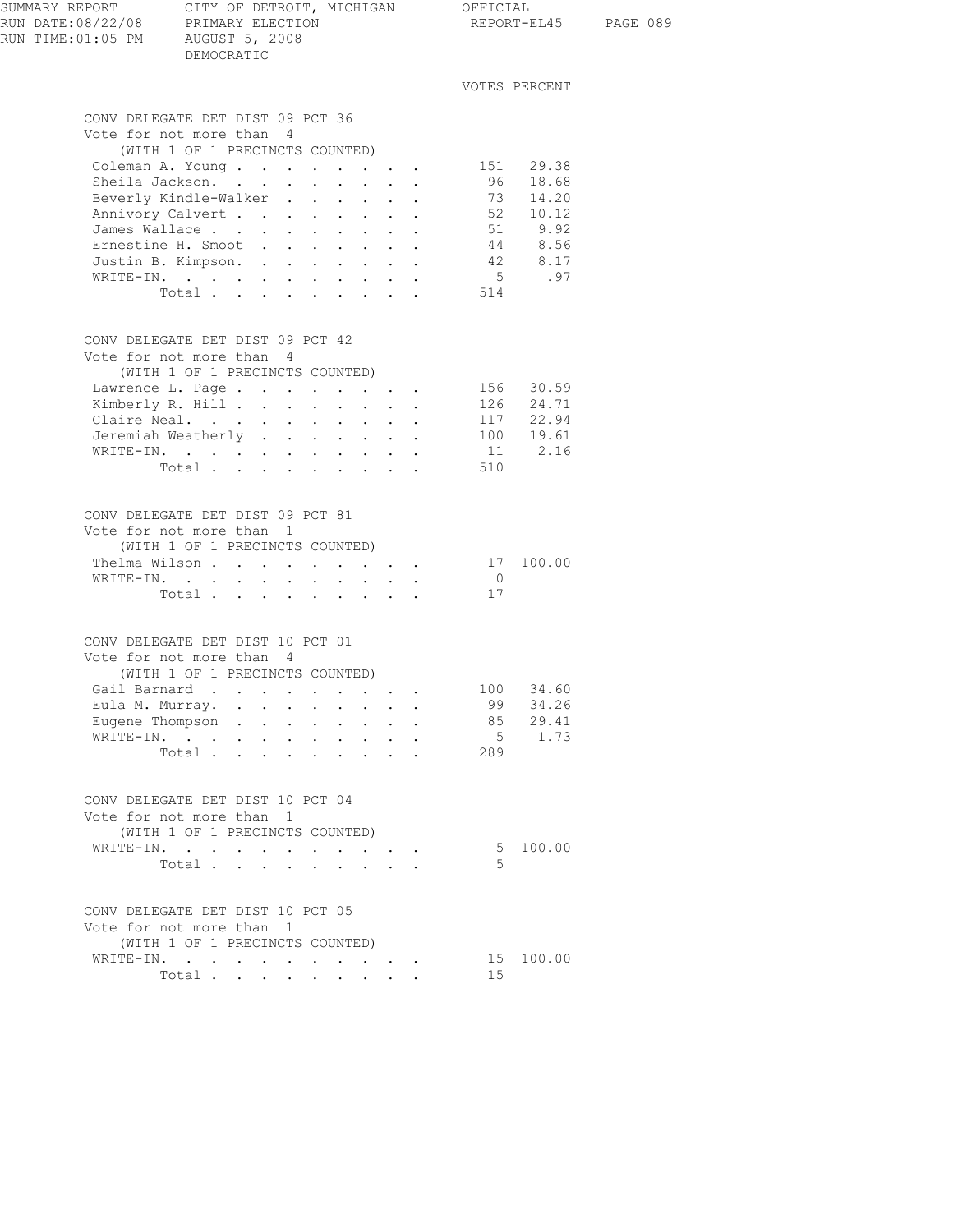| SUMMARY REPORT CITY OF DETROIT, MICHIGAN OFFICIAL<br>RUN DATE:08/22/08 PRIMARY ELECTION REPORT-EL4<br>RUN TIME:01:05 PM AUGUST 5, 2008 | DEMOCRATIC                                                                                      |                                                              |  |                | REPORT-EL45 PAGE 090                                |  |
|----------------------------------------------------------------------------------------------------------------------------------------|-------------------------------------------------------------------------------------------------|--------------------------------------------------------------|--|----------------|-----------------------------------------------------|--|
|                                                                                                                                        |                                                                                                 |                                                              |  |                | VOTES PERCENT                                       |  |
|                                                                                                                                        | CONV DELEGATE DET DIST 10 PCT 11                                                                |                                                              |  |                |                                                     |  |
|                                                                                                                                        | Vote for not more than 3                                                                        |                                                              |  |                |                                                     |  |
|                                                                                                                                        | (WITH 1 OF 1 PRECINCTS COUNTED)<br>Rosanna B. Johnson                                           |                                                              |  |                | 53 37.06                                            |  |
|                                                                                                                                        | Pearl Reynolds.                                                                                 |                                                              |  |                | 47 32.87                                            |  |
|                                                                                                                                        | Kevin Hanson                                                                                    | $\mathbf{r} = \mathbf{r} + \mathbf{r} + \mathbf{r}$          |  |                | 41 28.67                                            |  |
|                                                                                                                                        | WRITE-IN.                                                                                       |                                                              |  |                | 2 1.40                                              |  |
|                                                                                                                                        | Total $\cdots$                                                                                  |                                                              |  | 143            |                                                     |  |
|                                                                                                                                        | CONV DELEGATE DET DIST 10 PCT 15<br>Vote for not more than 2<br>(WITH 1 OF 1 PRECINCTS COUNTED) |                                                              |  |                |                                                     |  |
|                                                                                                                                        | WRITE-IN.                                                                                       |                                                              |  |                | 3 100.00                                            |  |
|                                                                                                                                        | Total                                                                                           |                                                              |  | - 3            |                                                     |  |
|                                                                                                                                        | CONV DELEGATE DET DIST 10 PCT 21<br>Vote for not more than 3<br>(WITH 1 OF 1 PRECINCTS COUNTED) |                                                              |  |                |                                                     |  |
|                                                                                                                                        | Ruby M. Turner.                                                                                 |                                                              |  |                | 102 42.50                                           |  |
|                                                                                                                                        | Chantel S. Clemons                                                                              |                                                              |  |                | 73 30.42                                            |  |
|                                                                                                                                        | Patricia Hanserd 64 26.67                                                                       |                                                              |  |                |                                                     |  |
|                                                                                                                                        | WRITE-IN.                                                                                       |                                                              |  |                | $\begin{array}{ccc} 1 & .42 \\ 240 & & \end{array}$ |  |
|                                                                                                                                        | Total                                                                                           |                                                              |  |                |                                                     |  |
|                                                                                                                                        | CONV DELEGATE DET DIST 10 PCT 23<br>Vote for not more than 2<br>(WITH 1 OF 1 PRECINCTS COUNTED) |                                                              |  |                |                                                     |  |
|                                                                                                                                        | Olline McElroy.                                                                                 |                                                              |  |                | 43 100.00                                           |  |
|                                                                                                                                        | WRITE-IN.                                                                                       |                                                              |  | $\overline{0}$ |                                                     |  |
|                                                                                                                                        | Total                                                                                           |                                                              |  | 43             |                                                     |  |
|                                                                                                                                        | CONV DELEGATE DET DIST 10 PCT 25                                                                |                                                              |  |                |                                                     |  |
|                                                                                                                                        | Vote for not more than 3                                                                        |                                                              |  |                |                                                     |  |
|                                                                                                                                        | (WITH 1 OF 1 PRECINCTS COUNTED)                                                                 |                                                              |  |                |                                                     |  |
|                                                                                                                                        | WRITE-IN.                                                                                       |                                                              |  |                | 11 100.00                                           |  |
|                                                                                                                                        | Total                                                                                           |                                                              |  | 11             |                                                     |  |
|                                                                                                                                        | CONV DELEGATE DET DIST 11 PCT 01                                                                |                                                              |  |                |                                                     |  |
|                                                                                                                                        | Vote for not more than 3                                                                        |                                                              |  |                |                                                     |  |
|                                                                                                                                        | (WITH 1 OF 1 PRECINCTS COUNTED)<br>Felicia R. Johnson                                           |                                                              |  |                |                                                     |  |
|                                                                                                                                        | WRITE-IN.                                                                                       |                                                              |  | 10             | 101 90.99<br>9.01                                   |  |
|                                                                                                                                        | Total                                                                                           |                                                              |  | 111            |                                                     |  |
|                                                                                                                                        | CONV DELEGATE DET DIST 11 PCT 02                                                                |                                                              |  |                |                                                     |  |
|                                                                                                                                        | Vote for not more than 2<br>(WITH 1 OF 1 PRECINCTS COUNTED)                                     |                                                              |  |                |                                                     |  |
|                                                                                                                                        | Jocelyn Friedrichs Benson                                                                       |                                                              |  | 99             | 44.20                                               |  |
|                                                                                                                                        | Jonathan C. Kinloch                                                                             |                                                              |  |                | 73 32.59                                            |  |
|                                                                                                                                        | Cynthia Joshua.                                                                                 |                                                              |  | 50             | 22.32                                               |  |
|                                                                                                                                        | WRITE-IN.                                                                                       |                                                              |  | $\overline{2}$ | .89                                                 |  |
|                                                                                                                                        | Total                                                                                           | $\mathbf{L} = \mathbf{L} \mathbf{L} = \mathbf{L} \mathbf{L}$ |  | 224            |                                                     |  |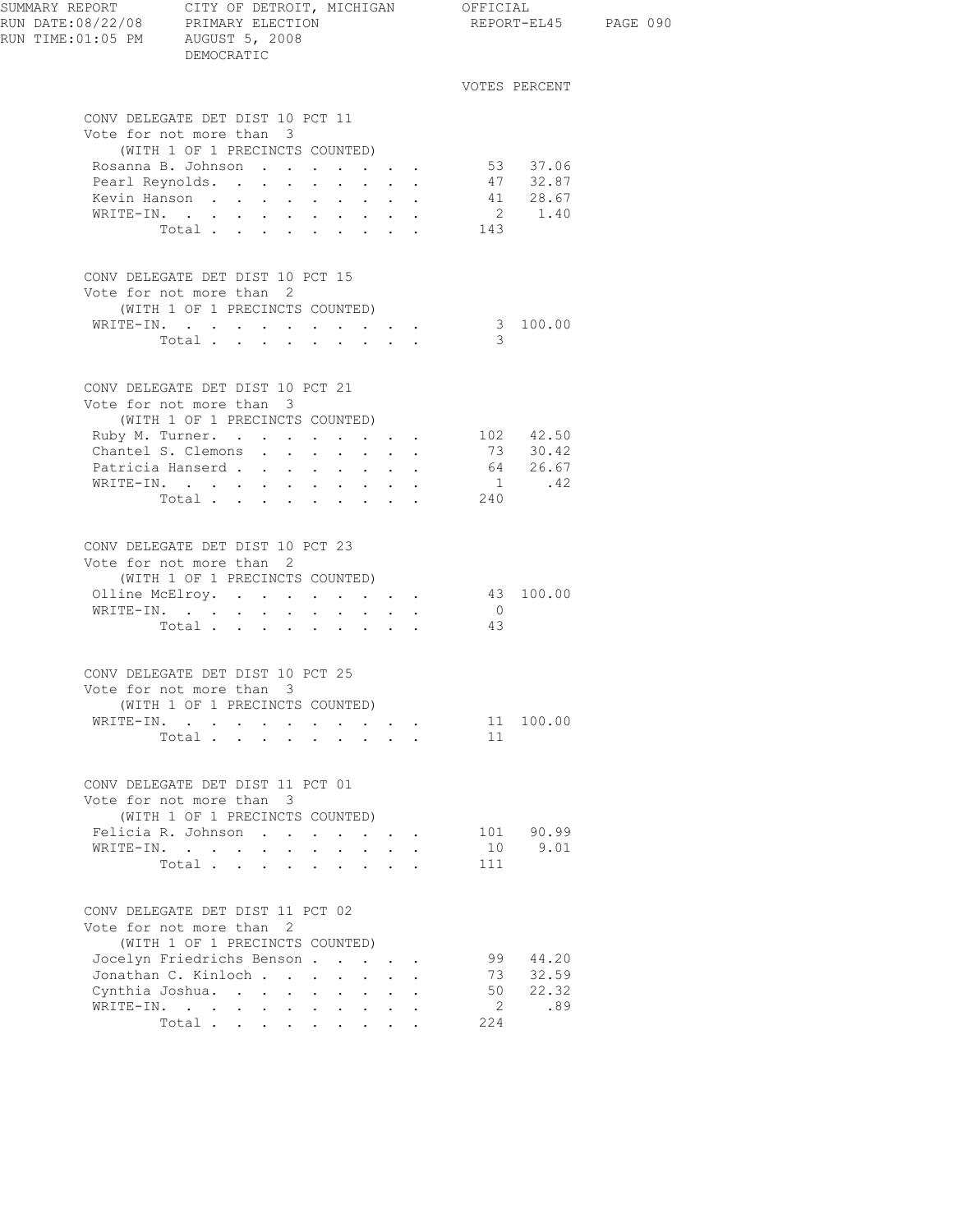| SUMMARY REPORT<br>RUN DATE:08/22/08 PRIMARY ELECTION<br>RUN TIME:01:05 PM AUGUST 5, 2008 | CITY OF DETROIT, MICHIGAN OFFICIAL<br>DEMOCRATIC                                                                                                                                                                                      |                           |                                                                                                                                                         |                |                                                                            | REPORT-EL45 PAGE 091 |
|------------------------------------------------------------------------------------------|---------------------------------------------------------------------------------------------------------------------------------------------------------------------------------------------------------------------------------------|---------------------------|---------------------------------------------------------------------------------------------------------------------------------------------------------|----------------|----------------------------------------------------------------------------|----------------------|
|                                                                                          |                                                                                                                                                                                                                                       |                           |                                                                                                                                                         |                | VOTES PERCENT                                                              |                      |
|                                                                                          | CONV DELEGATE DET DIST 11 PCT 06<br>Vote for not more than 2<br>(WITH 1 OF 1 PRECINCTS COUNTED)<br>WRITE-IN. 14 100.00<br>Total                                                                                                       |                           |                                                                                                                                                         | 14             |                                                                            |                      |
|                                                                                          | CONV DELEGATE DET DIST 11 PCT 09<br>Vote for not more than 2<br>(WITH 1 OF 1 PRECINCTS COUNTED)<br>WRITE-IN.<br>Total                                                                                                                 |                           |                                                                                                                                                         | - 9            | 9 100.00                                                                   |                      |
|                                                                                          | CONV DELEGATE DET DIST 11 PCT 14<br>Vote for not more than 3<br>(WITH 1 OF 1 PRECINCTS COUNTED)<br>Yvette Griffin.<br>Cheryl Y. Valentine<br>Lois Williams<br>Mary L. Kimpson<br>Frazier H. Kimpson, Jr<br>WRITE-IN.<br>Total $\cdot$ |                           |                                                                                                                                                         | 471            | 142 30.15<br>116 24.63<br>90 19.11<br>67 14.23<br>54 11.46<br>$2 \cdot 42$ |                      |
|                                                                                          | CONV DELEGATE DET DIST 11 PCT 18<br>Vote for not more than 2<br>(WITH 1 OF 1 PRECINCTS COUNTED)<br>Bernice Smith 47 33.10<br>Revin Griffin 40 28.17<br>Sharon Morris 37 26.06<br>Neil Chaplin<br>WRITE-IN.<br>Total $\cdots$          |                           |                                                                                                                                                         | 142            | 15 10.56<br>$3 \t 2.11$                                                    |                      |
|                                                                                          | CONV DELEGATE DET DIST 11 PCT 19<br>Vote for not more than 4<br>(WITH 1 OF 1 PRECINCTS COUNTED)<br>Brandon Henry Bryant.<br>Michele Farrell-Azuta<br>WRITE-IN.<br>Total                                                               | $\mathbf{L}^{\text{max}}$ | $\mathbf{L} = \mathbf{L} \mathbf{L}$                                                                                                                    | 93<br>9<br>235 | 133 56.60<br>39.57<br>3.83                                                 |                      |
|                                                                                          | CONV DELEGATE DET DIST 11 PCT 20<br>Vote for not more than 3<br>(WITH 1 OF 1 PRECINCTS COUNTED)<br>Stephen Towell.<br>WRITE-IN.<br>Total                                                                                              |                           | $\begin{array}{cccccccccccccc} \bullet & \bullet & \bullet & \bullet & \bullet & \bullet \end{array}$<br>$\mathbf{r}$ and $\mathbf{r}$ and $\mathbf{r}$ | 60<br>3<br>63  | 95.24<br>4.76                                                              |                      |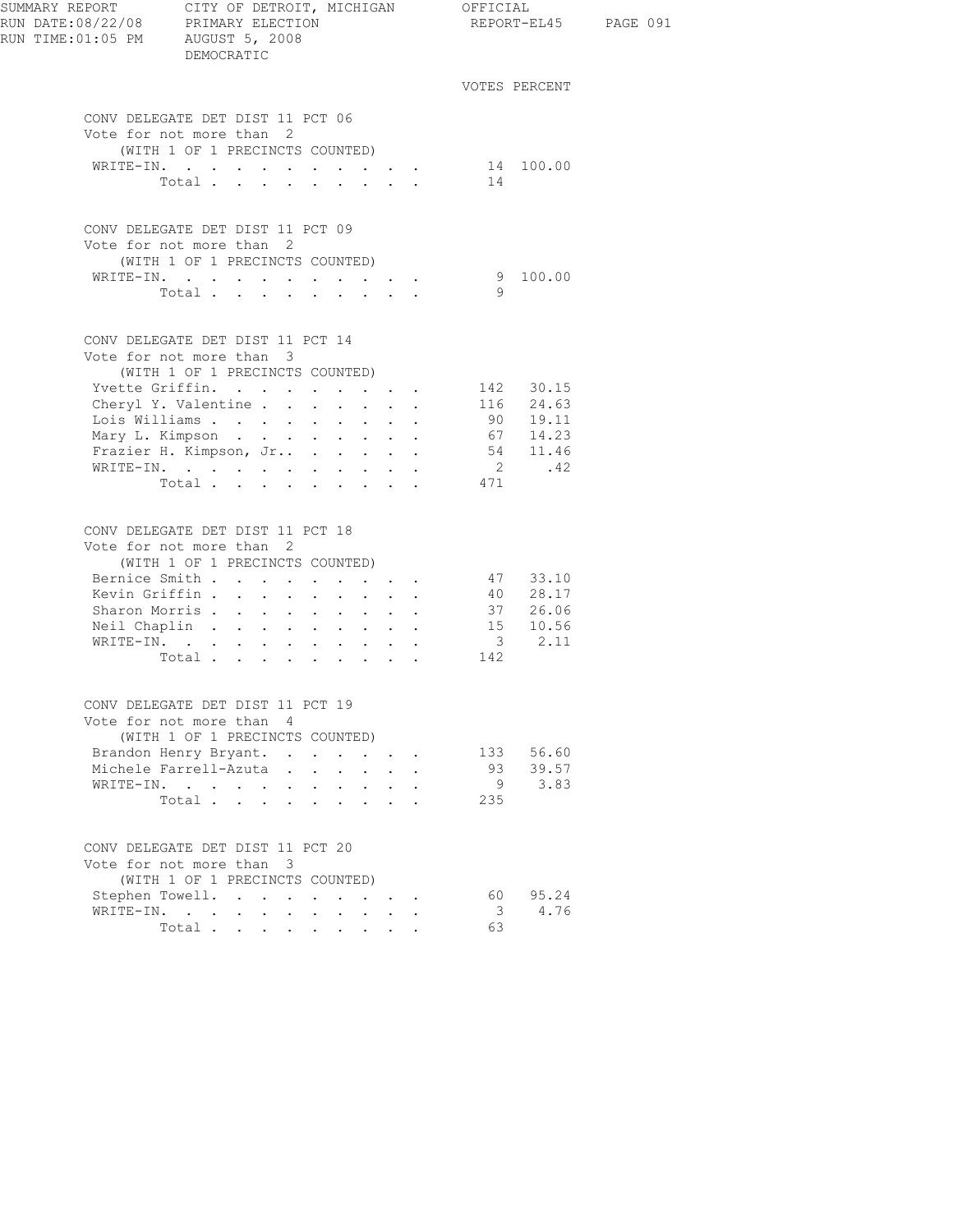| SUMMARY REPORT CITY OF DETROIT, MICHIGAN OFFICIAL<br>RUN DATE:08/22/08 PRIMARY ELECTION REPORT-EL<br>RUN TIME: 01:05 PM AUGUST 5, 2008 | DEMOCRATIC                                                                                      |                                                                                                                                                                                                                                                                                                                                                                                                                                                            |                                            |                                                           |                      |                      | REPORT-EL45 PAGE 092 |  |
|----------------------------------------------------------------------------------------------------------------------------------------|-------------------------------------------------------------------------------------------------|------------------------------------------------------------------------------------------------------------------------------------------------------------------------------------------------------------------------------------------------------------------------------------------------------------------------------------------------------------------------------------------------------------------------------------------------------------|--------------------------------------------|-----------------------------------------------------------|----------------------|----------------------|----------------------|--|
|                                                                                                                                        |                                                                                                 |                                                                                                                                                                                                                                                                                                                                                                                                                                                            |                                            |                                                           |                      |                      | VOTES PERCENT        |  |
|                                                                                                                                        | CONV DELEGATE DET DIST 11 PCT 23                                                                |                                                                                                                                                                                                                                                                                                                                                                                                                                                            |                                            |                                                           |                      |                      |                      |  |
|                                                                                                                                        | Vote for not more than 1                                                                        |                                                                                                                                                                                                                                                                                                                                                                                                                                                            |                                            |                                                           |                      |                      |                      |  |
|                                                                                                                                        | (WITH 1 OF 1 PRECINCTS COUNTED)                                                                 |                                                                                                                                                                                                                                                                                                                                                                                                                                                            |                                            |                                                           |                      |                      |                      |  |
|                                                                                                                                        | Dave Arnold Rayford<br>Dempsey Addison                                                          |                                                                                                                                                                                                                                                                                                                                                                                                                                                            |                                            |                                                           |                      |                      | 14 38.89<br>12 33.33 |  |
|                                                                                                                                        | Robert Jamal Spruce                                                                             |                                                                                                                                                                                                                                                                                                                                                                                                                                                            |                                            |                                                           |                      |                      | 10 27.78             |  |
|                                                                                                                                        | WRITE-IN.                                                                                       |                                                                                                                                                                                                                                                                                                                                                                                                                                                            |                                            |                                                           |                      | $\overline{0}$       |                      |  |
|                                                                                                                                        | Total                                                                                           |                                                                                                                                                                                                                                                                                                                                                                                                                                                            |                                            |                                                           |                      | 36                   |                      |  |
|                                                                                                                                        | CONV DELEGATE DET DIST 11 PCT 30                                                                |                                                                                                                                                                                                                                                                                                                                                                                                                                                            |                                            |                                                           |                      |                      |                      |  |
|                                                                                                                                        | Vote for not more than 1                                                                        |                                                                                                                                                                                                                                                                                                                                                                                                                                                            |                                            |                                                           |                      |                      |                      |  |
|                                                                                                                                        | (WITH 1 OF 1 PRECINCTS COUNTED)                                                                 |                                                                                                                                                                                                                                                                                                                                                                                                                                                            |                                            |                                                           |                      |                      |                      |  |
|                                                                                                                                        | Sheila Peterson<br>Odessa Davis                                                                 |                                                                                                                                                                                                                                                                                                                                                                                                                                                            | $\mathbf{r} = \mathbf{r} \cdot \mathbf{r}$ |                                                           |                      |                      | 37 58.73<br>23 36.51 |  |
|                                                                                                                                        | WRITE-IN.                                                                                       |                                                                                                                                                                                                                                                                                                                                                                                                                                                            |                                            |                                                           |                      |                      | 3 4.76               |  |
|                                                                                                                                        | Total $\cdots$                                                                                  |                                                                                                                                                                                                                                                                                                                                                                                                                                                            |                                            |                                                           |                      | 63                   |                      |  |
|                                                                                                                                        |                                                                                                 |                                                                                                                                                                                                                                                                                                                                                                                                                                                            |                                            |                                                           |                      |                      |                      |  |
|                                                                                                                                        | CONV DELEGATE DET DIST 11 PCT 31                                                                |                                                                                                                                                                                                                                                                                                                                                                                                                                                            |                                            |                                                           |                      |                      |                      |  |
|                                                                                                                                        | Vote for not more than 1<br>(WITH 1 OF 1 PRECINCTS COUNTED)                                     |                                                                                                                                                                                                                                                                                                                                                                                                                                                            |                                            |                                                           |                      |                      |                      |  |
|                                                                                                                                        | WRITE-IN. 2 100.00                                                                              |                                                                                                                                                                                                                                                                                                                                                                                                                                                            |                                            |                                                           |                      |                      |                      |  |
|                                                                                                                                        | Total $\cdots$                                                                                  |                                                                                                                                                                                                                                                                                                                                                                                                                                                            |                                            |                                                           |                      | - 2                  |                      |  |
|                                                                                                                                        | CONV DELEGATE DET DIST 11 PCT 37<br>Vote for not more than 1<br>(WITH 1 OF 1 PRECINCTS COUNTED) |                                                                                                                                                                                                                                                                                                                                                                                                                                                            |                                            |                                                           |                      |                      |                      |  |
|                                                                                                                                        | Prestine E. Massey 24 55.81                                                                     |                                                                                                                                                                                                                                                                                                                                                                                                                                                            |                                            |                                                           |                      |                      |                      |  |
|                                                                                                                                        | Akila T. McAllister                                                                             |                                                                                                                                                                                                                                                                                                                                                                                                                                                            |                                            |                                                           |                      |                      | 19  44.19            |  |
|                                                                                                                                        | WRITE-IN.                                                                                       |                                                                                                                                                                                                                                                                                                                                                                                                                                                            |                                            |                                                           |                      | $\overline{0}$<br>43 |                      |  |
|                                                                                                                                        | Total                                                                                           |                                                                                                                                                                                                                                                                                                                                                                                                                                                            |                                            |                                                           |                      |                      |                      |  |
|                                                                                                                                        | CONV DELEGATE DET DIST 11 PCT 38<br>Vote for not more than 3                                    |                                                                                                                                                                                                                                                                                                                                                                                                                                                            |                                            |                                                           |                      |                      |                      |  |
|                                                                                                                                        | (WITH 1 OF 1 PRECINCTS COUNTED)                                                                 |                                                                                                                                                                                                                                                                                                                                                                                                                                                            |                                            |                                                           |                      |                      |                      |  |
|                                                                                                                                        | Maureen L. Stapleton.                                                                           |                                                                                                                                                                                                                                                                                                                                                                                                                                                            |                                            |                                                           |                      | 142                  | 28.01                |  |
|                                                                                                                                        | Cassandra E. Smith Gray.                                                                        |                                                                                                                                                                                                                                                                                                                                                                                                                                                            |                                            |                                                           | $\ddot{\phantom{a}}$ | 136                  | 26.82                |  |
|                                                                                                                                        | Francis Renee Davis                                                                             |                                                                                                                                                                                                                                                                                                                                                                                                                                                            | $\sim$                                     |                                                           |                      | 86                   | 16.96                |  |
|                                                                                                                                        | James Slaughter                                                                                 |                                                                                                                                                                                                                                                                                                                                                                                                                                                            |                                            |                                                           |                      | 79                   | 15.58                |  |
|                                                                                                                                        | William M. Wolfson<br>WRITE-IN.                                                                 |                                                                                                                                                                                                                                                                                                                                                                                                                                                            |                                            | $\mathbf{L}^{\text{max}}$ , and $\mathbf{L}^{\text{max}}$ |                      | 60<br>$\overline{4}$ | 11.83<br>.79         |  |
|                                                                                                                                        | Total<br>$\ddot{\phantom{a}}$                                                                   | $\mathbf{L}$<br>$\mathbf{L}$                                                                                                                                                                                                                                                                                                                                                                                                                               |                                            |                                                           |                      | 507                  |                      |  |
|                                                                                                                                        |                                                                                                 |                                                                                                                                                                                                                                                                                                                                                                                                                                                            |                                            |                                                           |                      |                      |                      |  |
|                                                                                                                                        | CONV DELEGATE DET DIST 11 PCT 39<br>Vote for not more than 3                                    |                                                                                                                                                                                                                                                                                                                                                                                                                                                            |                                            |                                                           |                      |                      |                      |  |
|                                                                                                                                        | (WITH 1 OF 1 PRECINCTS COUNTED)                                                                 |                                                                                                                                                                                                                                                                                                                                                                                                                                                            |                                            |                                                           |                      |                      |                      |  |
|                                                                                                                                        | Eugene Brown<br>Rossie Williams                                                                 | $\mathbf{L}$                                                                                                                                                                                                                                                                                                                                                                                                                                               |                                            | $\mathbf{r} = \mathbf{r}$                                 |                      | 90<br>74             | 54.55<br>44.85       |  |
|                                                                                                                                        | WRITE-IN.                                                                                       |                                                                                                                                                                                                                                                                                                                                                                                                                                                            |                                            |                                                           |                      | 1                    | .61                  |  |
|                                                                                                                                        | Total                                                                                           | $\mathbf{1} \qquad \mathbf{1} \qquad \mathbf{1} \qquad \mathbf{1} \qquad \mathbf{1} \qquad \mathbf{1} \qquad \mathbf{1} \qquad \mathbf{1} \qquad \mathbf{1} \qquad \mathbf{1} \qquad \mathbf{1} \qquad \mathbf{1} \qquad \mathbf{1} \qquad \mathbf{1} \qquad \mathbf{1} \qquad \mathbf{1} \qquad \mathbf{1} \qquad \mathbf{1} \qquad \mathbf{1} \qquad \mathbf{1} \qquad \mathbf{1} \qquad \mathbf{1} \qquad \mathbf{1} \qquad \mathbf{1} \qquad \mathbf{$ |                                            |                                                           |                      | 165                  |                      |  |
|                                                                                                                                        |                                                                                                 |                                                                                                                                                                                                                                                                                                                                                                                                                                                            |                                            |                                                           |                      |                      |                      |  |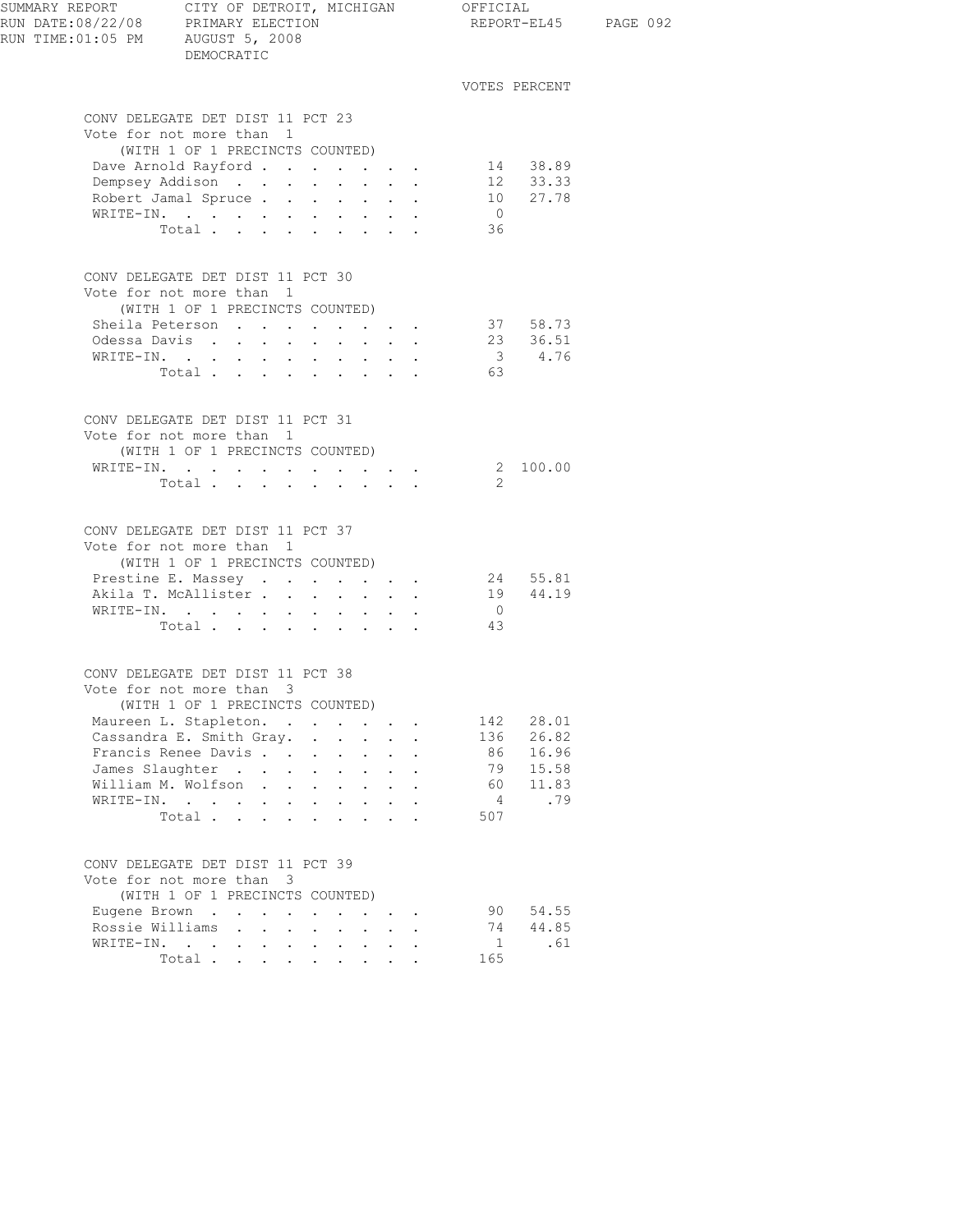| SUMMARY REPORT<br>RUN DATE:08/22/08 PRIMARY ELECTION<br>RUN TIME: 01:05 PM AUGUST 5, 2008 | CITY OF DETROIT, MICHIGAN OFFICIAL<br>DEMOCRATIC                                                                                                                                                                       |                                                                    |                                                                                                         |                              |                                     | REPORT-EL45 PAGE 093 |
|-------------------------------------------------------------------------------------------|------------------------------------------------------------------------------------------------------------------------------------------------------------------------------------------------------------------------|--------------------------------------------------------------------|---------------------------------------------------------------------------------------------------------|------------------------------|-------------------------------------|----------------------|
|                                                                                           |                                                                                                                                                                                                                        |                                                                    |                                                                                                         |                              | VOTES PERCENT                       |                      |
|                                                                                           | CONV DELEGATE DET DIST 11 PCT 71<br>Vote for not more than 3<br>(WITH 1 OF 1 PRECINCTS COUNTED)<br>Ken Powell<br>WRITE-IN.<br>$\sim$<br>Total $\cdots$                                                                 | $\mathbf{L}$<br>$\sim$                                             | $\cdot$ $\cdot$ $\cdot$                                                                                 | 131                          | 119 90.84<br>12 9.16                |                      |
|                                                                                           | CONV DELEGATE DET DIST 12 PCT 01                                                                                                                                                                                       |                                                                    |                                                                                                         |                              |                                     |                      |
|                                                                                           | Vote for not more than 7<br>(WITH 1 OF 1 PRECINCTS COUNTED)<br>Meagan Rose Pitts. 141 27.59<br>Robert A. Mitchell 136 26.61<br>Apryl Brown.<br>Leah Ann Myles.<br>$\sim$<br>WRITE-IN.<br>$\ddot{\phantom{0}}$<br>Total | $\mathbf{L}$<br>$\sim$<br>$\ddot{\phantom{0}}$<br>$\sim$<br>$\sim$ | $\mathbf{z} = \mathbf{z} + \mathbf{z}$ .<br>$\mathbf{L}^{\text{max}}$<br>$\ddot{\phantom{a}}$<br>$\sim$ | 511                          | 114  22.31<br>109  21.33<br>11 2.15 |                      |
|                                                                                           | CONV DELEGATE DET DIST 12 PCT 04<br>Vote for not more than 2<br>(WITH 1 OF 1 PRECINCTS COUNTED)<br>WRITE-IN.<br>Total $\cdots$                                                                                         |                                                                    |                                                                                                         | 10                           | 10 100.00                           |                      |
|                                                                                           | CONV DELEGATE DET DIST 12 PCT 05<br>Vote for not more than 3<br>(WITH 1 OF 1 PRECINCTS COUNTED)<br>Morris Robinson, Jr 83 98.81<br>WRITE-IN.<br>Total                                                                  |                                                                    |                                                                                                         | 84                           | 1 1.19                              |                      |
|                                                                                           | CONV DELEGATE DET DIST 12 PCT 08<br>Vote for not more than 3<br>(WITH 1 OF 1 PRECINCTS COUNTED)<br>Renard Berry, Sr<br>William C. Brown<br>WRITE-IN.<br>Total $\cdots$                                                 | $\sim$<br>$\sim$                                                   | $\ddot{\phantom{a}}$                                                                                    | 62<br>$7\overline{ }$<br>126 | 49.21<br>57 45.24<br>5.56           |                      |
|                                                                                           | CONV DELEGATE DET DIST 12 PCT 09<br>Vote for not more than 1<br>(WITH 1 OF 1 PRECINCTS COUNTED)<br>Daryl D. Thornton, Jr.<br>WRITE-IN.<br>Total                                                                        | $\sim$ 100 $\pm$                                                   | $\cdot$ $\cdot$ $\cdot$                                                                                 | 56<br>2<br>58                | 96.55<br>3.45                       |                      |
|                                                                                           | CONV DELEGATE DET DIST 12 PCT 12<br>Vote for not more than 2<br>(WITH 1 OF 1 PRECINCTS COUNTED)<br>Frank Barnes<br>$\sim$ $\sim$ $\sim$<br>WRITE-IN.<br>Total $\cdots$                                                 |                                                                    |                                                                                                         | 55<br>1<br>56                | 98.21<br>1.79                       |                      |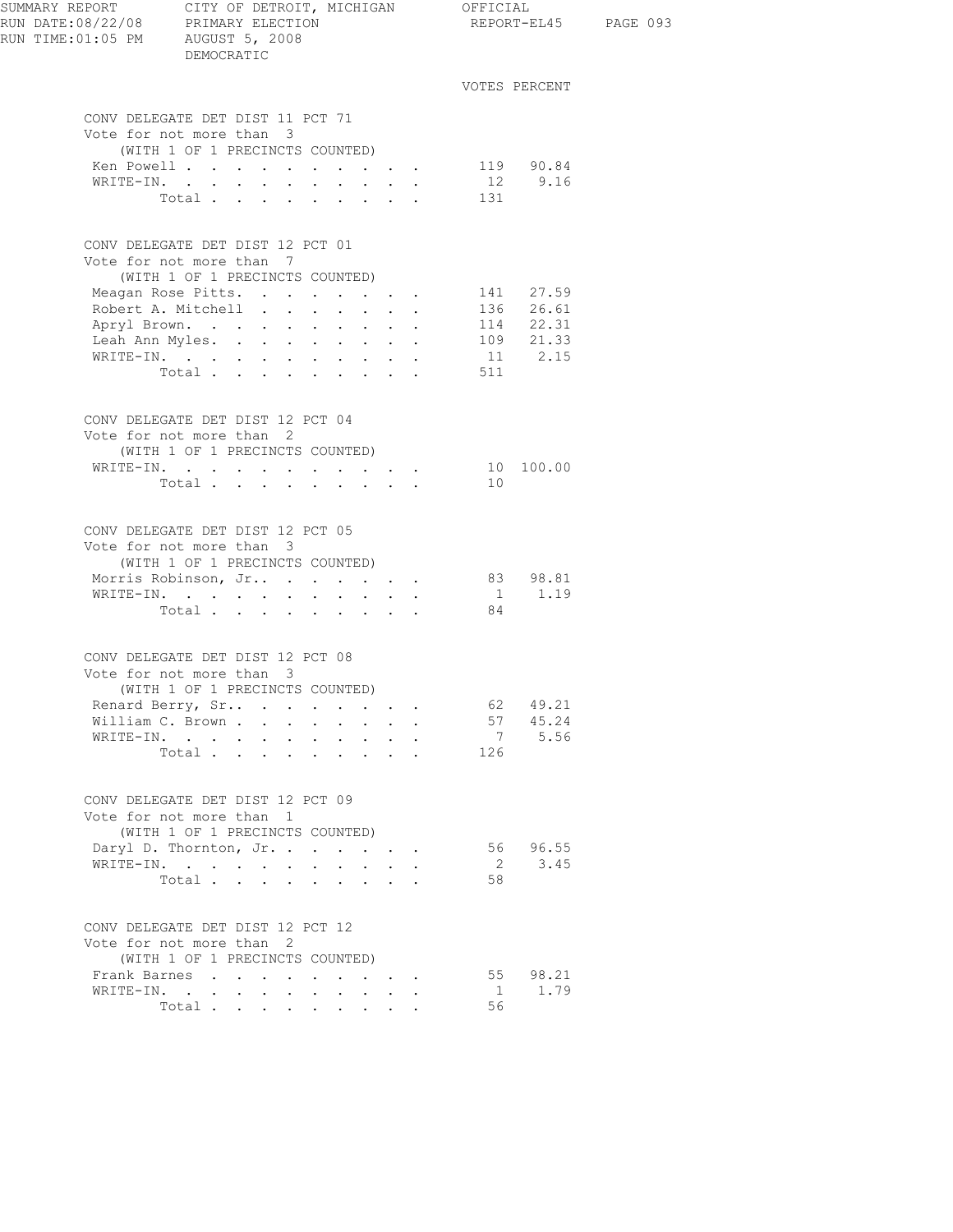| RUN TIME:01:05 PM AUGUST 5, 2008 | DEMOCRATIC                                                                                                                                                                |                                                                                             |                       |                                | REPORT-EL45 PAGE 094 |
|----------------------------------|---------------------------------------------------------------------------------------------------------------------------------------------------------------------------|---------------------------------------------------------------------------------------------|-----------------------|--------------------------------|----------------------|
|                                  |                                                                                                                                                                           |                                                                                             |                       | VOTES PERCENT                  |                      |
|                                  | CONV DELEGATE DET DIST 12 PCT 15<br>Vote for not more than 5<br>(WITH 1 OF 1 PRECINCTS COUNTED)<br>WRITE-IN.<br>Total                                                     |                                                                                             | 15                    | 15 100.00                      |                      |
|                                  | CONV DELEGATE DET DIST 12 PCT 17<br>Vote for not more than 1<br>(WITH 1 OF 1 PRECINCTS COUNTED)<br>Patricia L. Jefferson<br>Butler Benton<br>WRITE-IN.<br>Total           |                                                                                             | 89                    | 65 73.03<br>22 24.72<br>2 2.25 |                      |
|                                  | CONV DELEGATE DET DIST 12 PCT 19<br>Vote for not more than 4<br>(WITH 1 OF 1 PRECINCTS COUNTED)<br>Reggie Fluker 122 52.36<br>William E. Singleton.<br>WRITE-IN.<br>Total | $\mathbf{r} = \mathbf{r}$                                                                   | 233                   |                                |                      |
|                                  | CONV DELEGATE DET DIST 12 PCT 22<br>Vote for not more than 2<br>(WITH 1 OF 1 PRECINCTS COUNTED)<br>WRITE-IN.<br>Total $\cdots$                                            |                                                                                             | 13                    | 13 100.00                      |                      |
|                                  | CONV DELEGATE DET DIST 12 PCT 28<br>Vote for not more than 3<br>(WITH 1 OF 1 PRECINCTS COUNTED)<br>Diane McMillan.<br>Dee Roberts.<br>WRITE-IN.<br>$\bullet$<br>Total     |                                                                                             | 6<br>144              | 78 54.17<br>60 41.67<br>4.17   |                      |
|                                  | CONV DELEGATE DET DIST 12 PCT 32<br>Vote for not more than 3<br>(WITH 1 OF 1 PRECINCTS COUNTED)<br>Shirley J. Harris.<br>WRITE-IN.<br>Total                               | $\mathbf{r} = \mathbf{r} + \mathbf{r} + \mathbf{r} + \mathbf{r}$<br>$\cdot$ $\cdot$ $\cdot$ | 8 <sup>1</sup><br>101 | 93 92.08<br>7.92               |                      |
|                                  | CONV DELEGATE DET DIST 12 PCT 36<br>Vote for not more than 3<br>(WITH 1 OF 1 PRECINCTS COUNTED)<br>WRITE-IN.<br>Total $\cdots$                                            |                                                                                             | 26                    | 26 100.00                      |                      |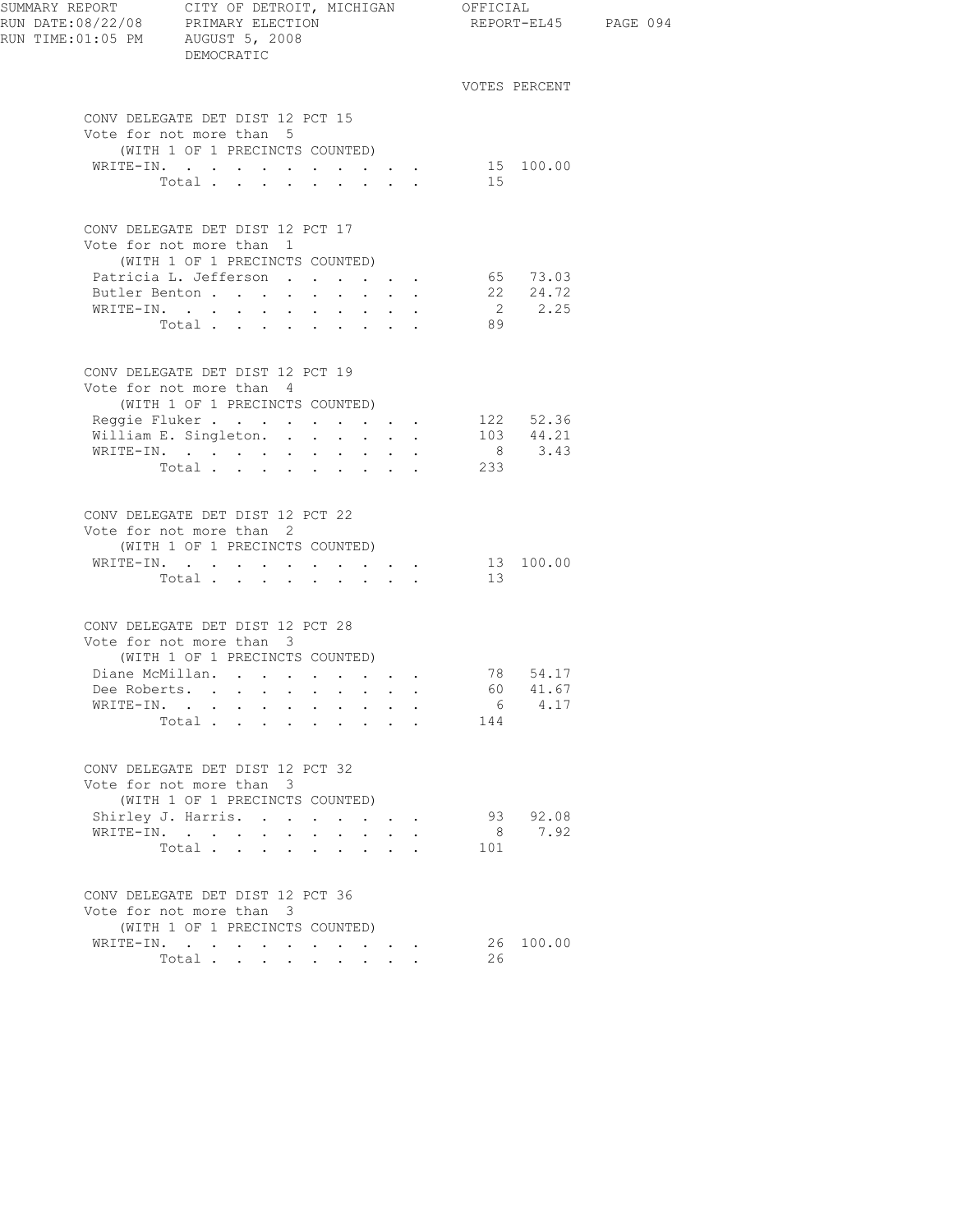| SUMMARY REPORT CITY OF DETROIT, MICHIGAN OFFICIAL<br>RUN DATE:08/22/08 PRIMARY ELECTION REPORT-E<br>RUN TIME:01:05 PM AUGUST 5, 2008 | DEMOCRATIC                                                   |                                 |                                 |                          |                      | REPORT-EL45 PAGE 095 |
|--------------------------------------------------------------------------------------------------------------------------------------|--------------------------------------------------------------|---------------------------------|---------------------------------|--------------------------|----------------------|----------------------|
|                                                                                                                                      |                                                              |                                 |                                 |                          | VOTES PERCENT        |                      |
|                                                                                                                                      | CONV DELEGATE DET DIST 12 PCT 38<br>Vote for not more than 2 |                                 |                                 |                          |                      |                      |
|                                                                                                                                      | (WITH 1 OF 1 PRECINCTS COUNTED)                              |                                 |                                 |                          |                      |                      |
|                                                                                                                                      | Monica Evans-Johnson.                                        |                                 |                                 |                          | 38 97.44             |                      |
|                                                                                                                                      | WRITE-IN.                                                    |                                 |                                 |                          | $1 \t 2.56$          |                      |
|                                                                                                                                      | Total                                                        |                                 |                                 | 39                       |                      |                      |
|                                                                                                                                      | CONV DELEGATE DET DIST 12 PCT 39<br>Vote for not more than 1 |                                 |                                 |                          |                      |                      |
|                                                                                                                                      | (WITH 1 OF 1 PRECINCTS COUNTED)<br>Ernest Little             |                                 |                                 |                          | 36 97.30             |                      |
|                                                                                                                                      | WRITE-IN.                                                    |                                 |                                 |                          | $1 \t 2.70$          |                      |
|                                                                                                                                      | Total                                                        |                                 |                                 | 37                       |                      |                      |
|                                                                                                                                      | CONV DELEGATE DET DIST 12 PCT 42                             |                                 |                                 |                          |                      |                      |
|                                                                                                                                      | Vote for not more than 2<br>(WITH 1 OF 1 PRECINCTS COUNTED)  |                                 |                                 |                          |                      |                      |
|                                                                                                                                      | WRITE-IN.                                                    |                                 |                                 | 12 100.00                |                      |                      |
|                                                                                                                                      | Total $\cdots$                                               |                                 |                                 | 12                       |                      |                      |
|                                                                                                                                      | CONV DELEGATE DET DIST 12 PCT 43                             |                                 |                                 |                          |                      |                      |
|                                                                                                                                      | Vote for not more than 1<br>(WITH 1 OF 1 PRECINCTS COUNTED)  |                                 |                                 |                          |                      |                      |
|                                                                                                                                      | WRITE-IN.                                                    |                                 |                                 |                          | 3 100.00             |                      |
|                                                                                                                                      | Total                                                        |                                 |                                 | 3                        |                      |                      |
|                                                                                                                                      | CONV DELEGATE DET DIST 12 PCT 44                             |                                 |                                 |                          |                      |                      |
|                                                                                                                                      | Vote for not more than 3                                     |                                 |                                 |                          |                      |                      |
|                                                                                                                                      | (WITH 1 OF 1 PRECINCTS COUNTED)<br>Frazier H. Kimpson        |                                 |                                 |                          |                      |                      |
|                                                                                                                                      | Tamara Lynn Halliburton.                                     |                                 |                                 |                          | 64 28.32<br>57 25.22 |                      |
|                                                                                                                                      | Rose Gant                                                    |                                 |                                 |                          | 55 24.34             |                      |
|                                                                                                                                      | Jasmin B. Kimpson.                                           |                                 |                                 |                          | 50 22.12             |                      |
|                                                                                                                                      | WRITE-IN.                                                    |                                 |                                 | $\overline{\phantom{0}}$ |                      |                      |
|                                                                                                                                      | Total                                                        |                                 | <b>Contract Contract</b>        | 226                      |                      |                      |
|                                                                                                                                      | CONV DELEGATE DET DIST 13 PCT 01                             |                                 |                                 |                          |                      |                      |
|                                                                                                                                      | Vote for not more than 4                                     |                                 |                                 |                          |                      |                      |
|                                                                                                                                      | (WITH 1 OF 1 PRECINCTS COUNTED)                              |                                 |                                 |                          |                      |                      |
|                                                                                                                                      | WRITE-IN.<br>Total                                           |                                 |                                 | 8                        | 8 100.00             |                      |
|                                                                                                                                      |                                                              |                                 |                                 |                          |                      |                      |
|                                                                                                                                      | CONV DELEGATE DET DIST 13 PCT 02<br>Vote for not more than 4 |                                 |                                 |                          |                      |                      |
|                                                                                                                                      | (WITH 1 OF 1 PRECINCTS COUNTED)                              |                                 |                                 |                          |                      |                      |
|                                                                                                                                      | Annie Parker                                                 |                                 | the contract of the contract of |                          | 60 92.31             |                      |
|                                                                                                                                      | WRITE-IN.                                                    | $\cdot$ $\cdot$ $\cdot$ $\cdot$ |                                 | 5                        | 7.69                 |                      |
|                                                                                                                                      | Total                                                        |                                 |                                 | 65                       |                      |                      |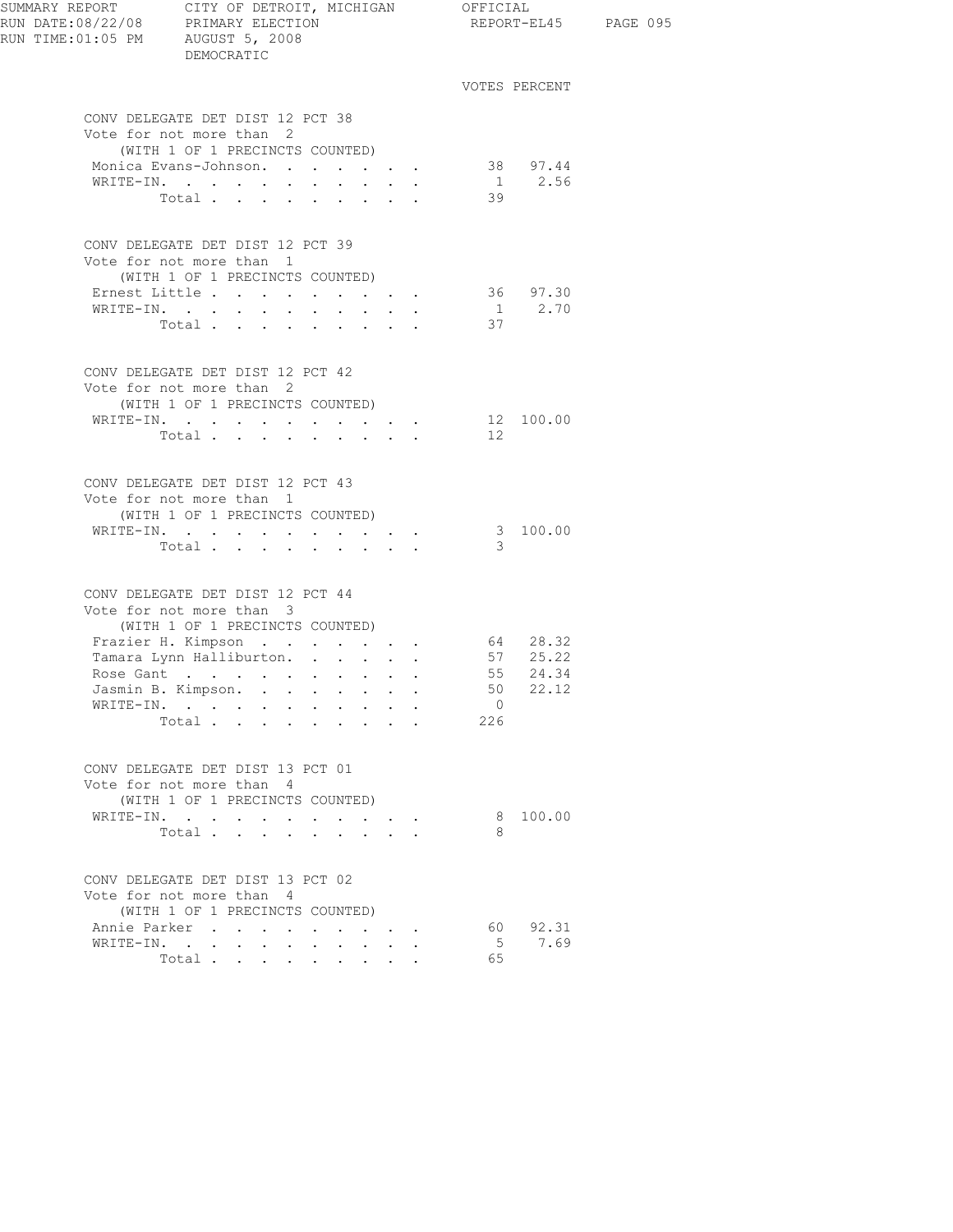| SUMMARY REPORT CITY OF DETROIT, MICHIGAN OFFICIAL<br>RUN DATE:08/22/08 PRIMARY ELECTION<br>RUN TIME: 01:05 PM AUGUST 5, 2008 | DEMOCRATIC                                                                                      |        |                                                                    |                | REPORT-EL45 PAGE 096   |  |
|------------------------------------------------------------------------------------------------------------------------------|-------------------------------------------------------------------------------------------------|--------|--------------------------------------------------------------------|----------------|------------------------|--|
|                                                                                                                              |                                                                                                 |        |                                                                    |                | VOTES PERCENT          |  |
|                                                                                                                              | CONV DELEGATE DET DIST 13 PCT 08<br>Vote for not more than 4<br>(WITH 1 OF 1 PRECINCTS COUNTED) |        |                                                                    |                |                        |  |
|                                                                                                                              | George J. Griggs<br>Carlos Roberts, Sr.                                                         |        |                                                                    |                | 82 57.34               |  |
|                                                                                                                              |                                                                                                 |        |                                                                    |                | $59 \t 41.26$          |  |
|                                                                                                                              | WRITE-IN.<br>Total                                                                              |        |                                                                    | 143            | 2 1.40                 |  |
|                                                                                                                              |                                                                                                 |        |                                                                    |                |                        |  |
|                                                                                                                              | CONV DELEGATE DET DIST 13 PCT 11<br>Vote for not more than 3<br>(WITH 1 OF 1 PRECINCTS COUNTED) |        |                                                                    |                |                        |  |
|                                                                                                                              | Vernette Mahone 68 100.00                                                                       |        |                                                                    |                |                        |  |
|                                                                                                                              | WRITE-IN.                                                                                       |        |                                                                    | $\overline{0}$ |                        |  |
|                                                                                                                              | Total                                                                                           |        |                                                                    | 68             |                        |  |
|                                                                                                                              | CONV DELEGATE DET DIST 13 PCT 12<br>Vote for not more than 4<br>(WITH 1 OF 1 PRECINCTS COUNTED) |        |                                                                    |                |                        |  |
|                                                                                                                              | WRITE-IN.                                                                                       |        |                                                                    |                | 20 100.00              |  |
|                                                                                                                              | Total.                                                                                          |        |                                                                    | 20             |                        |  |
|                                                                                                                              | CONV DELEGATE DET DIST 13 PCT 13                                                                |        |                                                                    |                |                        |  |
|                                                                                                                              | Vote for not more than 7<br>(WITH 1 OF 1 PRECINCTS COUNTED)                                     |        |                                                                    |                |                        |  |
|                                                                                                                              | Ruth M. Parker.                                                                                 |        |                                                                    |                | 130 23.77              |  |
|                                                                                                                              | Gertrude Washington                                                                             |        |                                                                    |                | 114 20.84              |  |
|                                                                                                                              | Marvelena James                                                                                 |        |                                                                    |                | 107 19.56<br>107 19.56 |  |
|                                                                                                                              | Ernest Loyd McCullough<br>Elbert Juan Aliff.                                                    |        |                                                                    |                | 83 15.17               |  |
|                                                                                                                              | WRITE-IN.                                                                                       |        |                                                                    |                | 6 1.10                 |  |
|                                                                                                                              | Total                                                                                           |        |                                                                    | 547            |                        |  |
|                                                                                                                              | CONV DELEGATE DET DIST 13 PCT 14<br>Vote for not more than 5                                    |        |                                                                    |                |                        |  |
|                                                                                                                              | (WITH 1 OF 1 PRECINCTS COUNTED)                                                                 |        |                                                                    |                |                        |  |
|                                                                                                                              | Yvonne McKay<br>WRITE-IN.                                                                       |        |                                                                    |                | 119 93.70<br>8 6.30    |  |
|                                                                                                                              | Total                                                                                           | $\sim$ | $\cdot$ $\cdot$ $\cdot$                                            | 127            |                        |  |
|                                                                                                                              |                                                                                                 |        |                                                                    |                |                        |  |
|                                                                                                                              | CONV DELEGATE DET DIST 13 PCT 16<br>Vote for not more than 6<br>(WITH 1 OF 1 PRECINCTS COUNTED) |        |                                                                    |                |                        |  |
|                                                                                                                              | WRITE-IN.                                                                                       |        | $\mathbf{r} = \mathbf{r} + \mathbf{r} + \mathbf{r} + \mathbf{r}$ . |                | 11 100.00              |  |
|                                                                                                                              | Total $\cdots$                                                                                  |        |                                                                    | 11             |                        |  |
|                                                                                                                              | CONV DELEGATE DET DIST 13 PCT 18<br>Vote for not more than 1<br>(WITH 1 OF 1 PRECINCTS COUNTED) |        |                                                                    |                |                        |  |
|                                                                                                                              | WRITE-IN.                                                                                       |        |                                                                    |                | 6 100.00               |  |
|                                                                                                                              | Total                                                                                           |        |                                                                    | 6              |                        |  |
|                                                                                                                              |                                                                                                 |        |                                                                    |                |                        |  |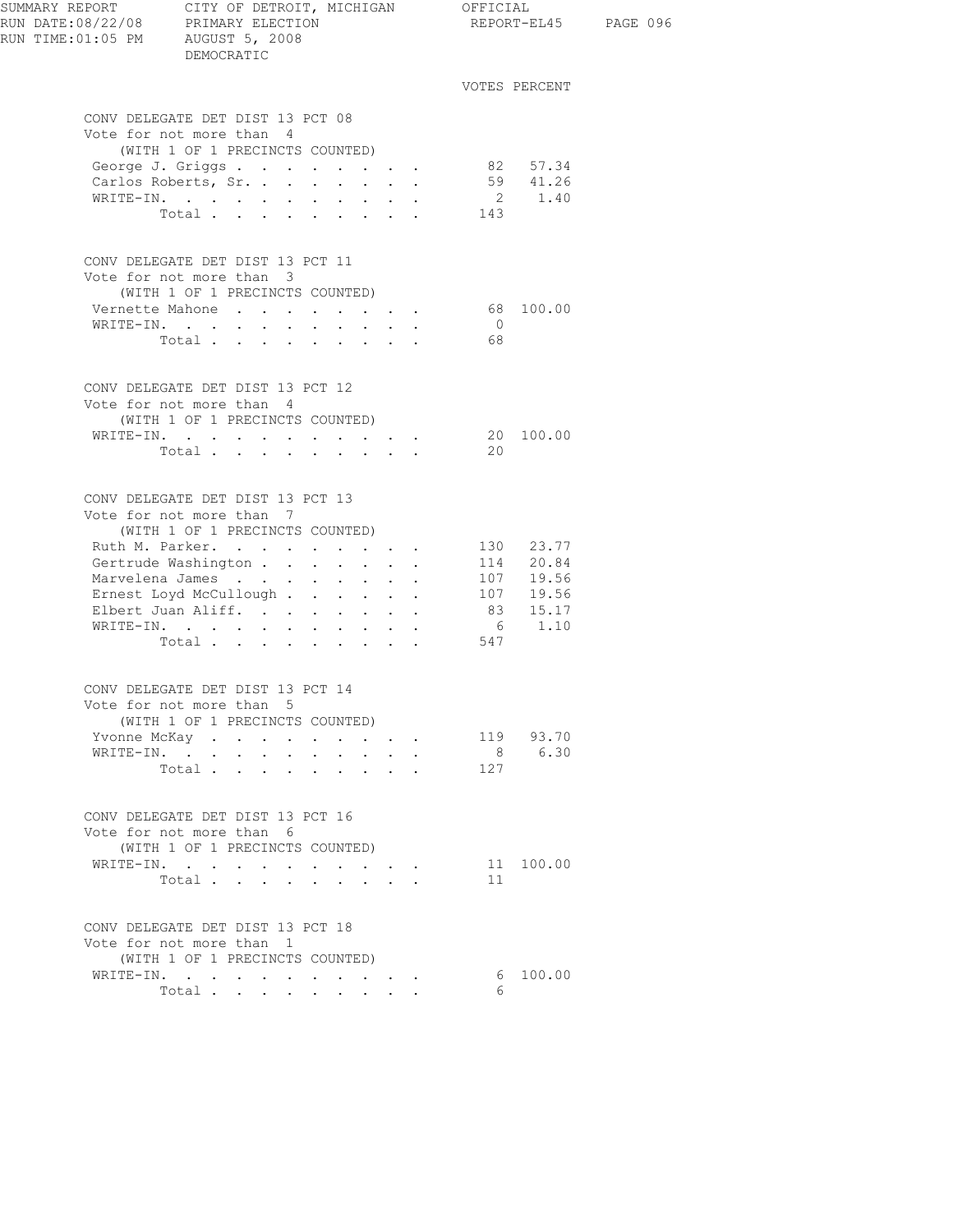| SUMMARY REPORT CITY OF DETROIT, MICHIGAN OFFICIAL<br>RUN DATE:08/22/08 PRIMARY ELECTION REPORT-EL<br>RUN TIME: 01:05 PM AUGUST 5, 2008 | DEMOCRATIC                                                                                      |        |                      |                                                       |                             |                                            |     |               | REPORT-EL45 PAGE 097 |
|----------------------------------------------------------------------------------------------------------------------------------------|-------------------------------------------------------------------------------------------------|--------|----------------------|-------------------------------------------------------|-----------------------------|--------------------------------------------|-----|---------------|----------------------|
|                                                                                                                                        |                                                                                                 |        |                      |                                                       |                             |                                            |     | VOTES PERCENT |                      |
|                                                                                                                                        | CONV DELEGATE DET DIST 13 PCT 20<br>Vote for not more than 1                                    |        |                      |                                                       |                             |                                            |     |               |                      |
|                                                                                                                                        | (WITH 1 OF 1 PRECINCTS COUNTED)                                                                 |        |                      |                                                       |                             |                                            |     | 8 100.00      |                      |
|                                                                                                                                        | WRITE-IN.<br>Total                                                                              |        |                      |                                                       |                             |                                            | - 8 |               |                      |
|                                                                                                                                        |                                                                                                 |        |                      |                                                       |                             |                                            |     |               |                      |
|                                                                                                                                        | CONV DELEGATE DET DIST 13 PCT 21<br>Vote for not more than 6<br>(WITH 1 OF 1 PRECINCTS COUNTED) |        |                      |                                                       |                             |                                            |     |               |                      |
|                                                                                                                                        |                                                                                                 |        |                      |                                                       |                             |                                            |     | 115 49.57     |                      |
|                                                                                                                                        |                                                                                                 |        |                      |                                                       |                             |                                            |     | $103$ $44.40$ |                      |
|                                                                                                                                        | WRITE-IN.                                                                                       |        |                      |                                                       |                             |                                            |     | 14 6.03       |                      |
|                                                                                                                                        | Total 232                                                                                       |        |                      |                                                       |                             |                                            |     |               |                      |
|                                                                                                                                        | CONV DELEGATE DET DIST 13 PCT 22                                                                |        |                      |                                                       |                             |                                            |     |               |                      |
|                                                                                                                                        | Vote for not more than 3                                                                        |        |                      |                                                       |                             |                                            |     |               |                      |
|                                                                                                                                        | (WITH 1 OF 1 PRECINCTS COUNTED)                                                                 |        |                      |                                                       |                             |                                            |     |               |                      |
|                                                                                                                                        | Anthony Derrick Smith 68 28.81<br>Danielle Williams.                                            |        |                      |                                                       |                             |                                            |     | 64 27.12      |                      |
|                                                                                                                                        | Marlena Gillis.                                                                                 |        |                      |                                                       |                             |                                            |     | $62 \t 26.27$ |                      |
|                                                                                                                                        | Norman Bomer 36 15.25                                                                           |        |                      |                                                       |                             |                                            |     |               |                      |
|                                                                                                                                        | WRITE-IN.                                                                                       |        |                      |                                                       |                             |                                            |     | 6 2.54        |                      |
|                                                                                                                                        | Total                                                                                           |        |                      |                                                       |                             |                                            | 236 |               |                      |
|                                                                                                                                        | CONV DELEGATE DET DIST 13 PCT 23<br>Vote for not more than 7<br>(WITH 1 OF 1 PRECINCTS COUNTED) |        |                      |                                                       |                             |                                            |     |               |                      |
|                                                                                                                                        | Mildred A. Kyles<br>Alicia M. Turner                                                            |        |                      |                                                       |                             |                                            |     | 136 34.61     |                      |
|                                                                                                                                        |                                                                                                 |        |                      |                                                       |                             |                                            |     | $125$ $31.81$ |                      |
|                                                                                                                                        | Tommie Lee Smith, Jr. 115 29.26                                                                 |        |                      |                                                       |                             |                                            |     |               |                      |
|                                                                                                                                        | WRITE-IN.                                                                                       |        |                      |                                                       |                             |                                            | 393 | 17 4.33       |                      |
|                                                                                                                                        | Total                                                                                           |        |                      |                                                       |                             |                                            |     |               |                      |
|                                                                                                                                        | CONV DELEGATE DET DIST 13 PCT 24<br>Vote for not more than 2                                    |        |                      |                                                       |                             |                                            |     |               |                      |
|                                                                                                                                        | (WITH 1 OF 1 PRECINCTS COUNTED)                                                                 |        |                      |                                                       |                             |                                            |     |               |                      |
|                                                                                                                                        | WRITE-IN.                                                                                       |        |                      |                                                       |                             | $\cdot$ $\cdot$ $\cdot$ $\cdot$ $\cdot$    |     | 2 100.00      |                      |
|                                                                                                                                        | Total                                                                                           |        |                      | $\mathbf{r} = \mathbf{r}$ , $\mathbf{r} = \mathbf{r}$ |                             |                                            | 2   |               |                      |
|                                                                                                                                        | CONV DELEGATE DET DIST 13 PCT 27                                                                |        |                      |                                                       |                             |                                            |     |               |                      |
|                                                                                                                                        | Vote for not more than 3<br>(WITH 1 OF 1 PRECINCTS COUNTED)                                     |        |                      |                                                       |                             |                                            |     |               |                      |
|                                                                                                                                        | Sheryon Ann Stennis                                                                             |        |                      |                                                       |                             | $\mathbf{r} = \mathbf{r} \cdot \mathbf{r}$ |     | 58 96.67      |                      |
|                                                                                                                                        | WRITE-IN.                                                                                       |        |                      |                                                       | $\mathbf{r}$ , $\mathbf{r}$ |                                            | 2   | 3.33          |                      |
|                                                                                                                                        | Total $\cdots$                                                                                  |        |                      |                                                       |                             |                                            | 60  |               |                      |
|                                                                                                                                        | CONV DELEGATE DET DIST 13 PCT 31                                                                |        |                      |                                                       |                             |                                            |     |               |                      |
|                                                                                                                                        | Vote for not more than 4                                                                        |        |                      |                                                       |                             |                                            |     |               |                      |
|                                                                                                                                        | (WITH 1 OF 1 PRECINCTS COUNTED)                                                                 |        |                      |                                                       |                             |                                            |     |               |                      |
|                                                                                                                                        | Gregory Caleb.                                                                                  |        |                      |                                                       |                             |                                            |     | 78 89.66      |                      |
|                                                                                                                                        | WRITE-IN.                                                                                       |        |                      |                                                       |                             |                                            | 9   | 10.34         |                      |
|                                                                                                                                        | Total                                                                                           | $\sim$ | $\ddot{\phantom{0}}$ | $\mathbf{L}^{\text{max}}$                             |                             |                                            | 87  |               |                      |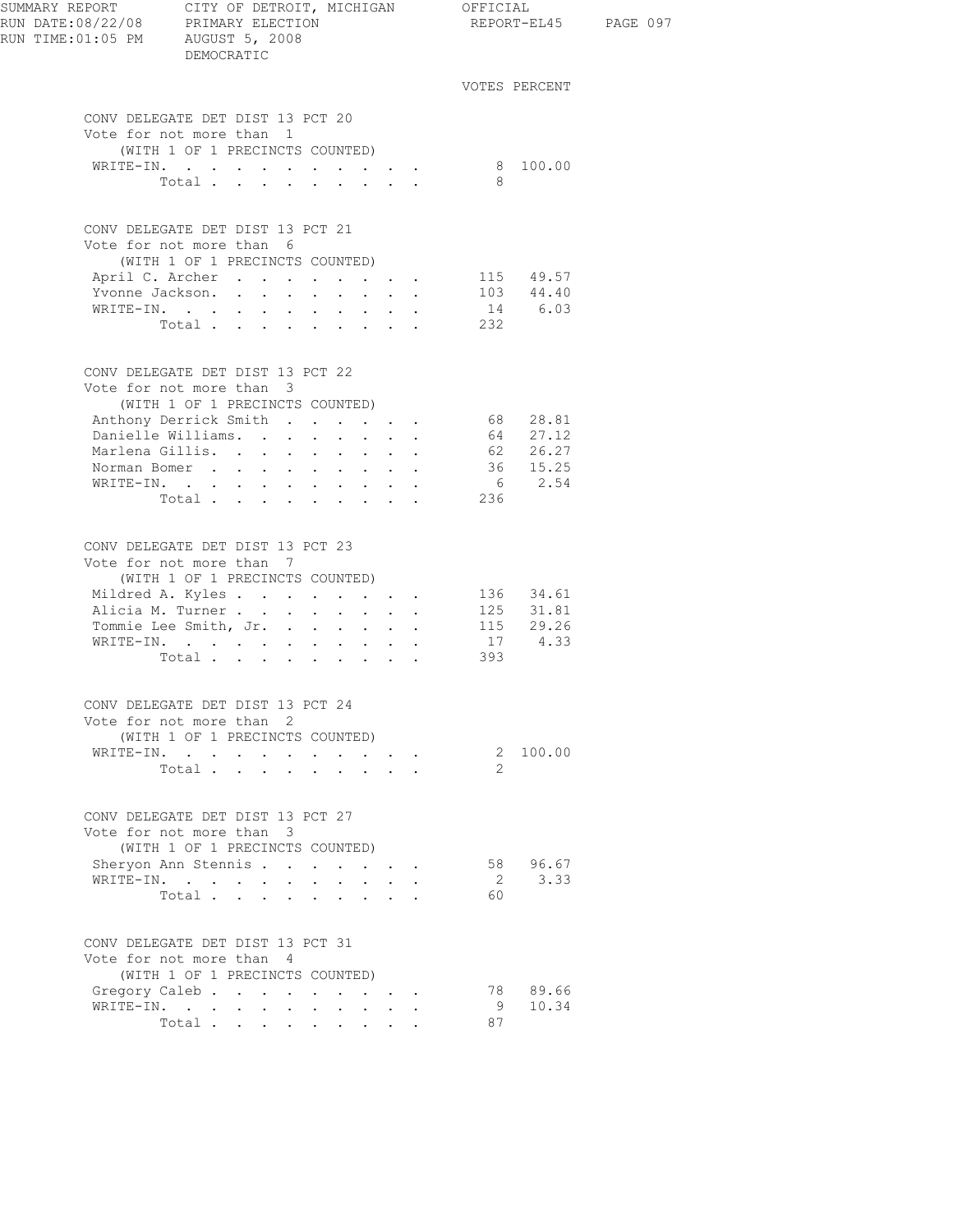| RUN TIME: 01:05 PM AUGUST 5, 2008 | DEMOCRATIC                                                                                      |                                                                                      |                                                                       |                      |                      |                               | REPORT-EL45 PAGE 098 |
|-----------------------------------|-------------------------------------------------------------------------------------------------|--------------------------------------------------------------------------------------|-----------------------------------------------------------------------|----------------------|----------------------|-------------------------------|----------------------|
|                                   |                                                                                                 |                                                                                      |                                                                       |                      |                      | VOTES PERCENT                 |                      |
|                                   | CONV DELEGATE DET DIST 13 PCT 33<br>Vote for not more than 3<br>(WITH 1 OF 1 PRECINCTS COUNTED) |                                                                                      |                                                                       |                      |                      |                               |                      |
|                                   | Sunceria Garrett<br>WRITE-IN.<br>Total                                                          |                                                                                      |                                                                       |                      | 67                   | 65 97.01<br>2 2.99            |                      |
|                                   | CONV DELEGATE DET DIST 13 PCT 34<br>Vote for not more than 4<br>(WITH 1 OF 1 PRECINCTS COUNTED) |                                                                                      |                                                                       |                      |                      |                               |                      |
|                                   | Joyce Nunlee 97 57.74<br>Inealia Duren 70 $41.67$<br>WRITE-IN.<br>Total                         |                                                                                      |                                                                       |                      | 168                  | 1 .60                         |                      |
|                                   | CONV DELEGATE DET DIST 13 PCT 36<br>Vote for not more than 2                                    |                                                                                      |                                                                       |                      |                      |                               |                      |
|                                   | (WITH 1 OF 1 PRECINCTS COUNTED)<br>WRITE-IN.<br>Total                                           |                                                                                      |                                                                       |                      |                      | $\frac{7}{7}$ 100.00          |                      |
|                                   | CONV DELEGATE DET DIST 13 PCT 37<br>Vote for not more than 5<br>(WITH 1 OF 1 PRECINCTS COUNTED) |                                                                                      |                                                                       |                      |                      |                               |                      |
|                                   | E'Lois T. Moore<br>WRITE-IN.<br>Total $\cdots$                                                  |                                                                                      |                                                                       |                      | 97                   | 94 96.91<br>3, 3, 09          |                      |
|                                   | CONV DELEGATE DET DIST 13 PCT 38<br>Vote for not more than 4<br>(WITH 1 OF 1 PRECINCTS COUNTED) |                                                                                      |                                                                       |                      |                      |                               |                      |
|                                   | George McGregor 89 96.74<br>WRITE-IN.<br>Total                                                  |                                                                                      |                                                                       |                      | $\mathcal{B}$<br>92  | 3.26                          |                      |
|                                   | CONV DELEGATE DET DIST 13 PCT 40<br>Vote for not more than 4<br>(WITH 1 OF 1 PRECINCTS COUNTED) |                                                                                      |                                                                       |                      |                      |                               |                      |
| WRITE-IN.                         | Vanessa Peake<br>$\mathbf{L}$<br>$\sim$<br>$\sim$<br>Total                                      | ÷.                                                                                   | $\cdot$ $\cdot$ $\cdot$ $\cdot$ $\cdot$ $\cdot$<br>$\mathbf{L}$       | $\ddot{\phantom{a}}$ | 89<br>8<br>97        | 91.75<br>8.25                 |                      |
|                                   | CONV DELEGATE DET DIST 13 PCT 42<br>Vote for not more than 3<br>(WITH 1 OF 1 PRECINCTS COUNTED) |                                                                                      |                                                                       |                      |                      |                               |                      |
|                                   | Eugene Slappy<br>Baynard Dinkins<br>Rhonda Vanessa Guess<br>WRITE-IN.<br>$\ddot{\phantom{0}}$   | $\ddot{\phantom{0}}$<br>$\ddot{\phantom{0}}$<br>$\sim$<br>$\sim$<br>$\sim$<br>$\sim$ | $\mathbf{L}$<br>$\mathbf{L}$                                          |                      | 63<br>$\overline{0}$ | 65 33.85<br>64 33.33<br>32.81 |                      |
|                                   | Total                                                                                           |                                                                                      | $\bullet$ .<br><br><br><br><br><br><br><br><br><br><br><br><br>$\sim$ |                      | 192                  |                               |                      |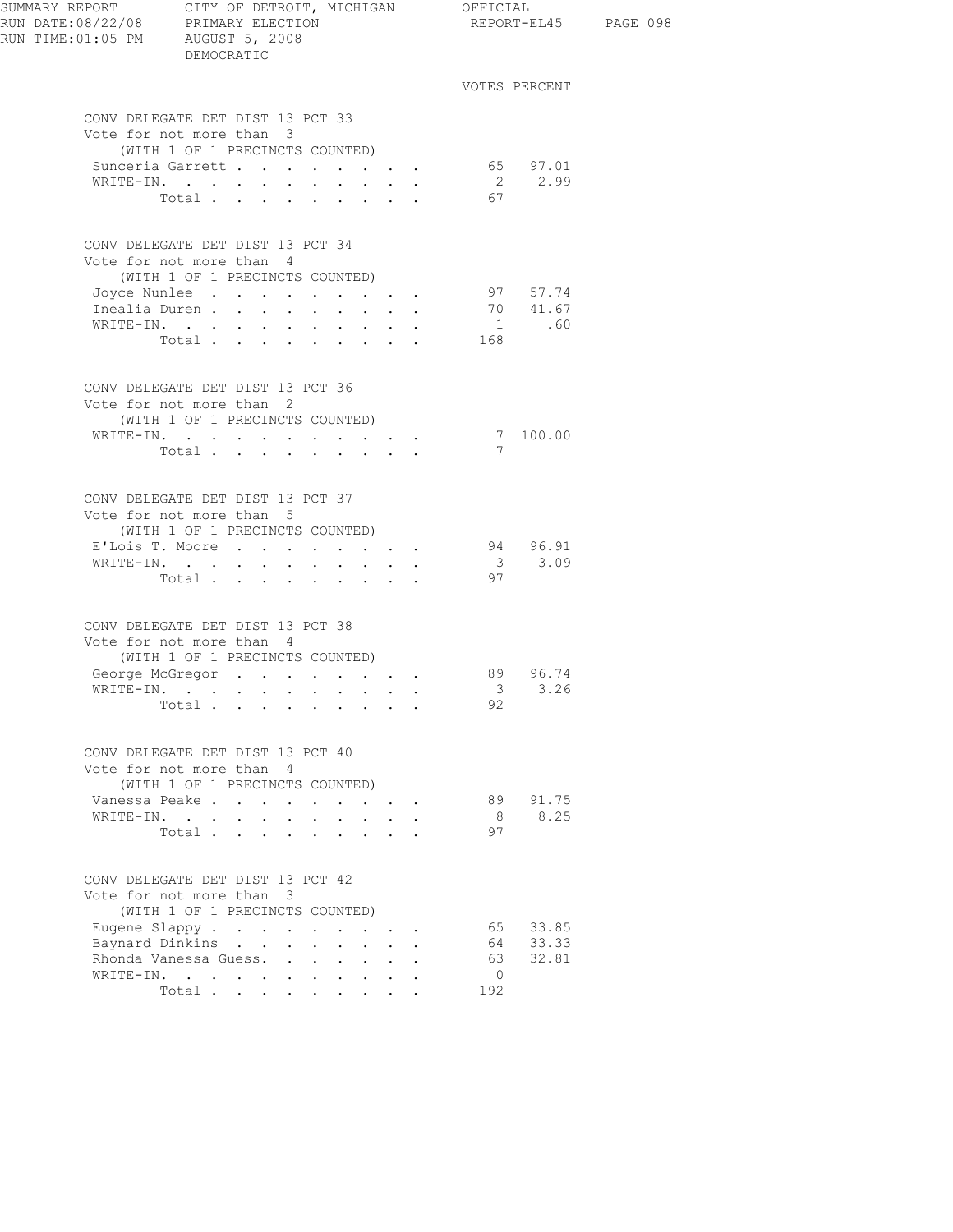| SUMMARY REPORT CITY OF DETROIT, MICHIGAN OFFICIAL<br>RUN DATE:08/22/08 PRIMARY ELECTION<br>RUN TIME:01:05 PM AUGUST 5, 2008 | DEMOCRATIC                                                                                      |                                                 |                                                    |                          | REPORT-EL45 PAGE 099 |  |
|-----------------------------------------------------------------------------------------------------------------------------|-------------------------------------------------------------------------------------------------|-------------------------------------------------|----------------------------------------------------|--------------------------|----------------------|--|
|                                                                                                                             |                                                                                                 |                                                 |                                                    |                          | VOTES PERCENT        |  |
|                                                                                                                             | CONV DELEGATE DET DIST 13 PCT 43<br>Vote for not more than 3<br>(WITH 1 OF 1 PRECINCTS COUNTED) |                                                 |                                                    |                          |                      |  |
|                                                                                                                             | WRITE-IN.<br>Total.                                                                             | $\cdot$ $\cdot$ $\cdot$ $\cdot$ $\cdot$ $\cdot$ |                                                    | 10                       | 10 100.00            |  |
|                                                                                                                             |                                                                                                 |                                                 |                                                    |                          |                      |  |
|                                                                                                                             | CONV DELEGATE DET DIST 13 PCT 44<br>Vote for not more than 4<br>(WITH 1 OF 1 PRECINCTS COUNTED) |                                                 |                                                    |                          |                      |  |
|                                                                                                                             | Theresa A. Hall                                                                                 |                                                 | $\mathbf{r}$ , and $\mathbf{r}$ , and $\mathbf{r}$ |                          | 127 93.38            |  |
|                                                                                                                             | WRITE-IN.<br>Total                                                                              |                                                 |                                                    | 136                      | 9 6.62               |  |
|                                                                                                                             |                                                                                                 |                                                 |                                                    |                          |                      |  |
|                                                                                                                             | CONV DELEGATE DET DIST 13 PCT 47<br>Vote for not more than 2                                    |                                                 |                                                    |                          |                      |  |
|                                                                                                                             | (WITH 1 OF 1 PRECINCTS COUNTED)                                                                 |                                                 |                                                    |                          |                      |  |
|                                                                                                                             | WRITE-IN.<br>Total                                                                              |                                                 |                                                    | 7                        | 7 100.00             |  |
|                                                                                                                             |                                                                                                 |                                                 |                                                    |                          |                      |  |
|                                                                                                                             | CONV DELEGATE DET DIST 13 PCT 81<br>Vote for not more than 1                                    |                                                 |                                                    |                          |                      |  |
|                                                                                                                             | (WITH 1 OF 1 PRECINCTS COUNTED)                                                                 |                                                 |                                                    |                          |                      |  |
|                                                                                                                             | WRITE-IN.                                                                                       |                                                 |                                                    | $\Omega$                 |                      |  |
|                                                                                                                             | CONV DELEGATE DET DIST 14 PCT 01<br>Vote for not more than 3<br>(WITH 1 OF 1 PRECINCTS COUNTED) |                                                 |                                                    |                          |                      |  |
|                                                                                                                             | WRITE-IN.                                                                                       |                                                 |                                                    |                          | 7 100.00             |  |
|                                                                                                                             | Total                                                                                           |                                                 |                                                    | 7                        |                      |  |
|                                                                                                                             | CONV DELEGATE DET DIST 14 PCT 02<br>Vote for not more than 1                                    |                                                 |                                                    |                          |                      |  |
|                                                                                                                             | (WITH 1 OF 1 PRECINCTS COUNTED)                                                                 |                                                 |                                                    |                          |                      |  |
|                                                                                                                             | WRITE-IN.<br>Total                                                                              |                                                 |                                                    | -6                       | 6 100.00             |  |
|                                                                                                                             |                                                                                                 |                                                 |                                                    |                          |                      |  |
|                                                                                                                             | CONV DELEGATE DET DIST 14 PCT 06<br>Vote for not more than 4<br>(WITH 1 OF 1 PRECINCTS COUNTED) |                                                 |                                                    |                          |                      |  |
|                                                                                                                             | Jimmy Lee Gray, Jr.                                                                             |                                                 |                                                    | 84                       | 51.85                |  |
|                                                                                                                             | David R. Sellers                                                                                | $\mathbf{r}$ , $\mathbf{r}$ , $\mathbf{r}$      |                                                    | 74                       | 45.68                |  |
|                                                                                                                             | WRITE-IN.                                                                                       |                                                 |                                                    | $4\phantom{0000}$<br>162 | 2.47                 |  |
|                                                                                                                             | Total                                                                                           |                                                 |                                                    |                          |                      |  |
|                                                                                                                             | CONV DELEGATE DET DIST 14 PCT 08<br>Vote for not more than 5<br>(WITH 1 OF 1 PRECINCTS COUNTED) |                                                 |                                                    |                          |                      |  |
|                                                                                                                             | Kenneth L. Scott                                                                                |                                                 |                                                    | 178                      | 57.98                |  |
|                                                                                                                             | Rodney Johnson.                                                                                 |                                                 |                                                    |                          | 117 38.11            |  |
|                                                                                                                             | WRITE-IN.<br>Total                                                                              |                                                 |                                                    | 12<br>307                | 3.91                 |  |
|                                                                                                                             |                                                                                                 |                                                 |                                                    |                          |                      |  |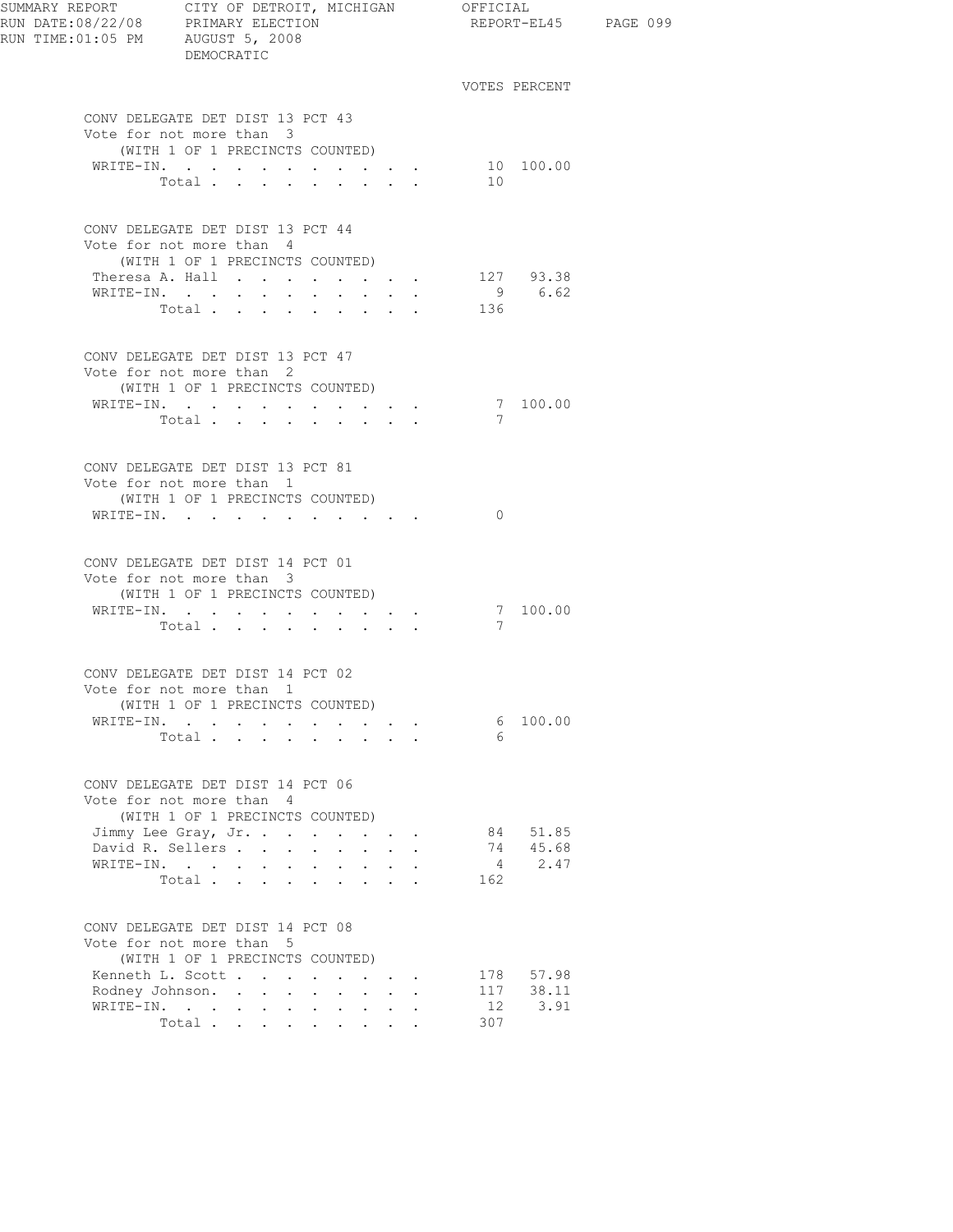| SUMMARY REPORT CITY OF DETROIT, N<br>RUN DATE:08/22/08 PRIMARY ELECTION<br>RUN TIME:01:05 PM AUGUST 5, 2008 | CITY OF DETROIT, MICHIGAN OFFICIAL<br>DEMOCRATIC                                                   |                                                                               |                |                | REPORT-EL45 PAGE 100 |
|-------------------------------------------------------------------------------------------------------------|----------------------------------------------------------------------------------------------------|-------------------------------------------------------------------------------|----------------|----------------|----------------------|
|                                                                                                             |                                                                                                    |                                                                               |                | VOTES PERCENT  |                      |
|                                                                                                             | CONV DELEGATE DET DIST 14 PCT 09                                                                   |                                                                               |                |                |                      |
|                                                                                                             | Vote for not more than 5                                                                           |                                                                               |                |                |                      |
|                                                                                                             | (WITH 1 OF 1 PRECINCTS COUNTED)                                                                    |                                                                               |                |                |                      |
|                                                                                                             | Joyce D. Williams 153 35.75<br>Curtis C. Williams 147 34.35                                        |                                                                               |                |                |                      |
|                                                                                                             |                                                                                                    |                                                                               |                |                |                      |
|                                                                                                             | Maurice Lovell Badgett, Sr.                                                                        |                                                                               |                | $112$ 26.17    |                      |
|                                                                                                             | WRITE-IN.                                                                                          |                                                                               |                | 16 3.74        |                      |
|                                                                                                             | Total                                                                                              |                                                                               | 428            |                |                      |
|                                                                                                             | CONV DELEGATE DET DIST 14 PCT 10                                                                   |                                                                               |                |                |                      |
|                                                                                                             | Vote for not more than 5                                                                           |                                                                               |                |                |                      |
|                                                                                                             | (WITH 1 OF 1 PRECINCTS COUNTED)                                                                    |                                                                               |                |                |                      |
|                                                                                                             | Margaret L. Betts. 187 40.92<br>Virgie M. Rollins. 154 33.70<br>Horace L. Sheffield III. 108 23.63 |                                                                               |                |                |                      |
|                                                                                                             |                                                                                                    |                                                                               |                |                |                      |
|                                                                                                             |                                                                                                    |                                                                               |                |                |                      |
|                                                                                                             | WRITE-IN.                                                                                          |                                                                               |                | 8 1.75         |                      |
|                                                                                                             | Total $\cdots$                                                                                     |                                                                               | 457            |                |                      |
|                                                                                                             | CONV DELEGATE DET DIST 14 PCT 11<br>Vote for not more than 5                                       |                                                                               |                |                |                      |
|                                                                                                             | (WITH 1 OF 1 PRECINCTS COUNTED)                                                                    |                                                                               |                |                |                      |
|                                                                                                             | Elizabeth Jackson. 105 $55.26$                                                                     |                                                                               |                |                |                      |
|                                                                                                             | Alvera M. Smith                                                                                    |                                                                               |                | 79 41.58       |                      |
|                                                                                                             | WRITE-IN.                                                                                          |                                                                               |                | $6\qquad 3.16$ |                      |
|                                                                                                             | Total 190                                                                                          |                                                                               |                |                |                      |
|                                                                                                             | CONV DELEGATE DET DIST 14 PCT 18                                                                   |                                                                               |                |                |                      |
|                                                                                                             | Vote for not more than 3                                                                           |                                                                               |                |                |                      |
|                                                                                                             | (WITH 1 OF 1 PRECINCTS COUNTED)                                                                    |                                                                               |                |                |                      |
|                                                                                                             | WRITE-IN.                                                                                          |                                                                               |                | 9 100.00       |                      |
|                                                                                                             | Total $\cdots$                                                                                     |                                                                               | $\overline{9}$ |                |                      |
|                                                                                                             | CONV DELEGATE DET DIST 14 PCT 19                                                                   |                                                                               |                |                |                      |
|                                                                                                             | Vote for not more than 3                                                                           |                                                                               |                |                |                      |
|                                                                                                             | (WITH 1 OF 1 PRECINCTS COUNTED)                                                                    |                                                                               |                |                |                      |
|                                                                                                             | Albert E. Jones                                                                                    | $\mathbf{r} = \mathbf{r} + \mathbf{r} + \mathbf{r} + \mathbf{r} + \mathbf{r}$ |                | 55 98.21       |                      |
|                                                                                                             | WRITE-IN.                                                                                          |                                                                               | 1              | 1.79           |                      |
|                                                                                                             | Total<br>$\sim$<br>$\mathcal{L}^{\text{max}}$<br>$\mathbf{L}$                                      | $\mathbf{r} = \mathbf{r}$                                                     | 56             |                |                      |
|                                                                                                             | CONV DELEGATE DET DIST 14 PCT 22                                                                   |                                                                               |                |                |                      |
|                                                                                                             | Vote for not more than 8                                                                           |                                                                               |                |                |                      |
|                                                                                                             | (WITH 1 OF 1 PRECINCTS COUNTED)                                                                    |                                                                               |                |                |                      |
|                                                                                                             | Al Williams.                                                                                       |                                                                               | 303            | 32.00          |                      |
|                                                                                                             | Ines deJesus<br>$\mathbf{A}$ and $\mathbf{A}$                                                      | $\mathbf{r} = \mathbf{r}$<br>$\mathbf{r}$                                     | 131            | 13.83          |                      |
|                                                                                                             | Rohlann Callender.<br>$\sim$ $-$                                                                   | $\mathcal{L}^{\text{max}}$<br>$\sim$<br>$\ddot{\phantom{a}}$                  | 130            | 13.73          |                      |
|                                                                                                             | Doris M. Flaherty.                                                                                 | $\cdot$ $\cdot$ $\cdot$                                                       | 124            | 13.09          |                      |
|                                                                                                             | Michael C. Wright.<br>$\mathbf{L}$<br>$\mathbf{L}$<br>$\sim$<br>$\sim$                             | $\mathbf{L}$                                                                  | 121            | 12.78          |                      |
|                                                                                                             | Bennie Goldston<br>$\sim$                                                                          | $\sim$<br>$\mathbf{L}$                                                        | 96             | 10.14          |                      |
|                                                                                                             | WRITE-IN.                                                                                          |                                                                               | 42             | 4.44           |                      |
|                                                                                                             | Total.                                                                                             |                                                                               | 947            |                |                      |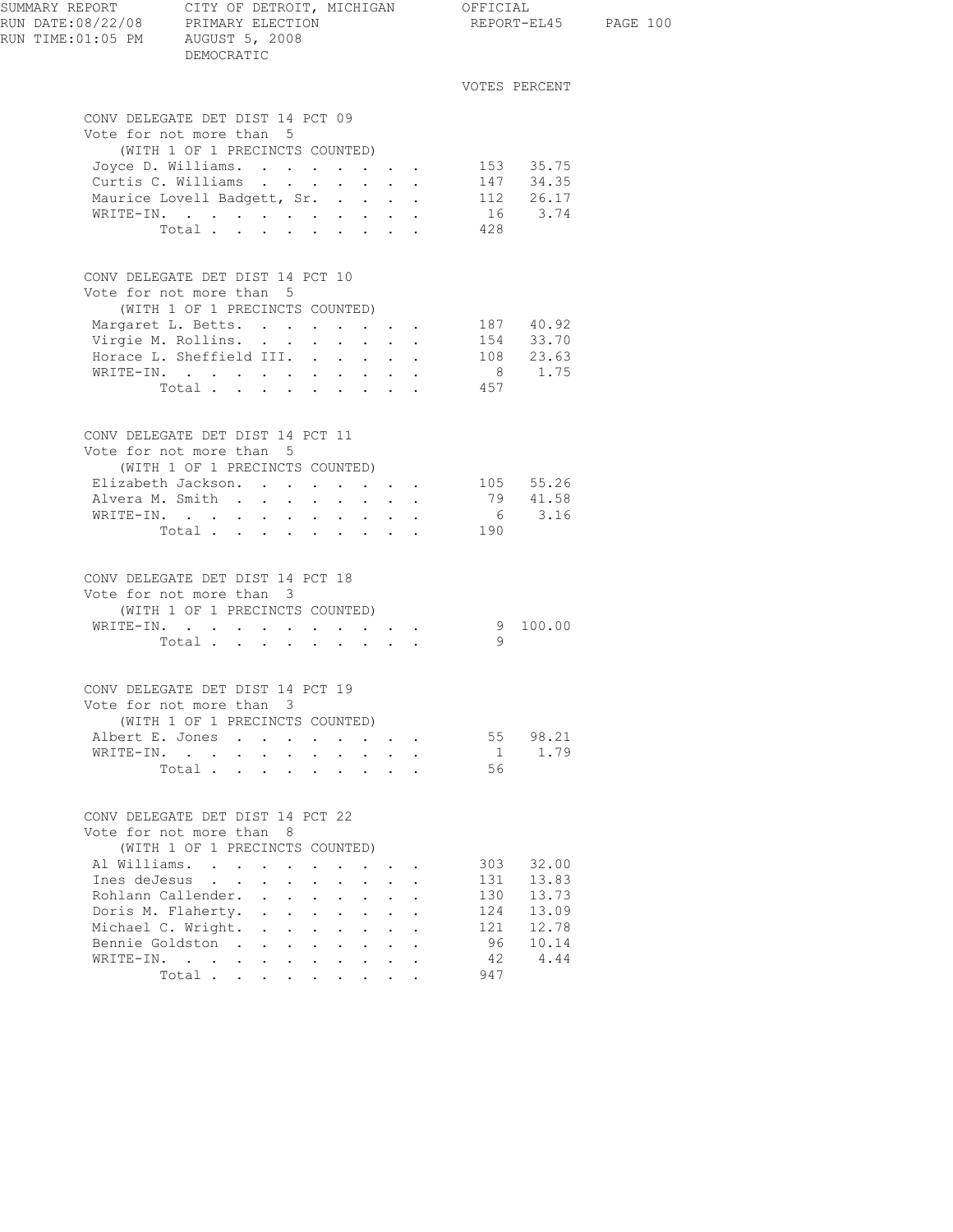| SUMMARY REPORT<br>RUN DATE:08/22/08 PRIMARY ELECTION<br>RUN TIME: 01:05 PM AUGUST 5, 2008 | CITY OF DETROIT, MICHIGAN OFFICIAL<br>DEMOCRATIC                                                                                                                                              |  |     |                                                               | REPORT-EL45 PAGE 101  |  |
|-------------------------------------------------------------------------------------------|-----------------------------------------------------------------------------------------------------------------------------------------------------------------------------------------------|--|-----|---------------------------------------------------------------|-----------------------|--|
|                                                                                           |                                                                                                                                                                                               |  |     | VOTES PERCENT                                                 |                       |  |
|                                                                                           | CONV DELEGATE DET DIST 14 PCT 24<br>Vote for not more than 4<br>(WITH 1 OF 1 PRECINCTS COUNTED)<br>Sandra Pace Campbell.<br>Reverend D. Murray<br>Methuselah M. Murray.<br>WRITE-IN.<br>Total |  |     | 183 57.19<br>68 21.25<br>61 19.06<br>8 2.50<br>320            |                       |  |
|                                                                                           | CONV DELEGATE DET DIST 14 PCT 25<br>Vote for not more than 3<br>(WITH 1 OF 1 PRECINCTS COUNTED)<br>Michael W. Kerwin.<br>Michael Stephen Ri'chard<br>WRITE-IN.<br>Total $\cdots$              |  | 150 | 94 62.67<br>55 36.67<br>1 .67                                 |                       |  |
|                                                                                           | CONV DELEGATE DET DIST 14 PCT 26<br>Vote for not more than 4<br>(WITH 1 OF 1 PRECINCTS COUNTED)<br>Florence Arrington 98 98.99<br>WRITE-IN.<br>Total                                          |  |     | $1 \qquad 1.01$<br>99                                         |                       |  |
|                                                                                           | CONV DELEGATE DET DIST 14 PCT 28<br>Vote for not more than 3<br>(WITH 1 OF 1 PRECINCTS COUNTED)<br>Jordan Tiller<br>Cheryl Meadows.<br>Anthony Alan Carver<br>WRITE-IN.<br>Total              |  |     | 83 28.14<br>77 26.10<br>75 25.42<br>56 18.98<br>4 1.36<br>295 |                       |  |
|                                                                                           | CONV DELEGATE DET DIST 14 PCT 29<br>Vote for not more than 3<br>(WITH 1 OF 1 PRECINCTS COUNTED)<br>Joann Jackson<br>Vivian Pauletta Teaque<br>WRITE-IN.<br>Total                              |  |     | 94<br>71<br>$\sqrt{1}$<br>166                                 | 56.63<br>42.77<br>.60 |  |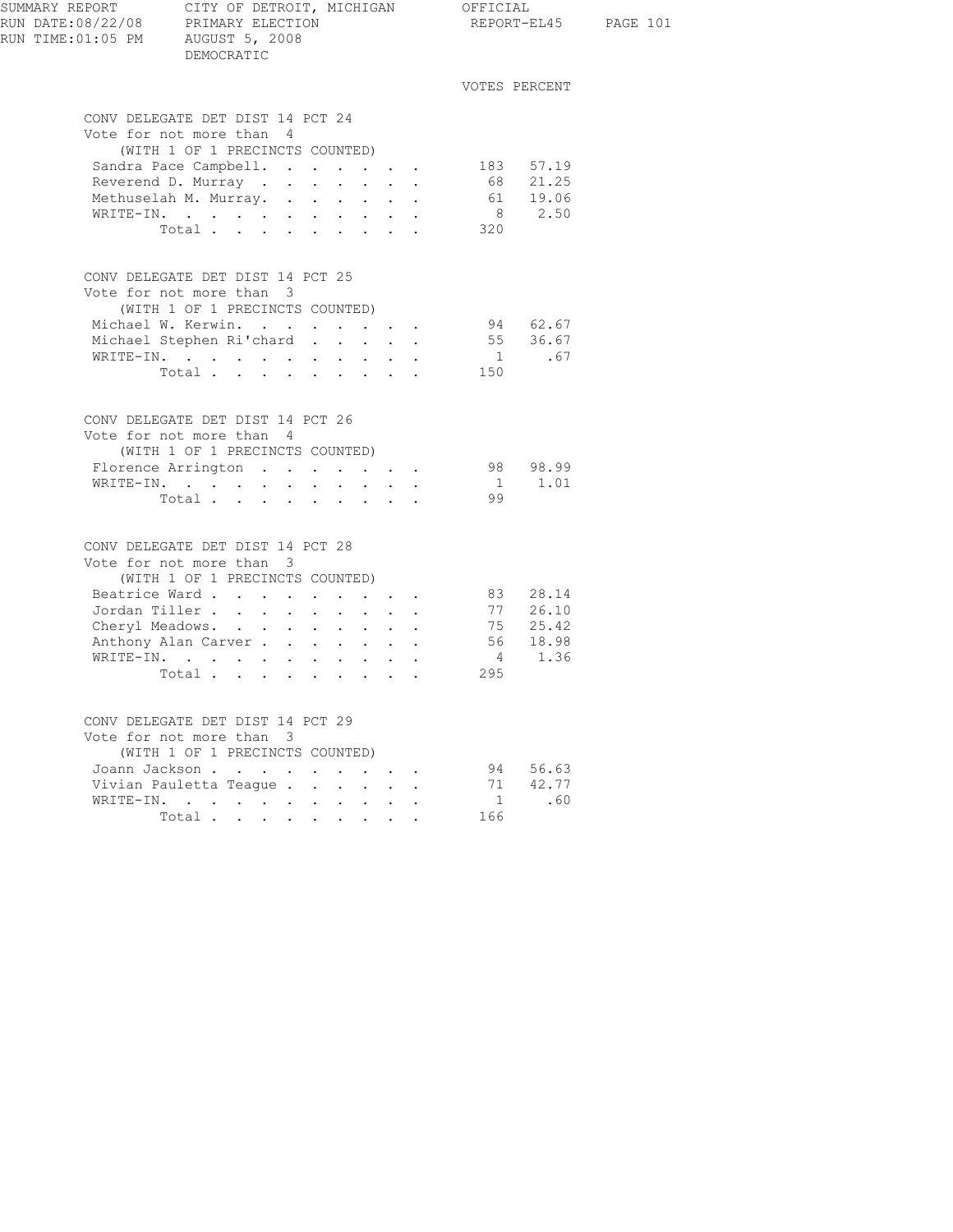| SUMMARY REPORT    | CITY OF DETROIT, MICHIGAN        |                                                    |  | OFFICIAL      |             |          |
|-------------------|----------------------------------|----------------------------------------------------|--|---------------|-------------|----------|
| RUN DATE:08/22/08 | PRIMARY ELECTION                 |                                                    |  |               | REPORT-EL45 | PAGE 102 |
| RUN TIME:01:05 PM | AUGUST 5, 2008                   |                                                    |  |               |             |          |
|                   | REPUBLICAN                       |                                                    |  |               |             |          |
|                   |                                  |                                                    |  | VOTES PERCENT |             |          |
|                   | CONV DELEGATE DET DIST 14 PCT 30 |                                                    |  |               |             |          |
|                   | Vote for not more than 2         |                                                    |  |               |             |          |
|                   |                                  |                                                    |  |               |             |          |
|                   | (WITH 1 OF 1 PRECINCTS COUNTED)  |                                                    |  |               |             |          |
|                   | William Ware, Sr                 |                                                    |  | 72            | 61.54       |          |
|                   | David S. Points                  |                                                    |  | 45            | 38.46       |          |
|                   | WRITE-IN.                        |                                                    |  |               |             |          |
|                   | Total .                          | $\mathbf{r}$ , and $\mathbf{r}$ , and $\mathbf{r}$ |  | 117           |             |          |
|                   |                                  |                                                    |  |               |             |          |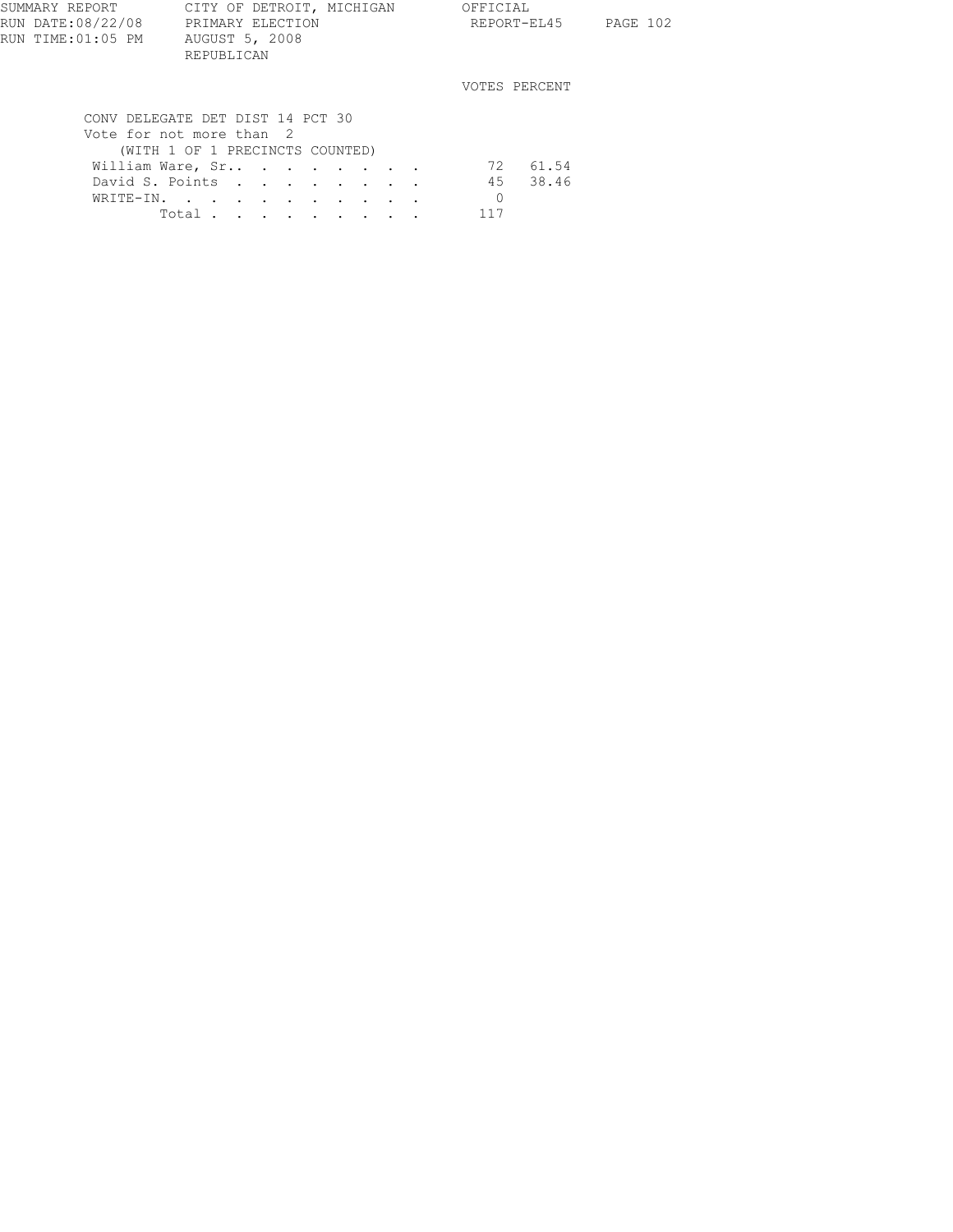| SUMMARY REPORT<br>RUN DATE:08/22/08 PRIMARY ELECTION<br>RUN TIME:01:05 PM AUGUST 5, 2008 | CITY OF DETROIT, MICHIGAN OFFICIAL<br>DEMOCRATIC                                                                                                            |        |                                                                  |                         |     | REPORT-EL45 PAGE 103  |  |
|------------------------------------------------------------------------------------------|-------------------------------------------------------------------------------------------------------------------------------------------------------------|--------|------------------------------------------------------------------|-------------------------|-----|-----------------------|--|
|                                                                                          |                                                                                                                                                             |        |                                                                  |                         |     | VOTES PERCENT         |  |
|                                                                                          | CONV DELEGATE DET DIST 14 PCT 31                                                                                                                            |        |                                                                  |                         |     |                       |  |
|                                                                                          | Vote for not more than 2<br>(WITH 1 OF 1 PRECINCTS COUNTED)                                                                                                 |        |                                                                  |                         |     |                       |  |
|                                                                                          | WRITE-IN. 11 100.00<br>Total $\cdots$                                                                                                                       |        |                                                                  |                         | 11  |                       |  |
|                                                                                          | CONV DELEGATE DET DIST 14 PCT 32                                                                                                                            |        |                                                                  |                         |     |                       |  |
|                                                                                          | Vote for not more than 5<br>(WITH 1 OF 1 PRECINCTS COUNTED)                                                                                                 |        |                                                                  |                         |     |                       |  |
|                                                                                          | Shirley Williams-Tolliver                                                                                                                                   |        |                                                                  |                         |     | 126 55.26<br>99 43.42 |  |
|                                                                                          | Zeline Richard.                                                                                                                                             |        | $\mathbf{r} = \mathbf{r} + \mathbf{r} + \mathbf{r}$              |                         |     |                       |  |
|                                                                                          | WRITE-IN.                                                                                                                                                   |        |                                                                  |                         | 228 | $3 \t 1.32$           |  |
|                                                                                          | Total                                                                                                                                                       |        |                                                                  |                         |     |                       |  |
|                                                                                          | CONV DELEGATE DET DIST 14 PCT 35                                                                                                                            |        |                                                                  |                         |     |                       |  |
|                                                                                          | Vote for not more than 3<br>(WITH 1 OF 1 PRECINCTS COUNTED)                                                                                                 |        |                                                                  |                         |     |                       |  |
|                                                                                          | WRITE-IN.                                                                                                                                                   |        |                                                                  |                         |     | 3 100.00              |  |
|                                                                                          | Total                                                                                                                                                       |        |                                                                  |                         | 3   |                       |  |
|                                                                                          |                                                                                                                                                             |        |                                                                  |                         |     |                       |  |
|                                                                                          | CONV DELEGATE DET DIST 14 PCT 36                                                                                                                            |        |                                                                  |                         |     |                       |  |
|                                                                                          | Vote for not more than 5                                                                                                                                    |        |                                                                  |                         |     |                       |  |
|                                                                                          | (WITH 1 OF 1 PRECINCTS COUNTED)                                                                                                                             |        |                                                                  |                         |     |                       |  |
|                                                                                          | WRITE-IN. 39 100.00                                                                                                                                         |        |                                                                  |                         |     |                       |  |
|                                                                                          | Total                                                                                                                                                       |        |                                                                  |                         | 39  |                       |  |
|                                                                                          | CONV DELEGATE DET DIST 14 PCT 38                                                                                                                            |        |                                                                  |                         |     |                       |  |
|                                                                                          | Vote for not more than 2                                                                                                                                    |        |                                                                  |                         |     |                       |  |
|                                                                                          | (WITH 1 OF 1 PRECINCTS COUNTED)                                                                                                                             |        |                                                                  |                         |     | 9 100.00              |  |
|                                                                                          | $\mathtt{WRTTE}\texttt{-IN.}\quad.\quad.\quad.\quad.\quad.\quad.\quad.\quad.\quad.\quad.\quad.\quad.\quad.\quad.\quad.\quad.\quad.\quad.$<br>Total $\cdots$ |        |                                                                  |                         | 9   |                       |  |
|                                                                                          |                                                                                                                                                             |        |                                                                  |                         |     |                       |  |
|                                                                                          | CONV DELEGATE DET DIST 14 PCT 39                                                                                                                            |        |                                                                  |                         |     |                       |  |
|                                                                                          | Vote for not more than 2<br>(WITH 1 OF 1 PRECINCTS COUNTED)                                                                                                 |        |                                                                  |                         |     |                       |  |
|                                                                                          | Phyllis McMillon                                                                                                                                            |        | <b>Contract Contract Service</b>                                 |                         | 49  | 92.45                 |  |
| WRITE-IN.                                                                                | $\sim$ $-$<br>$\sim$                                                                                                                                        | $\sim$ | $\mathbf{L}$                                                     |                         | 4   | 7.55                  |  |
|                                                                                          | Total                                                                                                                                                       |        |                                                                  |                         | 53  |                       |  |
|                                                                                          | CONV DELEGATE DET DIST 14 PCT 40                                                                                                                            |        |                                                                  |                         |     |                       |  |
|                                                                                          | Vote for not more than 6<br>(WITH 1 OF 1 PRECINCTS COUNTED)                                                                                                 |        |                                                                  |                         |     |                       |  |
|                                                                                          | Joanne Robinson                                                                                                                                             |        |                                                                  |                         |     | 144 45.43             |  |
|                                                                                          | Christopher M. Henderson.                                                                                                                                   | $\sim$ |                                                                  | $\cdot$ $\cdot$ $\cdot$ |     | 129 40.69             |  |
|                                                                                          | WRITE-IN.                                                                                                                                                   |        |                                                                  |                         | 44  | 13.88                 |  |
|                                                                                          | Total.                                                                                                                                                      |        | $\mathbf{1}$ $\mathbf{1}$ $\mathbf{1}$ $\mathbf{1}$ $\mathbf{1}$ |                         | 317 |                       |  |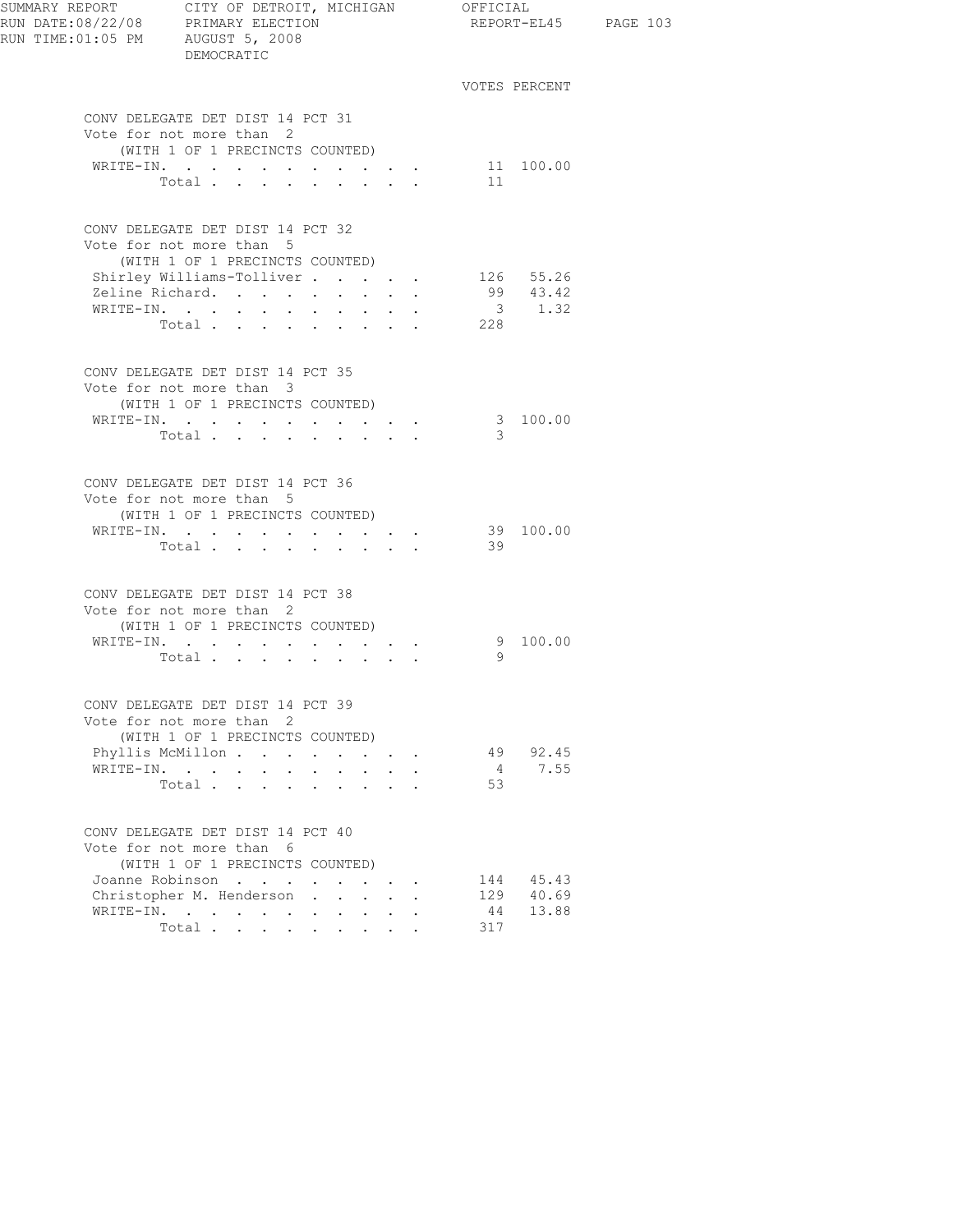| SUMMARY REPORT<br>RUN DATE:08/22/08 PRIMARY ELECTION<br>RUN TIME:01:05 PM AUGUST 5, 2008 | CITY OF DETROIT, MICHIGAN OFFICIAL<br>DEMOCRATIC                                                                                                                         |                                                           |                                               |                                      |                |                                                        | REPORT-EL45 PAGE 104 |
|------------------------------------------------------------------------------------------|--------------------------------------------------------------------------------------------------------------------------------------------------------------------------|-----------------------------------------------------------|-----------------------------------------------|--------------------------------------|----------------|--------------------------------------------------------|----------------------|
|                                                                                          |                                                                                                                                                                          |                                                           |                                               |                                      |                | VOTES PERCENT                                          |                      |
|                                                                                          | CONV DELEGATE DET DIST 14 PCT 41                                                                                                                                         |                                                           |                                               |                                      |                |                                                        |                      |
|                                                                                          | Vote for not more than 3                                                                                                                                                 |                                                           |                                               |                                      |                |                                                        |                      |
|                                                                                          | (WITH 1 OF 1 PRECINCTS COUNTED)                                                                                                                                          |                                                           |                                               |                                      |                |                                                        |                      |
|                                                                                          | Jacqueline D. Barton. 65 56.03<br>Willie P. Moore                                                                                                                        |                                                           |                                               |                                      |                |                                                        |                      |
|                                                                                          | WRITE-IN.                                                                                                                                                                |                                                           |                                               |                                      | $\overline{0}$ | 51 43.97                                               |                      |
|                                                                                          | Total 116                                                                                                                                                                |                                                           |                                               |                                      |                |                                                        |                      |
|                                                                                          | CONV DELEGATE DET DIST 14 PCT 42<br>Vote for not more than 4                                                                                                             |                                                           |                                               |                                      |                |                                                        |                      |
|                                                                                          | (WITH 1 OF 1 PRECINCTS COUNTED)<br>Mary Scott Johnson 68 39.31                                                                                                           |                                                           |                                               |                                      |                |                                                        |                      |
|                                                                                          | Elaine Mitchell                                                                                                                                                          |                                                           |                                               |                                      |                | 55 31.79                                               |                      |
|                                                                                          | Steven B. White                                                                                                                                                          |                                                           |                                               |                                      |                |                                                        |                      |
|                                                                                          | WRITE-IN.                                                                                                                                                                |                                                           |                                               |                                      |                | $\begin{array}{cc} 48 & 27.75 \\ 2 & 1.16 \end{array}$ |                      |
|                                                                                          | Total 173                                                                                                                                                                |                                                           |                                               |                                      |                |                                                        |                      |
|                                                                                          | CONV DELEGATE DET DIST 14 PCT 46<br>Vote for not more than 5<br>(WITH 1 OF 1 PRECINCTS COUNTED)<br>Kenneth Reed 110 63.95<br>Muhammad Abu Abdullah<br>WRITE-IN.          |                                                           |                                               |                                      | $\overline{0}$ | 62 36.05                                               |                      |
|                                                                                          | Total<br>CONV DELEGATE DET DIST 15 PCT 01                                                                                                                                |                                                           |                                               |                                      | 172            |                                                        |                      |
|                                                                                          | Vote for not more than 3                                                                                                                                                 |                                                           |                                               |                                      |                |                                                        |                      |
|                                                                                          | (WITH 1 OF 1 PRECINCTS COUNTED)<br>Cheryl Cushingberry                                                                                                                   |                                                           |                                               |                                      |                | 72 60.50                                               |                      |
|                                                                                          | Bettie Birch                                                                                                                                                             |                                                           |                                               |                                      |                | 45 37.82                                               |                      |
|                                                                                          | WRITE-IN.                                                                                                                                                                |                                                           |                                               |                                      |                | 2 1.68                                                 |                      |
|                                                                                          | Total                                                                                                                                                                    |                                                           |                                               |                                      | 119            |                                                        |                      |
|                                                                                          | CONV DELEGATE DET DIST 15 PCT 02<br>Vote for not more than 3<br>(WITH 1 OF 1 PRECINCTS COUNTED)<br>Theresa A. Newkirk-Smalley.<br>Ken R. Whittaker<br>WRITE-IN.<br>Total |                                                           | $\ddot{\phantom{0}}$<br>$\sim$                | $\cdot$ $\cdot$ $\cdot$              | 49<br>108      | 55 50.93<br>45.37<br>4 3.70                            |                      |
|                                                                                          | CONV DELEGATE DET DIST 15 PCT 03<br>Vote for not more than 6<br>(WITH 1 OF 1 PRECINCTS COUNTED)                                                                          |                                                           |                                               |                                      |                |                                                        |                      |
|                                                                                          | Stevetta Johnson                                                                                                                                                         |                                                           |                                               | $\mathbf{L} = \mathbf{L} \mathbf{L}$ |                | 113 38.05                                              |                      |
|                                                                                          | Daniel L. Martin                                                                                                                                                         |                                                           |                                               |                                      | 104            | 35.02                                                  |                      |
| James Thomas                                                                             | $\ddot{\phantom{0}}$                                                                                                                                                     | $\ddot{\phantom{0}}$<br>$\bullet$<br>$\ddot{\phantom{0}}$ | $\ddot{\phantom{0}}$                          |                                      | 71             | 23.91                                                  |                      |
|                                                                                          | WRITE-IN.<br>$\sim$                                                                                                                                                      | $\cdot$<br>$\ddot{\phantom{0}}$                           | $\mathbf{L} = \mathbf{L}$<br>$\sim$ 100 $\pm$ |                                      | - 9            | 3.03                                                   |                      |
|                                                                                          | Total                                                                                                                                                                    |                                                           | $\mathbf{L}^{\text{max}}$                     | $\mathbf{L}^{\text{max}}$            | 297            |                                                        |                      |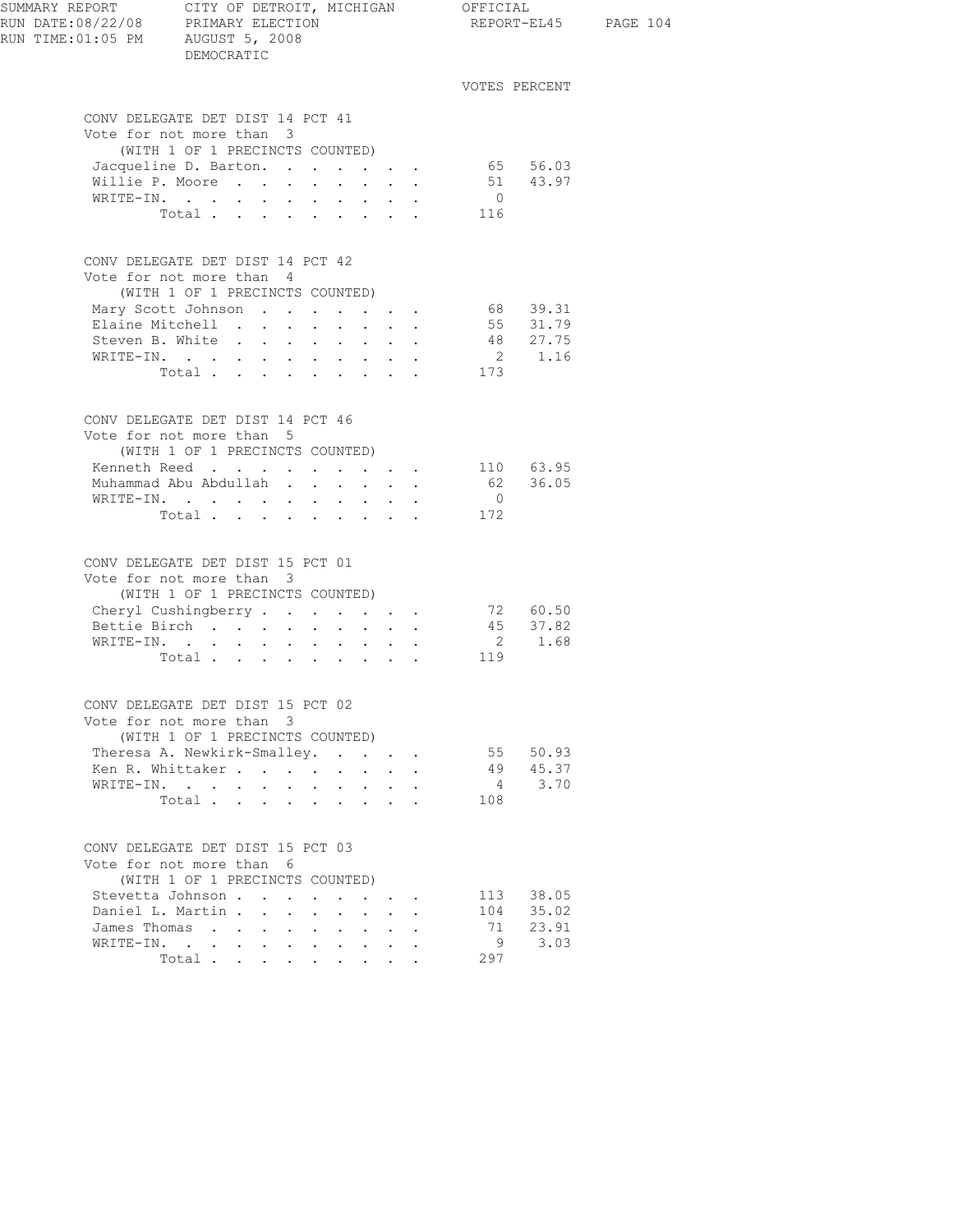| SUMMARY REPORT CITY OF DETROIT, MICHIGAN OFFICIAL<br>RUN DATE:08/22/08 PRIMARY ELECTION<br>RUN TIME: 01:05 PM AUGUST 5, 2008 | DEMOCRATIC                                                                                      |                                      |                      |                                                           |                                                           |                                                                    |            | REPORT-EL45 PAGE 105   |  |
|------------------------------------------------------------------------------------------------------------------------------|-------------------------------------------------------------------------------------------------|--------------------------------------|----------------------|-----------------------------------------------------------|-----------------------------------------------------------|--------------------------------------------------------------------|------------|------------------------|--|
|                                                                                                                              |                                                                                                 |                                      |                      |                                                           |                                                           |                                                                    |            | VOTES PERCENT          |  |
|                                                                                                                              | CONV DELEGATE DET DIST 15 PCT 05<br>Vote for not more than 6                                    |                                      |                      |                                                           |                                                           |                                                                    |            |                        |  |
|                                                                                                                              | (WITH 1 OF 1 PRECINCTS COUNTED)                                                                 |                                      |                      |                                                           |                                                           |                                                                    |            |                        |  |
|                                                                                                                              | Caryl Conway                                                                                    |                                      |                      |                                                           |                                                           |                                                                    |            | 159 51.96<br>139 45.42 |  |
|                                                                                                                              | Joanna Fuller<br>WRITE-IN.                                                                      |                                      |                      |                                                           |                                                           |                                                                    |            | 8 2.61                 |  |
|                                                                                                                              | Total $\cdots$                                                                                  |                                      |                      |                                                           |                                                           |                                                                    | 306        |                        |  |
|                                                                                                                              | CONV DELEGATE DET DIST 15 PCT 07<br>Vote for not more than 3<br>(WITH 1 OF 1 PRECINCTS COUNTED) |                                      |                      |                                                           |                                                           |                                                                    |            |                        |  |
|                                                                                                                              | Dorothy Malone. 113 52.31                                                                       |                                      |                      |                                                           |                                                           |                                                                    |            |                        |  |
|                                                                                                                              | Jay C. Anderson                                                                                 |                                      |                      |                                                           |                                                           | $\mathbf{r} = \mathbf{r} + \mathbf{r} + \mathbf{r} + \mathbf{r}$ . |            | 99 45.83               |  |
|                                                                                                                              | WRITE-IN.                                                                                       |                                      |                      |                                                           |                                                           |                                                                    |            | 4 1.85                 |  |
|                                                                                                                              | Total                                                                                           |                                      |                      |                                                           |                                                           |                                                                    | 216        |                        |  |
|                                                                                                                              | CONV DELEGATE DET DIST 15 PCT 08<br>Vote for not more than 4<br>(WITH 1 OF 1 PRECINCTS COUNTED) |                                      |                      |                                                           |                                                           |                                                                    |            |                        |  |
|                                                                                                                              | WRITE-IN. 20 100.00                                                                             |                                      |                      |                                                           |                                                           |                                                                    |            |                        |  |
|                                                                                                                              | Total $\cdots$                                                                                  |                                      |                      |                                                           |                                                           |                                                                    | 20         |                        |  |
|                                                                                                                              | CONV DELEGATE DET DIST 15 PCT 09<br>Vote for not more than 2                                    |                                      |                      |                                                           |                                                           |                                                                    |            |                        |  |
|                                                                                                                              | (WITH 1 OF 1 PRECINCTS COUNTED)<br>WRITE-IN. 5 100.00                                           |                                      |                      |                                                           |                                                           |                                                                    |            |                        |  |
|                                                                                                                              | Total $\cdots$                                                                                  |                                      |                      |                                                           |                                                           |                                                                    | - 5        |                        |  |
|                                                                                                                              |                                                                                                 |                                      |                      |                                                           |                                                           |                                                                    |            |                        |  |
|                                                                                                                              | CONV DELEGATE DET DIST 15 PCT 10<br>Vote for not more than 6<br>(WITH 1 OF 1 PRECINCTS COUNTED) |                                      |                      |                                                           |                                                           |                                                                    |            |                        |  |
|                                                                                                                              | WRITE-IN.                                                                                       |                                      |                      |                                                           |                                                           |                                                                    |            | 40 100.00              |  |
|                                                                                                                              | Total $\cdots$ $\cdots$ $\cdots$                                                                |                                      |                      |                                                           |                                                           |                                                                    | 40         |                        |  |
|                                                                                                                              | CONV DELEGATE DET DIST 15 PCT 12<br>Vote for not more than 4                                    |                                      |                      |                                                           |                                                           |                                                                    |            |                        |  |
|                                                                                                                              | (WITH 1 OF 1 PRECINCTS COUNTED)<br>Monique McCormick.                                           |                                      |                      |                                                           |                                                           |                                                                    |            | 148 56.70              |  |
|                                                                                                                              | Doris J. Watson.<br>$\Delta \sim 10^4$                                                          | $\sim$<br>$\sim$                     | $\ddot{\phantom{0}}$ | $\mathcal{L}^{\text{max}}$                                |                                                           |                                                                    | 104        | 39.85                  |  |
|                                                                                                                              | WRITE-IN.                                                                                       |                                      | $\sim$ 100 $\sim$    |                                                           | $\mathbf{r} = \mathbf{r}$                                 |                                                                    | 9          | 3.45                   |  |
|                                                                                                                              | Total                                                                                           |                                      |                      |                                                           |                                                           |                                                                    | 261        |                        |  |
|                                                                                                                              | CONV DELEGATE DET DIST 15 PCT 13<br>Vote for not more than 6<br>(WITH 1 OF 1 PRECINCTS COUNTED) |                                      |                      |                                                           |                                                           |                                                                    |            |                        |  |
|                                                                                                                              | Pamela Washington.                                                                              |                                      |                      |                                                           |                                                           | $\mathbf{r}$ , $\mathbf{r}$ , $\mathbf{r}$                         |            | 143 22.77<br>19.90     |  |
|                                                                                                                              | Jewel D. Hale<br>Willie J. Cambell.                                                             |                                      |                      | $\mathbf{L}^{\text{max}}$ , and $\mathbf{L}^{\text{max}}$ |                                                           |                                                                    | 125<br>121 | 19.27                  |  |
|                                                                                                                              | Justin K. West.                                                                                 |                                      |                      |                                                           | $\mathbf{r} = \mathbf{r}$                                 |                                                                    | 110        | 17.52                  |  |
|                                                                                                                              | Kay Holmon                                                                                      | <b>Allen Adams</b>                   |                      |                                                           | $\mathbf{L}^{\text{max}}$ , and $\mathbf{L}^{\text{max}}$ |                                                                    | 109        | 17.36                  |  |
|                                                                                                                              | WRITE-IN.                                                                                       |                                      |                      |                                                           |                                                           |                                                                    | 20         | 3.18                   |  |
|                                                                                                                              | Total                                                                                           | $\ddot{\phantom{0}}$<br>$\mathbf{L}$ | $\mathbf{L}$         |                                                           |                                                           |                                                                    | 628        |                        |  |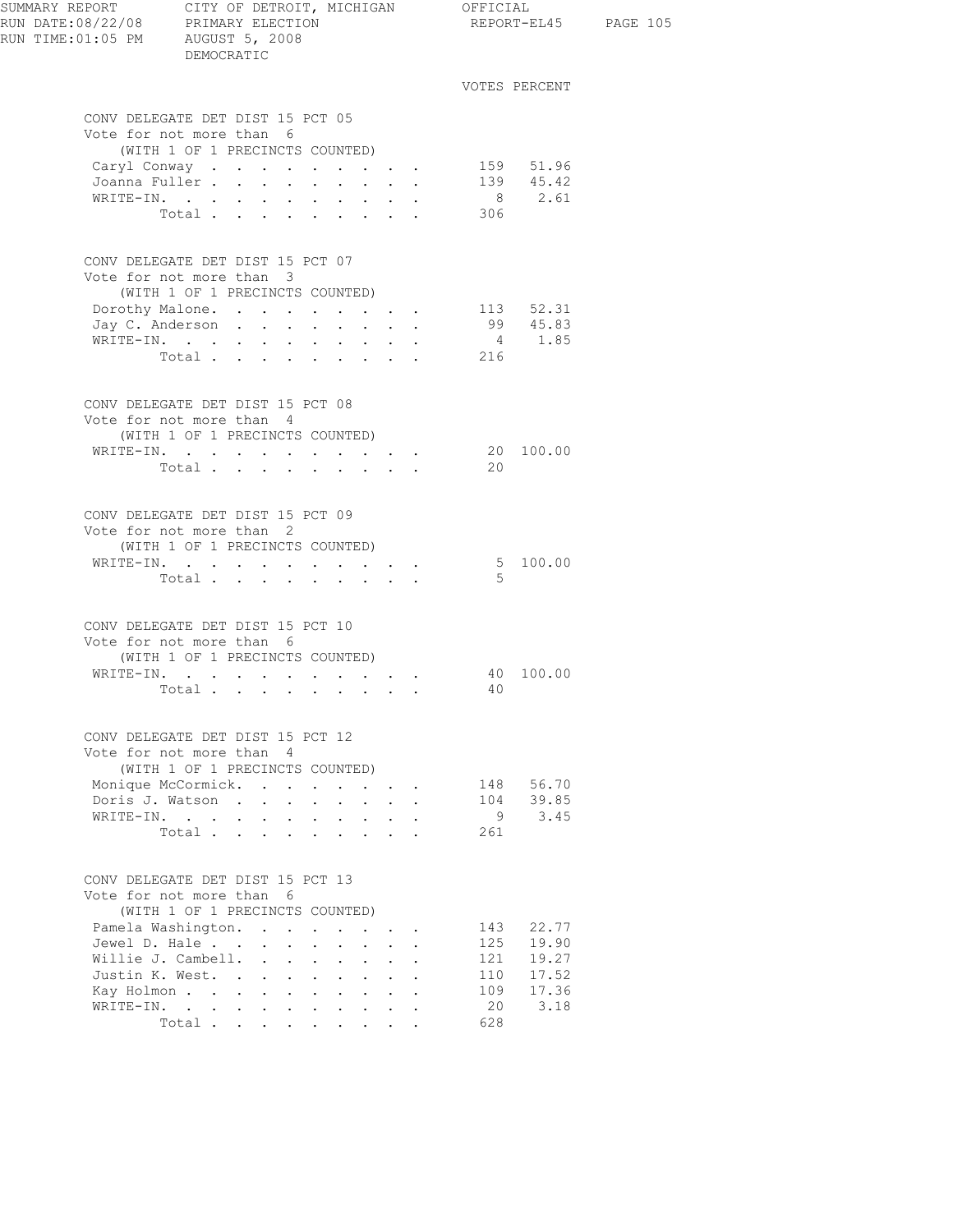| SUMMARY REPORT CITY OF DETROIT, MICHIGAN OFFICIAL<br>RUN DATE:08/22/08 PRIMARY ELECTION<br>RUN TIME: 01:05 PM AUGUST 5, 2008 | DEMOCRATIC                                                                                                                                             |                      |                                      |                      |                | REPORT-EL45 PAGE 106    |  |
|------------------------------------------------------------------------------------------------------------------------------|--------------------------------------------------------------------------------------------------------------------------------------------------------|----------------------|--------------------------------------|----------------------|----------------|-------------------------|--|
|                                                                                                                              |                                                                                                                                                        |                      |                                      |                      |                | VOTES PERCENT           |  |
|                                                                                                                              | CONV DELEGATE DET DIST 15 PCT 14<br>Vote for not more than 3<br>(WITH 1 OF 1 PRECINCTS COUNTED)                                                        |                      |                                      |                      |                |                         |  |
|                                                                                                                              | William C. Little.                                                                                                                                     |                      |                                      |                      |                | 103 99.04               |  |
|                                                                                                                              | WRITE-IN.                                                                                                                                              |                      |                                      |                      |                | $1$ .96                 |  |
|                                                                                                                              | Total 104                                                                                                                                              |                      |                                      |                      |                |                         |  |
|                                                                                                                              | CONV DELEGATE DET DIST 15 PCT 15<br>Vote for not more than 8                                                                                           |                      |                                      |                      |                |                         |  |
|                                                                                                                              | (WITH 1 OF 1 PRECINCTS COUNTED)                                                                                                                        |                      |                                      |                      |                |                         |  |
|                                                                                                                              | Dorothy Burrell 228 62.13                                                                                                                              |                      |                                      |                      |                |                         |  |
|                                                                                                                              | Louistine Marie Larry 127 $34.60$                                                                                                                      |                      |                                      |                      |                |                         |  |
|                                                                                                                              | WRITE-IN.                                                                                                                                              |                      |                                      |                      |                | 12 3.27                 |  |
|                                                                                                                              | Total.                                                                                                                                                 |                      |                                      |                      | 367            |                         |  |
|                                                                                                                              | CONV DELEGATE DET DIST 15 PCT 17<br>Vote for not more than 5                                                                                           |                      |                                      |                      |                |                         |  |
|                                                                                                                              | (WITH 1 OF 1 PRECINCTS COUNTED)                                                                                                                        |                      |                                      |                      |                |                         |  |
|                                                                                                                              | Clementine Harris. 107 27.37                                                                                                                           |                      |                                      |                      |                |                         |  |
|                                                                                                                              | Danny Craig.                                                                                                                                           |                      |                                      |                      |                | 92 23.53                |  |
|                                                                                                                              | Mary Elon-Eloni Wilks 90 23.02                                                                                                                         |                      |                                      |                      |                |                         |  |
|                                                                                                                              | Richard L. Abner                                                                                                                                       |                      |                                      |                      |                | 88 22.51<br>$14$ $3.58$ |  |
|                                                                                                                              | WRITE-IN.<br>Total                                                                                                                                     |                      |                                      |                      | 391            |                         |  |
|                                                                                                                              | CONV DELEGATE DET DIST 15 PCT 18<br>Vote for not more than 3<br>(WITH 1 OF 1 PRECINCTS COUNTED)<br>Ernestine Davis Cox 134 92.41<br>WRITE-IN.<br>Total |                      |                                      |                      | 145            | 11 7.59                 |  |
|                                                                                                                              | CONV DELEGATE DET DIST 15 PCT 19                                                                                                                       |                      |                                      |                      |                |                         |  |
|                                                                                                                              | Vote for not more than 7<br>(WITH 1 OF 1 PRECINCTS COUNTED)                                                                                            |                      |                                      |                      |                |                         |  |
|                                                                                                                              | Georgia Ann Ramey-Lambert                                                                                                                              |                      |                                      |                      |                | 169 26.66               |  |
|                                                                                                                              | Frank D. Woods, Jr.                                                                                                                                    | $\Delta \sim 10^4$   | $\mathbf{L}$                         |                      |                | 154 24.29               |  |
|                                                                                                                              | Michael Garrett                                                                                                                                        |                      | $\mathbf{L} = \mathbf{L} \mathbf{L}$ |                      |                | 152 23.97               |  |
|                                                                                                                              | Dana A. Greene.                                                                                                                                        |                      | $\mathbf{L}$ and $\mathbf{L}$        | $\ddot{\phantom{a}}$ |                | 151 23.82               |  |
|                                                                                                                              |                                                                                                                                                        |                      |                                      |                      |                | 8 1.26                  |  |
|                                                                                                                              | Total                                                                                                                                                  |                      |                                      |                      | 634            |                         |  |
|                                                                                                                              | CONV DELEGATE DET DIST 15 PCT 22<br>Vote for not more than 2<br>(WITH 1 OF 1 PRECINCTS COUNTED)                                                        |                      |                                      |                      |                |                         |  |
|                                                                                                                              | Maxine Felton                                                                                                                                          |                      |                                      |                      |                | 49 100.00               |  |
|                                                                                                                              | WRITE-IN.                                                                                                                                              | $\ddot{\phantom{0}}$ | $\mathbf{L} = \mathbf{L}$            |                      | $\overline{0}$ |                         |  |
|                                                                                                                              | Total $\cdots$                                                                                                                                         |                      |                                      |                      | 49             |                         |  |
|                                                                                                                              | CONV DELEGATE DET DIST 15 PCT 24<br>Vote for not more than 5<br>(WITH 1 OF 1 PRECINCTS COUNTED)<br>WRITE-IN.                                           |                      |                                      |                      |                | 7 100.00                |  |
|                                                                                                                              | Total                                                                                                                                                  |                      |                                      |                      | 7              |                         |  |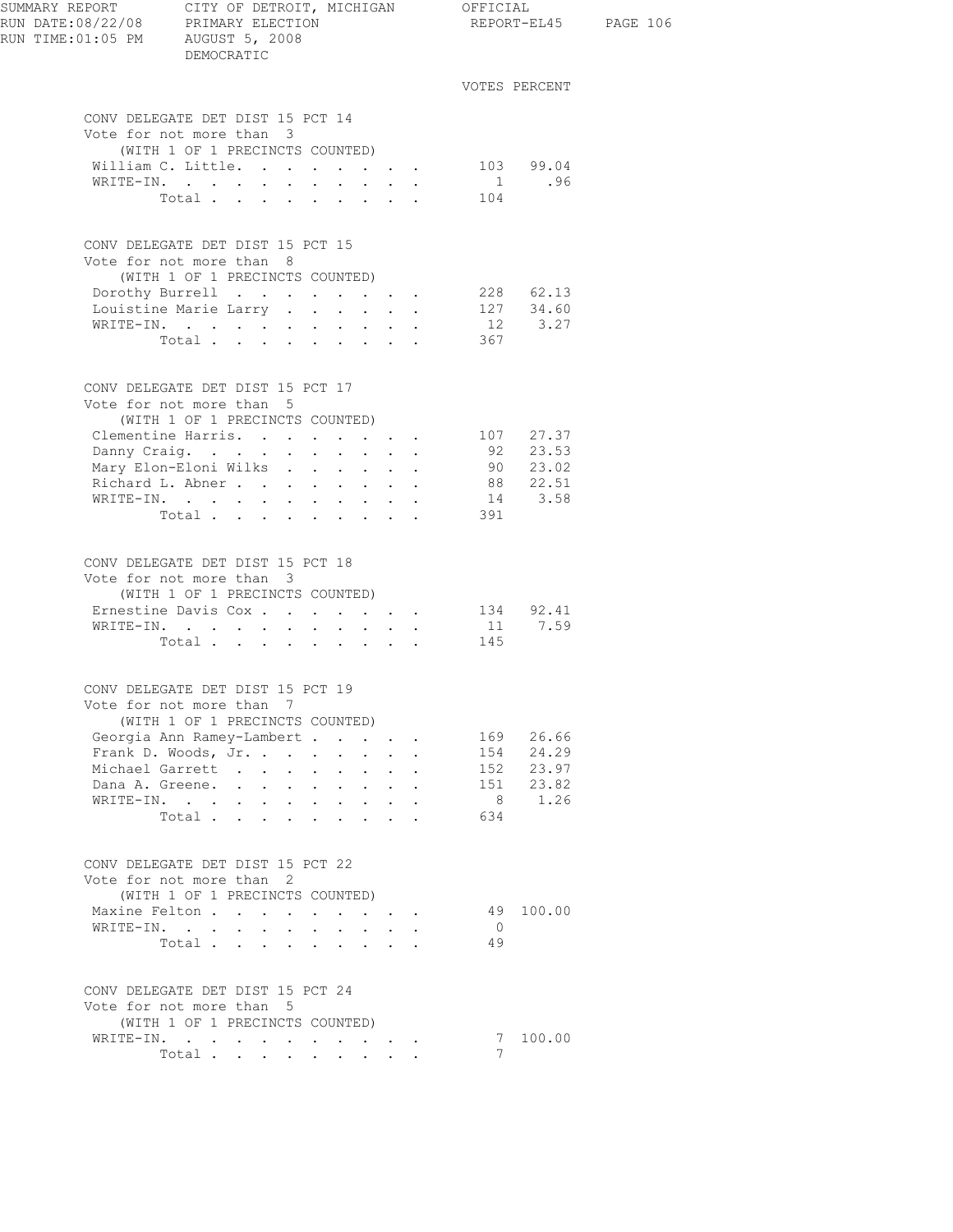| SUMMARY REPORT CITY OF DETROIT, MICHIGAN OFFICIAL<br>RUN DATE:08/22/08 PRIMARY ELECTION<br>RUN TIME:01:05 PM AUGUST 5, 2008 |                                                                                                                         | DEMOCRATIC                      |                                             |                      |                                                                          |              |                                 |                | REPORT-EL45 PAGE 107       |  |
|-----------------------------------------------------------------------------------------------------------------------------|-------------------------------------------------------------------------------------------------------------------------|---------------------------------|---------------------------------------------|----------------------|--------------------------------------------------------------------------|--------------|---------------------------------|----------------|----------------------------|--|
|                                                                                                                             |                                                                                                                         |                                 |                                             |                      |                                                                          |              |                                 |                | VOTES PERCENT              |  |
|                                                                                                                             | CONV DELEGATE DET DIST 15 PCT 25<br>Vote for not more than 4                                                            | (WITH 1 OF 1 PRECINCTS COUNTED) |                                             |                      |                                                                          |              |                                 |                |                            |  |
|                                                                                                                             | Marcia P. Gardner.                                                                                                      |                                 |                                             |                      |                                                                          |              |                                 |                | 111 94.07                  |  |
|                                                                                                                             | WRITE-IN.                                                                                                               |                                 |                                             |                      |                                                                          |              |                                 |                | 7 5.93                     |  |
|                                                                                                                             |                                                                                                                         | Total                           |                                             |                      |                                                                          |              |                                 | 118            |                            |  |
|                                                                                                                             | CONV DELEGATE DET DIST 15 PCT 26<br>Vote for not more than 4                                                            | (WITH 1 OF 1 PRECINCTS COUNTED) |                                             |                      |                                                                          |              |                                 |                |                            |  |
|                                                                                                                             | Joyce M. Townsend. 141 93.38                                                                                            |                                 |                                             |                      |                                                                          |              |                                 |                |                            |  |
|                                                                                                                             | WRITE-IN.                                                                                                               |                                 |                                             |                      |                                                                          |              |                                 |                | 10 6.62                    |  |
|                                                                                                                             |                                                                                                                         | Total                           |                                             |                      |                                                                          |              |                                 | 151            |                            |  |
|                                                                                                                             | CONV DELEGATE DET DIST 15 PCT 27<br>Vote for not more than 4                                                            | (WITH 1 OF 1 PRECINCTS COUNTED) |                                             |                      |                                                                          |              |                                 |                |                            |  |
|                                                                                                                             | Joyce Hightower Henderson                                                                                               |                                 |                                             |                      |                                                                          |              |                                 |                |                            |  |
|                                                                                                                             | Clift L. Roach, Sr.                                                                                                     |                                 |                                             | $\ddot{\phantom{0}}$ | $\sim$                                                                   | $\mathbf{L}$ |                                 |                | 135 60.81<br>84 37.84      |  |
|                                                                                                                             | WRITE-IN.                                                                                                               |                                 |                                             |                      |                                                                          |              |                                 |                | $3 \t 1.35$                |  |
|                                                                                                                             |                                                                                                                         | Total $\cdots$                  |                                             |                      |                                                                          |              |                                 | 222            |                            |  |
|                                                                                                                             | CONV DELEGATE DET DIST 15 PCT 28<br>Vote for not more than 5<br>Erica M. Hill 126 61.17<br>Gena R. Taylor.<br>WRITE-IN. | (WITH 1 OF 1 PRECINCTS COUNTED) | the contract of the contract of the         |                      |                                                                          |              |                                 |                | $75$ $36.41$<br>$5$ $2.43$ |  |
|                                                                                                                             | CONV DELEGATE DET DIST 15 PCT 29<br>Vote for not more than 6                                                            | Total                           |                                             |                      |                                                                          |              |                                 | 206            |                            |  |
|                                                                                                                             | Alan D. Bond                                                                                                            | (WITH 1 OF 1 PRECINCTS COUNTED) |                                             |                      |                                                                          |              |                                 | 139            | 39.60                      |  |
|                                                                                                                             | Rachel Kinsey                                                                                                           |                                 |                                             |                      | $\mathbf{z} = \mathbf{z} + \mathbf{z}$ , where $\mathbf{z} = \mathbf{z}$ |              | $\ddot{\phantom{a}}$            |                | 125 35.61                  |  |
|                                                                                                                             | Chenyere Yisrael                                                                                                        |                                 |                                             |                      |                                                                          |              | $\mathbf{L}^{\text{max}}$ , and |                | 87 24.79                   |  |
|                                                                                                                             | WRITE-IN.                                                                                                               |                                 | $\mathbf{L} = \mathbf{L} \times \mathbf{L}$ |                      | $\mathbf{L} = \mathbf{L} \mathbf{L} + \mathbf{L} \mathbf{L}$             |              |                                 | $\overline{0}$ |                            |  |
|                                                                                                                             |                                                                                                                         | Total $\cdots$                  |                                             |                      |                                                                          |              |                                 | 351            |                            |  |
|                                                                                                                             | CONV DELEGATE DET DIST 15 PCT 32<br>Vote for not more than 3<br>Ida B. Wright<br>WRITE-IN.                              | (WITH 1 OF 1 PRECINCTS COUNTED) |                                             |                      | $\mathbf{r}$ , $\mathbf{r}$ , $\mathbf{r}$                               |              |                                 | 78<br>6        | 92.86<br>7.14              |  |
|                                                                                                                             |                                                                                                                         |                                 |                                             |                      |                                                                          |              |                                 | 84             |                            |  |
|                                                                                                                             |                                                                                                                         | Total                           |                                             |                      |                                                                          |              |                                 |                |                            |  |
|                                                                                                                             | CONV DELEGATE DET DIST 15 PCT 37<br>Vote for not more than 3                                                            | (WITH 1 OF 1 PRECINCTS COUNTED) |                                             |                      |                                                                          |              |                                 |                |                            |  |
|                                                                                                                             | Cedric E. Cook.                                                                                                         |                                 |                                             |                      |                                                                          |              |                                 | 85             | 36.96                      |  |
|                                                                                                                             | Jimmie A. Hearns                                                                                                        |                                 |                                             | $\ddot{\phantom{0}}$ | $\mathbf{L} = \mathbf{L}$                                                |              |                                 | 72             | 31.30                      |  |
|                                                                                                                             | Harvey Lawrence Roberts.                                                                                                |                                 |                                             |                      |                                                                          |              |                                 | 66             | 28.70                      |  |
|                                                                                                                             | WRITE-IN.                                                                                                               |                                 |                                             |                      |                                                                          |              |                                 | $\overline{7}$ | 3.04                       |  |
|                                                                                                                             |                                                                                                                         | Total                           |                                             |                      |                                                                          |              |                                 | 230            |                            |  |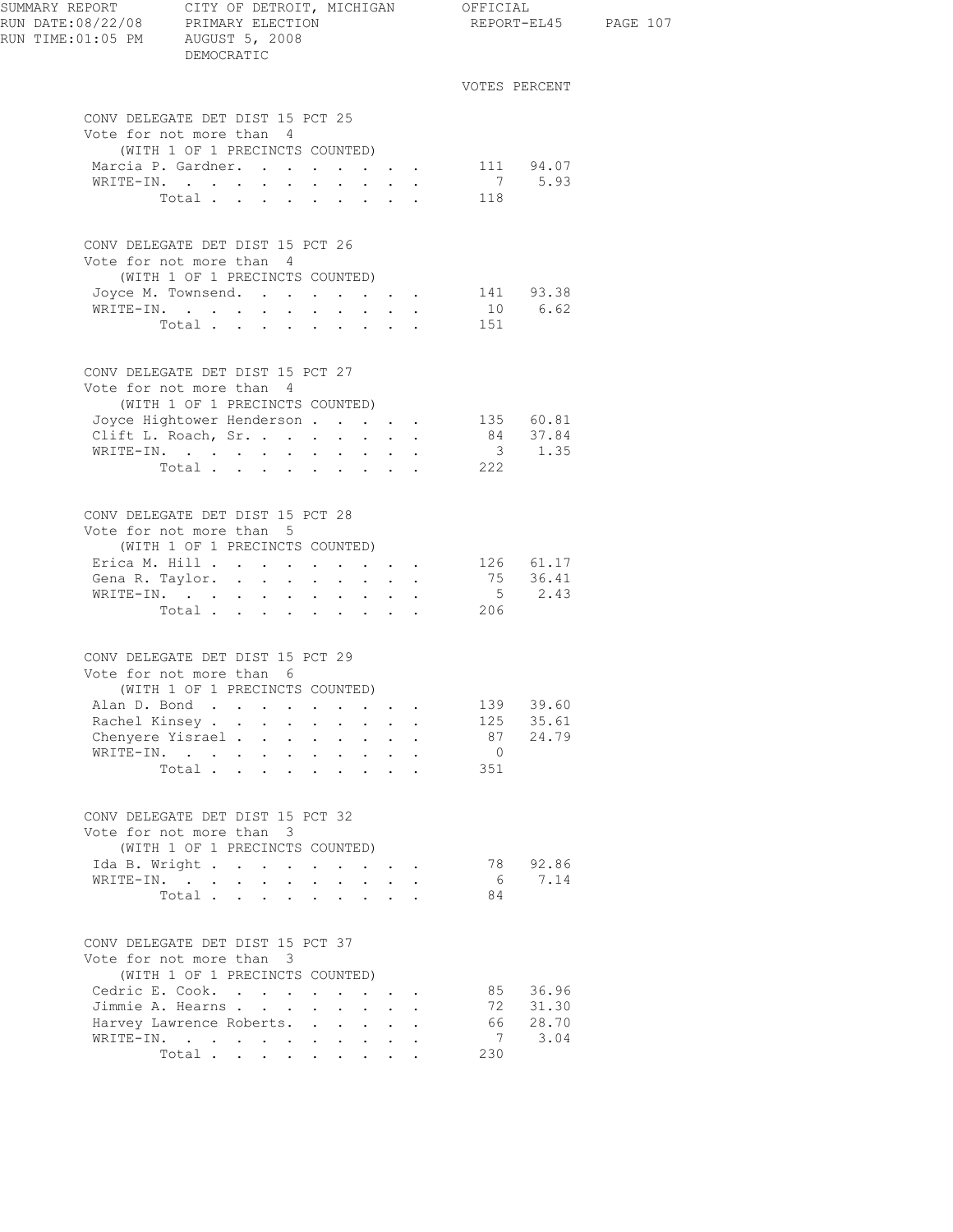| SUMMARY REPORT | RUN DATE:08/22/08 PRIMARY ELECTION<br>RUN TIME:01:05 PM AUGUST 5, 2008 | CITY OF DETROIT, MICHIGAN<br>DEMOCRATIC |                                          |                                      |                                                                                  |           |        |                           |                                                                | OFFICIAL | REPORT-EL45            |
|----------------|------------------------------------------------------------------------|-----------------------------------------|------------------------------------------|--------------------------------------|----------------------------------------------------------------------------------|-----------|--------|---------------------------|----------------------------------------------------------------|----------|------------------------|
|                |                                                                        |                                         |                                          |                                      |                                                                                  |           |        |                           |                                                                |          | VOTES PERCENT          |
|                | CONV DELEGATE DET DIST 15 PCT 38                                       |                                         |                                          |                                      |                                                                                  |           |        |                           |                                                                |          |                        |
|                | Vote for not more than 9                                               |                                         |                                          |                                      |                                                                                  |           |        |                           |                                                                |          |                        |
|                | Anthony V. Latimer, Sr                                                 | (WITH 1 OF 1 PRECINCTS COUNTED)         |                                          |                                      |                                                                                  |           |        |                           |                                                                |          |                        |
|                | James Mitchell III                                                     |                                         |                                          |                                      |                                                                                  |           |        |                           |                                                                |          | 155 25.83<br>155 25.83 |
|                | Madiene Hall                                                           |                                         |                                          |                                      |                                                                                  |           |        |                           |                                                                |          |                        |
|                | Akua Porter.                                                           |                                         |                                          | $\mathbf{L}$                         | $\mathbf{r}$ and $\mathbf{r}$ and $\mathbf{r}$ and $\mathbf{r}$ and $\mathbf{r}$ |           |        |                           |                                                                |          | 152 25.33<br>129 21.50 |
|                | WRITE-IN.                                                              |                                         |                                          |                                      |                                                                                  |           |        |                           |                                                                |          | 9 1.50                 |
|                |                                                                        | Total                                   |                                          |                                      |                                                                                  |           |        |                           |                                                                | 600      |                        |
|                | CONV DELEGATE DET DIST 15 PCT 40                                       |                                         |                                          |                                      |                                                                                  |           |        |                           |                                                                |          |                        |
|                | Vote for not more than 4                                               |                                         |                                          |                                      |                                                                                  |           |        |                           |                                                                |          |                        |
|                |                                                                        | (WITH 1 OF 1 PRECINCTS COUNTED)         |                                          |                                      |                                                                                  |           |        |                           |                                                                |          |                        |
|                | Pamela R. Smith                                                        |                                         |                                          |                                      |                                                                                  |           |        |                           |                                                                |          | 90 50.85               |
|                | Ira D. Williams<br>WRITE-IN.                                           |                                         |                                          |                                      |                                                                                  |           |        |                           |                                                                |          | 79 44.63<br>8 4.52     |
|                |                                                                        | Total                                   | $\mathbf{z} = \mathbf{z} + \mathbf{z}$ . |                                      | $\mathbf{r} = \mathbf{r} + \mathbf{r} + \mathbf{r} + \mathbf{r} + \mathbf{r}$    |           |        |                           |                                                                | 177      |                        |
|                |                                                                        |                                         |                                          |                                      |                                                                                  |           |        |                           |                                                                |          |                        |
|                | CONV DELEGATE DET DIST 15 PCT 41                                       |                                         |                                          |                                      |                                                                                  |           |        |                           |                                                                |          |                        |
|                | Vote for not more than 4                                               |                                         |                                          |                                      |                                                                                  |           |        |                           |                                                                |          |                        |
|                | Arthur J. Divers                                                       | (WITH 1 OF 1 PRECINCTS COUNTED)         |                                          |                                      |                                                                                  |           |        |                           |                                                                |          | 92 27.38               |
|                | Albert Garrett.                                                        |                                         |                                          |                                      |                                                                                  |           |        |                           |                                                                |          | 76 22.62               |
|                | Debra L. Harper                                                        |                                         |                                          |                                      |                                                                                  |           |        |                           |                                                                |          |                        |
|                | Kimberly Redd-Phillips                                                 |                                         |                                          |                                      |                                                                                  |           |        |                           | $\mathbf{u} = \mathbf{u} \mathbf{u} + \mathbf{u} \mathbf{u}$ . |          | 66 19.64<br>58 17.26   |
|                | Lucille Tesfamariam                                                    |                                         |                                          |                                      |                                                                                  |           |        |                           |                                                                |          | 43 12.80               |
|                | WRITE-IN.                                                              |                                         |                                          |                                      |                                                                                  |           |        |                           |                                                                |          | $1 \qquad .30$         |
|                |                                                                        | Total $\cdots$                          |                                          |                                      |                                                                                  |           |        |                           |                                                                | 336      |                        |
|                | CONV DELEGATE DET DIST 15 PCT 43                                       |                                         |                                          |                                      |                                                                                  |           |        |                           |                                                                |          |                        |
|                | Vote for not more than 4                                               |                                         |                                          |                                      |                                                                                  |           |        |                           |                                                                |          |                        |
|                |                                                                        | (WITH 1 OF 1 PRECINCTS COUNTED)         |                                          |                                      |                                                                                  |           |        |                           |                                                                | 13       | 100.00                 |
|                | WRITE-IN.                                                              | Total                                   |                                          | $\sim$                               | $\sim$ $-$                                                                       |           |        |                           |                                                                | 13       |                        |
|                |                                                                        |                                         |                                          |                                      |                                                                                  |           |        |                           |                                                                |          |                        |
|                | CONV DELEGATE DET DIST 15 PCT 44                                       |                                         |                                          |                                      |                                                                                  |           |        |                           |                                                                |          |                        |
|                | Vote for not more than 3                                               | (WITH 1 OF 1 PRECINCTS COUNTED)         |                                          |                                      |                                                                                  |           |        |                           |                                                                |          |                        |
|                | WRITE-IN.                                                              |                                         |                                          |                                      |                                                                                  |           |        |                           | <b>All Contracts</b>                                           |          | 6 100.00               |
|                |                                                                        | Total                                   |                                          |                                      | $\mathbf{r}$ , $\mathbf{r}$ , $\mathbf{r}$ , $\mathbf{r}$                        |           | $\sim$ |                           |                                                                | 6        |                        |
|                | CONV DELEGATE DET DIST 15 PCT 45                                       |                                         |                                          |                                      |                                                                                  |           |        |                           |                                                                |          |                        |
|                | Vote for not more than 5                                               |                                         |                                          |                                      |                                                                                  |           |        |                           |                                                                |          |                        |
|                | Michael G. Turner.                                                     | (WITH 1 OF 1 PRECINCTS COUNTED)         |                                          |                                      |                                                                                  |           |        |                           |                                                                |          | 106 94.64              |
|                | WRITE-IN.                                                              |                                         |                                          | $\mathbf{L}$<br>$\ddot{\phantom{0}}$ | $\ddot{\phantom{0}}$                                                             |           |        | $\mathbf{r} = \mathbf{r}$ | $\mathbf{r} = \mathbf{r} + \mathbf{r}$                         |          | 6 5.36                 |
|                |                                                                        | Total                                   |                                          |                                      |                                                                                  |           |        |                           |                                                                | 112      |                        |
|                | CONV DELEGATE DET DIST 15 PCT 46                                       |                                         |                                          |                                      |                                                                                  |           |        |                           |                                                                |          |                        |
|                | Vote for not more than 7                                               |                                         |                                          |                                      |                                                                                  |           |        |                           |                                                                |          |                        |
|                | LaTonya Wallace-Hardiman                                               | (WITH 1 OF 1 PRECINCTS COUNTED)         |                                          |                                      |                                                                                  |           |        |                           |                                                                |          | 141 87.04              |
|                | WRITE-IN.                                                              |                                         |                                          |                                      |                                                                                  | $\bullet$ |        |                           |                                                                |          | 21 12.96               |
|                |                                                                        | Total                                   |                                          | $\sim$ $\sim$                        |                                                                                  |           |        |                           |                                                                | 162      |                        |

PAGE 108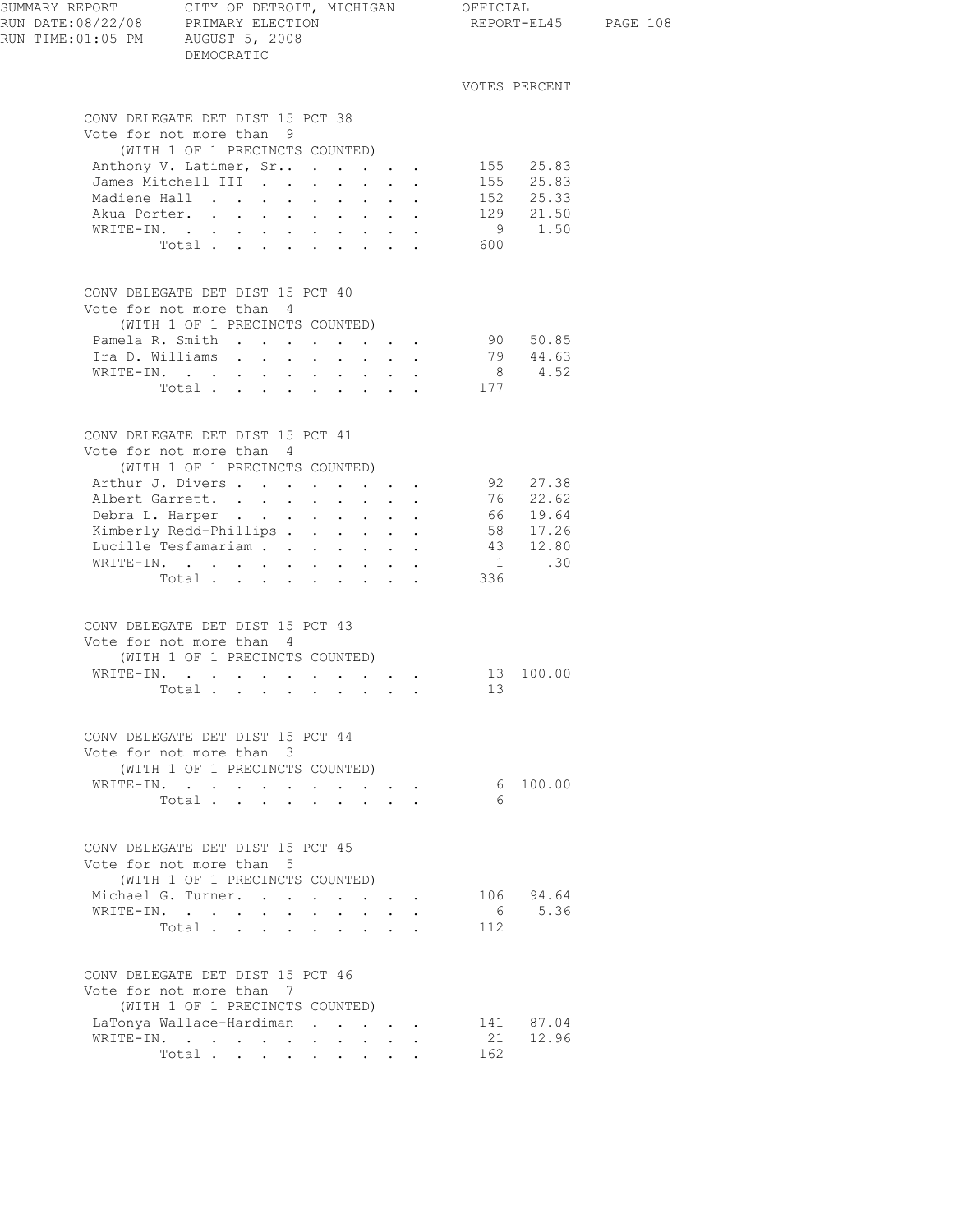| SUMMARY REPORT CITY OF DETROIT, MICHIGAN OFFICIAL<br>RUN DATE:08/22/08 PRIMARY ELECTION<br>RUN TIME: 01:05 PM AUGUST 5, 2008 | DEMOCRATIC                                                                                      |                                                                                                                                                                                                                                                                                                                                                                                                                                                                              |                                                                       |                                                                            |                |               | REPORT-EL45 PAGE 109 |
|------------------------------------------------------------------------------------------------------------------------------|-------------------------------------------------------------------------------------------------|------------------------------------------------------------------------------------------------------------------------------------------------------------------------------------------------------------------------------------------------------------------------------------------------------------------------------------------------------------------------------------------------------------------------------------------------------------------------------|-----------------------------------------------------------------------|----------------------------------------------------------------------------|----------------|---------------|----------------------|
|                                                                                                                              |                                                                                                 |                                                                                                                                                                                                                                                                                                                                                                                                                                                                              |                                                                       |                                                                            |                | VOTES PERCENT |                      |
|                                                                                                                              | CONV DELEGATE DET DIST 15 PCT 48<br>Vote for not more than 2                                    |                                                                                                                                                                                                                                                                                                                                                                                                                                                                              |                                                                       |                                                                            |                |               |                      |
|                                                                                                                              | (WITH 1 OF 1 PRECINCTS COUNTED)                                                                 |                                                                                                                                                                                                                                                                                                                                                                                                                                                                              |                                                                       |                                                                            |                |               |                      |
|                                                                                                                              | Helen D. Lesley                                                                                 |                                                                                                                                                                                                                                                                                                                                                                                                                                                                              |                                                                       | $\overline{L}$ and $\overline{L}$ and $\overline{L}$                       |                | 62 57.94      |                      |
|                                                                                                                              | Arthur Vardiman                                                                                 |                                                                                                                                                                                                                                                                                                                                                                                                                                                                              |                                                                       |                                                                            |                | $44$ $41.12$  |                      |
|                                                                                                                              | WRITE-IN.                                                                                       |                                                                                                                                                                                                                                                                                                                                                                                                                                                                              | $\mathbf{z}$ , and $\mathbf{z}$ , and $\mathbf{z}$ , and $\mathbf{z}$ |                                                                            |                | 1 .93         |                      |
|                                                                                                                              | Total                                                                                           |                                                                                                                                                                                                                                                                                                                                                                                                                                                                              |                                                                       |                                                                            | 107            |               |                      |
|                                                                                                                              | CONV DELEGATE DET DIST 15 PCT 49<br>Vote for not more than 4<br>(WITH 1 OF 1 PRECINCTS COUNTED) |                                                                                                                                                                                                                                                                                                                                                                                                                                                                              |                                                                       |                                                                            |                |               |                      |
|                                                                                                                              | Robin E. Dillard                                                                                |                                                                                                                                                                                                                                                                                                                                                                                                                                                                              |                                                                       |                                                                            |                | 95 96.94      |                      |
|                                                                                                                              | WRITE-IN.                                                                                       |                                                                                                                                                                                                                                                                                                                                                                                                                                                                              |                                                                       |                                                                            |                | 3 3.06        |                      |
|                                                                                                                              | Total $\cdots$                                                                                  |                                                                                                                                                                                                                                                                                                                                                                                                                                                                              |                                                                       |                                                                            | 98             |               |                      |
|                                                                                                                              | CONV DELEGATE DET DIST 15 PCT 50<br>Vote for not more than 4                                    |                                                                                                                                                                                                                                                                                                                                                                                                                                                                              |                                                                       |                                                                            |                |               |                      |
|                                                                                                                              | (WITH 1 OF 1 PRECINCTS COUNTED)                                                                 |                                                                                                                                                                                                                                                                                                                                                                                                                                                                              |                                                                       |                                                                            |                |               |                      |
|                                                                                                                              | Celestine A. Banks                                                                              |                                                                                                                                                                                                                                                                                                                                                                                                                                                                              |                                                                       |                                                                            |                | 70 35.90      |                      |
|                                                                                                                              | Charles Wright.                                                                                 |                                                                                                                                                                                                                                                                                                                                                                                                                                                                              |                                                                       |                                                                            |                | 70 35.90      |                      |
|                                                                                                                              | Thomas A. Wilson, Jr. 55 28.21                                                                  |                                                                                                                                                                                                                                                                                                                                                                                                                                                                              |                                                                       |                                                                            |                |               |                      |
|                                                                                                                              | WRITE-IN.                                                                                       |                                                                                                                                                                                                                                                                                                                                                                                                                                                                              |                                                                       |                                                                            | $\overline{0}$ |               |                      |
|                                                                                                                              | Total                                                                                           |                                                                                                                                                                                                                                                                                                                                                                                                                                                                              |                                                                       |                                                                            | 195            |               |                      |
|                                                                                                                              | CONV DELEGATE DET DIST 15 PCT 51<br>Vote for not more than 4<br>(WITH 1 OF 1 PRECINCTS COUNTED) |                                                                                                                                                                                                                                                                                                                                                                                                                                                                              |                                                                       |                                                                            |                |               |                      |
|                                                                                                                              | WRITE-IN.                                                                                       |                                                                                                                                                                                                                                                                                                                                                                                                                                                                              |                                                                       | $\mathbf{u} = \mathbf{u} \cdot \mathbf{u} = \mathbf{u} \cdot \mathbf{u}$ . |                | 11 100.00     |                      |
|                                                                                                                              | Total                                                                                           |                                                                                                                                                                                                                                                                                                                                                                                                                                                                              |                                                                       |                                                                            | 11             |               |                      |
|                                                                                                                              | CONV DELEGATE DET DIST 15 PCT 52<br>Vote for not more than 7                                    |                                                                                                                                                                                                                                                                                                                                                                                                                                                                              |                                                                       |                                                                            |                |               |                      |
|                                                                                                                              | (WITH 1 OF 1 PRECINCTS COUNTED)                                                                 |                                                                                                                                                                                                                                                                                                                                                                                                                                                                              |                                                                       |                                                                            |                |               |                      |
|                                                                                                                              | Kenneth L. Hollowell.                                                                           |                                                                                                                                                                                                                                                                                                                                                                                                                                                                              |                                                                       |                                                                            | 138            | 44.95         |                      |
|                                                                                                                              | Rick Blocker                                                                                    | $\mathbf{r}$ and $\mathbf{r}$ and $\mathbf{r}$ and $\mathbf{r}$                                                                                                                                                                                                                                                                                                                                                                                                              |                                                                       | $\ddot{\phantom{a}}$                                                       | 86             | 28.01         |                      |
|                                                                                                                              | Derek G. Russaw                                                                                 |                                                                                                                                                                                                                                                                                                                                                                                                                                                                              |                                                                       |                                                                            | 69             | 22.48         |                      |
| WRITE-IN.                                                                                                                    | $\sim 10^{-11}$                                                                                 | $\mathbf{1} \qquad \qquad \mathbf{1} \qquad \qquad \mathbf{1} \qquad \qquad \mathbf{1} \qquad \qquad \mathbf{1} \qquad \qquad \mathbf{1} \qquad \qquad \mathbf{1} \qquad \qquad \mathbf{1} \qquad \qquad \mathbf{1} \qquad \qquad \mathbf{1} \qquad \qquad \mathbf{1} \qquad \qquad \mathbf{1} \qquad \qquad \mathbf{1} \qquad \qquad \mathbf{1} \qquad \qquad \mathbf{1} \qquad \qquad \mathbf{1} \qquad \qquad \mathbf{1} \qquad \qquad \mathbf{1} \qquad \qquad \mathbf{$ |                                                                       |                                                                            | 14             | 4.56          |                      |
|                                                                                                                              | Total                                                                                           |                                                                                                                                                                                                                                                                                                                                                                                                                                                                              |                                                                       |                                                                            | 307            |               |                      |
|                                                                                                                              | CONV DELEGATE DET DIST 15 PCT 53<br>Vote for not more than 1                                    |                                                                                                                                                                                                                                                                                                                                                                                                                                                                              |                                                                       |                                                                            |                |               |                      |
|                                                                                                                              | (WITH 1 OF 1 PRECINCTS COUNTED)<br>WRITE-IN.                                                    |                                                                                                                                                                                                                                                                                                                                                                                                                                                                              |                                                                       |                                                                            | 2              | 100.00        |                      |
|                                                                                                                              | Total                                                                                           |                                                                                                                                                                                                                                                                                                                                                                                                                                                                              |                                                                       |                                                                            | 2              |               |                      |
|                                                                                                                              |                                                                                                 |                                                                                                                                                                                                                                                                                                                                                                                                                                                                              |                                                                       |                                                                            |                |               |                      |
|                                                                                                                              | CONV DELEGATE DET DIST 15 PCT 54<br>Vote for not more than 3<br>(WITH 1 OF 1 PRECINCTS COUNTED) |                                                                                                                                                                                                                                                                                                                                                                                                                                                                              |                                                                       |                                                                            |                |               |                      |
|                                                                                                                              | Gilbert O. Thompson                                                                             |                                                                                                                                                                                                                                                                                                                                                                                                                                                                              |                                                                       |                                                                            | 64             | 36.57         |                      |
|                                                                                                                              | Lorraine Ward                                                                                   |                                                                                                                                                                                                                                                                                                                                                                                                                                                                              |                                                                       |                                                                            | 61             | 34.86         |                      |
|                                                                                                                              | Tammy McClain                                                                                   |                                                                                                                                                                                                                                                                                                                                                                                                                                                                              |                                                                       |                                                                            | 49             | 28.00         |                      |
| WRITE-IN.                                                                                                                    |                                                                                                 |                                                                                                                                                                                                                                                                                                                                                                                                                                                                              |                                                                       |                                                                            | $\mathbf{1}$   | .57           |                      |
|                                                                                                                              | Total                                                                                           |                                                                                                                                                                                                                                                                                                                                                                                                                                                                              |                                                                       |                                                                            | 175            |               |                      |
|                                                                                                                              |                                                                                                 |                                                                                                                                                                                                                                                                                                                                                                                                                                                                              |                                                                       |                                                                            |                |               |                      |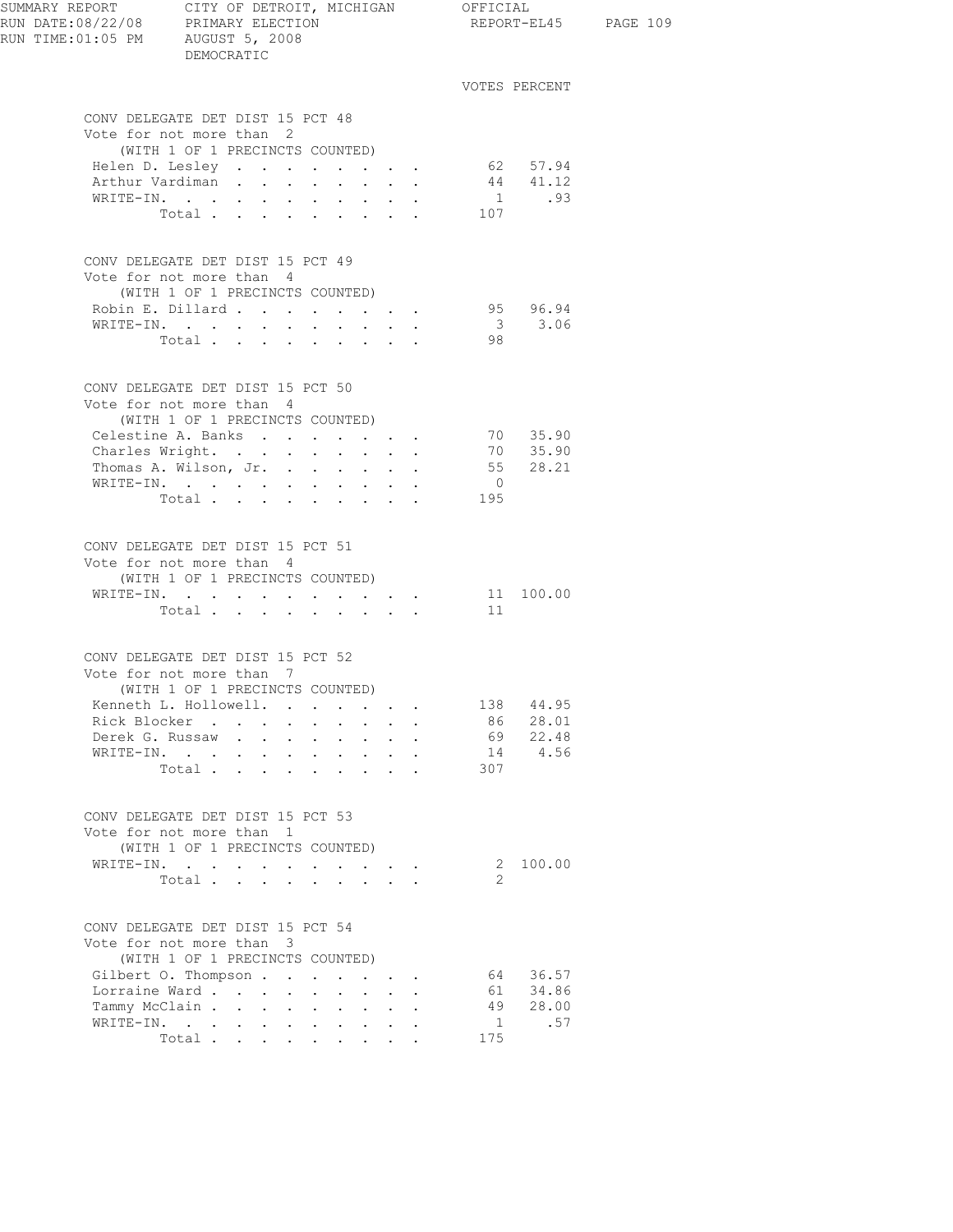| SUMMARY REPORT<br>RUN TIME:01:05 PM AUGUST 5, 2008 | CITY OF DETROIT, MICHIGAN OFFICIAL<br>DEMOCRATIC                                                                                                                                                               |                                                              |                                                                                                                                      |                                                                                |                                              |                                          |                                                                                | REPORT-EL45 PAGE 110 |
|----------------------------------------------------|----------------------------------------------------------------------------------------------------------------------------------------------------------------------------------------------------------------|--------------------------------------------------------------|--------------------------------------------------------------------------------------------------------------------------------------|--------------------------------------------------------------------------------|----------------------------------------------|------------------------------------------|--------------------------------------------------------------------------------|----------------------|
|                                                    |                                                                                                                                                                                                                |                                                              |                                                                                                                                      |                                                                                |                                              |                                          | VOTES PERCENT                                                                  |                      |
|                                                    | CONV DELEGATE DET DIST 15 PCT 55<br>Vote for not more than 4<br>(WITH 1 OF 1 PRECINCTS COUNTED)                                                                                                                |                                                              |                                                                                                                                      |                                                                                |                                              |                                          |                                                                                |                      |
|                                                    | WRITE-IN. 21 100.00<br>Total                                                                                                                                                                                   |                                                              |                                                                                                                                      |                                                                                |                                              | 21                                       |                                                                                |                      |
|                                                    | CONV DELEGATE DET DIST 15 PCT 56<br>Vote for not more than 2<br>(WITH 1 OF 1 PRECINCTS COUNTED)                                                                                                                |                                                              |                                                                                                                                      |                                                                                |                                              |                                          |                                                                                |                      |
|                                                    | WRITE-IN.<br>Total                                                                                                                                                                                             |                                                              |                                                                                                                                      |                                                                                |                                              | $\overline{4}$                           | 4 100.00                                                                       |                      |
|                                                    | CONV DELEGATE DET DIST 15 PCT 71<br>Vote for not more than 7                                                                                                                                                   |                                                              |                                                                                                                                      |                                                                                |                                              |                                          |                                                                                |                      |
|                                                    | (WITH 1 OF 1 PRECINCTS COUNTED)<br>Brenda Jones<br>Earnest N. Burns<br>Troy R. Tidwell<br>Samuel Hunter<br>Nathan Halley, Jr.<br>WRITE-IN.<br>Total $\cdots$                                                   |                                                              | $\sim$ $-$                                                                                                                           | $\cdot$ $\cdot$ $\cdot$                                                        | $\mathbf{L}$                                 | 874                                      | 252 28.83<br>158 18.08<br>154 17.62<br>153    17.51<br>147    16.82<br>10 1.14 |                      |
|                                                    | CONV DELEGATE DET DIST 15 PCT 73<br>Vote for not more than 6<br>(WITH 1 OF 1 PRECINCTS COUNTED)<br>Karen Palmer 128 36.26<br>Raymond H. Cheeks.<br>Helene Thornton-Crowley.<br>WRITE-IN.<br>Total 353          |                                                              |                                                                                                                                      |                                                                                |                                              |                                          | 116 32.86<br>103 29.18<br>6 1.70                                               |                      |
|                                                    | CONV DELEGATE DET DIST 15 PCT 74<br>Vote for not more than 5<br>(WITH 1 OF 1 PRECINCTS COUNTED)<br>Lee Gaddies.<br>Michelle R. Gibson<br>Charles R. Boulton .<br>Victor B. Gibson<br>WRITE-IN.<br>Total        | $\mathbf{L} = \mathbf{L} \mathbf{L}$<br>$\ddot{\phantom{a}}$ | $\mathbf{r}$ , $\mathbf{r}$ , $\mathbf{r}$ , $\mathbf{r}$<br>$\sim$ $-$<br>$\mathbf{L}$<br>$\mathbf{L}$<br>$\mathbf{L}^{\text{max}}$ | $\cdot$ $\cdot$ $\cdot$<br>$\Delta \sim 10^{-11}$<br>$\mathbf{r} = \mathbf{r}$ |                                              | 73<br>60<br>60<br>$\frac{1}{2}$<br>321   | 127 39.56<br>22.74<br>18.69<br>18.69<br>.31                                    |                      |
|                                                    | CONV DELEGATE DET DIST 15 PCT 75<br>Vote for not more than 4<br>(WITH 1 OF 1 PRECINCTS COUNTED)<br>Carol Weaver<br>Melvin Gaymon<br>$\sim$<br>Akua Budu-Watkins.<br>WRITE-IN.<br>Total<br>$\ddot{\phantom{a}}$ | $\mathbf{L}$<br>$\ddot{\phantom{0}}$<br>$\sim$               | $\mathbf{L}$<br>$\sim$ $-$<br>$\sim$                                                                                                 | $\cdot$ $\cdot$<br>$\mathbf{L}^{\text{max}}$ , and $\mathbf{L}^{\text{max}}$   | $\ddot{\phantom{a}}$<br>$\ddot{\phantom{a}}$ | 150<br>93<br>88<br>$\overline{2}$<br>333 | 45.05<br>27.93<br>26.43<br>.60                                                 |                      |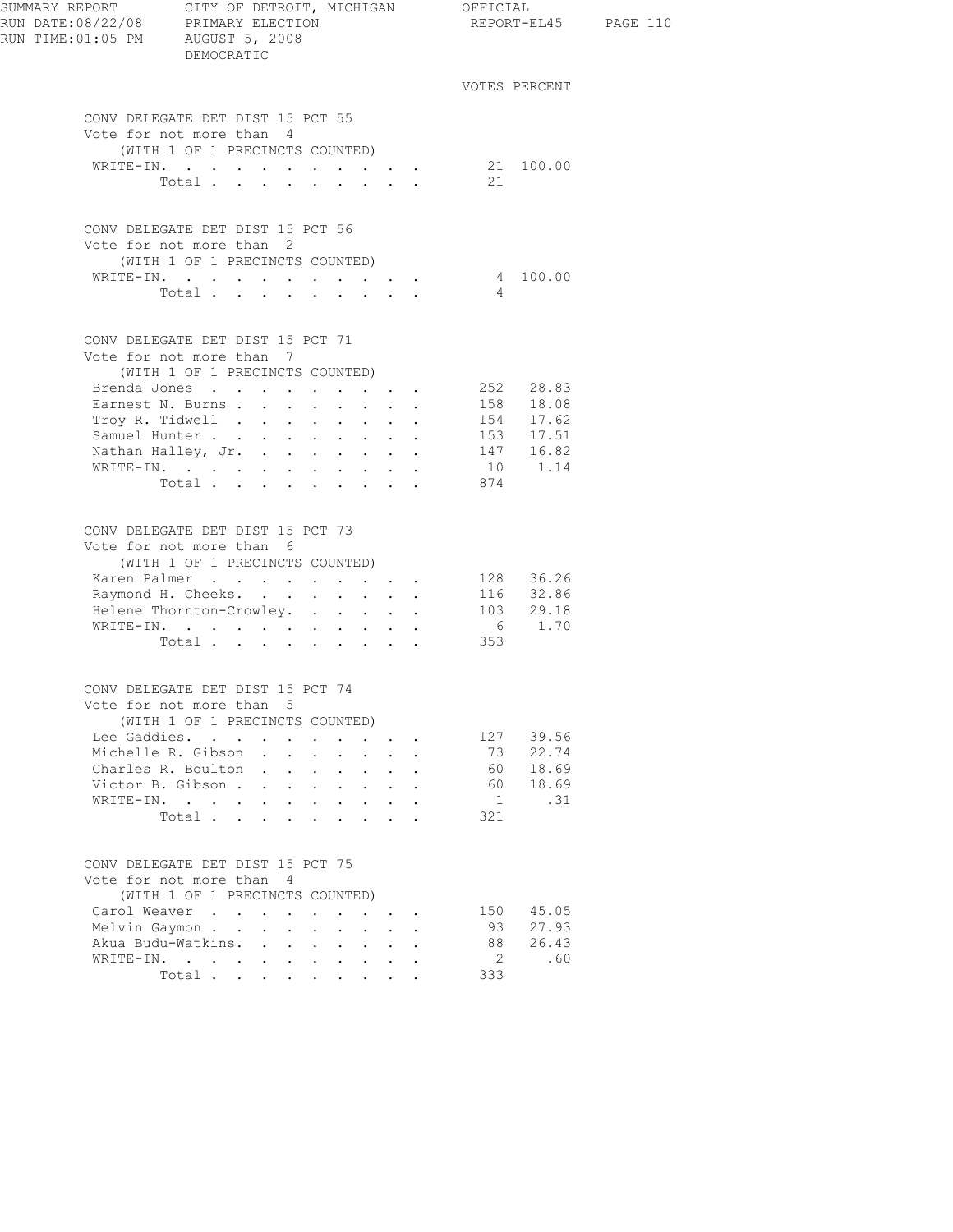| SUMMARY REPORT<br>RUN DATE:08/22/08 PRIMARY ELECTION<br>RUN TIME:01:05 PM AUGUST 5, 2008 | CITY OF DETROIT, MICHIGAN OFFICIAL<br>DEMOCRATIC                                                                               |                                                                                               |                                 |     |                        | REPORT-EL45 PAGE 111 |
|------------------------------------------------------------------------------------------|--------------------------------------------------------------------------------------------------------------------------------|-----------------------------------------------------------------------------------------------|---------------------------------|-----|------------------------|----------------------|
|                                                                                          |                                                                                                                                |                                                                                               |                                 |     | VOTES PERCENT          |                      |
|                                                                                          | CONV DELEGATE DET DIST 16 PCT 01<br>Vote for not more than 3<br>(WITH 1 OF 1 PRECINCTS COUNTED)<br>WRITE-IN.<br>Total $\cdots$ |                                                                                               |                                 | 7   | 7 100.00               |                      |
|                                                                                          | CONV DELEGATE DET DIST 16 PCT 02<br>Vote for not more than 5                                                                   |                                                                                               |                                 |     |                        |                      |
|                                                                                          | (WITH 1 OF 1 PRECINCTS COUNTED)<br>Stacie R. Johnson.<br>WRITE-IN.<br>Total                                                    | $\mathbf{r} = \mathbf{r} \cdot \mathbf{r}$ , where $\mathbf{r} = \mathbf{r} \cdot \mathbf{r}$ |                                 | 84  | 79 94.05<br>5 5.95     |                      |
|                                                                                          | CONV DELEGATE DET DIST 16 PCT 03<br>Vote for not more than 8<br>(WITH 1 OF 1 PRECINCTS COUNTED)                                |                                                                                               |                                 |     |                        |                      |
|                                                                                          | Mabel Harris<br>Helen J. Bell<br>Gloria L. Bright 174 17.49<br>Chad D. Beasley 162 16.28                                       |                                                                                               |                                 |     | 179 17.99<br>174 17.49 |                      |
|                                                                                          | Betty Smith.<br>Joe Brantley 148 14.87<br>WRITE-IN.<br>Total.                                                                  |                                                                                               |                                 | 995 | $150$ $15.08$<br>8.80  |                      |
|                                                                                          | CONV DELEGATE DET DIST 16 PCT 04<br>Vote for not more than 7                                                                   |                                                                                               |                                 |     |                        |                      |
|                                                                                          | (WITH 1 OF 1 PRECINCTS COUNTED)<br>WRITE-IN.<br>Total                                                                          |                                                                                               |                                 | 4   | 4 100.00               |                      |
|                                                                                          | CONV DELEGATE DET DIST 16 PCT 05<br>Vote for not more than 7<br>(WITH 1 OF 1 PRECINCTS COUNTED)                                |                                                                                               |                                 |     |                        |                      |
|                                                                                          | WRITE-IN.<br>Total                                                                                                             |                                                                                               | $\cdot$ $\cdot$ $\cdot$ $\cdot$ | 24  | 24 100.00              |                      |
|                                                                                          | CONV DELEGATE DET DIST 16 PCT 09<br>Vote for not more than 6<br>(WITH 1 OF 1 PRECINCTS COUNTED)                                |                                                                                               |                                 |     |                        |                      |
|                                                                                          | WRITE-IN.<br>Total $\ldots$                                                                                                    |                                                                                               |                                 | 23  | 23 100.00              |                      |
|                                                                                          | CONV DELEGATE DET DIST 16 PCT 10<br>Vote for not more than 5<br>(WITH 1 OF 1 PRECINCTS COUNTED)                                |                                                                                               |                                 |     |                        |                      |
|                                                                                          | WRITE-IN.<br>Total                                                                                                             |                                                                                               |                                 | 10  | 10 100.00              |                      |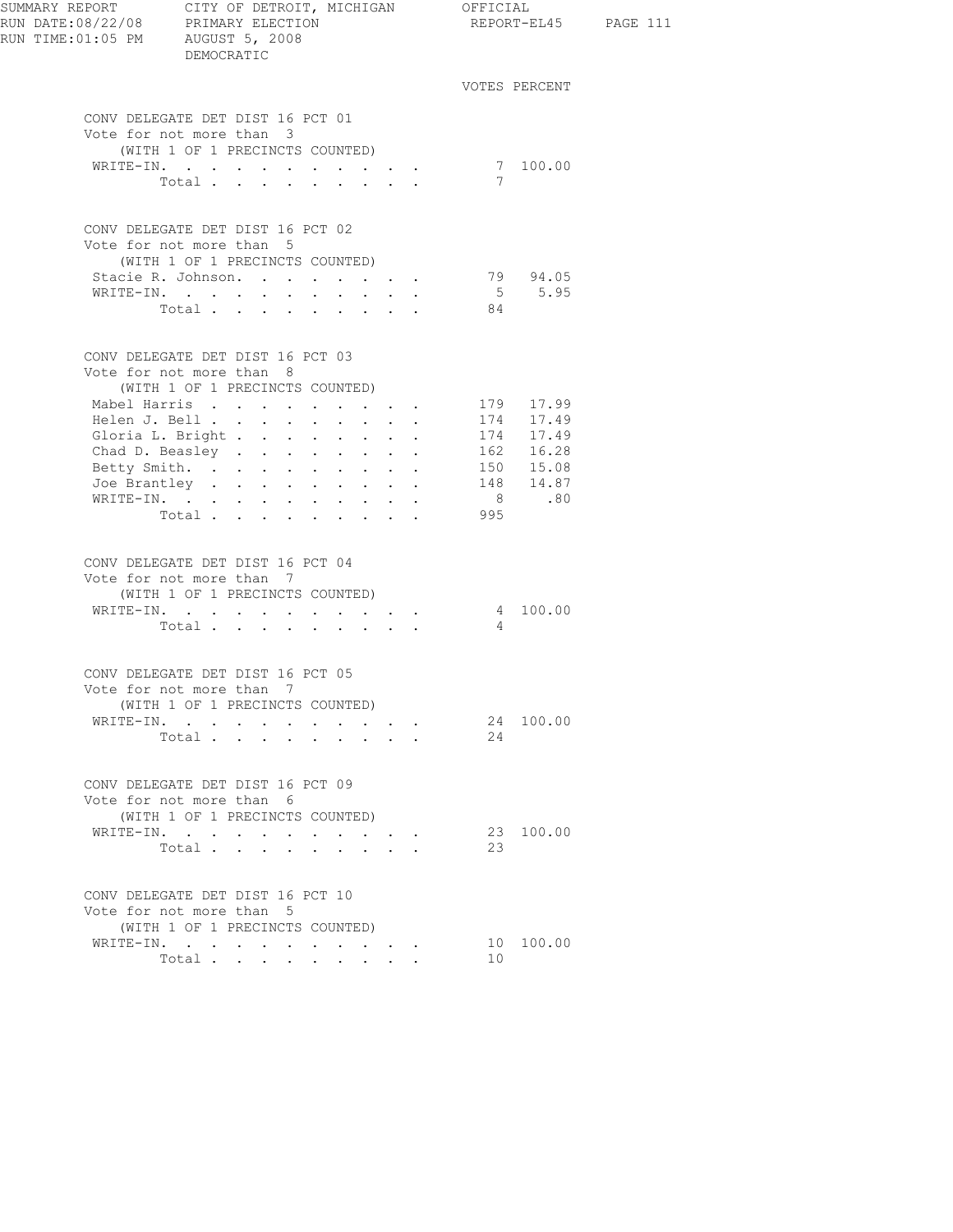| SUMMARY REPORT CITY OF DETROIT, MICHIGAN OFFICIAL<br>RUN DATE:08/22/08 PRIMARY ELECTION REPORT-EL<br>RUN TIME: 01:05 PM AUGUST 5, 2008 | DEMOCRATIC                                                                                      |                                                                                   |                         |                 |                        | REPORT-EL45 PAGE 112 |
|----------------------------------------------------------------------------------------------------------------------------------------|-------------------------------------------------------------------------------------------------|-----------------------------------------------------------------------------------|-------------------------|-----------------|------------------------|----------------------|
|                                                                                                                                        |                                                                                                 |                                                                                   |                         |                 | VOTES PERCENT          |                      |
|                                                                                                                                        | CONV DELEGATE DET DIST 16 PCT 11<br>Vote for not more than 7<br>(WITH 1 OF 1 PRECINCTS COUNTED) |                                                                                   |                         |                 |                        |                      |
|                                                                                                                                        | Dorothy King $\cdots$ $\cdots$ $\cdots$<br>Keith R. Johnson                                     |                                                                                   |                         |                 | 116 51.33<br>102 45.13 |                      |
|                                                                                                                                        | Total                                                                                           |                                                                                   |                         | 226             | 8 3.54                 |                      |
|                                                                                                                                        | CONV DELEGATE DET DIST 16 PCT 12<br>Vote for not more than 5<br>(WITH 1 OF 1 PRECINCTS COUNTED) |                                                                                   |                         |                 |                        |                      |
|                                                                                                                                        | Cleo Hucks 119 88.15                                                                            |                                                                                   |                         |                 |                        |                      |
|                                                                                                                                        | WRITE-IN.                                                                                       |                                                                                   |                         |                 | 16 11.85               |                      |
|                                                                                                                                        | Total                                                                                           |                                                                                   |                         | 135             |                        |                      |
|                                                                                                                                        | CONV DELEGATE DET DIST 16 PCT 14<br>Vote for not more than 3<br>(WITH 1 OF 1 PRECINCTS COUNTED) |                                                                                   |                         |                 |                        |                      |
|                                                                                                                                        | I. Louis Cotman                                                                                 |                                                                                   |                         |                 | 62 98.41               |                      |
|                                                                                                                                        | WRITE-IN.                                                                                       |                                                                                   |                         |                 | $1 \t 1.59$            |                      |
|                                                                                                                                        | Total                                                                                           |                                                                                   |                         | 63              |                        |                      |
|                                                                                                                                        | CONV DELEGATE DET DIST 16 PCT 15<br>Vote for not more than 5<br>(WITH 1 OF 1 PRECINCTS COUNTED) |                                                                                   |                         |                 |                        |                      |
|                                                                                                                                        | WRITE-IN.                                                                                       |                                                                                   |                         |                 | 13 100.00              |                      |
|                                                                                                                                        | Total $\cdots$                                                                                  |                                                                                   |                         | 13              |                        |                      |
|                                                                                                                                        | CONV DELEGATE DET DIST 16 PCT 16<br>Vote for not more than 8                                    |                                                                                   |                         |                 |                        |                      |
|                                                                                                                                        | (WITH 1 OF 1 PRECINCTS COUNTED)<br>Priscilla Burton 123 53.95                                   |                                                                                   |                         |                 |                        |                      |
|                                                                                                                                        | Dennis M. Bryant                                                                                |                                                                                   |                         |                 | 101 44.30              |                      |
|                                                                                                                                        | WRITE-IN.                                                                                       | $\sim$                                                                            | $\cdot$ $\cdot$ $\cdot$ | $4\overline{4}$ | 1.75                   |                      |
|                                                                                                                                        | Total<br>$\sim$                                                                                 |                                                                                   |                         | 228             |                        |                      |
|                                                                                                                                        | CONV DELEGATE DET DIST 16 PCT 18<br>Vote for not more than 3                                    |                                                                                   |                         |                 |                        |                      |
|                                                                                                                                        | (WITH 1 OF 1 PRECINCTS COUNTED)<br>WRITE-IN.                                                    |                                                                                   |                         |                 | 4 100.00               |                      |
|                                                                                                                                        | Total                                                                                           | the contract of the contract of<br>$\mathbf{r}$ and $\mathbf{r}$ and $\mathbf{r}$ |                         | 4               |                        |                      |
|                                                                                                                                        | CONV DELEGATE DET DIST 16 PCT 21<br>Vote for not more than 5                                    |                                                                                   |                         |                 |                        |                      |
|                                                                                                                                        | (WITH 1 OF 1 PRECINCTS COUNTED)                                                                 |                                                                                   |                         |                 |                        |                      |
|                                                                                                                                        | Bennetta L. Adams.                                                                              |                                                                                   |                         |                 | 98 92.45               |                      |
|                                                                                                                                        | WRITE-IN.                                                                                       | <b>All Contracts</b>                                                              |                         | 8               | 7.55                   |                      |
|                                                                                                                                        | Total                                                                                           |                                                                                   |                         | 106             |                        |                      |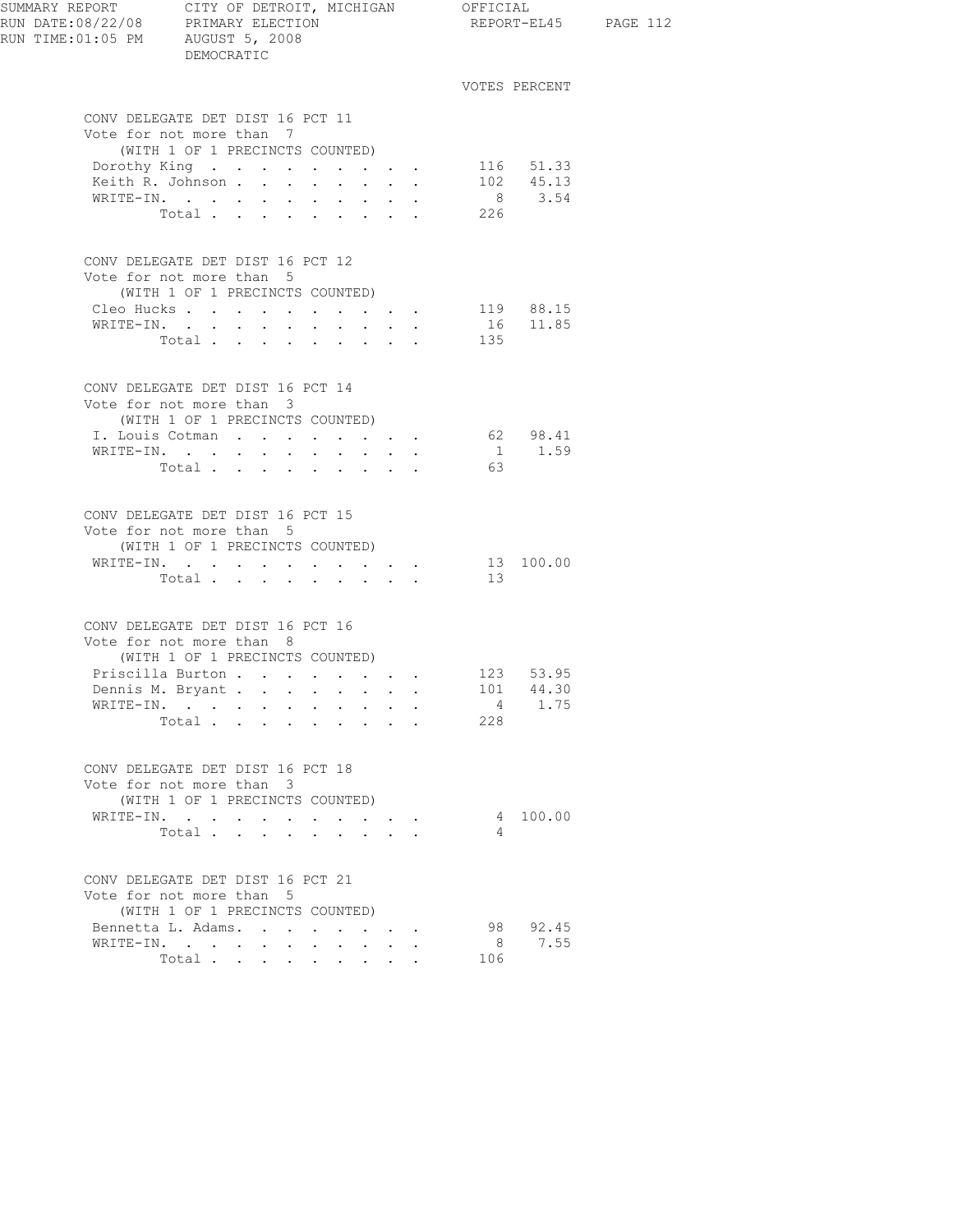| SUMMARY REPORT CITY OF DETROIT, MICHIGAN OFFICIAL<br>RUN DATE:08/22/08 PRIMARY ELECTION REPORT-E<br>RUN TIME:01:05 PM AUGUST 5, 2008 | DEMOCRATIC                                                                                                        |                                                                                |                                                                                                                                                                                |                      |                                             |                                               | REPORT-EL45 PAGE 113 |
|--------------------------------------------------------------------------------------------------------------------------------------|-------------------------------------------------------------------------------------------------------------------|--------------------------------------------------------------------------------|--------------------------------------------------------------------------------------------------------------------------------------------------------------------------------|----------------------|---------------------------------------------|-----------------------------------------------|----------------------|
|                                                                                                                                      |                                                                                                                   |                                                                                |                                                                                                                                                                                |                      |                                             | VOTES PERCENT                                 |                      |
|                                                                                                                                      | CONV DELEGATE DET DIST 16 PCT 22<br>Vote for not more than 5<br>(WITH 1 OF 1 PRECINCTS COUNTED)                   |                                                                                |                                                                                                                                                                                |                      |                                             |                                               |                      |
|                                                                                                                                      | Denise J. Thomas<br>Cora R. Johnson<br>Robert Clouston<br>WRITE-IN.<br>Total                                      | $\sim 10^{-11}$<br>$\bullet$ .<br><br><br><br><br><br><br><br><br><br><br><br> | $\mathbf{r} = \mathbf{r} + \mathbf{r} + \mathbf{r} + \mathbf{r}$ .<br>$\cdot$ $\cdot$ $\cdot$<br>$\mathbf{z} = \mathbf{z} + \mathbf{z}$ .                                      | $\ddot{\phantom{0}}$ | 324                                         | 120 37.04<br>101 31.17<br>93 28.70<br>10 3.09 |                      |
|                                                                                                                                      | CONV DELEGATE DET DIST 16 PCT 25<br>Vote for not more than 5<br>(WITH 1 OF 1 PRECINCTS COUNTED)                   |                                                                                |                                                                                                                                                                                |                      |                                             |                                               |                      |
|                                                                                                                                      | Arlene Kirby<br>Karol I. Merkerson<br>WRITE-IN.<br>Total                                                          |                                                                                | $\cdot$ $\cdot$ $\cdot$ $\cdot$ $\cdot$<br>$\mathbf{r}$ and $\mathbf{r}$                                                                                                       |                      | 152                                         | 92 60.53<br>55 36.18<br>$5 \t3.29$            |                      |
|                                                                                                                                      | CONV DELEGATE DET DIST 16 PCT 26<br>Vote for not more than 7<br>(WITH 1 OF 1 PRECINCTS COUNTED)<br>WRITE-IN.      |                                                                                |                                                                                                                                                                                |                      |                                             | 21 100.00                                     |                      |
|                                                                                                                                      | Total $\cdots$<br>CONV DELEGATE DET DIST 16 PCT 28<br>Vote for not more than 5<br>(WITH 1 OF 1 PRECINCTS COUNTED) |                                                                                |                                                                                                                                                                                |                      | 21                                          |                                               |                      |
|                                                                                                                                      | Denise A. Carr. 108 92.31<br>WRITE-IN.<br>Total                                                                   |                                                                                |                                                                                                                                                                                |                      | 117                                         | 9 7.69                                        |                      |
|                                                                                                                                      | CONV DELEGATE DET DIST 16 PCT 29<br>Vote for not more than 3<br>(WITH 1 OF 1 PRECINCTS COUNTED)                   |                                                                                |                                                                                                                                                                                |                      |                                             |                                               |                      |
|                                                                                                                                      | Herbert Bostic, Jr.<br>WRITE-IN.<br>Total                                                                         |                                                                                | $\mathbf{r} = \mathbf{r}$                                                                                                                                                      |                      | 62<br>6<br>68                               | 91.18<br>8.82                                 |                      |
|                                                                                                                                      | CONV DELEGATE DET DIST 16 PCT 30<br>Vote for not more than 6<br>(WITH 1 OF 1 PRECINCTS COUNTED)                   |                                                                                |                                                                                                                                                                                |                      |                                             |                                               |                      |
|                                                                                                                                      | Karen Green.<br>Yvette McElroy.<br>Doriscine E. Wesley<br>WRITE-IN.<br>Total                                      |                                                                                | $\cdot$ $\cdot$ $\cdot$<br>$\mathbf{L}^{\text{max}}$ , and $\mathbf{L}^{\text{max}}$<br>$\mathbf{L} = \mathbf{L}$<br>$\mathbf{L}$<br>$\mathbf{L}$<br>$\mathbf{L}^{\text{max}}$ |                      | 114<br>85<br>$\overline{\mathbf{3}}$<br>323 | 121 37.46<br>35.29<br>26.32<br>.93            |                      |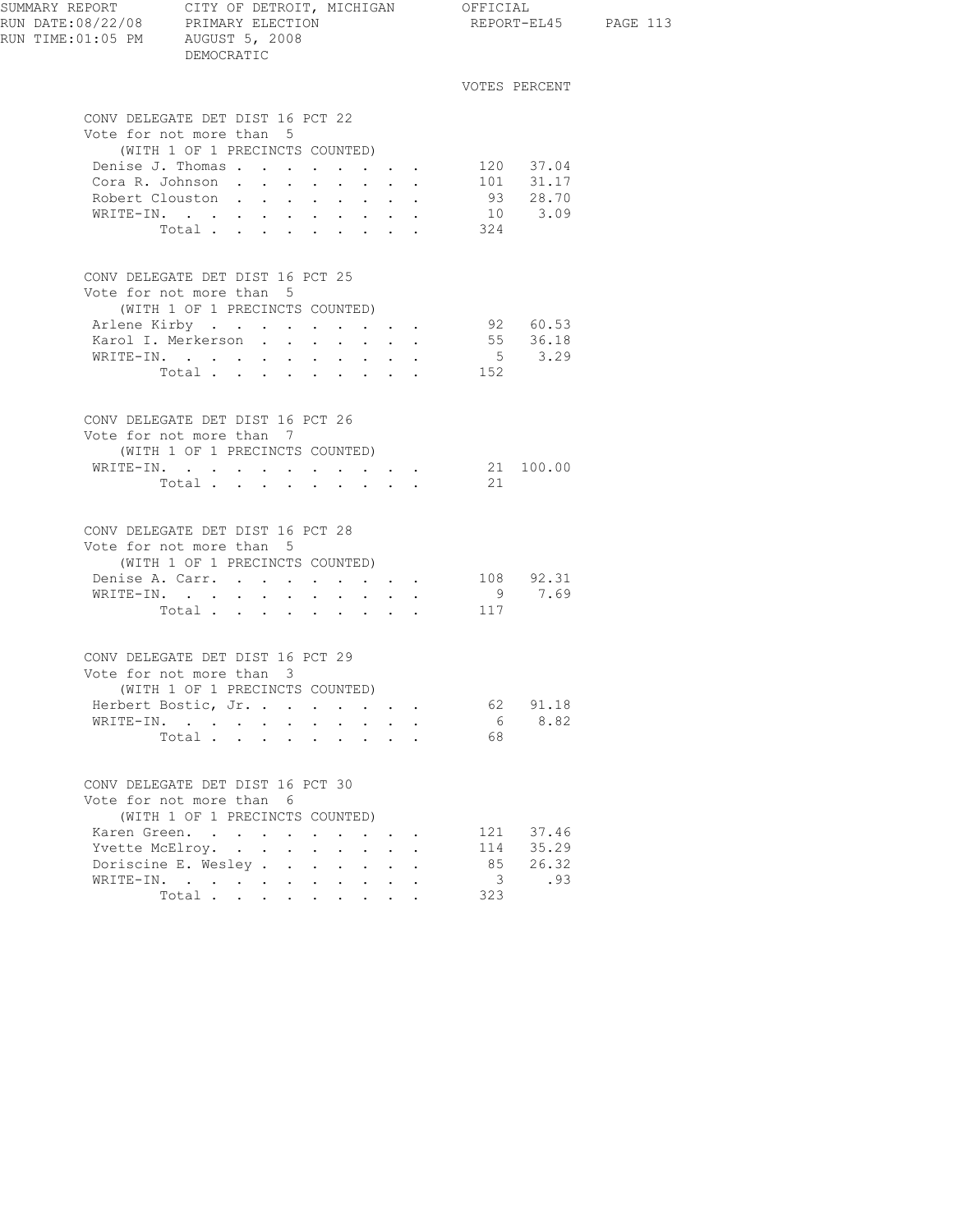| SUMMARY REPORT CITY OF DETROIT, MICHIGAN OFFICIAL<br>RUN DATE:08/22/08 PRIMARY ELECTION<br>RUN TIME:01:05 PM AUGUST 5, 2008                                                                               | DEMOCRATIC                      |        |                                          |                                             |                                                       |                                                        |                                                                            |                | REPORT-EL45            |
|-----------------------------------------------------------------------------------------------------------------------------------------------------------------------------------------------------------|---------------------------------|--------|------------------------------------------|---------------------------------------------|-------------------------------------------------------|--------------------------------------------------------|----------------------------------------------------------------------------|----------------|------------------------|
|                                                                                                                                                                                                           |                                 |        |                                          |                                             |                                                       |                                                        |                                                                            |                | VOTES PERCENT          |
| CONV DELEGATE DET DIST 16 PCT 31                                                                                                                                                                          |                                 |        |                                          |                                             |                                                       |                                                        |                                                                            |                |                        |
| Vote for not more than 6                                                                                                                                                                                  |                                 |        |                                          |                                             |                                                       |                                                        |                                                                            |                |                        |
|                                                                                                                                                                                                           | (WITH 1 OF 1 PRECINCTS COUNTED) |        |                                          |                                             |                                                       |                                                        |                                                                            |                |                        |
| Valerie Burris.                                                                                                                                                                                           |                                 |        |                                          | <b>Contract Contract</b>                    | $\mathbf{z} = \mathbf{z} + \mathbf{z} + \mathbf{z}$ . |                                                        |                                                                            |                | 112 23.53<br>109 22.90 |
| Gloria M. Patterson<br>John Willie Lott                                                                                                                                                                   |                                 |        |                                          |                                             |                                                       |                                                        |                                                                            |                |                        |
| Ronald Downing. .                                                                                                                                                                                         |                                 |        | and a strategic control of the strategic |                                             |                                                       | $\mathbf{z} = \mathbf{z} + \mathbf{z}$ .<br>$\sim$ $-$ |                                                                            |                | 86 18.07               |
| Darron Schofield                                                                                                                                                                                          |                                 |        |                                          |                                             | $\cdot$ $\cdot$ $\cdot$ $\cdot$                       |                                                        | $\mathbf{L}^{\text{max}}$ , and $\mathbf{L}^{\text{max}}$                  |                | 84 17.65<br>80 16.81   |
| WRITE-IN.                                                                                                                                                                                                 |                                 |        |                                          |                                             |                                                       |                                                        |                                                                            |                | 5 1.05                 |
|                                                                                                                                                                                                           | Total                           |        |                                          |                                             |                                                       |                                                        |                                                                            | 476            |                        |
| CONV DELEGATE DET DIST 16 PCT 33<br>Vote for not more than 3<br>Gyrome Carter                                                                                                                             | (WITH 1 OF 1 PRECINCTS COUNTED) |        |                                          |                                             |                                                       |                                                        |                                                                            |                | 35 97.22               |
| WRITE-IN.                                                                                                                                                                                                 |                                 |        | $\sim 10^{-1}$                           | <b>Service</b> State                        |                                                       |                                                        | $\mathbf{r} = \mathbf{r} \cdot \mathbf{r} = \mathbf{r} \cdot \mathbf{r}$ . |                | $\frac{1}{36}$<br>2.78 |
|                                                                                                                                                                                                           | Total                           |        |                                          |                                             |                                                       |                                                        |                                                                            | 36             |                        |
| CONV DELEGATE DET DIST 16 PCT 35<br>Vote for not more than 4                                                                                                                                              | (WITH 1 OF 1 PRECINCTS COUNTED) |        |                                          |                                             |                                                       |                                                        |                                                                            |                |                        |
| WRITE-IN.                                                                                                                                                                                                 |                                 | $\sim$ |                                          | $\mathbf{A}^{(1)}$ and $\mathbf{A}^{(2)}$ . | $\mathbf{z} = \mathbf{z} + \mathbf{z} + \mathbf{z}$ . |                                                        | $\sim$                                                                     | 6              | 100.00                 |
|                                                                                                                                                                                                           | Total                           |        |                                          |                                             |                                                       |                                                        |                                                                            | - 6            |                        |
| CONV DELEGATE DET DIST 16 PCT 37<br>Vote for not more than 6                                                                                                                                              | (WITH 1 OF 1 PRECINCTS COUNTED) |        |                                          |                                             |                                                       |                                                        |                                                                            |                |                        |
| Johnnie Mae Wilford                                                                                                                                                                                       |                                 |        |                                          |                                             |                                                       |                                                        |                                                                            |                | 88 60.27               |
| B.J. Standerfer                                                                                                                                                                                           |                                 |        |                                          |                                             |                                                       |                                                        |                                                                            |                | 52 35.62               |
| WRITE-IN.                                                                                                                                                                                                 | Total                           |        |                                          |                                             |                                                       |                                                        |                                                                            | 146            | 6 4.11                 |
|                                                                                                                                                                                                           |                                 |        |                                          |                                             |                                                       |                                                        |                                                                            |                |                        |
| CONV DELEGATE DET DIST 16 PCT 38<br>Vote for not more than 5                                                                                                                                              | (WITH 1 OF 1 PRECINCTS COUNTED) |        |                                          |                                             |                                                       |                                                        |                                                                            |                |                        |
| WRITE-IN.                                                                                                                                                                                                 |                                 |        |                                          |                                             |                                                       |                                                        | $\mathbf{r} = \left\{ \mathbf{r}_1, \ldots, \mathbf{r}_n \right\}$ .       |                | 22 100.00              |
|                                                                                                                                                                                                           | Total                           |        |                                          |                                             | $\sim$ $\sim$ $\sim$ $\sim$ $\sim$                    |                                                        |                                                                            | 22             |                        |
| CONV DELEGATE DET DIST 16 PCT 40<br>Vote for not more than 4                                                                                                                                              | (WITH 1 OF 1 PRECINCTS COUNTED) |        |                                          |                                             |                                                       |                                                        |                                                                            |                |                        |
| Hardy Ray Thomas, Jr.                                                                                                                                                                                     |                                 |        |                                          |                                             |                                                       |                                                        |                                                                            |                | 74 40.22               |
| Ramon J. Patrick                                                                                                                                                                                          |                                 |        |                                          |                                             |                                                       |                                                        |                                                                            |                | 67 36.41               |
| Franchescur Thomas                                                                                                                                                                                        |                                 |        |                                          |                                             |                                                       |                                                        |                                                                            |                | 39 21.20               |
| $\mathtt{WRTTE}\text{-}\mathtt{IN},\quad\texttt{.}\quad\texttt{.}\quad\texttt{.}\quad\texttt{.}\quad\texttt{.}\quad\texttt{.}\quad\texttt{.}\quad\texttt{.}\quad\texttt{.}\quad\texttt{.}\quad\texttt{.}$ |                                 |        |                                          |                                             |                                                       |                                                        |                                                                            | $4\phantom{0}$ | 2.17                   |
|                                                                                                                                                                                                           | Total                           |        |                                          |                                             |                                                       | $\mathbf{L} = \mathbf{L}$                              |                                                                            | 184            |                        |
| CONV DELEGATE DET DIST 16 PCT 43<br>Vote for not more than 3                                                                                                                                              |                                 |        |                                          |                                             |                                                       |                                                        |                                                                            |                |                        |
|                                                                                                                                                                                                           | (WITH 1 OF 1 PRECINCTS COUNTED) |        |                                          |                                             |                                                       |                                                        |                                                                            |                |                        |
| WRITE-IN.                                                                                                                                                                                                 | Total $\cdot$                   |        |                                          |                                             |                                                       |                                                        | $\bullet$ . In the case of the contract $\bullet$                          | 10<br>10       | 100.00                 |
|                                                                                                                                                                                                           |                                 |        |                                          |                                             |                                                       |                                                        |                                                                            |                |                        |

PAGE 114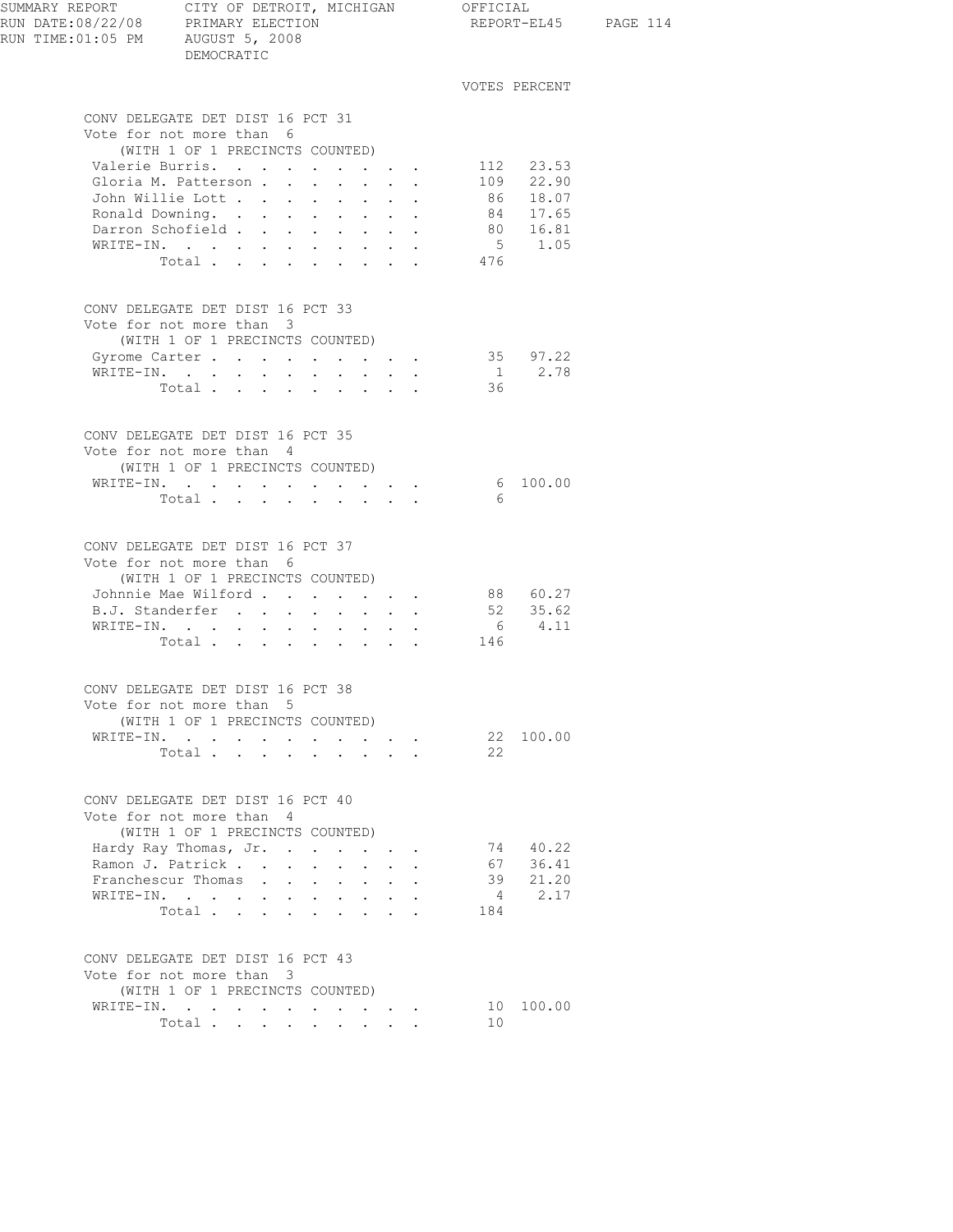| RUN TIME:01:05 PM AUGUST 5, 2008 | DEMOCRATIC                                                                                      |        |                  |                                                                  |                         |                        | REPORT-EL45 PAGE 115 |
|----------------------------------|-------------------------------------------------------------------------------------------------|--------|------------------|------------------------------------------------------------------|-------------------------|------------------------|----------------------|
|                                  |                                                                                                 |        |                  |                                                                  |                         | VOTES PERCENT          |                      |
|                                  | CONV DELEGATE DET DIST 16 PCT 45<br>Vote for not more than 5                                    |        |                  |                                                                  |                         |                        |                      |
|                                  | (WITH 1 OF 1 PRECINCTS COUNTED)                                                                 |        |                  |                                                                  |                         |                        |                      |
|                                  | Eric Williams<br>Jimmie Smith                                                                   |        | $\mathbf{L}$     | $\mathbf{r}$ , $\mathbf{r}$ , $\mathbf{r}$                       |                         | 146 53.87<br>113 41.70 |                      |
|                                  | WRITE-IN.                                                                                       |        |                  | $\mathbf{r} = \mathbf{r} + \mathbf{r} + \mathbf{r} + \mathbf{r}$ |                         | 12 4.43                |                      |
|                                  | Total                                                                                           |        |                  |                                                                  | 271                     |                        |                      |
|                                  | CONV DELEGATE DET DIST 16 PCT 46<br>Vote for not more than 6<br>(WITH 1 OF 1 PRECINCTS COUNTED) |        |                  |                                                                  |                         |                        |                      |
|                                  | Gequaita N. Williams. 88 95.65                                                                  |        |                  |                                                                  |                         |                        |                      |
|                                  | WRITE-IN.                                                                                       |        |                  |                                                                  |                         | 4 4.35                 |                      |
|                                  | Total $\cdots$ $\cdots$ $\cdots$                                                                |        |                  |                                                                  | 92                      |                        |                      |
|                                  | CONV DELEGATE DET DIST 16 PCT 47<br>Vote for not more than 4                                    |        |                  |                                                                  |                         |                        |                      |
|                                  | (WITH 1 OF 1 PRECINCTS COUNTED)<br>Dorothy J. Banks                                             |        |                  |                                                                  |                         | 83 97.65               |                      |
|                                  | WRITE-IN.                                                                                       |        |                  |                                                                  |                         | 2 2.35                 |                      |
|                                  | Total                                                                                           |        |                  |                                                                  | 85                      |                        |                      |
|                                  | CONV DELEGATE DET DIST 16 PCT 48<br>Vote for not more than 6<br>(WITH 1 OF 1 PRECINCTS COUNTED) |        |                  |                                                                  |                         |                        |                      |
|                                  | Moreno R. Taylor II                                                                             |        |                  |                                                                  |                         | 95 87.96               |                      |
|                                  | WRITE-IN.                                                                                       |        |                  |                                                                  |                         | 13 12.04               |                      |
|                                  | Total $\cdots$                                                                                  |        |                  |                                                                  | 108                     |                        |                      |
|                                  | CONV DELEGATE DET DIST 16 PCT 71                                                                |        |                  |                                                                  |                         |                        |                      |
|                                  | Vote for not more than 4                                                                        |        |                  |                                                                  |                         |                        |                      |
|                                  | (WITH 1 OF 1 PRECINCTS COUNTED)                                                                 |        |                  |                                                                  |                         |                        |                      |
|                                  | Ruby J. Newbold<br>WRITE-IN.                                                                    |        |                  |                                                                  | $\overline{\mathbf{3}}$ | 75 96.15<br>3.85       |                      |
|                                  | Total                                                                                           | $\sim$ | $\sim$ 100 $\mu$ | $\ddot{\phantom{0}}$                                             | 78                      |                        |                      |
|                                  | CONV DELEGATE DET DIST 16 PCT 72                                                                |        |                  |                                                                  |                         |                        |                      |
|                                  | Vote for not more than 5                                                                        |        |                  |                                                                  |                         |                        |                      |
|                                  | (WITH 1 OF 1 PRECINCTS COUNTED)                                                                 |        |                  |                                                                  |                         |                        |                      |
|                                  | Christine Ellis                                                                                 |        |                  | $\mathbf{L} = \mathbf{L} \mathbf{L}$                             |                         | 110 58.51<br>64 34.04  |                      |
|                                  | Margaret Greenidge<br>WRITE-IN.                                                                 |        | $\sim$           | $\cdot$ $\cdot$ $\cdot$                                          |                         | 14 7.45                |                      |
|                                  | Total                                                                                           |        |                  |                                                                  | 188                     |                        |                      |
|                                  | CONV DELEGATE DET DIST 16 PCT 73                                                                |        |                  |                                                                  |                         |                        |                      |
|                                  | Vote for not more than 6<br>(WITH 1 OF 1 PRECINCTS COUNTED)                                     |        |                  |                                                                  |                         |                        |                      |
|                                  | WRITE-IN.                                                                                       |        |                  |                                                                  |                         | 19 100.00              |                      |
|                                  | Total                                                                                           |        |                  |                                                                  | 19                      |                        |                      |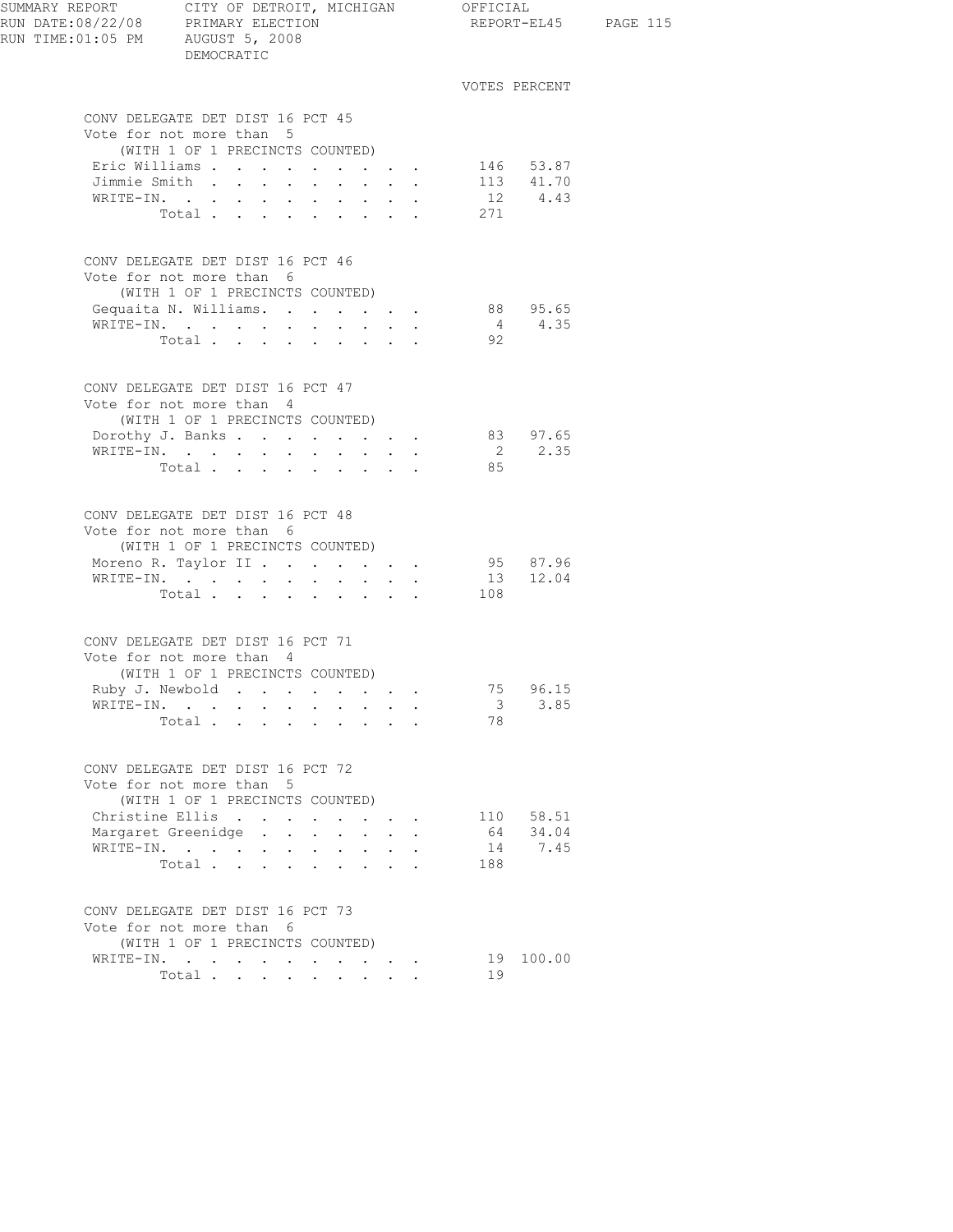| SUMMARY REPORT CITY OF DETROIT, MICHIGAN OFFICIAL<br>RUN DATE:08/22/08 PRIMARY ELECTION<br>RUN TIME:01:05 PM AUGUST 5, 2008 | DEMOCRATIC                                                                                      |                                                                          |              |                                                                          |               |                       | REPORT-EL45 PAGE 116 |
|-----------------------------------------------------------------------------------------------------------------------------|-------------------------------------------------------------------------------------------------|--------------------------------------------------------------------------|--------------|--------------------------------------------------------------------------|---------------|-----------------------|----------------------|
|                                                                                                                             |                                                                                                 |                                                                          |              |                                                                          |               | VOTES PERCENT         |                      |
|                                                                                                                             | CONV DELEGATE DET DIST 17 PCT 01<br>Vote for not more than 6                                    |                                                                          |              |                                                                          |               |                       |                      |
|                                                                                                                             | (WITH 1 OF 1 PRECINCTS COUNTED)                                                                 |                                                                          |              |                                                                          |               |                       |                      |
|                                                                                                                             | Todd Kelly.<br>Lashawdra Green                                                                  |                                                                          |              |                                                                          |               | 82 49.10<br>80 47.90  |                      |
|                                                                                                                             | WRITE-IN.                                                                                       | <b>Contract Contract Contract</b>                                        |              | $\mathbf{r} = \mathbf{r} + \mathbf{r} + \mathbf{r}$ , where $\mathbf{r}$ |               | 5 2.99                |                      |
|                                                                                                                             | Total                                                                                           |                                                                          |              |                                                                          | 167           |                       |                      |
|                                                                                                                             | CONV DELEGATE DET DIST 17 PCT 03<br>Vote for not more than 3<br>(WITH 1 OF 1 PRECINCTS COUNTED) |                                                                          |              |                                                                          |               |                       |                      |
|                                                                                                                             |                                                                                                 |                                                                          |              |                                                                          |               | 3 100.00              |                      |
|                                                                                                                             | Total                                                                                           | $\mathbf{r} = \mathbf{r} \cdot \mathbf{r}$ . The set of $\mathbf{r}$     |              |                                                                          | $\mathcal{B}$ |                       |                      |
|                                                                                                                             | CONV DELEGATE DET DIST 17 PCT 05<br>Vote for not more than 3<br>(WITH 1 OF 1 PRECINCTS COUNTED) |                                                                          |              |                                                                          |               |                       |                      |
|                                                                                                                             | Derrick Evans                                                                                   |                                                                          |              |                                                                          |               | 48 49.48              |                      |
|                                                                                                                             | Mildred Millie Hall                                                                             | $\mathbf{L}$<br>$\Delta \sim 10$                                         | $\mathbf{L}$ |                                                                          |               | 47 48.45              |                      |
|                                                                                                                             | WRITE-IN.                                                                                       | $\mathbf{z} = \mathbf{z} + \mathbf{z}$ , where $\mathbf{z} = \mathbf{z}$ |              |                                                                          |               | 2 2.06                |                      |
|                                                                                                                             | Total                                                                                           |                                                                          |              |                                                                          | 97            |                       |                      |
|                                                                                                                             | CONV DELEGATE DET DIST 17 PCT 06<br>Vote for not more than 3<br>(WITH 1 OF 1 PRECINCTS COUNTED) |                                                                          |              |                                                                          |               |                       |                      |
|                                                                                                                             | Willie L. Bryant 87 97.75                                                                       |                                                                          |              |                                                                          |               |                       |                      |
|                                                                                                                             | WRITE-IN.                                                                                       |                                                                          |              |                                                                          |               | 2 2.25                |                      |
|                                                                                                                             | Total.                                                                                          |                                                                          |              |                                                                          | 89            |                       |                      |
|                                                                                                                             | CONV DELEGATE DET DIST 17 PCT 08                                                                |                                                                          |              |                                                                          |               |                       |                      |
|                                                                                                                             | Vote for not more than 2                                                                        |                                                                          |              |                                                                          |               |                       |                      |
|                                                                                                                             | (WITH 1 OF 1 PRECINCTS COUNTED)                                                                 |                                                                          |              |                                                                          |               | 34 100.00             |                      |
|                                                                                                                             | Juanita James<br>WRITE-IN.                                                                      |                                                                          |              |                                                                          | $\cup$        |                       |                      |
|                                                                                                                             | Total                                                                                           |                                                                          |              |                                                                          | 34            |                       |                      |
|                                                                                                                             | CONV DELEGATE DET DIST 17 PCT 09                                                                |                                                                          |              |                                                                          |               |                       |                      |
|                                                                                                                             | Vote for not more than 4                                                                        |                                                                          |              |                                                                          |               |                       |                      |
|                                                                                                                             | (WITH 1 OF 1 PRECINCTS COUNTED)                                                                 |                                                                          |              |                                                                          |               |                       |                      |
|                                                                                                                             | WRITE-IN.                                                                                       |                                                                          |              |                                                                          |               | 4 100.00              |                      |
|                                                                                                                             | Total $\cdots$                                                                                  |                                                                          |              |                                                                          | 4             |                       |                      |
|                                                                                                                             | CONV DELEGATE DET DIST 17 PCT 11<br>Vote for not more than 6                                    |                                                                          |              |                                                                          |               |                       |                      |
|                                                                                                                             | (WITH 1 OF 1 PRECINCTS COUNTED)                                                                 |                                                                          |              |                                                                          |               |                       |                      |
|                                                                                                                             | Saundra Williams<br>Marvel K. Cheeks                                                            |                                                                          |              |                                                                          |               | 113 57.07<br>77 38.89 |                      |
|                                                                                                                             | WRITE-IN.                                                                                       |                                                                          |              |                                                                          | 8             | 4.04                  |                      |
|                                                                                                                             | Total                                                                                           | $\sim 10^{-11}$<br>$\ddot{\phantom{1}}$                                  | $\ddotsc$    |                                                                          | 198           |                       |                      |
|                                                                                                                             |                                                                                                 |                                                                          |              |                                                                          |               |                       |                      |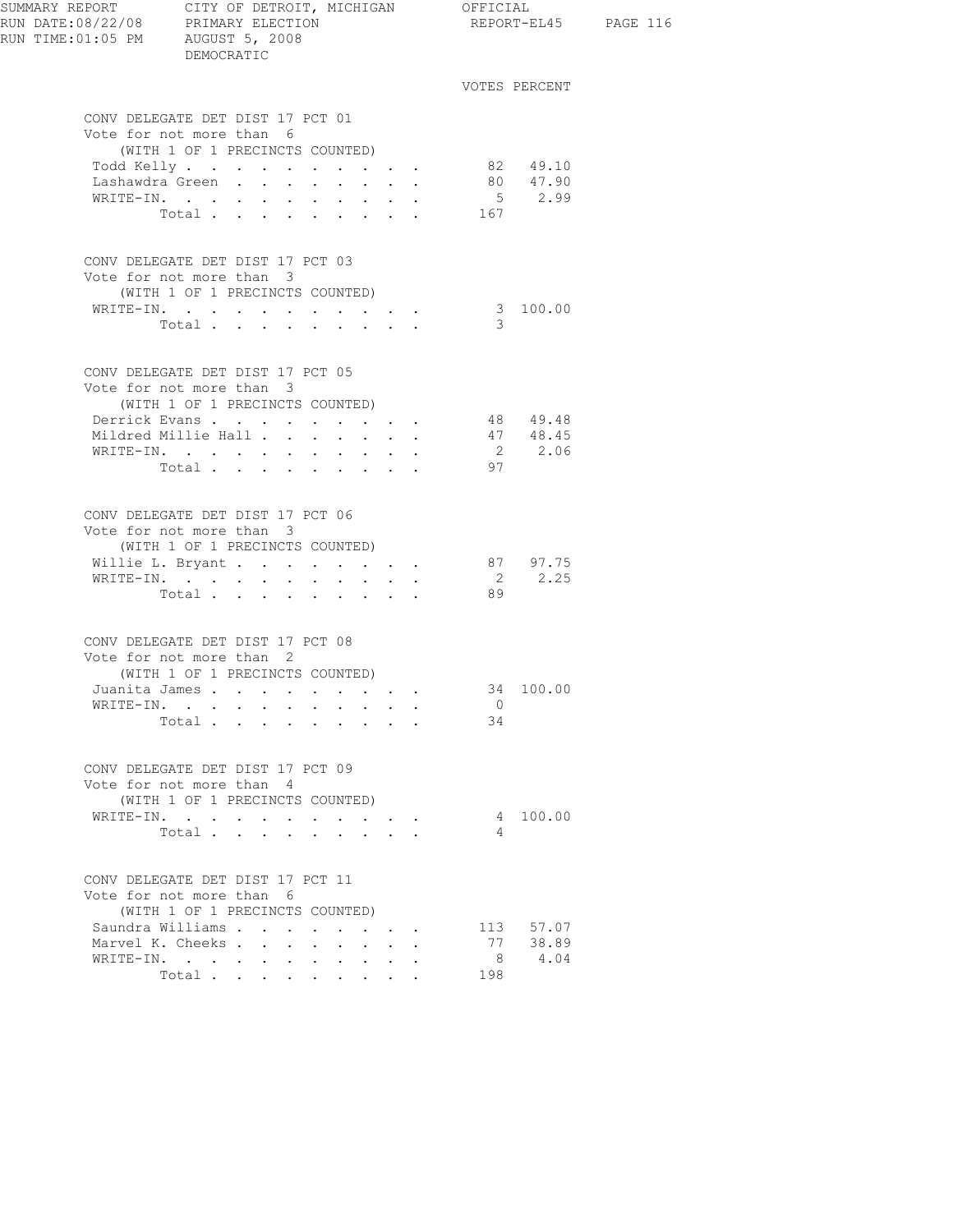| SUMMARY REPORT<br>RUN DATE:08/22/08 PRIMARY ELECTION<br>RUN TIME:01:05 PM AUGUST 5, 2008 | CITY OF DETROIT, MICHIGAN OFFICIAL<br>DEMOCRATIC            |                      |                        |                                                              |           |                      | REPORT-EL45 PAGE 117 |
|------------------------------------------------------------------------------------------|-------------------------------------------------------------|----------------------|------------------------|--------------------------------------------------------------|-----------|----------------------|----------------------|
|                                                                                          |                                                             |                      |                        |                                                              |           | VOTES PERCENT        |                      |
|                                                                                          | CONV DELEGATE DET DIST 17 PCT 12                            |                      |                        |                                                              |           |                      |                      |
|                                                                                          | Vote for not more than 7                                    |                      |                        |                                                              |           |                      |                      |
|                                                                                          | (WITH 1 OF 1 PRECINCTS COUNTED)                             |                      |                        |                                                              |           |                      |                      |
|                                                                                          | WRITE-IN.                                                   |                      |                        |                                                              |           | 30 100.00            |                      |
|                                                                                          | Total $\cdots$                                              |                      |                        |                                                              | 30        |                      |                      |
|                                                                                          | CONV DELEGATE DET DIST 17 PCT 13                            |                      |                        |                                                              |           |                      |                      |
|                                                                                          | Vote for not more than 3                                    |                      |                        |                                                              |           |                      |                      |
|                                                                                          | (WITH 1 OF 1 PRECINCTS COUNTED)                             |                      |                        |                                                              |           |                      |                      |
|                                                                                          | Kenneth L. Townsend                                         |                      |                        |                                                              |           | 57 49.14<br>51 43.97 |                      |
|                                                                                          | Edward W. Pryor                                             |                      |                        |                                                              |           |                      |                      |
|                                                                                          | WRITE-IN.                                                   |                      |                        |                                                              |           | 8 6.90               |                      |
|                                                                                          | Total $\ldots$ $\ldots$ $\ldots$ $\ldots$ 116               |                      |                        |                                                              |           |                      |                      |
|                                                                                          | CONV DELEGATE DET DIST 17 PCT 14                            |                      |                        |                                                              |           |                      |                      |
|                                                                                          | Vote for not more than 3                                    |                      |                        |                                                              |           |                      |                      |
|                                                                                          | (WITH 1 OF 1 PRECINCTS COUNTED)                             |                      |                        |                                                              |           |                      |                      |
|                                                                                          | Cynthia A. Bell 73 23.86                                    |                      |                        |                                                              |           |                      |                      |
|                                                                                          | Terrance H. White.                                          |                      |                        |                                                              |           | 66 21.57<br>55 17.97 |                      |
|                                                                                          | Judy J. Summers                                             |                      |                        |                                                              |           |                      |                      |
|                                                                                          | Thelma Davis                                                |                      |                        |                                                              |           | 48 15.69             |                      |
|                                                                                          | Roy Wilds<br>Donna-Karen Lewis-Wilds.                       |                      |                        |                                                              |           | 27 8.82<br>6.21      |                      |
|                                                                                          | WRITE-IN.                                                   |                      |                        |                                                              | 19        | $18$ $5.88$          |                      |
|                                                                                          | Total                                                       |                      |                        |                                                              | 306       |                      |                      |
|                                                                                          |                                                             |                      |                        |                                                              |           |                      |                      |
|                                                                                          | CONV DELEGATE DET DIST 17 PCT 15                            |                      |                        |                                                              |           |                      |                      |
|                                                                                          | Vote for not more than 4                                    |                      |                        |                                                              |           |                      |                      |
|                                                                                          | (WITH 1 OF 1 PRECINCTS COUNTED)                             |                      |                        |                                                              |           | 5 100.00             |                      |
|                                                                                          | WRITE-IN.                                                   |                      |                        |                                                              | -5        |                      |                      |
|                                                                                          | Total                                                       |                      |                        |                                                              |           |                      |                      |
|                                                                                          | CONV DELEGATE DET DIST 17 PCT 16                            |                      |                        |                                                              |           |                      |                      |
|                                                                                          | Vote for not more than 9                                    |                      |                        |                                                              |           |                      |                      |
|                                                                                          | (WITH 1 OF 1 PRECINCTS COUNTED)                             |                      |                        |                                                              |           |                      |                      |
|                                                                                          | Linda Perkins-Moore                                         | $\sim$               |                        | $\mathbf{L} = \mathbf{L} \mathbf{L} + \mathbf{L} \mathbf{L}$ |           | 177 50.00            |                      |
|                                                                                          | Robert Preston Jones.                                       |                      |                        |                                                              |           | 130 36.72            |                      |
|                                                                                          | WRITE-IN.<br>Total                                          | <b>All Cards</b>     | <b>Service Control</b> |                                                              | 47<br>354 | 13.28                |                      |
|                                                                                          |                                                             |                      |                        |                                                              |           |                      |                      |
|                                                                                          | CONV DELEGATE DET DIST 17 PCT 18                            |                      |                        |                                                              |           |                      |                      |
|                                                                                          | Vote for not more than 4<br>(WITH 1 OF 1 PRECINCTS COUNTED) |                      |                        |                                                              |           |                      |                      |
|                                                                                          | Delbert Brown<br>$\sim$                                     | $\sim$               |                        |                                                              |           | 98 54.75             |                      |
|                                                                                          | Leon Cooper.                                                |                      | $\sim$                 | $\mathbf{L} = \mathbf{L}$                                    |           | 77 43.02             |                      |
|                                                                                          | WRITE-IN.                                                   |                      |                        | $\bullet$ . In the set of $\bullet$                          |           | 2.23                 |                      |
|                                                                                          | Total<br>$\sim$                                             | $\ddot{\phantom{0}}$ |                        | $\cdot$ $\cdot$ $\cdot$                                      | 179       |                      |                      |
|                                                                                          |                                                             |                      |                        |                                                              |           |                      |                      |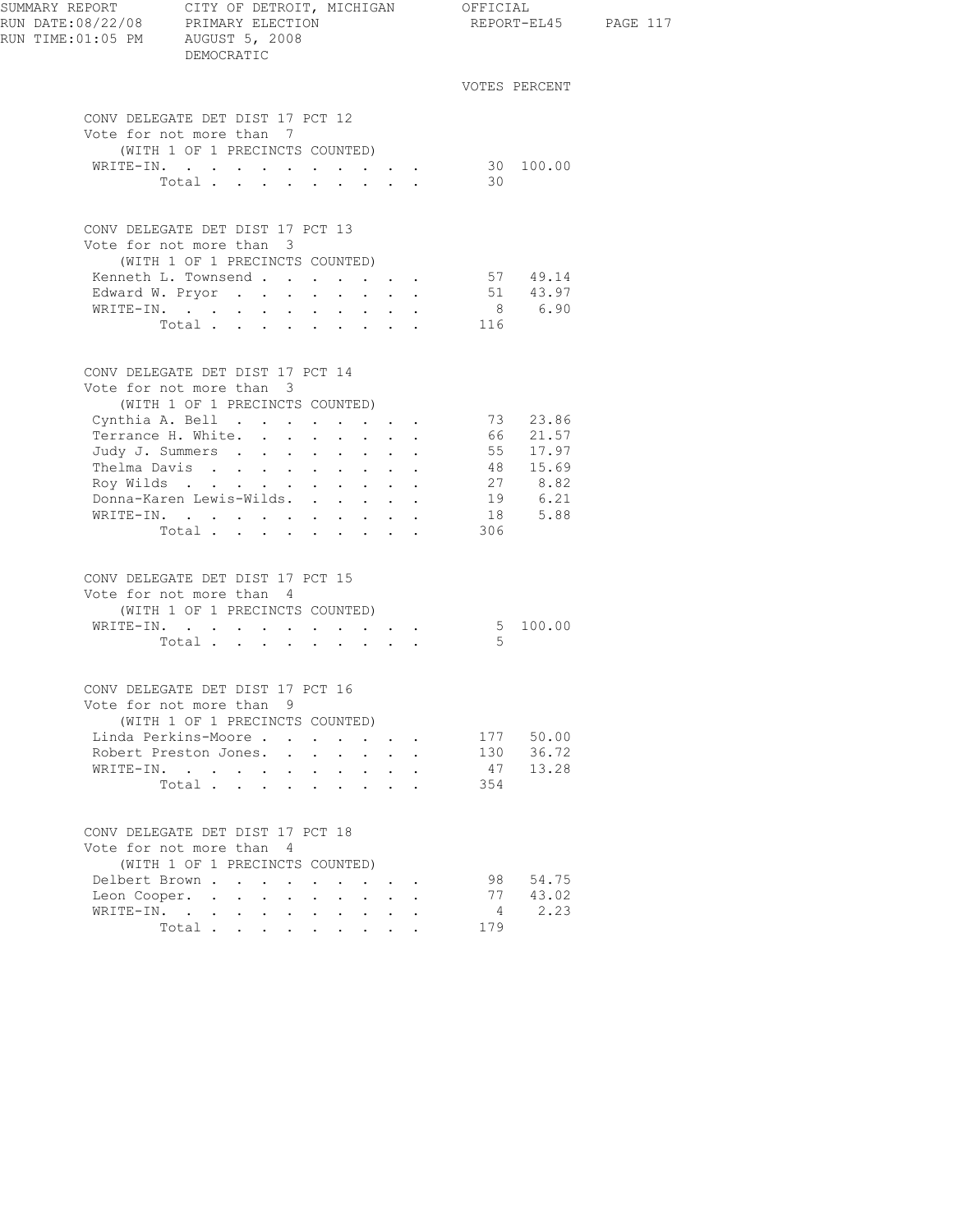| SUMMARY REPORT<br>RUN DATE:08/22/08 PRIMARY ELECTION<br>RUN TIME:01:05 PM AUGUST 5, 2008 | CITY OF DETROIT, MICHIGAN OFFICIAL<br>DEMOCRATIC                                            |                                  |                      |                           |                          |                |                      | REPORT-EL45 PAGE 118 |
|------------------------------------------------------------------------------------------|---------------------------------------------------------------------------------------------|----------------------------------|----------------------|---------------------------|--------------------------|----------------|----------------------|----------------------|
|                                                                                          |                                                                                             |                                  |                      |                           |                          |                | VOTES PERCENT        |                      |
|                                                                                          | CONV DELEGATE DET DIST 17 PCT 19                                                            |                                  |                      |                           |                          |                |                      |                      |
|                                                                                          | Vote for not more than 4                                                                    |                                  |                      |                           |                          |                |                      |                      |
|                                                                                          | (WITH 1 OF 1 PRECINCTS COUNTED)                                                             |                                  |                      |                           |                          |                |                      |                      |
|                                                                                          | Rufus Coleman<br>Tracee L. Garrett.                                                         |                                  |                      |                           |                          |                | 72 35.47             |                      |
|                                                                                          | Nestelynn L. Garrett.                                                                       |                                  |                      |                           |                          |                | 67 33.00<br>48 23.65 |                      |
|                                                                                          | WRITE-IN.                                                                                   |                                  |                      |                           |                          |                | 16 7.88              |                      |
|                                                                                          | Total 203                                                                                   |                                  |                      |                           |                          |                |                      |                      |
|                                                                                          | CONV DELEGATE DET DIST 17 PCT 20                                                            |                                  |                      |                           |                          |                |                      |                      |
|                                                                                          | Vote for not more than 7                                                                    |                                  |                      |                           |                          |                |                      |                      |
|                                                                                          | (WITH 1 OF 1 PRECINCTS COUNTED)                                                             |                                  |                      |                           |                          |                |                      |                      |
|                                                                                          | Olivia Shakoor. 140 42.55                                                                   |                                  |                      |                           |                          |                |                      |                      |
|                                                                                          | Alice Mazel Clemons<br>William E. Clemons                                                   |                                  |                      |                           |                          |                | 94 28.57<br>90 27.36 |                      |
|                                                                                          | WRITE-IN.                                                                                   |                                  |                      |                           |                          |                | $5 \t 1.52$          |                      |
|                                                                                          | Total                                                                                       |                                  |                      |                           |                          | 329            |                      |                      |
|                                                                                          | CONV DELEGATE DET DIST 17 PCT 21                                                            |                                  |                      |                           |                          |                |                      |                      |
|                                                                                          | Vote for not more than 6                                                                    |                                  |                      |                           |                          |                |                      |                      |
|                                                                                          | (WITH 1 OF 1 PRECINCTS COUNTED)                                                             |                                  |                      |                           |                          |                |                      |                      |
|                                                                                          | Mary A. Perkins 147 55.47<br>Tony C. Clay $\cdot \cdot \cdot \cdot \cdot \cdot \cdot \cdot$ |                                  |                      |                           |                          |                |                      |                      |
|                                                                                          | WRITE-IN.                                                                                   |                                  |                      |                           |                          |                | 112 42.26<br>6 2.26  |                      |
|                                                                                          | Total 265                                                                                   |                                  |                      |                           |                          |                |                      |                      |
|                                                                                          | CONV DELEGATE DET DIST 17 PCT 23                                                            |                                  |                      |                           |                          |                |                      |                      |
|                                                                                          | Vote for not more than 3                                                                    |                                  |                      |                           |                          |                |                      |                      |
|                                                                                          | (WITH 1 OF 1 PRECINCTS COUNTED)                                                             |                                  |                      |                           |                          |                |                      |                      |
|                                                                                          | Mary B. Thomas. 65 54.17                                                                    |                                  |                      |                           |                          |                |                      |                      |
|                                                                                          | Leon S. Dixon, Jr. 55 45.83<br>WRITE-IN.                                                    |                                  |                      |                           |                          | $\overline{0}$ |                      |                      |
|                                                                                          | Total                                                                                       |                                  |                      |                           |                          | 120            |                      |                      |
|                                                                                          |                                                                                             |                                  |                      |                           |                          |                |                      |                      |
|                                                                                          | CONV DELEGATE DET DIST 17 PCT 24<br>Vote for not more than 3                                |                                  |                      |                           |                          |                |                      |                      |
|                                                                                          | (WITH 1 OF 1 PRECINCTS COUNTED)                                                             |                                  |                      |                           |                          |                |                      |                      |
|                                                                                          | WRITE-IN.                                                                                   |                                  |                      |                           | and a strategic control. |                | 6 100.00             |                      |
|                                                                                          | Total                                                                                       |                                  |                      |                           |                          | 6              |                      |                      |
|                                                                                          | CONV DELEGATE DET DIST 17 PCT 25                                                            |                                  |                      |                           |                          |                |                      |                      |
|                                                                                          | Vote for not more than 4<br>(WITH 1 OF 1 PRECINCTS COUNTED)                                 |                                  |                      |                           |                          |                |                      |                      |
|                                                                                          | Barbara Jean Johnson.                                                                       |                                  |                      |                           |                          |                | 80 36.36             |                      |
|                                                                                          | Leslie Ann Martin.                                                                          |                                  |                      | $\mathbf{r} = \mathbf{r}$ |                          |                | 70 31.82             |                      |
| WRITE-IN.                                                                                | Lynette Lewis<br>$\sim$ $-$<br>$\sim$ 10 $\pm$                                              | <b>All States</b>                | <b>All All Angel</b> |                           |                          | 2              | 68 30.91<br>.91      |                      |
|                                                                                          | Total                                                                                       | $\mathbf{L}$<br>$\sim$<br>$\sim$ |                      | $\mathbf{r} = \mathbf{r}$ |                          | 220            |                      |                      |
|                                                                                          |                                                                                             |                                  |                      |                           |                          |                |                      |                      |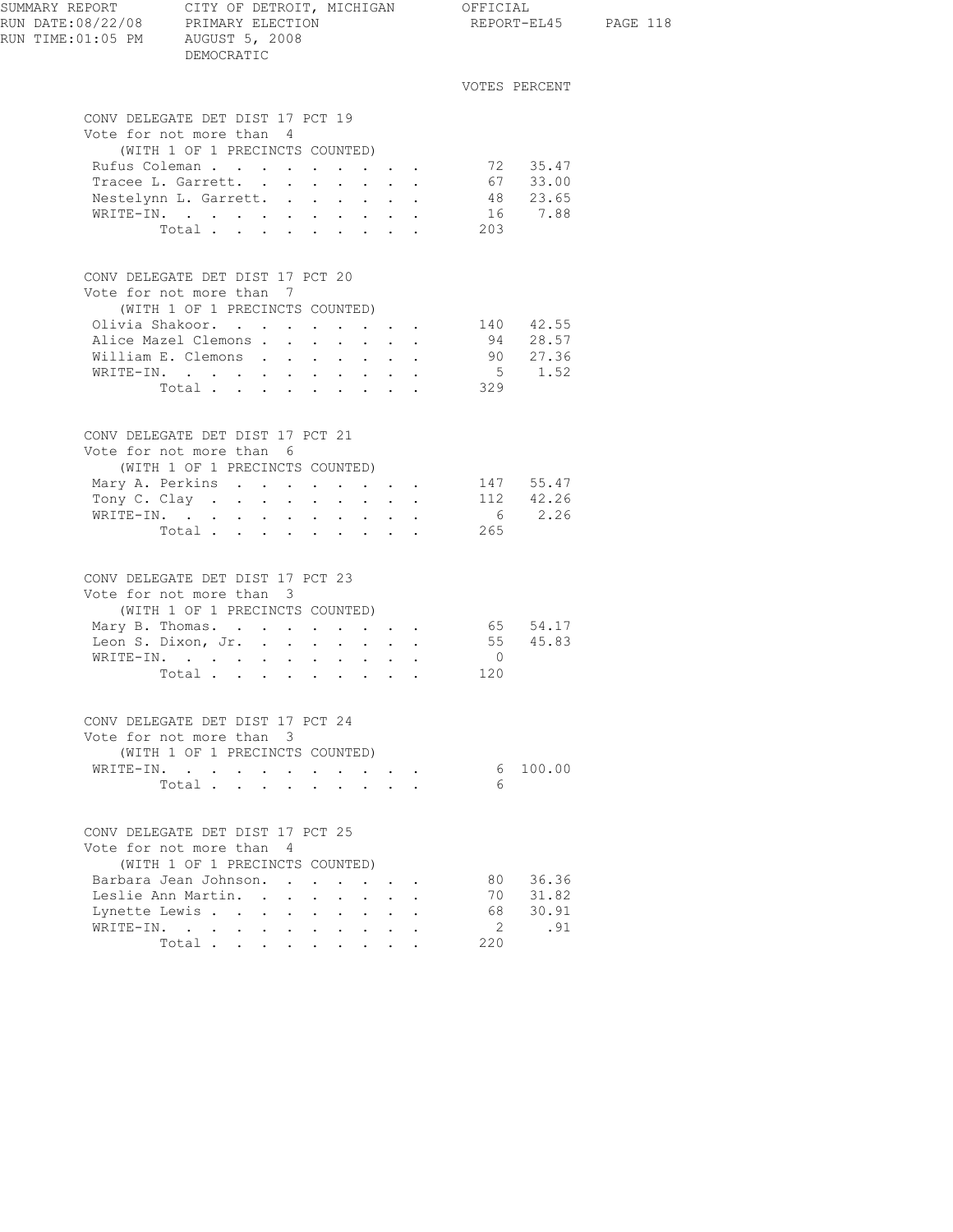| SUMMARY REPORT CITY OF DETROIT, MICHIGAN OFFICIAL<br>RUN DATE:08/22/08 PRIMARY ELECTION REPORT-EL<br>RUN TIME:01:05 PM AUGUST 5, 2008 | DEMOCRATIC                                                                                                                                   |                                                                                            |                                          |                      |                     | REPORT-EL45 PAGE 119 |
|---------------------------------------------------------------------------------------------------------------------------------------|----------------------------------------------------------------------------------------------------------------------------------------------|--------------------------------------------------------------------------------------------|------------------------------------------|----------------------|---------------------|----------------------|
|                                                                                                                                       |                                                                                                                                              |                                                                                            |                                          |                      | VOTES PERCENT       |                      |
|                                                                                                                                       | CONV DELEGATE DET DIST 17 PCT 27<br>Vote for not more than 7                                                                                 |                                                                                            |                                          |                      |                     |                      |
|                                                                                                                                       | (WITH 1 OF 1 PRECINCTS COUNTED)<br>Barbara Smith-Dawson.<br>WRITE-IN.                                                                        | $\mathbf{r} = \mathbf{r} + \mathbf{r} + \mathbf{r} + \mathbf{r} + \mathbf{r} + \mathbf{r}$ |                                          |                      | 145 96.67<br>5 3.33 |                      |
|                                                                                                                                       | Total                                                                                                                                        |                                                                                            |                                          | 150                  |                     |                      |
|                                                                                                                                       | CONV DELEGATE DET DIST 17 PCT 28<br>Vote for not more than 3<br>(WITH 1 OF 1 PRECINCTS COUNTED)                                              |                                                                                            |                                          |                      |                     |                      |
|                                                                                                                                       | WRITE-IN.<br>Total $\cdot$                                                                                                                   |                                                                                            |                                          | $\overline{4}$       | 4 100.00            |                      |
|                                                                                                                                       | CONV DELEGATE DET DIST 17 PCT 29<br>Vote for not more than 3<br>(WITH 1 OF 1 PRECINCTS COUNTED)                                              |                                                                                            |                                          |                      |                     |                      |
|                                                                                                                                       | Julie C. Boayue 42 53.85<br>Ruel L. Williams 36 46.15                                                                                        |                                                                                            |                                          |                      |                     |                      |
|                                                                                                                                       | $\mathtt{WRTTE}\texttt{-IN.}\quad.\quad.\quad.\quad.\quad.\quad.\quad.\quad.\quad.\quad.\quad.\quad.\quad.\quad.\quad.\quad.\quad.$<br>Total |                                                                                            |                                          | $\overline{0}$<br>78 |                     |                      |
|                                                                                                                                       | CONV DELEGATE DET DIST 17 PCT 32<br>Vote for not more than 4<br>(WITH 1 OF 1 PRECINCTS COUNTED)                                              |                                                                                            |                                          |                      |                     |                      |
|                                                                                                                                       | WRITE-IN.<br>Total                                                                                                                           |                                                                                            |                                          | 17                   | 17100.00            |                      |
|                                                                                                                                       | CONV DELEGATE DET DIST 17 PCT 33<br>Vote for not more than 4<br>(WITH 1 OF 1 PRECINCTS COUNTED)                                              |                                                                                            |                                          |                      |                     |                      |
|                                                                                                                                       | WRITE-IN.<br>Total                                                                                                                           |                                                                                            |                                          | - 5                  | 5 100.00            |                      |
|                                                                                                                                       | CONV DELEGATE DET DIST 17 PCT 34<br>Vote for not more than 4<br>(WITH 1 OF 1 PRECINCTS COUNTED)                                              |                                                                                            |                                          |                      |                     |                      |
|                                                                                                                                       | WRITE-IN.<br>Total                                                                                                                           |                                                                                            |                                          | 7                    | 7 100.00            |                      |
|                                                                                                                                       | CONV DELEGATE DET DIST 17 PCT 36<br>Vote for not more than 4<br>(WITH 1 OF 1 PRECINCTS COUNTED)                                              |                                                                                            |                                          |                      |                     |                      |
|                                                                                                                                       | Dwight S. Thomas<br>Mary Cocanougher                                                                                                         | $\sim$                                                                                     | $\mathbf{z} = \mathbf{z} + \mathbf{z}$ . | 89                   | 37.08<br>78 32.50   |                      |
| Jean West<br>WRITE-IN.                                                                                                                | $\cdot$ $\cdot$<br>$\sim$<br>$\mathbf{L}$<br>$\sim$                                                                                          | $\ddot{\phantom{0}}$<br>$\sim$                                                             | $\mathbf{L}$                             | 72<br>1              | 30.00<br>.42        |                      |
|                                                                                                                                       | Total                                                                                                                                        |                                                                                            | $\mathbf{z} = \mathbf{z} + \mathbf{z}$ . | 240                  |                     |                      |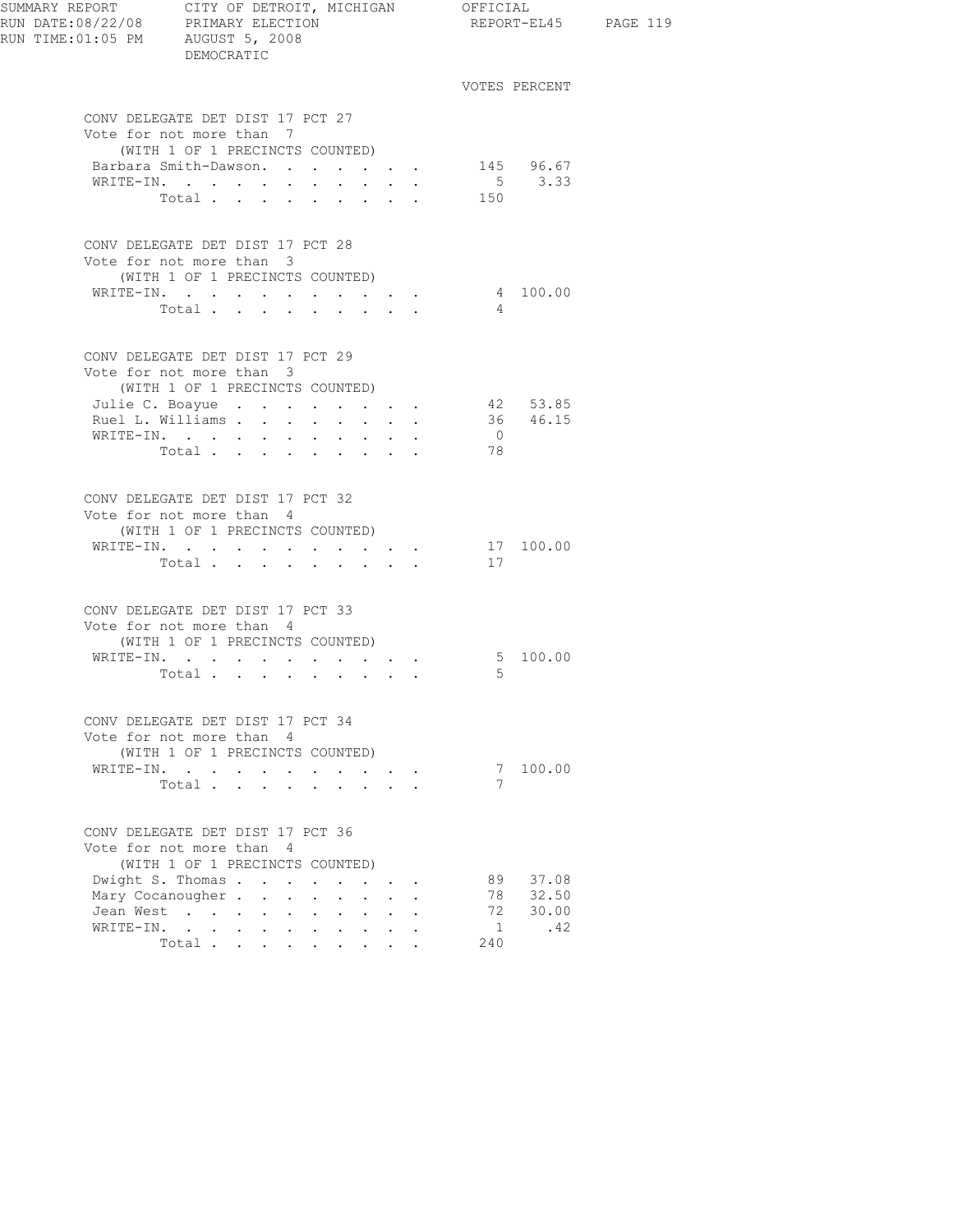| SUMMARY REPORT CITY OF DETROIT, MICHIGAN OFFICIAL<br>RUN DATE:08/22/08 PRIMARY ELECTION<br>RUN TIME: 01:05 PM AUGUST 5, 2008 | DEMOCRATIC                                                                                      |                      |        |                                                                  |                           |                      |               |                       | REPORT-EL45 PAGE 120 |  |
|------------------------------------------------------------------------------------------------------------------------------|-------------------------------------------------------------------------------------------------|----------------------|--------|------------------------------------------------------------------|---------------------------|----------------------|---------------|-----------------------|----------------------|--|
|                                                                                                                              |                                                                                                 |                      |        |                                                                  |                           |                      | VOTES PERCENT |                       |                      |  |
|                                                                                                                              | CONV DELEGATE DET DIST 17 PCT 38<br>Vote for not more than 2<br>(WITH 1 OF 1 PRECINCTS COUNTED) |                      |        |                                                                  |                           |                      |               |                       |                      |  |
|                                                                                                                              | Jimmy W. Thornton.                                                                              |                      |        |                                                                  |                           |                      |               | 71 97.26              |                      |  |
|                                                                                                                              | WRITE-IN.<br>Total                                                                              |                      |        |                                                                  |                           |                      | 73            | 2 2.74                |                      |  |
|                                                                                                                              | CONV DELEGATE DET DIST 17 PCT 44<br>Vote for not more than 4<br>(WITH 1 OF 1 PRECINCTS COUNTED) |                      |        |                                                                  |                           |                      |               |                       |                      |  |
|                                                                                                                              | Charles T. Smith 223 92.53                                                                      |                      |        |                                                                  |                           |                      |               |                       |                      |  |
|                                                                                                                              | WRITE-IN.                                                                                       |                      |        |                                                                  |                           |                      |               | 18 7.47               |                      |  |
|                                                                                                                              | Total 241                                                                                       |                      |        |                                                                  |                           |                      |               |                       |                      |  |
|                                                                                                                              | CONV DELEGATE DET DIST 17 PCT 45<br>Vote for not more than 8<br>(WITH 1 OF 1 PRECINCTS COUNTED) |                      |        |                                                                  |                           |                      |               |                       |                      |  |
|                                                                                                                              | Ben W. Washburn 171 30.54                                                                       |                      |        |                                                                  |                           |                      |               |                       |                      |  |
|                                                                                                                              | Johnathan Edwards.                                                                              |                      |        |                                                                  |                           |                      |               |                       |                      |  |
|                                                                                                                              | Donald Thomas Robinson II                                                                       |                      |        |                                                                  |                           |                      |               | 103 18.39<br>99 17.68 |                      |  |
|                                                                                                                              | Rose M. Nabongo                                                                                 |                      |        |                                                                  |                           |                      |               | 95 16.96              |                      |  |
|                                                                                                                              | Daralene Nero.                                                                                  |                      |        |                                                                  |                           |                      |               | 88 15.71              |                      |  |
|                                                                                                                              | WRITE-IN.                                                                                       |                      |        |                                                                  |                           |                      |               | 4.71                  |                      |  |
|                                                                                                                              | Total                                                                                           |                      |        |                                                                  |                           |                      | 560           |                       |                      |  |
|                                                                                                                              | CONV DELEGATE DET DIST 17 PCT 48<br>Vote for not more than 6<br>(WITH 1 OF 1 PRECINCTS COUNTED) |                      |        |                                                                  |                           |                      |               |                       |                      |  |
|                                                                                                                              | Kristie Wheeler                                                                                 |                      |        |                                                                  |                           |                      |               | 82 34.45              |                      |  |
|                                                                                                                              | Mitchell Shamsud-Din, Sr.                                                                       |                      |        |                                                                  |                           |                      |               | 72 30.25              |                      |  |
|                                                                                                                              | Khari Wheeler                                                                                   |                      |        |                                                                  |                           |                      |               | $67$ $28.15$          |                      |  |
|                                                                                                                              | WRITE-IN.                                                                                       |                      |        |                                                                  |                           |                      |               | 17 7.14               |                      |  |
|                                                                                                                              | Total                                                                                           |                      |        |                                                                  |                           |                      | 238           |                       |                      |  |
|                                                                                                                              | CONV DELEGATE DET DIST 17 PCT 71<br>Vote for not more than 4<br>(WITH 1 OF 1 PRECINCTS COUNTED) |                      |        |                                                                  |                           |                      |               |                       |                      |  |
|                                                                                                                              | David E. Nathan                                                                                 |                      | $\sim$ |                                                                  | $\mathbf{r} = \mathbf{r}$ |                      |               | 116 45.31             |                      |  |
|                                                                                                                              | Joyce Branham                                                                                   |                      |        |                                                                  |                           | $\ddot{\phantom{0}}$ |               | 74 28.91              |                      |  |
|                                                                                                                              | Leslie Nathan                                                                                   |                      |        |                                                                  |                           |                      |               | 59 23.05              |                      |  |
| WRITE-IN.                                                                                                                    | $\sim$<br>$\sim$ 10 $\pm$                                                                       | <b>Service</b> State |        | $\mathbf{r} = \mathbf{r} + \mathbf{r} + \mathbf{r} + \mathbf{r}$ |                           |                      |               | 7 2.73                |                      |  |
|                                                                                                                              | Total                                                                                           |                      |        |                                                                  |                           |                      | 256           |                       |                      |  |
|                                                                                                                              | CONV DELEGATE DET DIST 17 PCT 72<br>Vote for not more than 4<br>(WITH 1 OF 1 PRECINCTS COUNTED) |                      |        |                                                                  |                           |                      |               |                       |                      |  |
|                                                                                                                              | Richard J. Berlin.                                                                              |                      |        |                                                                  | $\mathbf{L} = \mathbf{L}$ |                      |               | 86 58.50              |                      |  |
|                                                                                                                              | Ronald J. Austin                                                                                |                      |        |                                                                  |                           |                      |               | 59 40.14              |                      |  |
|                                                                                                                              |                                                                                                 |                      |        |                                                                  |                           |                      |               | 2 1.36                |                      |  |
|                                                                                                                              | Total                                                                                           |                      |        |                                                                  |                           |                      | 147           |                       |                      |  |
|                                                                                                                              |                                                                                                 |                      |        |                                                                  |                           |                      |               |                       |                      |  |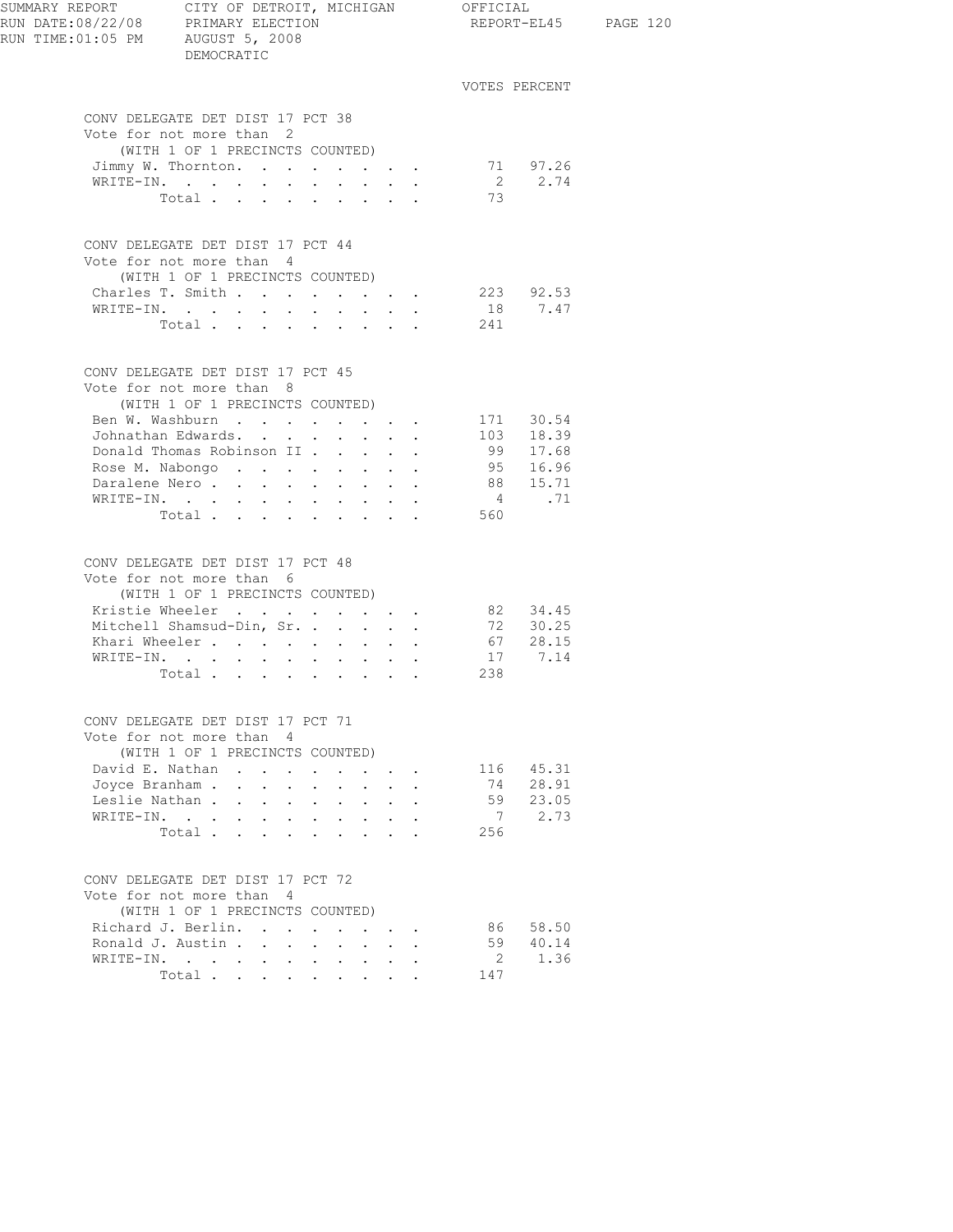| RUN TIME: 01:05 PM AUGUST 5, 2008 | DEMOCRATIC                                                                                                 |                                                                       |                                                                                             |                      |          |                    | REPORT-EL45 PAGE 121 |
|-----------------------------------|------------------------------------------------------------------------------------------------------------|-----------------------------------------------------------------------|---------------------------------------------------------------------------------------------|----------------------|----------|--------------------|----------------------|
|                                   |                                                                                                            |                                                                       |                                                                                             |                      |          | VOTES PERCENT      |                      |
|                                   | CONV DELEGATE DET DIST 17 PCT 73<br>Vote for not more than 5                                               |                                                                       |                                                                                             |                      |          |                    |                      |
|                                   | (WITH 1 OF 1 PRECINCTS COUNTED)<br>Doris Marie Griffin                                                     |                                                                       |                                                                                             |                      |          |                    |                      |
|                                   | $\mathtt{WRTTE-IN.} \qquad \qquad \centerdot \qquad \qquad \centerdot \qquad \centerdot \qquad \centerdot$ | $\mathbf{r} = \mathbf{r} \times \mathbf{r}$ . The set of $\mathbf{r}$ | $\cdot$ $\cdot$ $\cdot$                                                                     |                      |          | 96 98.97<br>1 1.03 |                      |
|                                   | Total                                                                                                      |                                                                       |                                                                                             |                      | 97       |                    |                      |
|                                   | CONV DELEGATE DET DIST 17 PCT 81<br>Vote for not more than 1<br>(WITH 1 OF 1 PRECINCTS COUNTED)            |                                                                       |                                                                                             |                      |          |                    |                      |
|                                   | WRITE-IN.                                                                                                  |                                                                       |                                                                                             |                      | $\Omega$ |                    |                      |
|                                   | CONV DELEGATE DET DIST 17 PCT 82<br>Vote for not more than 1                                               |                                                                       |                                                                                             |                      |          |                    |                      |
|                                   | (WITH 1 OF 1 PRECINCTS COUNTED)                                                                            |                                                                       |                                                                                             |                      |          |                    |                      |
|                                   | WRITE-IN.<br>Total                                                                                         |                                                                       | the contract of the contract of                                                             |                      | 1        | 1 100.00           |                      |
|                                   | CONV DELEGATE DET DIST 17 PCT 83                                                                           |                                                                       |                                                                                             |                      |          |                    |                      |
|                                   | Vote for not more than 3<br>(WITH 1 OF 1 PRECINCTS COUNTED)<br>WRITE-IN.                                   | $\mathbf{L} = \mathbf{L} \mathbf{L}$                                  | $\mathbf{a} = \mathbf{a} \cdot \mathbf{a}$ , and $\mathbf{a} = \mathbf{a} \cdot \mathbf{a}$ |                      |          | 12 100.00          |                      |
|                                   | Total                                                                                                      |                                                                       |                                                                                             |                      | 12       |                    |                      |
|                                   | CONV DELEGATE DET DIST 18 PCT 01<br>Vote for not more than 1<br>(WITH 1 OF 1 PRECINCTS COUNTED)            |                                                                       |                                                                                             |                      |          |                    |                      |
|                                   | Angy D. Webb                                                                                               |                                                                       |                                                                                             |                      |          | 22 91.67           |                      |
|                                   | WRITE-IN.                                                                                                  |                                                                       |                                                                                             | $\ddot{\phantom{0}}$ | 24       | 2 8.33             |                      |
|                                   | Total                                                                                                      |                                                                       |                                                                                             |                      |          |                    |                      |
|                                   | CONV DELEGATE DET DIST 18 PCT 02<br>Vote for not more than 8<br>(WITH 1 OF 1 PRECINCTS COUNTED)            |                                                                       |                                                                                             |                      |          |                    |                      |
|                                   | Debra V. Longstreet-Jones                                                                                  |                                                                       |                                                                                             |                      |          | 145 29.59          |                      |
|                                   | Barbra Long.                                                                                               |                                                                       |                                                                                             |                      | 134      | 27.35              |                      |
|                                   | LaDawn Long.                                                                                               |                                                                       |                                                                                             |                      | 102      | 20.82              |                      |
|                                   | George Long.                                                                                               |                                                                       |                                                                                             |                      | 99<br>10 | 20.20<br>2.04      |                      |
|                                   | Total<br>$\sim$<br>$\sim$                                                                                  | $\sim$ $\sim$<br>$\mathcal{L}^{\text{max}}$                           | $\mathbf{L}$                                                                                |                      | 490      |                    |                      |
|                                   | CONV DELEGATE DET DIST 18 PCT 04<br>Vote for not more than 5                                               |                                                                       |                                                                                             |                      |          |                    |                      |
|                                   | (WITH 1 OF 1 PRECINCTS COUNTED)                                                                            |                                                                       |                                                                                             |                      |          |                    |                      |
|                                   | Eric L. Jones<br>Dawnyell M. Jones.                                                                        |                                                                       | $\mathbf{r}$ , $\mathbf{r}$ , $\mathbf{r}$ , $\mathbf{r}$                                   |                      | 63<br>53 | 53.85<br>45.30     |                      |
|                                   | WRITE-IN.                                                                                                  |                                                                       |                                                                                             |                      | 1        | .85                |                      |
|                                   | Total                                                                                                      |                                                                       |                                                                                             |                      | 117      |                    |                      |
|                                   |                                                                                                            |                                                                       |                                                                                             |                      |          |                    |                      |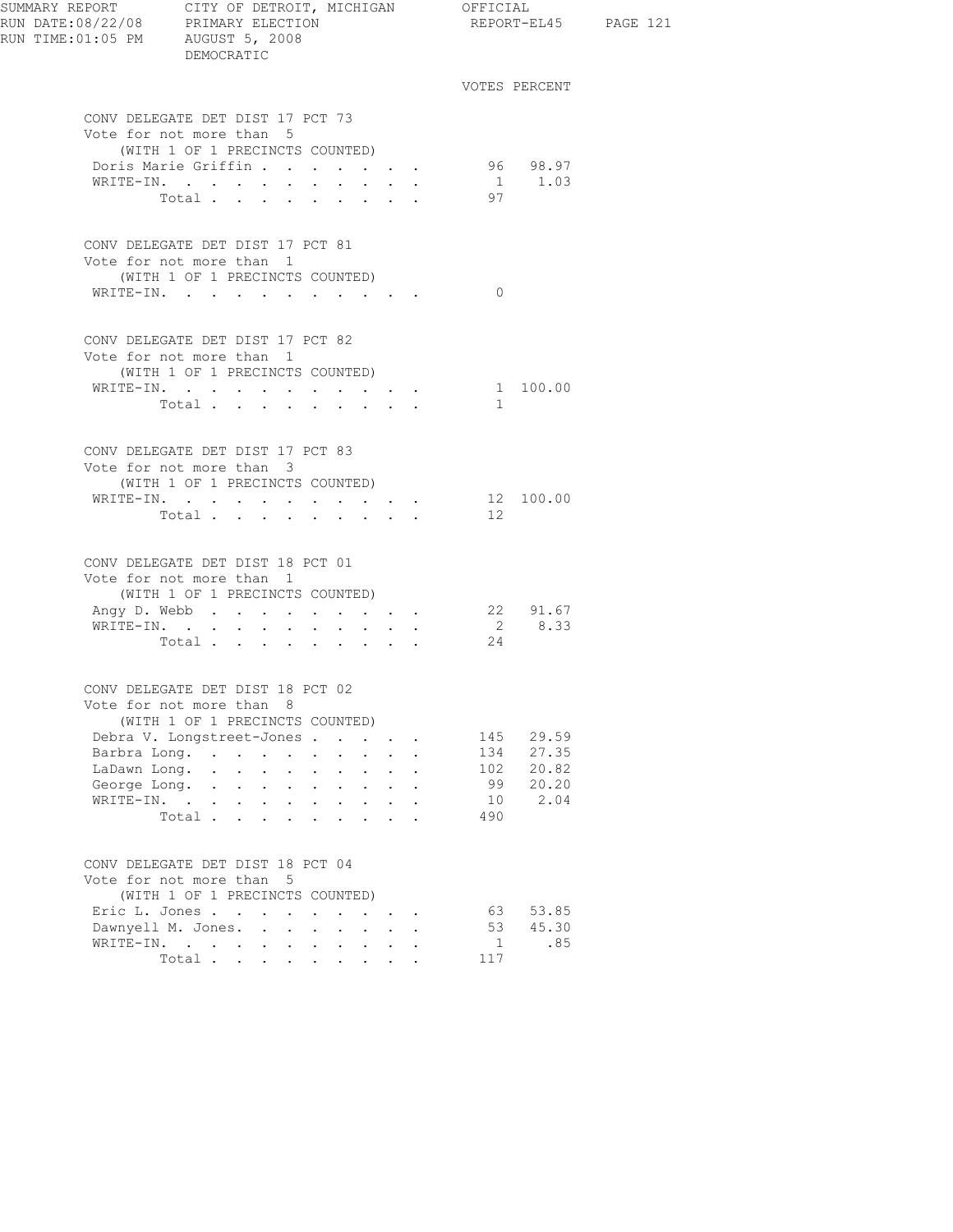| RUN TIME: 01:05 PM AUGUST 5, 2008 | DEMOCRATIC                                                                                      |                              |                                                                                                                           |                                                           |         | REPORT-EL45 PAGE 122                              |  |
|-----------------------------------|-------------------------------------------------------------------------------------------------|------------------------------|---------------------------------------------------------------------------------------------------------------------------|-----------------------------------------------------------|---------|---------------------------------------------------|--|
|                                   |                                                                                                 |                              |                                                                                                                           |                                                           |         | VOTES PERCENT                                     |  |
|                                   | CONV DELEGATE DET DIST 18 PCT 05<br>Vote for not more than 4<br>(WITH 1 OF 1 PRECINCTS COUNTED) |                              |                                                                                                                           |                                                           |         |                                                   |  |
|                                   | WRITE-IN. 14 100.00                                                                             |                              |                                                                                                                           |                                                           |         |                                                   |  |
|                                   | Total $\cdots$                                                                                  |                              |                                                                                                                           |                                                           | 14      |                                                   |  |
|                                   | CONV DELEGATE DET DIST 18 PCT 06<br>Vote for not more than 2                                    |                              |                                                                                                                           |                                                           |         |                                                   |  |
|                                   | (WITH 1 OF 1 PRECINCTS COUNTED)                                                                 |                              |                                                                                                                           |                                                           |         | 49 90.74                                          |  |
|                                   | Enriquetta Sanchez<br>WRITE-IN.                                                                 |                              |                                                                                                                           |                                                           |         | $5 \t 9.26$                                       |  |
|                                   | Total                                                                                           |                              |                                                                                                                           |                                                           | 54      |                                                   |  |
|                                   | CONV DELEGATE DET DIST 18 PCT 07<br>Vote for not more than 5                                    |                              |                                                                                                                           |                                                           |         |                                                   |  |
|                                   | (WITH 1 OF 1 PRECINCTS COUNTED)                                                                 |                              |                                                                                                                           |                                                           |         |                                                   |  |
|                                   | Jim Burton 66 52.80                                                                             |                              |                                                                                                                           |                                                           |         |                                                   |  |
|                                   | Ishmail A. Terry 58 46.40                                                                       |                              |                                                                                                                           |                                                           |         |                                                   |  |
|                                   | WRITE-IN.                                                                                       |                              |                                                                                                                           |                                                           |         | $1 \qquad .80$                                    |  |
|                                   | Total $\cdots$                                                                                  |                              |                                                                                                                           |                                                           | 125     |                                                   |  |
|                                   | CONV DELEGATE DET DIST 18 PCT 08<br>Vote for not more than 3<br>(WITH 1 OF 1 PRECINCTS COUNTED) |                              |                                                                                                                           |                                                           |         |                                                   |  |
|                                   | Charlene Richardson                                                                             |                              |                                                                                                                           |                                                           |         | 54 39.13                                          |  |
|                                   | Dorothy R. Heide                                                                                |                              |                                                                                                                           |                                                           |         | 49 35.51                                          |  |
|                                   | Mohammad Abumarie. 32 23.19                                                                     |                              |                                                                                                                           |                                                           |         |                                                   |  |
|                                   | WRITE-IN.                                                                                       |                              |                                                                                                                           |                                                           |         | $\begin{array}{cc} 3 & 2.17 \\ 138 & \end{array}$ |  |
|                                   | Total.                                                                                          |                              |                                                                                                                           |                                                           |         |                                                   |  |
|                                   | CONV DELEGATE DET DIST 18 PCT 10<br>Vote for not more than 4                                    |                              |                                                                                                                           |                                                           |         |                                                   |  |
|                                   | (WITH 1 OF 1 PRECINCTS COUNTED)                                                                 |                              |                                                                                                                           |                                                           |         |                                                   |  |
|                                   | WRITE-IN.<br>Total                                                                              |                              |                                                                                                                           |                                                           | 6<br>6  | 100.00                                            |  |
|                                   |                                                                                                 |                              |                                                                                                                           |                                                           |         |                                                   |  |
|                                   | CONV DELEGATE DET DIST 18 PCT 15<br>Vote for not more than 5<br>(WITH 1 OF 1 PRECINCTS COUNTED) |                              |                                                                                                                           |                                                           |         |                                                   |  |
|                                   | Charles T. Stedman                                                                              |                              |                                                                                                                           |                                                           |         | 63 52.50                                          |  |
|                                   | Tommy Meadows                                                                                   | $\mathbf{L}$<br>$\mathbf{L}$ |                                                                                                                           | $\mathbf{r} = \mathbf{r}$                                 |         | 53 44.17                                          |  |
|                                   | WRITE-IN.                                                                                       | $\sim 100$                   |                                                                                                                           | $\mathbf{L}^{\text{max}}$ , and $\mathbf{L}^{\text{max}}$ |         | 4 3.33                                            |  |
|                                   | Total<br>$\ddot{\phantom{a}}$                                                                   | $\sim 100$                   | $\begin{array}{cccccccccccccc} \bullet & \bullet & \bullet & \bullet & \bullet & \bullet & \bullet & \bullet \end{array}$ |                                                           | 120     |                                                   |  |
|                                   | CONV DELEGATE DET DIST 18 PCT 16<br>Vote for not more than 2                                    |                              |                                                                                                                           |                                                           |         |                                                   |  |
|                                   | (WITH 1 OF 1 PRECINCTS COUNTED)                                                                 |                              |                                                                                                                           |                                                           |         |                                                   |  |
|                                   | Mark R. Wesley.                                                                                 |                              |                                                                                                                           |                                                           |         | 38 86.36                                          |  |
| WRITE-IN.                         | $\mathbf{r} = \mathbf{r} + \mathbf{r} + \mathbf{r} + \mathbf{r}$<br>Total                       | $\sim$                       | $\ddot{\phantom{0}}$                                                                                                      |                                                           | 6<br>44 | 13.64                                             |  |
|                                   |                                                                                                 |                              |                                                                                                                           |                                                           |         |                                                   |  |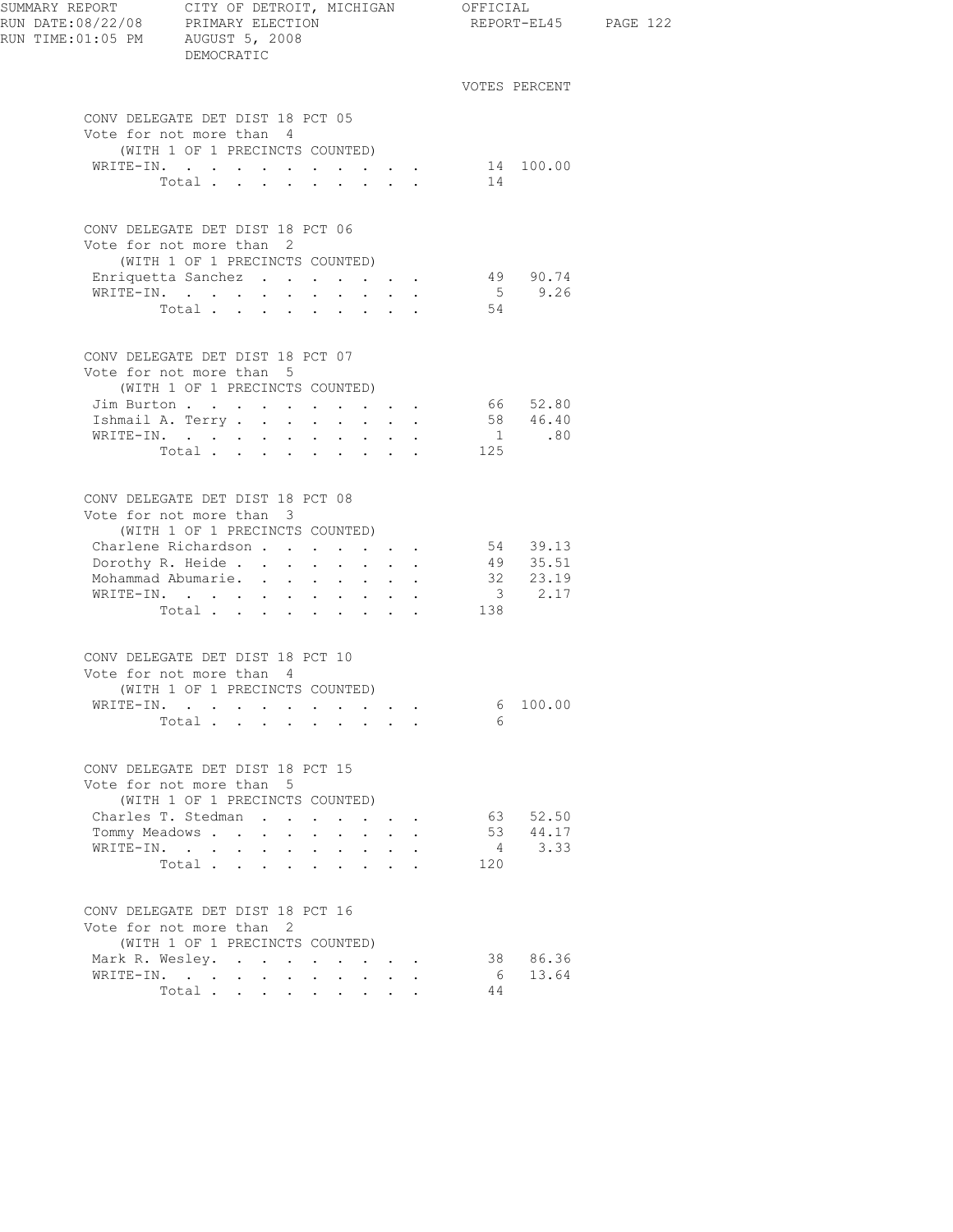| SUMMARY REPORT CITY OF DETROIT, MICHIGAN OFFICIAL<br>RUN DATE:08/22/08 PRIMARY ELECTION<br>RUN TIME: 01:05 PM AUGUST 5, 2008 | DEMOCRATIC                                                                                      |                                                               |             |             |                                                                                                                                |                | REPORT-EL45 PAGE 123 |  |
|------------------------------------------------------------------------------------------------------------------------------|-------------------------------------------------------------------------------------------------|---------------------------------------------------------------|-------------|-------------|--------------------------------------------------------------------------------------------------------------------------------|----------------|----------------------|--|
|                                                                                                                              |                                                                                                 |                                                               |             |             |                                                                                                                                |                | VOTES PERCENT        |  |
|                                                                                                                              | CONV DELEGATE DET DIST 18 PCT 17<br>Vote for not more than 6<br>(WITH 1 OF 1 PRECINCTS COUNTED) |                                                               |             |             |                                                                                                                                |                |                      |  |
|                                                                                                                              | WRITE-IN.                                                                                       |                                                               |             |             | $\mathcal{L}^{\mathcal{A}}(\mathcal{A})$ , $\mathcal{L}^{\mathcal{A}}(\mathcal{A})$ , $\mathcal{L}^{\mathcal{A}}(\mathcal{A})$ |                | 6 100.00             |  |
|                                                                                                                              | Total.                                                                                          |                                                               |             |             |                                                                                                                                | - 6            |                      |  |
|                                                                                                                              | CONV DELEGATE DET DIST 18 PCT 18<br>Vote for not more than 4<br>(WITH 1 OF 1 PRECINCTS COUNTED) |                                                               |             |             |                                                                                                                                |                |                      |  |
|                                                                                                                              | Jane Patterson.                                                                                 |                                                               |             |             | $\mathbf{r} = \mathbf{r} + \mathbf{r} + \mathbf{r} + \mathbf{r}$                                                               |                | 99 98.02             |  |
|                                                                                                                              | WRITE-IN.                                                                                       |                                                               |             |             |                                                                                                                                |                | 2 1.98               |  |
|                                                                                                                              | Total 101                                                                                       |                                                               |             |             |                                                                                                                                |                |                      |  |
|                                                                                                                              | CONV DELEGATE DET DIST 18 PCT 20<br>Vote for not more than 4                                    |                                                               |             |             |                                                                                                                                |                |                      |  |
|                                                                                                                              | (WITH 1 OF 1 PRECINCTS COUNTED)                                                                 |                                                               |             |             |                                                                                                                                |                |                      |  |
|                                                                                                                              | Stephanie A. Young<br>WRITE-IN.                                                                 |                                                               |             |             |                                                                                                                                | $\overline{0}$ | 57 100.00            |  |
|                                                                                                                              | Total                                                                                           |                                                               |             |             |                                                                                                                                | 57             |                      |  |
|                                                                                                                              |                                                                                                 |                                                               |             |             |                                                                                                                                |                |                      |  |
|                                                                                                                              | CONV DELEGATE DET DIST 18 PCT 24                                                                |                                                               |             |             |                                                                                                                                |                |                      |  |
|                                                                                                                              | Vote for not more than 3<br>(WITH 1 OF 1 PRECINCTS COUNTED)                                     |                                                               |             |             |                                                                                                                                |                |                      |  |
|                                                                                                                              | WRITE-IN.                                                                                       |                                                               |             |             |                                                                                                                                |                | 2 100.00             |  |
|                                                                                                                              | Total $\cdots$                                                                                  |                                                               |             |             |                                                                                                                                | 2              |                      |  |
|                                                                                                                              | CONV DELEGATE DET DIST 18 PCT 25<br>Vote for not more than 7<br>(WITH 1 OF 1 PRECINCTS COUNTED) |                                                               |             |             |                                                                                                                                |                |                      |  |
|                                                                                                                              | WRITE-IN.                                                                                       |                                                               |             |             | $\mathbf{r}$ , and $\mathbf{r}$ , and $\mathbf{r}$                                                                             |                | 22 100.00            |  |
|                                                                                                                              | Total                                                                                           |                                                               |             |             |                                                                                                                                | $22^{\circ}$   |                      |  |
|                                                                                                                              | CONV DELEGATE DET DIST 18 PCT 28<br>Vote for not more than 7<br>(WITH 1 OF 1 PRECINCTS COUNTED) |                                                               |             |             |                                                                                                                                |                |                      |  |
|                                                                                                                              | Scecilla D. Hunt                                                                                |                                                               | $\sim$      |             | and a strategic state                                                                                                          |                | 140 87.50            |  |
|                                                                                                                              | WRITE-IN.                                                                                       |                                                               |             |             |                                                                                                                                |                | 20 12.50             |  |
|                                                                                                                              | Total $\cdots$                                                                                  |                                                               |             |             |                                                                                                                                | 160            |                      |  |
|                                                                                                                              | CONV DELEGATE DET DIST 18 PCT 29<br>Vote for not more than 4<br>(WITH 1 OF 1 PRECINCTS COUNTED) |                                                               |             |             |                                                                                                                                |                |                      |  |
|                                                                                                                              | Gerald B. Bailey.                                                                               |                                                               |             |             |                                                                                                                                |                | 71 57.26             |  |
|                                                                                                                              | Harrison Willis                                                                                 |                                                               |             |             |                                                                                                                                |                | 51 41.13             |  |
| WRITE-IN.                                                                                                                    | $\sim$ $-$<br>$\sim$                                                                            | $\mathcal{L}^{\text{max}}$ , where $\mathcal{L}^{\text{max}}$ | $\bullet$ . | $\bullet$ . |                                                                                                                                | $\overline{2}$ | 1.61                 |  |
|                                                                                                                              | Total                                                                                           |                                                               |             |             |                                                                                                                                | 124            |                      |  |
|                                                                                                                              | CONV DELEGATE DET DIST 18 PCT 30<br>Vote for not more than 7<br>(WITH 1 OF 1 PRECINCTS COUNTED) |                                                               |             |             |                                                                                                                                |                |                      |  |
|                                                                                                                              | Ericka Alexander                                                                                |                                                               |             |             |                                                                                                                                |                | 116 84.67            |  |
|                                                                                                                              | WRITE-IN.                                                                                       |                                                               |             |             | $\ddot{\phantom{0}}$                                                                                                           | 21             | 15.33                |  |
|                                                                                                                              | Total                                                                                           |                                                               |             |             |                                                                                                                                | 137            |                      |  |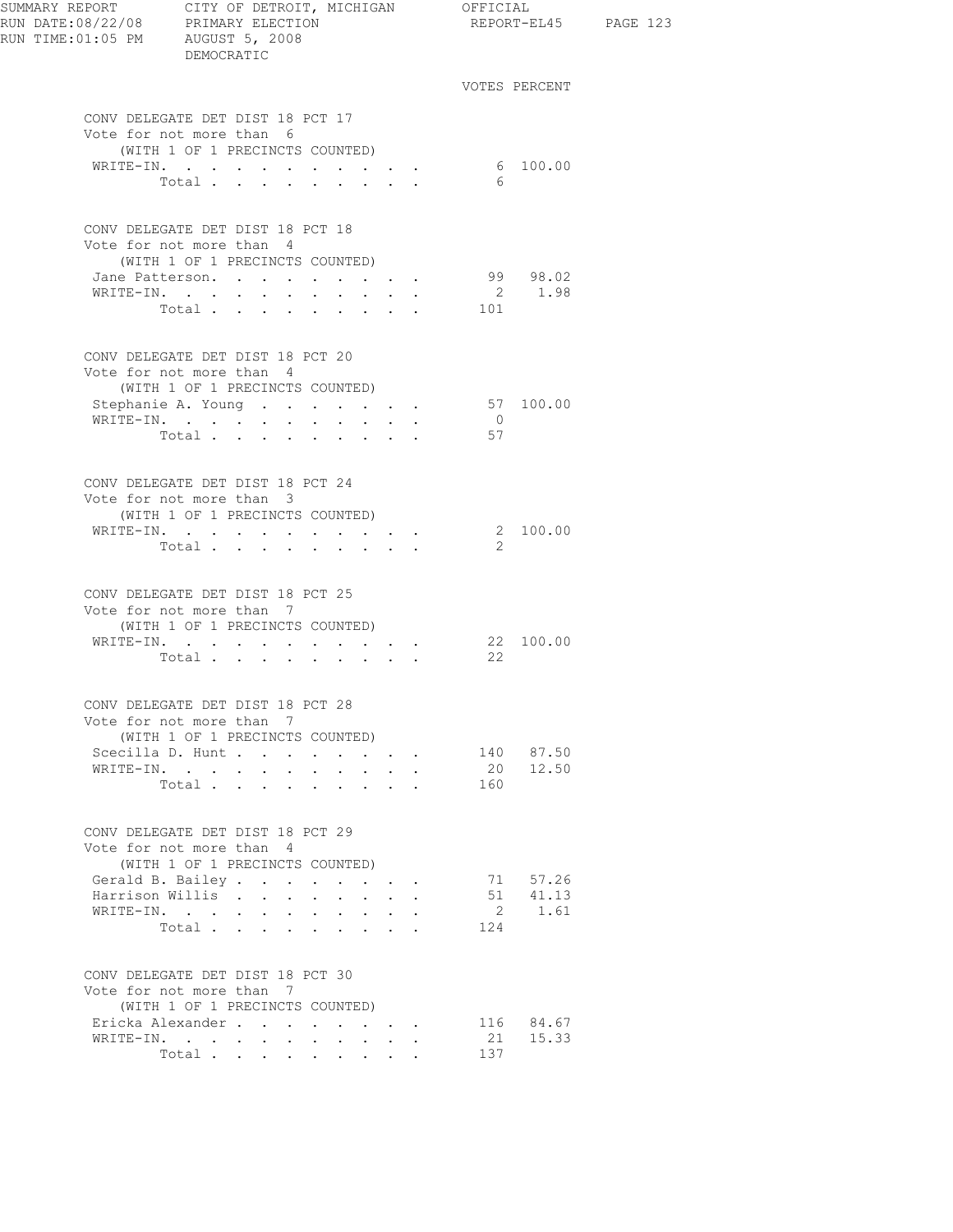| SUMMARY REPORT CITY OF DETROIT, MICHIGAN OFFICIAL | DEMOCRATIC                                                                                                                                                                                    |                                                                                                                                                    |                |                                      | REPORT-EL45 PAGE 124 |
|---------------------------------------------------|-----------------------------------------------------------------------------------------------------------------------------------------------------------------------------------------------|----------------------------------------------------------------------------------------------------------------------------------------------------|----------------|--------------------------------------|----------------------|
|                                                   |                                                                                                                                                                                               |                                                                                                                                                    |                | VOTES PERCENT                        |                      |
|                                                   | CONV DELEGATE DET DIST 18 PCT 31<br>Vote for not more than 4<br>(WITH 1 OF 1 PRECINCTS COUNTED)<br>WRITE-IN. 2 100.00<br>Total $\cdots$                                                       |                                                                                                                                                    | $\overline{2}$ |                                      |                      |
|                                                   | CONV DELEGATE DET DIST 18 PCT 32<br>Vote for not more than 7<br>(WITH 1 OF 1 PRECINCTS COUNTED)<br>Joyce B. Harris 119 36.62<br>Paula Trilety.<br>Walter Moore<br>WRITE-IN.<br>Total $\cdots$ |                                                                                                                                                    | 325            | 114 35.08<br>87 26.77<br>$5 \t 1.54$ |                      |
|                                                   | CONV DELEGATE DET DIST 18 PCT 37<br>Vote for not more than 2<br>(WITH 1 OF 1 PRECINCTS COUNTED)<br>WRITE-IN.<br>Total                                                                         |                                                                                                                                                    | 2              | 2 100.00                             |                      |
|                                                   | CONV DELEGATE DET DIST 18 PCT 38<br>Vote for not more than 7<br>(WITH 1 OF 1 PRECINCTS COUNTED)<br>Ronda D. Hall 126 97.67<br>WRITE-IN. 3 2.33<br>Total                                       |                                                                                                                                                    | 129            |                                      |                      |
|                                                   | CONV DELEGATE DET DIST 18 PCT 41<br>Vote for not more than 7<br>(WITH 1 OF 1 PRECINCTS COUNTED)<br>WRITE-IN. 7 100.00                                                                         |                                                                                                                                                    |                | 7                                    |                      |
|                                                   | CONV DELEGATE DET DIST 18 PCT 43<br>Vote for not more than 2<br>(WITH 1 OF 1 PRECINCTS COUNTED)<br>WRITE-IN.<br>Total                                                                         |                                                                                                                                                    | 4              | 4 100.00                             |                      |
|                                                   | CONV DELEGATE DET DIST 18 PCT 44<br>Vote for not more than 5<br>(WITH 1 OF 1 PRECINCTS COUNTED)<br>Johnnie Jolliffi<br>WRITE-IN.<br>Total $\cdots$ $\cdots$                                   | $\mathbf{r} = \mathbf{r} \cdot \mathbf{r}$<br><b>Contract Contract</b><br>$\mathbf{r} = \mathbf{r} + \mathbf{r}$ , where $\mathbf{r} = \mathbf{r}$ | 89             | 78 87.64<br>11 12.36                 |                      |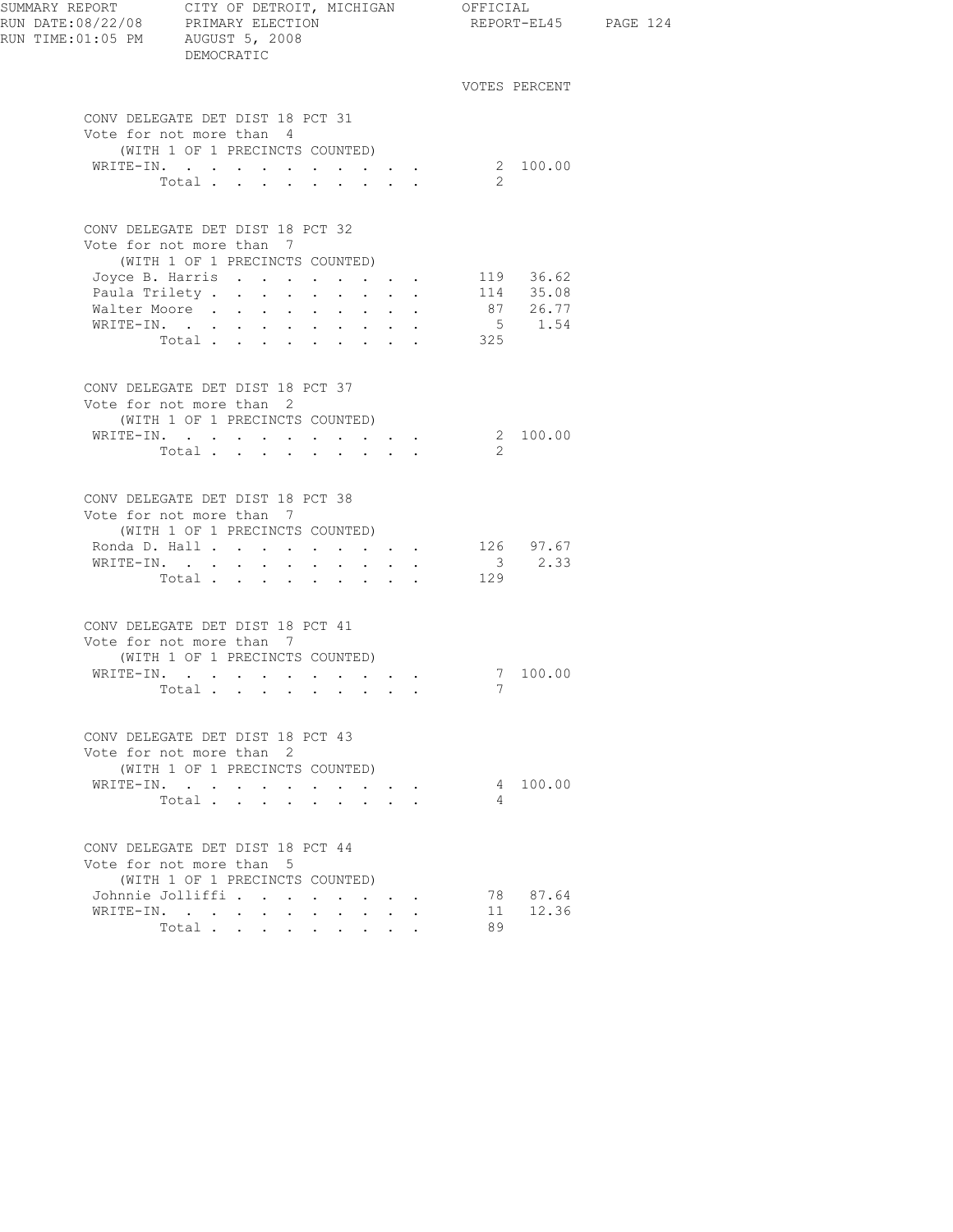| CONV DELEGATE DET DIST 18 PCT 71<br>Vote for not more than 4<br>(WITH 1 OF 1 PRECINCTS COUNTED)<br>Carla Thomas 84 38.36<br>Donald L. Stuckey II.<br>James T. Penn, Jr.<br>WRITE-IN.<br>Total 219<br>CONV DELEGATE DET DIST 19 PCT 01<br>Vote for not more than 6<br>(WITH 1 OF 1 PRECINCTS COUNTED)<br>Raymond J. Solomon 110 28.87<br>Wayne D. Bernard |                              | VOTES PERCENT<br>63 28.77<br>62 28.31<br>10 4.57 |  |
|----------------------------------------------------------------------------------------------------------------------------------------------------------------------------------------------------------------------------------------------------------------------------------------------------------------------------------------------------------|------------------------------|--------------------------------------------------|--|
|                                                                                                                                                                                                                                                                                                                                                          |                              |                                                  |  |
|                                                                                                                                                                                                                                                                                                                                                          |                              |                                                  |  |
|                                                                                                                                                                                                                                                                                                                                                          |                              |                                                  |  |
|                                                                                                                                                                                                                                                                                                                                                          |                              |                                                  |  |
| Lavern Baldwin.<br>Ora McIntosh<br>WRITE-IN.<br>Total                                                                                                                                                                                                                                                                                                    | 381                          | 91 23.88<br>90 23.62<br>72 18.90<br>18 4.72      |  |
| CONV DELEGATE DET DIST 19 PCT 05<br>Vote for not more than 4<br>(WITH 1 OF 1 PRECINCTS COUNTED)<br>WRITE-IN.                                                                                                                                                                                                                                             |                              | 11 100.00                                        |  |
| Total $\cdots$                                                                                                                                                                                                                                                                                                                                           | 11                           |                                                  |  |
| CONV DELEGATE DET DIST 19 PCT 07<br>Vote for not more than 6<br>(WITH 1 OF 1 PRECINCTS COUNTED)                                                                                                                                                                                                                                                          |                              |                                                  |  |
| WRITE-IN.<br>Total                                                                                                                                                                                                                                                                                                                                       | 3                            | 3 100.00                                         |  |
| CONV DELEGATE DET DIST 19 PCT 09<br>Vote for not more than 6<br>(WITH 1 OF 1 PRECINCTS COUNTED)                                                                                                                                                                                                                                                          |                              |                                                  |  |
| Barbara Jean Harding.<br>Amelia S. Casey<br>WRITE-IN.<br>Total                                                                                                                                                                                                                                                                                           | 64<br>1<br>172               | 107 62.21<br>37.21<br>.58                        |  |
| CONV DELEGATE DET DIST 19 PCT 14<br>Vote for not more than 6<br>(WITH 1 OF 1 PRECINCTS COUNTED)                                                                                                                                                                                                                                                          |                              |                                                  |  |
| Rose M. Roots<br>Armella June Nickleberry<br>WRITE-IN.<br>Total $\cdots$                                                                                                                                                                                                                                                                                 | 100<br>$\overline{0}$<br>208 | 108 51.92<br>48.08                               |  |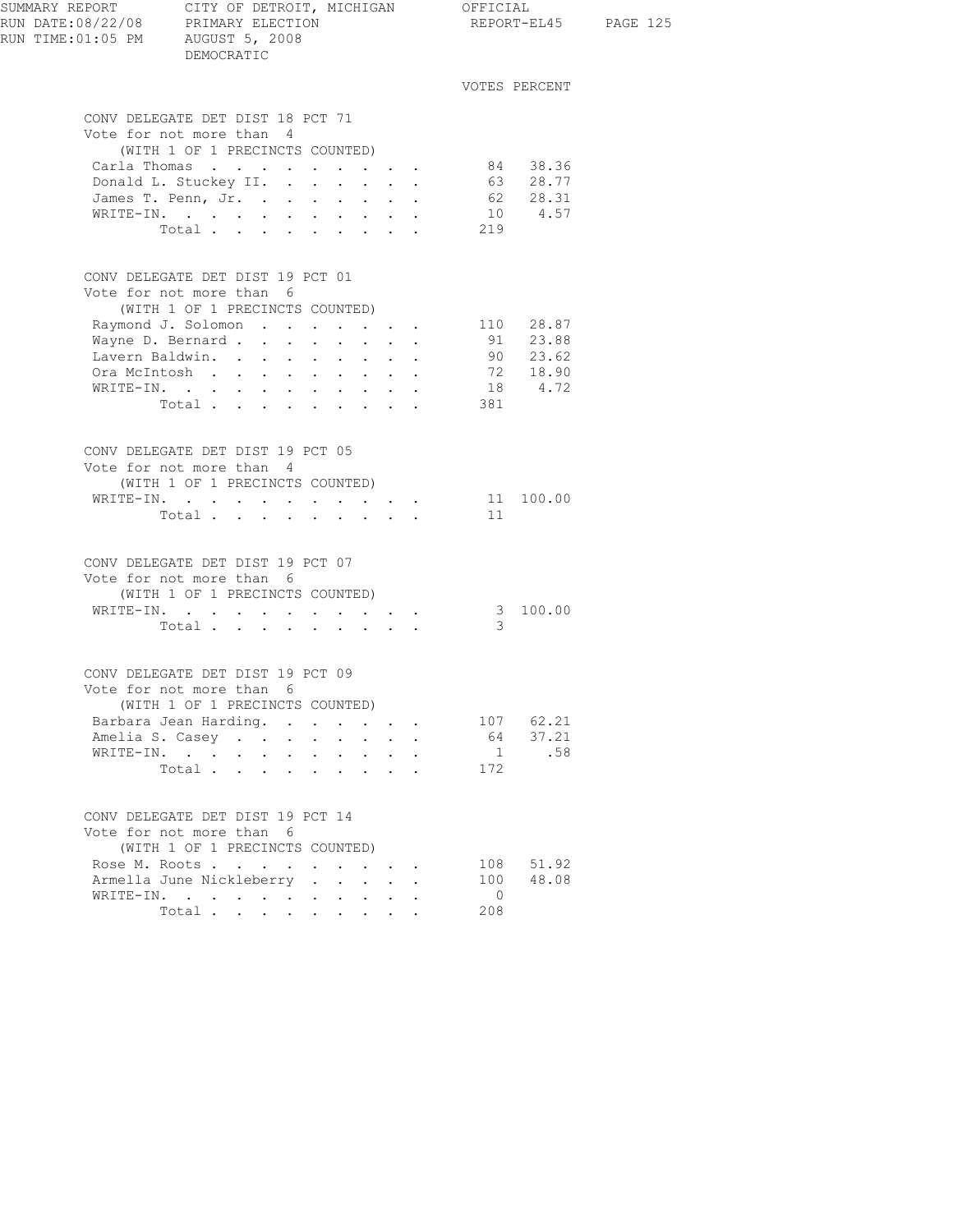| SUMMARY REPORT CITY OF DETROIT, MICHIGAN OFFICIAL<br>RUN DATE:08/22/08 PRIMARY ELECTION REPORT-EL<br>RUN TIME:01:05 PM AUGUST 5, 2008 | DEMOCRATIC                                                                                                               |                            |                                    |                           |                |                        | REPORT-EL45 PAGE 126 |
|---------------------------------------------------------------------------------------------------------------------------------------|--------------------------------------------------------------------------------------------------------------------------|----------------------------|------------------------------------|---------------------------|----------------|------------------------|----------------------|
|                                                                                                                                       |                                                                                                                          |                            |                                    |                           |                | VOTES PERCENT          |                      |
|                                                                                                                                       | CONV DELEGATE DET DIST 19 PCT 15<br>Vote for not more than 7                                                             |                            |                                    |                           |                |                        |                      |
|                                                                                                                                       | (WITH 1 OF 1 PRECINCTS COUNTED)                                                                                          |                            |                                    |                           |                |                        |                      |
|                                                                                                                                       | Carolyn Chambers                                                                                                         |                            |                                    |                           |                | 142 36.22<br>123 31.38 |                      |
|                                                                                                                                       | Gloria J. Killebrew<br>Katherine Wright 118 30.10                                                                        |                            |                                    |                           |                |                        |                      |
|                                                                                                                                       | WRITE-IN.                                                                                                                |                            |                                    |                           |                | 9 2.30                 |                      |
|                                                                                                                                       | Total                                                                                                                    |                            |                                    |                           | 392            |                        |                      |
|                                                                                                                                       | CONV DELEGATE DET DIST 19 PCT 18<br>Vote for not more than 2                                                             |                            |                                    |                           |                |                        |                      |
|                                                                                                                                       | (WITH 1 OF 1 PRECINCTS COUNTED)                                                                                          |                            |                                    |                           |                |                        |                      |
|                                                                                                                                       | Robert Gibson                                                                                                            |                            |                                    |                           |                | 40 90.91               |                      |
|                                                                                                                                       | WRITE-IN.                                                                                                                |                            |                                    |                           |                | 49.09                  |                      |
|                                                                                                                                       | Total                                                                                                                    |                            |                                    |                           | 44             |                        |                      |
|                                                                                                                                       | CONV DELEGATE DET DIST 19 PCT 19                                                                                         |                            |                                    |                           |                |                        |                      |
|                                                                                                                                       | Vote for not more than 6                                                                                                 |                            |                                    |                           |                |                        |                      |
|                                                                                                                                       | (WITH 1 OF 1 PRECINCTS COUNTED)<br>Mary Louise Marsh. 117 99.15                                                          |                            |                                    |                           |                |                        |                      |
|                                                                                                                                       | WRITE-IN.                                                                                                                |                            |                                    |                           |                | $1 \t 85$              |                      |
|                                                                                                                                       | Total                                                                                                                    |                            |                                    |                           | 118            |                        |                      |
|                                                                                                                                       | CONV DELEGATE DET DIST 19 PCT 22<br>Vote for not more than 3<br>(WITH 1 OF 1 PRECINCTS COUNTED)<br>Conrad Green 52 98.11 |                            |                                    |                           |                |                        |                      |
|                                                                                                                                       | WRITE-IN.                                                                                                                |                            |                                    |                           |                | 1 1.89                 |                      |
|                                                                                                                                       | Total                                                                                                                    |                            |                                    |                           | 53             |                        |                      |
|                                                                                                                                       | CONV DELEGATE DET DIST 19 PCT 23<br>Vote for not more than 4                                                             |                            |                                    |                           |                |                        |                      |
|                                                                                                                                       | (WITH 1 OF 1 PRECINCTS COUNTED)<br>WRITE-IN.                                                                             |                            |                                    |                           | 7              | 100.00                 |                      |
|                                                                                                                                       | Total                                                                                                                    |                            |                                    |                           | 7              |                        |                      |
|                                                                                                                                       |                                                                                                                          |                            |                                    |                           |                |                        |                      |
|                                                                                                                                       | CONV DELEGATE DET DIST 19 PCT 24<br>Vote for not more than 5<br>(WITH 1 OF 1 PRECINCTS COUNTED)                          |                            |                                    |                           |                |                        |                      |
|                                                                                                                                       | Ederl E. Moore.                                                                                                          |                            |                                    |                           |                | 93 95.88               |                      |
|                                                                                                                                       | WRITE-IN.                                                                                                                | $\mathcal{L}^{\text{max}}$ | $\mathbf{L}^{\text{max}}$          | $\mathbf{L} = \mathbf{L}$ | 4              | 4.12                   |                      |
|                                                                                                                                       | Total                                                                                                                    |                            |                                    |                           | 97             |                        |                      |
|                                                                                                                                       | CONV DELEGATE DET DIST 19 PCT 28<br>Vote for not more than 4<br>(WITH 1 OF 1 PRECINCTS COUNTED)                          |                            |                                    |                           |                |                        |                      |
|                                                                                                                                       | Geraldine Brown                                                                                                          |                            | and the contract of the con-       |                           |                | 40 35.71               |                      |
|                                                                                                                                       | Beverly C. King                                                                                                          |                            | $\mathbf{L}^{\text{max}}$          |                           |                | 39 34.82               |                      |
| Robert T. Coleman.                                                                                                                    | $\sim$ $\sim$ $\sim$ $\sim$ $\sim$                                                                                       |                            | $\mathbf{L}$<br>$\Delta \sim 10^4$ | $\mathbf{L}$              | 33             | 29.46                  |                      |
|                                                                                                                                       | WRITE-IN.                                                                                                                | $\sim 100$                 | $\cdot$ $\cdot$ $\cdot$ $\cdot$    |                           | $\overline{0}$ |                        |                      |
|                                                                                                                                       | Total                                                                                                                    |                            |                                    |                           | 112            |                        |                      |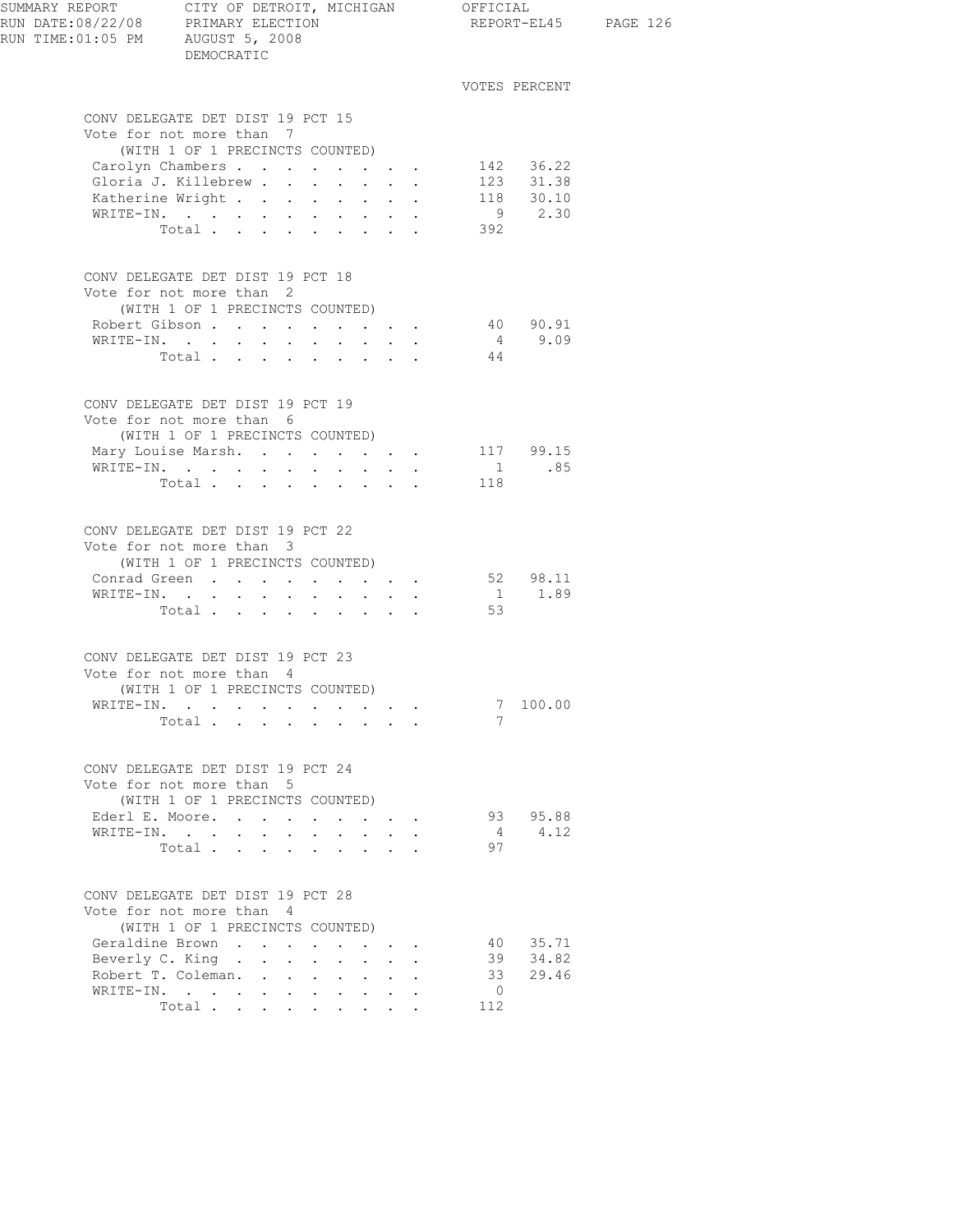| SUMMARY REPORT CITY OF DETROIT, MICHIGAN OFFICIAL<br>RUN DATE:08/22/08 PRIMARY ELECTION REPORT-EL4<br>RUN TIME: 01:05 PM AUGUST 5, 2008 | DEMOCRATIC                                                                                                                                                                           |                      |                                 |                      |                | REPORT-EL45 PAGE 127                                        |  |
|-----------------------------------------------------------------------------------------------------------------------------------------|--------------------------------------------------------------------------------------------------------------------------------------------------------------------------------------|----------------------|---------------------------------|----------------------|----------------|-------------------------------------------------------------|--|
|                                                                                                                                         |                                                                                                                                                                                      |                      |                                 |                      |                | VOTES PERCENT                                               |  |
|                                                                                                                                         | CONV DELEGATE DET DIST 19 PCT 29<br>Vote for not more than 4                                                                                                                         |                      |                                 |                      |                |                                                             |  |
|                                                                                                                                         | (WITH 1 OF 1 PRECINCTS COUNTED)                                                                                                                                                      |                      |                                 |                      |                |                                                             |  |
|                                                                                                                                         | NanaDansoa A. Paintsil<br>WRITE-IN.                                                                                                                                                  |                      |                                 |                      |                | 73 89.02<br>9 10.98                                         |  |
|                                                                                                                                         | Total                                                                                                                                                                                |                      |                                 |                      | 82             |                                                             |  |
|                                                                                                                                         |                                                                                                                                                                                      |                      |                                 |                      |                |                                                             |  |
|                                                                                                                                         | CONV DELEGATE DET DIST 19 PCT 30                                                                                                                                                     |                      |                                 |                      |                |                                                             |  |
|                                                                                                                                         | Vote for not more than 7                                                                                                                                                             |                      |                                 |                      |                |                                                             |  |
|                                                                                                                                         | (WITH 1 OF 1 PRECINCTS COUNTED)                                                                                                                                                      |                      |                                 |                      |                |                                                             |  |
|                                                                                                                                         | Janet Williams. 149 58.43                                                                                                                                                            |                      |                                 |                      |                |                                                             |  |
|                                                                                                                                         | Jesse J. Hooper 103 40.39                                                                                                                                                            |                      |                                 |                      |                |                                                             |  |
|                                                                                                                                         | WRITE-IN.                                                                                                                                                                            |                      |                                 |                      |                | $\begin{array}{cccc}\n & 3 & 1.18 \\ & & 255 & \end{array}$ |  |
|                                                                                                                                         | Total.                                                                                                                                                                               |                      |                                 |                      |                |                                                             |  |
|                                                                                                                                         | CONV DELEGATE DET DIST 19 PCT 32<br>Vote for not more than 4                                                                                                                         |                      |                                 |                      |                |                                                             |  |
|                                                                                                                                         | (WITH 1 OF 1 PRECINCTS COUNTED)                                                                                                                                                      |                      |                                 |                      |                |                                                             |  |
|                                                                                                                                         | Marcella Clark.                                                                                                                                                                      |                      |                                 |                      |                |                                                             |  |
|                                                                                                                                         | Caldonia Anderson.                                                                                                                                                                   |                      |                                 |                      |                | 76 54.29<br>64 45.71                                        |  |
|                                                                                                                                         | WRITE-IN.                                                                                                                                                                            |                      |                                 |                      | $\overline{0}$ |                                                             |  |
|                                                                                                                                         | Total                                                                                                                                                                                |                      |                                 |                      | 140            |                                                             |  |
|                                                                                                                                         | CONV DELEGATE DET DIST 19 PCT 34<br>Vote for not more than 4<br>(WITH 1 OF 1 PRECINCTS COUNTED)<br>Carolyn Ann Huff<br>Walter G. Abbott<br>Mack A. Sayles.<br>WRITE-IN.<br>Total 205 |                      |                                 |                      |                | 90 43.90<br>62 30.24<br>52 25.37<br>1 .49                   |  |
|                                                                                                                                         | CONV DELEGATE DET DIST 19 PCT 35<br>Vote for not more than 2<br>(WITH 1 OF 1 PRECINCTS COUNTED)                                                                                      |                      |                                 |                      |                |                                                             |  |
|                                                                                                                                         | Dustin H. Campbell                                                                                                                                                                   |                      |                                 |                      |                | 50 98.04                                                    |  |
|                                                                                                                                         | WRITE-IN.                                                                                                                                                                            |                      | <b>Service Control</b>          | $\ddot{\phantom{a}}$ |                | 1 1.96                                                      |  |
|                                                                                                                                         | Total.                                                                                                                                                                               |                      |                                 |                      | 51             |                                                             |  |
|                                                                                                                                         | CONV DELEGATE DET DIST 19 PCT 36<br>Vote for not more than 5<br>(WITH 1 OF 1 PRECINCTS COUNTED)                                                                                      |                      |                                 |                      |                |                                                             |  |
|                                                                                                                                         | WRITE-IN.                                                                                                                                                                            |                      | <b>All Contract Contracts</b>   |                      |                | 22 100.00                                                   |  |
|                                                                                                                                         | Total                                                                                                                                                                                |                      |                                 |                      | 22             |                                                             |  |
|                                                                                                                                         | CONV DELEGATE DET DIST 19 PCT 37<br>Vote for not more than 5<br>(WITH 1 OF 1 PRECINCTS COUNTED)                                                                                      |                      |                                 |                      |                |                                                             |  |
|                                                                                                                                         | Norma J. Johnson                                                                                                                                                                     |                      |                                 |                      |                | 59 52.68                                                    |  |
|                                                                                                                                         | Erinn L. Reed                                                                                                                                                                        |                      |                                 |                      | 53             | 47.32                                                       |  |
|                                                                                                                                         | WRITE-IN.                                                                                                                                                                            |                      |                                 |                      | $\overline{0}$ |                                                             |  |
|                                                                                                                                         | Total<br>$\sim$                                                                                                                                                                      | $\ddot{\phantom{0}}$ | $\cdot$ $\cdot$ $\cdot$ $\cdot$ |                      | 112            |                                                             |  |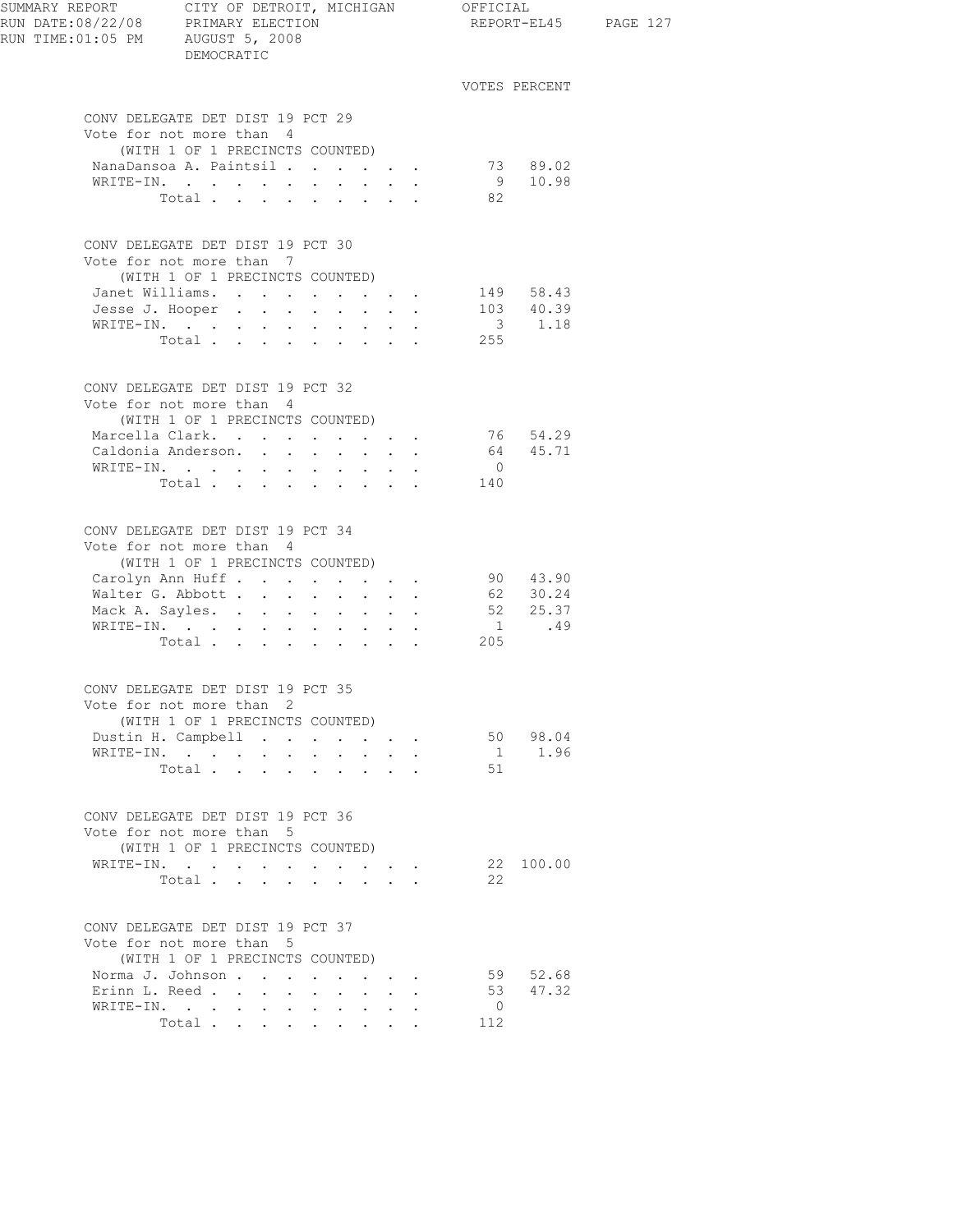| SUMMARY REPORT CITY OF DETROIT, MICHIGAN OFFICIAL<br>RUN DATE:08/22/08 PRIMARY ELECTION REPORT-EL4<br>RUN TIME:01:05 PM AUGUST 5, 2008 | DEMOCRATIC                                                                                                      |                                                                                   |                                          |                                 |                |                      | REPORT-EL45 PAGE 128 |
|----------------------------------------------------------------------------------------------------------------------------------------|-----------------------------------------------------------------------------------------------------------------|-----------------------------------------------------------------------------------|------------------------------------------|---------------------------------|----------------|----------------------|----------------------|
|                                                                                                                                        |                                                                                                                 |                                                                                   |                                          |                                 |                | VOTES PERCENT        |                      |
|                                                                                                                                        | CONV DELEGATE DET DIST 19 PCT 39<br>Vote for not more than 3                                                    |                                                                                   |                                          |                                 |                |                      |                      |
|                                                                                                                                        | (WITH 1 OF 1 PRECINCTS COUNTED)                                                                                 |                                                                                   |                                          |                                 |                |                      |                      |
|                                                                                                                                        | Sheneese Broughton                                                                                              |                                                                                   |                                          |                                 |                | 46 97.87<br>1 2.13   |                      |
|                                                                                                                                        | WRITE-IN.                                                                                                       | $\ddot{\phantom{0}}$<br>$\sim 100$                                                |                                          |                                 |                |                      |                      |
|                                                                                                                                        | Total                                                                                                           |                                                                                   |                                          |                                 | 47             |                      |                      |
|                                                                                                                                        | CONV DELEGATE DET DIST 19 PCT 42                                                                                |                                                                                   |                                          |                                 |                |                      |                      |
|                                                                                                                                        | Vote for not more than 3                                                                                        |                                                                                   |                                          |                                 |                |                      |                      |
|                                                                                                                                        | (WITH 1 OF 1 PRECINCTS COUNTED)<br>George Hardy                                                                 |                                                                                   |                                          |                                 |                | 34 48.57             |                      |
|                                                                                                                                        | Deborah Smith-Satterwhite                                                                                       |                                                                                   |                                          | $\ddot{\phantom{a}}$            |                | 32 45.71             |                      |
|                                                                                                                                        | $\mathtt{WRTTE-IN.} \qquad \qquad \ldots \qquad \qquad \ldots \qquad \qquad \ldots \qquad \ldots \qquad \ldots$ |                                                                                   |                                          |                                 |                | 4 5.71               |                      |
|                                                                                                                                        | Total $\cdots$ $\cdots$ $\cdots$                                                                                |                                                                                   |                                          |                                 | 70             |                      |                      |
|                                                                                                                                        |                                                                                                                 |                                                                                   |                                          |                                 |                |                      |                      |
|                                                                                                                                        | CONV DELEGATE DET DIST 19 PCT 43                                                                                |                                                                                   |                                          |                                 |                |                      |                      |
|                                                                                                                                        | Vote for not more than 4                                                                                        |                                                                                   |                                          |                                 |                |                      |                      |
|                                                                                                                                        | (WITH 1 OF 1 PRECINCTS COUNTED)                                                                                 |                                                                                   |                                          |                                 |                |                      |                      |
|                                                                                                                                        | Yolanda J. King<br>Craig Pollard                                                                                |                                                                                   |                                          |                                 |                | 65 55.08<br>49 41.53 |                      |
|                                                                                                                                        |                                                                                                                 | $\mathbf{r} = \mathbf{r}$ and $\mathbf{r} = \mathbf{r}$                           |                                          |                                 |                | $4 \t3.39$           |                      |
|                                                                                                                                        | WRITE-IN.<br>Total                                                                                              |                                                                                   |                                          |                                 | 118            |                      |                      |
|                                                                                                                                        |                                                                                                                 |                                                                                   |                                          |                                 |                |                      |                      |
|                                                                                                                                        | CONV DELEGATE DET DIST 19 PCT 45                                                                                |                                                                                   |                                          |                                 |                |                      |                      |
|                                                                                                                                        | Vote for not more than 2                                                                                        |                                                                                   |                                          |                                 |                |                      |                      |
|                                                                                                                                        | (WITH 1 OF 1 PRECINCTS COUNTED)                                                                                 |                                                                                   |                                          |                                 |                |                      |                      |
|                                                                                                                                        | WRITE-IN.                                                                                                       |                                                                                   |                                          |                                 |                | 4 100.00             |                      |
|                                                                                                                                        | Total                                                                                                           |                                                                                   |                                          |                                 | $\sim$ 4       |                      |                      |
|                                                                                                                                        | CONV DELEGATE DET DIST 19 PCT 47                                                                                |                                                                                   |                                          |                                 |                |                      |                      |
|                                                                                                                                        | Vote for not more than 3                                                                                        |                                                                                   |                                          |                                 |                |                      |                      |
|                                                                                                                                        | (WITH 1 OF 1 PRECINCTS COUNTED)                                                                                 |                                                                                   |                                          |                                 |                |                      |                      |
|                                                                                                                                        | Russell Paul Lantz                                                                                              |                                                                                   |                                          |                                 | 51             | 92.73                |                      |
|                                                                                                                                        | WRITE-IN.                                                                                                       |                                                                                   |                                          |                                 | 4              | 7.27                 |                      |
|                                                                                                                                        | Total                                                                                                           |                                                                                   |                                          |                                 | 55             |                      |                      |
|                                                                                                                                        | CONV DELEGATE DET DIST 19 PCT 71                                                                                |                                                                                   |                                          |                                 |                |                      |                      |
|                                                                                                                                        | Vote for not more than 4                                                                                        |                                                                                   |                                          |                                 |                |                      |                      |
|                                                                                                                                        | (WITH 1 OF 1 PRECINCTS COUNTED)                                                                                 |                                                                                   |                                          |                                 |                |                      |                      |
|                                                                                                                                        | WRITE-IN.                                                                                                       | the contract of the contract of                                                   |                                          |                                 |                | 14 100.00            |                      |
|                                                                                                                                        | Total                                                                                                           | $\mathbf{r} = \mathbf{r}$ , $\mathbf{r} = \mathbf{r}$ , $\mathbf{r} = \mathbf{r}$ |                                          |                                 | 14             |                      |                      |
|                                                                                                                                        | CONV DELEGATE DET DIST 19 PCT 72                                                                                |                                                                                   |                                          |                                 |                |                      |                      |
|                                                                                                                                        | Vote for not more than 8                                                                                        |                                                                                   |                                          |                                 |                |                      |                      |
|                                                                                                                                        | (WITH 1 OF 1 PRECINCTS COUNTED)                                                                                 |                                                                                   |                                          |                                 |                |                      |                      |
|                                                                                                                                        | Carol D. Couch.                                                                                                 |                                                                                   |                                          | $\cdot$ $\cdot$ $\cdot$ $\cdot$ |                | 162 95.29            |                      |
|                                                                                                                                        | WRITE-IN.<br>$\ddot{\phantom{0}}$                                                                               | $\bullet$                                                                         | $\mathbf{z} = \mathbf{z} + \mathbf{z}$ . |                                 | 8 <sup>1</sup> | 4.71                 |                      |
|                                                                                                                                        | Total                                                                                                           |                                                                                   |                                          |                                 | 170            |                      |                      |
|                                                                                                                                        |                                                                                                                 |                                                                                   |                                          |                                 |                |                      |                      |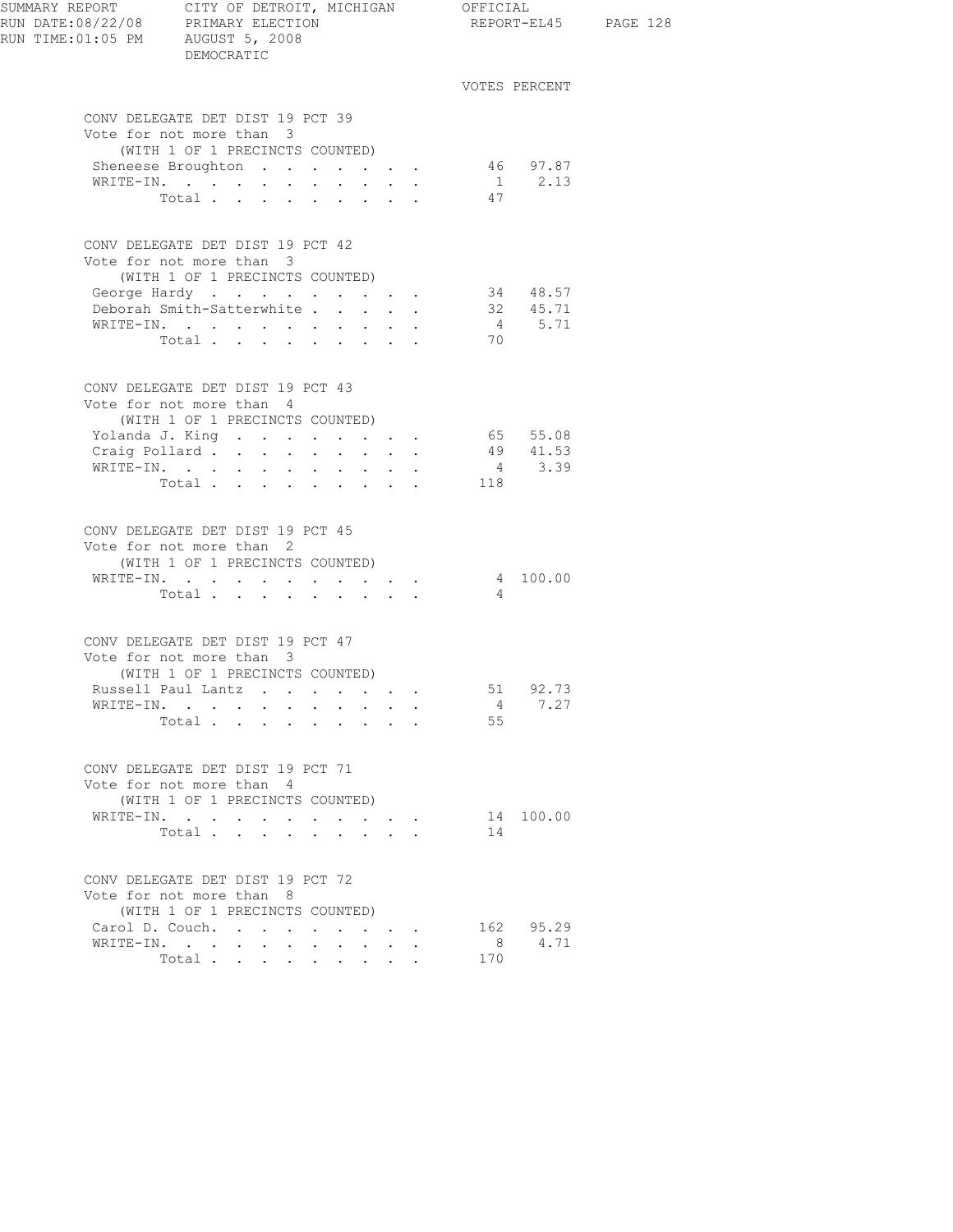| RUN TIME:01:05 PM AUGUST 5, 2008 | DEMOCRATIC                                                                                      |                                               |                             |                      |                |                    | REPORT-EL45 PAGE 129 |
|----------------------------------|-------------------------------------------------------------------------------------------------|-----------------------------------------------|-----------------------------|----------------------|----------------|--------------------|----------------------|
|                                  |                                                                                                 |                                               |                             |                      |                | VOTES PERCENT      |                      |
|                                  | CONV DELEGATE DET DIST 19 PCT 81<br>Vote for not more than 1                                    |                                               |                             |                      |                |                    |                      |
|                                  | (WITH 1 OF 1 PRECINCTS COUNTED)<br>WRITE-IN.<br>Total                                           |                                               |                             |                      | -2             | 2 100.00           |                      |
|                                  |                                                                                                 |                                               |                             |                      |                |                    |                      |
|                                  | CONV DELEGATE DET DIST 20 PCT 01<br>Vote for not more than 6<br>(WITH 1 OF 1 PRECINCTS COUNTED) |                                               |                             |                      |                |                    |                      |
|                                  | WRITE-IN.                                                                                       |                                               |                             |                      |                | 25 100.00          |                      |
|                                  | Total                                                                                           |                                               |                             |                      | 25             |                    |                      |
|                                  | CONV DELEGATE DET DIST 20 PCT 02<br>Vote for not more than 2                                    |                                               |                             |                      |                |                    |                      |
|                                  | (WITH 1 OF 1 PRECINCTS COUNTED)                                                                 |                                               |                             |                      |                |                    |                      |
|                                  | Marie L. Thornton.                                                                              |                                               |                             |                      |                | 58 95.08<br>3 4.92 |                      |
|                                  | WRITE-IN.                                                                                       |                                               |                             |                      |                |                    |                      |
|                                  | Total 61                                                                                        |                                               |                             |                      |                |                    |                      |
|                                  | CONV DELEGATE DET DIST 20 PCT 03<br>Vote for not more than 3                                    |                                               |                             |                      |                |                    |                      |
|                                  | (WITH 1 OF 1 PRECINCTS COUNTED)                                                                 |                                               |                             |                      |                |                    |                      |
|                                  | WRITE-IN. 14 100.00                                                                             |                                               |                             |                      |                |                    |                      |
|                                  |                                                                                                 |                                               |                             |                      | 14             |                    |                      |
|                                  | CONV DELEGATE DET DIST 20 PCT 04<br>Vote for not more than 4                                    |                                               |                             |                      |                |                    |                      |
|                                  | (WITH 1 OF 1 PRECINCTS COUNTED)                                                                 |                                               |                             |                      |                |                    |                      |
|                                  | Cliff Woodards II. 58 56.31                                                                     |                                               |                             |                      |                |                    |                      |
|                                  | Roger Greenwood                                                                                 |                                               |                             |                      |                | 45 43.69           |                      |
|                                  | WRITE-IN.                                                                                       |                                               |                             |                      | $\overline{0}$ |                    |                      |
|                                  | Total                                                                                           |                                               |                             |                      | 103            |                    |                      |
|                                  |                                                                                                 |                                               |                             |                      |                |                    |                      |
|                                  | CONV DELEGATE DET DIST 20 PCT 05<br>Vote for not more than 7                                    |                                               |                             |                      |                |                    |                      |
|                                  | (WITH 1 OF 1 PRECINCTS COUNTED)                                                                 |                                               |                             |                      |                |                    |                      |
|                                  | WRITE-IN.                                                                                       |                                               | $\sim$ $\sim$ $\sim$ $\sim$ |                      |                | 23 100.00          |                      |
|                                  | Total                                                                                           |                                               |                             |                      | 23             |                    |                      |
|                                  | CONV DELEGATE DET DIST 20 PCT 07<br>Vote for not more than 7<br>(WITH 1 OF 1 PRECINCTS COUNTED) |                                               |                             |                      |                |                    |                      |
|                                  | Donald G. Hudson                                                                                |                                               |                             |                      |                | 126 33.78          |                      |
|                                  | John T. Rucker.                                                                                 |                                               |                             | $\ddot{\phantom{a}}$ |                | 124 33.24          |                      |
|                                  | Ernestine B. Bull.                                                                              |                                               |                             |                      | 118            | 31.64              |                      |
|                                  | WRITE-IN.                                                                                       | $\mathbf{r} = \mathbf{r}$<br>$\sim$ 100 $\pm$ | $\sim$                      |                      | 5 <sup>5</sup> | 1.34               |                      |
|                                  | Total                                                                                           |                                               |                             |                      | 373            |                    |                      |
|                                  |                                                                                                 |                                               |                             |                      |                |                    |                      |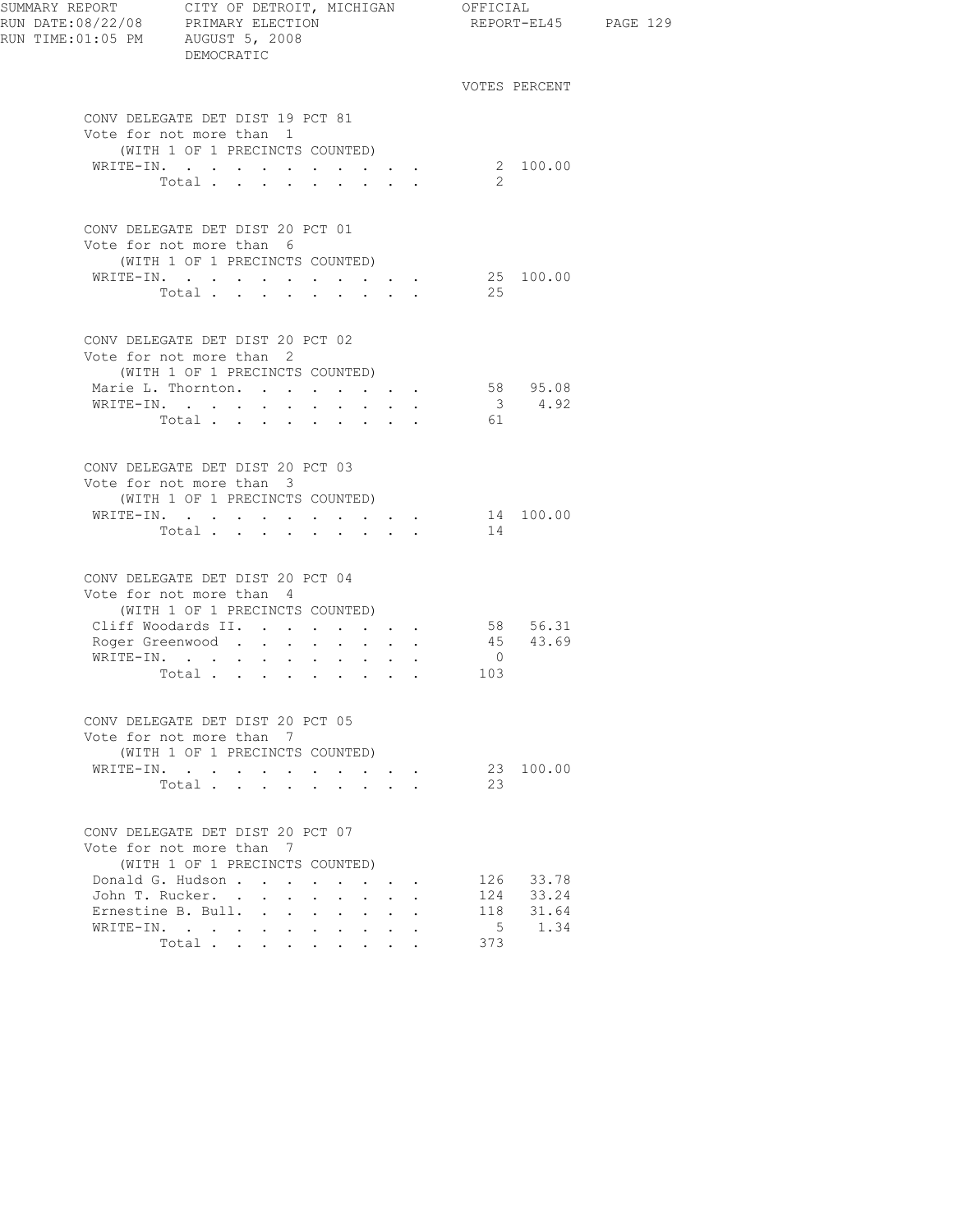| SUMMARY REPORT CITY OF DETROIT, MICHIGAN OFFICIAL                                               |                                                             |                                                             |                     |              |                          |  |
|-------------------------------------------------------------------------------------------------|-------------------------------------------------------------|-------------------------------------------------------------|---------------------|--------------|--------------------------|--|
| RUN DATE:08/22/08 PRIMARY ELECTION                                                              |                                                             |                                                             |                     |              | REPORT-EL45 PAGE 130     |  |
| RUN TIME: 01:05 PM AUGUST 5, 2008<br>DEMOCRATIC                                                 |                                                             |                                                             |                     |              |                          |  |
|                                                                                                 |                                                             |                                                             |                     |              | VOTES PERCENT            |  |
| CONV DELEGATE DET DIST 20 PCT 09                                                                |                                                             |                                                             |                     |              |                          |  |
| Vote for not more than 4                                                                        |                                                             |                                                             |                     |              |                          |  |
| (WITH 1 OF 1 PRECINCTS COUNTED)                                                                 |                                                             |                                                             |                     |              |                          |  |
| Vivian Gloria Collins<br>Sonia Farmer-King.                                                     |                                                             |                                                             |                     |              | 103 38.87<br>82 30.94    |  |
| Lola Holton.                                                                                    |                                                             | $\bullet$ . In the case of the $\bullet$                    | $\sim$<br>$\bullet$ |              | 78 29.43                 |  |
| WRITE-IN.<br>$\sim$ $-$<br>$\Box$<br>$\sim$ $-$                                                 | $\ddot{\phantom{0}}$                                        |                                                             |                     |              | 2 .75                    |  |
| Total                                                                                           |                                                             | $\cdots$ $\cdots$                                           |                     | 265          |                          |  |
| CONV DELEGATE DET DIST 20 PCT 12<br>Vote for not more than 5<br>(WITH 1 OF 1 PRECINCTS COUNTED) |                                                             |                                                             |                     |              |                          |  |
| Solon Williams III                                                                              |                                                             |                                                             |                     |              | 108 97.30<br>$3 \t 2.70$ |  |
| WRITE-IN.<br>Total                                                                              | $\sim$                                                      | $\sim$                                                      |                     | 111          |                          |  |
|                                                                                                 |                                                             |                                                             |                     |              |                          |  |
| CONV DELEGATE DET DIST 20 PCT 15<br>Vote for not more than 4                                    |                                                             |                                                             |                     |              |                          |  |
| (WITH 1 OF 1 PRECINCTS COUNTED)<br>Debora D. Chambers                                           |                                                             |                                                             |                     |              |                          |  |
| WRITE-IN.                                                                                       | $\bullet$ .<br><br><br><br><br><br><br><br><br><br><br><br> | $\bullet$ .<br><br><br><br><br><br><br><br><br><br><br><br> |                     |              | 86 90.53<br>9 9.47       |  |
| Total                                                                                           |                                                             |                                                             |                     | 95           |                          |  |
| CONV DELEGATE DET DIST 20 PCT 17                                                                |                                                             |                                                             |                     |              |                          |  |
| Vote for not more than 3                                                                        |                                                             |                                                             |                     |              |                          |  |
| (WITH 1 OF 1 PRECINCTS COUNTED)                                                                 |                                                             |                                                             |                     |              |                          |  |
| WRITE-IN.                                                                                       |                                                             |                                                             |                     |              | 8 100.00                 |  |
| Total                                                                                           | $\ddot{\phantom{a}}$                                        | $\sim$ $\sim$ $\sim$                                        |                     | - 8          |                          |  |
| CONV DELEGATE DET DIST 20 PCT 19                                                                |                                                             |                                                             |                     |              |                          |  |
| Vote for not more than 1<br>(WITH 1 OF 1 PRECINCTS COUNTED)                                     |                                                             |                                                             |                     |              |                          |  |
| WRITE-IN.                                                                                       |                                                             |                                                             |                     |              | 4 100.00                 |  |
| Total $\cdots$                                                                                  |                                                             |                                                             |                     | 4            |                          |  |
|                                                                                                 |                                                             |                                                             |                     |              |                          |  |
| CONV DELEGATE DET DIST 20 PCT 22<br>Vote for not more than 2                                    |                                                             |                                                             |                     |              |                          |  |
| (WITH 1 OF 1 PRECINCTS COUNTED)                                                                 |                                                             |                                                             |                     |              |                          |  |
| WRITE-IN.                                                                                       |                                                             |                                                             |                     |              | 3 100.00                 |  |
| Total                                                                                           |                                                             |                                                             |                     | 3            |                          |  |
| CONV DELEGATE DET DIST 20 PCT 24                                                                |                                                             |                                                             |                     |              |                          |  |
| Vote for not more than 2<br>(WITH 1 OF 1 PRECINCTS COUNTED)                                     |                                                             |                                                             |                     |              |                          |  |
| Martha O. Singley.                                                                              |                                                             |                                                             |                     |              | 59 95.16                 |  |
| WRITE-IN.                                                                                       |                                                             | and a state of the                                          |                     |              | 3 4.84                   |  |
| Total                                                                                           |                                                             |                                                             |                     | 62           |                          |  |
| CONV DELEGATE DET DIST 20 PCT 29                                                                |                                                             |                                                             |                     |              |                          |  |
| Vote for not more than 5<br>(WITH 1 OF 1 PRECINCTS COUNTED)                                     |                                                             |                                                             |                     |              |                          |  |
| WRITE-IN.                                                                                       |                                                             |                                                             |                     |              | 20 100.00                |  |
| Total                                                                                           |                                                             |                                                             |                     | $20^{\circ}$ |                          |  |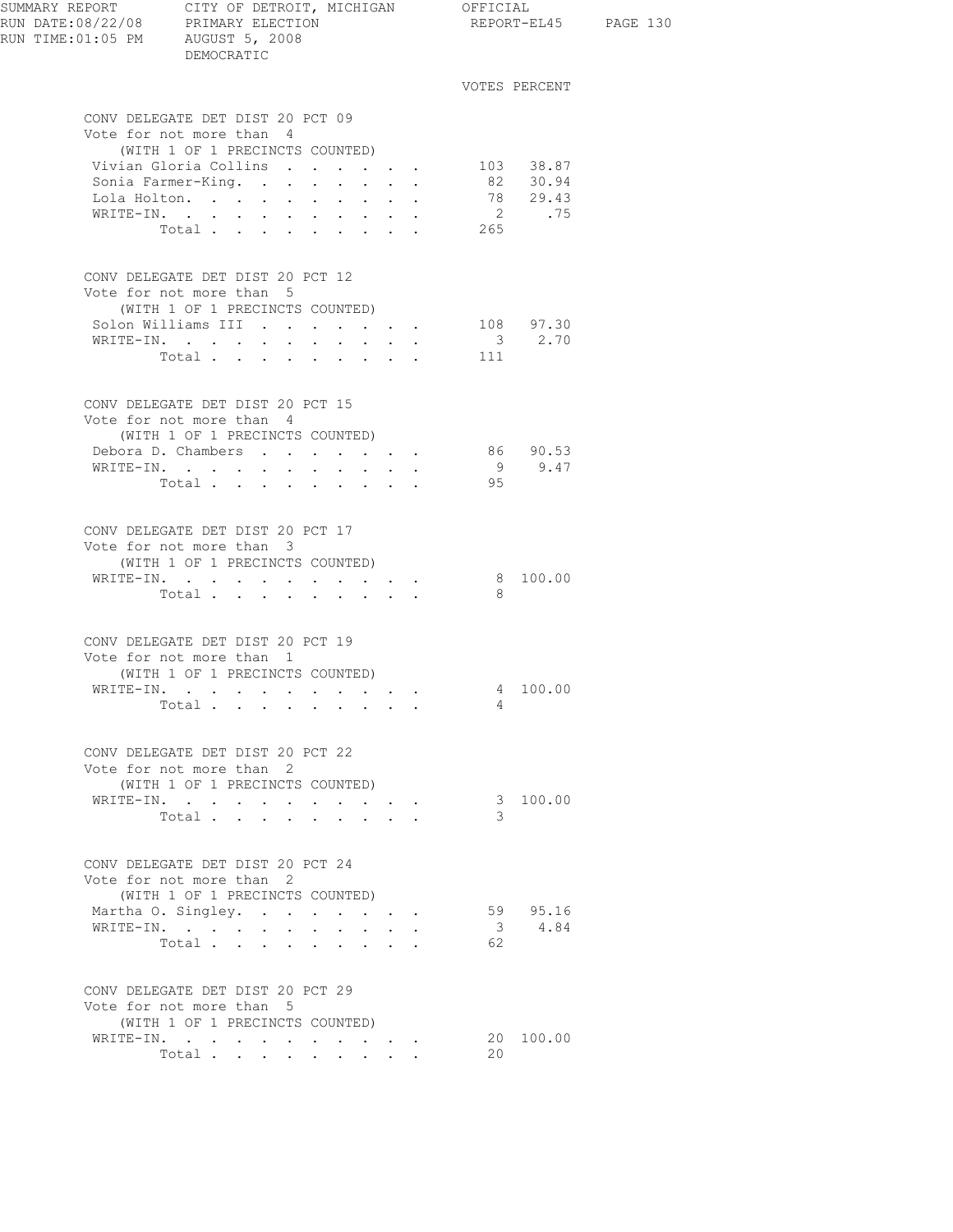| SUMMARY REPORT CITY OF DETROIT, MICHIGAN OFFICIAL<br>RUN DATE:08/22/08 PRIMARY ELECTION<br>RUN TIME: 01:05 PM AUGUST 5, 2008 | DEMOCRATIC                                                                                      |                            |                                                           |                           |             |                | REPORT-EL45 PAGE 131 |
|------------------------------------------------------------------------------------------------------------------------------|-------------------------------------------------------------------------------------------------|----------------------------|-----------------------------------------------------------|---------------------------|-------------|----------------|----------------------|
|                                                                                                                              |                                                                                                 |                            |                                                           |                           |             | VOTES PERCENT  |                      |
|                                                                                                                              | CONV DELEGATE DET DIST 20 PCT 33<br>Vote for not more than 5                                    |                            |                                                           |                           |             |                |                      |
|                                                                                                                              | (WITH 1 OF 1 PRECINCTS COUNTED)                                                                 |                            |                                                           |                           |             | 78 59.09       |                      |
|                                                                                                                              | Laura L. Cole<br>Moroline Mitchell.                                                             |                            |                                                           |                           |             | 39 29.55       |                      |
|                                                                                                                              | WRITE-IN.                                                                                       |                            |                                                           |                           |             | 15 11.36       |                      |
|                                                                                                                              | Total                                                                                           |                            |                                                           |                           | 132         |                |                      |
|                                                                                                                              | CONV DELEGATE DET DIST 20 PCT 36<br>Vote for not more than 5                                    |                            |                                                           |                           |             |                |                      |
|                                                                                                                              | (WITH 1 OF 1 PRECINCTS COUNTED)                                                                 |                            |                                                           |                           |             |                |                      |
|                                                                                                                              | Christoline Bowles 124 90.51                                                                    |                            |                                                           |                           |             |                |                      |
|                                                                                                                              | WRITE-IN.<br>$\sim$ 100 $\pm$                                                                   | $\bullet$                  | $\mathbf{L}^{\text{max}}$ , and $\mathbf{L}^{\text{max}}$ |                           |             | 13 9.49        |                      |
|                                                                                                                              | Total                                                                                           |                            | $\mathbf{r}$ , $\mathbf{r}$ , $\mathbf{r}$                |                           | 137         |                |                      |
|                                                                                                                              | CONV DELEGATE DET DIST 20 PCT 37<br>Vote for not more than 5                                    |                            |                                                           |                           |             |                |                      |
|                                                                                                                              | (WITH 1 OF 1 PRECINCTS COUNTED)                                                                 |                            |                                                           |                           |             |                |                      |
|                                                                                                                              | Ron Scott 104 94.55<br>WRITE-IN.                                                                |                            |                                                           |                           |             | 6 5.45         |                      |
|                                                                                                                              | Total $\cdots$                                                                                  |                            |                                                           |                           | 110         |                |                      |
|                                                                                                                              | CONV DELEGATE DET DIST 20 PCT 38                                                                |                            |                                                           |                           |             |                |                      |
|                                                                                                                              | Vote for not more than 5<br>(WITH 1 OF 1 PRECINCTS COUNTED)                                     |                            |                                                           |                           |             |                |                      |
|                                                                                                                              | WRITE-IN.<br>Total $\cdots$                                                                     |                            |                                                           |                           | 22          | 22 100.00      |                      |
|                                                                                                                              |                                                                                                 |                            |                                                           |                           |             |                |                      |
|                                                                                                                              | CONV DELEGATE DET DIST 20 PCT 40<br>Vote for not more than 6<br>(WITH 1 OF 1 PRECINCTS COUNTED) |                            |                                                           |                           |             |                |                      |
|                                                                                                                              | Lynnette Bowens 124 96.12                                                                       |                            |                                                           |                           |             |                |                      |
|                                                                                                                              | WRITE-IN.                                                                                       |                            |                                                           |                           |             | $5 \t3.88$     |                      |
|                                                                                                                              | Total                                                                                           |                            |                                                           |                           | 129         |                |                      |
|                                                                                                                              | CONV DELEGATE DET DIST 20 PCT 41<br>Vote for not more than 5                                    |                            |                                                           |                           |             |                |                      |
|                                                                                                                              | (WITH 1 OF 1 PRECINCTS COUNTED)                                                                 |                            |                                                           |                           |             |                |                      |
|                                                                                                                              | Patricia Carter<br>Nathaniel Maurice Smith.                                                     |                            |                                                           |                           | 140         | 43.08          |                      |
|                                                                                                                              | Jerry W. Buckingham                                                                             | $\mathcal{L}^{\text{max}}$ | $\sim$                                                    | $\mathbf{r} = \mathbf{r}$ | 93<br>83    | 28.62<br>25.54 |                      |
|                                                                                                                              | WRITE-IN.                                                                                       |                            |                                                           |                           | 9           | 2.77           |                      |
|                                                                                                                              | Total                                                                                           |                            |                                                           |                           | 325         |                |                      |
|                                                                                                                              | CONV DELEGATE DET DIST 20 PCT 42                                                                |                            |                                                           |                           |             |                |                      |
|                                                                                                                              | Vote for not more than 6                                                                        |                            |                                                           |                           |             |                |                      |
|                                                                                                                              | (WITH 1 OF 1 PRECINCTS COUNTED)<br>Elizabeth Thomas                                             |                            |                                                           |                           | 107         | 36.39          |                      |
|                                                                                                                              | Craig Wallace                                                                                   |                            | $\Delta \sim 10^{-11}$                                    | $\mathbf{r} = \mathbf{r}$ | 94          | 31.97          |                      |
|                                                                                                                              | Edwin Hardeman.                                                                                 |                            |                                                           |                           | 88          | 29.93          |                      |
| WRITE-IN.                                                                                                                    |                                                                                                 |                            |                                                           |                           | $5^{\circ}$ | 1.70           |                      |
|                                                                                                                              | Total                                                                                           |                            |                                                           | $\mathbf{r} = \mathbf{r}$ | 294         |                |                      |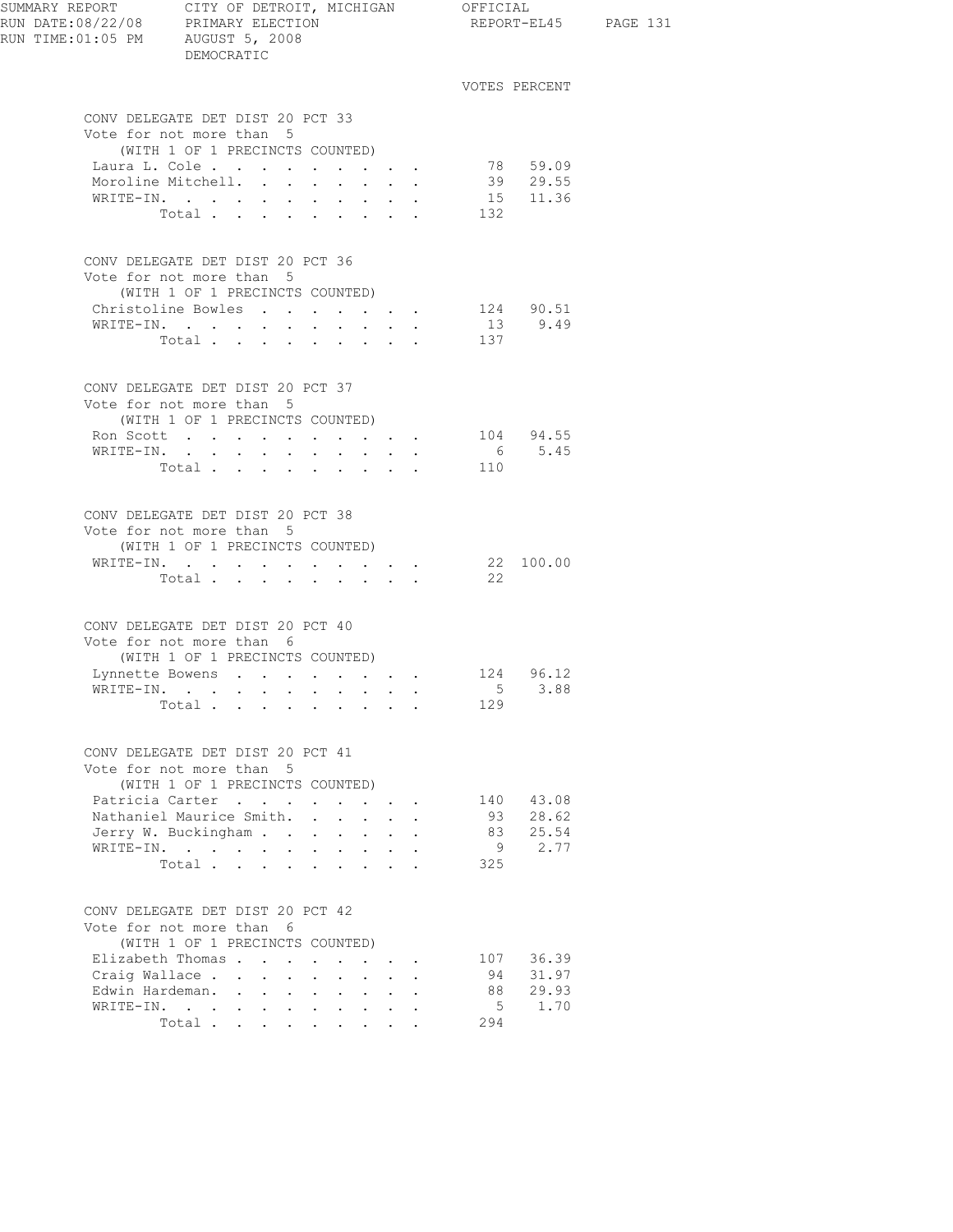| SUMMARY REPORT CITY OF DETROIT, MICHIGAN OFFICIAL<br>RUN DATE:08/22/08 PRIMARY ELECTION<br>RUN TIME:01:05 PM AUGUST 5, 2008 | DEMOCRATIC                                                                                      |                                                                               |                                                                                              |     |                             | REPORT-EL45 PAGE 132 |
|-----------------------------------------------------------------------------------------------------------------------------|-------------------------------------------------------------------------------------------------|-------------------------------------------------------------------------------|----------------------------------------------------------------------------------------------|-----|-----------------------------|----------------------|
|                                                                                                                             |                                                                                                 |                                                                               |                                                                                              |     | VOTES PERCENT               |                      |
|                                                                                                                             | CONV DELEGATE DET DIST 20 PCT 46<br>Vote for not more than 5<br>(WITH 1 OF 1 PRECINCTS COUNTED) |                                                                               |                                                                                              |     |                             |                      |
|                                                                                                                             | Steven Miller.<br>Lular Shepherd.                                                               |                                                                               |                                                                                              |     | 82 51.25<br>52 32.50        |                      |
|                                                                                                                             | WRITE-IN.<br>Total                                                                              |                                                                               |                                                                                              | 160 | 26 16.25                    |                      |
|                                                                                                                             | CONV DELEGATE DET DIST 20 PCT 48<br>Vote for not more than 2<br>(WITH 1 OF 1 PRECINCTS COUNTED) |                                                                               |                                                                                              |     |                             |                      |
|                                                                                                                             | WRITE-IN.<br>Total $\cdots$                                                                     |                                                                               |                                                                                              | 7   | 7 100.00                    |                      |
|                                                                                                                             |                                                                                                 |                                                                               |                                                                                              |     |                             |                      |
|                                                                                                                             | CONV DELEGATE DET DIST 20 PCT 52<br>Vote for not more than 3<br>(WITH 1 OF 1 PRECINCTS COUNTED) |                                                                               |                                                                                              |     |                             |                      |
|                                                                                                                             | Lynn Marie Smith<br>WRITE-IN.                                                                   | $\mathbf{r} = \mathbf{r} + \mathbf{r} + \mathbf{r} + \mathbf{r} + \mathbf{r}$ |                                                                                              |     | 64 88.89<br>$8 \quad 11.11$ |                      |
|                                                                                                                             | Total                                                                                           |                                                                               |                                                                                              | 72  |                             |                      |
|                                                                                                                             | CONV DELEGATE DET DIST 20 PCT 71<br>Vote for not more than 4<br>(WITH 1 OF 1 PRECINCTS COUNTED) |                                                                               |                                                                                              |     |                             |                      |
|                                                                                                                             | Kenneth A. Floyd. 111 97.37<br>WRITE-IN.                                                        |                                                                               |                                                                                              |     | $3 \t 2.63$                 |                      |
|                                                                                                                             | Total                                                                                           |                                                                               |                                                                                              | 114 |                             |                      |
|                                                                                                                             | CONV DELEGATE DET DIST 20 PCT 72<br>Vote for not more than 5<br>(WITH 1 OF 1 PRECINCTS COUNTED) |                                                                               |                                                                                              |     |                             |                      |
|                                                                                                                             | Sandra D. Hines 162 38.94                                                                       |                                                                               |                                                                                              |     |                             |                      |
|                                                                                                                             | James A. Wells.<br>Tolani A. Anthony.<br><b>Contract Contract Contract</b>                      | $\bullet$ .<br><br><br><br><br><br><br><br><br><br><br><br><br><br>$\sim$     |                                                                                              | 114 | 128 30.77<br>27.40          |                      |
|                                                                                                                             | WRITE-IN.                                                                                       |                                                                               | $\bullet$ .<br><br><br><br><br><br><br><br><br><br><br><br>                                  |     | 12 2.88                     |                      |
|                                                                                                                             | Total                                                                                           |                                                                               |                                                                                              | 416 |                             |                      |
|                                                                                                                             | CONV DELEGATE DET DIST 20 PCT 73<br>Vote for not more than 4                                    |                                                                               |                                                                                              |     |                             |                      |
|                                                                                                                             | (WITH 1 OF 1 PRECINCTS COUNTED)                                                                 |                                                                               |                                                                                              |     | 5 100.00                    |                      |
|                                                                                                                             | WRITE-IN.<br>Total                                                                              | $\ddot{\phantom{a}}$                                                          | $\mathcal{L}(\mathcal{A})$ , and $\mathcal{L}(\mathcal{A})$ , and<br>$\cdot$ $\cdot$ $\cdot$ | .5  |                             |                      |
|                                                                                                                             | CONV DELEGATE DET DIST 21 PCT 01<br>Vote for not more than 4                                    |                                                                               |                                                                                              |     |                             |                      |
|                                                                                                                             | (WITH 1 OF 1 PRECINCTS COUNTED)                                                                 |                                                                               |                                                                                              |     |                             |                      |
|                                                                                                                             | Amos Bankston<br>WRITE-IN.<br>$\mathbf{r}$ , $\mathbf{r}$ , $\mathbf{r}$ , $\mathbf{r}$         | $\sim$                                                                        | $\sim$                                                                                       | 8   | 72 90.00<br>10.00           |                      |
|                                                                                                                             | Total $\cdots$                                                                                  |                                                                               |                                                                                              | 80  |                             |                      |
|                                                                                                                             |                                                                                                 |                                                                               |                                                                                              |     |                             |                      |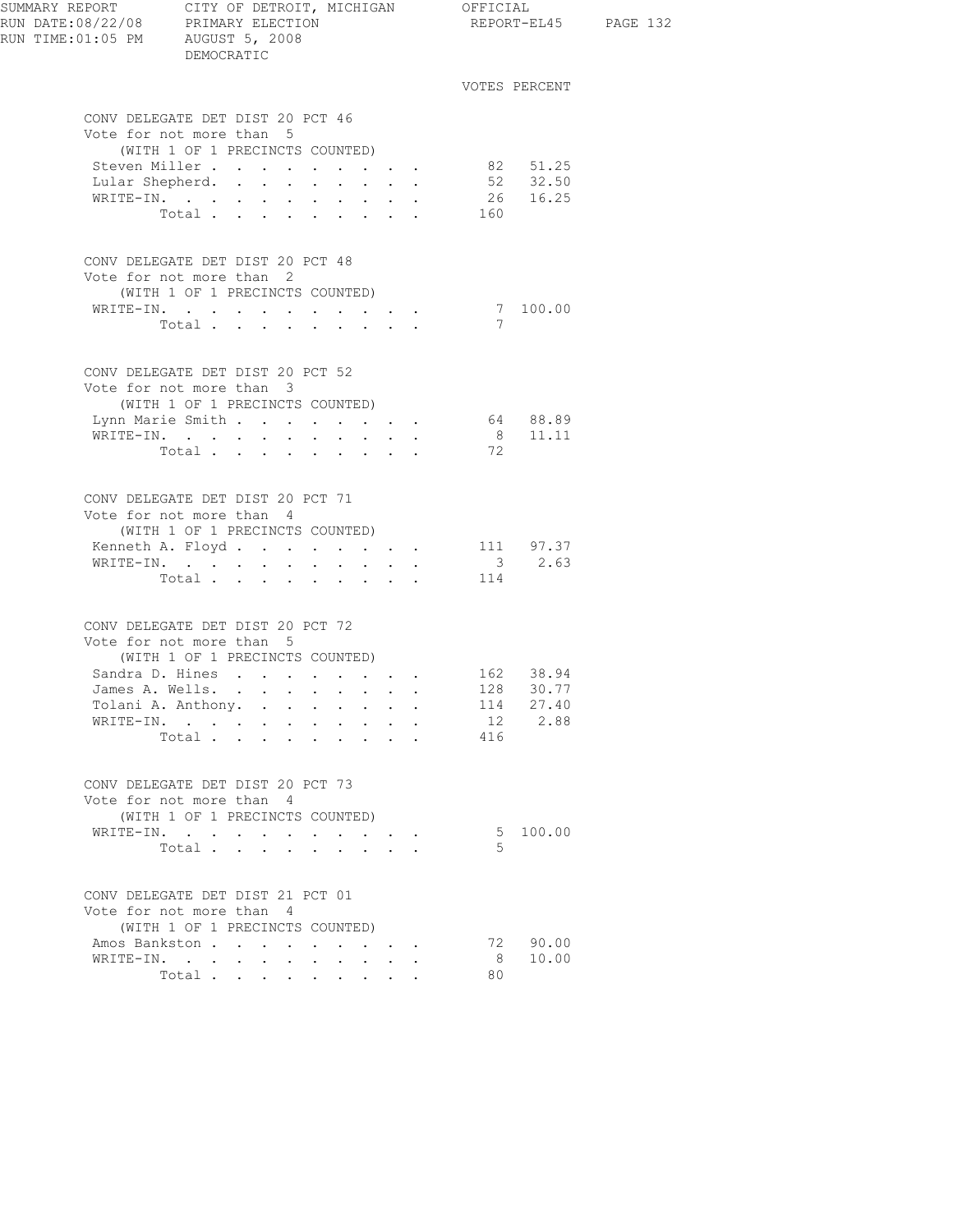| SUMMARY REPORT CITY OF DETROIT, MICHIGAN OFFICIAL |                                                                 |                                        |  |                |                      |  |
|---------------------------------------------------|-----------------------------------------------------------------|----------------------------------------|--|----------------|----------------------|--|
| RUN DATE:08/22/08 PRIMARY ELECTION                |                                                                 |                                        |  |                | REPORT-EL45 PAGE 133 |  |
| RUN TIME: 01:05 PM AUGUST 5, 2008                 |                                                                 |                                        |  |                |                      |  |
|                                                   | DEMOCRATIC                                                      |                                        |  |                |                      |  |
|                                                   |                                                                 |                                        |  |                |                      |  |
|                                                   |                                                                 |                                        |  | VOTES PERCENT  |                      |  |
|                                                   | CONV DELEGATE DET DIST 21 PCT 03                                |                                        |  |                |                      |  |
|                                                   | Vote for not more than 5                                        |                                        |  |                |                      |  |
|                                                   | (WITH 1 OF 1 PRECINCTS COUNTED)                                 |                                        |  |                |                      |  |
|                                                   | Leslie Howard Ellison                                           |                                        |  |                |                      |  |
|                                                   | George Robert Mott                                              |                                        |  |                | 98 52.97<br>73 39.46 |  |
|                                                   | WRITE-IN.                                                       |                                        |  |                | 14 7.57              |  |
|                                                   | Total                                                           |                                        |  | 185            |                      |  |
|                                                   |                                                                 |                                        |  |                |                      |  |
|                                                   |                                                                 |                                        |  |                |                      |  |
|                                                   | CONV DELEGATE DET DIST 21 PCT 06                                |                                        |  |                |                      |  |
|                                                   | Vote for not more than 5                                        |                                        |  |                |                      |  |
|                                                   | (WITH 1 OF 1 PRECINCTS COUNTED)                                 |                                        |  |                |                      |  |
|                                                   | Grace Blanks                                                    |                                        |  |                | 84 90.32             |  |
|                                                   | WRITE-IN.                                                       |                                        |  |                | 9 9.68               |  |
|                                                   | Total $\cdots$                                                  |                                        |  | 93             |                      |  |
|                                                   |                                                                 |                                        |  |                |                      |  |
|                                                   | CONV DELEGATE DET DIST 21 PCT 08                                |                                        |  |                |                      |  |
|                                                   | Vote for not more than 4                                        |                                        |  |                |                      |  |
|                                                   | (WITH 1 OF 1 PRECINCTS COUNTED)                                 |                                        |  |                |                      |  |
|                                                   | Mildred White                                                   |                                        |  |                | 68 87.18             |  |
|                                                   | WRITE-IN.                                                       |                                        |  |                | 10 12.82             |  |
|                                                   | Total                                                           |                                        |  | 78             |                      |  |
|                                                   |                                                                 |                                        |  |                |                      |  |
|                                                   |                                                                 |                                        |  |                |                      |  |
|                                                   | CONV DELEGATE DET DIST 21 PCT 09                                |                                        |  |                |                      |  |
|                                                   | Vote for not more than 6                                        |                                        |  |                |                      |  |
|                                                   | (WITH 1 OF 1 PRECINCTS COUNTED)                                 |                                        |  |                |                      |  |
|                                                   | Gwendolyn Scruggs. 122 36.53                                    |                                        |  |                |                      |  |
|                                                   | Chiquita McKenzie-Bennett 109 32.63<br>Clarence Ivory. 94 28.14 |                                        |  |                |                      |  |
|                                                   | Clarence Ivory.                                                 |                                        |  |                |                      |  |
|                                                   | WRITE-IN.                                                       |                                        |  |                | 9 2.69               |  |
|                                                   | Total                                                           |                                        |  | 334            |                      |  |
|                                                   |                                                                 |                                        |  |                |                      |  |
|                                                   | CONV DELEGATE DET DIST 21 PCT 10                                |                                        |  |                |                      |  |
|                                                   | Vote for not more than<br>5                                     |                                        |  |                |                      |  |
|                                                   | (WITH 1 OF 1 PRECINCTS COUNTED)                                 |                                        |  |                |                      |  |
|                                                   | Helen Moore.                                                    |                                        |  | 138            | 63.89                |  |
|                                                   | James Wesley Houze                                              |                                        |  | 78             | 36.11                |  |
|                                                   | WRITE-IN.                                                       |                                        |  | $\overline{0}$ |                      |  |
|                                                   | Total                                                           |                                        |  | 216            |                      |  |
|                                                   |                                                                 |                                        |  |                |                      |  |
|                                                   | CONV DELEGATE DET DIST 21 PCT 11                                |                                        |  |                |                      |  |
|                                                   | Vote for not more than 6                                        |                                        |  |                |                      |  |
|                                                   | (WITH 1 OF 1 PRECINCTS COUNTED)                                 |                                        |  |                |                      |  |
|                                                   | Gary S. Pollard                                                 |                                        |  | 261            | 42.51                |  |
|                                                   | Pearlanne Pollard.                                              |                                        |  | 122            | 19.87                |  |
|                                                   | Richard V. Marks                                                |                                        |  | 113            | 18.40                |  |
|                                                   | Dobey Gavin.                                                    |                                        |  | 102            | 16.61                |  |
|                                                   | WRITE-IN.                                                       |                                        |  | 16             | 2.61                 |  |
|                                                   |                                                                 | $\mathbf{r} = \mathbf{r} + \mathbf{r}$ |  | 614            |                      |  |
|                                                   | Total                                                           |                                        |  |                |                      |  |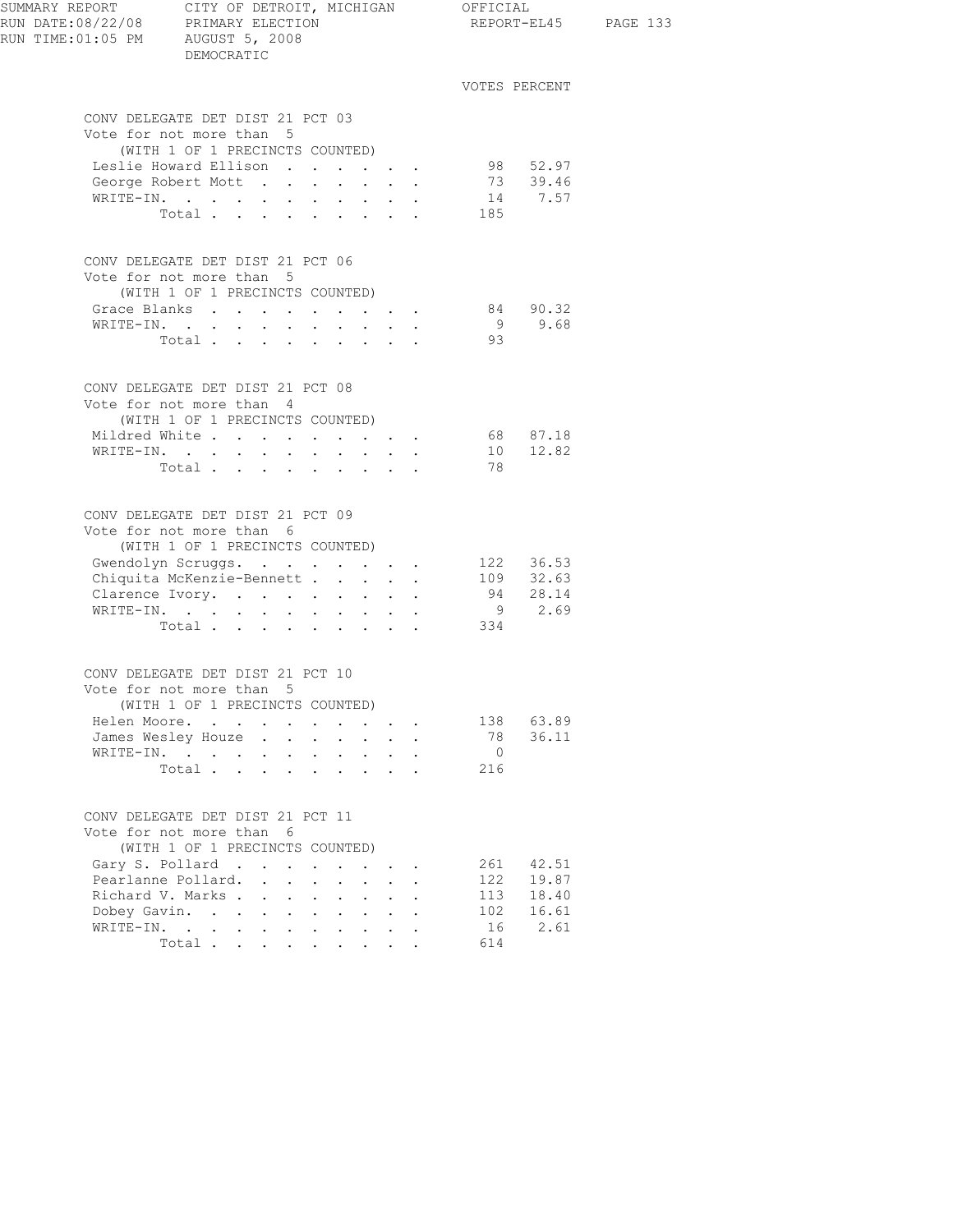| SUMMARY REPORT CITY OF DETROIT, MICHIGAN OFFICIAL<br>RUN DATE:08/22/08 PRIMARY ELECTION REPORT-EL<br>RUN TIME: 01:05 PM AUGUST 5, 2008 | DEMOCRATIC                                                                                      |                                                          |                                                                  |                                                                  |     |                        | REPORT-EL45 PAGE 134 |
|----------------------------------------------------------------------------------------------------------------------------------------|-------------------------------------------------------------------------------------------------|----------------------------------------------------------|------------------------------------------------------------------|------------------------------------------------------------------|-----|------------------------|----------------------|
|                                                                                                                                        |                                                                                                 |                                                          |                                                                  |                                                                  |     | VOTES PERCENT          |                      |
|                                                                                                                                        | CONV DELEGATE DET DIST 21 PCT 13<br>Vote for not more than 3                                    |                                                          |                                                                  |                                                                  |     |                        |                      |
|                                                                                                                                        | (WITH 1 OF 1 PRECINCTS COUNTED)                                                                 |                                                          |                                                                  |                                                                  |     |                        |                      |
|                                                                                                                                        | John Terrell                                                                                    |                                                          |                                                                  |                                                                  |     | 73 54.48<br>51 38.06   |                      |
|                                                                                                                                        | Abena Hogan.                                                                                    |                                                          |                                                                  |                                                                  |     | 10 7.46                |                      |
|                                                                                                                                        | WRITE-IN.<br>Total 134                                                                          |                                                          |                                                                  |                                                                  |     |                        |                      |
|                                                                                                                                        | CONV DELEGATE DET DIST 21 PCT 14<br>Vote for not more than 3<br>(WITH 1 OF 1 PRECINCTS COUNTED) |                                                          |                                                                  |                                                                  |     |                        |                      |
|                                                                                                                                        | Ella Dixon 50 51.02                                                                             |                                                          |                                                                  |                                                                  |     |                        |                      |
|                                                                                                                                        | Diana Stanford.                                                                                 |                                                          |                                                                  |                                                                  |     |                        |                      |
|                                                                                                                                        | WRITE-IN.                                                                                       |                                                          |                                                                  |                                                                  |     | $45$ $45.92$<br>3 3.06 |                      |
|                                                                                                                                        | Total                                                                                           |                                                          |                                                                  |                                                                  | 98  |                        |                      |
|                                                                                                                                        | CONV DELEGATE DET DIST 21 PCT 15<br>Vote for not more than 7<br>(WITH 1 OF 1 PRECINCTS COUNTED) |                                                          |                                                                  |                                                                  |     |                        |                      |
|                                                                                                                                        | Gina Avery 168 30.88                                                                            |                                                          |                                                                  |                                                                  |     |                        |                      |
|                                                                                                                                        | Theo Broughton. 135 24.82                                                                       |                                                          |                                                                  |                                                                  |     |                        |                      |
|                                                                                                                                        |                                                                                                 |                                                          |                                                                  |                                                                  |     |                        |                      |
|                                                                                                                                        | Kranston Young. 121 22.24<br>Franchott R. Cooper 118 21.69<br>Franchott R. Cooper               |                                                          |                                                                  |                                                                  |     |                        |                      |
|                                                                                                                                        | WRITE-IN.                                                                                       |                                                          |                                                                  |                                                                  |     | 2 .37                  |                      |
|                                                                                                                                        | Total                                                                                           |                                                          |                                                                  |                                                                  | 544 |                        |                      |
|                                                                                                                                        | CONV DELEGATE DET DIST 21 PCT 17<br>Vote for not more than 3<br>(WITH 1 OF 1 PRECINCTS COUNTED) |                                                          |                                                                  |                                                                  |     |                        |                      |
|                                                                                                                                        | WRITE-IN. 1 100.00                                                                              |                                                          |                                                                  |                                                                  |     |                        |                      |
|                                                                                                                                        | Total                                                                                           |                                                          |                                                                  |                                                                  | 1   |                        |                      |
|                                                                                                                                        | CONV DELEGATE DET DIST 21 PCT 18<br>Vote for not more than 5                                    |                                                          |                                                                  |                                                                  |     |                        |                      |
|                                                                                                                                        | (WITH 1 OF 1 PRECINCTS COUNTED)                                                                 |                                                          |                                                                  |                                                                  |     | 184 45.89              |                      |
|                                                                                                                                        | Edna Bell<br>Juanita Wright.                                                                    | $\ddot{\phantom{0}}$                                     | $\cdot$ $\cdot$ $\cdot$                                          |                                                                  | 124 | 30.92                  |                      |
| Pam Criss                                                                                                                              | $\sim$                                                                                          | $\mathbf{r}$ and $\mathbf{r}$ and $\mathbf{r}$<br>$\sim$ | $\cdot$ $\cdot$ $\cdot$                                          |                                                                  |     | 86 21.45               |                      |
|                                                                                                                                        | WRITE-IN.                                                                                       | $\sim 10^{-11}$                                          | $\cdot$ $\cdot$ $\cdot$                                          |                                                                  |     | 7 1.75                 |                      |
|                                                                                                                                        | Total                                                                                           |                                                          |                                                                  |                                                                  | 401 |                        |                      |
|                                                                                                                                        | CONV DELEGATE DET DIST 21 PCT 23<br>Vote for not more than 3                                    |                                                          |                                                                  |                                                                  |     |                        |                      |
|                                                                                                                                        | (WITH 1 OF 1 PRECINCTS COUNTED)                                                                 |                                                          |                                                                  |                                                                  |     |                        |                      |
|                                                                                                                                        | WRITE-IN.<br>Total                                                                              |                                                          |                                                                  | $\mathbf{r} = \mathbf{r} + \mathbf{r} + \mathbf{r} + \mathbf{r}$ | 14  | 14 100.00              |                      |
|                                                                                                                                        |                                                                                                 |                                                          |                                                                  |                                                                  |     |                        |                      |
|                                                                                                                                        | CONV DELEGATE DET DIST 21 PCT 24<br>Vote for not more than 2<br>(WITH 1 OF 1 PRECINCTS COUNTED) |                                                          |                                                                  |                                                                  |     |                        |                      |
|                                                                                                                                        | WRITE-IN.                                                                                       |                                                          |                                                                  |                                                                  |     | 7 100.00               |                      |
|                                                                                                                                        | Total                                                                                           |                                                          | $\mathbf{r} = \mathbf{r} + \mathbf{r} + \mathbf{r} + \mathbf{r}$ |                                                                  | 7   |                        |                      |
|                                                                                                                                        |                                                                                                 |                                                          |                                                                  |                                                                  |     |                        |                      |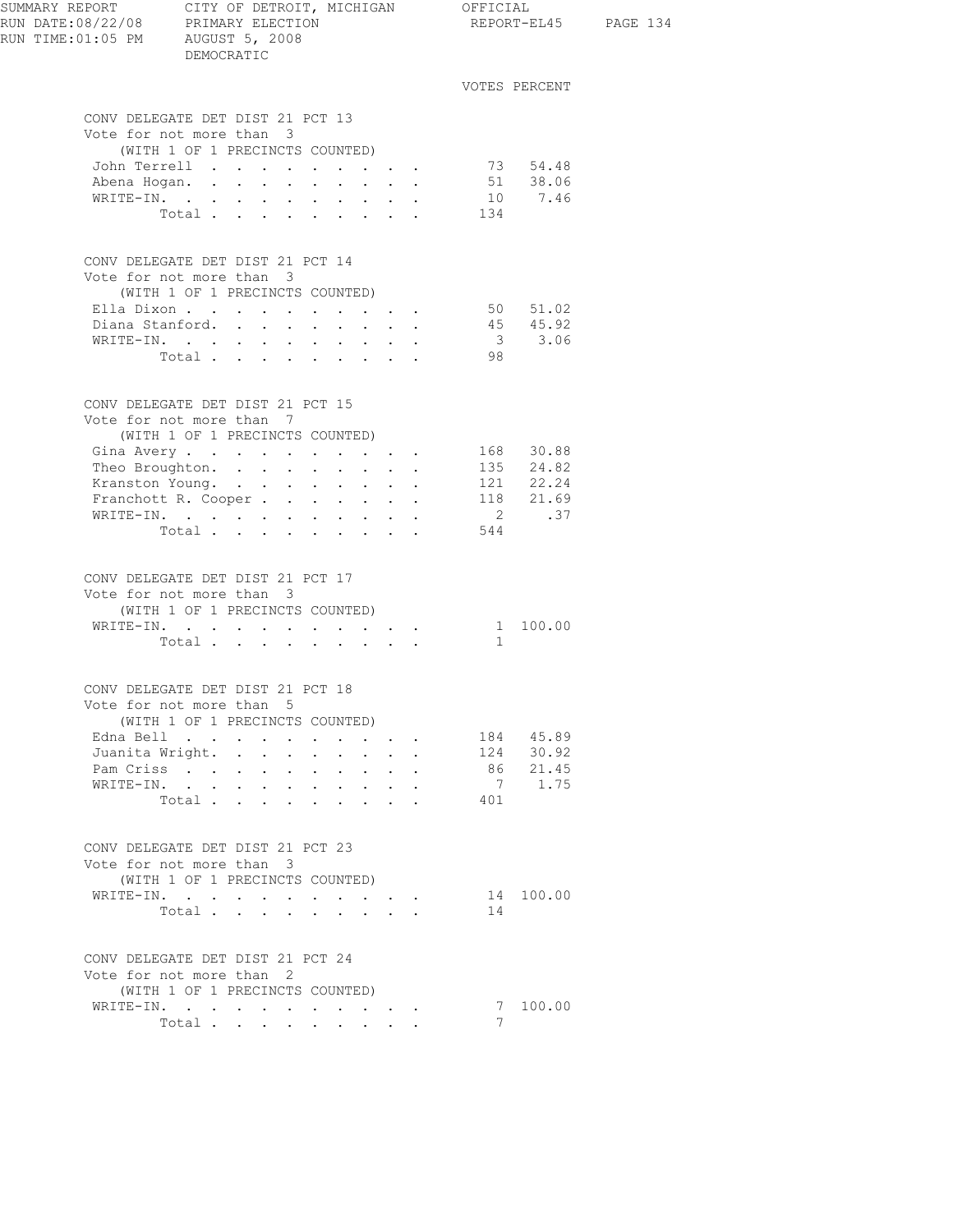| SUMMARY REPORT CITY OF DETROIT, MICHIGAN OFFICIAL<br>RUN DATE:08/22/08 PRIMARY ELECTION<br>RUN TIME: 01:05 PM AUGUST 5, 2008 | DEMOCRATIC                                                                                                                                                                                                                                                                                                                                                                                                                                                              |                                                           |                                                                                                                                |                            |                                                                                |                | REPORT-EL45 PAGE 135   |  |
|------------------------------------------------------------------------------------------------------------------------------|-------------------------------------------------------------------------------------------------------------------------------------------------------------------------------------------------------------------------------------------------------------------------------------------------------------------------------------------------------------------------------------------------------------------------------------------------------------------------|-----------------------------------------------------------|--------------------------------------------------------------------------------------------------------------------------------|----------------------------|--------------------------------------------------------------------------------|----------------|------------------------|--|
|                                                                                                                              |                                                                                                                                                                                                                                                                                                                                                                                                                                                                         |                                                           |                                                                                                                                |                            |                                                                                |                | VOTES PERCENT          |  |
|                                                                                                                              | CONV DELEGATE DET DIST 21 PCT 27<br>Vote for not more than 4                                                                                                                                                                                                                                                                                                                                                                                                            |                                                           |                                                                                                                                |                            |                                                                                |                |                        |  |
|                                                                                                                              | (WITH 1 OF 1 PRECINCTS COUNTED)                                                                                                                                                                                                                                                                                                                                                                                                                                         |                                                           |                                                                                                                                |                            |                                                                                |                |                        |  |
|                                                                                                                              | Randy Dean Calhoun                                                                                                                                                                                                                                                                                                                                                                                                                                                      |                                                           |                                                                                                                                |                            |                                                                                |                | 65 29.28               |  |
|                                                                                                                              | Shannon Higgins                                                                                                                                                                                                                                                                                                                                                                                                                                                         |                                                           |                                                                                                                                |                            |                                                                                |                | 61 27.48               |  |
|                                                                                                                              | Shani T. Rhodes                                                                                                                                                                                                                                                                                                                                                                                                                                                         |                                                           |                                                                                                                                | $\mathbf{L}^{\text{max}}$  |                                                                                |                | 51 22.97<br>45 20.27   |  |
|                                                                                                                              | WRITE-IN.<br>Total.                                                                                                                                                                                                                                                                                                                                                                                                                                                     |                                                           |                                                                                                                                |                            |                                                                                | 222            |                        |  |
|                                                                                                                              |                                                                                                                                                                                                                                                                                                                                                                                                                                                                         |                                                           |                                                                                                                                |                            |                                                                                |                |                        |  |
|                                                                                                                              | CONV DELEGATE DET DIST 21 PCT 30                                                                                                                                                                                                                                                                                                                                                                                                                                        |                                                           |                                                                                                                                |                            |                                                                                |                |                        |  |
|                                                                                                                              | Vote for not more than 4                                                                                                                                                                                                                                                                                                                                                                                                                                                |                                                           |                                                                                                                                |                            |                                                                                |                |                        |  |
|                                                                                                                              | (WITH 1 OF 1 PRECINCTS COUNTED)                                                                                                                                                                                                                                                                                                                                                                                                                                         |                                                           |                                                                                                                                |                            |                                                                                |                |                        |  |
|                                                                                                                              | Lindsay A. Wright-El.<br>WRITE-IN.                                                                                                                                                                                                                                                                                                                                                                                                                                      |                                                           |                                                                                                                                |                            |                                                                                |                | 101 98.06<br>2 1.94    |  |
|                                                                                                                              | Total $\cdots$                                                                                                                                                                                                                                                                                                                                                                                                                                                          |                                                           |                                                                                                                                |                            |                                                                                | 103            |                        |  |
|                                                                                                                              |                                                                                                                                                                                                                                                                                                                                                                                                                                                                         |                                                           |                                                                                                                                |                            |                                                                                |                |                        |  |
|                                                                                                                              | CONV DELEGATE DET DIST 21 PCT 33                                                                                                                                                                                                                                                                                                                                                                                                                                        |                                                           |                                                                                                                                |                            |                                                                                |                |                        |  |
|                                                                                                                              | Vote for not more than 3                                                                                                                                                                                                                                                                                                                                                                                                                                                |                                                           |                                                                                                                                |                            |                                                                                |                |                        |  |
|                                                                                                                              | (WITH 1 OF 1 PRECINCTS COUNTED)                                                                                                                                                                                                                                                                                                                                                                                                                                         |                                                           |                                                                                                                                |                            |                                                                                |                |                        |  |
|                                                                                                                              | Joe W. White                                                                                                                                                                                                                                                                                                                                                                                                                                                            |                                                           |                                                                                                                                |                            |                                                                                |                | 67 94.37               |  |
|                                                                                                                              | WRITE-IN.                                                                                                                                                                                                                                                                                                                                                                                                                                                               |                                                           |                                                                                                                                |                            |                                                                                |                | 4 5.63                 |  |
|                                                                                                                              | Total $\cdots$                                                                                                                                                                                                                                                                                                                                                                                                                                                          |                                                           |                                                                                                                                |                            | $\mathcal{L}^{\text{max}}(\mathcal{L}^{\text{max}}(\mathcal{L}^{\text{max}}))$ | 71             |                        |  |
|                                                                                                                              | CONV DELEGATE DET DIST 21 PCT 35                                                                                                                                                                                                                                                                                                                                                                                                                                        |                                                           |                                                                                                                                |                            |                                                                                |                |                        |  |
|                                                                                                                              | Vote for not more than 3                                                                                                                                                                                                                                                                                                                                                                                                                                                |                                                           |                                                                                                                                |                            |                                                                                |                |                        |  |
|                                                                                                                              | (WITH 1 OF 1 PRECINCTS COUNTED)                                                                                                                                                                                                                                                                                                                                                                                                                                         |                                                           |                                                                                                                                |                            |                                                                                |                |                        |  |
|                                                                                                                              | Jeanean M. Bryant.                                                                                                                                                                                                                                                                                                                                                                                                                                                      |                                                           |                                                                                                                                |                            |                                                                                |                | $113$ $99.12$<br>1 .88 |  |
|                                                                                                                              | WRITE-IN.<br>$\mathbf{1} \qquad \mathbf{1} \qquad \mathbf{1} \qquad \mathbf{1} \qquad \mathbf{1} \qquad \mathbf{1} \qquad \mathbf{1} \qquad \mathbf{1} \qquad \mathbf{1} \qquad \mathbf{1} \qquad \mathbf{1} \qquad \mathbf{1} \qquad \mathbf{1} \qquad \mathbf{1} \qquad \mathbf{1} \qquad \mathbf{1} \qquad \mathbf{1} \qquad \mathbf{1} \qquad \mathbf{1} \qquad \mathbf{1} \qquad \mathbf{1} \qquad \mathbf{1} \qquad \mathbf{1} \qquad \mathbf{1} \qquad \mathbf{$ |                                                           |                                                                                                                                |                            |                                                                                | 114            |                        |  |
|                                                                                                                              | Total                                                                                                                                                                                                                                                                                                                                                                                                                                                                   |                                                           |                                                                                                                                |                            |                                                                                |                |                        |  |
|                                                                                                                              | CONV DELEGATE DET DIST 21 PCT 37                                                                                                                                                                                                                                                                                                                                                                                                                                        |                                                           |                                                                                                                                |                            |                                                                                |                |                        |  |
|                                                                                                                              | Vote for not more than 5                                                                                                                                                                                                                                                                                                                                                                                                                                                |                                                           |                                                                                                                                |                            |                                                                                |                |                        |  |
|                                                                                                                              | (WITH 1 OF 1 PRECINCTS COUNTED)                                                                                                                                                                                                                                                                                                                                                                                                                                         |                                                           |                                                                                                                                |                            |                                                                                |                |                        |  |
|                                                                                                                              | Rosie M. Shaw                                                                                                                                                                                                                                                                                                                                                                                                                                                           |                                                           |                                                                                                                                |                            |                                                                                | 115            | 19.33                  |  |
|                                                                                                                              | Sheila Dapremont                                                                                                                                                                                                                                                                                                                                                                                                                                                        |                                                           | $\bullet$ .<br>$\bullet$ .<br><br><br><br><br><br><br><br><br><br><br><br>                                                     | $\sim$                     |                                                                                | 114            | 19.16                  |  |
|                                                                                                                              | Marcia E. Evans .<br>$\sim$                                                                                                                                                                                                                                                                                                                                                                                                                                             | $\mathbf{L}^{\text{max}}$ , and                           | $\ddot{\phantom{0}}$<br>$\mathbf{L}^{\text{max}}$                                                                              |                            |                                                                                | 111            | 18.66<br>17.82         |  |
|                                                                                                                              | Larry Dunlap<br>$\mathbf{L}$<br>$\sim$<br>Olivia Easley<br>$\sim$ $-$                                                                                                                                                                                                                                                                                                                                                                                                   | $\mathcal{L}^{\text{max}}$                                | $\mathbf{L}$<br>$\mathbf{L}$                                                                                                   | $\sim$                     |                                                                                | 106<br>90      | 15.13                  |  |
|                                                                                                                              | $\ddot{\phantom{0}}$<br>Eli Harvey<br>$\bullet$ .<br>$\sim$                                                                                                                                                                                                                                                                                                                                                                                                             | $\mathbf{L}^{\text{max}}$<br>$\ddot{\phantom{a}}$         | $\ddot{\phantom{0}}$<br>$\bullet$ .<br><br><br><br><br><br><br><br><br><br><br><br><br>$\ddot{\phantom{0}}$<br>$\sim 10^{-10}$ | $\mathbf{L}^{\text{max}}$  |                                                                                | 58             | 9.75                   |  |
|                                                                                                                              | WRITE-IN.<br>$\sim$                                                                                                                                                                                                                                                                                                                                                                                                                                                     | $\mathbf{L}^{\text{max}}$ , and $\mathbf{L}^{\text{max}}$ | $\sim$<br>$\mathbf{L}^{\text{max}}$                                                                                            | $\sim$                     |                                                                                | 1              | .17                    |  |
|                                                                                                                              | Total.                                                                                                                                                                                                                                                                                                                                                                                                                                                                  |                                                           | $\cdot$ $\cdot$ $\cdot$ $\cdot$                                                                                                |                            |                                                                                | 595            |                        |  |
|                                                                                                                              |                                                                                                                                                                                                                                                                                                                                                                                                                                                                         |                                                           |                                                                                                                                |                            |                                                                                |                |                        |  |
|                                                                                                                              | CONV DELEGATE DET DIST 21 PCT 39                                                                                                                                                                                                                                                                                                                                                                                                                                        |                                                           |                                                                                                                                |                            |                                                                                |                |                        |  |
|                                                                                                                              | Vote for not more than 2                                                                                                                                                                                                                                                                                                                                                                                                                                                |                                                           |                                                                                                                                |                            |                                                                                |                |                        |  |
|                                                                                                                              | (WITH 1 OF 1 PRECINCTS COUNTED)                                                                                                                                                                                                                                                                                                                                                                                                                                         |                                                           |                                                                                                                                |                            |                                                                                |                |                        |  |
|                                                                                                                              | Scott K. Arrington<br>Lamont Corbin                                                                                                                                                                                                                                                                                                                                                                                                                                     |                                                           |                                                                                                                                | $\mathcal{L}^{\text{max}}$ |                                                                                | 50<br>49       | 50.51<br>49.49         |  |
|                                                                                                                              | WRITE-IN.                                                                                                                                                                                                                                                                                                                                                                                                                                                               |                                                           | $\mathcal{L}^{\text{max}}$<br>$\mathbf{L}^{\text{max}}$                                                                        |                            |                                                                                | $\overline{0}$ |                        |  |
|                                                                                                                              | Total $\cdots$                                                                                                                                                                                                                                                                                                                                                                                                                                                          |                                                           | $\cdot$ $\cdot$ $\cdot$ $\cdot$ $\cdot$                                                                                        |                            |                                                                                | 99             |                        |  |
|                                                                                                                              |                                                                                                                                                                                                                                                                                                                                                                                                                                                                         |                                                           |                                                                                                                                |                            |                                                                                |                |                        |  |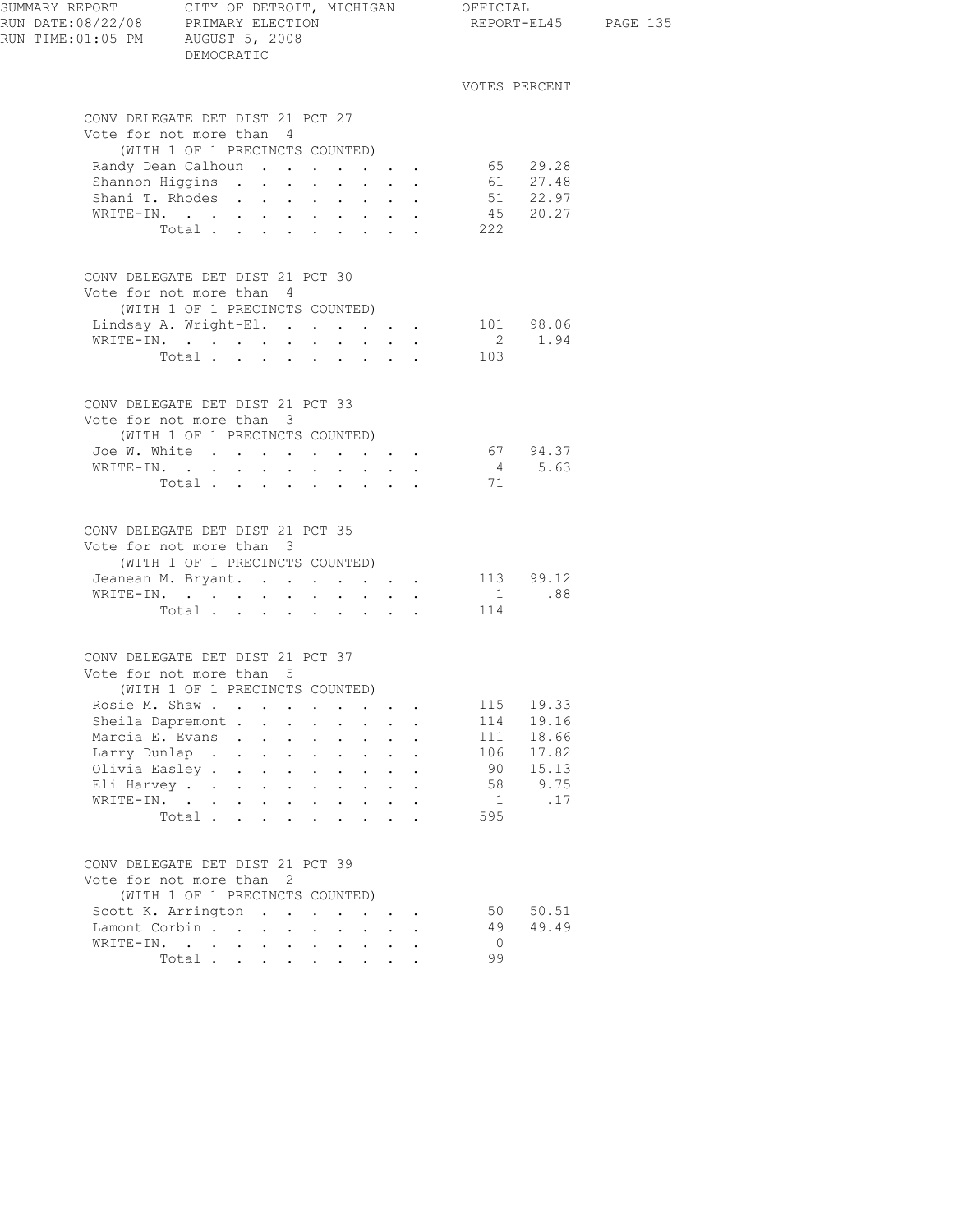| RUN TIME: 01:05 PM AUGUST 5, 2008 | DEMOCRATIC                                                   |                                                                    |                      |                 | REPORT-EL45 PAGE 136 |  |
|-----------------------------------|--------------------------------------------------------------|--------------------------------------------------------------------|----------------------|-----------------|----------------------|--|
|                                   |                                                              |                                                                    |                      |                 | VOTES PERCENT        |  |
|                                   | CONV DELEGATE DET DIST 21 PCT 42                             |                                                                    |                      |                 |                      |  |
|                                   | Vote for not more than 1                                     |                                                                    |                      |                 |                      |  |
|                                   | (WITH 1 OF 1 PRECINCTS COUNTED)                              |                                                                    |                      |                 | 1 100.00             |  |
|                                   | WRITE-IN.<br>Total                                           |                                                                    |                      | $\mathbf{1}$    |                      |  |
|                                   |                                                              |                                                                    |                      |                 |                      |  |
|                                   | CONV DELEGATE DET DIST 21 PCT 45                             |                                                                    |                      |                 |                      |  |
|                                   | Vote for not more than 2                                     |                                                                    |                      |                 |                      |  |
|                                   | (WITH 1 OF 1 PRECINCTS COUNTED)<br>WRITE-IN.                 |                                                                    |                      |                 | 7 100.00             |  |
|                                   | Total                                                        |                                                                    |                      | 7               |                      |  |
|                                   |                                                              |                                                                    |                      |                 |                      |  |
|                                   | CONV DELEGATE DET DIST 21 PCT 48                             |                                                                    |                      |                 |                      |  |
|                                   | Vote for not more than 2                                     |                                                                    |                      |                 |                      |  |
|                                   | (WITH 1 OF 1 PRECINCTS COUNTED)<br>Steven Phillip Walker     |                                                                    |                      |                 | 77 53.47             |  |
|                                   | Rolly Gerych                                                 |                                                                    |                      |                 | 65 45.14             |  |
|                                   | WRITE-IN.                                                    |                                                                    |                      |                 | 2 1.39               |  |
|                                   | Total                                                        |                                                                    |                      | 144             |                      |  |
|                                   | CONV DELEGATE DET DIST 21 PCT 71                             |                                                                    |                      |                 |                      |  |
|                                   | Vote for not more than 2                                     |                                                                    |                      |                 |                      |  |
|                                   | (WITH 1 OF 1 PRECINCTS COUNTED)                              |                                                                    |                      |                 |                      |  |
|                                   | Toiale E. Johnson.                                           |                                                                    |                      |                 | 74 91.36             |  |
|                                   | WRITE-IN.                                                    |                                                                    |                      |                 | 7 8.64               |  |
|                                   | Total                                                        |                                                                    |                      | 81              |                      |  |
|                                   | CONV DELEGATE DET DIST 21 PCT 73<br>Vote for not more than 1 |                                                                    |                      |                 |                      |  |
|                                   | (WITH 1 OF 1 PRECINCTS COUNTED)                              |                                                                    |                      |                 | 3 100.00             |  |
|                                   | WRITE-IN.<br>Total                                           | $\mathbf{r} = \mathbf{r} + \mathbf{r} + \mathbf{r} + \mathbf{r}$ . |                      | 3               |                      |  |
|                                   |                                                              |                                                                    |                      |                 |                      |  |
|                                   | CONV DELEGATE DET DIST 22 PCT 03                             |                                                                    |                      |                 |                      |  |
|                                   | Vote for not more than 3<br>(WITH 1 OF 1 PRECINCTS COUNTED)  |                                                                    |                      |                 |                      |  |
|                                   | WRITE-IN.                                                    |                                                                    |                      |                 | 12 100.00            |  |
|                                   | Total                                                        |                                                                    |                      | 12 <sup>1</sup> |                      |  |
|                                   |                                                              |                                                                    |                      |                 |                      |  |
|                                   | CONV DELEGATE DET DIST 22 PCT 04<br>Vote for not more than 2 |                                                                    |                      |                 |                      |  |
|                                   | (WITH 1 OF 1 PRECINCTS COUNTED)                              |                                                                    |                      |                 |                      |  |
|                                   | Alvin R. Stokes                                              |                                                                    |                      | 43              | 34.13                |  |
|                                   | Annette Rainwater.                                           |                                                                    | $\ddot{\phantom{a}}$ | 42              | 33.33                |  |
|                                   | Raymond Cortez Jenkins                                       |                                                                    |                      | 40              | 31.75                |  |
|                                   | WRITE-IN.                                                    |                                                                    |                      | 1               | .79                  |  |
|                                   | Total                                                        |                                                                    |                      | 126             |                      |  |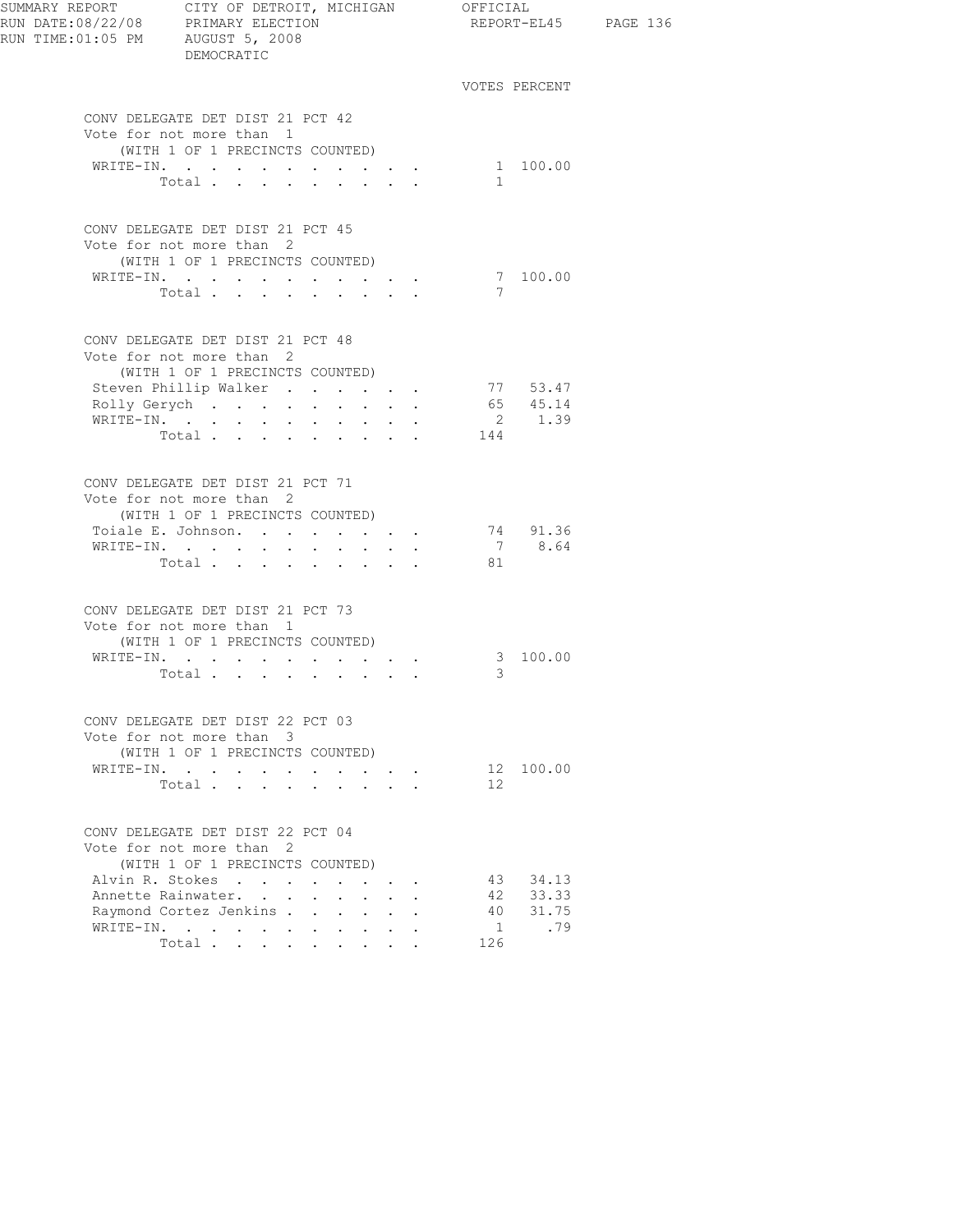| SUMMARY REPORT CITY OF DETROIT, MICHIGAN OFFICIAL<br>RUN DATE:08/22/08 PRIMARY ELECTION<br>RUN TIME: 01:05 PM AUGUST 5, 2008 | DEMOCRATIC                                                                                                                                 |                                                           |                                                                  |                 |                           |                                                                  |                       | REPORT-EL45 PAGE 137       |  |
|------------------------------------------------------------------------------------------------------------------------------|--------------------------------------------------------------------------------------------------------------------------------------------|-----------------------------------------------------------|------------------------------------------------------------------|-----------------|---------------------------|------------------------------------------------------------------|-----------------------|----------------------------|--|
|                                                                                                                              |                                                                                                                                            |                                                           |                                                                  |                 |                           |                                                                  |                       | VOTES PERCENT              |  |
|                                                                                                                              | CONV DELEGATE DET DIST 22 PCT 05<br>Vote for not more than 3<br>(WITH 1 OF 1 PRECINCTS COUNTED)                                            |                                                           |                                                                  |                 |                           |                                                                  |                       |                            |  |
|                                                                                                                              | Evelyn Marie Bradshaw                                                                                                                      |                                                           |                                                                  |                 |                           |                                                                  |                       | 75 60.98                   |  |
|                                                                                                                              | Elmer W. Duff                                                                                                                              |                                                           |                                                                  |                 |                           |                                                                  |                       | 47 38.21                   |  |
|                                                                                                                              | WRITE-IN.                                                                                                                                  |                                                           |                                                                  |                 |                           |                                                                  |                       | $1 \t .81$                 |  |
|                                                                                                                              | Total $\cdots$                                                                                                                             |                                                           |                                                                  |                 |                           |                                                                  | 123                   |                            |  |
|                                                                                                                              | CONV DELEGATE DET DIST 22 PCT 06<br>Vote for not more than 4<br>(WITH 1 OF 1 PRECINCTS COUNTED)                                            |                                                           |                                                                  |                 |                           |                                                                  |                       |                            |  |
|                                                                                                                              | WRITE-IN.                                                                                                                                  |                                                           |                                                                  |                 |                           |                                                                  |                       | 42 100.00                  |  |
|                                                                                                                              | Total                                                                                                                                      | $\sim$ $-$                                                |                                                                  |                 |                           | $\mathbf{r} = \mathbf{r} + \mathbf{r} + \mathbf{r} + \mathbf{r}$ | 42                    |                            |  |
|                                                                                                                              | CONV DELEGATE DET DIST 22 PCT 08<br>Vote for not more than 2                                                                               |                                                           |                                                                  |                 |                           |                                                                  |                       |                            |  |
|                                                                                                                              | (WITH 1 OF 1 PRECINCTS COUNTED)                                                                                                            |                                                           |                                                                  |                 |                           |                                                                  |                       |                            |  |
|                                                                                                                              | Jauron Winston.                                                                                                                            |                                                           |                                                                  |                 |                           |                                                                  |                       | 56 98.25<br>$1 \quad 1.75$ |  |
| WRITE-IN.                                                                                                                    | $\mathbf{r}$ , and $\mathbf{r}$ , and $\mathbf{r}$ , and $\mathbf{r}$ , and $\mathbf{r}$                                                   |                                                           |                                                                  |                 |                           |                                                                  | 57                    |                            |  |
|                                                                                                                              | Total $\cdots$                                                                                                                             |                                                           |                                                                  |                 |                           |                                                                  |                       |                            |  |
|                                                                                                                              | CONV DELEGATE DET DIST 22 PCT 10<br>Vote for not more than 4<br>(WITH 1 OF 1 PRECINCTS COUNTED)                                            |                                                           |                                                                  |                 |                           |                                                                  |                       |                            |  |
|                                                                                                                              | Alice Patricia Garrett 122 38.73                                                                                                           |                                                           |                                                                  |                 |                           |                                                                  |                       |                            |  |
|                                                                                                                              | Lavonia Perryman                                                                                                                           |                                                           |                                                                  |                 |                           |                                                                  |                       | 95 30.16                   |  |
|                                                                                                                              | Drena M. Hicks-Jones.                                                                                                                      |                                                           |                                                                  |                 |                           |                                                                  |                       | 93 29.52<br>5 1.59         |  |
|                                                                                                                              | WRITE-IN.                                                                                                                                  |                                                           |                                                                  |                 |                           |                                                                  |                       |                            |  |
|                                                                                                                              | Total                                                                                                                                      |                                                           |                                                                  |                 |                           |                                                                  | 315                   |                            |  |
|                                                                                                                              | CONV DELEGATE DET DIST 22 PCT 15<br>Vote for not more than 3<br>(WITH 1 OF 1 PRECINCTS COUNTED)                                            |                                                           |                                                                  |                 |                           |                                                                  |                       |                            |  |
|                                                                                                                              | Geraldine Mitchell                                                                                                                         |                                                           | $\mathbf{r} = \mathbf{r} + \mathbf{r} = \mathbf{r} + \mathbf{r}$ |                 |                           |                                                                  | 69.                   | 89.61                      |  |
|                                                                                                                              | WRITE-IN.                                                                                                                                  |                                                           |                                                                  |                 |                           |                                                                  | 8                     | 10.39                      |  |
|                                                                                                                              | Total                                                                                                                                      |                                                           |                                                                  |                 |                           |                                                                  | 77                    |                            |  |
|                                                                                                                              | CONV DELEGATE DET DIST 22 PCT 17<br>Vote for not more than 4                                                                               |                                                           |                                                                  |                 |                           |                                                                  |                       |                            |  |
|                                                                                                                              | (WITH 1 OF 1 PRECINCTS COUNTED)                                                                                                            |                                                           |                                                                  |                 |                           |                                                                  |                       |                            |  |
|                                                                                                                              | Bernice L. Morrison                                                                                                                        |                                                           |                                                                  |                 |                           |                                                                  | 73                    | 50.69                      |  |
|                                                                                                                              | Karen A. Hollis                                                                                                                            | $\mathbf{L}^{\text{max}}$ , and $\mathbf{L}^{\text{max}}$ | $\sim$                                                           | $\sim$          | $\Delta \sim 10^{-11}$    | $\ddot{\phantom{a}}$                                             | 66                    | 45.83                      |  |
|                                                                                                                              | $\mathtt{WRTTE}\text{-}\mathtt{IN.}\quad.\quad.\quad.\quad.\quad.\quad.\quad.\quad.\quad.\quad.\quad.\quad.\quad.\quad.\quad.\quad.\quad.$ |                                                           |                                                                  |                 |                           |                                                                  | 5                     | 3.47                       |  |
|                                                                                                                              | Total                                                                                                                                      |                                                           |                                                                  |                 |                           |                                                                  | 144                   |                            |  |
|                                                                                                                              | CONV DELEGATE DET DIST 22 PCT 22<br>Vote for not more than 4                                                                               |                                                           |                                                                  |                 |                           |                                                                  |                       |                            |  |
|                                                                                                                              | (WITH 1 OF 1 PRECINCTS COUNTED)                                                                                                            |                                                           |                                                                  |                 |                           |                                                                  |                       |                            |  |
|                                                                                                                              | Richard D. Jones, Jr.                                                                                                                      |                                                           |                                                                  |                 |                           |                                                                  |                       | 102 58.96                  |  |
|                                                                                                                              | Fatou M. Campbell.                                                                                                                         |                                                           |                                                                  |                 |                           | $\ddot{\phantom{a}}$                                             | 67                    | 38.73                      |  |
|                                                                                                                              | WRITE-IN.<br>Total                                                                                                                         | <b>Service</b> State                                      | $\sim 100$                                                       | $\sim 10^{-10}$ |                           |                                                                  | $\overline{4}$<br>173 | 2.31                       |  |
|                                                                                                                              |                                                                                                                                            |                                                           |                                                                  |                 | $\mathbf{r} = \mathbf{r}$ |                                                                  |                       |                            |  |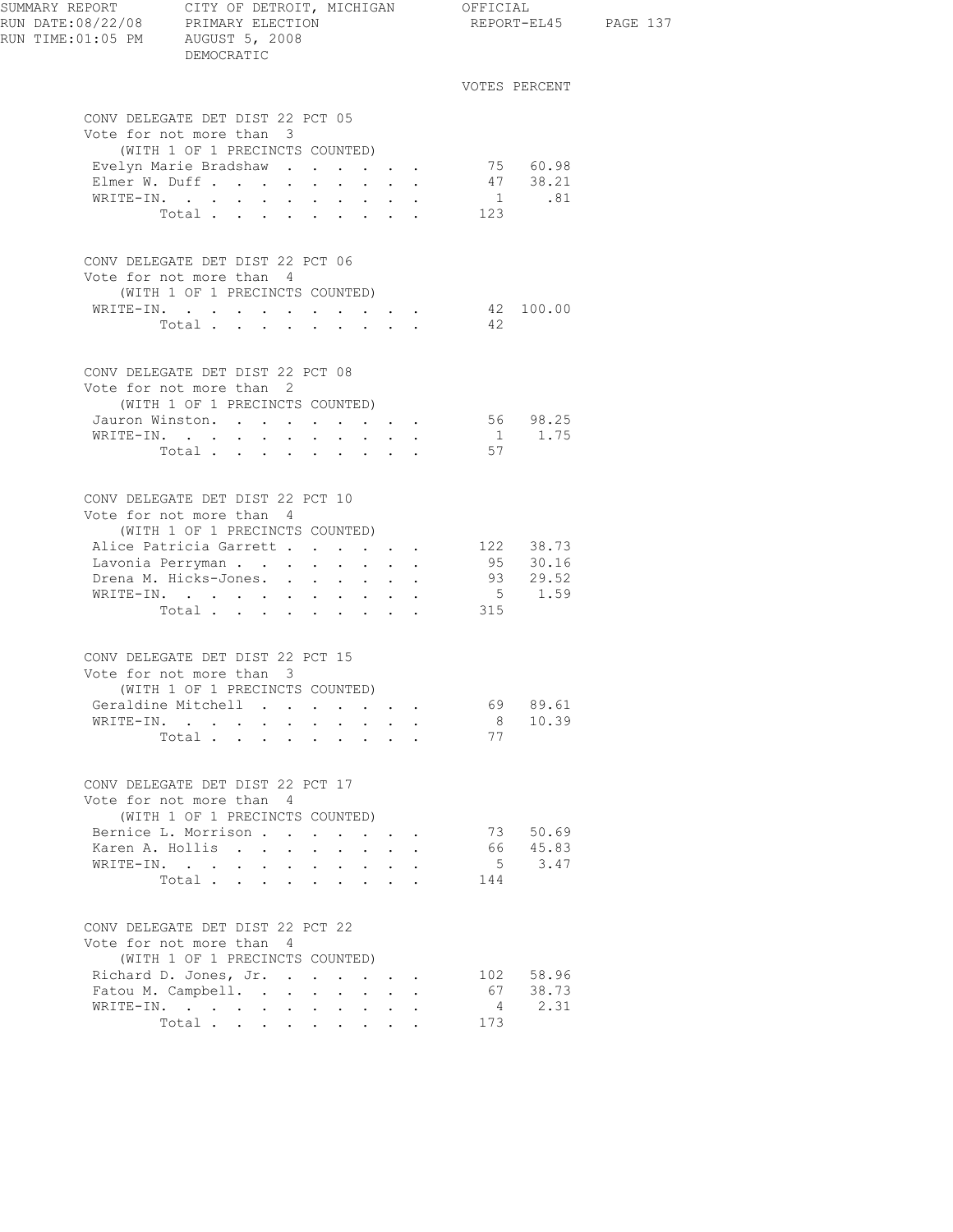| SUMMARY REPORT CITY OF DETROIT, MICHIGAN OFFICIAL<br>RUN DATE:08/22/08 PRIMARY ELECTION REPORT-E<br>RUN TIME:01:05 PM AUGUST 5, 2008 | DEMOCRATIC                                                                                                                                                                                                |                            |                 |                                            | REPORT-EL45 PAGE 138 |
|--------------------------------------------------------------------------------------------------------------------------------------|-----------------------------------------------------------------------------------------------------------------------------------------------------------------------------------------------------------|----------------------------|-----------------|--------------------------------------------|----------------------|
|                                                                                                                                      |                                                                                                                                                                                                           |                            |                 | VOTES PERCENT                              |                      |
|                                                                                                                                      | CONV DELEGATE DET DIST 22 PCT 23<br>Vote for not more than 4<br>(WITH 1 OF 1 PRECINCTS COUNTED)<br>Eva Pearl Spivey<br>Shawn Yvette Dozier<br>Collis A. Edwards II.<br>Alpha Jordan<br>WRITE-IN.<br>Total | $\ddot{\phantom{0}}$       | 67 20.43<br>328 | 92 28.05<br>87 26.52<br>78 23.78<br>4 1.22 |                      |
|                                                                                                                                      | CONV DELEGATE DET DIST 22 PCT 26<br>Vote for not more than 2<br>(WITH 1 OF 1 PRECINCTS COUNTED)<br>WRITE-IN.<br>Total                                                                                     |                            | - 8             | 8 100.00                                   |                      |
|                                                                                                                                      | CONV DELEGATE DET DIST 22 PCT 27<br>Vote for not more than 2<br>(WITH 1 OF 1 PRECINCTS COUNTED)<br>Denise P. Smith<br>Euarlene Smith.<br>WRITE-IN.<br>Total                                               |                            | - 60            | 29 48.33<br>29 48.33<br>$2 \t 3.33$        |                      |
|                                                                                                                                      | CONV DELEGATE DET DIST 22 PCT 28<br>Vote for not more than 2<br>(WITH 1 OF 1 PRECINCTS COUNTED)<br>Robert Lee Morris, Jr.<br>WRITE-IN.<br>Total.                                                          | $\mathcal{L}^{\text{max}}$ | 65              | $61$ 93.85<br>4 6.15                       |                      |
|                                                                                                                                      | CONV DELEGATE DET DIST 22 PCT 29<br>Vote for not more than 1<br>(WITH 1 OF 1 PRECINCTS COUNTED)<br>WRITE-IN.<br>Total                                                                                     |                            | - 5             | 5 100.00                                   |                      |
|                                                                                                                                      | CONV DELEGATE DET DIST 22 PCT 33<br>Vote for not more than 5<br>(WITH 1 OF 1 PRECINCTS COUNTED)<br>Jamila O. Evans<br>Gayle Zanders Singleton.<br>WRITE-IN.<br>Total                                      |                            | 284             | 148 52.11<br>130 45.77<br>6 2.11           |                      |
|                                                                                                                                      | CONV DELEGATE DET DIST 22 PCT 37<br>Vote for not more than 4<br>(WITH 1 OF 1 PRECINCTS COUNTED)<br>WRITE-IN.<br>Total                                                                                     |                            | 36              | 36 100.00                                  |                      |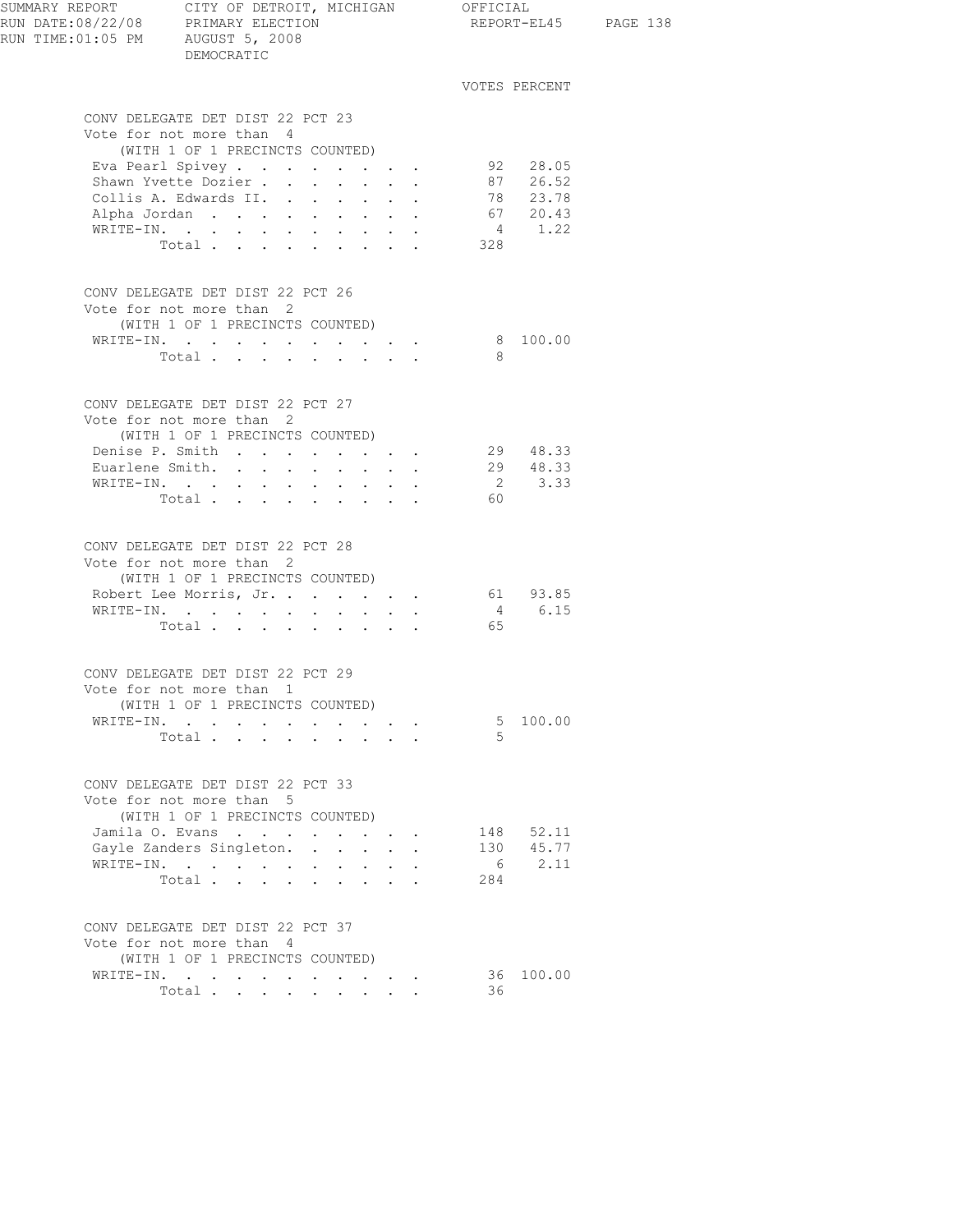| RUN TIME: 01:05 PM AUGUST 5, 2008 | DEMOCRATIC                                                  |                  |                                                     |                         |                 |                       | REPORT-EL45 PAGE 139 |
|-----------------------------------|-------------------------------------------------------------|------------------|-----------------------------------------------------|-------------------------|-----------------|-----------------------|----------------------|
|                                   |                                                             |                  |                                                     |                         |                 | VOTES PERCENT         |                      |
|                                   | CONV DELEGATE DET DIST 22 PCT 40                            |                  |                                                     |                         |                 |                       |                      |
|                                   | Vote for not more than 3                                    |                  |                                                     |                         |                 |                       |                      |
|                                   | (WITH 1 OF 1 PRECINCTS COUNTED)                             |                  |                                                     |                         |                 |                       |                      |
|                                   | James Wesley<br>WRITE-IN.                                   |                  |                                                     |                         | $\overline{0}$  | 112 100.00            |                      |
|                                   | Total                                                       |                  |                                                     |                         | 112             |                       |                      |
|                                   |                                                             |                  |                                                     |                         |                 |                       |                      |
|                                   | CONV DELEGATE DET DIST 22 PCT 45                            |                  |                                                     |                         |                 |                       |                      |
|                                   | Vote for not more than 2<br>(WITH 1 OF 1 PRECINCTS COUNTED) |                  |                                                     |                         |                 |                       |                      |
|                                   | Pamla T. Van Buren                                          |                  |                                                     |                         |                 | 50 94.34              |                      |
|                                   | WRITE-IN.                                                   |                  |                                                     |                         |                 | 3 5.66                |                      |
|                                   | Total                                                       |                  |                                                     |                         | 53              |                       |                      |
|                                   |                                                             |                  |                                                     |                         |                 |                       |                      |
|                                   | CONV DELEGATE DET DIST 22 PCT 47                            |                  |                                                     |                         |                 |                       |                      |
|                                   | Vote for not more than 2                                    |                  |                                                     |                         |                 |                       |                      |
|                                   | (WITH 1 OF 1 PRECINCTS COUNTED)                             |                  |                                                     |                         |                 | 2 100.00              |                      |
|                                   | WRITE-IN.<br>Total $\cdots$                                 |                  |                                                     |                         | 2               |                       |                      |
|                                   |                                                             |                  |                                                     |                         |                 |                       |                      |
|                                   | CONV DELEGATE DET DIST 22 PCT 71                            |                  |                                                     |                         |                 |                       |                      |
|                                   | Vote for not more than 1                                    |                  |                                                     |                         |                 |                       |                      |
|                                   | (WITH 1 OF 1 PRECINCTS COUNTED)                             |                  |                                                     |                         |                 |                       |                      |
|                                   | WRITE-IN.<br>Total                                          |                  |                                                     |                         | 2               | 2 100.00              |                      |
|                                   |                                                             |                  |                                                     |                         |                 |                       |                      |
|                                   | CONV DELEGATE DET DIST 23 PCT 05                            |                  |                                                     |                         |                 |                       |                      |
|                                   | Vote for not more than 1                                    |                  |                                                     |                         |                 |                       |                      |
|                                   | (WITH 1 OF 1 PRECINCTS COUNTED)                             |                  |                                                     |                         |                 |                       |                      |
|                                   | WRITE-IN.<br>Total                                          |                  |                                                     |                         | $7\overline{ }$ | 7 100.00              |                      |
|                                   |                                                             |                  |                                                     |                         |                 |                       |                      |
|                                   | CONV DELEGATE DET DIST 23 PCT 07                            |                  |                                                     |                         |                 |                       |                      |
|                                   | Vote for not more than 2                                    |                  |                                                     |                         |                 |                       |                      |
|                                   | (WITH 1 OF 1 PRECINCTS COUNTED)                             |                  |                                                     |                         |                 |                       |                      |
|                                   | Tanise M. Hill.<br>Timothy Ngare                            | $\sim$ 100 $\mu$ |                                                     | $\cdot$ $\cdot$ $\cdot$ |                 | 104 59.43<br>70 40.00 |                      |
|                                   | WRITE-IN.                                                   |                  |                                                     |                         |                 | 1 .57                 |                      |
|                                   | Total $\cdots$                                              |                  |                                                     |                         | 175             |                       |                      |
|                                   |                                                             |                  |                                                     |                         |                 |                       |                      |
|                                   | CONV DELEGATE DET DIST 23 PCT 08                            |                  |                                                     |                         |                 |                       |                      |
|                                   | Vote for not more than 3                                    |                  |                                                     |                         |                 |                       |                      |
|                                   | (WITH 1 OF 1 PRECINCTS COUNTED)<br>Eugene Russell.          |                  |                                                     |                         | 73              | 52.52                 |                      |
| Gerald Rowe.                      | $\mathbf{1}$ and $\mathbf{1}$ and $\mathbf{1}$              |                  | $\mathbf{r} = \mathbf{r} + \mathbf{r} + \mathbf{r}$ |                         | 64              | 46.04                 |                      |
|                                   | WRITE-IN.                                                   |                  |                                                     |                         | $\mathbf{2}$    | 1.44                  |                      |
|                                   | Total                                                       |                  |                                                     |                         | 139             |                       |                      |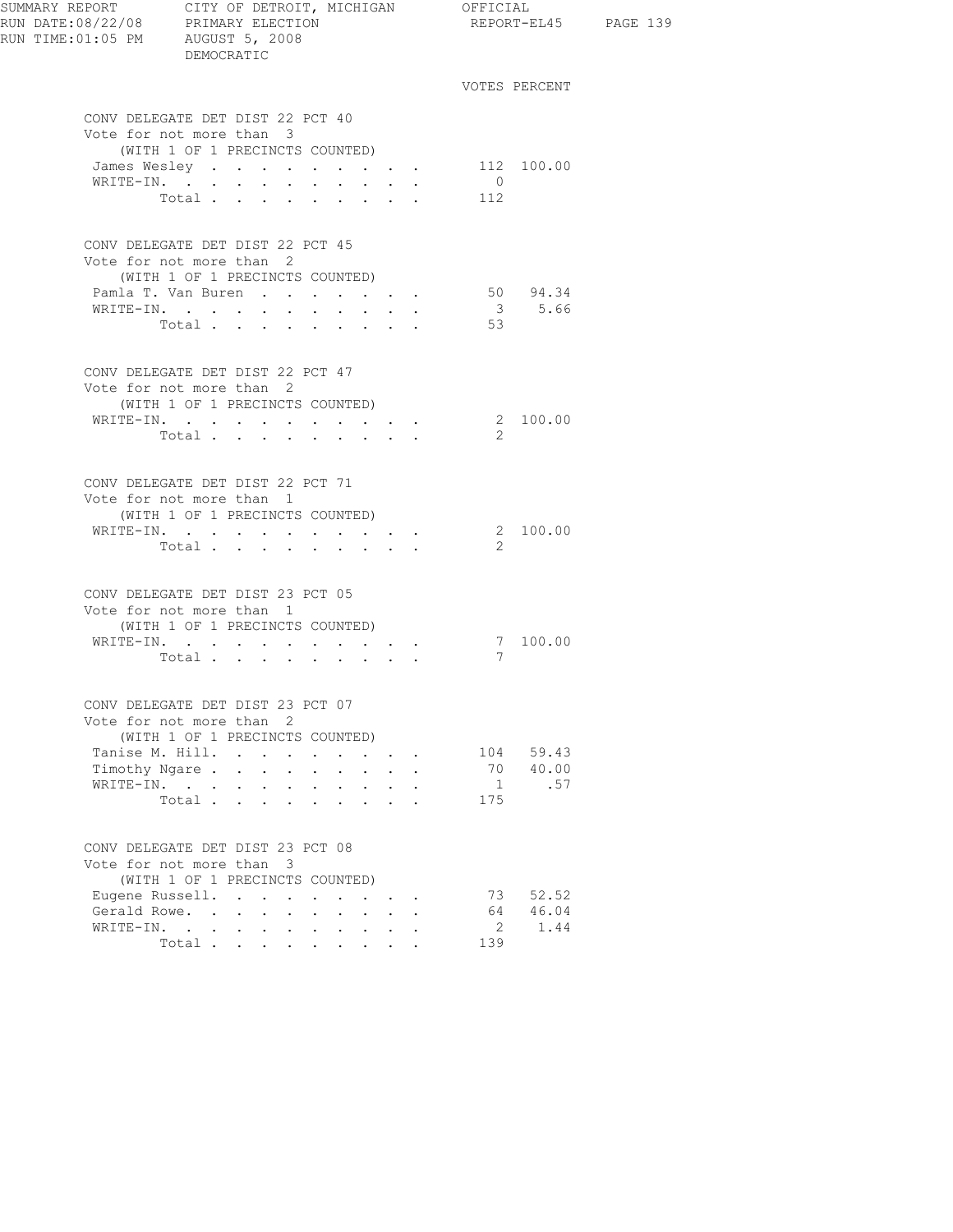| SUMMARY REPORT CITY OF DETROIT, MICHIGAN OFFICIAL<br>RUN DATE:08/22/08 PRIMARY ELECTION REPORT-EL<br>RUN TIME: 01:05 PM AUGUST 5, 2008 | DEMOCRATIC                                                                                                         |                                                              |                                                                |         |                                                                    | REPORT-EL45 PAGE 140 |
|----------------------------------------------------------------------------------------------------------------------------------------|--------------------------------------------------------------------------------------------------------------------|--------------------------------------------------------------|----------------------------------------------------------------|---------|--------------------------------------------------------------------|----------------------|
|                                                                                                                                        |                                                                                                                    |                                                              |                                                                |         | VOTES PERCENT                                                      |                      |
|                                                                                                                                        | CONV DELEGATE DET DIST 23 PCT 11<br>Vote for not more than 3<br>(WITH 1 OF 1 PRECINCTS COUNTED)<br>John E. Brown   |                                                              |                                                                |         |                                                                    |                      |
|                                                                                                                                        | WRITE-IN.<br>Total                                                                                                 | $\mathbf{L} = \mathbf{L} \mathbf{L} = \mathbf{L} \mathbf{L}$ | $\sim$                                                         | 68      | 66 97.06<br>2 2.94                                                 |                      |
|                                                                                                                                        | CONV DELEGATE DET DIST 23 PCT 18<br>Vote for not more than 6<br>(WITH 1 OF 1 PRECINCTS COUNTED)<br>WRITE-IN.       |                                                              |                                                                |         | 20 100.00                                                          |                      |
|                                                                                                                                        | Total $\cdot$                                                                                                      |                                                              |                                                                | 20      |                                                                    |                      |
|                                                                                                                                        | CONV DELEGATE DET DIST 23 PCT 20<br>Vote for not more than 2<br>(WITH 1 OF 1 PRECINCTS COUNTED)                    |                                                              |                                                                |         |                                                                    |                      |
|                                                                                                                                        | Gertha L. Phillips<br>Joan Robinson-Cheeks.<br>WRITE-IN.<br>Total $\cdots$                                         | $\bullet$ .                                                  | $\cdot$ $\cdot$ $\cdot$                                        | 97      | 53 54.64<br>$\begin{array}{cc} 41 & 42.27 \\ 3 & 3.09 \end{array}$ |                      |
|                                                                                                                                        | CONV DELEGATE DET DIST 23 PCT 21<br>Vote for not more than 3<br>(WITH 1 OF 1 PRECINCTS COUNTED)<br>Louise Holloway |                                                              |                                                                |         | 70 56.45                                                           |                      |
|                                                                                                                                        | Gerard Grant Phillips<br>WRITE-IN.<br>Total .<br>$\mathbf{r}$ . The set of $\mathbf{r}$                            | $\bullet$<br>and the state of the state of the               |                                                                | 124     | 52 41.94<br>2 1.61                                                 |                      |
|                                                                                                                                        | CONV DELEGATE DET DIST 23 PCT 23<br>Vote for not more than 1<br>(WITH 1 OF 1 PRECINCTS COUNTED)                    |                                                              |                                                                |         |                                                                    |                      |
|                                                                                                                                        | Ernest Johnson.<br>WRITE-IN.<br>Total                                                                              |                                                              |                                                                | 37      | 36 97.30<br>$1 \t 2.70$                                            |                      |
|                                                                                                                                        | CONV DELEGATE DET DIST 23 PCT 24<br>Vote for not more than 3<br>(WITH 1 OF 1 PRECINCTS COUNTED)                    |                                                              |                                                                |         |                                                                    |                      |
|                                                                                                                                        | Chantaye Jackson<br>WRITE-IN.<br>Total $\cdots$ $\cdots$ $\cdots$                                                  | $\ddot{\phantom{0}}$<br>$\ddot{\phantom{0}}$<br>$\sim$       | $\mathbf{L} = \mathbf{L} \mathbf{L}$                           | 4<br>98 | 94 95.92<br>4.08                                                   |                      |
|                                                                                                                                        | CONV DELEGATE DET DIST 23 PCT 26<br>Vote for not more than 1<br>(WITH 1 OF 1 PRECINCTS COUNTED)                    |                                                              |                                                                |         |                                                                    |                      |
|                                                                                                                                        | $\sim 10^{-10}$ km s $^{-1}$<br>Total                                                                              | $\mathbf{L} = \mathbf{L} \mathbf{L} + \mathbf{L} \mathbf{L}$ | $\mathcal{L}(\mathbf{A})$ and $\mathcal{L}(\mathbf{A})$ . Then | 5       | 5 100.00                                                           |                      |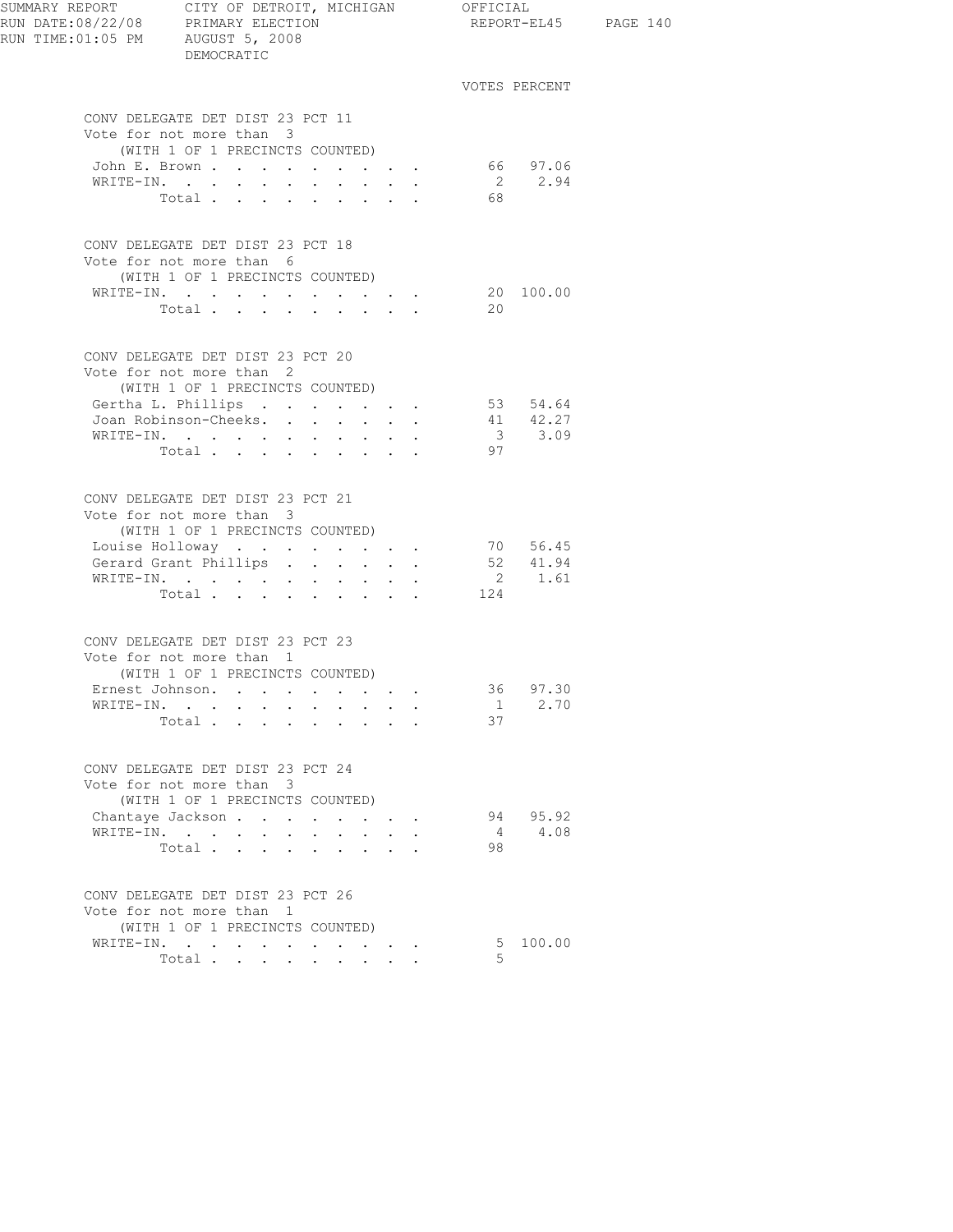| SUMMARY REPORT CITY OF DETROIT, MICHIGAN OFFICIAL<br>RUN DATE:08/22/08 PRIMARY ELECTION<br>RUN TIME: 01:05 PM AUGUST 5, 2008<br>DEMOCRATIC |                                                                                                 |  | REPORT-EL45 PAGE 141 |              |                                                                                                                                                                                                                                                                                                                                                                                                                |  |
|--------------------------------------------------------------------------------------------------------------------------------------------|-------------------------------------------------------------------------------------------------|--|----------------------|--------------|----------------------------------------------------------------------------------------------------------------------------------------------------------------------------------------------------------------------------------------------------------------------------------------------------------------------------------------------------------------------------------------------------------------|--|
|                                                                                                                                            |                                                                                                 |  |                      |              | VOTES PERCENT                                                                                                                                                                                                                                                                                                                                                                                                  |  |
|                                                                                                                                            | CONV DELEGATE DET DIST 23 PCT 27<br>Vote for not more than 1                                    |  |                      |              |                                                                                                                                                                                                                                                                                                                                                                                                                |  |
|                                                                                                                                            | (WITH 1 OF 1 PRECINCTS COUNTED)                                                                 |  |                      |              |                                                                                                                                                                                                                                                                                                                                                                                                                |  |
|                                                                                                                                            | Fred Durhal, Jr.                                                                                |  |                      |              | 28 52.83                                                                                                                                                                                                                                                                                                                                                                                                       |  |
|                                                                                                                                            | Jacqueline Young                                                                                |  |                      |              | $24$ $45.28$<br>1 $1.89$                                                                                                                                                                                                                                                                                                                                                                                       |  |
|                                                                                                                                            | WRITE-IN.                                                                                       |  |                      |              |                                                                                                                                                                                                                                                                                                                                                                                                                |  |
|                                                                                                                                            | Total                                                                                           |  |                      | 53           |                                                                                                                                                                                                                                                                                                                                                                                                                |  |
|                                                                                                                                            | CONV DELEGATE DET DIST 23 PCT 29<br>Vote for not more than 3<br>(WITH 1 OF 1 PRECINCTS COUNTED) |  |                      |              |                                                                                                                                                                                                                                                                                                                                                                                                                |  |
|                                                                                                                                            | J. Kinloch 59 56.19                                                                             |  |                      |              |                                                                                                                                                                                                                                                                                                                                                                                                                |  |
|                                                                                                                                            | China Cochran                                                                                   |  |                      |              |                                                                                                                                                                                                                                                                                                                                                                                                                |  |
|                                                                                                                                            | WRITE-IN.                                                                                       |  |                      |              | $\begin{array}{@{}c@{\hspace{1em}}c@{\hspace{1em}}c@{\hspace{1em}}c@{\hspace{1em}}c@{\hspace{1em}}c@{\hspace{1em}}c@{\hspace{1em}}c@{\hspace{1em}}c@{\hspace{1em}}c@{\hspace{1em}}c@{\hspace{1em}}c@{\hspace{1em}}c@{\hspace{1em}}c@{\hspace{1em}}c@{\hspace{1em}}c@{\hspace{1em}}c@{\hspace{1em}}c@{\hspace{1em}}c@{\hspace{1em}}c@{\hspace{1em}}c@{\hspace{1em}}c@{\hspace{1em}}c@{\hspace{1em}}c@{\hspace{$ |  |
|                                                                                                                                            | Total                                                                                           |  |                      | 105          |                                                                                                                                                                                                                                                                                                                                                                                                                |  |
|                                                                                                                                            | CONV DELEGATE DET DIST 23 PCT 30<br>Vote for not more than 3                                    |  |                      |              |                                                                                                                                                                                                                                                                                                                                                                                                                |  |
|                                                                                                                                            | (WITH 1 OF 1 PRECINCTS COUNTED)                                                                 |  |                      |              |                                                                                                                                                                                                                                                                                                                                                                                                                |  |
|                                                                                                                                            | Patricia A. Gardner 82 57.75                                                                    |  |                      |              |                                                                                                                                                                                                                                                                                                                                                                                                                |  |
|                                                                                                                                            | Medgar L. Clark                                                                                 |  |                      |              | 56 39.44                                                                                                                                                                                                                                                                                                                                                                                                       |  |
|                                                                                                                                            | WRITE-IN.                                                                                       |  |                      |              | 4 2.82                                                                                                                                                                                                                                                                                                                                                                                                         |  |
|                                                                                                                                            | Total                                                                                           |  |                      | 142          |                                                                                                                                                                                                                                                                                                                                                                                                                |  |
|                                                                                                                                            | CONV DELEGATE DET DIST 23 PCT 32<br>Vote for not more than 1<br>(WITH 1 OF 1 PRECINCTS COUNTED) |  |                      |              |                                                                                                                                                                                                                                                                                                                                                                                                                |  |
|                                                                                                                                            |                                                                                                 |  |                      |              |                                                                                                                                                                                                                                                                                                                                                                                                                |  |
|                                                                                                                                            | Jeffery Coleman<br>Lee 0. Fitzgerald.                                                           |  |                      |              | 20 64.52<br>10 32.26                                                                                                                                                                                                                                                                                                                                                                                           |  |
|                                                                                                                                            | WRITE-IN.                                                                                       |  |                      |              | $1 \t3.23$                                                                                                                                                                                                                                                                                                                                                                                                     |  |
|                                                                                                                                            | Total $\qquad$                                                                                  |  |                      | 31           |                                                                                                                                                                                                                                                                                                                                                                                                                |  |
|                                                                                                                                            | CONV DELEGATE DET DIST 23 PCT 40<br>Vote for not more than 1                                    |  |                      |              |                                                                                                                                                                                                                                                                                                                                                                                                                |  |
|                                                                                                                                            | (WITH 1 OF 1 PRECINCTS COUNTED)                                                                 |  |                      |              |                                                                                                                                                                                                                                                                                                                                                                                                                |  |
|                                                                                                                                            | WRITE-IN. 1 100.00                                                                              |  |                      |              |                                                                                                                                                                                                                                                                                                                                                                                                                |  |
|                                                                                                                                            | Total $\cdots$                                                                                  |  |                      | $\mathbf{1}$ |                                                                                                                                                                                                                                                                                                                                                                                                                |  |
|                                                                                                                                            | CONV DELEGATE DET DIST 23 PCT 45<br>Vote for not more than 1<br>(WITH 1 OF 1 PRECINCTS COUNTED) |  |                      |              |                                                                                                                                                                                                                                                                                                                                                                                                                |  |
|                                                                                                                                            | WRITE-IN.                                                                                       |  |                      |              | 1 100.00                                                                                                                                                                                                                                                                                                                                                                                                       |  |
|                                                                                                                                            | Total $\cdots$                                                                                  |  |                      | $\mathbf{1}$ |                                                                                                                                                                                                                                                                                                                                                                                                                |  |
|                                                                                                                                            | CONV DELEGATE DET DIST 23 PCT 47<br>Vote for not more than 2                                    |  |                      |              |                                                                                                                                                                                                                                                                                                                                                                                                                |  |
|                                                                                                                                            | (WITH 1 OF 1 PRECINCTS COUNTED)                                                                 |  |                      |              |                                                                                                                                                                                                                                                                                                                                                                                                                |  |
|                                                                                                                                            | WRITE-IN.                                                                                       |  |                      |              | 11 100.00                                                                                                                                                                                                                                                                                                                                                                                                      |  |
|                                                                                                                                            | Total                                                                                           |  |                      | 11           |                                                                                                                                                                                                                                                                                                                                                                                                                |  |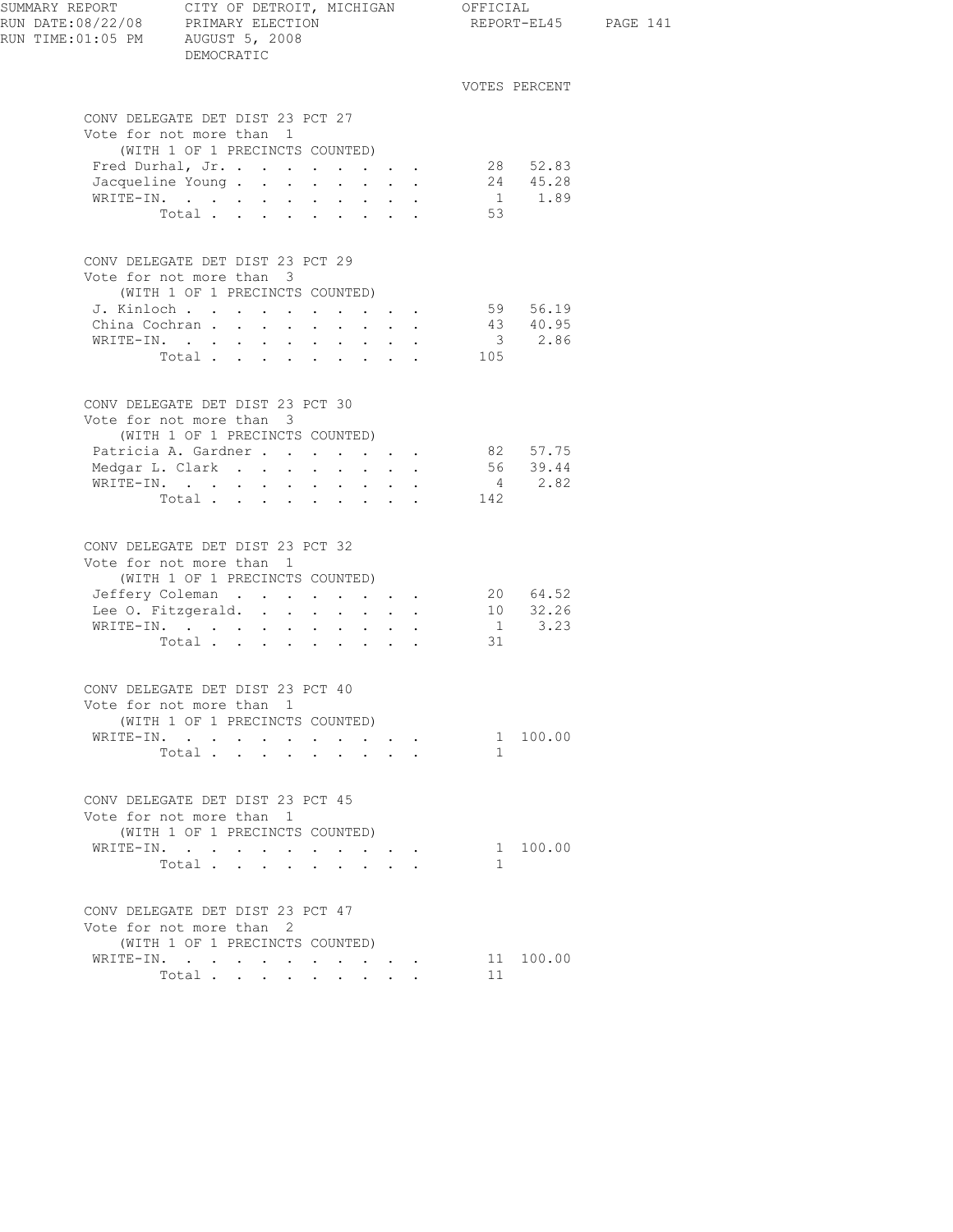| SUMMARY REPORT CITY OF DETROIT, MICHIGAN OFFICIAL                                    |                                                                  |                      |                         |                       |                      |  |
|--------------------------------------------------------------------------------------|------------------------------------------------------------------|----------------------|-------------------------|-----------------------|----------------------|--|
| RUN DATE:08/22/08 PRIMARY ELECTION<br>RUN TIME:01:05 PM AUGUST 5, 2008<br>DEMOCRATIC |                                                                  |                      |                         |                       | REPORT-EL45 PAGE 142 |  |
|                                                                                      |                                                                  |                      |                         | VOTES PERCENT         |                      |  |
| CONV DELEGATE DET DIST 23 PCT 48<br>Vote for not more than 1                         |                                                                  |                      |                         |                       |                      |  |
| (WITH 1 OF 1 PRECINCTS COUNTED)<br>WRITE-IN.                                         |                                                                  |                      | $\Omega$                |                       |                      |  |
| CONV DELEGATE DET DIST 23 PCT 49<br>Vote for not more than 1                         |                                                                  |                      |                         |                       |                      |  |
| (WITH 1 OF 1 PRECINCTS COUNTED)                                                      |                                                                  |                      |                         |                       |                      |  |
| WRITE-IN.<br>Total.                                                                  |                                                                  |                      | $\sim$                  | 1 100.00              |                      |  |
| CONV DELEGATE DET DIST 24 PCT 01<br>Vote for not more than 3                         |                                                                  |                      |                         |                       |                      |  |
| (WITH 1 OF 1 PRECINCTS COUNTED)                                                      |                                                                  |                      |                         |                       |                      |  |
| WRITE-IN.                                                                            | $\bullet$ . In the case of the contract $\bullet$                |                      |                         | 26 100.00             |                      |  |
| Total.                                                                               |                                                                  |                      | 26                      |                       |                      |  |
| CONV DELEGATE DET DIST 24 PCT 04<br>Vote for not more than 3                         |                                                                  |                      |                         |                       |                      |  |
| (WITH 1 OF 1 PRECINCTS COUNTED)                                                      |                                                                  |                      |                         |                       |                      |  |
| WRITE-IN.                                                                            | $\mathbf{r} = \mathbf{r} + \mathbf{r} + \mathbf{r} + \mathbf{r}$ |                      |                         | 9 100.00              |                      |  |
| Total.                                                                               |                                                                  |                      | - 9                     |                       |                      |  |
| CONV DELEGATE DET DIST 24 PCT 06                                                     |                                                                  |                      |                         |                       |                      |  |
| Vote for not more than 3<br>(WITH 1 OF 1 PRECINCTS COUNTED)                          |                                                                  |                      |                         |                       |                      |  |
| Nelida Anna Saenz.                                                                   |                                                                  |                      |                         | 104 34.67             |                      |  |
| Marco A. Ramirez                                                                     |                                                                  |                      |                         | 103 34.33             |                      |  |
| Ismael Vargas                                                                        |                                                                  |                      |                         | $92$ $30.67$<br>1 .33 |                      |  |
| Total $\cdots$                                                                       |                                                                  |                      | 300                     |                       |                      |  |
| CONV DELEGATE DET DIST 24 PCT 07                                                     |                                                                  |                      |                         |                       |                      |  |
| Vote for not more than 1<br>(WITH 1 OF 1 PRECINCTS COUNTED)                          |                                                                  |                      |                         |                       |                      |  |
| WRITE-IN.                                                                            |                                                                  |                      |                         | 7 100.00              |                      |  |
| Total                                                                                |                                                                  |                      | 7                       |                       |                      |  |
| CONV DELEGATE DET DIST 24 PCT 15<br>Vote for not more than 1                         |                                                                  |                      |                         |                       |                      |  |
| (WITH 1 OF 1 PRECINCTS COUNTED)                                                      |                                                                  |                      |                         |                       |                      |  |
| WRITE-IN.                                                                            |                                                                  |                      |                         | 7 100.00              |                      |  |
| Total                                                                                |                                                                  |                      | 7                       |                       |                      |  |
| CONV DELEGATE DET DIST 24 PCT 20<br>Vote for not more than 4                         |                                                                  |                      |                         |                       |                      |  |
| (WITH 1 OF 1 PRECINCTS COUNTED)                                                      |                                                                  |                      |                         |                       |                      |  |
| Nicholas Benjamin.                                                                   |                                                                  |                      | 99                      | 33.00                 |                      |  |
| Rose Mary C. Robinson<br>Sarah Leah Robinson                                         |                                                                  | $\ddot{\phantom{a}}$ | 74<br>65                | 24.67<br>21.67        |                      |  |
| Phillip Maurice Dennard.                                                             |                                                                  |                      | 59                      | 19.67                 |                      |  |
| WRITE-IN.                                                                            |                                                                  |                      | $\overline{\mathbf{3}}$ | 1.00                  |                      |  |
| Total $\cdots$                                                                       |                                                                  |                      | 300                     |                       |                      |  |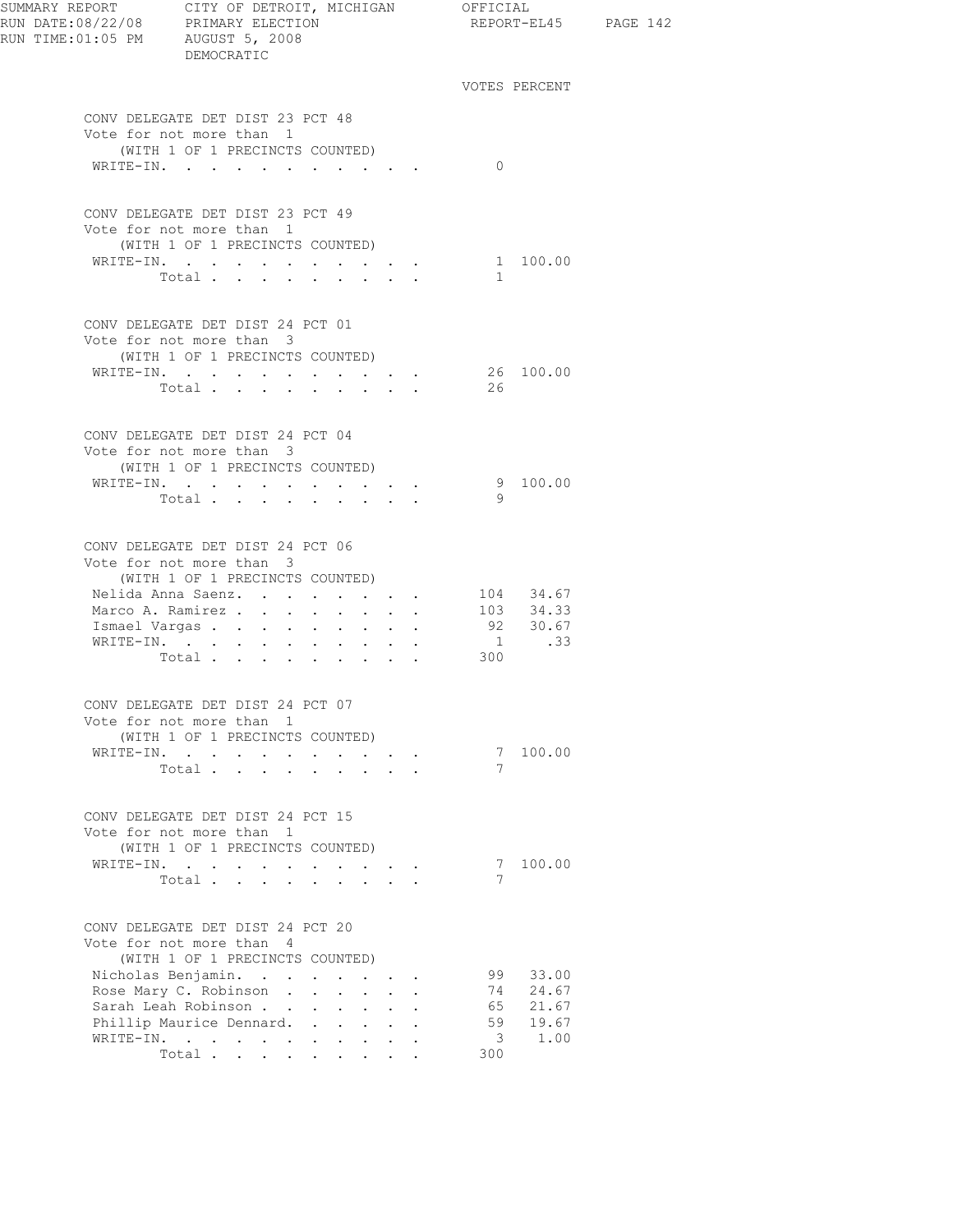| RUN TIME: 01:05 PM AUGUST 5, 2008 | DEMOCRATIC                                                                                                                                                        |                                                                                               |                                                                                                                                              |                      | REPORT-EL45                                                  |
|-----------------------------------|-------------------------------------------------------------------------------------------------------------------------------------------------------------------|-----------------------------------------------------------------------------------------------|----------------------------------------------------------------------------------------------------------------------------------------------|----------------------|--------------------------------------------------------------|
|                                   |                                                                                                                                                                   |                                                                                               |                                                                                                                                              |                      | VOTES PERCENT                                                |
|                                   | CONV DELEGATE DET DIST 24 PCT 28<br>Vote for not more than 5                                                                                                      |                                                                                               |                                                                                                                                              |                      |                                                              |
|                                   | (WITH 1 OF 1 PRECINCTS COUNTED)<br>Elijah Buxton<br>Renise E. Taylor<br>Frank Winters, Jr.<br>Chevis B. Spratt, Jr.<br>WRITE-IN.<br>Total                         | $\sim$<br>$\sim$<br>$\mathcal{L}^{\text{max}}$<br>$\sim$                                      | $\mathbf{L}^{\text{max}}$ , and $\mathbf{L}^{\text{max}}$<br>$\bullet$ . In the set of $\bullet$<br>$\mathbf{z} = \mathbf{z} + \mathbf{z}$ . | 315                  | 86 27.30<br>78 24.76<br>77 24.44<br>$70$ $22.22$<br>4 $1.27$ |
|                                   | CONV DELEGATE DET DIST 24 PCT 29<br>Vote for not more than 1<br>(WITH 1 OF 1 PRECINCTS COUNTED)<br>WRITE-IN.<br>Total                                             |                                                                                               |                                                                                                                                              | 11                   | 11 100.00                                                    |
|                                   | CONV DELEGATE DET DIST 24 PCT 31<br>Vote for not more than 2<br>(WITH 1 OF 1 PRECINCTS COUNTED)<br>WRITE-IN.<br>Total                                             |                                                                                               |                                                                                                                                              | 1                    | 1 100.00                                                     |
|                                   | CONV DELEGATE DET DIST 24 PCT 34<br>Vote for not more than 1<br>(WITH 1 OF 1 PRECINCTS COUNTED)<br>Lillie Bell Skinner<br>WRITE-IN.<br>Total                      |                                                                                               |                                                                                                                                              | 43                   | 42 97.67<br>$1 \t 2.33$                                      |
|                                   | CONV DELEGATE DET DIST 24 PCT 81<br>Vote for not more than 1<br>(WITH 1 OF 1 PRECINCTS COUNTED)<br>WRITE-IN.<br>Total $\cdots$                                    |                                                                                               |                                                                                                                                              | 5                    | 5 100.00                                                     |
|                                   | CONV DELEGATE DET DIST 25 PCT 04<br>Vote for not more than 3<br>(WITH 1 OF 1 PRECINCTS COUNTED)<br>Steven K. Keddie<br>WRITE-IN.<br>Total<br>$\ddot{\phantom{a}}$ | $\ddot{\phantom{a}}$                                                                          |                                                                                                                                              | $\overline{1}$<br>74 | 73 98.65<br>1.35                                             |
|                                   | CONV DELEGATE DET DIST 25 PCT 06<br>Vote for not more than 2<br>(WITH 1 OF 1 PRECINCTS COUNTED)<br>WRITE-IN.<br>Total<br>$\ddot{\phantom{0}}$                     | $\ddot{\phantom{0}}$<br>$\sim$<br>$\bullet$ .<br><br><br><br><br><br><br><br><br><br><br><br> |                                                                                                                                              | 5                    | 5 100.00                                                     |

PAGE 143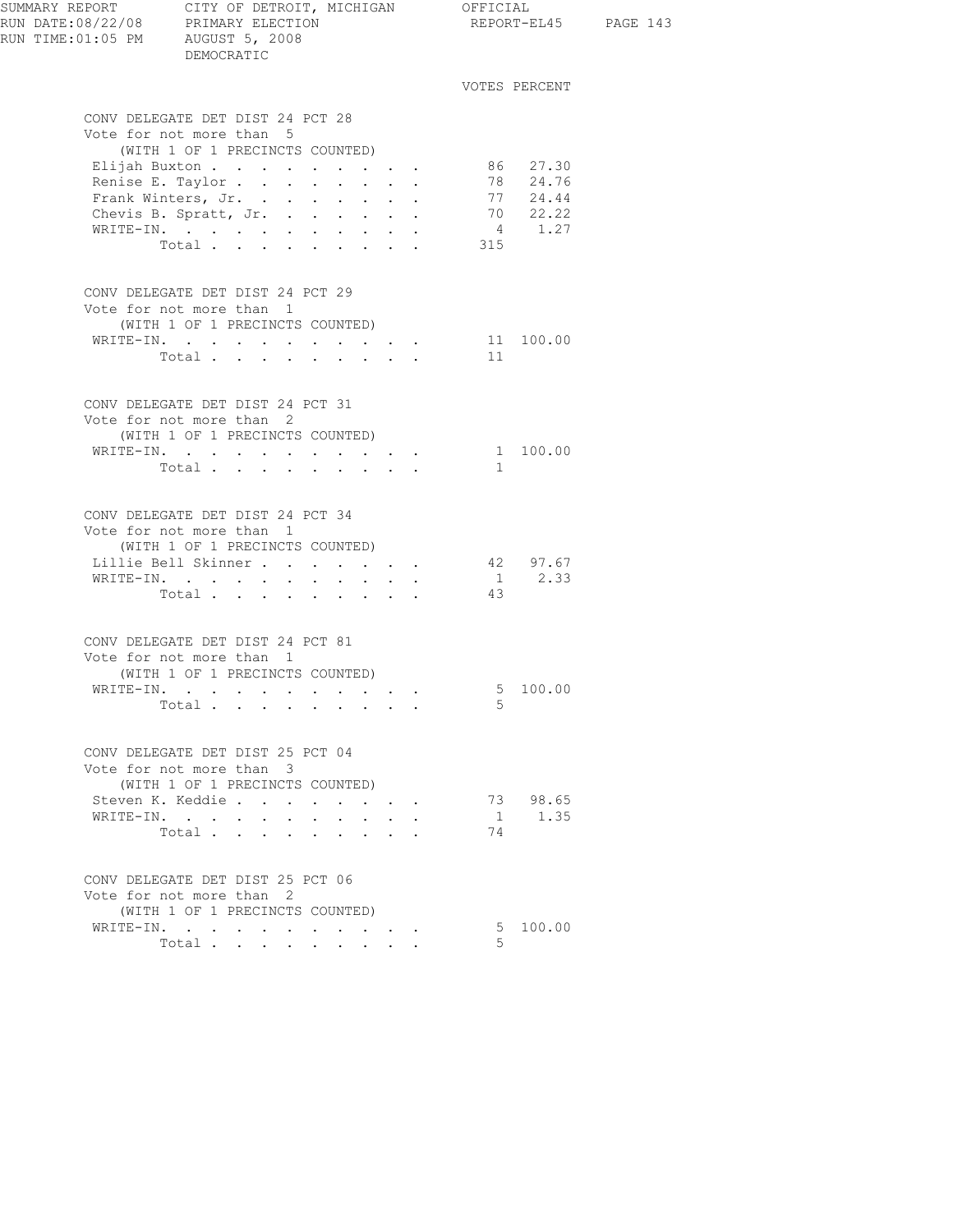| RUN DATE:08/22/08 PRIMARY ELECTION<br>RUN TIME: 01:05 PM AUGUST 5, 2008 | SUMMARY REPORT CITY OF DETROIT, MICHIGAN OFFICIAL<br>DEMOCRATIC                               |                      |                                                                 |  |                | REPORT-EL45 PAGE 144 |  |
|-------------------------------------------------------------------------|-----------------------------------------------------------------------------------------------|----------------------|-----------------------------------------------------------------|--|----------------|----------------------|--|
|                                                                         |                                                                                               |                      |                                                                 |  |                | VOTES PERCENT        |  |
|                                                                         | CONV DELEGATE DET DIST 25 PCT 08                                                              |                      |                                                                 |  |                |                      |  |
|                                                                         | Vote for not more than 1<br>(WITH 1 OF 1 PRECINCTS COUNTED)                                   |                      |                                                                 |  |                |                      |  |
|                                                                         | Miquel Lugo.                                                                                  |                      |                                                                 |  |                | 33 100.00            |  |
|                                                                         | WRITE-IN.                                                                                     |                      |                                                                 |  | $\overline{0}$ |                      |  |
|                                                                         | Total                                                                                         |                      |                                                                 |  | 33             |                      |  |
|                                                                         |                                                                                               |                      |                                                                 |  |                |                      |  |
|                                                                         | CONV DELEGATE DET DIST 25 PCT 10                                                              |                      |                                                                 |  |                |                      |  |
|                                                                         | Vote for not more than 1<br>(WITH 1 OF 1 PRECINCTS COUNTED)                                   |                      |                                                                 |  |                |                      |  |
|                                                                         | WRITE-IN.                                                                                     |                      |                                                                 |  |                | 4 100.00             |  |
|                                                                         | Total $\cdots$                                                                                |                      |                                                                 |  | $\overline{4}$ |                      |  |
|                                                                         |                                                                                               |                      |                                                                 |  |                |                      |  |
|                                                                         | CONV DELEGATE DET DIST 25 PCT 13                                                              |                      |                                                                 |  |                |                      |  |
|                                                                         | Vote for not more than 3                                                                      |                      |                                                                 |  |                |                      |  |
|                                                                         | (WITH 1 OF 1 PRECINCTS COUNTED)                                                               |                      |                                                                 |  |                |                      |  |
|                                                                         | Tom Dombroski 87 62.59<br>Carol A. Bogden                                                     |                      |                                                                 |  |                | 52 37.41             |  |
|                                                                         | WRITE-IN.                                                                                     |                      |                                                                 |  | $\overline{0}$ |                      |  |
|                                                                         | Total                                                                                         |                      |                                                                 |  | 139            |                      |  |
|                                                                         |                                                                                               |                      |                                                                 |  |                |                      |  |
|                                                                         | CONV DELEGATE DET DIST 25 PCT 14                                                              |                      |                                                                 |  |                |                      |  |
|                                                                         | Vote for not more than 2                                                                      |                      |                                                                 |  |                |                      |  |
|                                                                         | (WITH 1 OF 1 PRECINCTS COUNTED)                                                               |                      |                                                                 |  |                |                      |  |
|                                                                         | WRITE-IN.                                                                                     |                      |                                                                 |  |                | 10 100.00            |  |
|                                                                         | Total                                                                                         |                      |                                                                 |  | 10             |                      |  |
|                                                                         | CONV DELEGATE DET DIST 25 PCT 20                                                              |                      |                                                                 |  |                |                      |  |
|                                                                         | Vote for not more than 2                                                                      |                      |                                                                 |  |                |                      |  |
|                                                                         | (WITH 1 OF 1 PRECINCTS COUNTED)                                                               |                      |                                                                 |  |                |                      |  |
|                                                                         | Harvey Wayne Tully                                                                            |                      |                                                                 |  |                | 91 97.85             |  |
|                                                                         | WRITE-IN.                                                                                     |                      |                                                                 |  |                | 2 2.15               |  |
|                                                                         | Total<br>$\mathcal{O}(n^{2}+1)$ , where $\mathcal{O}(n^{2}+1)$ , where $\mathcal{O}(n^{2}+1)$ |                      |                                                                 |  | 93             |                      |  |
|                                                                         |                                                                                               |                      |                                                                 |  |                |                      |  |
|                                                                         | CONV DELEGATE DET DIST 25 PCT 31                                                              |                      |                                                                 |  |                |                      |  |
|                                                                         | Vote for not more than 1<br>(WITH 1 OF 1 PRECINCTS COUNTED)                                   |                      |                                                                 |  |                |                      |  |
|                                                                         | WRITE-IN.                                                                                     |                      |                                                                 |  |                | 4 100.00             |  |
|                                                                         | Total                                                                                         |                      |                                                                 |  | $\overline{4}$ |                      |  |
|                                                                         |                                                                                               |                      |                                                                 |  |                |                      |  |
|                                                                         | CONV DELEGATE DET DIST 25 PCT 33                                                              |                      |                                                                 |  |                |                      |  |
|                                                                         | Vote for not more than 1                                                                      |                      |                                                                 |  |                |                      |  |
|                                                                         | (WITH 1 OF 1 PRECINCTS COUNTED)                                                               |                      |                                                                 |  |                |                      |  |
|                                                                         | WRITE-IN.                                                                                     |                      |                                                                 |  |                | 3 100.00             |  |
|                                                                         | Total                                                                                         | $\sim$<br>$\sim$ $-$ | $\mathbf{r}$ and $\mathbf{r}$ and $\mathbf{r}$ and $\mathbf{r}$ |  | 3              |                      |  |
|                                                                         | CONV DELEGATE DET DIST 25 PCT 35                                                              |                      |                                                                 |  |                |                      |  |
|                                                                         | Vote for not more than 1                                                                      |                      |                                                                 |  |                |                      |  |
|                                                                         | (WITH 1 OF 1 PRECINCTS COUNTED)                                                               |                      |                                                                 |  |                |                      |  |
|                                                                         | Felipe Martinez                                                                               |                      |                                                                 |  |                | 47 100.00            |  |
|                                                                         | WRITE-IN.                                                                                     |                      |                                                                 |  | $\bigcirc$     |                      |  |
|                                                                         | Total                                                                                         |                      |                                                                 |  | 47             |                      |  |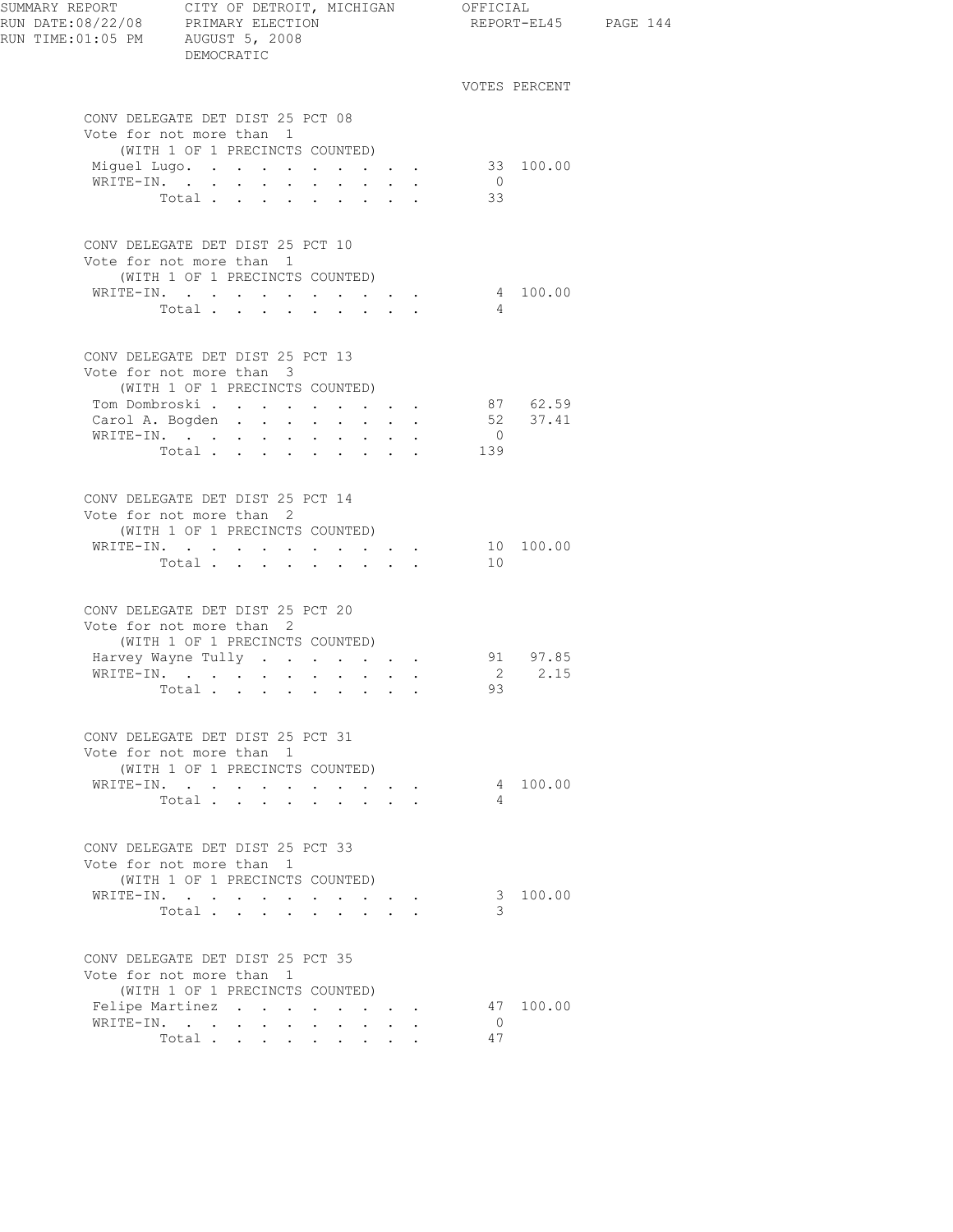| RUN TIME:01:05 PM AUGUST 5, 2008 | DEMOCRATIC                                                                                      |                                                                                             |                                                                                                    |                                                           |                                             |                |                        | REPORT-EL45 PAGE 145 |
|----------------------------------|-------------------------------------------------------------------------------------------------|---------------------------------------------------------------------------------------------|----------------------------------------------------------------------------------------------------|-----------------------------------------------------------|---------------------------------------------|----------------|------------------------|----------------------|
|                                  |                                                                                                 |                                                                                             |                                                                                                    |                                                           |                                             |                | VOTES PERCENT          |                      |
|                                  | CONV DELEGATE DET DIST 25 PCT 38<br>Vote for not more than 2<br>(WITH 1 OF 1 PRECINCTS COUNTED) |                                                                                             |                                                                                                    |                                                           |                                             |                |                        |                      |
|                                  | WRITE-IN.                                                                                       |                                                                                             |                                                                                                    |                                                           |                                             |                | 13 100.00              |                      |
|                                  | Total                                                                                           |                                                                                             | $\mathbf{r} = \mathbf{r} + \mathbf{r} + \mathbf{r} + \mathbf{r}$                                   |                                                           |                                             | 13             |                        |                      |
|                                  | CONV DELEGATE DET DIST 25 PCT 41<br>Vote for not more than 2<br>(WITH 1 OF 1 PRECINCTS COUNTED) |                                                                                             |                                                                                                    |                                                           |                                             |                |                        |                      |
|                                  | WRITE-IN.                                                                                       |                                                                                             |                                                                                                    |                                                           |                                             |                | 13 100.00              |                      |
|                                  | Total.                                                                                          |                                                                                             |                                                                                                    |                                                           |                                             | 13             |                        |                      |
|                                  | CONV DELEGATE DET DIST 26 PCT 01<br>Vote for not more than 5<br>(WITH 1 OF 1 PRECINCTS COUNTED) |                                                                                             |                                                                                                    |                                                           |                                             |                |                        |                      |
|                                  | Theresa Landrum                                                                                 |                                                                                             | $\mathbf{r}$ , and $\mathbf{r}$ , and $\mathbf{r}$                                                 |                                                           |                                             |                | 151 23.78              |                      |
|                                  | Sandra E. Ambrose.                                                                              |                                                                                             |                                                                                                    |                                                           |                                             |                | 129 20.31              |                      |
|                                  | Samele A. Ambrose.                                                                              |                                                                                             |                                                                                                    |                                                           | $\bullet$ .<br><br><br><br><br><br><br><br> |                | 123 19.37              |                      |
|                                  | Ecole White.                                                                                    |                                                                                             |                                                                                                    |                                                           |                                             |                | 113 17.80<br>109 17.17 |                      |
|                                  | Bill Malachi                                                                                    |                                                                                             | $\mathbf{L}$<br>$\sim$ 100 $\mu$                                                                   | $\mathbf{L}$                                              | $\ddot{\phantom{a}}$                        |                |                        |                      |
|                                  | WRITE-IN.                                                                                       |                                                                                             |                                                                                                    |                                                           |                                             | 635            | 10 1.57                |                      |
|                                  | Total                                                                                           |                                                                                             |                                                                                                    |                                                           |                                             |                |                        |                      |
|                                  | CONV DELEGATE DET DIST 26 PCT 03<br>Vote for not more than 3<br>(WITH 1 OF 1 PRECINCTS COUNTED) |                                                                                             |                                                                                                    |                                                           |                                             |                |                        |                      |
|                                  | WRITE-IN. 6 100.00                                                                              |                                                                                             |                                                                                                    |                                                           |                                             |                |                        |                      |
|                                  | Total                                                                                           |                                                                                             |                                                                                                    |                                                           |                                             | - 6            |                        |                      |
|                                  | CONV DELEGATE DET DIST 26 PCT 04<br>Vote for not more than 5<br>(WITH 1 OF 1 PRECINCTS COUNTED) |                                                                                             |                                                                                                    |                                                           |                                             |                |                        |                      |
|                                  | Donald Morrow Harper, Jr.                                                                       |                                                                                             |                                                                                                    |                                                           |                                             |                | 135 47.04              |                      |
|                                  | Rose M. Dady                                                                                    |                                                                                             | $\ddot{\phantom{0}}$<br>$\bullet$ .<br><br><br><br><br><br><br><br><br><br><br><br>                |                                                           |                                             | 131            | 45.64                  |                      |
|                                  | WRITE-IN.                                                                                       |                                                                                             | $\sim$<br>$\sim$                                                                                   | $\sim$                                                    |                                             | 21             | 7.32                   |                      |
|                                  | Total                                                                                           |                                                                                             |                                                                                                    |                                                           |                                             | 287            |                        |                      |
|                                  | CONV DELEGATE DET DIST 26 PCT 06<br>Vote for not more than 3                                    |                                                                                             |                                                                                                    |                                                           |                                             |                |                        |                      |
|                                  | (WITH 1 OF 1 PRECINCTS COUNTED)                                                                 |                                                                                             |                                                                                                    |                                                           |                                             |                |                        |                      |
|                                  | Denise Monroe Hearn<br>Kinya Thompson.                                                          |                                                                                             |                                                                                                    | $2.12 - 1.12$                                             |                                             | 68             | 149 68.04<br>31.05     |                      |
|                                  |                                                                                                 | $\bullet$                                                                                   | $\mathbf{L}^{\text{max}}$<br>$\sim$<br>$\bullet$ .<br><br><br><br><br><br><br><br><br><br><br><br> | $\mathbf{L}^{\text{max}}$ , and $\mathbf{L}^{\text{max}}$ | $\ddot{\phantom{a}}$                        | $\overline{2}$ | .91                    |                      |
|                                  | Total                                                                                           | $\mathbf{r} = \mathbf{r}$                                                                   | $\mathbf{L} = \mathbf{L}$                                                                          |                                                           |                                             | 219            |                        |                      |
|                                  | CONV DELEGATE DET DIST 26 PCT 07<br>Vote for not more than 3                                    |                                                                                             |                                                                                                    |                                                           |                                             |                |                        |                      |
|                                  | (WITH 1 OF 1 PRECINCTS COUNTED)                                                                 |                                                                                             |                                                                                                    |                                                           |                                             |                |                        |                      |
| Otis Mathis.                     | $\sim$                                                                                          | $\sim$<br>$\ddot{\phantom{a}}$                                                              | $\mathbf{z}$ .                                                                                     |                                                           |                                             | 154            | 74.04                  |                      |
|                                  | Levi Woods                                                                                      | $\sim$<br>$\ddot{\phantom{a}}$                                                              |                                                                                                    |                                                           |                                             | 52             | 25.00                  |                      |
|                                  | WRITE-IN.<br>Total                                                                              | $\sim 10^{-11}$<br>$\mathbf{L}^{\text{max}}$<br>$\bullet$<br>$\ddot{\phantom{0}}$<br>$\sim$ | $\mathbf{z} = \mathbf{z} + \mathbf{z}$ .                                                           | $\mathbf{z} = \mathbf{z} + \mathbf{z}$ .                  |                                             | 2<br>208       | .96                    |                      |
|                                  |                                                                                                 |                                                                                             |                                                                                                    |                                                           |                                             |                |                        |                      |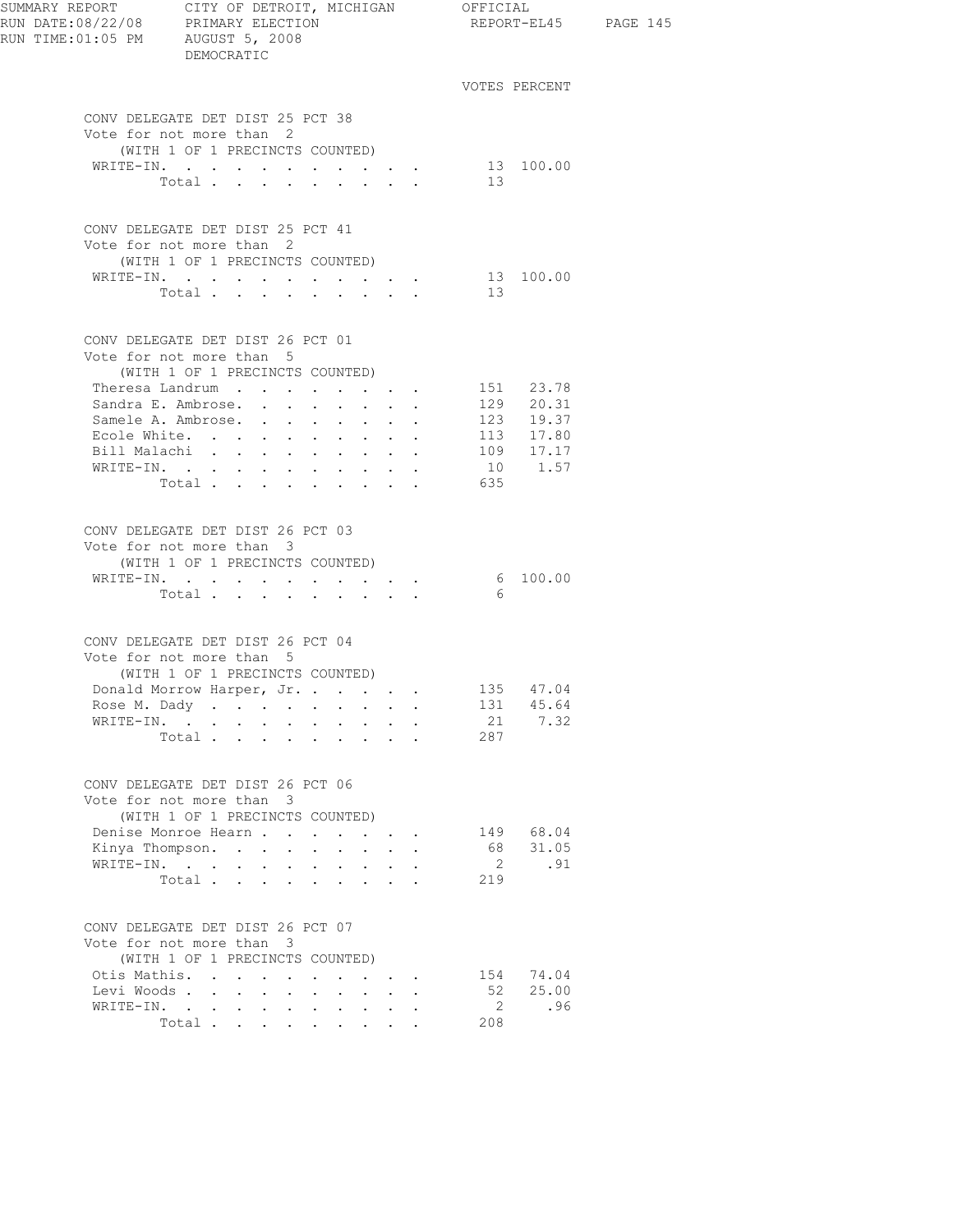| RUN TIME:01:05 PM AUGUST 5, 2008 | SUMMARY REPORT CITY OF DETROIT, MICHIGAN OFFICIAL<br>RUN DATE:08/22/08 PRIMARY ELECTION REPORT-EL4<br>DEMOCRATIC                                              |                                | REPORT-EL45 PAGE 146 |  |
|----------------------------------|---------------------------------------------------------------------------------------------------------------------------------------------------------------|--------------------------------|----------------------|--|
|                                  |                                                                                                                                                               |                                | VOTES PERCENT        |  |
|                                  | CONV DELEGATE DET DIST 26 PCT 08<br>Vote for not more than 3<br>(WITH 1 OF 1 PRECINCTS COUNTED)<br>WRITE-IN.<br>Total                                         | $5^{\circ}$                    | 5 100.00             |  |
|                                  | CONV DELEGATE DET DIST 26 PCT 09<br>Vote for not more than 3<br>(WITH 1 OF 1 PRECINCTS COUNTED)<br>Yuvonka Black<br>WRITE-IN.<br>Total                        | $\bigcirc$<br>89               | 89 100.00            |  |
|                                  | CONV DELEGATE DET DIST 26 PCT 15<br>Vote for not more than 1<br>(WITH 1 OF 1 PRECINCTS COUNTED)<br>WRITE-IN.<br>Total $\cdots$                                | $\overline{7}$                 | 7 100.00             |  |
|                                  | CONV DELEGATE DET DIST 26 PCT 16<br>Vote for not more than 2<br>(WITH 1 OF 1 PRECINCTS COUNTED)<br>WRITE-IN.                                                  | $\overline{0}$                 |                      |  |
|                                  | CONV DELEGATE DET DIST 26 PCT 19<br>Vote for not more than 1<br>(WITH 1 OF 1 PRECINCTS COUNTED)<br>Diane Kawegoma. 37 100.00<br>WRITE-IN.<br>$\texttt{Total}$ | $\overline{0}$<br>37           |                      |  |
|                                  | CONV DELEGATE DET DIST 26 PCT 24<br>Vote for not more than 1<br>(WITH 1 OF 1 PRECINCTS COUNTED)<br>WRITE-IN.<br>Total $\cdots$                                | $5\quad 100.00$<br>$5^{\circ}$ |                      |  |